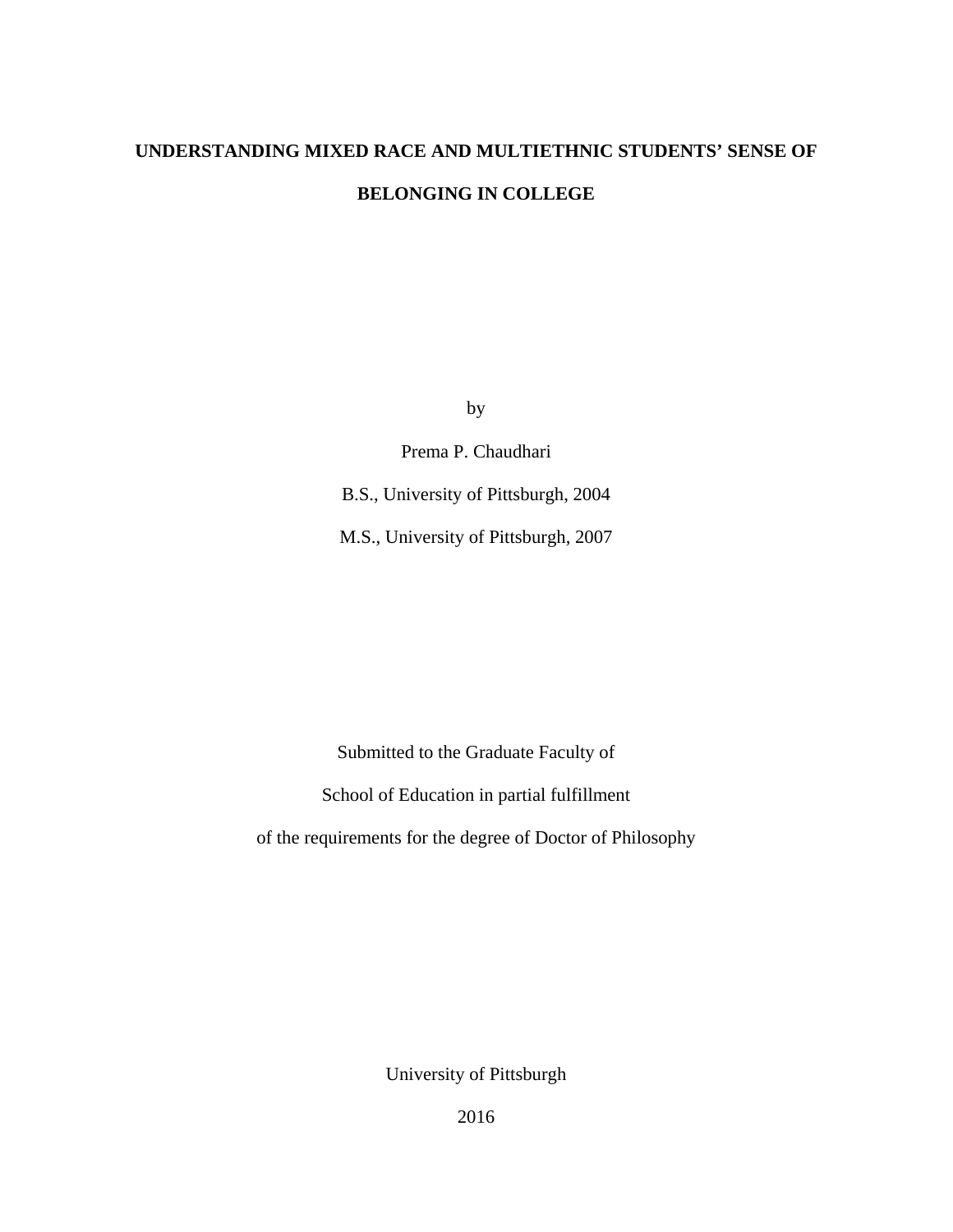# UNIVERSITY OF PITTSBURGH

## SCHOOL OF EDUCATION

This dissertation was presented

by

Prema P. Chaudhari

It was defended on

February 29, 2016

and approved by

Gina A. Garcia, PhD, Assistant Professor, Department of Administrative and Policy Studies

Amanda Godley, PhD, Associate Professor, Department of Instruction and Learning

Rudy Guevarra, Jr., PhD, Associate Professor, School of Social Transformation, Arizona State

University

Dissertation Advisor: Carl N. Johnson, PhD, Associate Professor, Department of Psychology in Education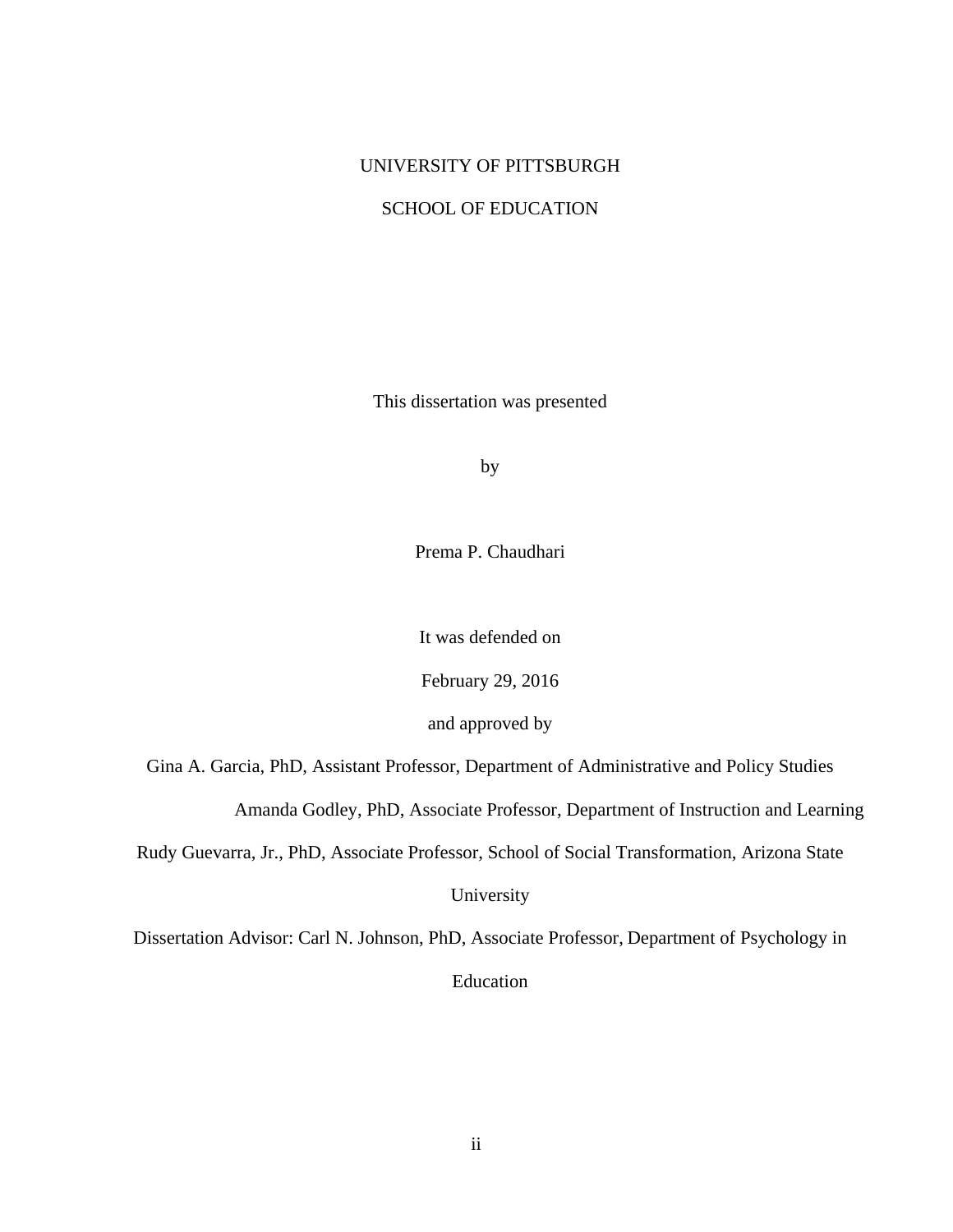Copyright © by Prema P. Chaudhari

2016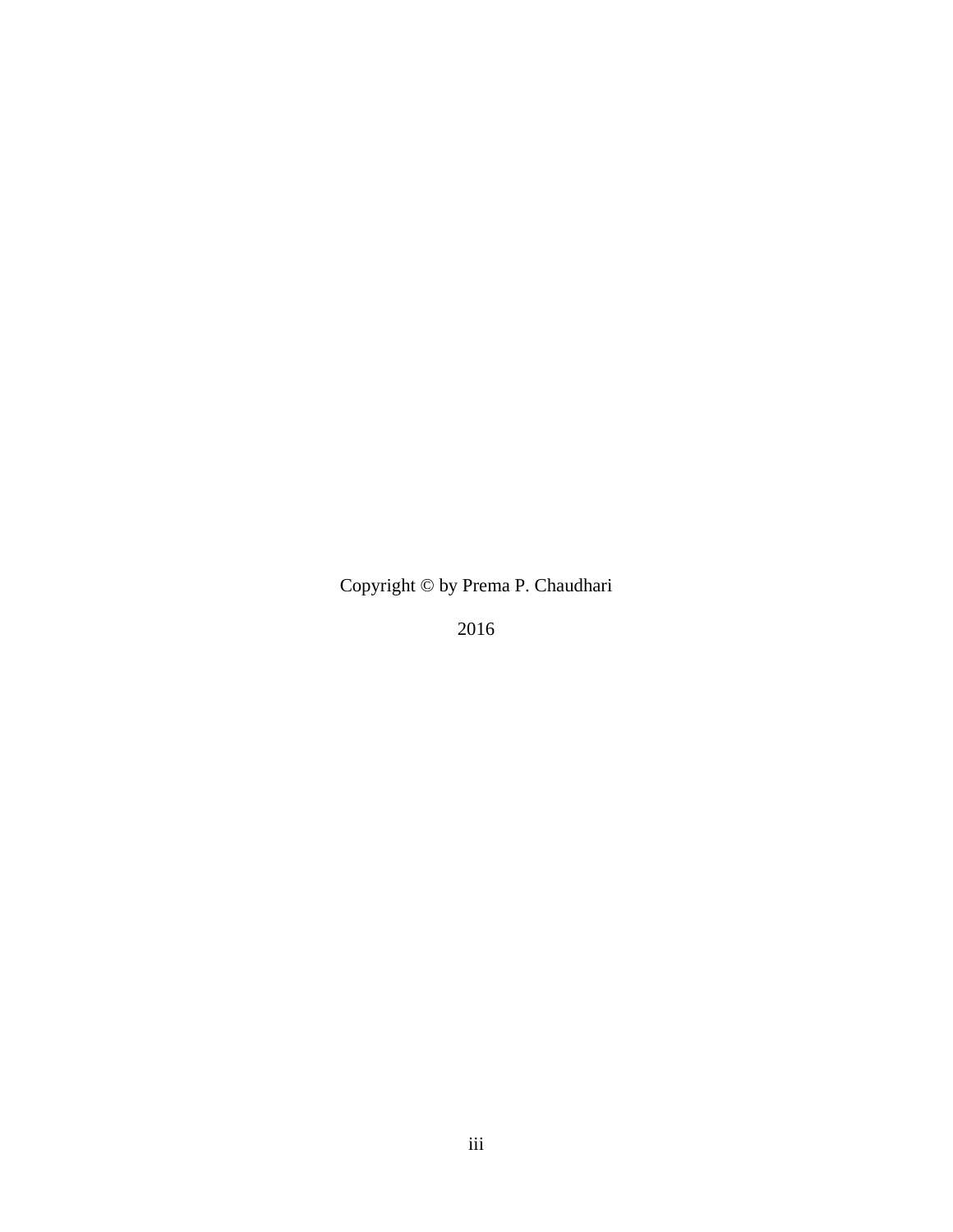# **UNDERSTANDING MIXED RACE AND MULTIETHNIC STUDENTS' SENSE OF BELONGING IN COLLEGE**

Prema P. Chaudhari, PhD

University of Pittsburgh, 2016

Sense of belonging is a key factor in college student development and learning. For multiracial and multiethnic college students, limited information exists on sense of belonging as an independent construct with full attention to its social, cognitive, and affective elements. As such, it is difficult to clearly depict how these students experience institutional or contextual sense of belonging in college and what factors contribute to it. Further research is warranted to better support the growing multiracial and multiethnic college student population for the reasons that they have unique racial and ethnic needs and experiences that may bear on belongingness. This qualitative research study aimed to understand the factors that enhanced or hindered multiracial and multiethnic undergraduate students' sense of belonging in college and explored how raceand ethnicity-related factors influenced their institutional and contextual belonging in college. A constructivist paradigm using a phenomenological perspective and grounded theory via constant comparative analysis was adopted. Eleven self-identifying multiracial and multiethnic college students attending a large, predominantly white public university participated in the study. Participants represented all class years and a range of majors, with the majority identifying as female (N=9). Strayhorn's (2012) core elements of sense of belonging was the conceptual framework informing this study. Data were collected through single one-on-one in-depth semi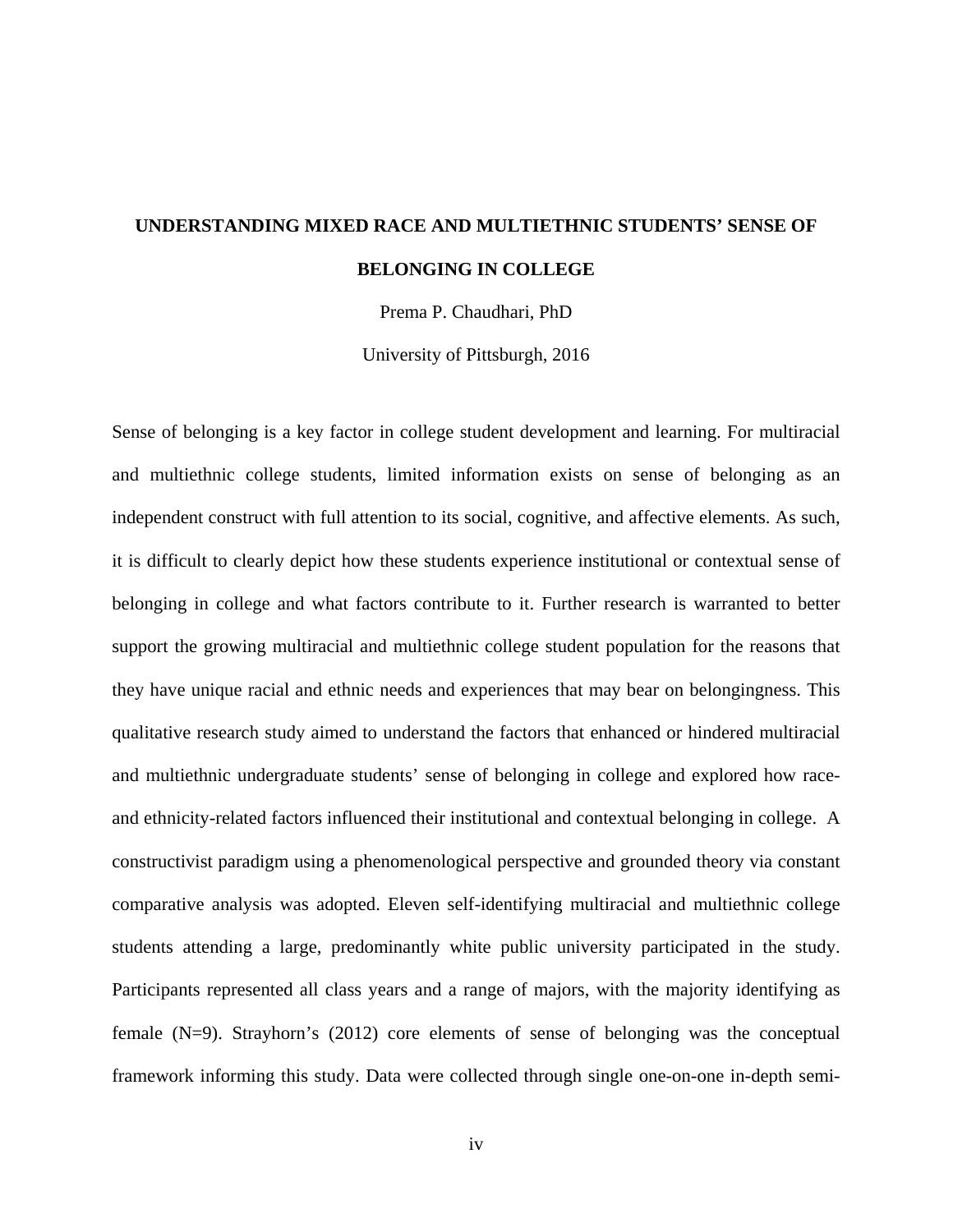structured interviews. Results revealed, among the multiple factors identified as influencing sense of belonging, the perpetuation of monoracial norms, fluidity of students' racial and ethnic identity, and experiences of multiracial microaggressions were uniquely reflected factors that impacted mixed race and multiethnic students' institutional and contextual belonging. Two behavioral strategies were used by students to manage their reduced sense of belonging: (a) accommodate to monoracial norms through situational identity and (b) resist conforming to monoracial norms through disengagement and disruption of multiracial microaggressions. Lastly, friendships were critical contexts where students' belongingness was enhanced through validation. These findings are important because they support and expand understandings of how mixed race and multiethnic students' unique racial and ethnic needs and experiences bear on their sense of belonging.

*Keywords: mixed race, multiethnic, college students, sense of belonging*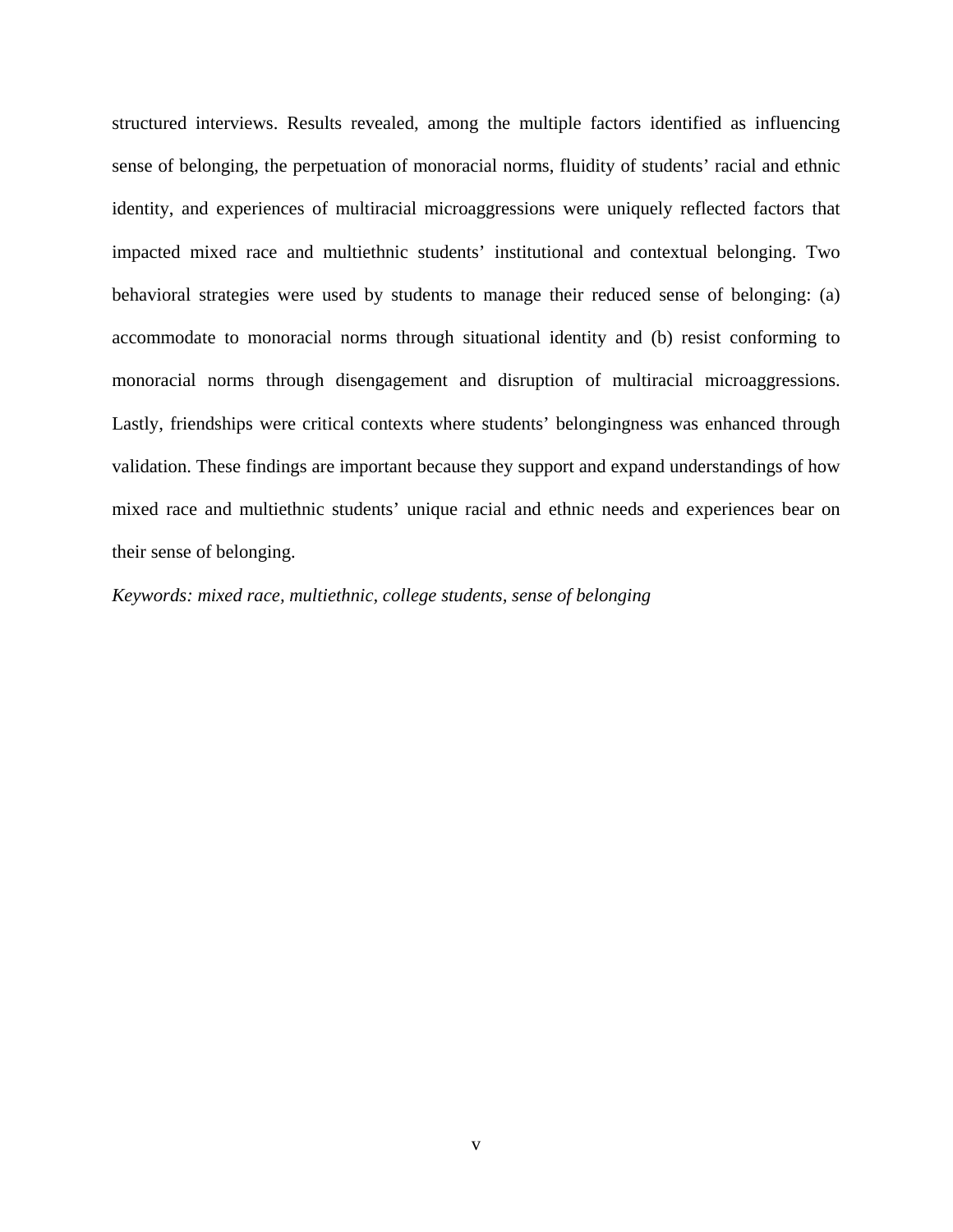# **TABLE OF CONTENTS**

| 1.0 |     |                                                           |  |  |  |
|-----|-----|-----------------------------------------------------------|--|--|--|
|     | 1.1 |                                                           |  |  |  |
|     | 1.2 |                                                           |  |  |  |
|     | 1.3 |                                                           |  |  |  |
|     | 1.4 |                                                           |  |  |  |
|     | 1.5 |                                                           |  |  |  |
| 2.0 |     |                                                           |  |  |  |
|     | 2.1 |                                                           |  |  |  |
|     | 2.2 | <b>CONCEPTUAL UNDERSTANDING OF SENSE OF BELONGING  15</b> |  |  |  |
|     | 2.3 | MONORACIAL AND MONOETHNIC STUDENTS' SENSE<br><b>OF</b>    |  |  |  |
|     |     |                                                           |  |  |  |
|     | 2.4 | MULTIRACIAL AND MULTIETHNIC STUDENTS' SENSE<br>OF         |  |  |  |
|     |     |                                                           |  |  |  |
|     | 2.5 | MULTIRACIAL AND MULTIETHNIC IDENTITIES AND                |  |  |  |
|     |     |                                                           |  |  |  |
|     |     | 2.5.1                                                     |  |  |  |
|     |     | 2.5.2                                                     |  |  |  |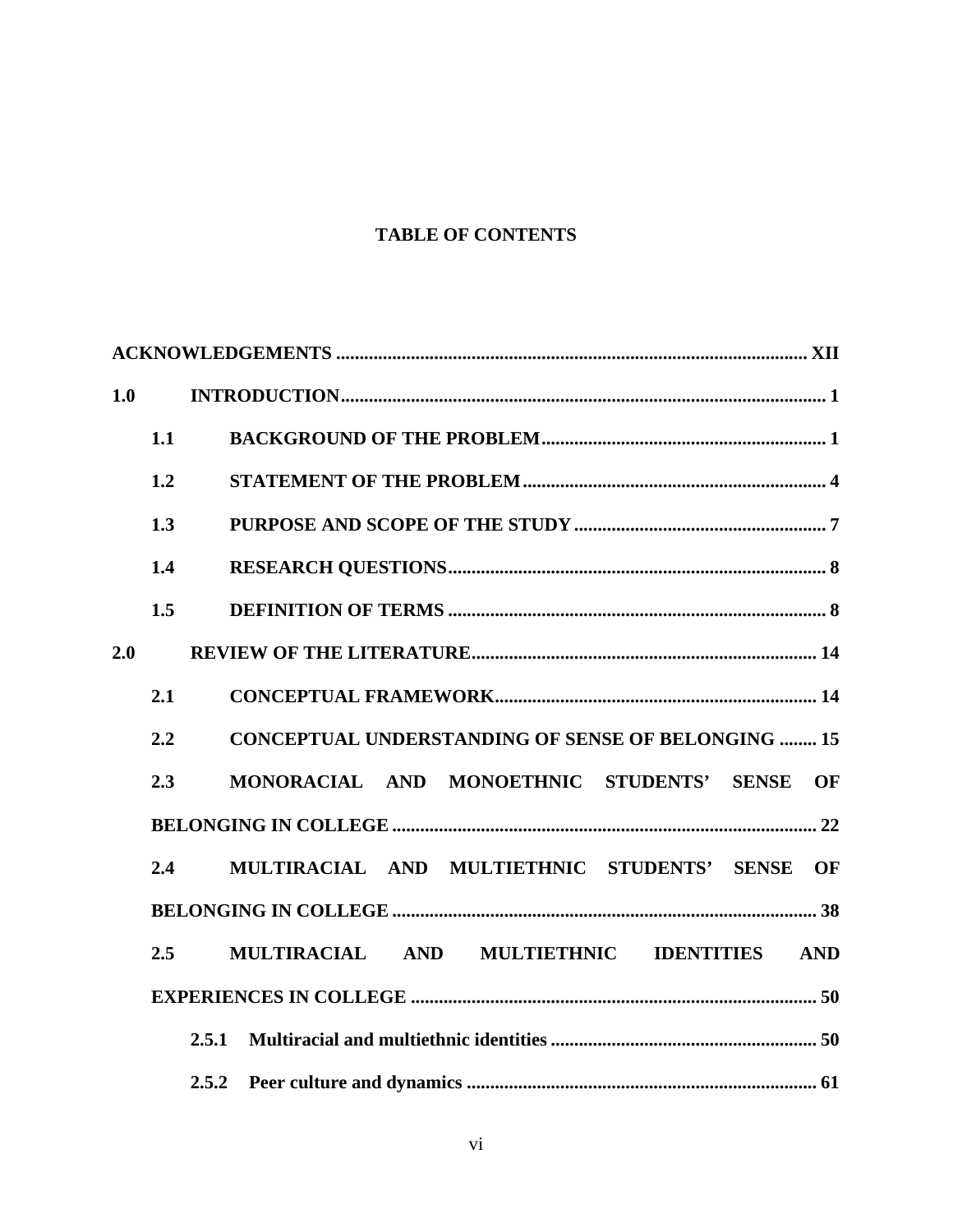|     |     | 2.5.3                                              |
|-----|-----|----------------------------------------------------|
|     | 2.6 |                                                    |
|     |     | 2.6.1                                              |
|     |     | 2.6.2                                              |
|     |     | 2.6.3                                              |
| 3.0 |     |                                                    |
|     | 3.1 |                                                    |
|     |     | 3.1.1                                              |
|     | 3.2 |                                                    |
|     |     | 3.2.1                                              |
|     |     |                                                    |
|     |     |                                                    |
|     |     |                                                    |
|     |     |                                                    |
|     |     |                                                    |
|     |     |                                                    |
|     | 3.3 |                                                    |
|     | 3.4 |                                                    |
| 4.0 |     |                                                    |
|     | 4.1 | INSTITUTIONAL AND CONTEXTUAL SENSE OF BELONGING IN |
|     |     |                                                    |
|     | 4.2 | MULTIPLE FACTORS INFLUENCING SENSE OF BELONGING IN |
|     |     |                                                    |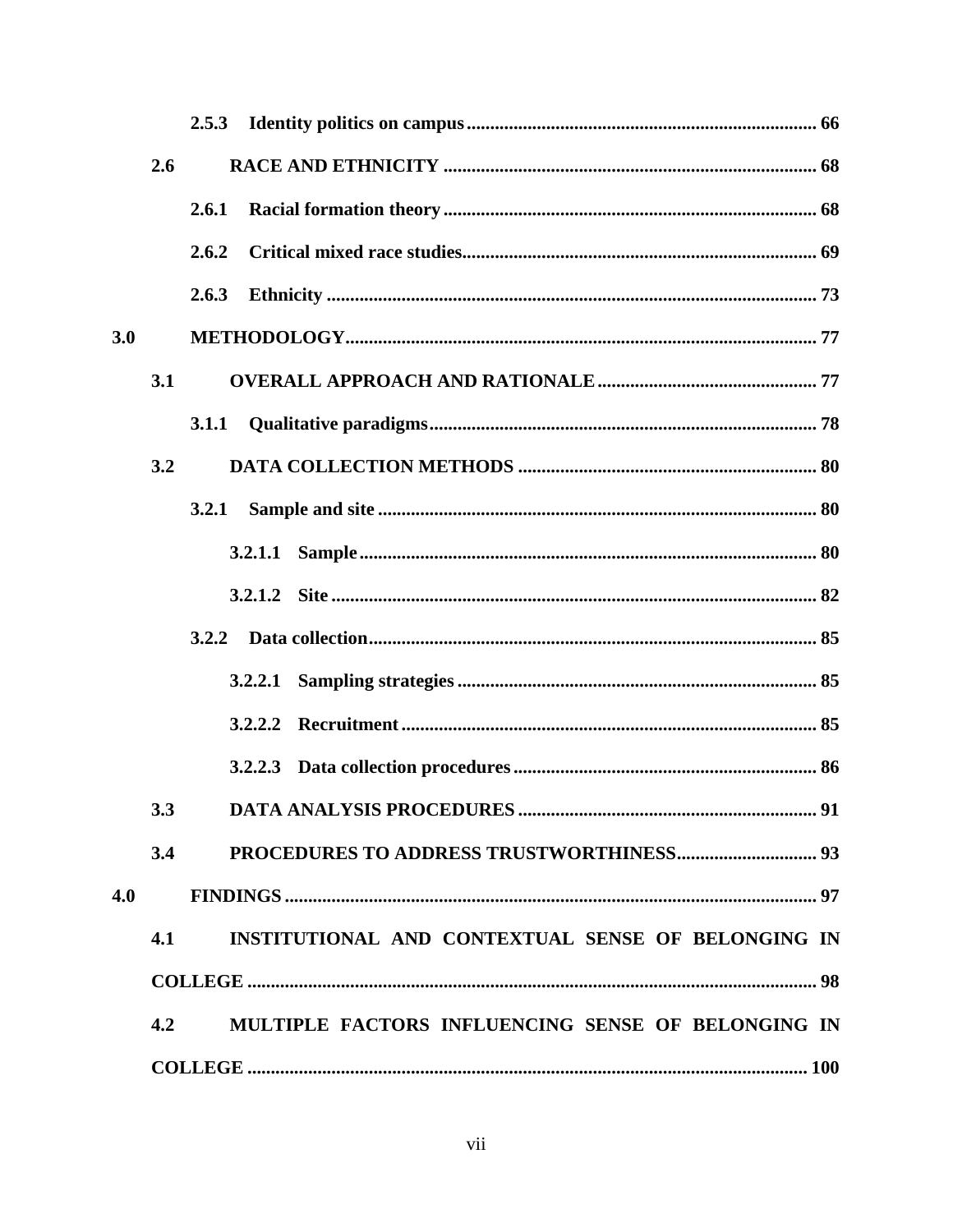| 4.2.1                                                                      |
|----------------------------------------------------------------------------|
| 4.2.2                                                                      |
| 4.2.3                                                                      |
| 4.2.4                                                                      |
| 4.2.5                                                                      |
| RACE- AND ETHNICITY-RELATED FACTORS INFLUENCING SENSE<br>4.3               |
|                                                                            |
| Perpetuation of monoracial norms: A barrier to belonging 110<br>4.3.1      |
| 4.3.1.1 Perceptions of the campus racial climate and belonging             |
|                                                                            |
| 4.3.1.2 Multiracial microaggressions: Invalidation of multiracial identity |
| and reduced institutional and contextual belonging in social and cultural  |
|                                                                            |
| Friendships: Context for validation and enhanced belonging 130<br>4.3.2    |
| 5.0                                                                        |
| 5.1<br><b>LIMITATIONS AND AREAS FOR FUTURE RESEARCH  143</b>               |
| 5.2<br>146                                                                 |
| 5.3                                                                        |
|                                                                            |
|                                                                            |
|                                                                            |
|                                                                            |
|                                                                            |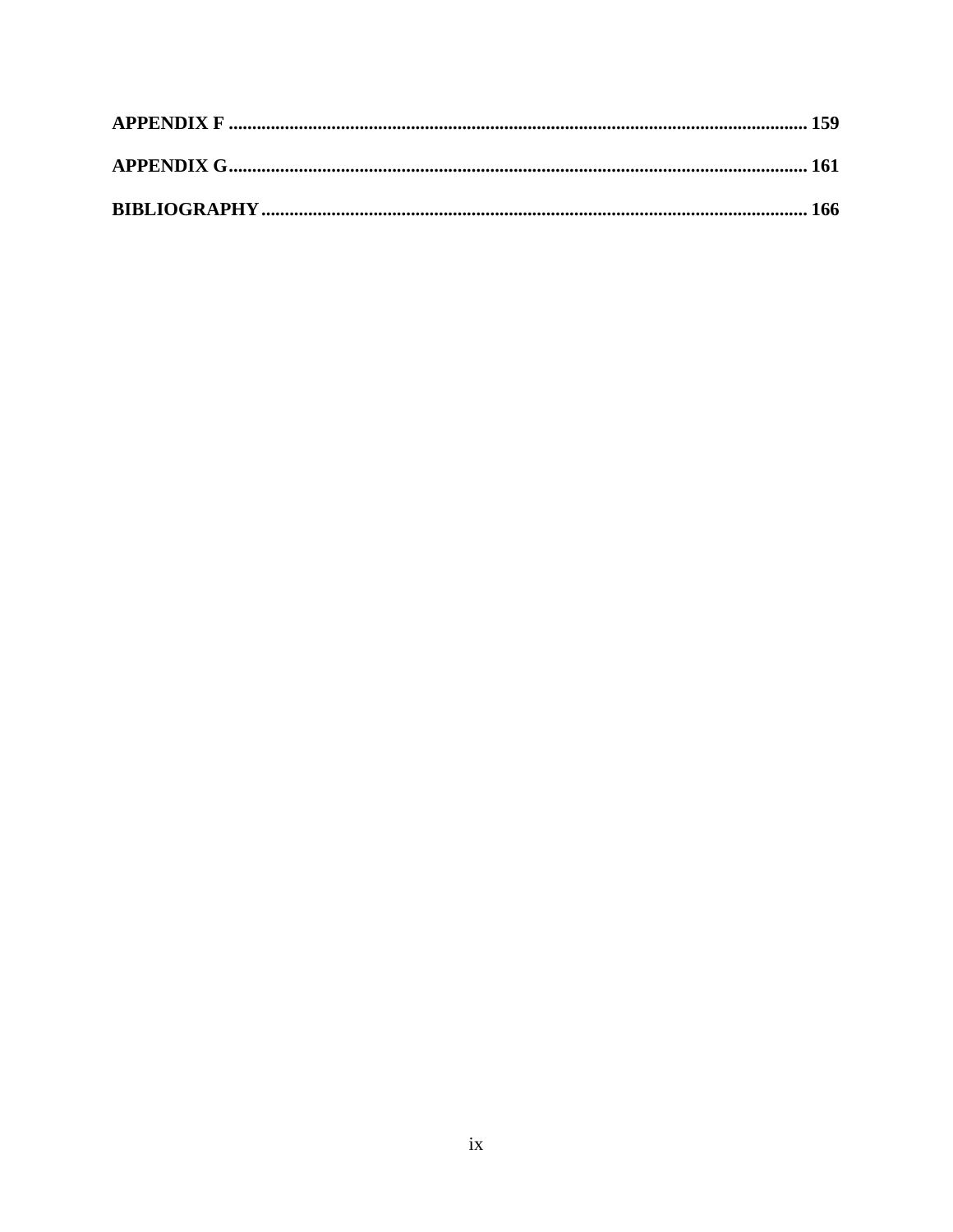# **LIST OF TABLES**

| Table 1. Race- and Ethnicity-Related Factors Influencing Multiracial and Multiethnic Students' |  |
|------------------------------------------------------------------------------------------------|--|
|                                                                                                |  |
|                                                                                                |  |
|                                                                                                |  |
|                                                                                                |  |
|                                                                                                |  |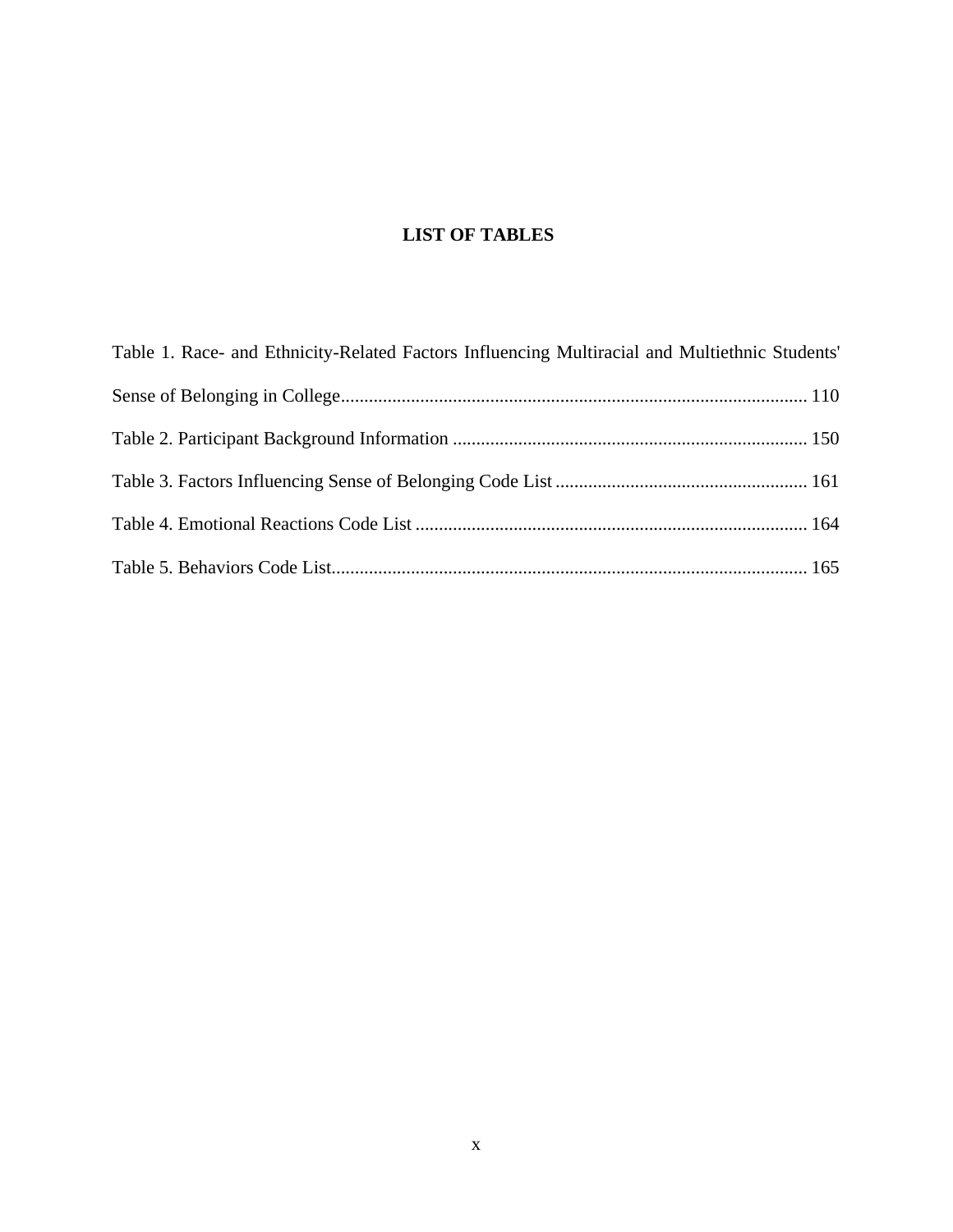# **LIST OF FIGURES**

[Figure 1: Factors Influencing Multiracial and Multiethnic Students' Sense of Belonging.........](#page-114-0) 101 [Figure 2. Affective, Cognitive, and Behavioral Elements of Multiracial Microaggressions](#page-135-0)  [Influencing Mixed Race and Multiethnic Students' Sense of Belonging in College..................](#page-135-0) 122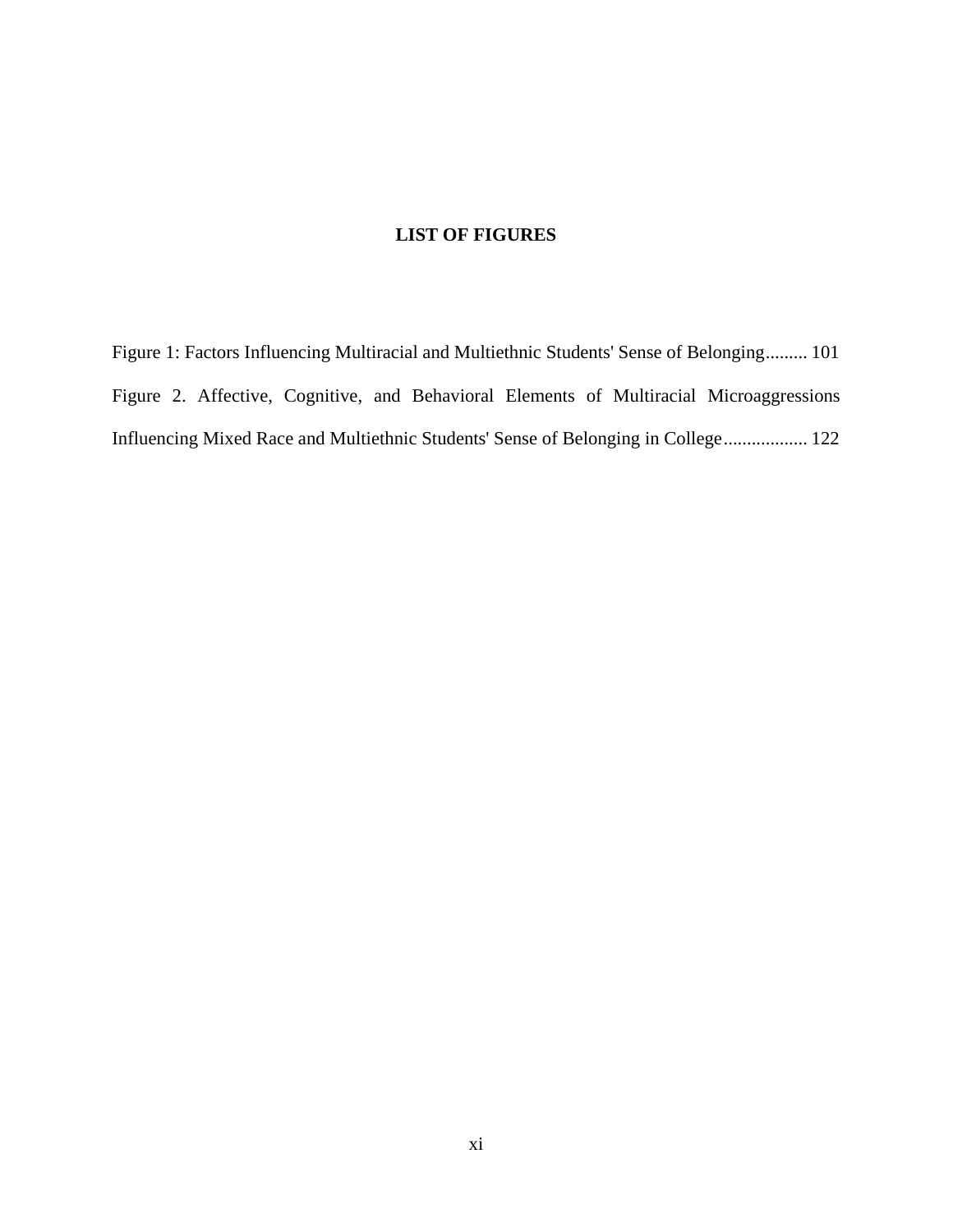#### **ACKNOWLEDGEMENTS**

<span id="page-11-0"></span>While my personal and professional interests fueled the heart and soul of this dissertation, it is definitely the culmination of numerous people's support that guided and pushed me to complete it.

A sincere thanks to the participants in this study who allowed me to listen to their lived experiences and honor their voices in my research. Their narratives gave me the motivation to finish this research and continue on my journey as an educator dedicated to educational equity and social justice.

I would also like to acknowledge my generous dissertation committee members who showed attention to my research and provided insightful expertise along the way. You taught me to always be intellectually curious and served as a source of inspiration to me as I conducted my research. Dr. Carl Johnson, my committee chairperson, I thank you for your check-ins, motivational words, and your guidance throughout the process. Rudy Guevarra, Jr., I could always count on you to keep it real with me throughout this journey. I am grateful for your kindness, positive energy, and sharing your expertise and writing advice with me. Dr. Gina Garcia, your zest for research and life is inspiring. The wisdom and guidance you shared with me as I went through this process is sincerely appreciated. Dr. Amanda Godley, your positive encouragement and practical advice was extremely helpful and grounded me every step of the way through the writing process. Thank you!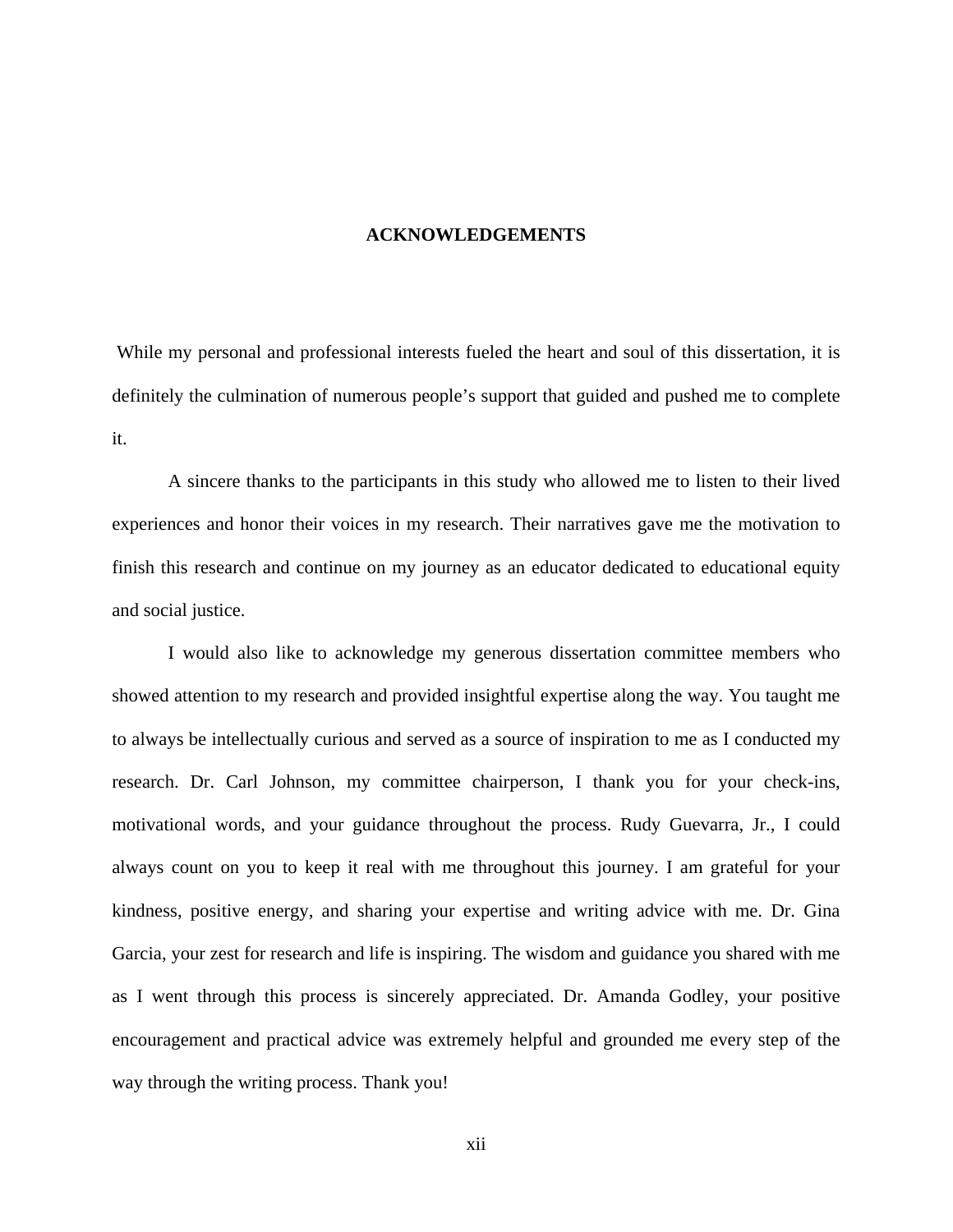I must express my heartfelt gratitude to my colleagues and friends. Dr. Marc Johnston-Guerrero, thank you for assisting with my project in many ways - serving as a sounding board when I needed, contributing to the data analysis, and intellectually challenging me to think more critically about my work in different ways. I am sincerely grateful for your continued support and belief in my research. Dr. Beth John, thank you for offering your feedback on my work and confidence in my abilities to succeed. Sarah Ha, you give me inspiration to always think and do big and better things, thank you for always supporting my work and encouraging me! Dr. Sharika Bhattacharya – a sincere thank you for the support you provided me throughout graduate school and early on in the dissertation process. Penny Semaia – our real talk was fuel to my motivation when I first began this dissertation, so thank you! Jason Chan, I thank you for always encouraging me to push forward and believing in my work. To one of my dearest friends, Sheila Desai, who has been great company throughout my entire life and on this dissertation journey - I am incredibly grateful for our daily check-ins and lifelong friendship. It was a process full of tears, laughter, and a lot of collaborative knowledge building. Even the 450 miles between us never stopped us from checking in with one another and I am appreciative of that. Thank you for being the best dissertation companion! And, to the many other inspiring colleagues and friends who I've been fortunate to meet along the way - you constantly serve as a source of empowerment for me, thank you.

To my family, I could not have made it through without your patience, love, compassion, and motivational support.

Bhaya, Dr. Pradip Chaudhari, your immense support and love has been instrumental in my life, especially throughout this doctoral experience. You are often my voice of reason and I am so thankful for that. During the times when I felt extremely exhausted, I thought of you. I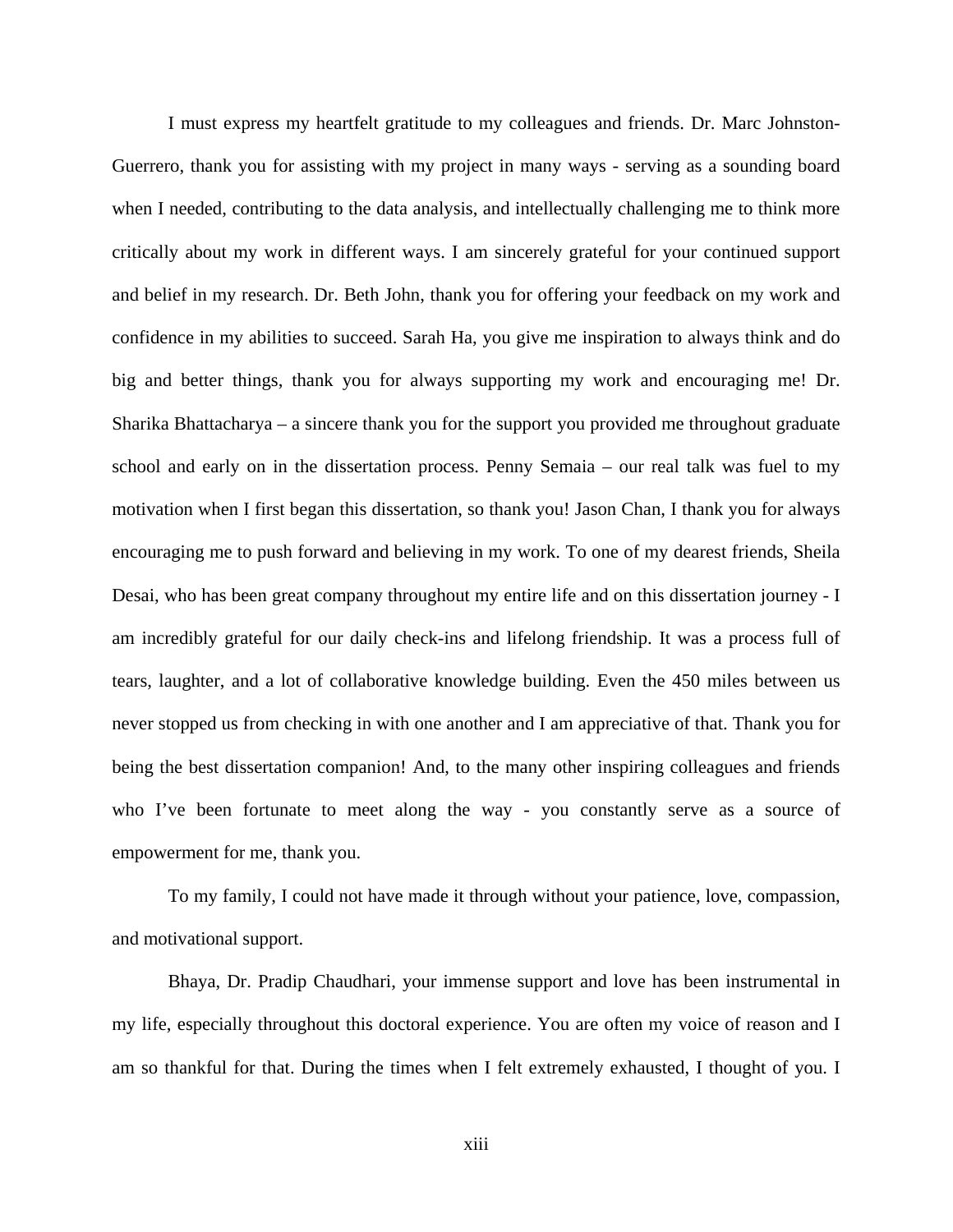would feel inspired to push through the task at hand and to show myself compassion throughout the process. Thank you for always being there no matter how busy life gets. You are the best Bhaya - I love you! Arizvel, my sister, you have an amazing spirit that sparks such positivity in those around you. You joined our family as I was midway through my dissertation process and have continuously showed me support throughout it - thank you. Love you!

I want to also acknowledge my loving parents, Pratap Chaudhari and Vimal Chaudhari for their role in ensuring I pushed through to the end of this dissertation journey. You have always dreamed of a life full of peace, happiness, and success for Bhaya and me. It's admirable how much you sacrificed and compromised when you immigrated to the United States. You always ensured we had opportunities to foster our minds and live up to our fullest potential. Dad, you showed me how to work hard and remain dedicated in everything that I do, personal or professional. Mom, you showed me how to be fierce, curious, kind, and true to myself throughout this journey. Together, your endless support, patience, encouragement, love, and motivation throughout my entire life is invaluable to me. Thank you does not even cover how sincerely grateful I am for you. I love you!

My phenomenal husband, Mohamed Elhadri, without your partnership, friendship, guidance, love, and unwavering holistic support, this dissertation simply would not exist. I am so fortunate to have had you as my foundation throughout this journey. You never left my side, whether I felt discouraged or accomplished. In my moments of doubt, you *always* restored my hope, faith, strength, courage, and confidence through laughter, love, and realistic outlooks. You always made that a priority no matter what you were doing. And in my moments of accomplishments, small or big, you were there to witness and celebrate every milestone with me. What an amazing partner you are! Thank you and I love you, Mohamed!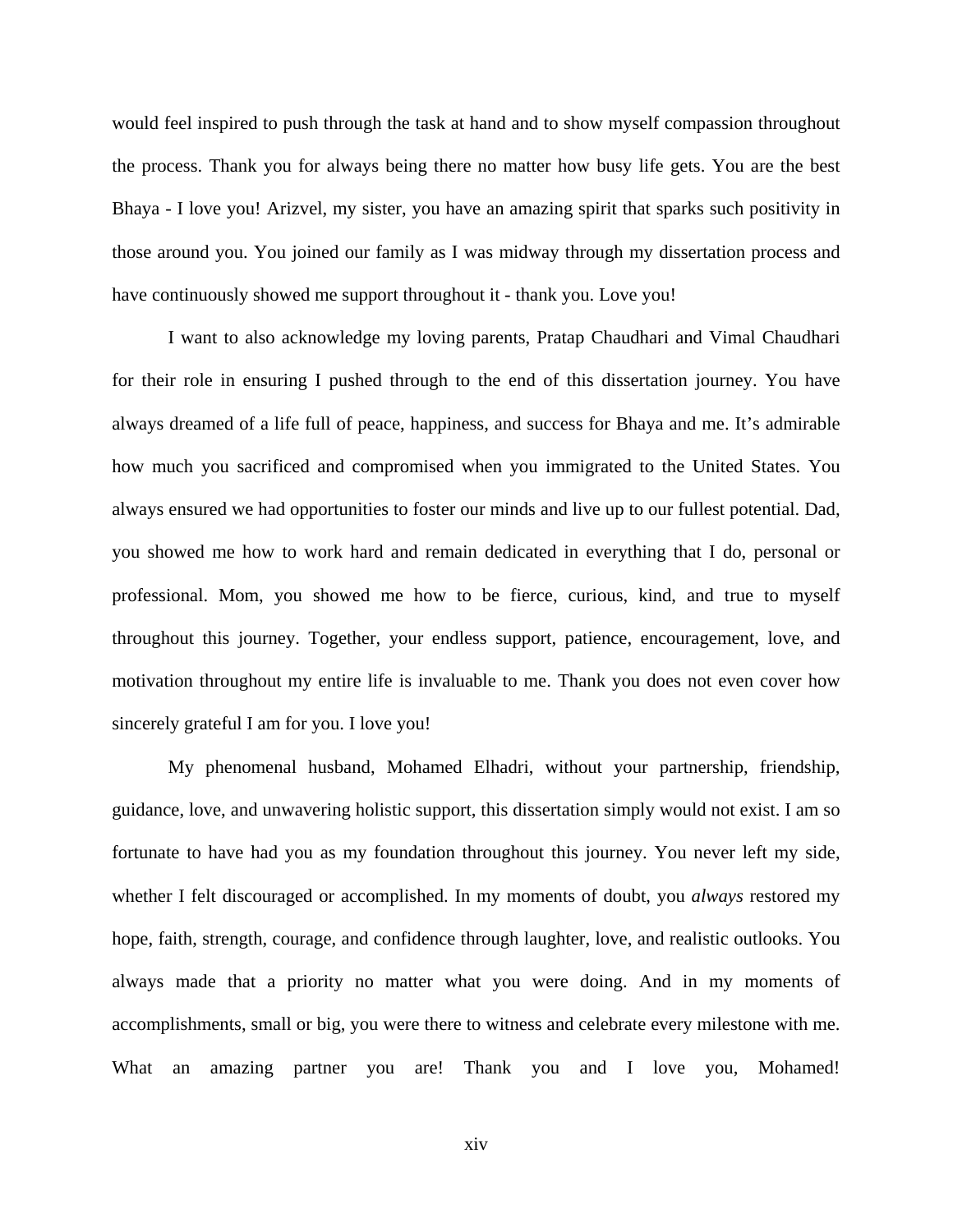### <span id="page-14-0"></span>**1.0 INTRODUCTION**

#### **1.1 BACKGROUND OF THE PROBLEM**

<span id="page-14-1"></span>At a national level, U.S. racial and ethnic demographic trends are currently shifting, with more individuals representing two or more races (*multiracial* or *mixed race*) and ethnicities (*multiethnic*). Between 2000 and 2010, the U.S. Census Bureau highlighted an increase in the multiracial population from 6.8 million to 9.0 million, respectively, making it one of the fastest growing populations in the U.S. (Humes, Jones, & Ramirez, 2011; Jones & Bullock, 2012) due to increasing interracial and interethnic marriages (Lee & Bean, 2004; Moniz, 2003; Root, 1992a; Waters, 2000), mixed race identification patterns, and new immigration numbers (Lee & Bean, 2004; Moniz, 2003). By 2050, the mixed race population is estimated to make up 21% of the total U.S. population, with one in five Americans identifying as multiracial (Farley, 2001; Lee & Bean, 2004; Smith & Edmonston, 1997).

As the mixed race and multiethnic population increases nationally, the number of racially and ethnically mixed students entering U.S. higher education institutions is also forecasted to increase (Jaschik, 2006; Renn, 2009). In the fall semester of 2012, 2.5% (505,092 students) of the total enrolled population were students who identified with "two or more races" (U.S. Department of Education, 2013). The growing population of multiracial and multiethnic students significantly influences and is influenced by campus spaces and communities, particularly peer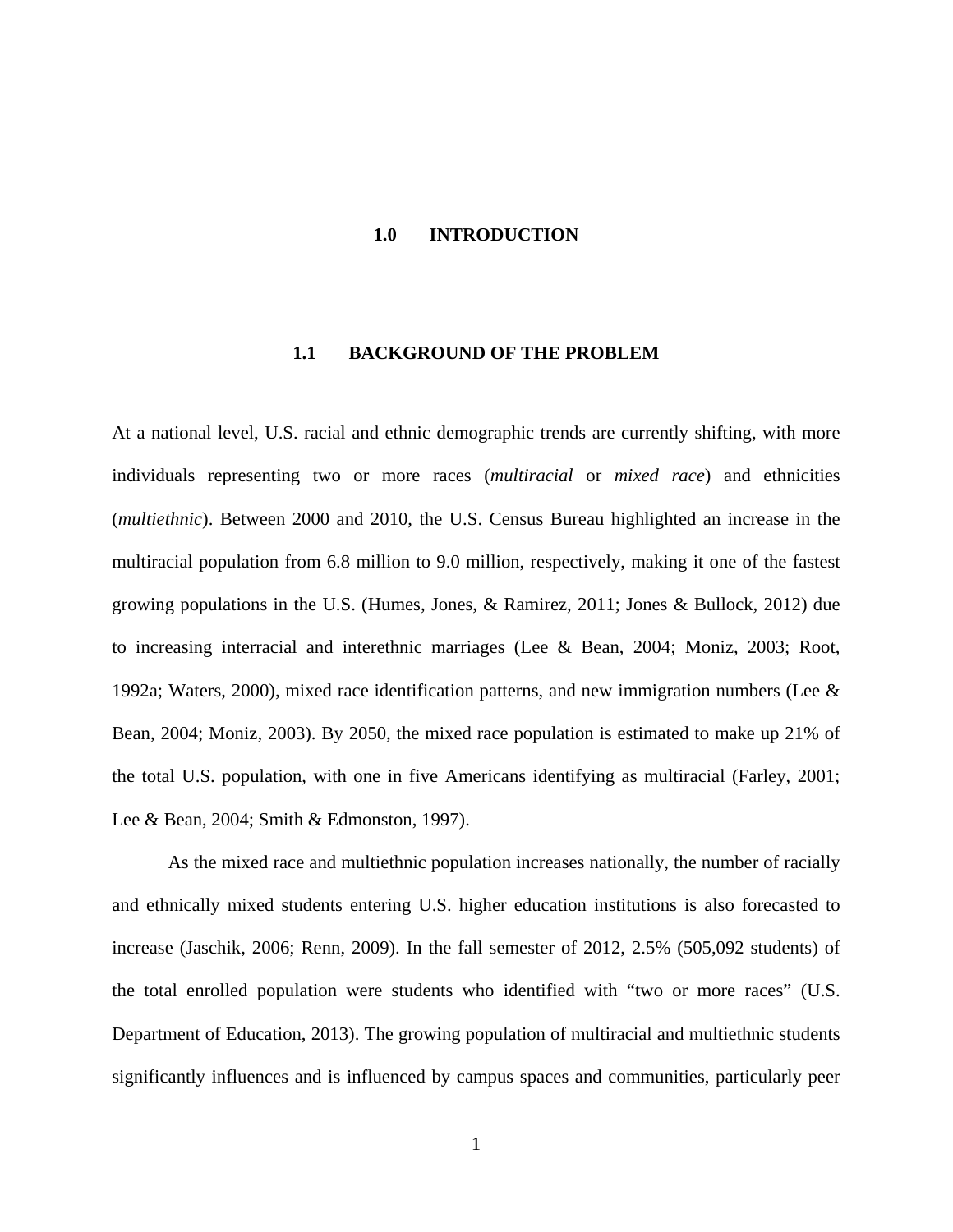cultures, identity politics, and engagement in academic spaces (Renn, 2011). Their unique developmental needs and experiences (e.g., intersecting racial and ethnic identity formations, experiences with monoracial bias on campus) vary from their monoracial and monoethnic peers and may impact various outcomes and experiences in college (e.g., persistence, sense of belonging). As such, higher education institutions hold the responsibility to respond to these changing student demographics in order to advance their democratic mission. They must understand these students' developmental and learning experiences to better respond to their needs as they transition to and through college towards successful degree completion, career preparation, and knowledgeable citizenry. The achievement of equitable outcomes for all students through civic learning, democratic engagement, college completion, and career preparation contributes to cultivating social and economic prosperity in the United States (The National Task Force on Civic Learning and Democratic Engagement, 2012).

A key motivation and aspect of a college student's psychosocial development and learning that positively contributes to developmental processes (e.g. identity development) and postsecondary education outcomes (e.g., persistence, engagement) in college is *sense of belonging* (Hurtado & Carter, 1997; Johnson et al., 2007; Maestas, Vaquera, & Muñoz Zehr, 2007; Museus & Maramba, 2011; Strayhorn, 2012). Scholars emphasize that a sense of belonging (the psychological element of integration on campus or, rather, students' subjective feelings of cohesion to an institution) is a critical element of students' academic and social integration on campus (Hurtado & Carter, 1997; Maestas et al., 2007). Sense of belonging is best understood within the research as a multidimensional construct that involves affective, relational, cognitive, and behavioral elements.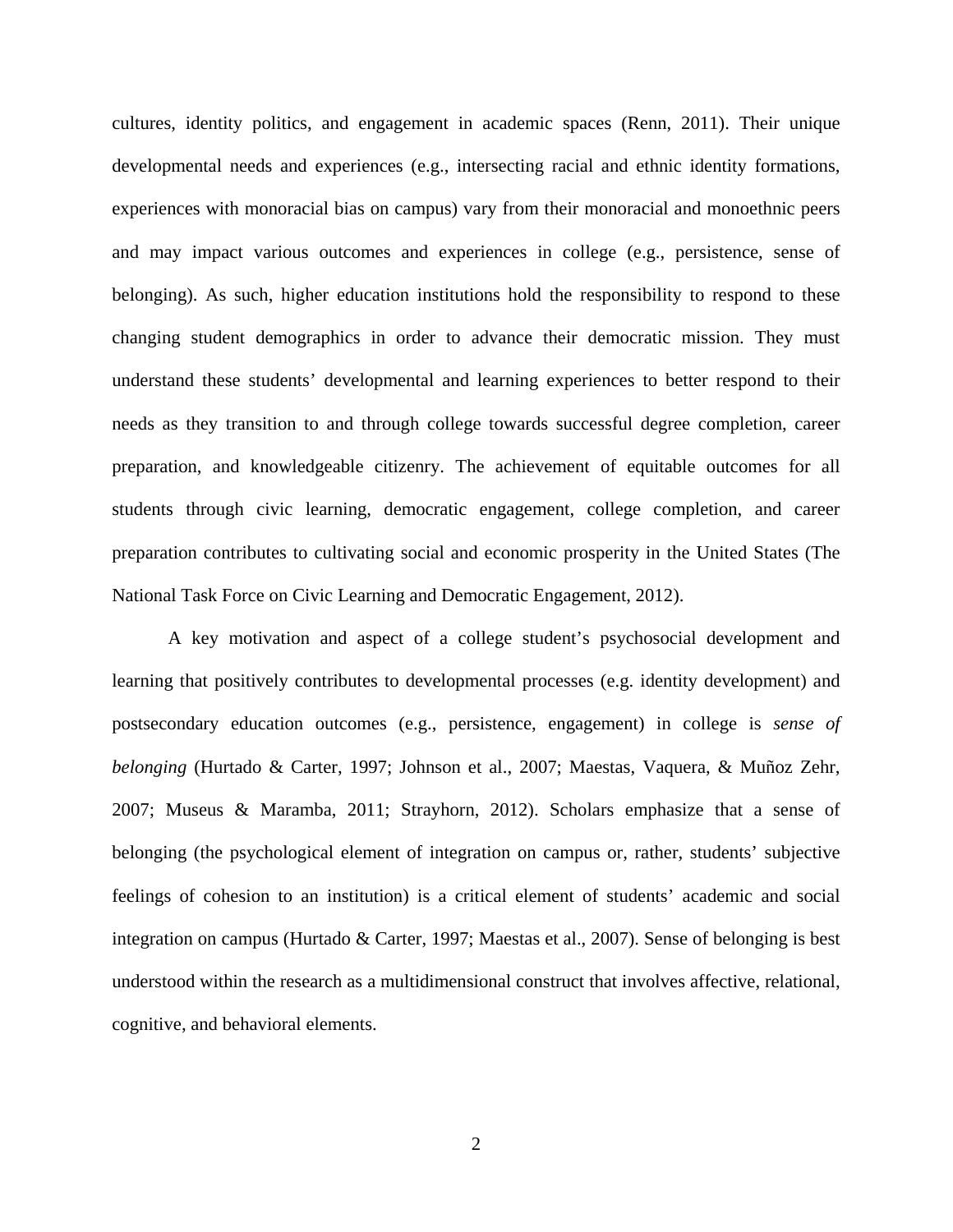Existing research shows various factors (e.g., interactions with diverse peers, campus racial climate, participation in co-curricular activities) enhance or hinder sense of belonging on campus for monoracial and monoethnic students (Hurtado & Carter, 1997; Locks, Hurtado, Bowman, & Oseguera, 2008; Maestas et al., 2007; Museus & Maramba, 2011; Strayhorn, 2012), which may be insightful when examining belongingness for mixed race and multiethnic students. For specific college student populations that have been historically marginalized on campus, cultivating a sense of belonging has been shown to be an essential component to their success (Hurtado & Carter, 1997; Hurtado, Alvarez, Guillermo-Wann, Cuellar, & Arellano, 2012; Hurtado, Carter, & Spuler, 1996; Locks et al., 2008; Maestas et al., 2007; Museus & Maramba, 2011; Museus & Quaye, 2009; Rendón, 1994; Rendón & Muñoz, 2011).

Given the importance of sense of belonging on racially and ethnically diverse college students' growth and learning, understanding mixed race and multiethnic students' sense of belonging in college is critical in supporting this student population in curricular, co-curricular, social, or personal settings within higher education. However, in this context, little information exists on the factors influencing their sense of belonging as well as understanding sense of belonging as an independent construct. Therefore, further research into the factors contributing to sense of belonging and the specific dimensions of belonging, such as affect, cognitive processes, behavioral outcomes, and social and cultural aspects, may better inform practices on campus that are intended to enhance spaces and opportunities promoting belongingness for mixed race and multiethnic students.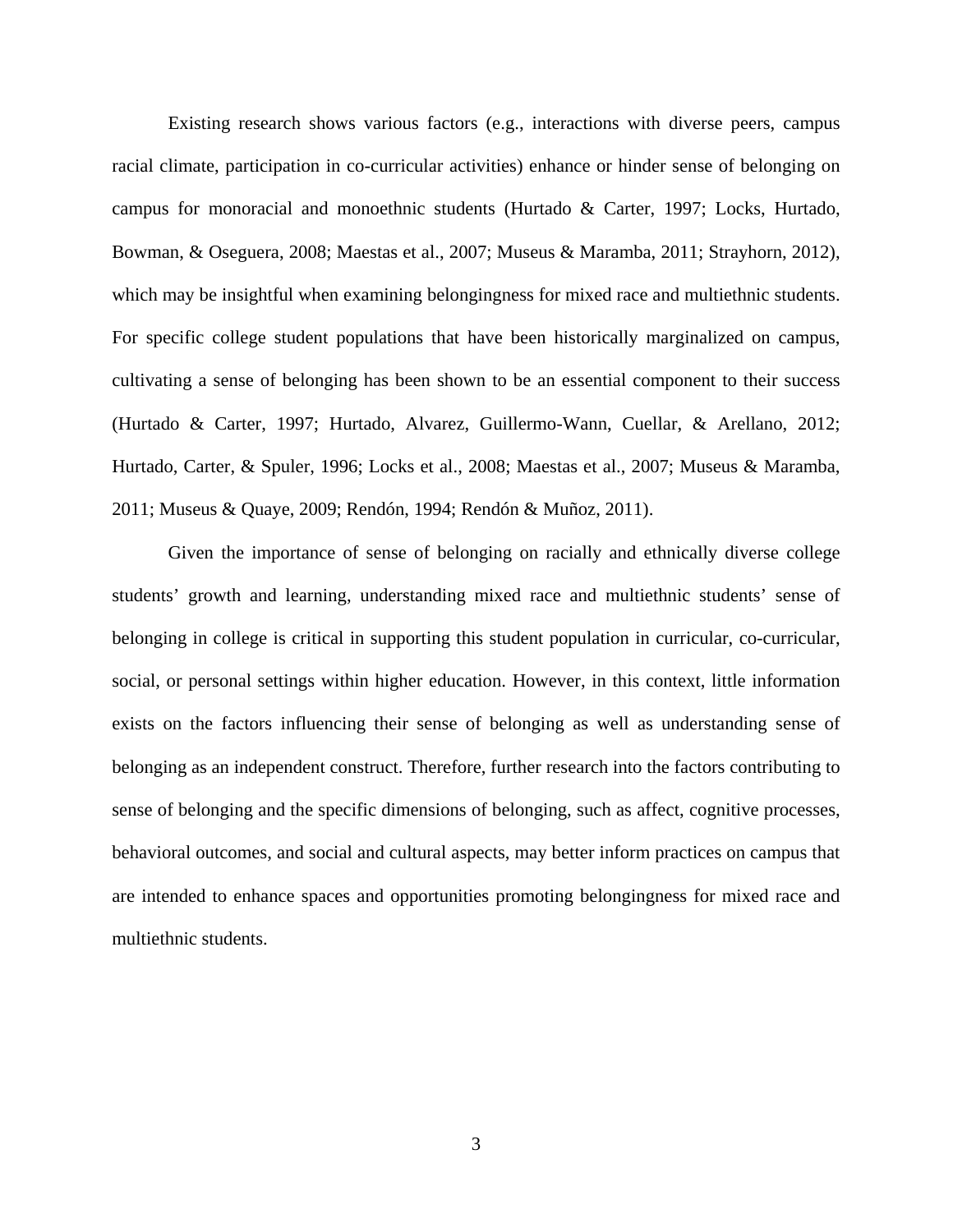## **1.2 STATEMENT OF THE PROBLEM**

<span id="page-17-0"></span>Sense of belonging is a vital dimension of students' overall development, learning, engagement, and persistence in college and plays an important role in achieving the broader goals of higher education (e.g., graduation, democratic engagement). When racially and ethnically diverse students do not experience a sense of belonging on campus, negative implications arise, particularly for students of color at predominantly white institutions (PWIs) (Baumeister & Leary, 1995; Strayhorn, 2012). Dominant cultures on campus shape the campus racial climate, which may be incongruent with the cultural values, identities, skills, and knowledge students of color bring to campuses, resulting in students not feeling accepted, welcomed, comfortable, validated, or important at the institution (Museus et al., 2012a). Most often, when a student's need to belong is not satisfied, their motivations, academic performance, affect, development, and general experiences can be negatively affected (e.g., less academic engagement, less integration into campus, diminished motivation to persist, feeling less valued or accepted, experiencing discrimination) (Hurtado & Carter, 1997; Hurtado, Carter, & Spuler, 1996; Museus & Maramba, 2011; Museus & Quaye, 2009; Rendón, 1994; Rendon & Muñoz, 2011; Strayhorn, 2012).

Mixed race and multiethnic students are often prone to unique experiences, and barriers in higher education at both macro-levels and micro-levels that may bear on their sense of belonging. For these students, systemic barriers still exist within current postsecondary educational contexts (e.g., structural diversity; historical exclusion; monoraciality; and social, psychological, and behavioral climate) (Hurtado, Milem, Clayton-Pederson, & Allen, 1999). This influences their development and learning outcomes and experiences on campus (Chapman-Huls, 2009; Guillermo-Wann, 2013; Johnston & Nadal, 2010; Kellogg & Lidell, 2012; Renn,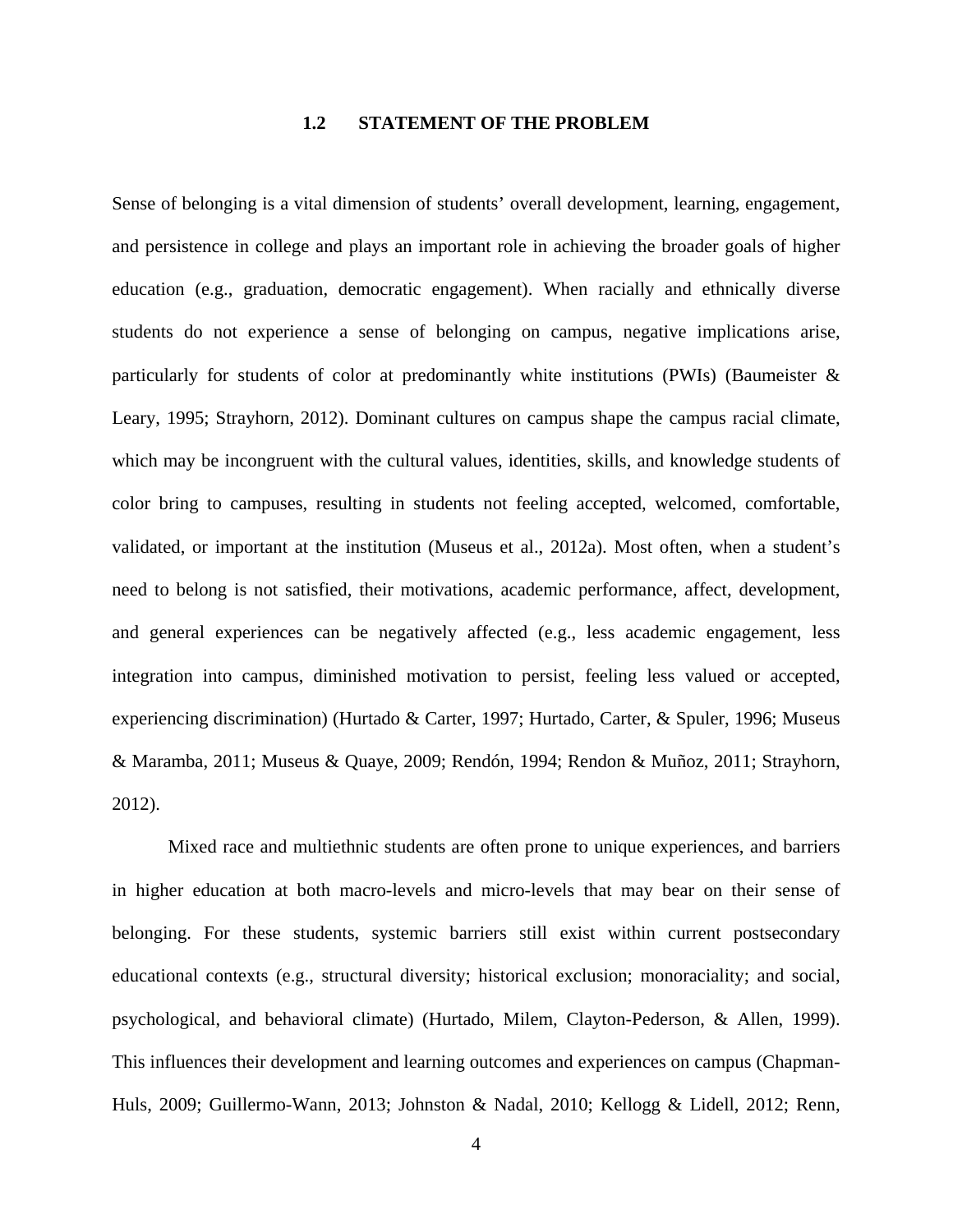2004). For example, many institutions collecting racial data only reference monoraciallyconstructed race categories, forcing multiracial students to choose and "view themselves as parts of various or multiple monoracial communities rather than also as constituents of a multiracial collective subjectivity" (Daniel et al., 2014, p. 14). Furthermore, campuses often provide physical or academic spaces that are monoracially- and monoethnically-designed, such as identity centers, ethnic studies, or monoracial and monoethnic student organizations. These structures on campuses are key spaces that influence the campus racial climate as well as students' interactions with diverse peers, two important factors that are known to influence monoracial college students' sense of belonging. The intersectionality of race and ethnicity, among other social identities, is dynamically complex and has potential to influence and be influenced by these important developmental, academic, and social spaces on campuses that may be pivotal in fostering sense of belonging for mixed race and multiethnic students.

At a micro-level, there are negative implications for mixed race and multiethnic students' experiences in these racial and ethnic subcultures (e.g., identity-based organizations or centers, ethnic studies) on campus because of their unique developmental needs and experiences (Literte, 2010; Sands & Schuh, 2004). For instance, research shows that negative affect, such as anxiety, depression, jealousy, guilt, and loneliness, are often stimulated by negative experiences like social exclusion (Baumeister & Leary, 1995). For many mixed race and multiethnic college students, this social exclusion may occur when they are placed in positions that require them to choose or affiliate with only one of their multiple racial and/or ethnic identities, forcing them to reject or exclude salient aspects of how they identify at times (Kellogg & Lidell, 2012; Nishimura, 1998; Renn, 2004; Rockquemore & Brunsma, 2002; Shih & Sanchez, 2005). As a result, students must evaluate cues they receive regarding who belongs, who enacts boundaries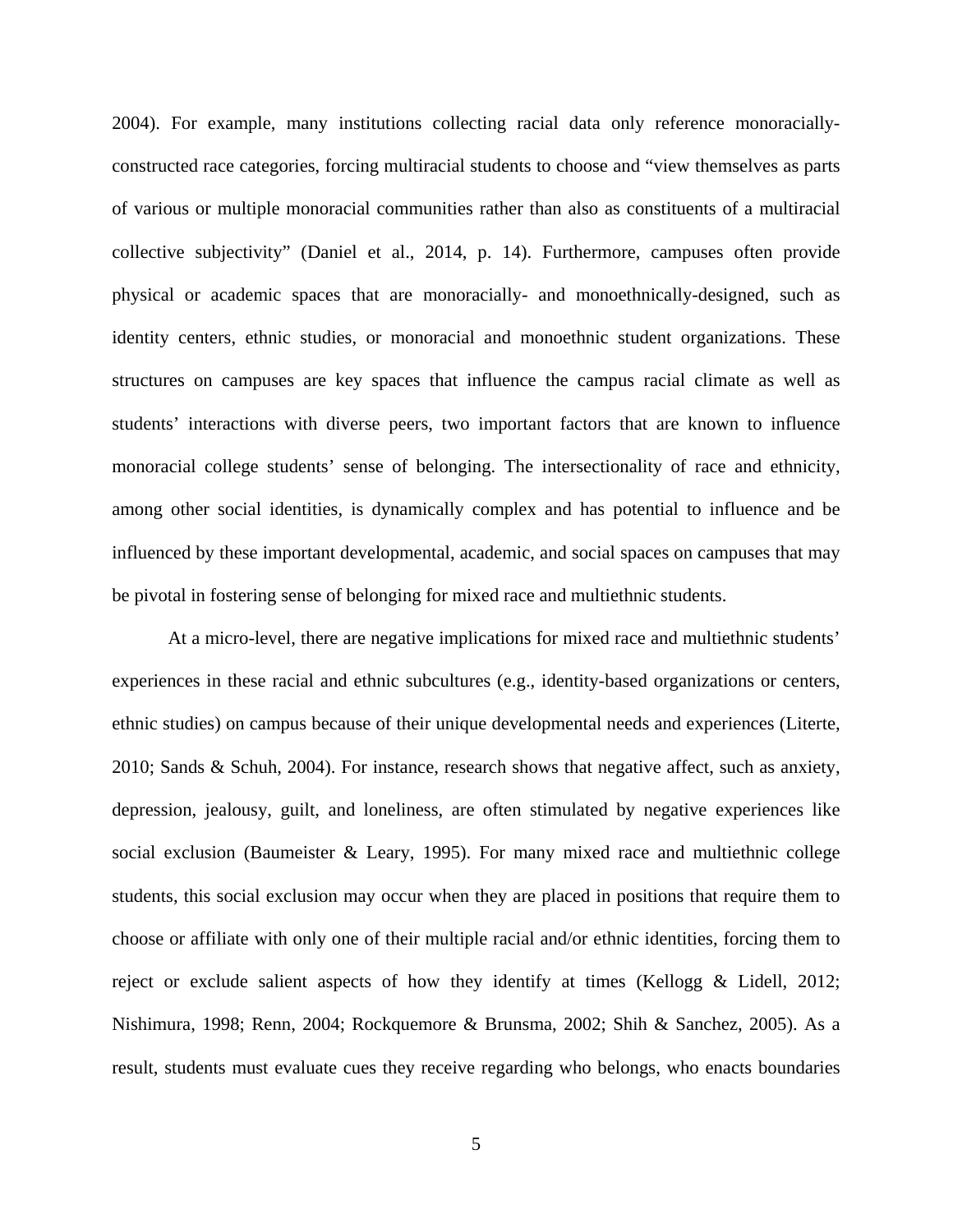and norms around belongingness in those settings, and how they fit it and are accepted and validated in those contexts.

While sense of belonging has been well documented in postsecondary education scholarship for various student populations (e.g., monoracial students, STEM students, students at different education levels), mixed race and multiethnic students have either been excluded from data reporting due to a small sample size or have been lumped within broader racial group cross comparative analyses (Johnson et al., 2007). What is generally known is that sense of belonging to racial and ethnic groups is integral to their racial and ethnic identity formations (Anhallen, Suyemoto, & Carter, 2006; Bettez, 2010; DaCosta, 2007; Renn, 2004) and is crucial to their overall success and development in college (Hyman, 2010; Renn, 2004). While insightful, these studies only offer a fragmented glimpse into belongingness for racially and ethnically mixed students. It remains unclear how these students develop and experience sense of belonging (to the institution and in different contexts), what factors specifically contribute to it, and what its influence is on important developmental and educational outcomes. This limited attention on understanding how multiracial and multiethnic students experience sense of belonging and what factors influence their belongingness in college creates a gap in knowledge that has implications for institutions striving to achieve racial equity, social justice, and other postsecondary education outcomes on their campuses. Given the anticipated increase in racially and ethnically mixed students entering U.S. postsecondary education institutions (Jaschik, 2006; Renn, 2009), this look into what sense of belonging means to these students and how it is (or is not) fostered for them on campuses can be useful to ensure administrators and educators are engaging in approaches that are culturally relevant, inclusive, and validating of mixed race and multiethnic students' development and experience overall.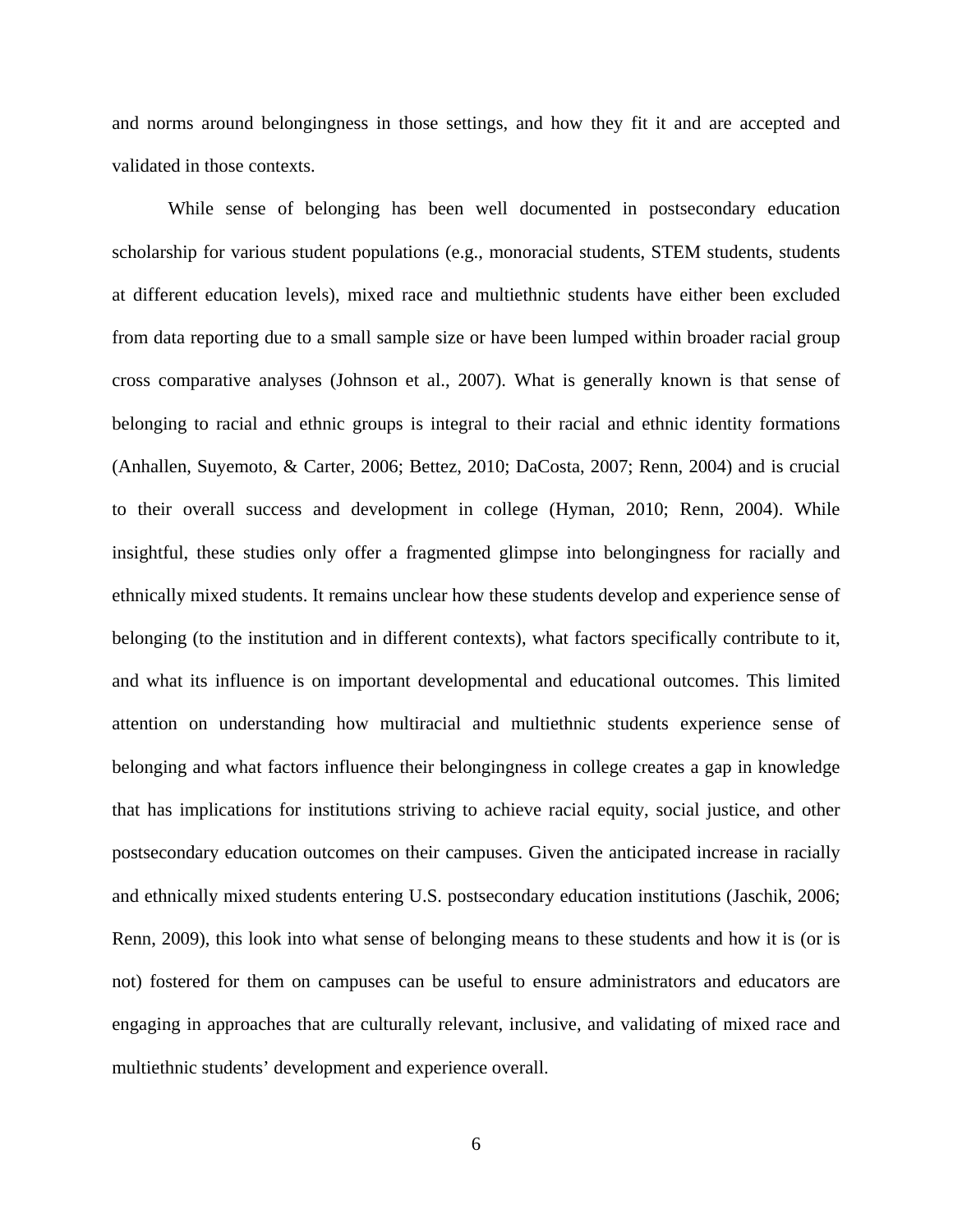## **1.3 PURPOSE AND SCOPE OF THE STUDY**

<span id="page-20-0"></span>The purpose of this qualitative research study was to understand what factors contribute to multiracial and multiethnic college students' sense of belonging and investigated how race- and ethnicity-related factors influenced belongingness in college (institutional and/or contextual). A qualitative approach with a constructivist paradigm and phenomenological perspective was used to achieve the goals of this study. One-on-one semi-structured interviews were conducted with 11 self-identifying mixed race and multiethnic students attending Academia University, a large, predominantly white public institution in the eastern U.S. Grounded theory via constant comparative analysis and open and axial coding techniques (Glaser & Strauss, 1967; Strauss & Corbin, 1994) was the central strategy deployed in this study to analyze interview data as a means to identify themes and patterns relating to key factors contributing to students' sense of belonging and how race- and ethnicity-related factors influenced their belongingness in college. In addition to the interviews, data from a demographic questionnaire outlining information regarding background information (e.g., racial and ethnic background, age, gender) and other relevant information (e.g., education level, academic major, co-curricular involvement) was interpreted as a supplement to the interview data. Strayhorn's (2012) core elements of sense of belonging was the conceptual framework used to inform this study, as it was relevant to the focus of this study and useful in grounding the understanding of sense of belonging.

Depicted was a student-centered understanding of the various influencing factors with an emphasis on how race and ethnicity factors played an integral role in their institutional and contextual belonging at the institution. Findings support and expand understandings of how mixed race and multiethnic students' unique racial and ethnic needs and experiences bear on their sense of belonging. In particular, among the multiple factors identified as influencing sense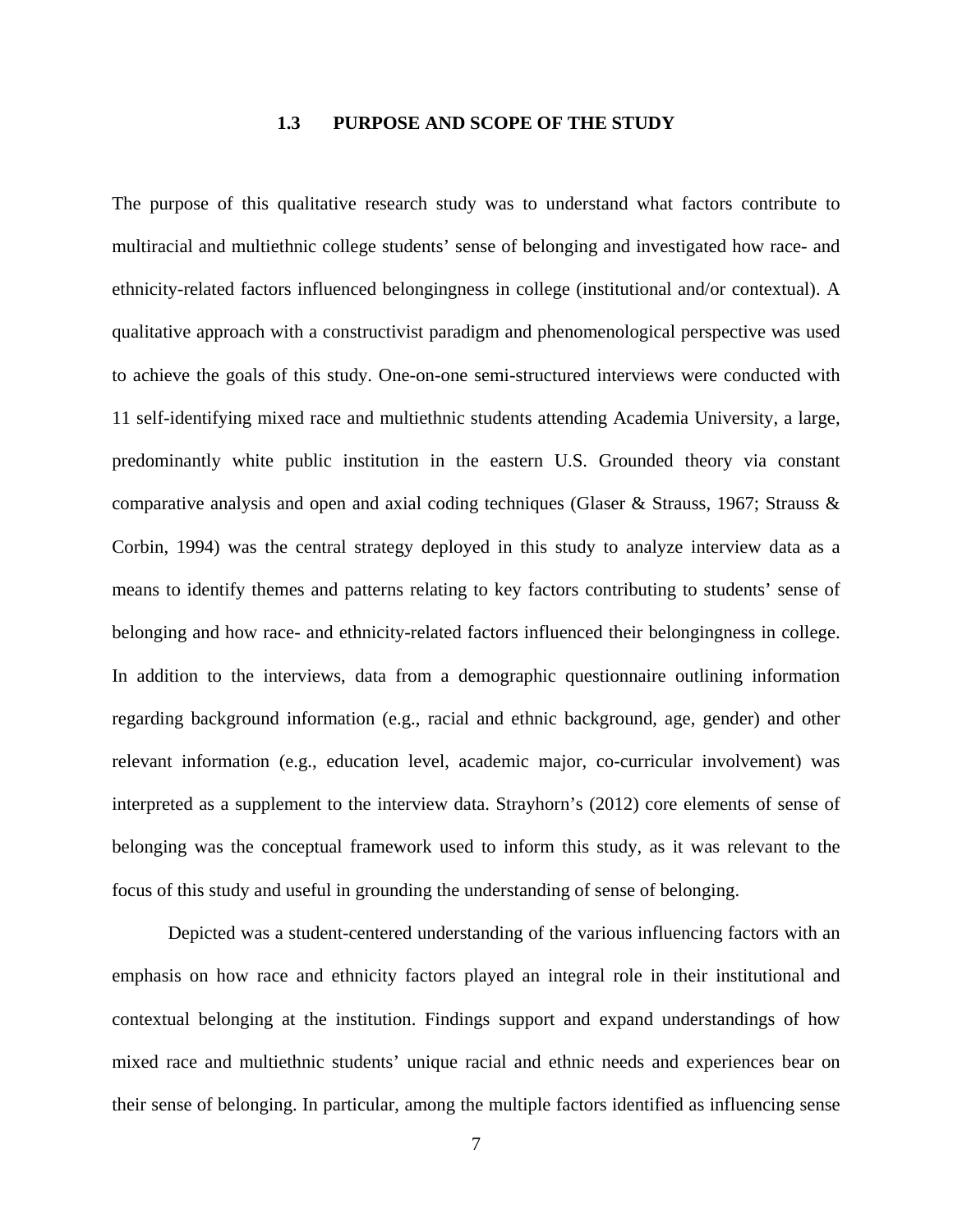of belonging, the perpetuation of monoracial norms, the fluidity of students' racial and ethnic identity, and experiences of multiracial microaggressions were uniquely reflected factors that impacted mixed race and multiethnic students' institutional and contextual belonging. Furthermore, findings also offer a clearer depiction of how students' emotionally and cognitively processed as well as behaviorally managed their reduced sense of belonging as a result of multiracial microaggressions. Lastly, friendships were vital contexts in which students experienced sense of belonging through validation. This study is relevant and responsive to the currently shifting racial and ethnic demographic realities of higher education and offers new insights into mixed race and multiethnic students' sense of belonging.

#### **1.4 RESEARCH QUESTIONS**

- <span id="page-21-0"></span>1. What factors influence mixed race and multiethnic college students' sense of belonging in college?
- <span id="page-21-1"></span>2. How do race- and ethnicity-related factors influence mixed race and multiethnic students' sense of belonging in college?

# **1.5 DEFINITION OF TERMS**

In this section I describe and define various key terms referenced throughout this paper. Important to note is that these definitions have been described in various ways across the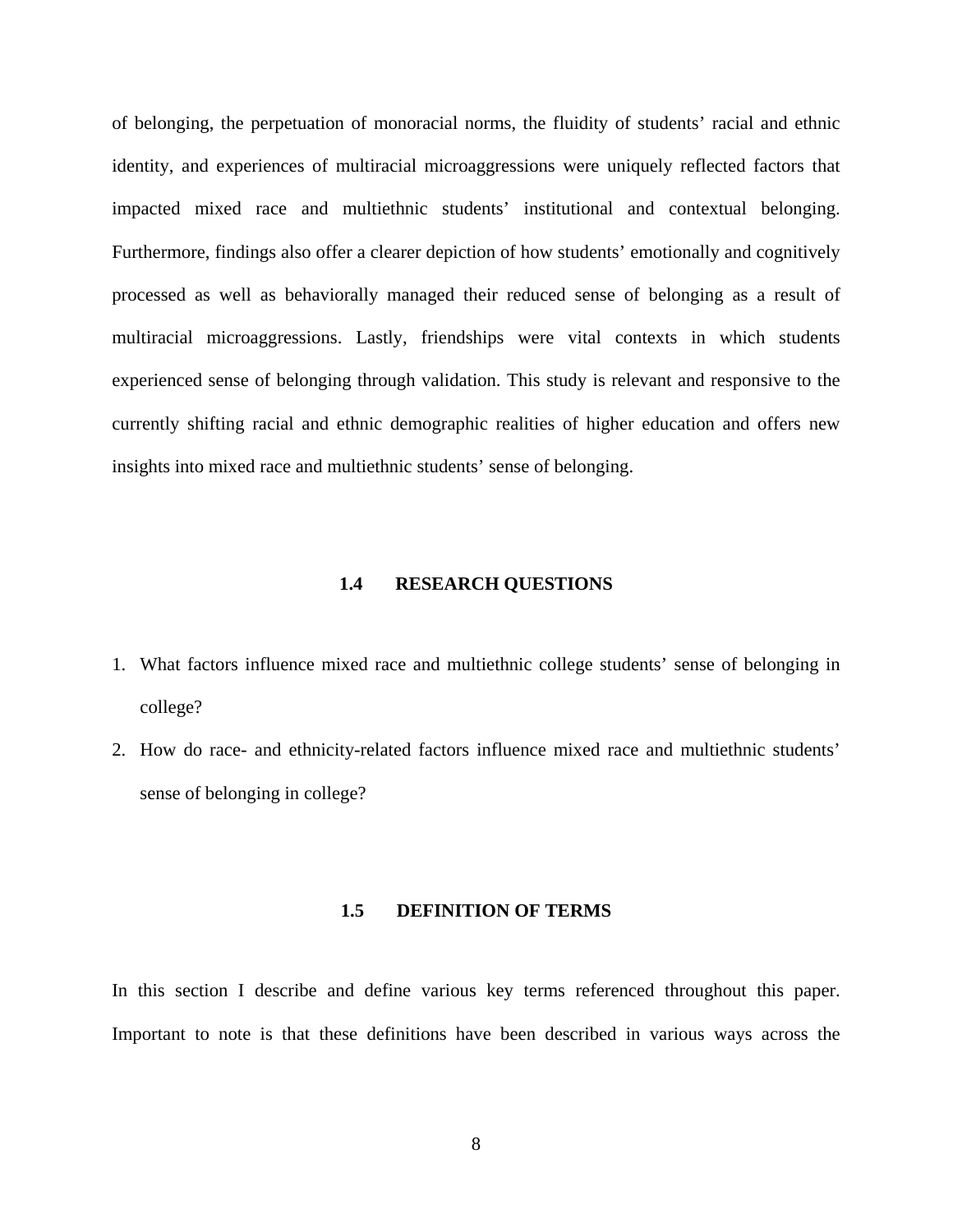literature; therefore, the descriptions provided below situates the terminology in the literature to

best reflect the goals of this dissertation.

• **Sense of Belonging**: Sense of belonging carries multiple meanings stemming from multidisciplinary research in education, psychology, sociology, and anthropology, among others. Across the vast literature base on sense of belonging, it has been theoretically and empirically described and defined as a complex and multidimensional construct that is developed and experienced across psychological, social, cognitive, cultural, and affective domains and various environmental contexts. Sense of belonging is a basic human need and motivation that drives humans' behaviors (Baumeister & Leary, 1995; Maslow, 1954). For the purposes of this study, Strayhorn's (2012) definition for college students' sense of belonging was adopted because of its grounding in a comprehensive review of literature on sense of belonging and relevance to higher education:

In terms of college, sense of belonging refers to students' perceived social support on campus, a feeling or sensation of connectedness, the experience of mattering or feeling cared about, accepted, respected, valued by, and important to the group (e.g., campus community) or others on campus (e.g., faculty, peers). Indeed it is a cognitive evaluation that typically leads to an affective response or behavior in students. (p. 17)

Throughout this paper, sense of belonging is used interchangeably with the terms belongingness and belonging.

- **Institutional Belonging**: Institutional belonging is described as students' sense of belonging to the overall institution. For instance, possessing a strong level of pride in attending the institution contributes to feeling a strong sense of connection to the institution.
- **Contextual Belonging**: Contextual belonging is described as students' sense of belonging within different contexts or situations. Instances of contextual belonging include experiencing a sense of belonging in an academic major/department, within one's social circles, when involved in a co-curricular activity or specific student organization, in their residence hall, among others.
- **Belonging Uncertainty**: Belonging uncertainty is defined as the doubt or uncertainty one feels about their sense of belonging (e.g., unsure if one is or will be accepted, doubtful about how one's personal characteristics fit with the environment they are functioning in or looking to be a part of) (Walton & Cohen, 2007).
- **Race**: Recent research has found that race is a complex construct and there are multiple dimensions of race (e.g., racial identity, racial category, racial ancestry, racial ascription, extra-racial), that are important to consider when defining and examining race in research (Johnston, Ozaki, Pizzolato, & Chaudhari, 2014). Race is widely described to be socially, culturally, and politically constructed. According to racial formation theory by Omi and Winant (1994), race is defined as "a concept which signifies and symbolizes social conflicts and interests by referring to different types of human bodies...race is a matter of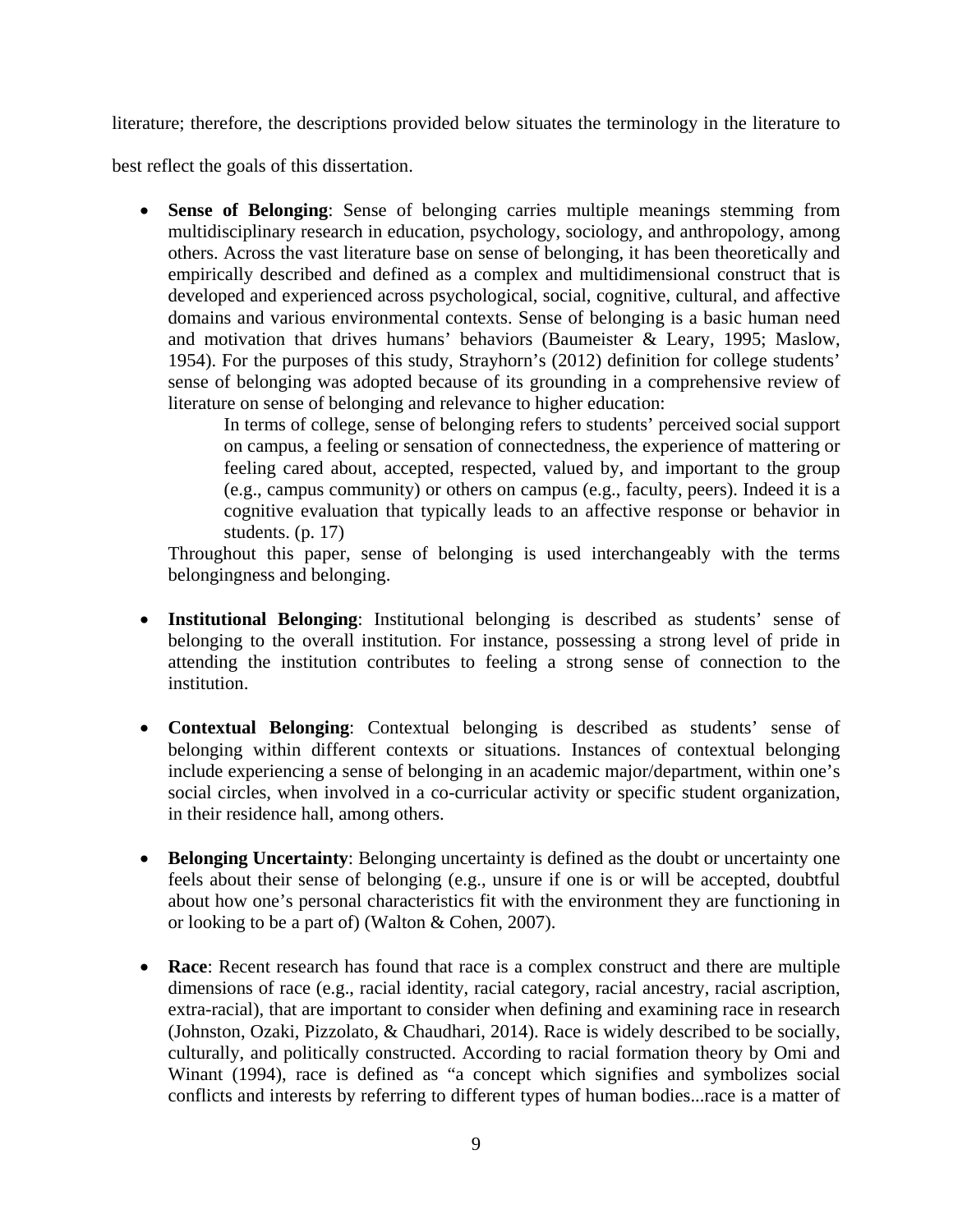both social structure and cultural representation" (p. 55-56). In their description of race, Omi and Winant explained, "the concept of race continues to play a fundamental role in structuring and representing the social world" (p.56). It is important for research to critically analyze, deconstruct, and problematize the social construction of race in ways that do not inadvertently reify it by essentializing it (Renn, 2004). Reifying race refers to the process of race as an abstract construct becoming concrete. While, race is a sociallyconstructed reality in the U.S., essentializing race would be problematic as it requires attributing essential characteristics that definitively define a racial group and does not account for various fluid individual characteristics and differences within races. Thus, similarly to Renn (2004), in this study, I did not capitalize racial categories such as black or white unless a term is linked to a continent, general geographic region, or nation (e.g., Asian, Native Hawaiian or Pacific Islander). Renn (2000) states the reason for this application is "to create parity between mono– and multiracial descriptors…because there is no general agreement in the multiracial literature about terminology or conventions of capitalizing racial designators, my choices are designed to minimize the notion of racial categories as immutable entities" (p. 399).

Race is a fluid concept susceptible to change across contexts and time given historical, political, and social pressures and racial categories are not static which challenges essentialized notions of race. Changes on the U.S. Census forms since the late 18th century and into the 21st century are a clear example of how race is socially and politically constructed and how racial classifications can shift based on sociopolitical circumstances and community activism. For instance, the separation of Asian and native Hawaiian and other Pacific Islander categories or the addition of "mark one or more boxes" on the 2000 U.S. census were more recent adjustments resulting from community activism. While there are U.S. federally designated races (e.g., black or African American, white, Asian, native Hawaiian and other Pacific Islander, and American Indian or Alaska Native), emerging national trends in U.S. Census data depict that other communities (e.g., Arab and Latino/a) have been stigmatized on the basis of racial signifiers that have not yet been federally recognized. These communities along with U.S. federally designated races were included in the present study.

- **Interracial**: Interracial is a term that describes relations between two or more individuals who reference, affiliate, or identify with different monoracially-constructed groups.
- **Monoracial**: Monoracial refers to referencing, affiliating, or identifying with a single monoracially-constructed group. The terms monoracially-identifying and monoraciallyconstructed are often used to circumvent racial reification or racial essentialism of distinct racial categories (Renn, 2004).
- **Multiracial or Mixed Race**: Multiracial refers to referencing, affiliating, or identifying with two or more monoracially-constructed groups. While the majority of multiracial scholarship typically references U.S. federally designated monoracially-constructed categories in their studies as a way to classify their participants' race(s), the present study additionally acknowledged including communities that have been stigmatized based on racial signifiers that have not been federally recognized. Presently, Latino/as are categorized as an ethnicity with Hispanic origin and Arabs fall under the white racial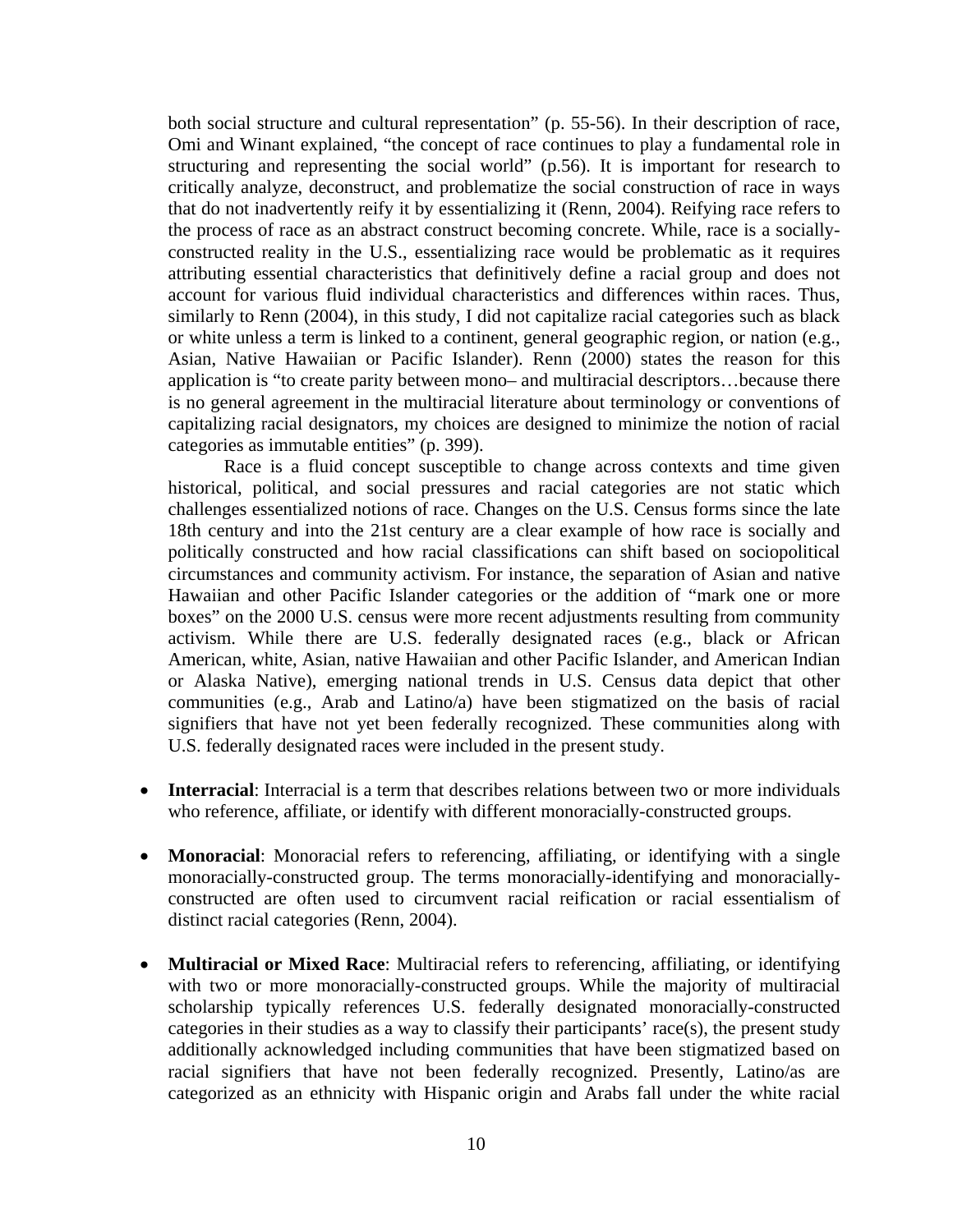category according to federal designations. These institutionalized structures of race are being challenged in the present day and may shift come the next U.S. Census given communities advocating for their own representation and changing sociopolitical circumstances (i.e., policies affecting citizenship status for some racial and ethnic populations) (Krogstad & Cohn, 2014).

- **Biracial**: Biracial refers to referencing, affiliating, or identifying with two monoraciallyconstructed groups.
- **Racial Identity**: According to Johnston et al. (2014) racial identity refers to "having an understanding of her/his racialized self" (p. 60). Along these lines, Wallace (2001) described racial identity as the "dimension of a person's overall self-concept that is grounded in his or her experiences as a member of a broad racial group" (p. 34). In this study, racial identity was operationalized using these definitions. which included students having an understanding of their racialized self in the context of their experiences as members of a single or multiple monoracially-constructed racial group(s).
- **Monoracism**: Monoracism is a type of racism that is described by Johnston and Nadal (2010) as "a social system of psychological inequality where individuals who do not fit monoracial categories may be oppressed on systemic and interpersonal levels because of underlying assumptions and beliefs in singular, discrete racial categories" (p. 125). Monoracism is enacted in society in various forms and at different individual, organizational, and institutional levels through monoracial privilege or multiracial macroand microaggressions, which are defined as negatively poised, unintended or intended, subtle messages (non-verbal or verbal) based on one's multiraciality (Johnston & Nadal, 2010). These terms were used as a framework in this study as means to better understand unique race-related experiences associated with intersecting racial and ethnic identities.
- **Monoraciality**: Monoraciality is a sociohistorical paradigm that is driven by a single race mentality. Monoraciality is described as "the lynchpin not only of US constructions of whiteness and its associated privileges, but also unearned social advantages, including cultural, social, economic, political, and other resources, which accrue to European Americans as well as traditional groups of color ("monoracial privilege")" (Daniel et al., 2014, p. 13). Monoraciality was an important concept in this study as it provided a broader context and framework for understanding how monoracial phenomena impact mixed race people and their identities and experiences.
- **Multiraciality**: Multiraciality is an overarching, comprehensive descriptor for phenomena (e.g., people, identity, groups, research or practice) related to the topics of mixed race. In this study, multiraciality was used to describe multiracial-related research, practice, identities, groups, etc. within the context of college.
- **Ethnicity**: Ethnicity is a dynamic construct that refers to socially constructed groups of people based on various commonalities. Moya and Markus (2010) stated that ethnicity allows people to identify, or be identified, with groupings of people on the basis of presumed, and usually claimed, commonalities, including several of the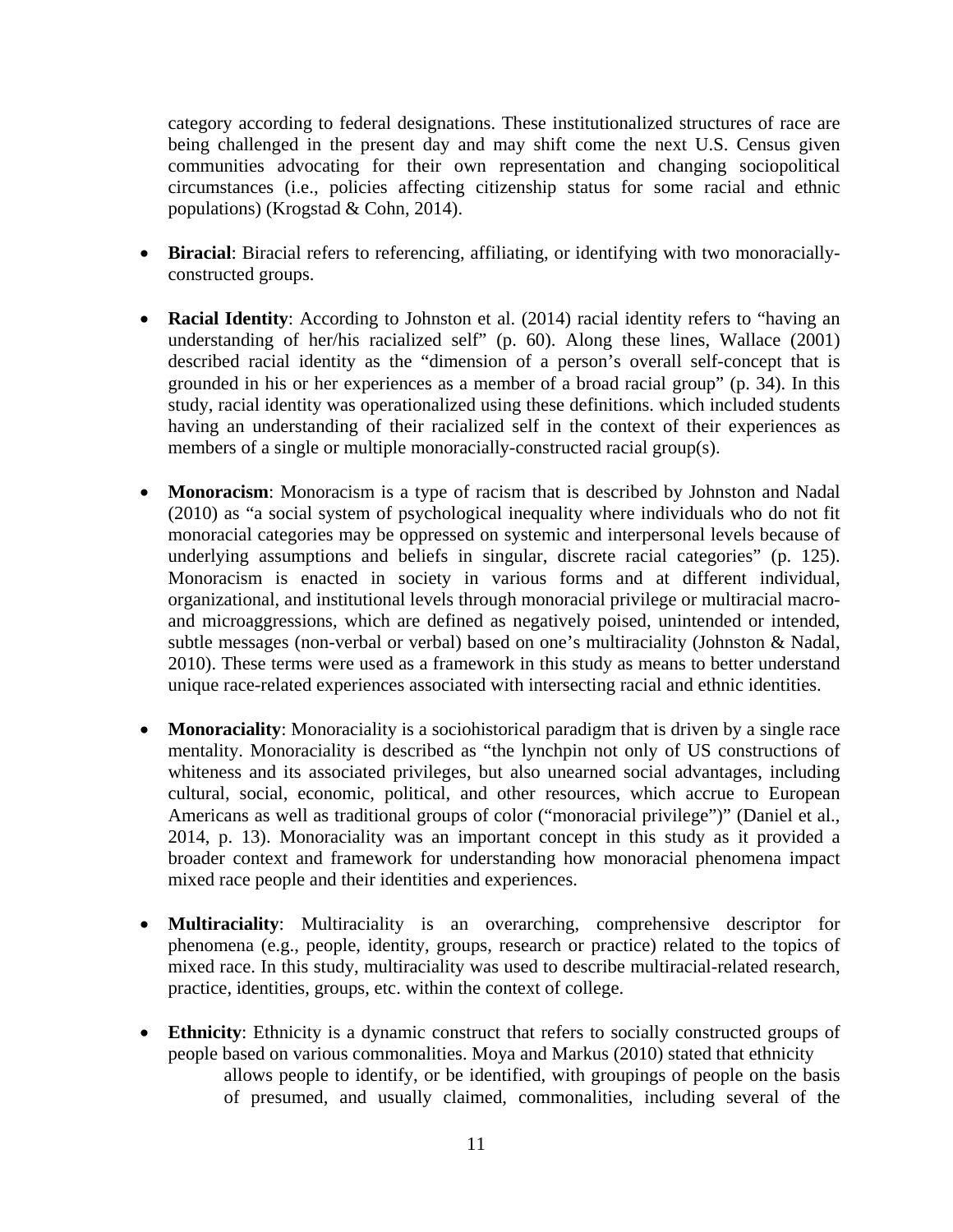following: language, history, nation or region of origin, customs, religion, names, physical appearance and/or ancestry group; when claimed, confers a sense of belonging, pride and motivation. (p. 22)

According to Spickard and Burroughs (2000) three factors contribute to ethnic group formation: shared interests, shared institutions, and shared culture. While ethnicity is a distinct concept from race, race and racism is a significant factor in many ethnic group formations and interethnic relations in the U.S. (Omi & Winant, 2014; Pierce, 2000) Historically ethnic groups have been racialized due to dominant racial norms in the U.S. (Pierce, 2000). As such, ethnicity cannot be fully understood without the context of race and racism in the U.S.

• **Ethnic Identity**: Ethnic identity refers to a subjectively designated ethnic label that individuals use to describe their ethnic affiliations and is rooted in one's cultural experiences. Associating with specific ethnic groups entails complex cognitive and affective processing (i.e., self-concept of knowledge, emotions, and attitudes towards the ethnic group[s]). Uba (1994) described an ethnic identity as

> a schema that (a) engenders general knowledge, beliefs, and expectations that a person has about his or her ethnic group; (b) functions as a cognitive, information processing framework or filter within which a person perceives and interprets objects, situations, events, and other people; and (c) serves as a basis for a person's behavior. (as cited in Ibrahim, Ohnishi, & Sandhu, 1997, p. 36)

- **Multiethnic**: Multiethnic refers to referencing, affiliating, or identifying with two or more monoethnic groups. Associated with this term, multiethnicity refers to an overarching, comprehensive descriptor for phenomena (e.g., people, identity, groups, research or practice) related to the multiethnic topics.
- **Mixed Heritage**: Mixed heritage refers to referencing, affiliating, or identifying with two or more monoracial or monoethnic groups. An example of someone identifying with mixed heritage is an individual who identifies with being monoracially Asian but also has multiethnic ancestry comprising of Japanese and Malaysian ethnicities. Another example is an individual who is transracially adopted.
- **Campus Racial Climate**: The campus racial climate is defined as "the overall racial environment" at a postsecondary institution (Solórzano, Ceja, & Yosso, 2000, p. 62). The campus racial climate primarily pertains to how individuals feel regarding existing attitudes, perceptions, and institutional values and expectations (e.g., racial prejudice, welcoming or accepting environment, racial discrimination or bias, cross-racial interactions) shaping the campus environment in relation to race (Bauer, 1998; Harper & Hurtado, 2007).
- **Validation**: According to Rendón (1994), validation is defined as "intentional, proactive affirmation of students by in- and out-of-class agents (i.e., faculty, student, and academic affairs staff, family members, peers) in order to: (1) validate students as creators of knowledge and as valuable members of the college learning community and (2) foster personal development and social adjustment" (Rendón & Muñoz, 2011, p. 12). Types of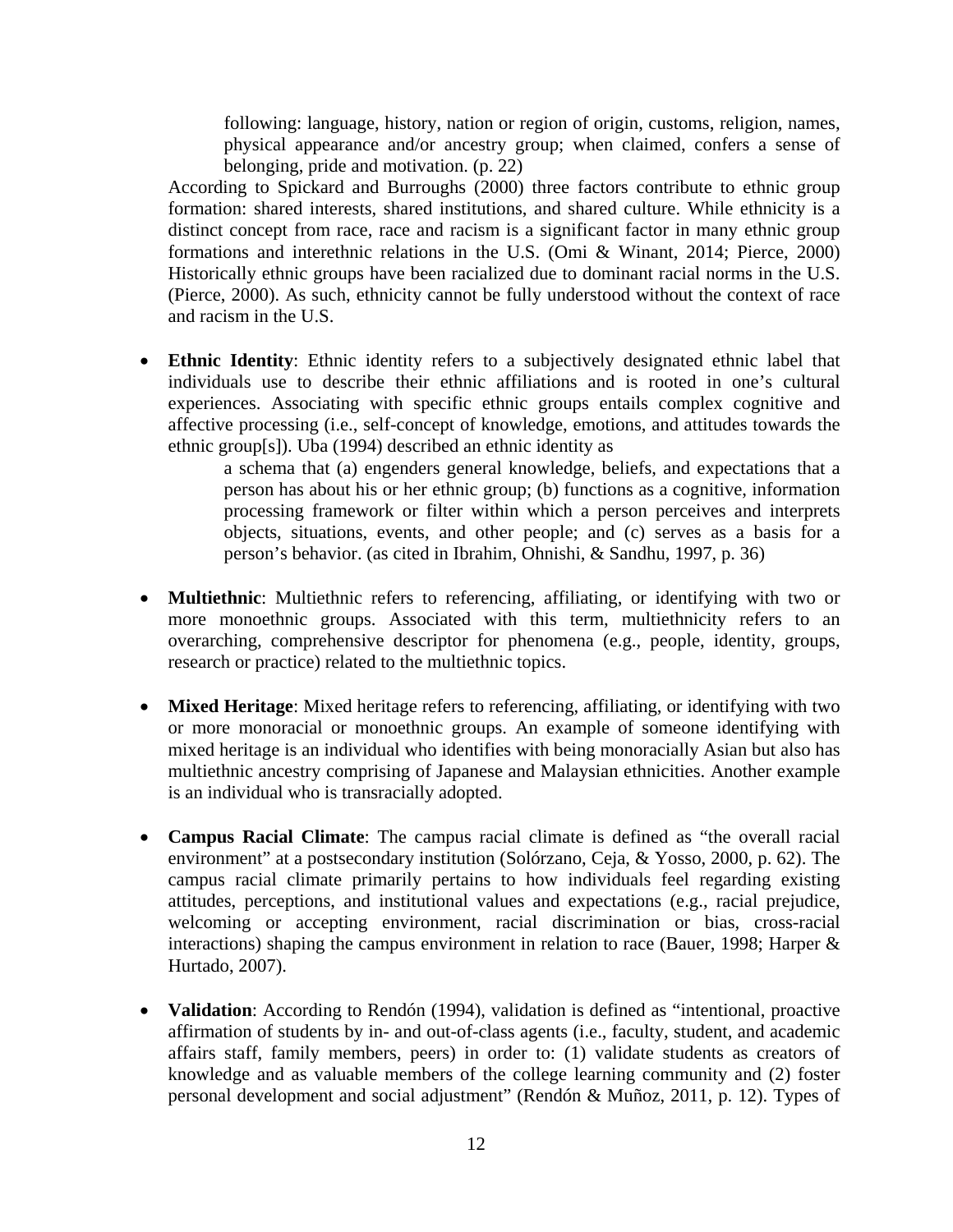validation include academic, interpersonal, and cultural (Rendón, 1994; Rendón & Muñoz, 2011).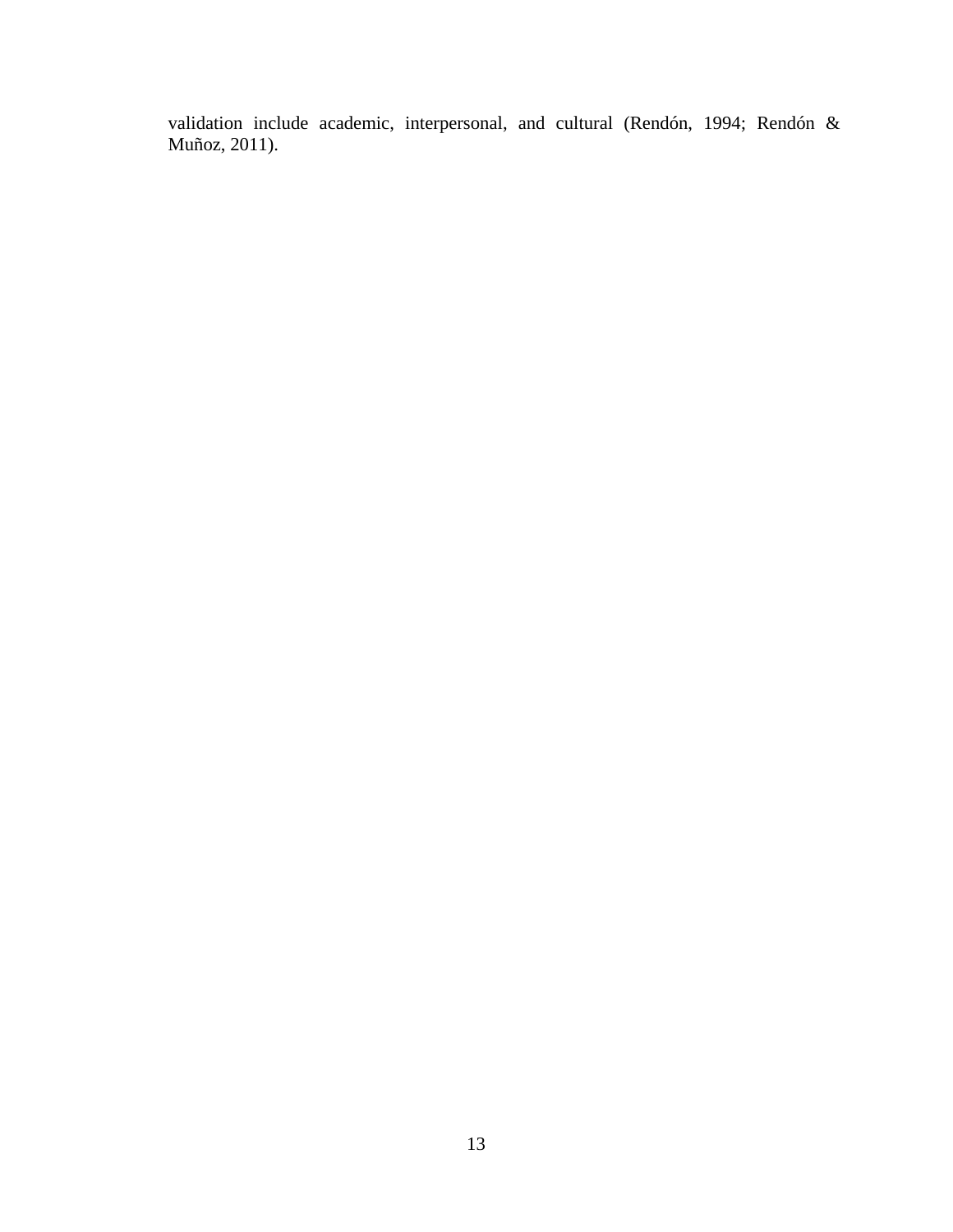#### <span id="page-27-0"></span>**2.0 REVIEW OF THE LITERATURE**

This literature review sets the context for the study by covering the following areas of interest: (a) conceptual framework, (b) conceptual understanding of sense of belonging, (c) monoracial and monoethnic students' sense of belonging in college, (d) multiracial and multiethnic students' sense of belonging in college, (e) multiracial and multiethnic students' identities and experiences in college, and (f) race and ethnicity.

## **2.1 CONCEPTUAL FRAMEWORK**

<span id="page-27-1"></span>Strayhorn's (2012) definition and core elements of sense of belonging in college was the conceptual framework used to inform this study. This framework was integral, as it is grounded in a comprehensive understanding of existing sense of belonging literature in higher education relevant to various college student populations. The seven core elements conceptualize sense of belonging to be: a fundamental human need; a motive for actions or behaviors; salient within certain contexts, at certain moments, and with certain populations; associated with and a result of mattering; affected by social identities (and intersecting social identities); contributing to positive outcomes; and, enhanced regularly and shifts with different conditions, contexts, and situations. These core elements offer a multifaceted understanding of how sense of belonging is experienced by college students. While the present study embraced a grounded theory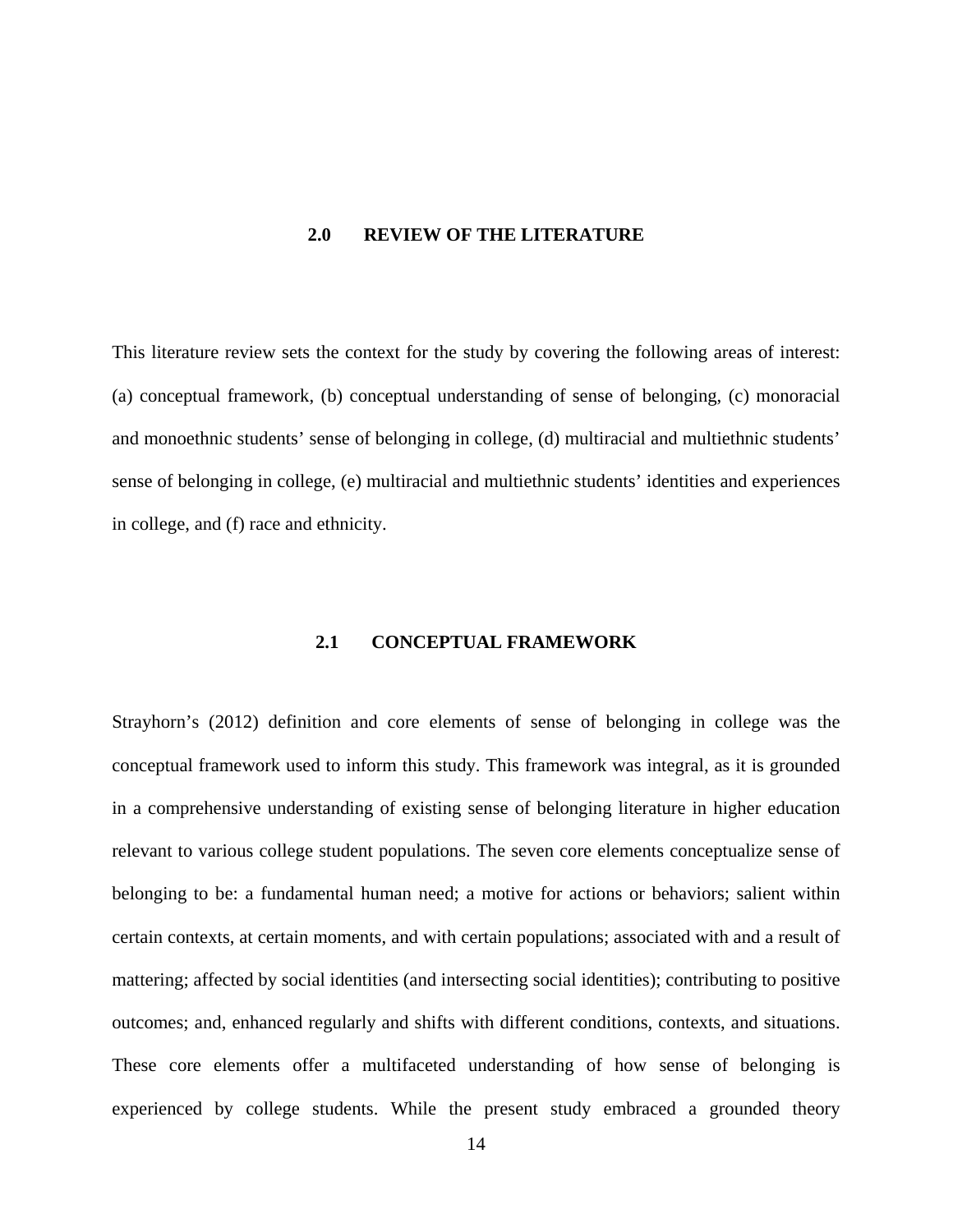<span id="page-28-0"></span>methodology, the study was considerate of this conceptual framework to better assist in understanding the multidimensional complexities of sense of belonging.

# **2.2 CONCEPTUAL UNDERSTANDING OF SENSE OF BELONGING**

Research shows sense of belonging to be a critical motivation and aspect of students' psychosocial development and learning in college. Sense of belonging has been theoretically and empirically described and defined as a complex, multidimensional construct that involves affective, relational, cognitive, and behavioral elements, including feelings of being accepted and valued, reciprocal relationships, group membership, shared beliefs or attitudes, perceived social support, belief one matters or is cared about, and cognitive evaluation. This construct has been linked to many developmental processes (e.g. identity development) and postsecondary education outcomes (e.g., retention, intent to persist, student involvement, student engagement). This highlights the benefits of investing in practices and research that promote belongingness on campus for all students (Strayhorn, 2012).

Over decades of research, belongingness has been examined from a multitude of perspectives across different academic disciplines (Baumeister & Leary, 1995; Hurtado & Carter, 1997, Johnson et al., 2007; Osterman, 2000; Strayhorn, 2012). From a sociological perspective, the experience of belonging has often examined within the context of social structures, such as organizations, communities, or social groups. Behaviors and social relations are important in understanding belonging not only for the individual but also for the group or entity engaged in the relational processes. Explorations from a psychological angle often observe the experiences of belonging through a combination of cognitive capacities (e.g., perceptions of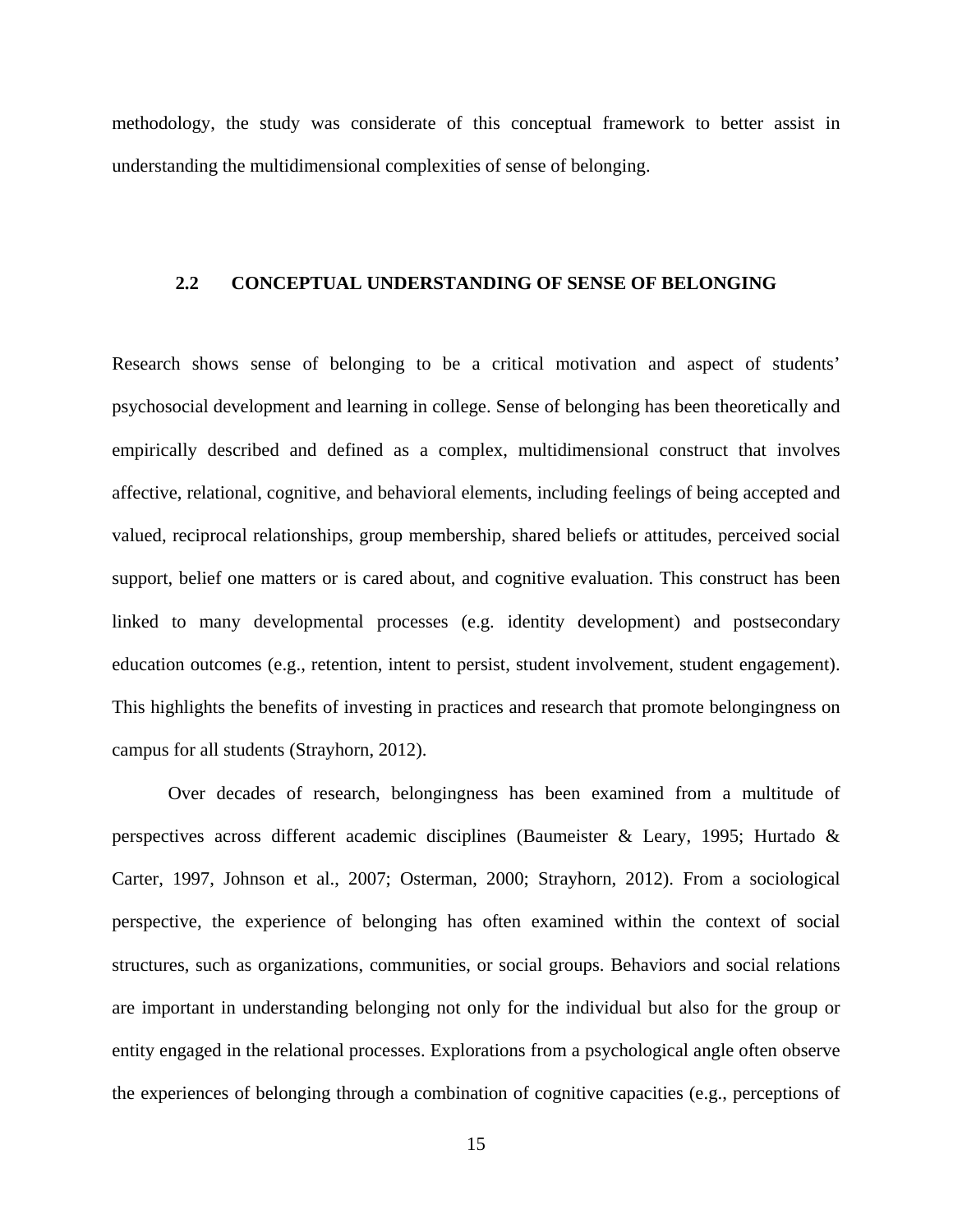how others are viewed, how they experience cognitive dissonance) and affective elements (e.g., mattering or feeling valued, accepted, or needed). Social psychologists analyze belongingness often from various dimensions, including interpersonal communications, performance related to group tasks, or intragroup characteristics. In the discipline of anthropology, some have examined group formation and in- and out-group biases within different cultures to understand belongingness, which align and intersect with a sociological perspective. These multidisciplinary conceptualizations of belonging support an understanding that the concept of belonging is multidimensional.

In postsecondary education, sense of belonging is theoretically conceptualized to involve notions of social forces, psychological variables, cognitive capacities, affective elements, and behavioral responses. Early work on college students' sense of belonging has been couched in terms of understanding academic and social integration or membership on campus and their relation to college retention, persistence, and involvement (e.g., Astin, 1984, 1999; Tinto, 1975, 1993). In more recent years, scholars have expanded their understandings of belongingness to be more intentionally inclusive of psychological elements, such as affect and cognitive processes. For example, Tovar and Simon (2010) depicted that "sense of belonging has been defined as an individual's sense of identification or positioning in relation to group or to the college community, which may yield an affective response" (p. 200). According to Hagerty and Patusky (1995), sense of belonging is comprised of two attributes: (1) valued involvement, which is described as feelings of acceptance, value, or being needed; and (2) fit, a view that personal characteristics sync with the environment or system they are immersed in or seeking to be a part of. Scholars such as Bollen and Hoyle (1990) and Rosenberg & McCullough (1981) also highlighted sense of belonging as being comprised of cognitive and affective components that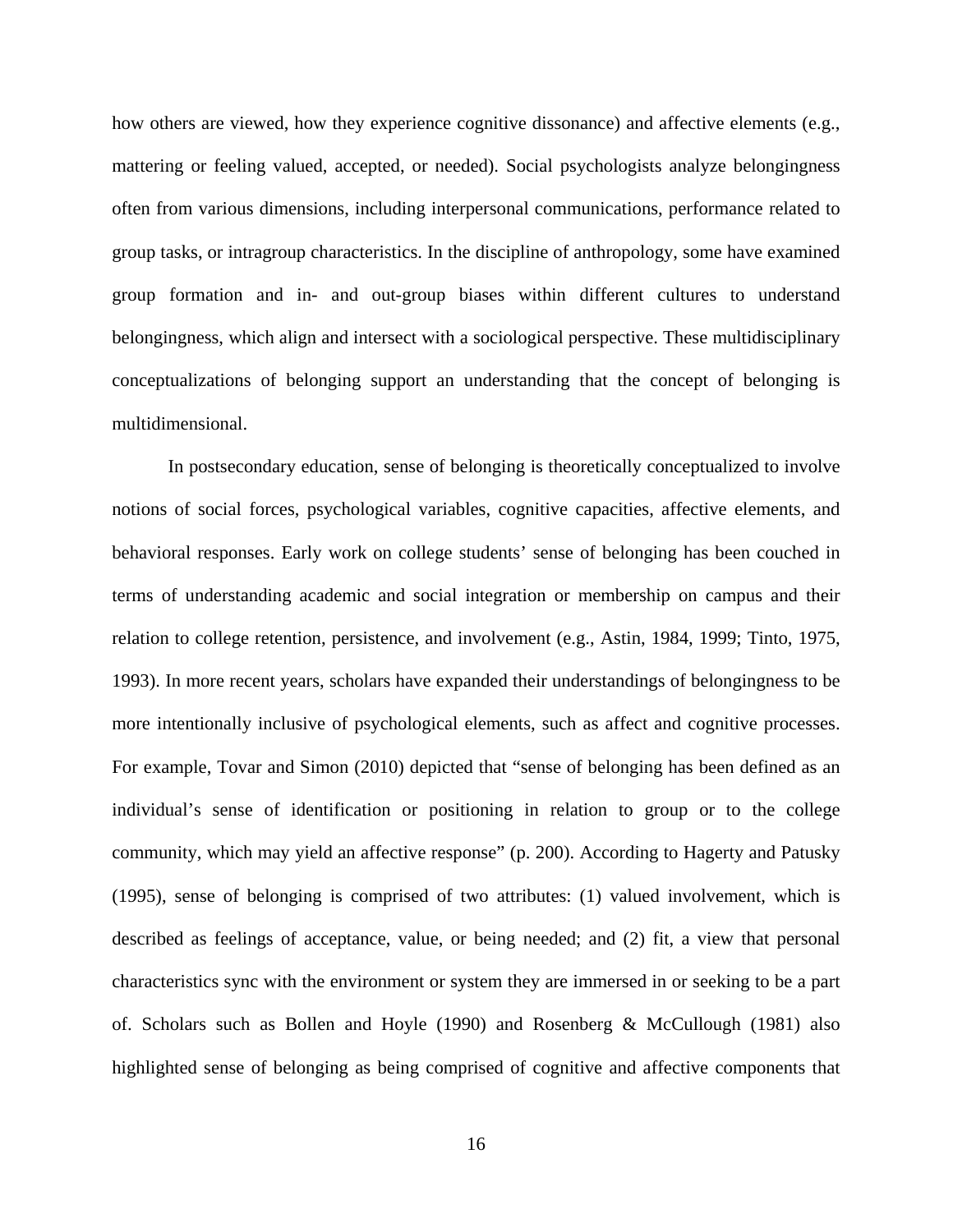essentially drive behavior. Given this interest in the construct, Bollen and Hoyle's work on *perceived cohesion*, which stemmed from a social psychological standpoint, is noteworthy. The authors described perceived cohesion as an individual's perception of their own cohesion to a group. This is comprised of two dimensions: sense of belonging and feelings of morale. Perceived cohesion has been referenced in a few postsecondary education studies on belonging (i.e., Hurtado and Carter, 1997; Johnson et al., 2007), which have been insightful in explaining the experiences of belonging for some historically marginalized populations on campus, such as racial and ethnic minorities in college. For instance, in their study on understanding Latino/a students' belonging and perceptions of racial climate on campus, Hurtado and Carter (1997) built on the importance of Bollen and Hoyle's construct of perceived cohesion within a higher education setting. The authors emphasized that sense of belonging is the psychological element of integration on campus or students' subjective feelings of cohesion to their institutions. They state that sense of belonging is a critical element in studying students' academic and social integration on campus (Hurtado & Carter, 1997).

Strayhorn's (2012) comprehensive description of sense of belonging is also an important operational definition to highlight:

In terms of college, sense of belonging refers to students' perceived social support on campus, a feeling or sensation of connectedness, the experience of mattering or feeling cared about, accepted, respected, valued by, and important to the group (e.g., campus community) or others on campus (e.g., faculty, peers). Indeed it is a cognitive evaluation that typically leads to an affective response or behavior in students. (p. 17)

Strayhorn argues that sense of belonging may be experienced differently based on different contexts, which can influence educational and developmental outcomes (e.g., excelling academically, motivation, intention to persist).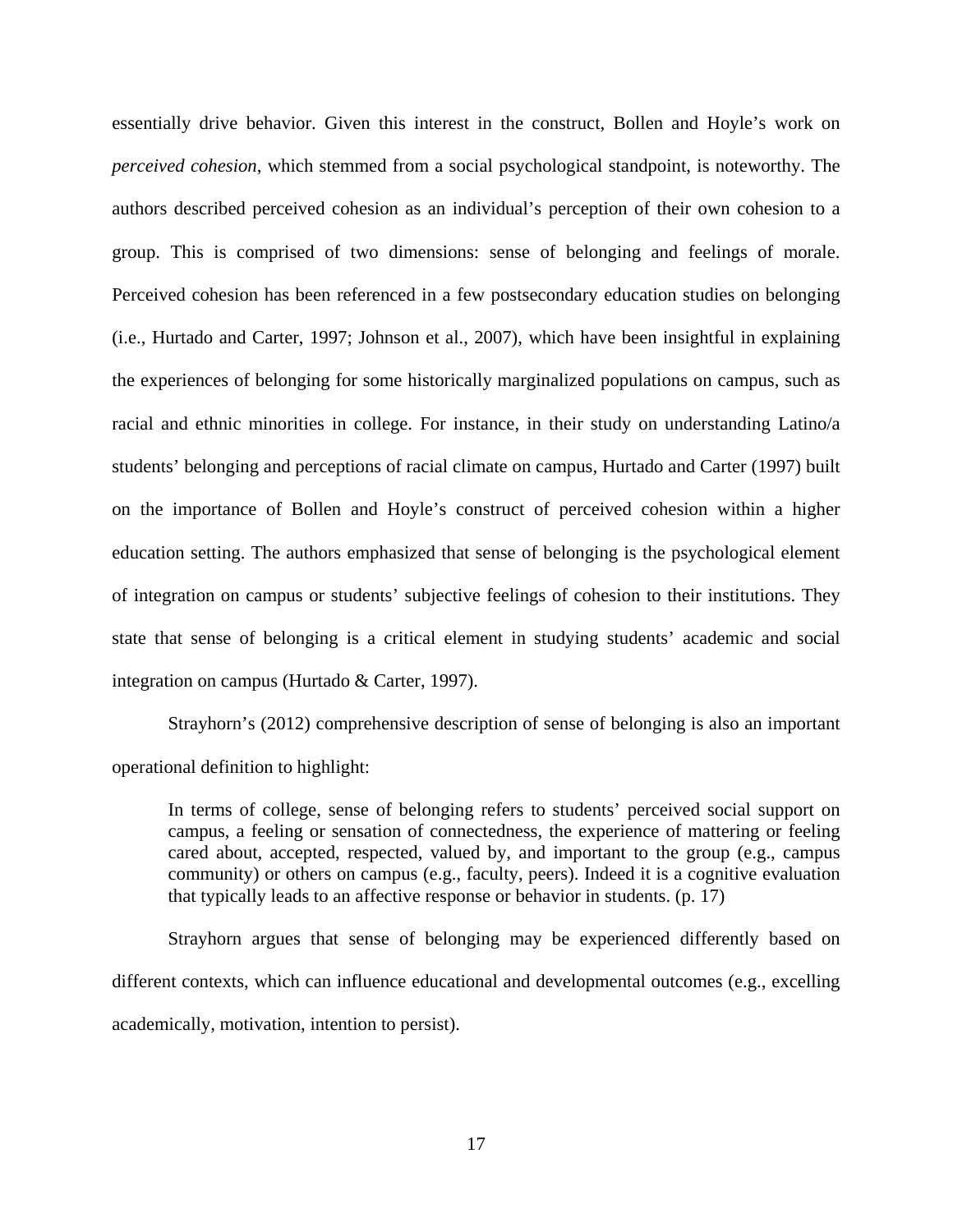Strayhorn (2012) shed light on the complexities of sense of belonging for college students by outlining a list of seven core elements that are used as a guiding reference for this study:

(1) sense of belonging is a basic human need; (2) sense of belonging is a fundamental motive sufficient to drive human behavior; (3) sense of belonging takes on heightened importance (a) in certain contexts, (b) at certain times, and (c) among certain populations; (4) sense of belonging is related to, and seemingly a consequence, of mattering; (5) social identities intersect and affect college students' sense of belonging; (6) sense of belonging engenders other positive outcomes; and (7) sense of belonging must be satisfied on a continual basis and likely changes as circumstances, conditions, and contexts change. (pp. 18-23)

The set of core elements compiled by Strayhorn was based on an existing body of comprehensive research on sense of belonging. It lends a useful framework for understanding what is known about this construct from a multifaceted perspective (e.g., contextual considerations, interpersonal influences, intrapersonal dimensions such as affect, cognitive elements, and identity). As such, Strayhorn's definition of sense of belonging and core elements were adopted as a conceptual framework for the present study.

Most who conduct research on belonging would agree that it is a basic fundamental need for all humans, a motive that drives beliefs and behaviors (Maslow, 1954; Strayhorn, 2012; Weiner, 1990). In education and psychology, a widely referenced model is Maslow's (1954) hierarchy of needs. In this model, belonging is one of five fundamental needs that drive human motivation and behaviors. These five needs include physiological needs, safety needs, love and belonging needs, esteem needs, and needs for self-actualization*.* According to Maslow, all individuals possess these same five basic needs, yet how those needs are satisfied can vary by individuals across contexts and experiences. For college students, postsecondary education literature on student development, involvement, and retention supports the understanding that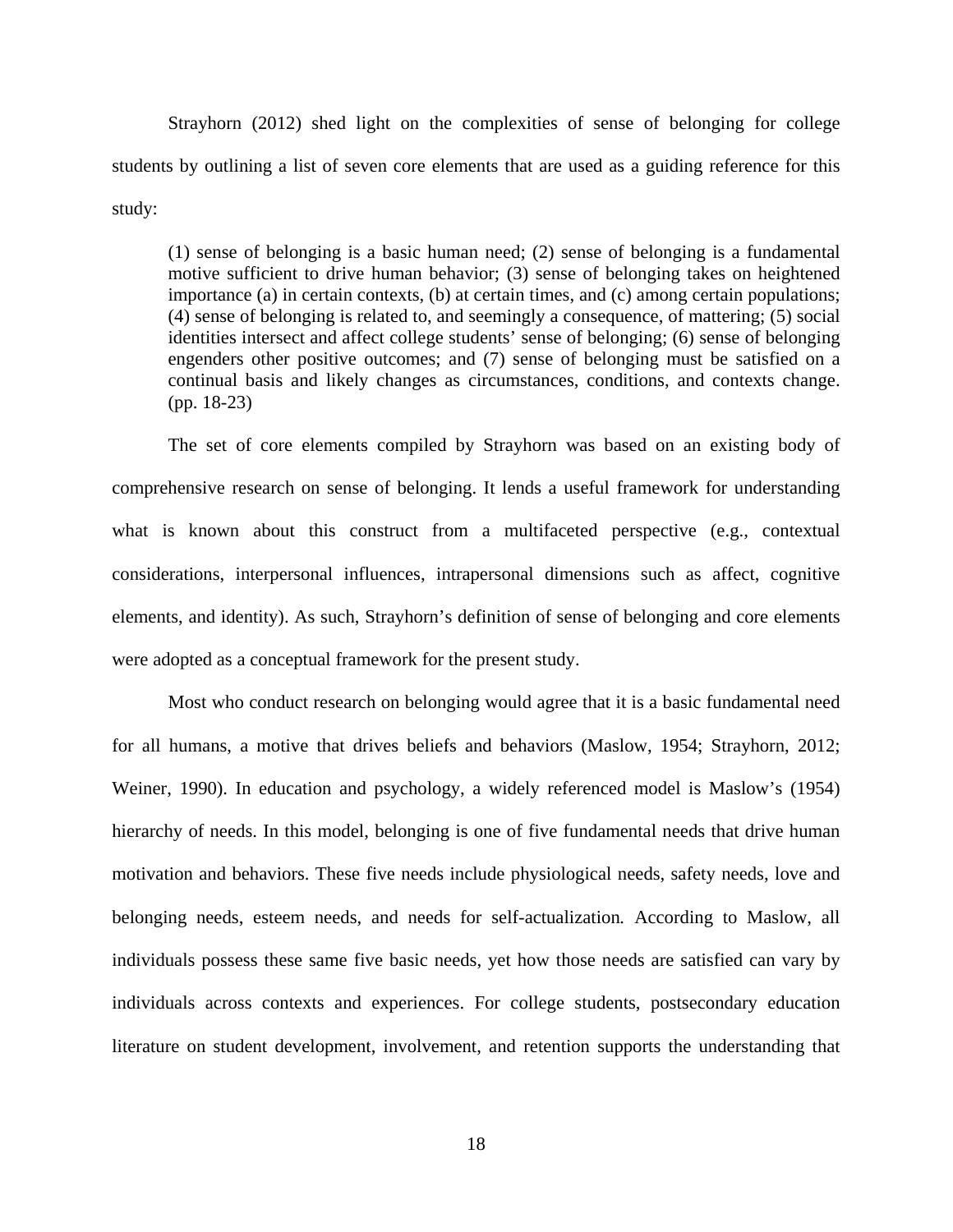satisfying this need to belong can occur across different domains (e.g., curricular or cocurricular) (Strayhorn, 2012).

As students are constantly immersing and transitioning between multiple contexts throughout their time in college, the need to belong is often a salient aspect of their experiences across these different domains. According to Schlossberg (1989), experiences of marginality (whether through transitions, change in roles, or navigation of multiple identities) may elicit certain emotions and interpersonal behaviors that would influence one's feelings of mattering and, consequently, sense of belonging. If people feel that they matter, are valued, accepted, or needed and believe they are cared for, the experience of belonging becomes optimal and results in healthy behaviors (e.g., involvement on campus, increased motivation) and positive well being. When students experience support, validation, and guidance within curricular and cocurricular realms, sense of belonging is more likely to be fostered. This, ultimately, contributes to students' likelihood to excel in those various learning environments (Deci & Ryan, 2000; Osterman, 2000).

Many studies have pointed out that aspects of human behavior, motivations, cognitive processes, and emotions can be explained by the need to belong (Baumeister & Leary, 1995). In terms of affect, positive emotions are often associated with forming social attachments with others, subsequently linking to higher levels of belonging. For instance, in the realm of postsecondary education, when students feel accepted, validated, and cared for by in- and out-ofclass agents through social attachments (e.g., friendships, faculty) and feel a sense of relatedness towards the academic and co-curricular activities they are involved in, students feel that they belong (Hoffman et al., 2003-2003; Hurtado & Carter, 1997; Maestas et al., 2007; Rendón, 1994; Rendón & Muñoz, 2011; Renn, 2004; Strayhorn, 2012). On the other hand, negative affect, such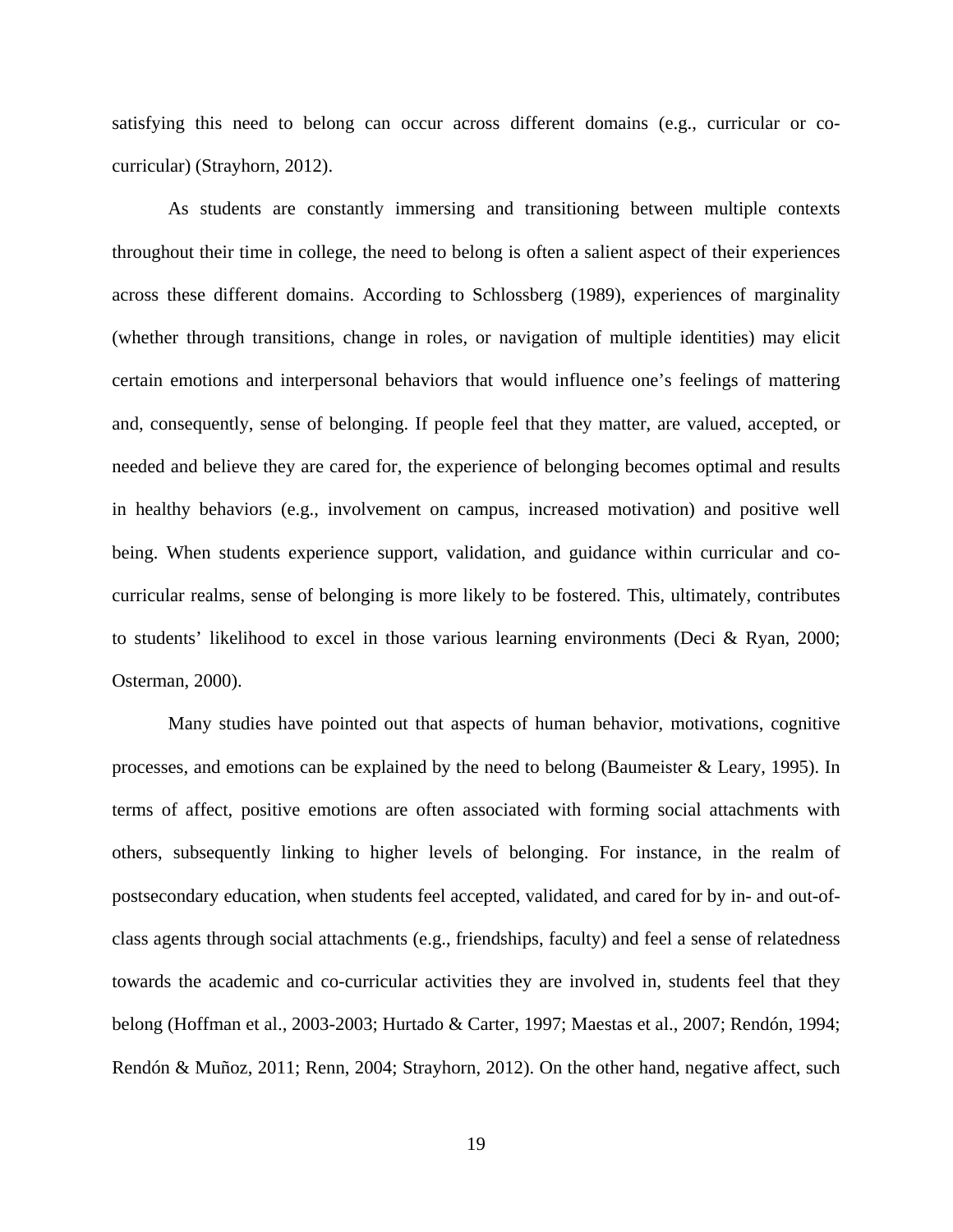as anxiety, depression, jealousy, guilt, and loneliness, are often stimulated by negative experiences of belongingness, like social exclusion (Baumeister & Leary, 1995). In these situations, an individual may feel low levels of sense of belonging, no sense of belonging, or belonging uncertainty. Belonging uncertainty pertains to an individual feeling a sense of doubt or uncertainty about their belongingness (Walton & Cohen, 2007). This may include a person thinking about how accepted they are or will be by others or feeling doubtful of how they fit in a certain environment they are looking to be a part of or are functioning in (Walton & Cohen, 2007).

As part of satisfying one's need to belong, cognitive processing occurs simultaneously when students engage in interpersonal interactions and experience affective responses associated with those interactions (Baumeister & Leary, 1995). These interpersonal experiences influence cognition, particularly in the way people think and categorize those interpersonal experiences. When college students in general are placed in circumstances, conditions, or contexts that require them to cognitively question and process their own perceptions of how they fit in, if they matter, who they are, etc., then the need to belong is consequently affected.

Due to their multiple racial and ethnic backgrounds, a salient aspect of multiracial and multiethnic students' college experiences is the process of navigating group boundaries across different microsystems (e.g., peer cultures, such as monoracial student organizations, classrooms, friends/social circles). Within these microsystems, racial identity is questioned and negotiated which may prompt them to consider how they belong in those spaces (Renn, 2004). Deconstructing these group boundaries (i.e., criteria for inclusion or exclusion) requires cognitive flexibility and may often elicit emotional responses from an individual. The extent to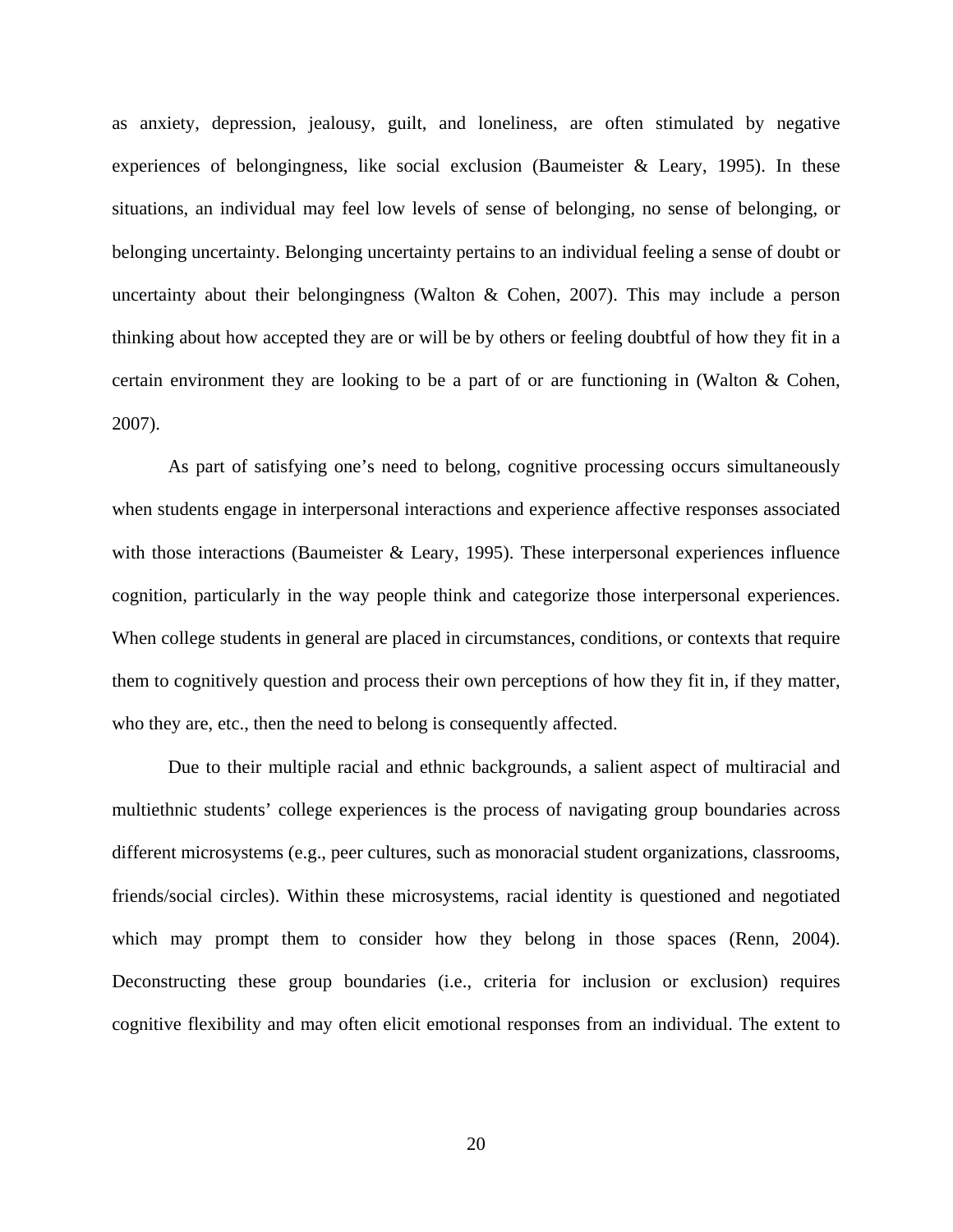which an individual develops a level of belongingness to another person or group may impact the way that person feels and processes information about the other person or group.

Information regarding in-group members (those one has the strongest connections to) tends to be cognitively stored in a complex manner, reflecting "the individual person as a cognitive unit of analysis." (Pryor and Ostrom (1981) as cited in Baumeister & Leary, 1995, p. 503). Information pertaining to out-group members tend to be cognitively organized based on attributes (i.e., preferences or traits). Baumeister and Leary (1995) stated, "social bonds create a pattern in cognitive processing that gives priority to organizing information on the basis of the person with whom one has some sort of connection" (p. 503). Therefore, people tend to classify out-group members simplistically and dichotomously while in-group members are categorized more complexly.

Cognitive patterns created by in-groups and group membership impact individual and group behaviors and performance (Baumeister & Leary, 1995). Certain expectations or duties within groups can bias information processing and memory functioning for in-group and outgroup members. In-group members who tend to have a higher sense of belonging generally engage in favorable actions that may serve in the best interest of the group (also known as groupserving) (Baumeister  $\&$  Leary, 1995). Interactions with others in a group can lead to forming social attachments and fulfilling the need for relatedness, thereby influencing the various ways in which someone cognitively and affectively processes belongingness (Baumeister  $\&$  Leary, 1995). Evident in this body of research is the important interactions between cognitive, affective, and behavioral elements in people's experiences of belongingness.

Tied to these complex understandings of how sense of belonging is experienced, are the ways scholars have researched the construct. Historically, empirical studies centered on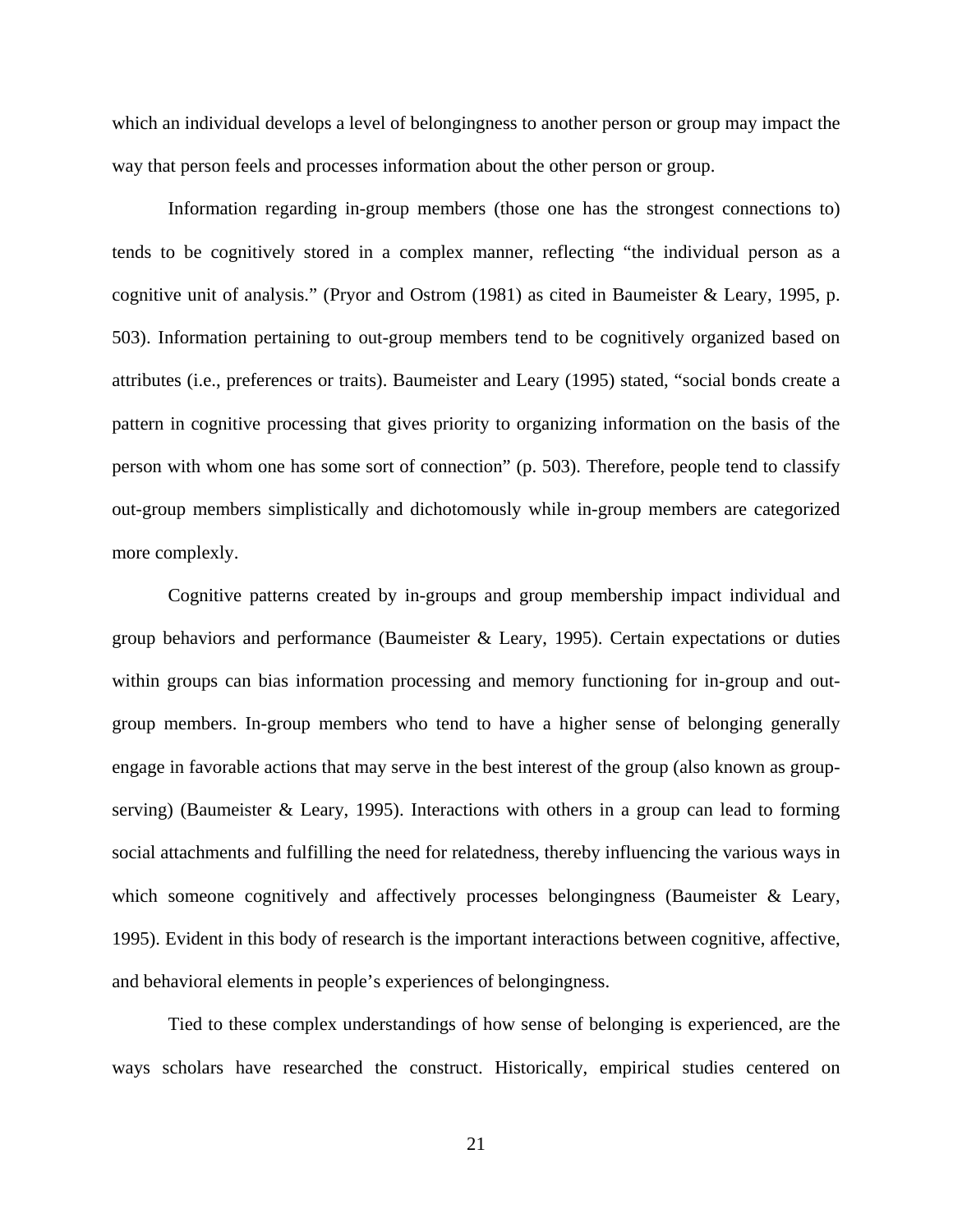developing measures for sense of belonging have not been conducted systematically nor have they been consistent methodologically (Goodenow, 1993; Strayhorn, 2012; Tovar & Simon, 2010). The term itself has been operationally defined in numerous ways, which impacts how empirical research decisions are made and how the research is employed.

Despite these methodological concerns, useful measures have been developed more recently to study and measure sense of belonging within higher education contexts. Although there are several quantitative measures, two measures that have been influential to better understand sense of belonging as a construct important to human motivation, development, and learning: Hoffman et al.'s (2002-2003) Sense of Belonging Scale (SOBS) and Bollen & Hoyle's (1990) empirical investigation of the Perceived Cohesion Scale (PCS). While sense of belonging is one of two dimensions of perceived cohesion, it is an important subscale of the PCS that many scholars in higher education have used to understand sense of belonging. While many of the existing studies on sense of belonging in college with monoracial and monoethnic students have been conducted using these quantitative measures (e.g., SOBS, PCS), other studies have used a mixed methods or a qualitative approach. Some of these are highlighted in more detail in the next section.

# <span id="page-35-0"></span>**2.3 MONORACIAL AND MONOETHNIC STUDENTS' SENSE OF BELONGING IN COLLEGE**

Research within higher education indicates that a multitude of factors influence students' sense of belonging in college. These factors include interactions with others, such as faculty and peers (Hoffman et al., 2002-2003; Hurtado & Carter, 1997; Velasquez, 1999), involvement in co-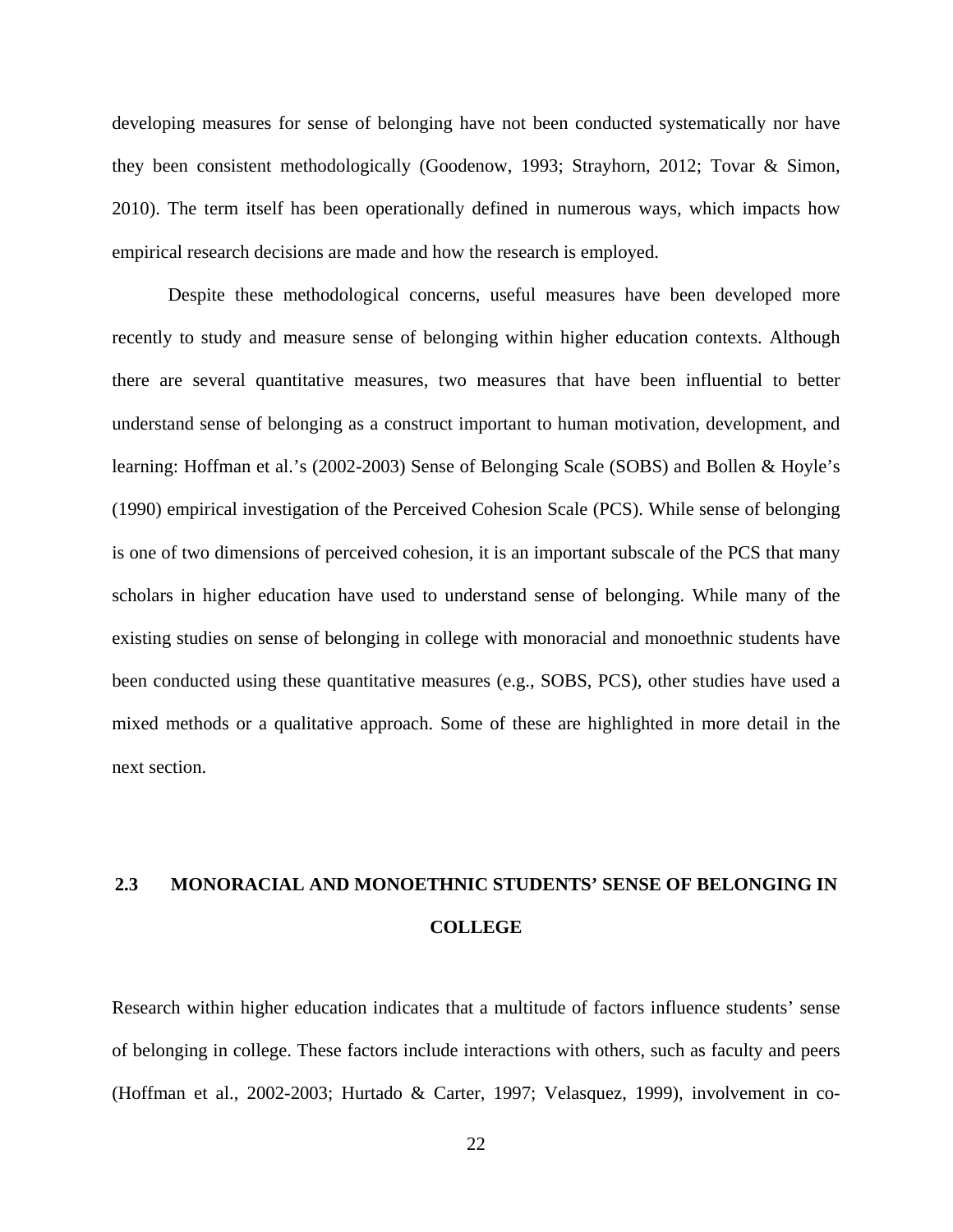curricular activities (Maestas et al., 2007), residing on-campus (Berger, 1997; Hurtado & Ponjuan, 2005; Maestas et al., 2007), cultural factors (Museus & Maramba, 2011), and perceptions of the racial climate and diversity experiences on campus (Cabrera, Nora, Terenzini, Pascarella, & Hagedorn, 1999; Chavous, 2005; Hurtado & Carter, 1997; Johnson et al., 2007; Locks et al., 2008; Maestas et al., 2007). In addition, inherent in many of these studies, social identities (e.g., race, ethnicity, gender, sexual orientation, faith, etc.) and intersections of these social identities play a key role in sense of belonging (Strayhorn, 2012).

Whether studies in higher education have focused on a single monoracial group (i.e., Hurtado & Carter, 1997; Hurtado & Ponjuan, 2005; Museus & Maramba, 2011; Strayhorn, 2008, 2012) or a racially diverse sample (i.e., Johnson et al., 2007; Locks et al., 2008; Maestas et al., 2007), findings consistently show that certain social, academic, and environmental factors are critical for satisfying the need to belong. Higher levels of sense of belonging tend to be experienced when students were engaged in academic and co-curricular activities or organizations, lived on or near campus, experienced less hostile campus racial climates, and positively interacted with faculty and diverse peers. Furthermore, research also indicates cultural factors (e.g., cultural validation, connection to cultural heritage; Museus & Maramba, 2011) and racialized contexts (e.g., campus racial climate; Hurtado & Carter, 1997; Locks et al., 2008) in college are integral to monoracial and monoethnic minority students' sense of belonging and other learning and development outcomes in college.

Studies show that many of these students are closely tied to communities prior to coming to college, and maintaining ties with these communities can facilitate college adjustment and success (Cabrera, Castaneda, Nora, & Hengstler, 1992; Hurtado, Carter, & Spuler, 1996; Museus, 2014; Museus & Maramba, 2011). When students experience "tension that results from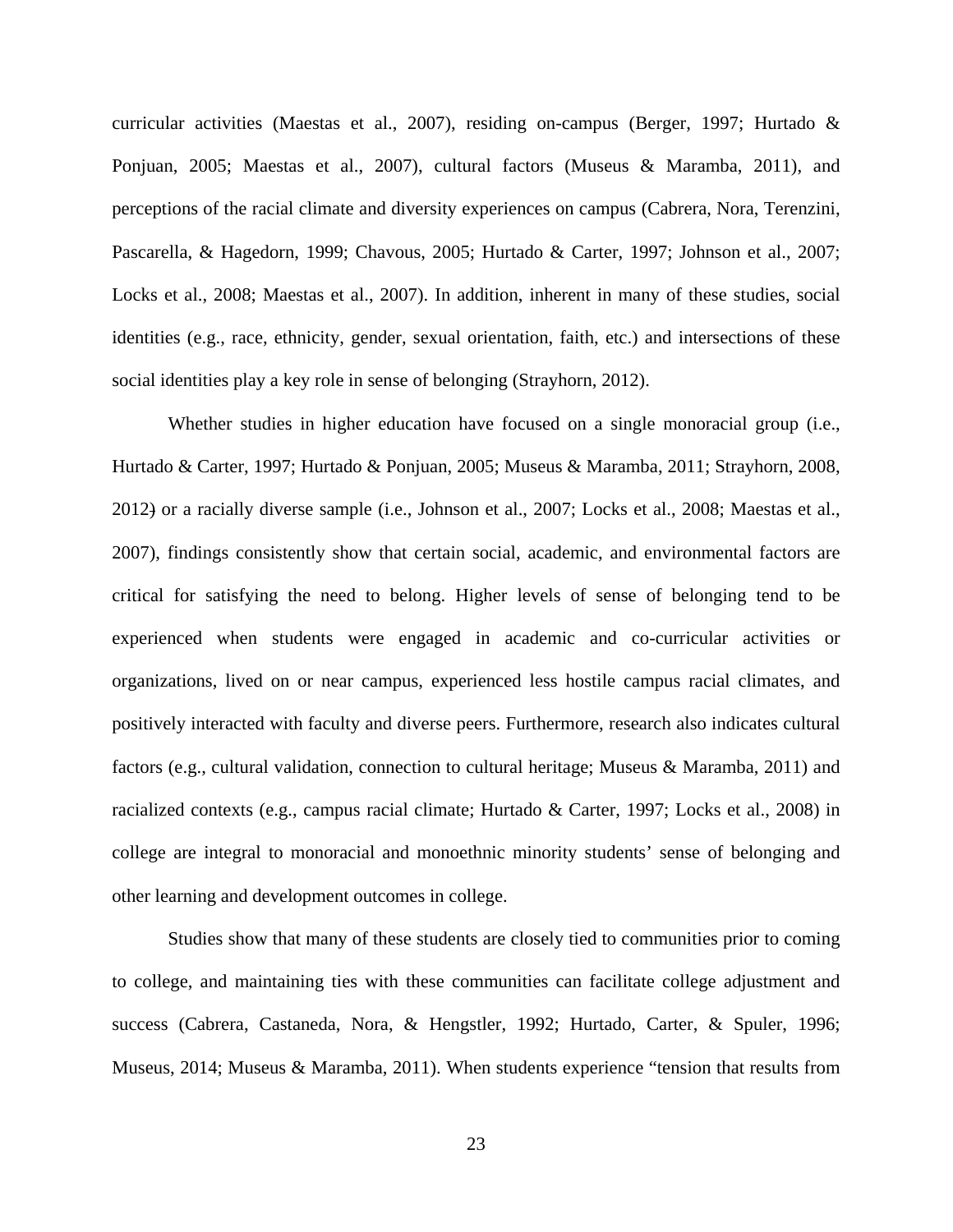incongruence between their cultural meaning-making system and new cultural information that they encounter in their environment" (Museus, 2014, p. 191), i.e. *cultural dissonance*, various developmental and educational outcomes can be negatively impacted (e.g., difficulties in their adjustment to college, decreased motivation, lack of involvement in activities, and lower sense of belonging) (Hurtado & Carter, 1997; Museus & Quaye, 2009).

Experiencing cultural dissonance is a common reality for many students of color at PWIs as they often have to navigate dominant cultures and values on campus that may be dissimilar to their own cultural experiences, beliefs, identities, and values. Many students who have been historically marginalized may not necessarily have access pre-college to linguistic, educational, or cultural competencies (i.e., cultural and academic capital) that would have set them up for success in college. Tierney (1999) contends that many of these students are often not well positioned for success if they are expected to undergo *cultural suicide* by cutting off their prior cultures and communities to successfully integrate into the dominant mainstream campus culture. This notion of cultural suicide emerged in the earliest models of college student success in higher education (e.g., Tinto's (1975, 1987, 1993) theory of college student success. However, emergent scholarship over the past couple of decades, such as Tierney and others, have challenged this expectation of students' assimilation or integration into existing dominant cultures on campus and stressed the need for institutions to take initiative to cultivate more culturally relevant, responsive, and engaging climates and cultures on campuses that value and validate diverse students' identities and experiences, to expand in their philosophies, policies, and practices to better support their students' success and development (Museus, 2014; Hurtado & Carter, 1997; Hurtado et al., 2012).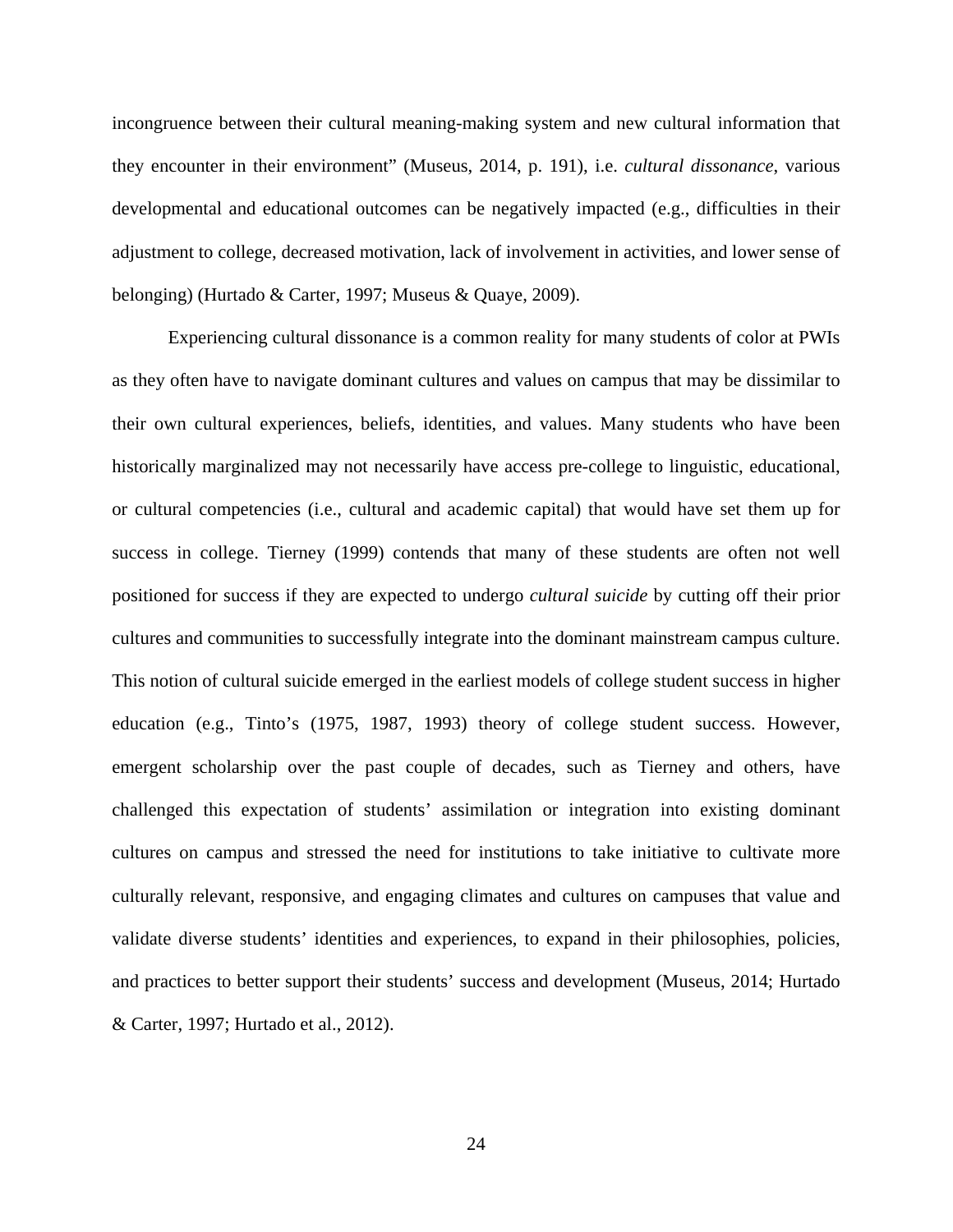Tierney (1999) argued that in supporting historically marginalized students' membership and engagement on campus, the notion of *cultural integrity* is important to consider, not cultural suicide. Cultural integrity refers to educational "strategies that engage students' racial/ethnic backgrounds in a positive manner toward the development of more relevant pedagogies and learning activities" (Tierney, 1999, p. 84). Cultural integrity is an essential approach that affirms racial and ethnic minorities' cultures on campus, which has been linked to an increased likelihood of degree attainment (Tierney, 1992). Museus's (2014) culturally engaging campus environments model also postulated that creating meaningful, relevant, and responsive spaces and climates on campus that validate these students' cultural affiliations contributes to fostering equity, inclusivity, and support for these students.

As part of the institutional environment, the campus racial climate and subcultures play a fundamental role in shaping racially and ethnically diverse students' college experiences and outcomes (González, 2002; Guffrida, 2003; Harper & Hurtado, 2007; Museus, Lâm, Huang, Kem, & Tan, 2012a; Museus & Quaye, 2009). Engaging in racial and ethnic subcultures often provides an environment for students of color to connect with others who validate their cultural identities and experiences. It also cultivates their connections to the institution throughout their time in college (Museus et al., 2012a).

Research has further demonstrated that aspects of the campus racial climate negatively influence students' sense of belonging and other outcomes, aspects including white privilege (e.g., diversity convenience that sanctions support for diversity only if it serves white students); lack of institutional commitment to diversity; presence of racial tension, bias, or discrimination; exclusion of students, faculty, or administrators of color; lack of culturally relevant and engaging practices and programs; and lack of curricula or physical representations reflecting experiences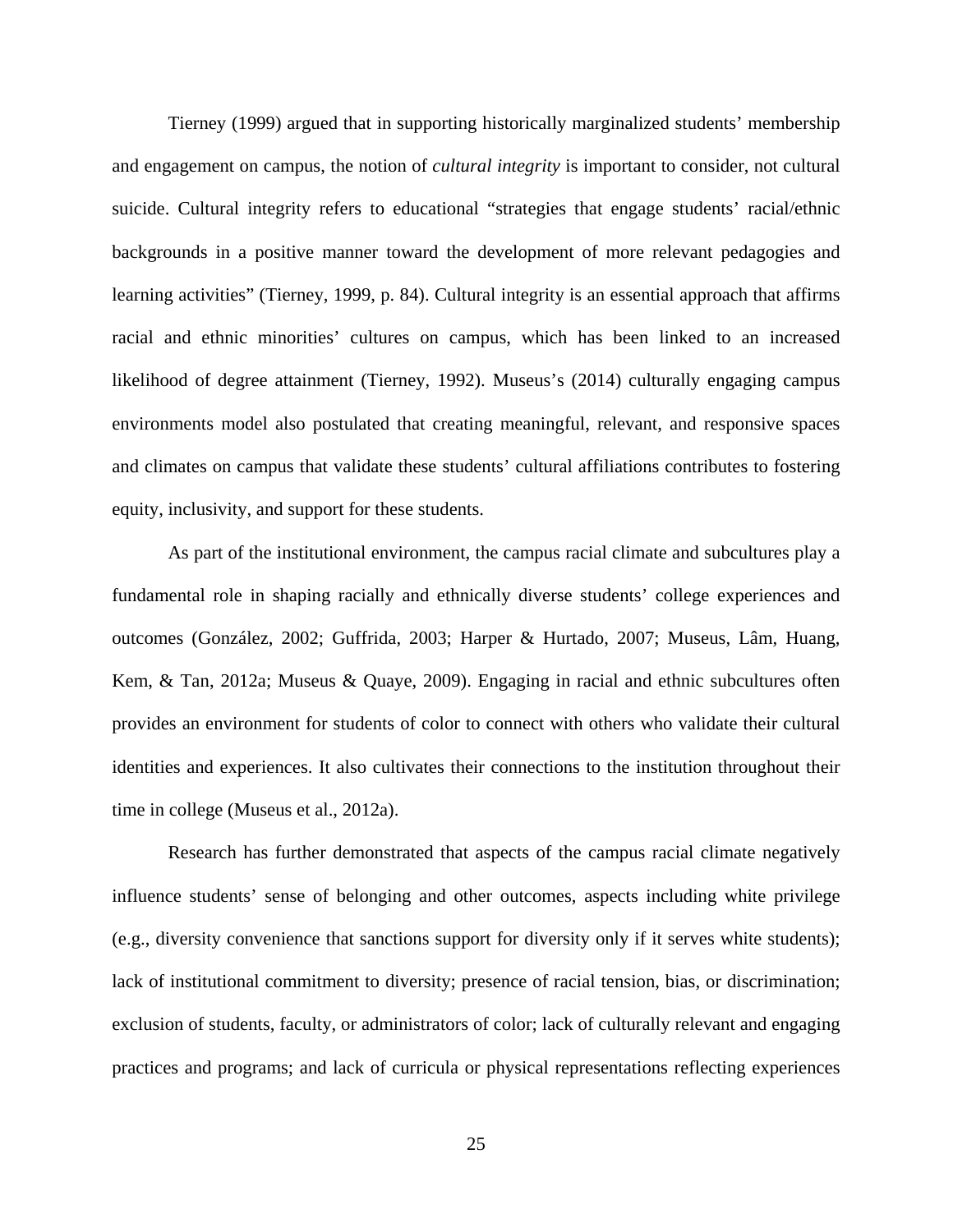of people of color, among others (González, 2002; Harper & Hurtado, 2007; Hurtado, 1992, 1994; Hurtado & Carter, 1997). González (2002) deemed the scarcity of culturally relevant and engaging practices, policies, and structures leads to "cultural starvation" for Chicano/a students and other marginalized students of color, which can lead to cultural isolation. Often times, in response to a negatively perceived campus racial climate and experiences of racial marginalization or discrimination (e.g., overt racism, racial microaggressions), students (and educators) create what are known as academic and social *counter-spaces* (e.g., student organization, study group, informal peer group) (Delgado & Stefancic, 2001; Solórzano, Ceja, & Yosso, 2000), which can be transformed into and considered subcultures on campus. Counterspaces are safe spaces (i.e., emotionally, physically, socially comforting, trusting, secure, and supportive) where students and educators who are marginalized actively come together to exchange support and validation of one another's identities, experiences, and mutual interests (Solórzano, Ceja, & Yosso, 2000).

Normalizing and validating diverse students' expectations, attitudes, values, and feelings as they transition to campus and throughout their time on campus is necessary to fulfill the need to belong (Hurtado & Carter, 1997; Maramba & Palmer, 2014; Museus, 2014; Museus & Maramba, 2011; Rendón, 1994; Rendón & Muñoz, 2011). As defined by Rendón (1994), validation is the "intentional, proactive affirmation of students by in- and out-of-class agents (i.e., faculty, student, and academic affairs staff, family members, peers) in order to: (1) validate students as creators of knowledge and as valuable members of the college learning community and (2) foster personal development and social adjustment" (Rendón & Muñoz, 2011, p. 12). According to validation theory (Rendón, 1994), validation occurs in and out of classroom contexts and promotes the development of students' capacity to learn, their confidence, their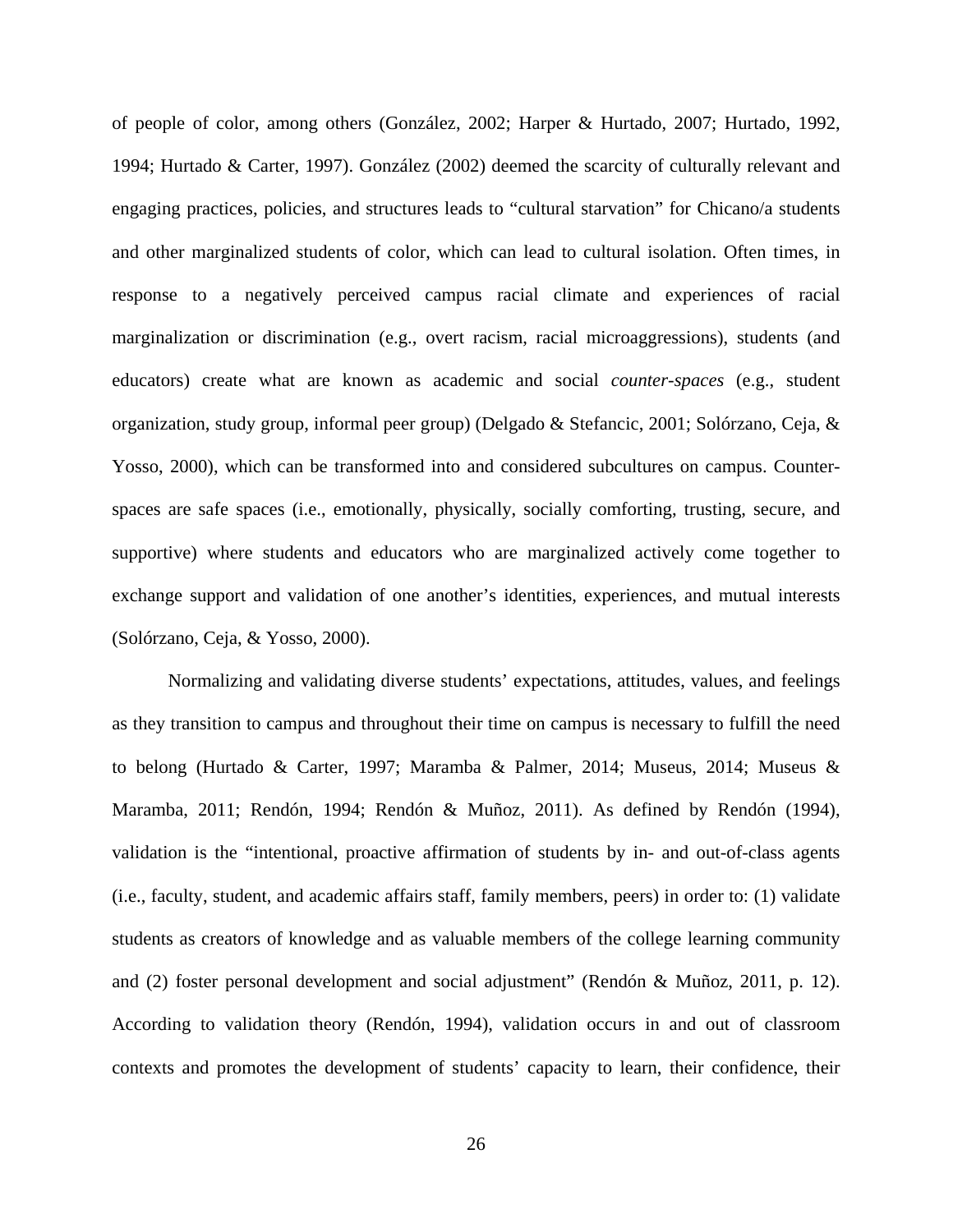self-worth, and their self-efficacy, among other key qualities that foster positive experiences and outcomes.

Academic, interpersonal, and cultural validation are important types of validation that many research studies have shown to be positively linked to learning and development outcomes (e.g., retention, sense of belonging) for diverse undergraduate students (Hurtado & Carter, 1997; Museus & Maramba, 2011; Museus & Quaye, 2009; Strayhorn, 2008; Rendón, 1994). Academic validation by external agents (e.g., professors, peers, advisors, family) fosters students' selfefficacy by boosting their confidence as autonomous learners (e.g., faculty offering encouraging and motivating advice on pursuing a certain major, a peer taking extra time to study with a student). Interpersonal validation pertains to external agents supporting the cultivation of healthy, positive social adjustment, as well as the personal development of students (e.g., faculty refer to students by their names, peers supporting one another through study groups). Cultural validation involves affirming, valuing, and engaging students' cultural identities, experiences, and values (e.g., advisor actively listening and empathizing with a low-income, first-generation student of color at a PWI, faculty offering ethnic studies courses reflective of students' cultures, student affairs educators encouraging cross-racial interactions and dialogues about marginalized experiences among students).

Studies with diverse, marginalized student populations have illustrated that academic, interpersonal, and cultural validation is critical to their learning, development, and success in college (Martinez Aleman, 2000; Oseguera, Locks, & Vega, 2008; Rendón, 1994; Rendón & Muñoz, 2011). More specifically, the validation of these students' own expectations, attitudes, values, and feelings that they bring to campus is associated with higher levels of belongingness and success in college (Dee & Daly, 2012; Hurtado & Carter, 1997; Museus & Quaye, 2009;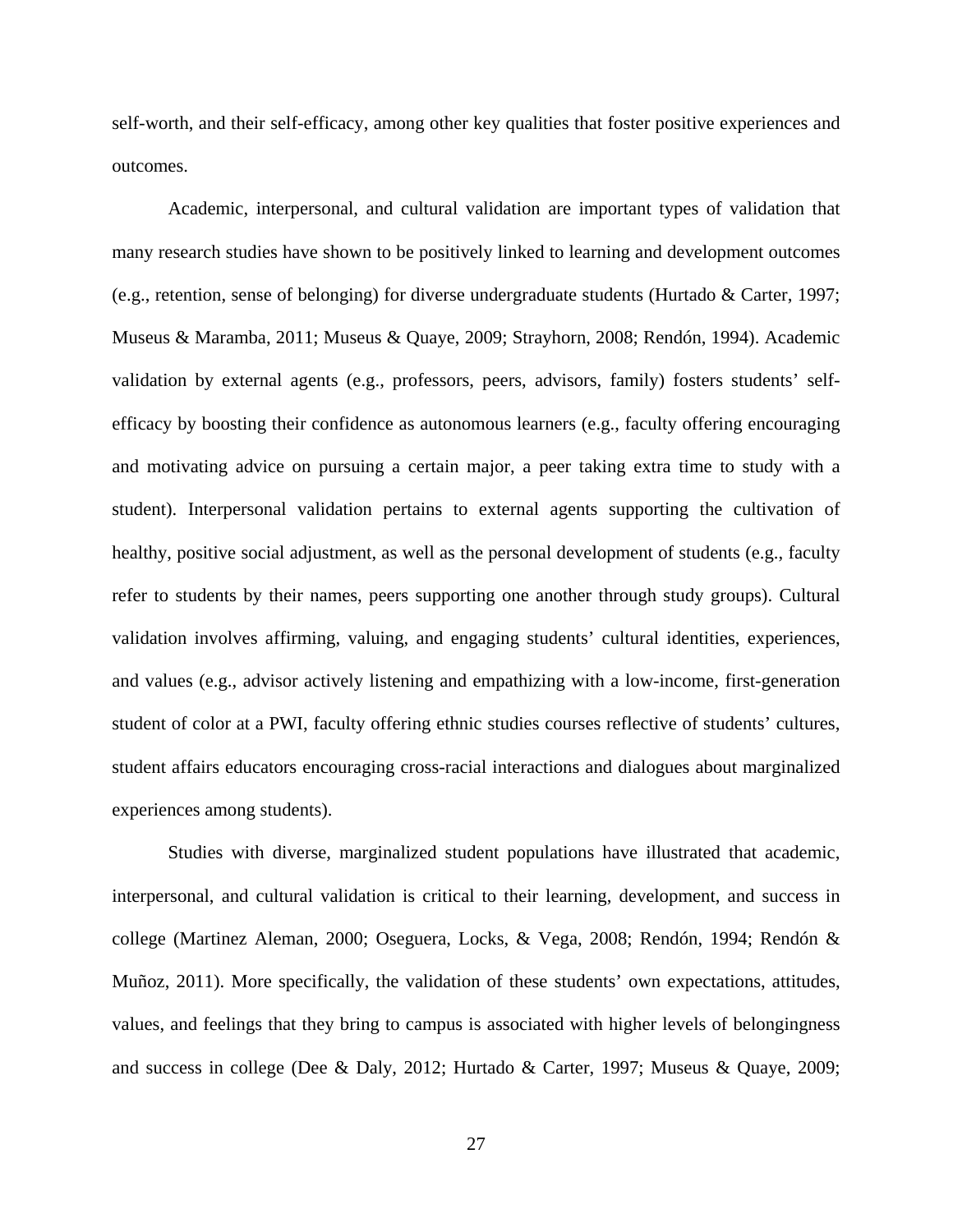Rendón, 1994; Rendon & Muñoz, 2011; Strayhorn, 2008, 2012). Furthermore, a small body of research has recently examined the critical relationships between campus climate, validation, and sense of belonging (Hurtado & Guillermo-Wann, 2013; Museus, 2014), offering insight for enhancing diverse learning environments for students of color. According to Hurtado and Guillermo-Wann (2013), validation was an essential mediator between campus climate and sense of belonging in college, sense of belonging and validation being positively related. Moreover, Museus's (2014) culturally engaging campus environment model supports this notion by suggesting validation, campus climate, and subcultures on campus as key influencers on sense of belonging and other educational outcomes. Incorporating the concept of validation into campus philosophies, structures, and practices could improve circumstances for students who experience cultural dissonance and isolation (Maramba & Palmer, 2014; Museus, 2014; Rendón, 1994; Rendón & Muñoz, 2011; Strayhorn, 2012). While this is a new area of research, there are other existing studies that have offered insightful data on the factors influencing monoracial and monoethnic students' sense of belonging, as well as information on key educational and developmental outcomes associated with sense of belonging.

In their quantitative study with 143 Filipino American students at one institution, Museus and Maramba (2011) empirically showed the association between cultural factors and sense of belonging. Surveys were distributed with questions measured on a four-point Likert-type scale pertaining to demographic information, students' perceptions of the campus climate, sense of belonging, ethnic identity, and cultural congruence. The variables that were examined in the study were pressure to commit cultural suicide and connections to cultural heritage. In addition to these two variables, a key mediating variable was introduced into the model: ease of students' cultural adjustment. As did similar studies (i.e., Hurtado and Carter, 1997, Hurtado and Ponjuan,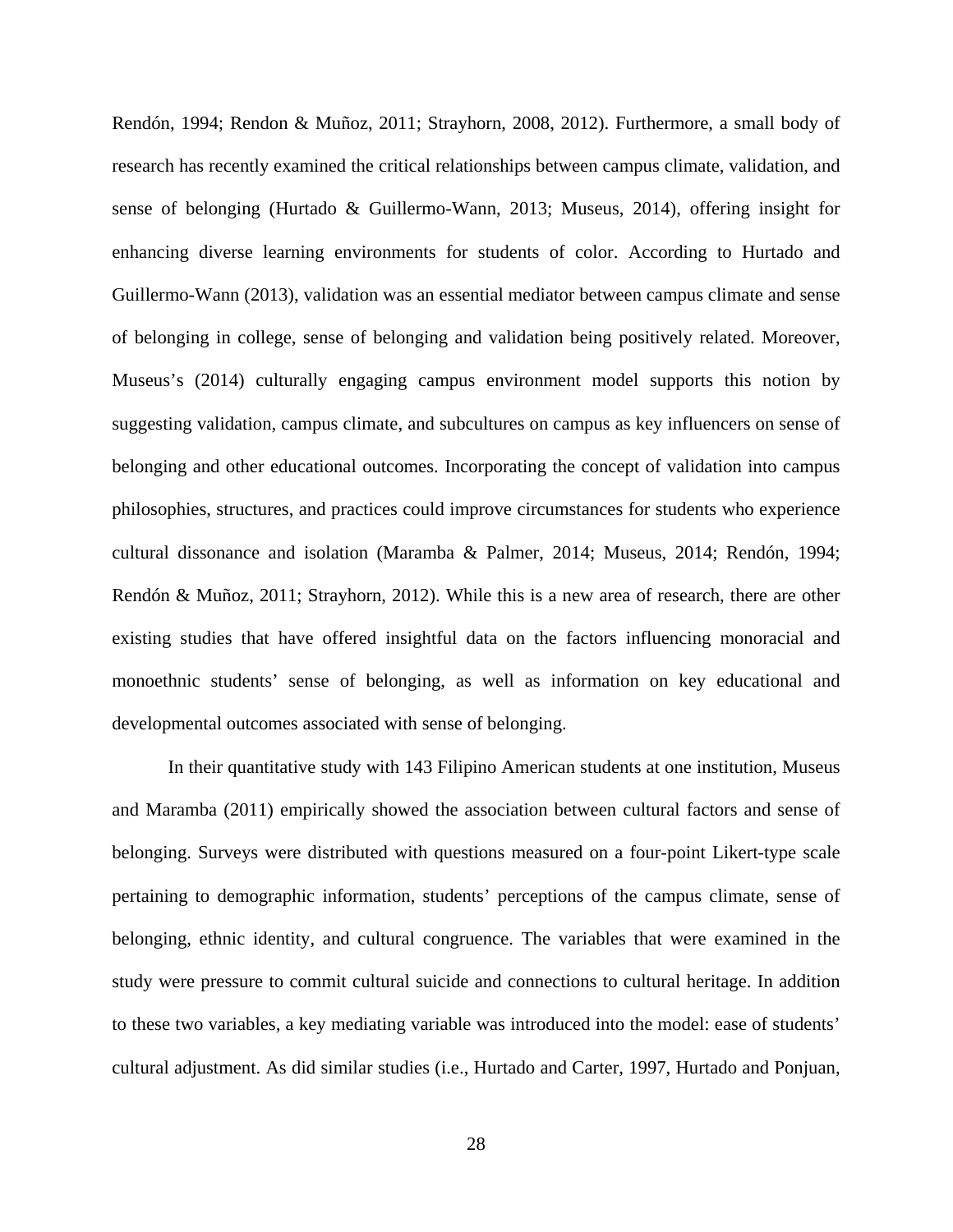2005, and Maestas et al., 2007), the authors included questions from Bollen and Hoyle's (1990) subscale of sense of belonging to measure their outcome variable, sense of belonging. These included the extent to which students "(a) felt 'part of' the campus community, (b) felt that they were 'a member of' the campus community, and (c) felt a sense of belonging to the campus community" (Museus and Maramba, 2011, p. 242).

According to their findings from the structural equation model, a higher sense of belonging was correlated with a greater ease of adjustment to campus cultures. Ease of cultural adjustment on campus was found to have a strong, negative association with pressure to commit cultural suicide, i.e., when students held increased levels of perceived pressure to commit cultural suicide, their adjustment to the cultures on campus were more challenging. Furthermore, ease of cultural adjustment was positively associated with connections to cultural heritage; thus, students experienced an easier adjustment to campus cultures when they sustained connections with their cultures of origin.

A sub-group of studies focused on understanding the experiences of Latino/a students' sense of belonging on campus also support these findings (i.e., Hurtado & Carter, 1997, Hurtado & Ponjuan, 2005, and Strayhorn, 2008, 2012). Results from a quantitative, longitudinal cohort study conducted by Hurtado and Carter (1997) show how experiences in the first two years of school influenced Latino/a students' sense of belonging by their third year in school. The authors examined the college transition and perceptions of the campus racial climate in relation to Latino/a students' belongingness among a sample of 272 Latino/a college students attending 127 colleges and universities. Survey data from four federal and institutional data sources were collected in four waves of data collection across three years and analyzed using structural equation modeling. In the second year of school, the authors found that these students'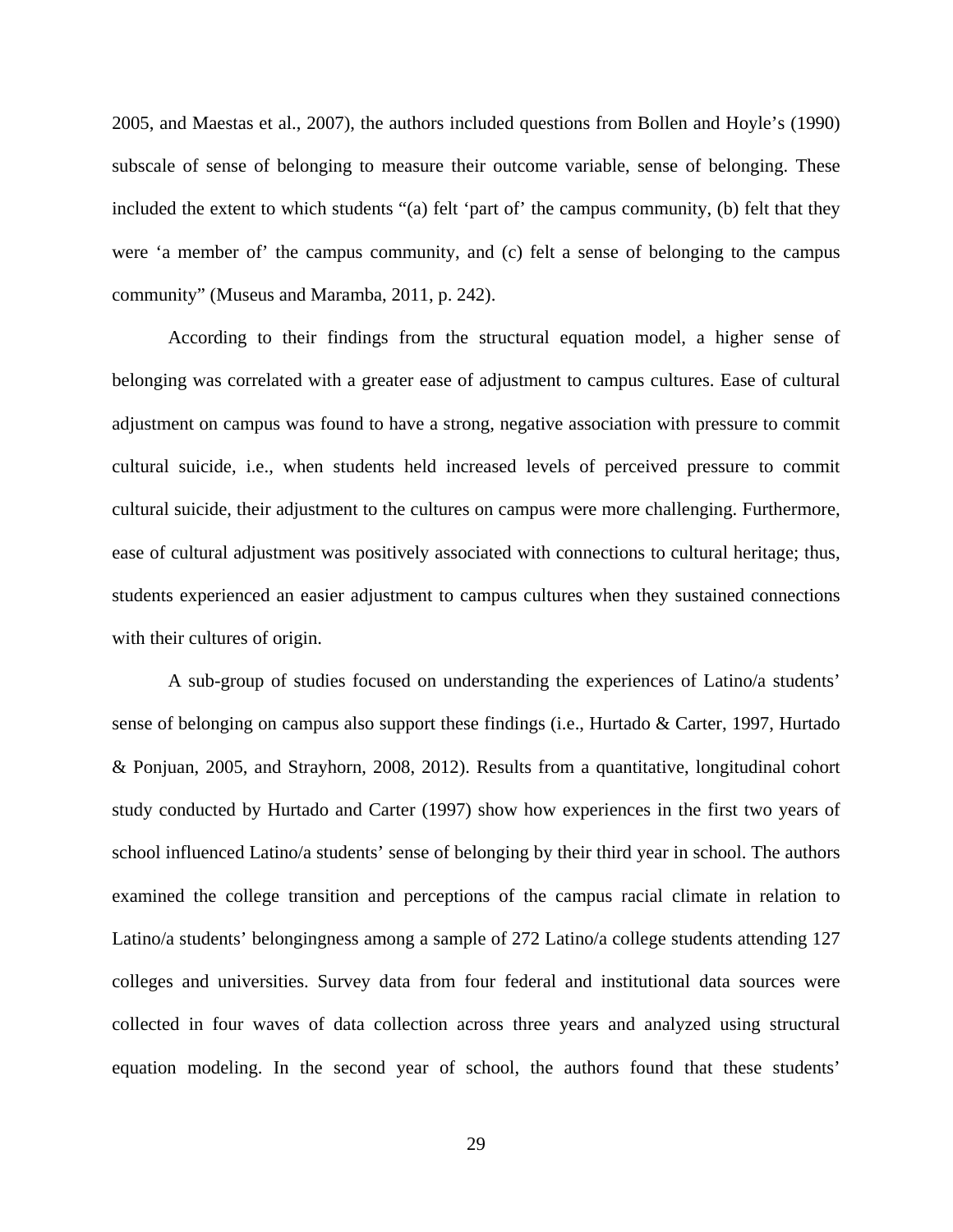perceptions of the campus racial climate were more hostile when their transition to college was difficult. For Latino/a students, the authors stated that familial ties, ease of separation, managing resources, and cognitive mapping/know how were key aspects of the transition to college. Results additionally revealed that lower levels of sense of belonging were linked to hostile perceptions of racial climate on campus in their third year of school. Also associated with sense of belonging was engagement in academic discussions around their courses and membership and participation within specific organizations while in school (e.g., religious, social, or communal).

Membership on campus can facilitate co-curricular and curricular involvement in college and interactions with others on campus, which can in turn impact various desirable outcomes, such as persistence, civic-mindedness, identity development, and sense of belonging. Astin (1999) defined student involvement as "the amount of physical and psychological energy that the student devotes to the academic experience" (p. 518). An abundance of research supports that being involved produces optimal behaviors and outcomes in college (Baxter Magolda, 1992; Kuh, 1995; Pascarella & Terenzini, 2005). Astin stated, "a highly involved student is one who, for example, devotes considerable energy to studying, spends much time on campus, participates actively in student organizations, and interacts frequently with faculty members and other students" (p. 518). Investing physical and psychosocial energy into activities of interest and interacting with other people creates a mental, emotional, social, and physical connection to those activities and people, which may instill a sense of belonging.

As membership and involvement within organizations or activities on campus is a key factor that fosters sense of belonging, it is important to consider the relevance of valuing and validating activities and norms that differ from dominant mainstream norms. For historically marginalized students who often find themselves in contexts on campus where they are expected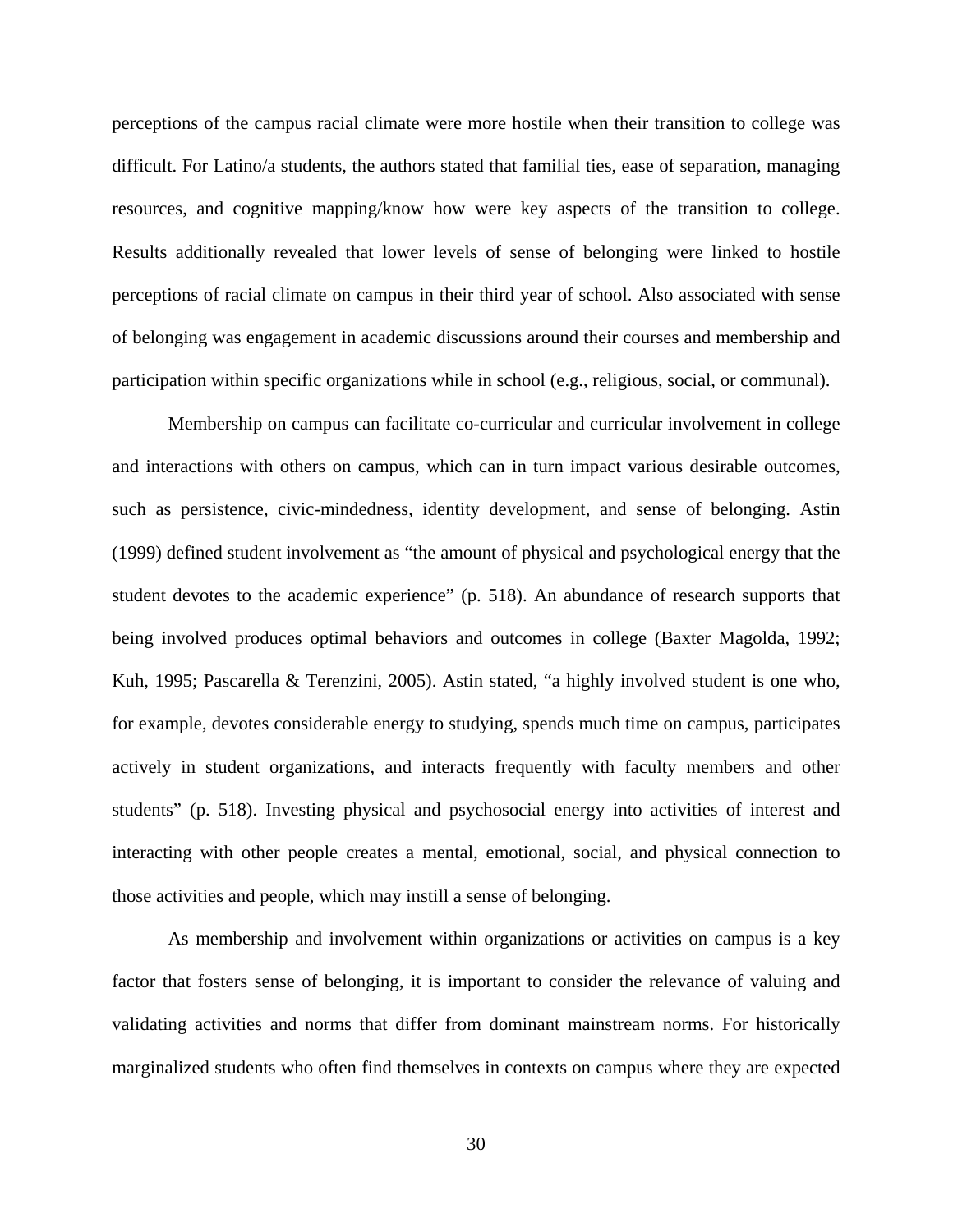to function within and adopt the dominant values and cultural mainstream norms of the institution, academic and social integration can be challenging (Hurtado and Carter, 1997). Thus, ease of adjusting to and through college relies on connections to pre-college communities and spaces on campuses that validate their cultural values and norms (Hurtado and Carter, 1997; Locks et al., 2008; Museus and Maramba, 2011).

Paralleling Hurtado and Carter's (1997) results, studies by Hurtado and Ponjuan (2005) and Strayhorn (2008, 2012) confirmed these findings among Latino/a college students. Hurtado and Ponjuan's longitudinal study of two years found that numerous factors contribute to sense of belonging in college in their sample of 370 Latino/a college students. Multiple regression analyses indicated higher levels of belonging were linked to perceptions of a less hostile (or positive) racial climate on campus, living on campus or with their parents, interacting with diverse peers, having taken diversity-focused courses, and being involved in academic support programs. Two studies conducted by Strayhorn showed similar findings. In one of the studies, Strayhorn (2008) analyzed data from a quantitative secondary data set from the 2004-2005 *College Student Experiences Questionnaire (CSEQ)* with a total sample of 589 Latino (n=289) and white (n=300) college students attending four-year institutions. According to the results from nested hierarchical linear regressions, the overall model was significant with academic grades, time students spent studying, and interacting with diverse peers, all positive predictors of Latino/a students' sense of belonging. A second qualitative study conducted by Strayhorn (2012) with 31 Latino/a undergraduate students validated findings from the first study by Strayhorn (2008), showing Latino/a students' interactions with diverse peers as an important factor in their sense of belonging, which is lower than that of their white peers. Semi-structured interviews were conducted and themes were identified through the use of constant comparative analysis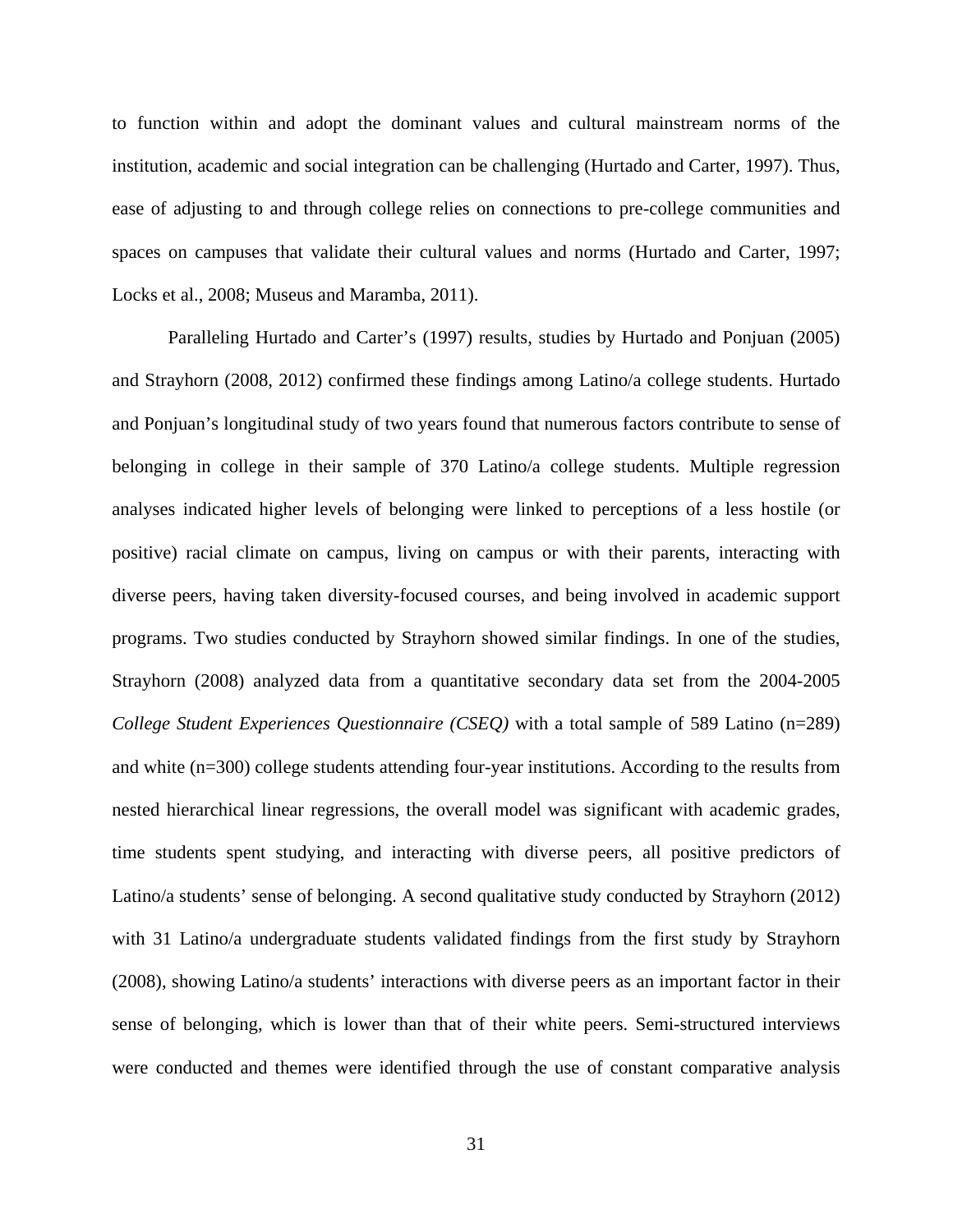(Strauss & Corbin, 1998). Because many of the Latino/a students in the study were also working while attending school, were the first in their family to attend school, and came from low-income backgrounds, they experienced academic, social, and financial challenges at times that limited their involvement and engagement on campus. These factors influenced their lower levels of sense of belonging. As a result, these students were likely to develop skills that helped them navigate norms within college environments, some of which may differ from what they were accustomed to in their cultures of origin and pre-college life.

Centered on understanding experiences of belonging among racially diverse students, Maestas et al. (2007) found comparable social, academic, and environmental factors that influenced sense of belonging. The authors conducted a two-year longitudinal study with 421 students that stemmed from a larger study called The Diversity Democracy Project, which included ten public universities. Since the interest of the study was to examine students' experiences of belonging at a Hispanic-serving institution (HSI), the authors gathered data from only one of the ten institutions. The sample comprised of 58% white students, 33% Hispanic students, and 9% other racial minority students (i.e., African Americans, Asian and Pacific Islander, and American Indian). Nested hierarchical regression models showed that the following factors were significantly correlated with sense of belonging: paying for financial expenses related to college, involvement in academic support programs, interest in the students' development by faculty, involvement with a sorority or fraternity, engagement in campus leadership, living within campus housing, social interactions with individuals from different racial/ethnic backgrounds, demonstrating support towards affirmative action, and exhibiting positive behaviors associated with diversity (Maestas et al., 2007). While their research had sample limitations in that their numbers for African American, Asian and Pacific Islander, and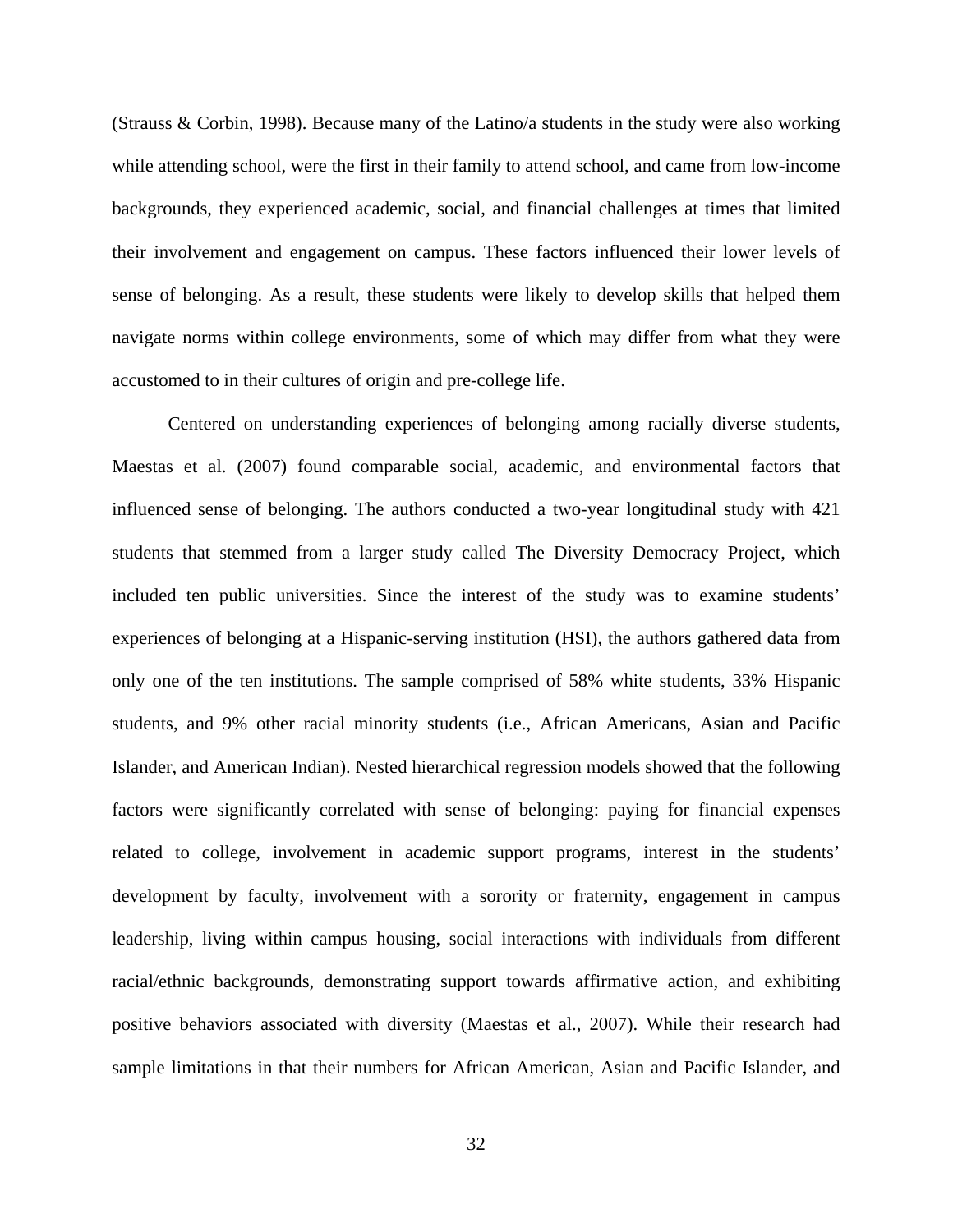American Indian students were low, the results still implied the significance of various factors across multiple contexts on racially diverse students' sense of belonging.

Similarly, another study by Locks et al. (2008) examined sense of belonging in the second year of college in relation to diversity-related experiences among 2,346 white students and students of color (69% white, 17% Asian American and Pacific Islander, 8% Hispanic/Latino/Chicano, 4% African American or black, and 1% American Indian/Alaskan Native). Using structural equation modeling, the authors found various direct relationships and indirect relationships that highlighted key factors that contribute to fostering sense of belonging. Higher sense of belonging in the second year was directly associated with frequent positive interactions with diverse peers in college, perceptions of lower levels of racial tension on campus, more time spent socializing, and not living with parents in their first year of school. The authors also found positive interactions with diverse peers to mediate the positive association between hours spent socializing and sense of belonging. Furthermore, interactions with diverse peers prior to college affected students' interactions with diverse peers in college and, thus, their sense of belonging. This study highlighted sense of belonging to be a key element to students successfully transitioning to college and showed interactions with diverse peers and campus environments to be important influences on students of color and white students' sense of belonging.

Collectively these studies highlight the significance of certain factors that influence monoracial and monoethnic students' sense of belonging in college. Interactions with diverse peers, membership within clubs and organizations while in school, residential status (i.e., living on campus), campus racial climate, ease of adjustment to and through college, social identities, and involvement in academic support services (i.e., faculty interactions) have been consistently

33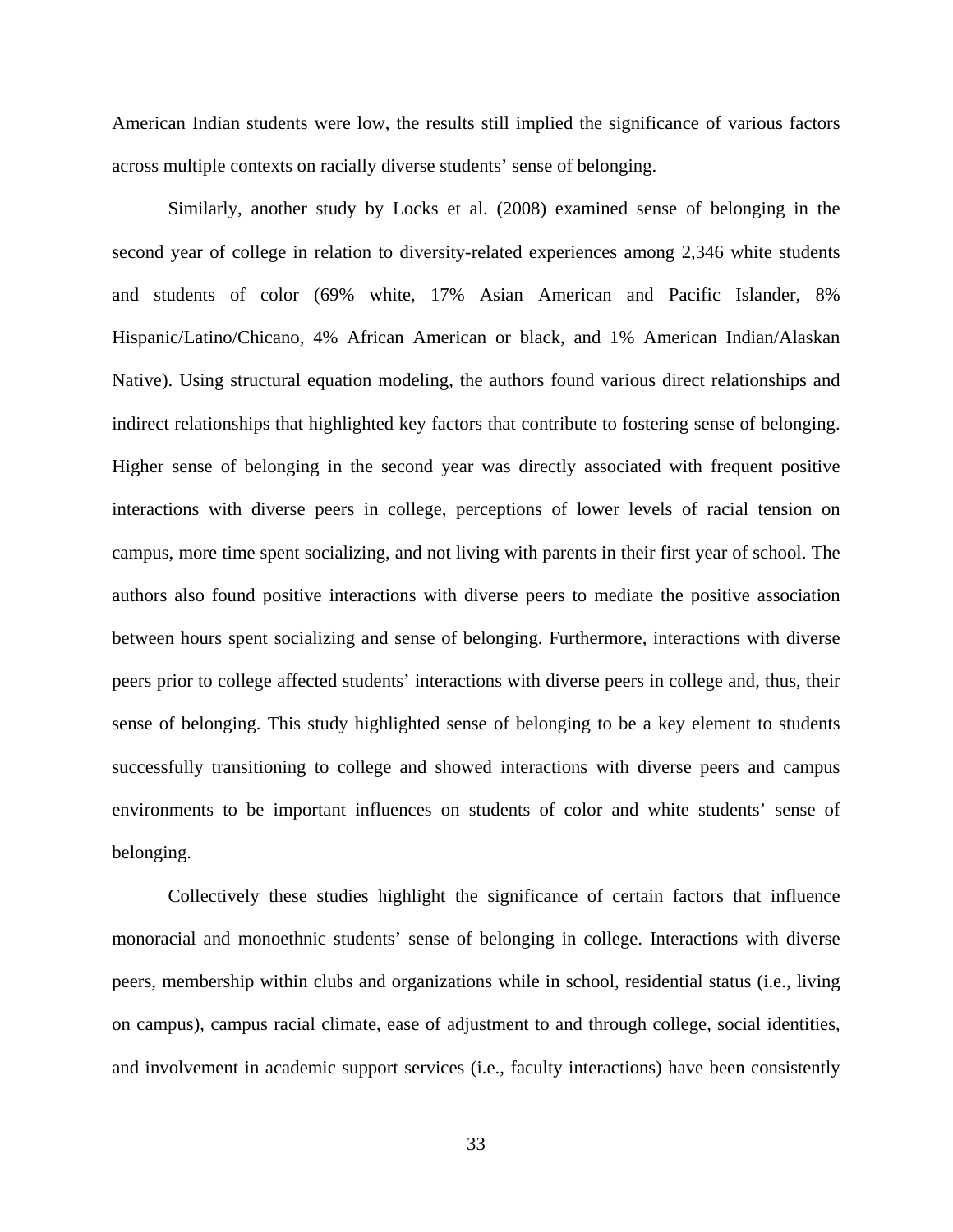identified as key contributors to sense of belonging in college for monoracial students (Hurtado & Carter, 1997; Hurtado & Ponjuan, 2005; Locks et al., 2008; Maestas et al., 2007; Museus & Maramba, 2011; Strayhorn, 2008, 2012). In addition to identifying the factors that influence sense of belonging, a few emerging scholars have also begun to examine the influence of sense of belonging on postsecondary outcomes, including intent to persist, achievement, personal and social well being, meaningful relationships, and academic and co-curricular engagement (Anhallen et al., 2006; Hausmann et al., 2007; Hurtado & Carter, 1997; Strayhorn, 2012). One common area of interest for scholars is the connection between sense of belonging and student persistence. While studies have found aspects of academic and social integration to influence outcomes such as persistence (Nora & Cabrera, 1993; Strauss & Volkwein, 2004), there is limited research assessing sense of belonging (the psychological aspect of academic and social integration) as an independent predictor of student persistence and retention (Hausmann et al., 2007).

In a longitudinal experimental study by Hausmann et al. (2007), growth curve modeling was used to examine sense of belonging as a predictor of intent to persist in a sample of 365 African American and white full-time, first-year, non-transfer students attending a large, public PWI. The survey measured various areas of interest, including social integration, peer support, academic integration, parental support, sense of belonging, financial challenges, commitment to institution, and intentions to persist. Students were randomly assigned across three groups, one being a group where sense of belonging was enhanced and the other two being control groups. The group with enhanced sense of belonging were given gifts and materials with the institution's logo and sent letters from the institution's administrators to enhance their connection to the institution. In one of the control groups, students received gifts from their psychology professor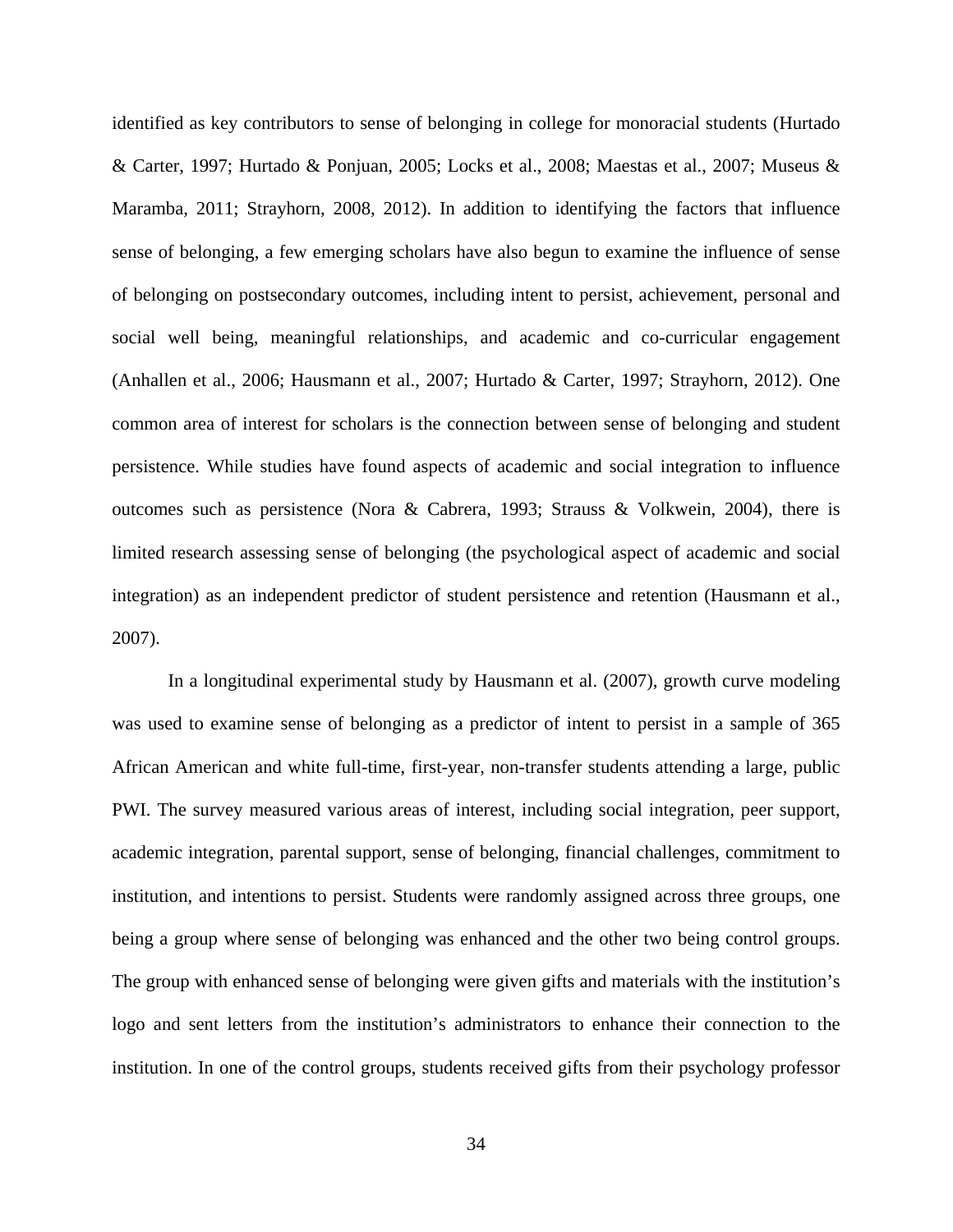that did not possess institution colors or logos. The other control group did not receive anything. The growth curve model allowed the authors to group the data over time for the same group of individuals in order to examine a change over time for the variables as well as identify the factors that influence this change.

Results from their study indicated that over the academic year students' sense of belonging and intent to persist declined. However, the authors found this decline to be extremely small with students still demonstrating a strong desire to persist by the end of the school year. For those in the enhanced sense of belonging group, their sense of belonging declined over time at a slower pace than those who were in the two control groups. The two control group students' sense of belonging declined at the same rate as each other. The findings indicated that higher levels of sense of belonging at the beginning of the academic year were related to peer support, interacting with peer groups and faculty, and parental support. As highlighted in the various other studies (e.g., Hurtado & Carter, 1999 and Museus & Maramba, 2011), these factors have been depicted as significant influencers in how students develop sense of belonging in college. Furthermore, results from Hausmann et al.'s (2007) study confirmed that sense of belonging was a significant predictor for intent to persist among African American and white college students when background variables such as race, gender, financial difficulty, SAT scores, and other predictors of persistence (i.e., integration variables and support variables) were controlled. One important implication gleaned from this study was that investing in practices that showed students the institution values them (by creating school pride and fostering institutional commitment) affected students' sense of belonging and their intent to persist in school.

While the Hausmann et al. (2007) study did not focus on examining the influences of social identities on sense of belonging, a part of valuing students and making them feel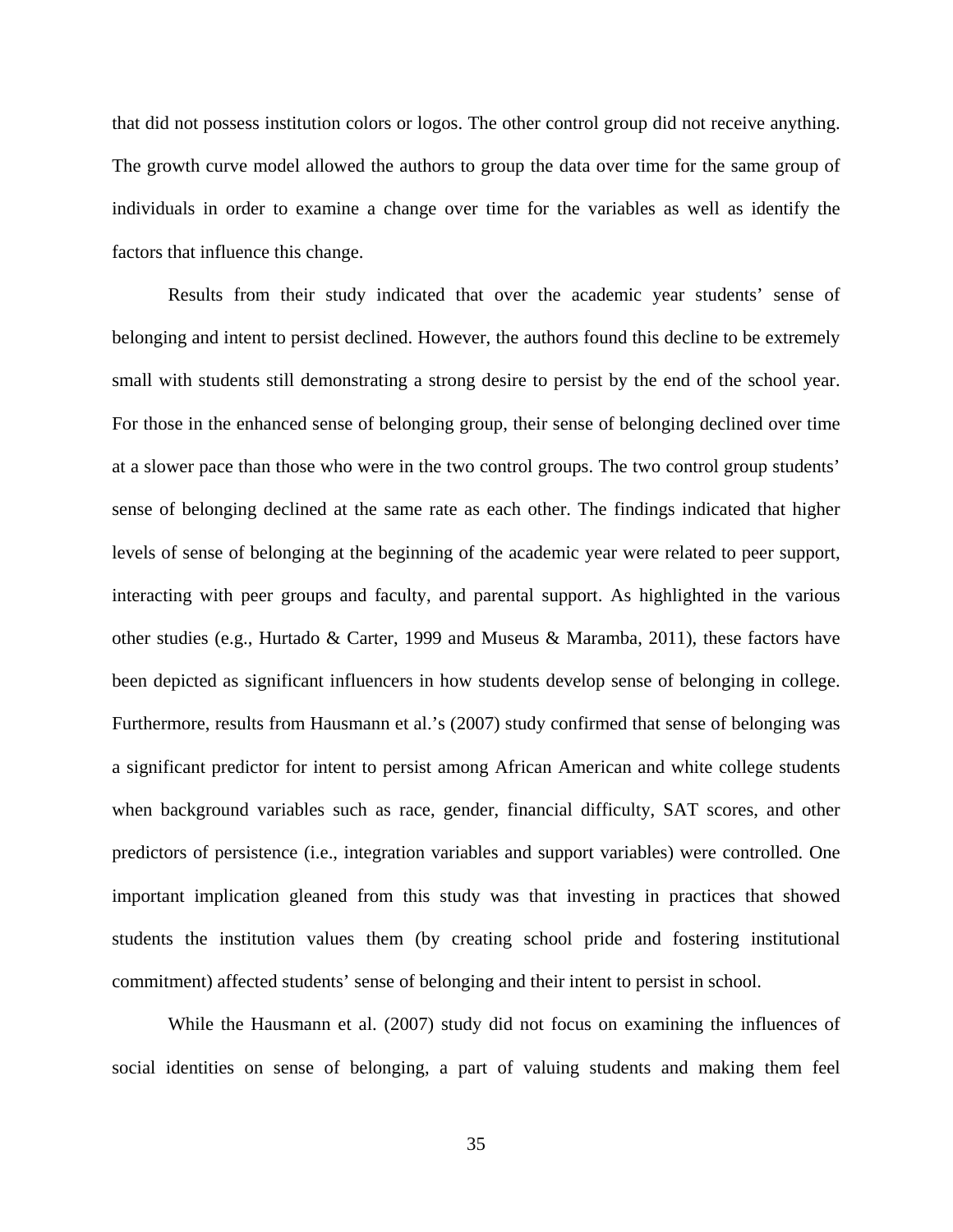connected to various aspects of an institution is understanding how students' social identities may influence their sense of belonging. This is particularly essential for racially and ethnically diverse student populations. Studies on sense of belonging among monoracial student populations have shown that one's social identities and intersections of their different social identities (e.g., social class, race and ethnicity, sexual identity, gender) do relate to one's sense of belonging in college.

In a study by Ostrove and Long (2007), the authors used correlational analyses to conclude sense of belonging was significantly associated with social class within their sample of 324 undergraduate students (267 white, 37 mixed heritage, 8 Asian American, 6 black, 4 Latino/a) attending a small, liberal arts college. Social class was classified in two ways: subjective class background (self-reported social class category growing up) and objective class background (family income, parents' education and occupations). Hierarchical multiple regression and linear regression analyses found sense of belonging to be a mediator between social class and outcomes such as academic adjustment, social adjustment, academic performance, and quality of experience at college.

A national qualitative study by Strayhorn (2012) conducted with self-identifying gay men of color attending predominantly white institutions and historically black colleges and universities offered insights into the complexities of gender, race, and sexual identity intersections and their influence on sense of belonging. Through one-on-one semi-structured interviews, Strayhorn found that striving to satisfy their need to belong led these gay men of color to cognitively and emotionally process various aspects of their identities in connection with others (e.g., forming new relationships, dissolution of previous relationships, interacting with peers and faculty possessing homophobic beliefs, and resolving conflicts and tension). Constant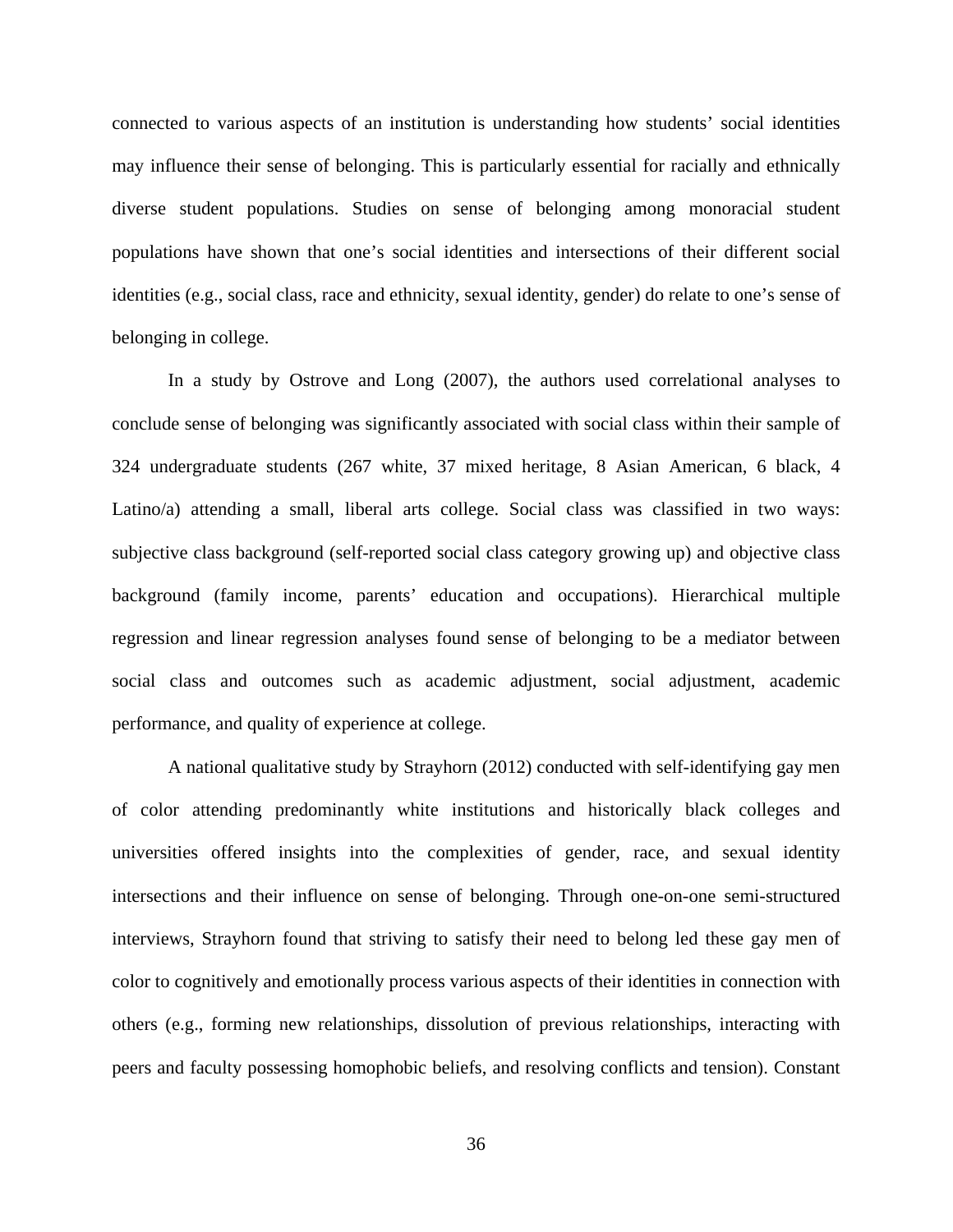(re)evaluation of their experiences and identities occurred due to negative experiences based on homophobia and racism on campus. In seeking out ways to fulfill their need to belong, there were times where these students engaged in unhealthy behaviors, eliciting negative effects, such as depression or loneliness. Other times, many of the students in Strayhorn's (2012) study found supportive spaces and got involved on-campus in activities and organizations related to their racial, gender, and/or sexual identities (e.g., gay pride events, ethnic and gay student organizations); as a result, they described feelings of support and acceptance, which propelled them into feeling higher levels of belonging.

Consistent findings in research on monoracial college students demonstrate the influence of intersecting multiple social identities and other social, academic, and environmental factors on sense of belonging. An underlying point in this body of research is that race and ethnicity are influential to students' sense of belonging in college in different ways. First, at a micro-level, racial and ethnic identities are social identities that influence the way students experience college and a lens through which they perceive and interact with others, as well as understand and express themselves. For example, evident in Museus and Maramba's (2011) study, cultural heritage was a key factor in the transition to college and experiences of belonging in college for Filipino Americans. Strayhorn's (2012) study with gay students of color also highlighted how salient race and ethnicity had been in students' experiences of belonging whereas negatively charged racial and ethnic instances had decreased sense of belonging. This ties into the second implication that the campus racial climate is a vital factor for how racially and ethnically diverse students experience sense of belonging on campus. As shown through the studies that were discussed in this section, sense of belonging was directly linked to campus racial climate (Hurtado & Carter, 1997; Hurtado & Ponjuan, 2005; Locks et al., 2008; Strayhorn, 2012). Race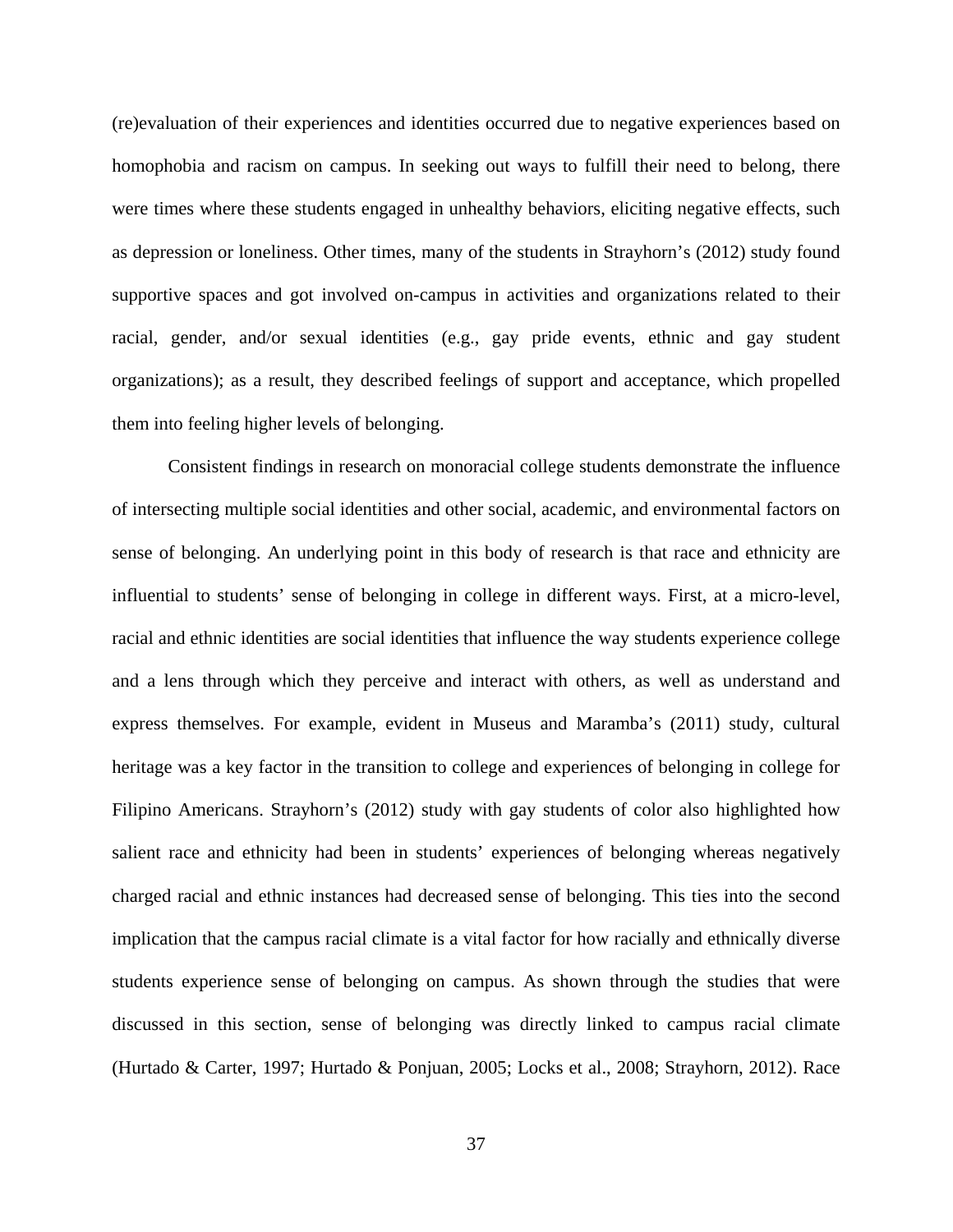relations among those on campus, compositional diversity (number of diverse students or groups represented at an institution), racial discourse, and institutional practices that support various racial and ethnic student populations through curricular or co-curricular domains are among a few important avenues by which campus racial climate is shaped. Presumably, cultivating a campus racial climate that is inclusive, validating, and equitable for all students will foster sense of belonging for these students, but more research is needed with student populations that are often overlooked that are known to influence racial and ethnic dynamics on campus (e.g., multiracial and multiethnic students, international refugee students). For students with intersecting racial and ethnic identities, their experiences impacting belonging may be affected by similar factors found in the body of research on monoracial students' belongingness in college. Yet, given the complexities of multiracial and multiethnic identities, there may also be unique factors influencing their sense of belonging in college. The next two sections discuss what is known about mixed race and multiethnic students' sense of belonging, identities, and experiences in college.

## **2.4 MULTIRACIAL AND MULTIETHNIC STUDENTS' SENSE OF BELONGING IN COLLEGE**

In the extant scholarship on sense of belonging in higher education, mixed race and multiethnic students have either been excluded from data reporting due to a small sample size or have been lumped within a broader racial group for cross comparative analyses (Johnson et al., 2007). Outside of this body of research, only a small subset of mostly qualitative studies have examined sense of belonging with this population; however, they are limited in their scope of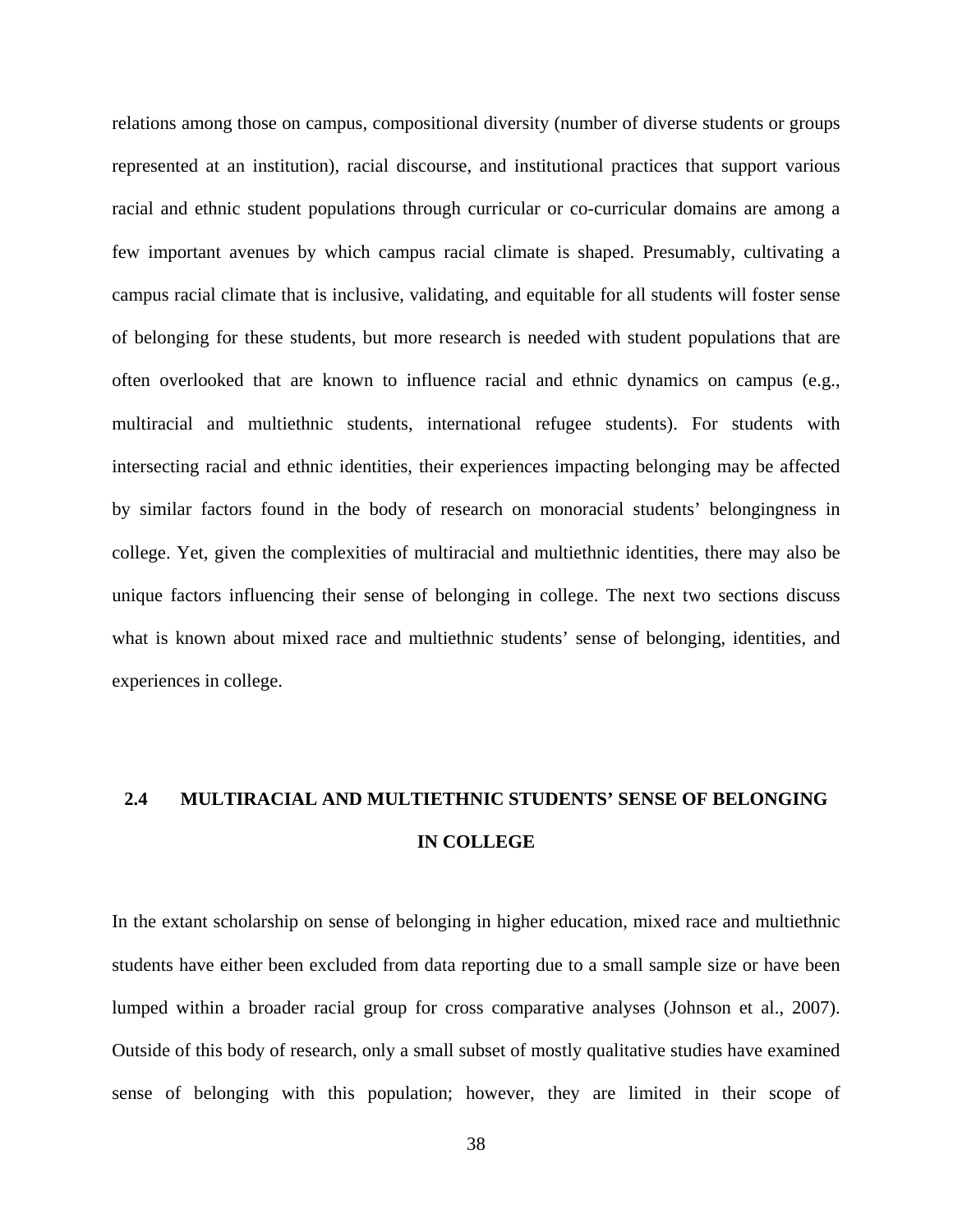understanding specifically how these students develop and experience institutional or contextual belonging, what factors specifically contribute to it, and what outcomes it impacts. These existing studies primarily focus on belongingness to one's racial and ethnic identity and groups, and as such it is unclear how mixed race and multiethnic students experience sense of belonging to the institution or in different campus contexts. Nevertheless, what this body of research offers is a deeper look into students' sense of belonging in relation to their racial and ethnic identities and communities. Gleaned from these studies is that sense of belonging to racial and ethnic groups is linked to their racial and ethnic identity formations Anhallen et al., 2006; Bettez, 2010; DaCosta, 2007; King, 2008; Renn, 2004) and having a sense of belonging to their racial and ethnic communities is crucial to their overall success and development in college (Hyman, 2010; Renn, 2004). This research can serve as a helpful foundation for better understanding how mixed race and multiethnic college students conceptualize and come to understand belongingness in relation to their own mixed heritage. Because racial and ethnic identity as well as engagement in racial and ethnic subcultures are factors linked to college students' sense of belonging, this review of the research provides important insights.

Findings from this subset of qualitative studies indicate that the multiracial and multiethnic individuals' identity claims and expressions were fluid and shifted across racial and ethnic groups (Anhallen et al., 2006; Bettez, 2010; DaCosta, 2007). As they navigated in and out of various racial and ethnic groups as insiders or outsiders, their sense of belonging to their racial and ethnic identities and groups also shifted at times, given various factors. Some major contributors to how they navigated groups and group boundaries, as well as how they understand their own racial and ethnic belonging, were their physical appearance, family, choice of partner in relationship, intersecting social identities (e.g., mixed religious, transracial adoptee, gender,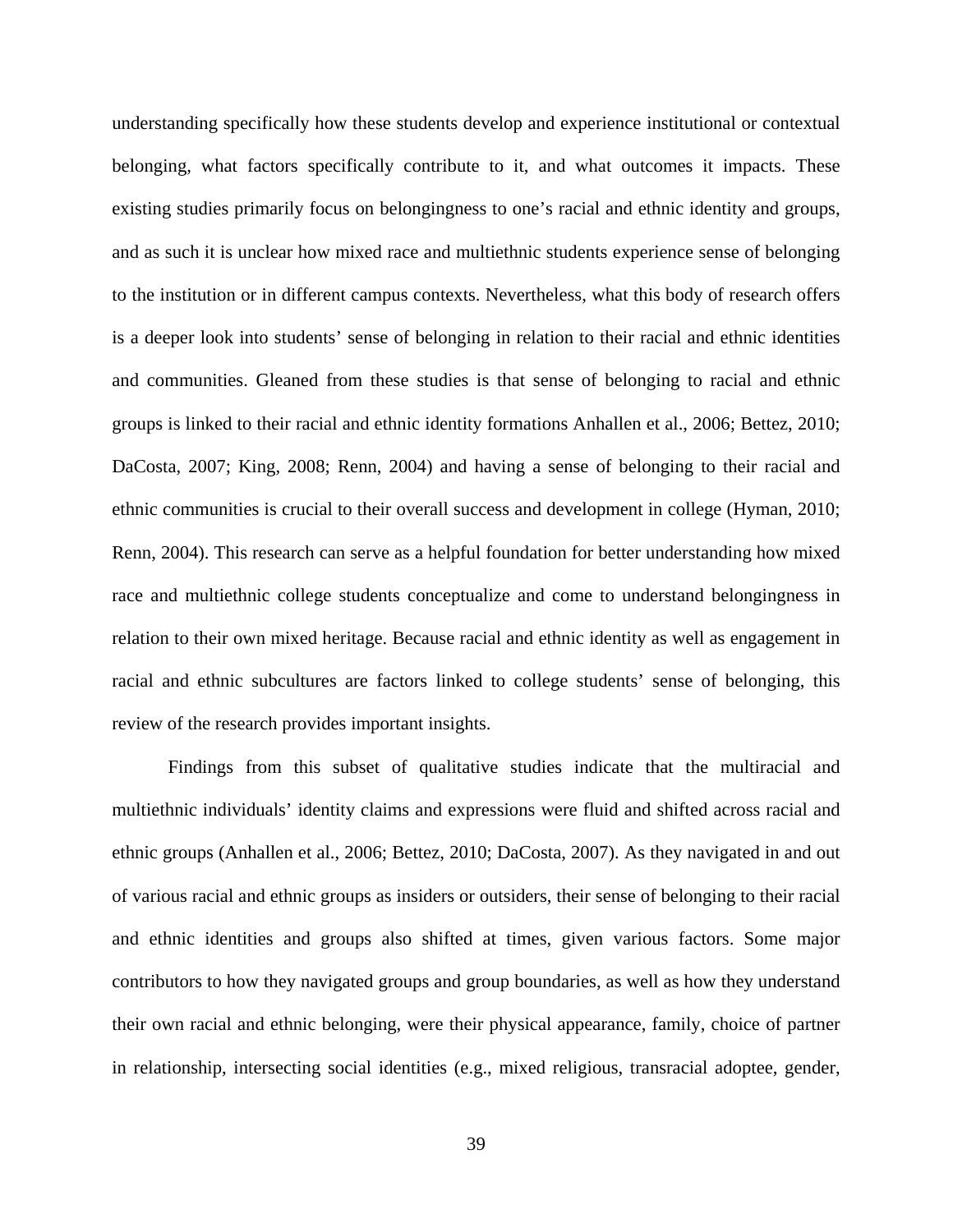race, sexual orientation), immigration status or citizenship, and their peers, among others (Anhallen et al., 2006; Bettez, 2010; DaCosta, 2007; King, 2008; Renn, 2004).

Bettez's (2010) qualitative study conducted with six self-identifying mixed race women attending a large, public institution located in the southeastern region of the U.S. offered an understanding on the epistemology of belonging (i.e. the construction of knowledge related to belonging), particularly in relation to one's racial and ethnic self-understandings. Individual interviews and two focus groups were implemented to collect data on the women's lived experiences related to race. Findings included in the publication were from data that specifically pertained to mixed race issues and how the women came to understand their racial and ethnic belongingness and expressed their identities.

Interview data from the mixed race women affirmed that belongingness was linked to mixed race identity. The women in the study emphasized their identities were in constant in flux and shifted across contexts over time, which impacted how they experienced belongingness to certain racial and ethnic communities. As this occurred, navigating the intersectionality of their gender and races influenced the extent to which they felt they belonged to certain racial groups and in certain spaces. More specifically, the author found that their physical appearance, estrangement from family due to racial prejudice, experiencing dissonance because one parent felt threatened by how the mixed race women identified, feeling different than extended family members, racial politics, their peers, and feeling different based on external assumptions by others have all been interacting factors that dynamically influenced how these women came to understand their racial and ethnic selves and experienced belongingness to their racial or ethnic identities and communities.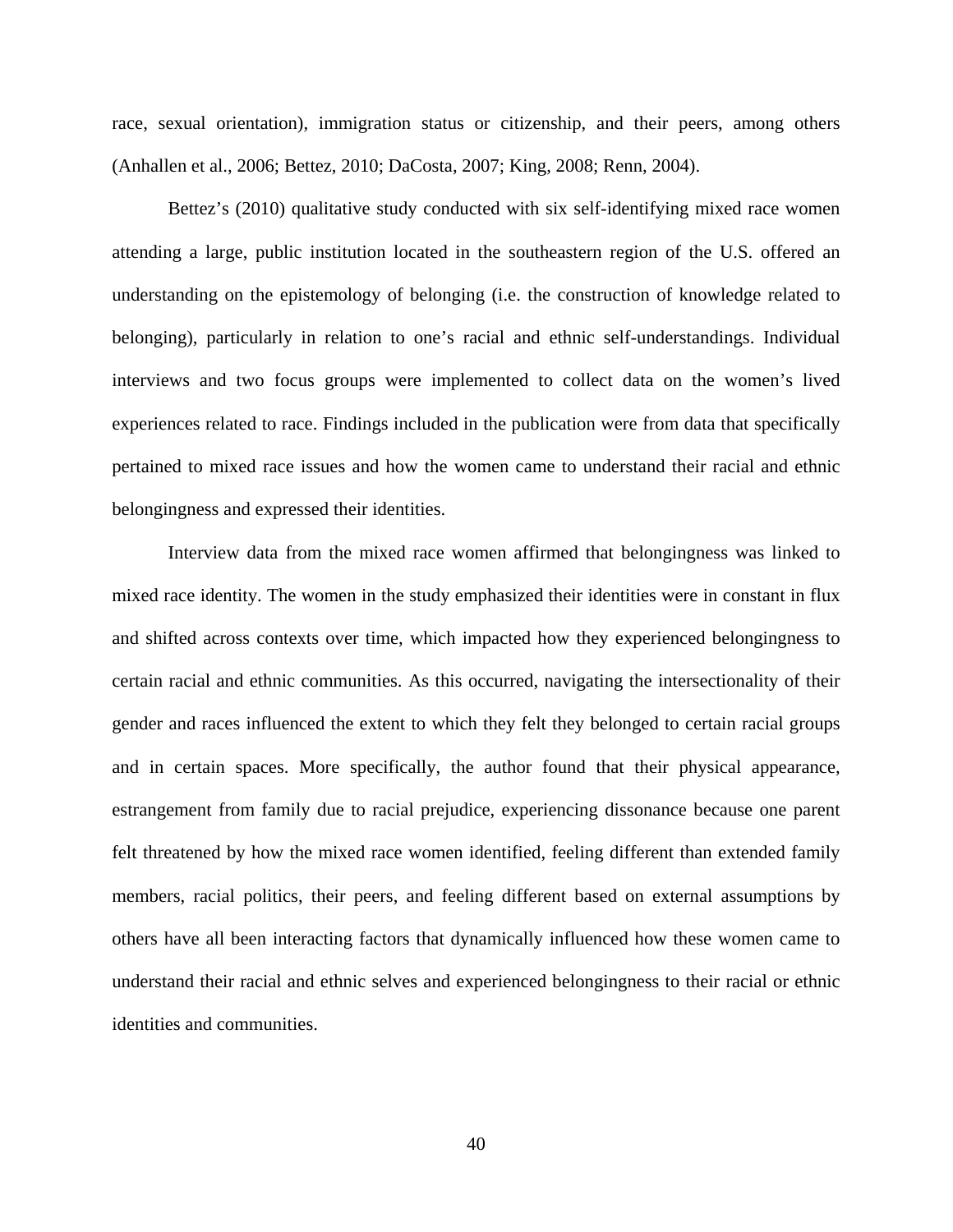Physical appearance, in particular racial ambiguity, was a key factor in how the mixed race women were perceived by others, resulting in these women having to evaluate, question, and challenge what it meant to belong to specific racial groups and contexts. Additionally, negative encounters (e.g., perceived as an outsider or other, racial prejudice) with extended family, peers, or others forced many of these mixed race women to redefine their identities, reconsider their existing relationships with these people, and intentionally consider the race(s) of those they chose to be in romantic relationships with. In these circumstances, many of the women's processing of who gets to belong and what criteria define belongingness often deconstructed monoracial race categories and challenged traditional racial and gender politics and hierarchies (Bettez, 2010).

Similar findings were obtained in DaCosta's (2007) qualitative study on multiracial community activism and individual development and experiences (i.e., racial and ethnic belonging to one's mixed heritage), which involved in-depth interviews with 62 participants who had a heightened consciousness of mixed race identity and topics. Approximately two thirds of the sample was multiracial identifying with two or more monoracially-constructed categories while one third of the participants were monoracial. Fifty-six of the participants had earned a college degree, one did not have a college degree, and five were still in college at the time the study was conducted. The author analyzed data by conducting thematic analysis.

DaCosta (2007) found that physical appearance, parents, choice of friend or lovers, and dress were the key influencers in how students processed racial and ethnic belonging to their mixed heritage. The incongruence between how one physically looked and the culturally defined criteria one should embody to be an insider of a certain racial or ethnic group was a common experience. The author found the question "do I look [*race or ethnicity*] enough?" was often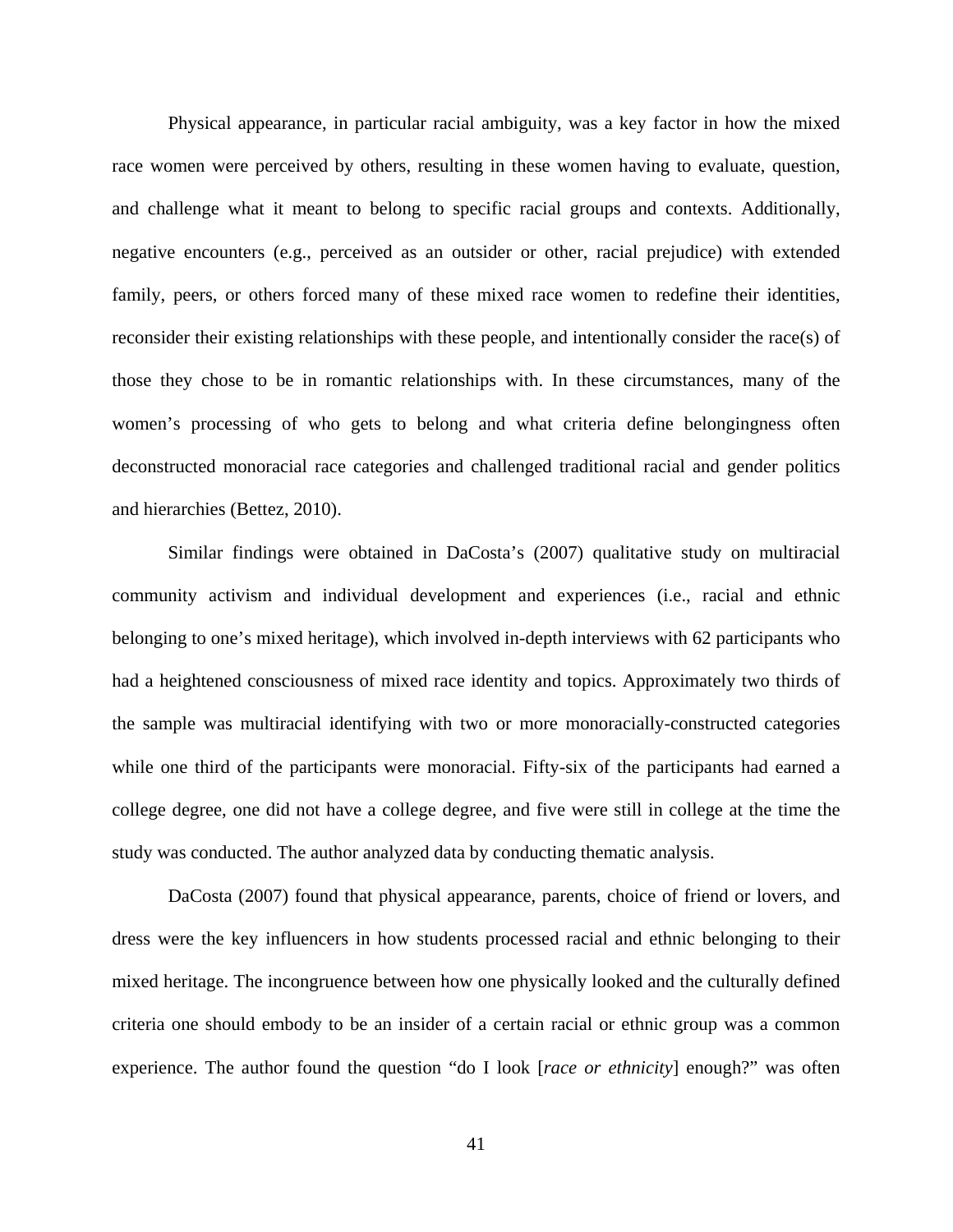asked by multiracial individuals as they shifted in and out of different racial and ethnic spaces, which ultimately affected their sense of belonging in those racial and ethnic spaces. DaCosta explained that for multiracial individuals who felt a sense of belonging to multiple racial and ethnic groups and did not view themselves as looking mixed enough, their belongingness to multiple communities was often questioned and not acknowledged by others. An important related point was the concept of being an "other" carries different meanings across different contexts. In one context, an individual may be marked as "other" while in another context the characteristics that defined that otherness in the first context become the qualities that foster and sustain belonging in the second context (DaCosta, 2007).

Furthermore, how one dressed and racially or ethnically expressed oneself was tied to how multiracial individuals navigate cultural cues set forth to define membership to particular racial and ethnic communities. Subtle or overt verbal or nonverbal expressions and dress were cues that mixed race individuals had to consider. Many of the multiracial individuals in DaCosta's (2007) study acknowledged that these were means by which they had to show their authenticity in order to belong.

In addition to physical appearances and dress, parents play a role in how mixed race individuals experience racial and ethnic belongingness (DaCosta, 2007). When these multiracial individuals felt their sense of belonging being questioned or challenged by others in a racial or ethnic space because of their mixed heritage, these individuals found themselves refraining from referring to the parent(s) whose heritage was threatening their belonging to that group.

DaCosta (2007) found that friends or romantic partners were also key influencers in shifting one's feelings, meanings, and choices to belong. Intentional consideration of a partner's race and race belongingness was enacted because of the saliency and complex nature of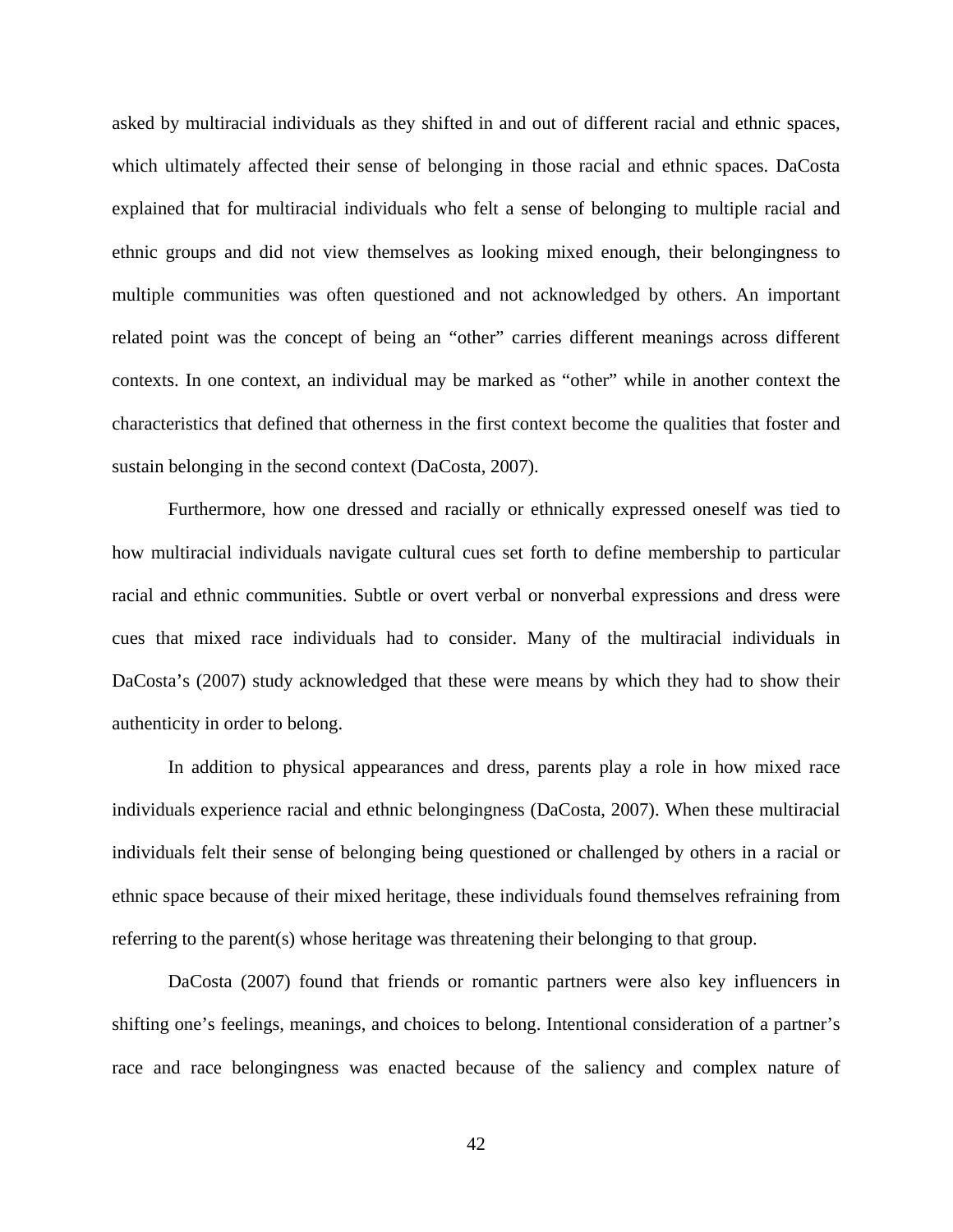intersecting racial and ethnic backgrounds. Often this intentional consideration was salient because either the partner had gone through similar racialized experiences or because others would take an interest in or judge one's choice in partner as an indication of that person's racial or ethnic belongingness or loyalties to a particular community. Conveyed within individuals' accounts of their experiences was the recognition of race-based power structures and relations, privileges associated with being white, racial oppression as essential in how they understood their belonging, their partner's belonging, and their children's identities. Though DaCosta did not specifically discuss these individuals' thoughts on dual minority or multiple minority relationships or identities in relation to belonging to racial and ethnic communities, others (e.g., Guevarra, Jr., 2012) have identified that the sociohistorical and politicized racialized experiences for different racial and ethnic groups influence interracial couples' experiences within their communities and their children's identities.

DaCosta (2007) also brought up the notion of belonging to "being multiracial" or belonging to a "multiracial community":

Multiracial community is best understood as a cultural category people use to *develop* collective identity and think about relationships to others. In their negotiations with each other (and within themselves) over the meaning of being multiracial and what they do and do not share with other mixed race people, the notion of a multiracial collective identity takes shape. Yet in this process two seemingly contradictory impulses are at work. At the same time as they elaborate a sense of shared groupness, multiracials are deconstructing the basis upon which racial membership has been erected. (DaCosta, 2007, p. 147)

According to DaCosta, having a shared multiracial position is not always enough to represent a group identity for mixed race individuals. Because someone identifies as mixed race, connecting with other mixed race individuals does not mean there is an automatic multiracial community; commonalities and group understandings must be constituted in a meaningful way. In DaCosta's study, some commonalities that contributed to creating a multiracial community include racially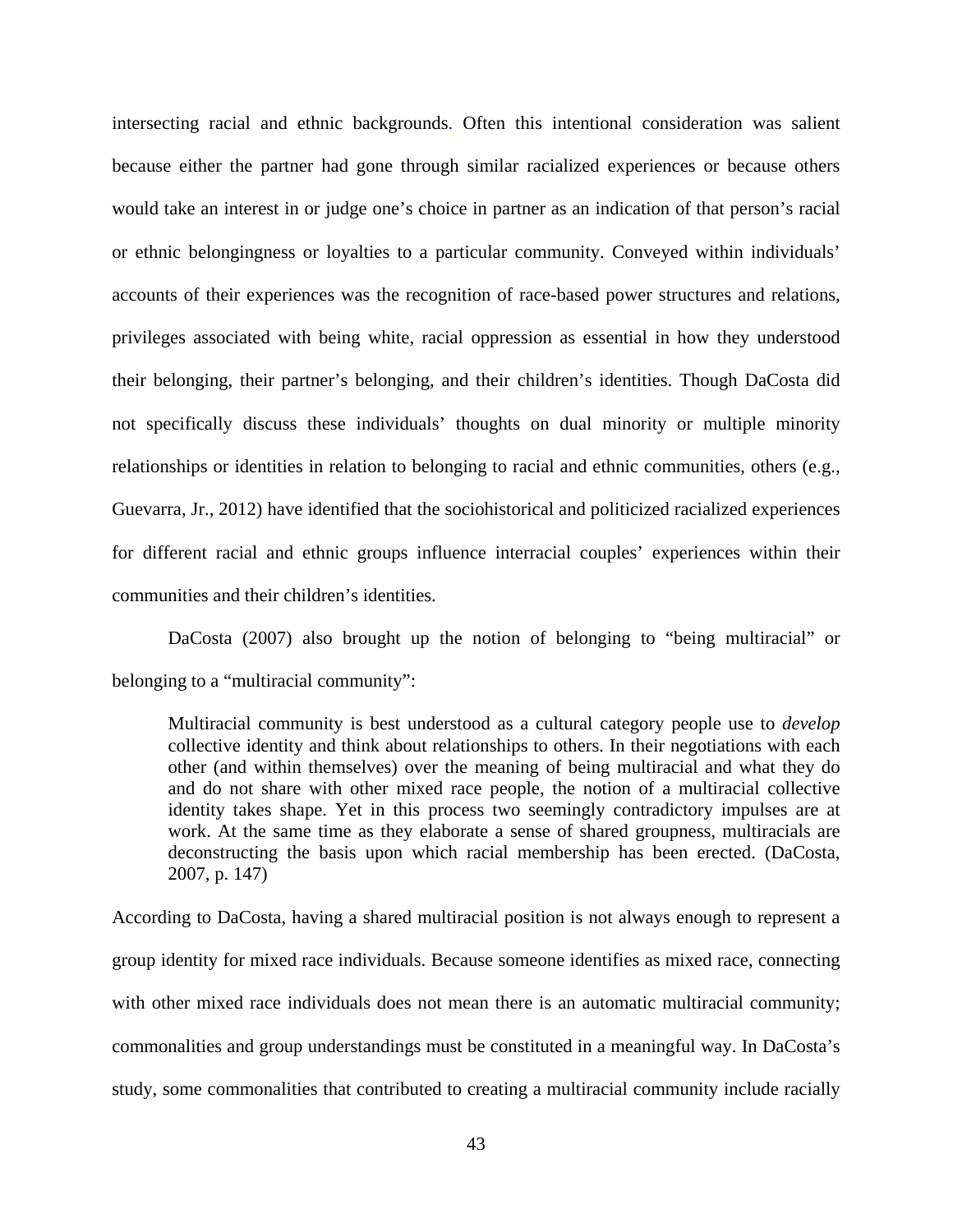and ethnically mixed individuals feeling connected by a shared ancestry, having similar shared experiences based on being placed into the positions of having to choose an either/or identity rather than embracing their multiple identities authentically, or experiencing the concept of otherness in one's own family (i.e., being considered different or an outsider in one's own family due to members in the family sharing the same racial or ethnic background) (DaCosta, 2007).

In relation to mixed race experiences and connections with others, DaCosta (2007) describes the concept of *hierarchy of relatedness* as

a continuum defined by poles of proximity and distance that follows dominant understandings of race. In this hierarchy, one feels more a sense of belonging, affinity, and closeness with those who are of their same mix, where "same" is defined in racially and ethnically specific terms. (DaCosta, 2007, p. 145)

When multiracial individuals made an intentional effort to find commonality with one another, they connected based on racially or ethnically charged issues related to their unique experiences of mixedness (e.g., growing up in an interracial family, dating, others asking "what are you?"). Multiracial individuals' desire for community and an interest in exploring commonality stemmed from the wanting to connect with people who shared similar racialized experiences as understood through monoracial conceptions of race. When mixed race individuals connected with members from the same mixed ancestry, there was an unspoken understanding and feelings of safety and comfort with one another. These multiracial individuals viewed themselves as having unique experiences related to their mixed race identities that varied from their own parents and other monoracial individuals. DaCosta pointed out that while the similarities provided comfort and a safe space in which multiracials felt a sense of belonging, these individuals did not necessarily create community based solely on their shared status as racially or ethnically mixed people.

In another study by Anhallen et al. (2006), the relationship between racial and ethnic sense of belonging and exclusion, racial and ethnic identification, and physical appearance was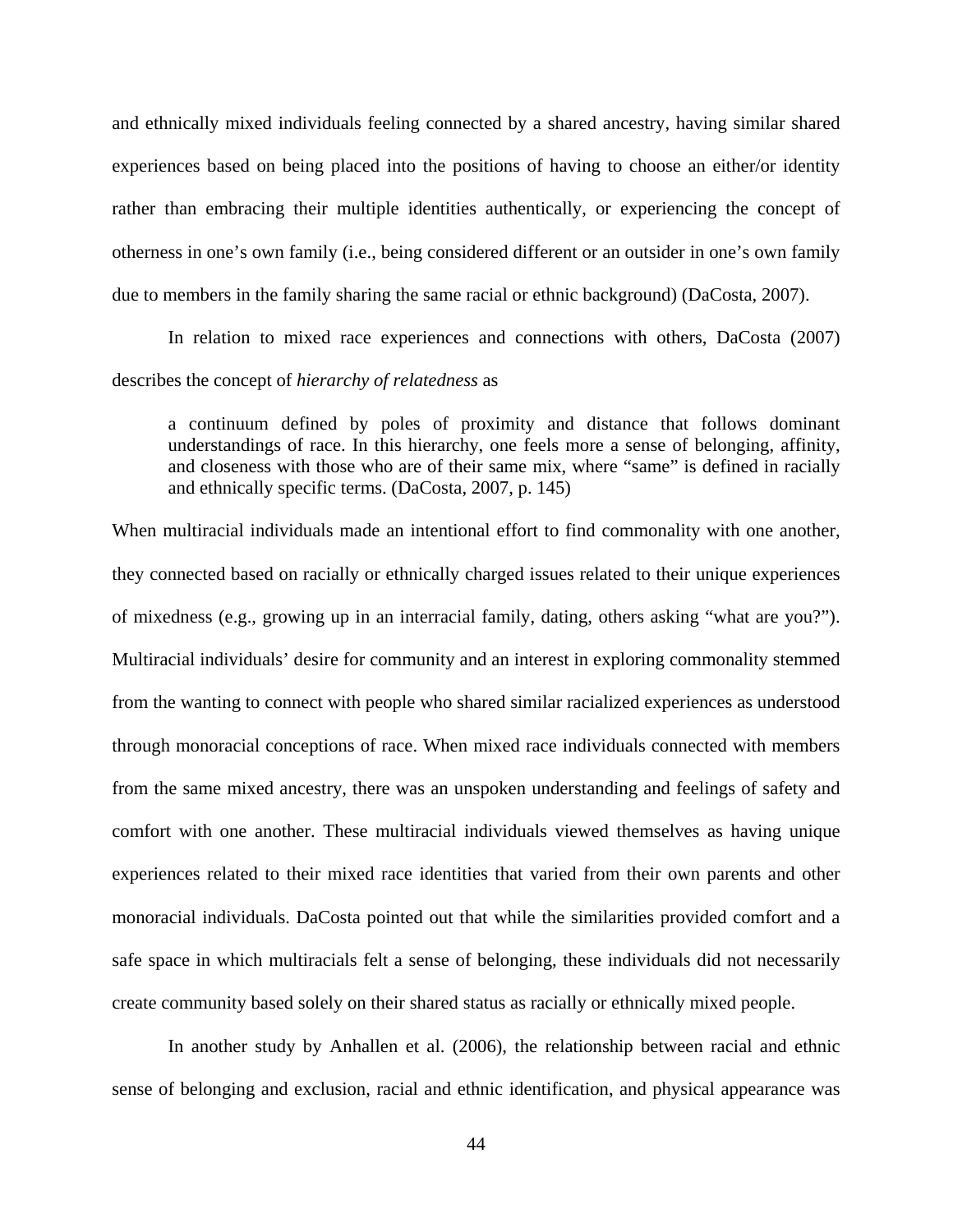also identified among 50 mixed race Japanese-European Americans via a mixed methods inquiry. Quantitative results showed relationships among certain variables were significant, and qualitative results offered more insights as to how these individuals perceived belonging and exclusion in relation to their mixed race identities. Since various racial and ethnic communities have their unique histories and experiences in the U.S., focusing on a specific sample of mixedrace individuals in this study gleaned more information about multiracial Japanese-European Americans' experiences that influence racial and ethnic belonging and identity. The authors developed a questionnaire with 108 items, which were based on content from pilot interviews with five graduate multiracial students. The three researchers conducted independent thematic analysis and engaged in consensus building. Themes from the interviews included multiracial identities, factors that influenced identities, and other mixed race related experiences. A sevenpoint Likert scale survey was then created based on these themes, which captured information relevant to belonging and exclusion, racial and ethnic identification, and physical appearance. Two short-answer questions were developed to collect qualitative data from participants (Anhallen et al., 2006).

Analyses were implemented in the study to explore relationships between racial and ethnic identities, physical appearance, belonging, and exclusion (Anhallen et al., 2006). Significant correlations indicated there was statistical significance between Japanese identity and Japanese physical appearance, Japanese sense of belonging, and Japanese sense of exclusion. Significant correlations also showed similar associations for the European identity, with European identity found to be significantly related to European physical appearance, European sense of belonging, and European sense of exclusion. The only out-group (between an ethnic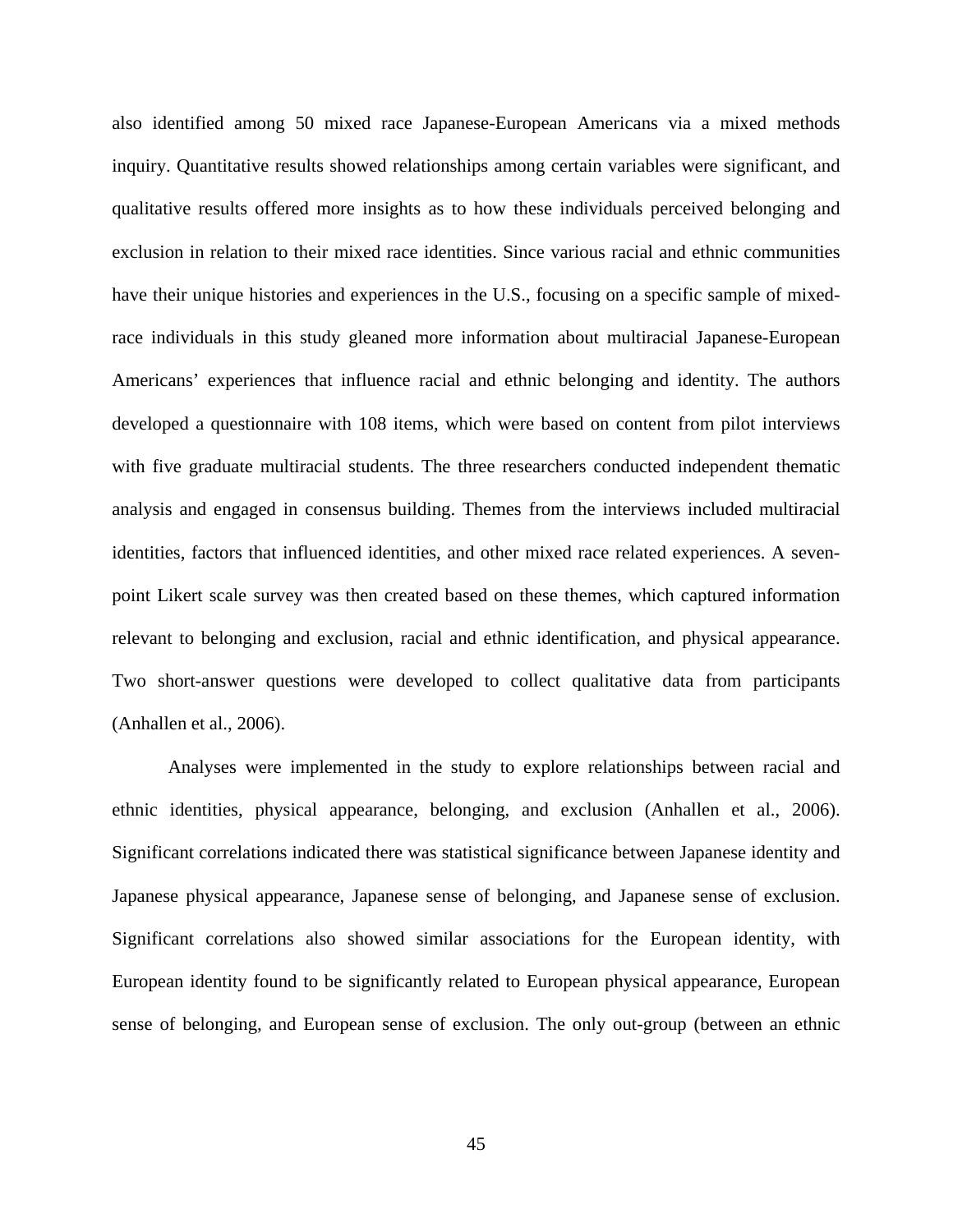minority identity and out-group sense of exclusion) correlation found was a negative correlation between Japanese identity and multiracial exclusion.

From the qualitative portion of the study, findings indicated students conceptualized various meanings of belonging and exclusion (Anhallen et al., 2006). These meanings were twofold, in that individuals constructed their responses from intrapersonal and interpersonal perspectives. Individual meanings, as the authors note, referred to individuals' perspectives of how they viewed themselves, their experiences, their choices, and personal characteristics. Individual meanings of belonging pertained to community participation, self-understanding of their ethnic identity, and personal comfort. Social meanings referred to individuals' perception of self in relation their shared experiences or values (or not) with others and how others treated them. Social meanings of belonging alluded to feelings of value and acceptance from a group of reference, reciprocal relatedness, shared experiences, and cultural history or background. In terms of exclusion, the authors found that many of the responses were tied to more racially charged feelings than with belonging. Meanings of exclusion included not being familiar with one's history and culture, lack of personal relations or involvement with a particular reference group, feelings of invisibility and being an outsider from a reference group (e.g., through subtle looks from others), and experiencing negative encounters such as racism, discrimination, and stereotyping. Taken together, the quantitative and qualitative findings of the Anhallen et al. (2006) study suggested that mixed race individuals have multifaceted identities that concurrently develop independently and that exclusion was an essential factor impacting racial and ethnic belongingness.

Collectively, these studies indicated that mixed race and multiethnic students' identities and racial and ethnic belonging were influenced by a number of factors (e.g., physical

46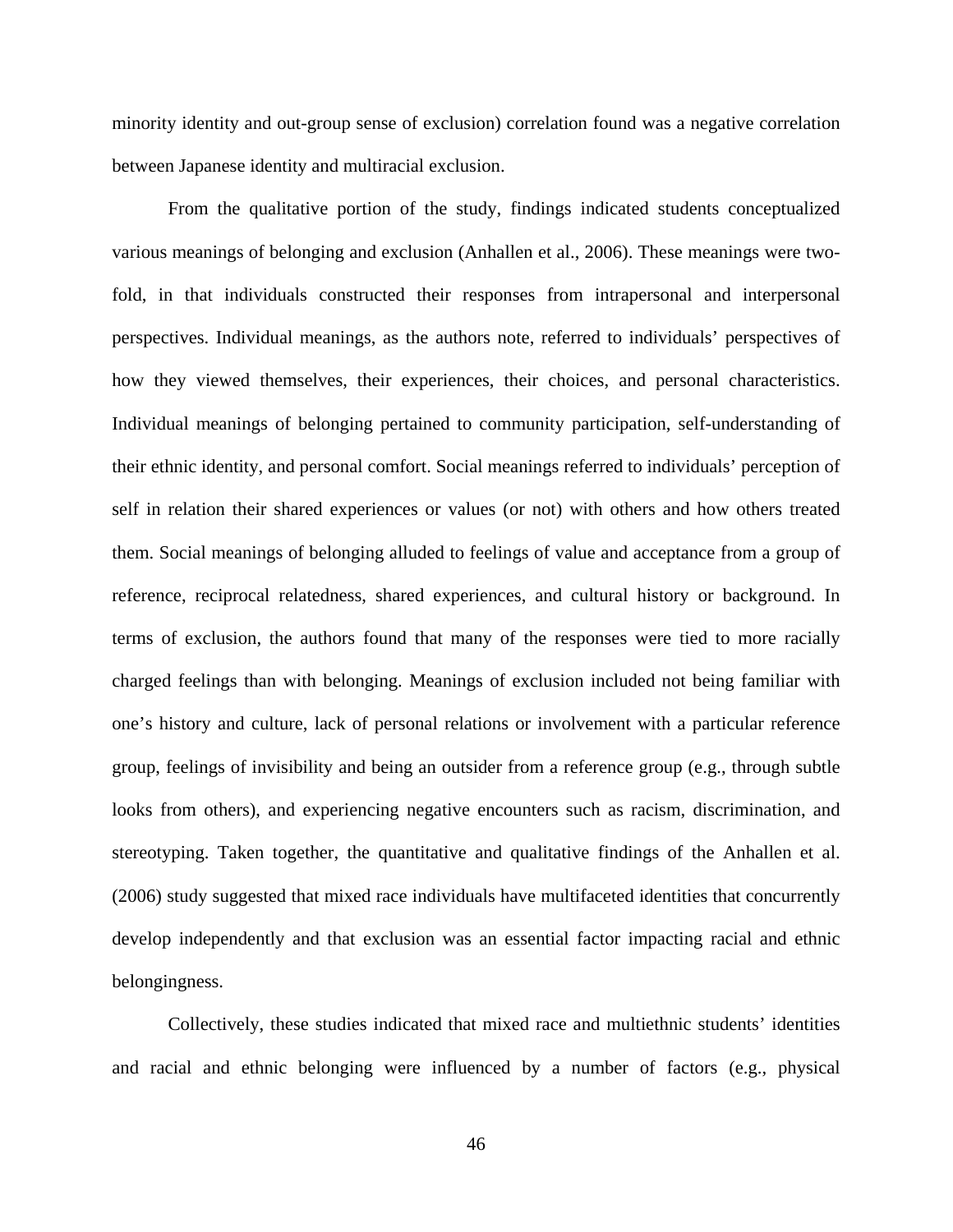appearance, friends, family, group criteria such as boundaries, cultural requirements, and membership) and are complex and dynamically integrated (Anhallen et al., 2006; Bettez, 2010; DaCosta, 2007). With mixed race and multiethnic individuals navigating multiple memberships across different racial and ethnic groups, these complexities are bound to influence these individuals' attitudes, sense of self, values, and their degree of affiliation, among other outcomes (Tajfel, 1981), particularly in higher education contexts (Renn, 2004). While this information is useful in understanding how belonging interacts with students' self-understandings racial and ethnic identities, there is a scarcity of research on understanding mixed race and multiethnic students' institutional and contextual sense of belonging in college. Studies that have examined sense of belonging in college with samples of multiracial and/or multiethnic students tend to exclude them from data reporting due to smaller sample sizes or lump these students within broader racial group cross comparative analyses (Johnson et al., 2007).

In a study by Johnson et al. (2007), the authors examined how elements of the college environment correlated to sense of belonging across a racially diverse sample of 2,967 first-year college students, including African Americans (4.9%), white/Caucasians (77.3%), Asian Americans and Pacific Islanders (AAPI) (9.9%), Hispanics/Latinos (3.3%), and multiracials/multiethnics (3.6%). The students in the study were recruited from the 2004 National Study of Living-Learning Programs (NSLLP) and represented geographic diversity within the U.S. Most of the 34 institutions were large, public, flagship universities with predominantly white students. Student samples from each institution comprised of both a random and full sample that were involved in living-learning programs on campus and an equally sized sample of students who were living in residence life but were not involved in living-learning programs (the comparison group). Matching between the comparison group and those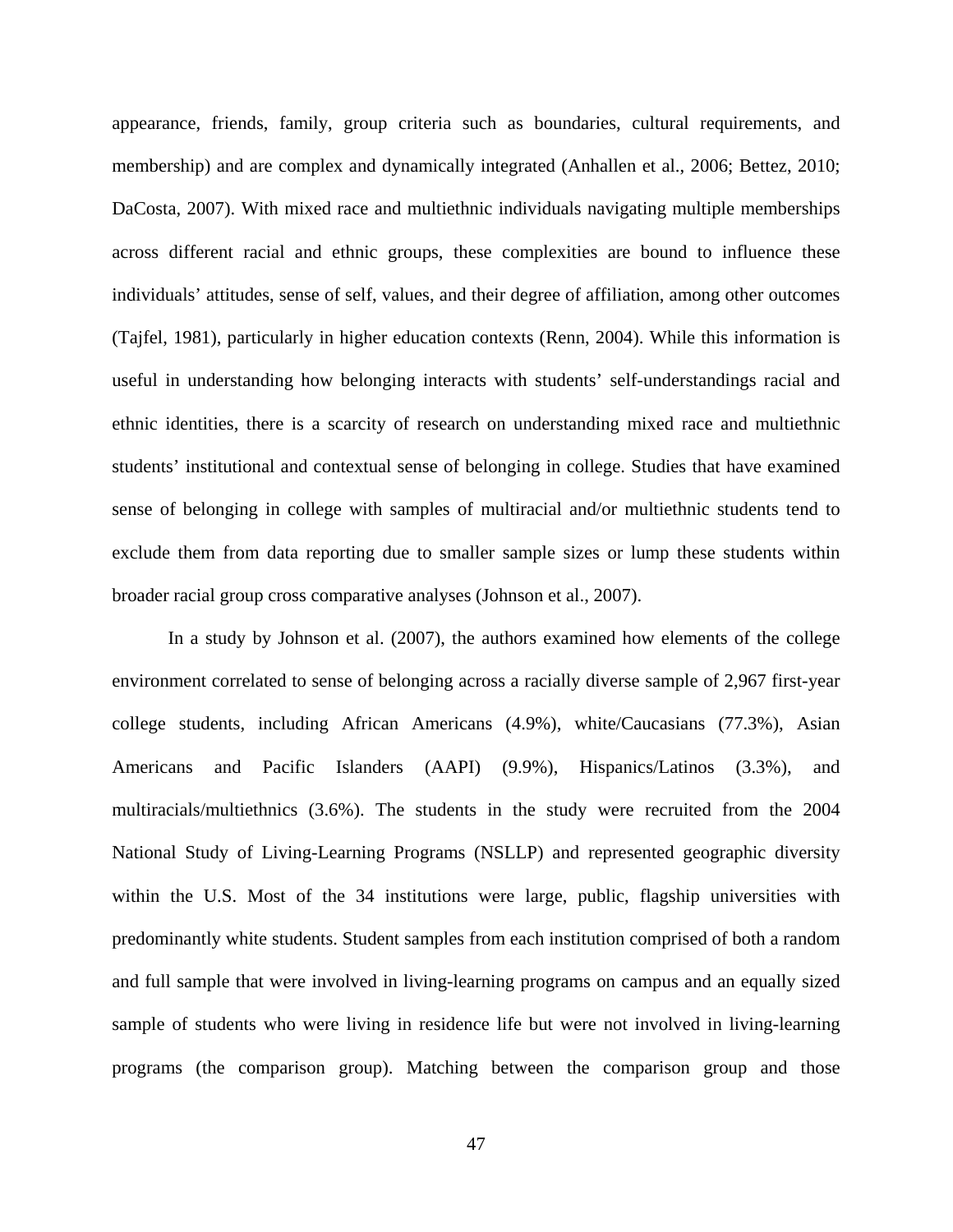participating in living-learning programs took into account education level, race and ethnicity, and gender.

Students completed an electronic survey comprised of 258 items covering topics such as sense of belonging, academic and social transitions to college, academic and social support through residence hall climates, racial climate on campus, interacting with diverse peers, and faculty interactions. Sense of belonging was measured using concepts of belonging stemming from Bollen and Hoyle's (1990) work on perceived cohesion as well as concepts from Hurtado and Carter's (1997) and Hurtado and Ponjuan's (2005) research on understanding Latino/a students' sense of belonging to campus. In Johnson et al.'s (2007) study, the following items were included: (a) "I feel comfortable on campus," (b) "I would choose the same college over again," (c) "My college is supportive of me," (d) "I feel that I am a member of the campus community," and (e) "I feel a sense of belonging to the campus community." (p. 529)

Results showed that students' perceptions of the different college contexts in which they functioned influenced their sense of belonging in college. The authors conducted an analysis of variance (ANOVA) to examine racial and ethnic group differences in sense of belonging followed by five hierarchical multiple regressions for each of the racial groups included in the study. The independent variables used to predict sense of belonging included: (1) student background characteristics; (2) college structural characteristics; (3) college environments; (4) perceptions of the transition to college; and (5) perceptions of the campus climate. Post-hoc tests were also implemented on specific variables. Results from the ANOVA indicated there were statistically significant differences in sense of belonging between the racial groups.

According to the post-hoc tests, the authors found that multiracial racial students expressed lower sense of belonging in comparison to white students and higher sense of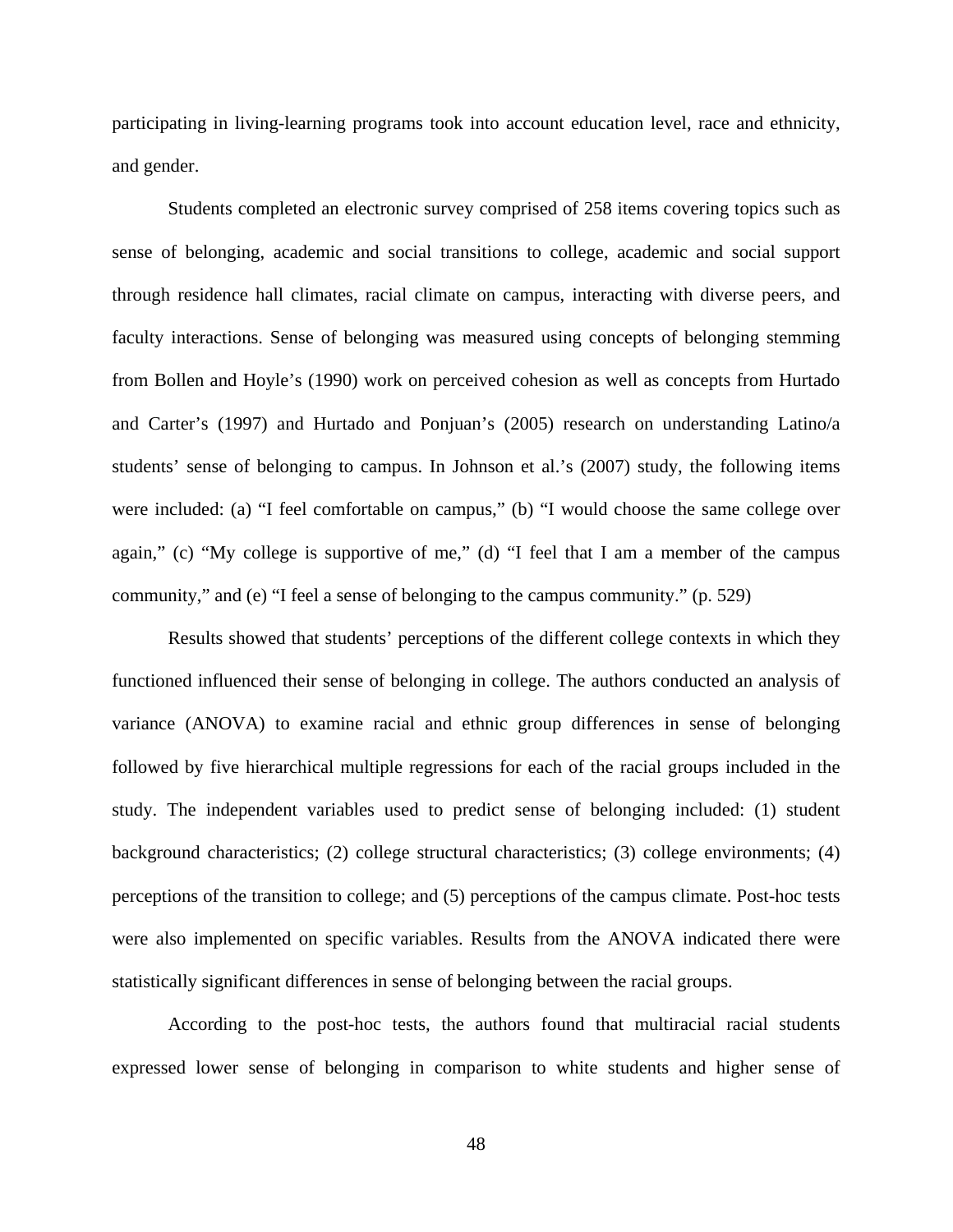belonging in comparison to students of color. The regression analyses showed that college environments were a significant predictor for sense of belonging. In particular, a significant predictor for multiracial students' sense of belonging was their perception of residence halls as an academic support for them. Furthermore, the regression analyses indicated students' perceptions of the campus racial climate (for all racial groups except Hispanic/Latino) and a smooth social transition to college (all racial groups) were also significant predictors of sense of belonging. According to Johnson et al.'s (2007) study, there were important aspects of the college experience that were linked to college students' sense of belonging. For multiracial and multiethnic students, in particular, how they perceived the campus racial climate and academic support through residence halls, as well as whether they had experienced a smooth social transition were key indicators for these students' sense of belonging in college.

Insights from this study, among others mentioned above, offer a foundation for further research on mixed race and multiethnic students' sense of belonging in college, such as for the present study. They demonstrate the need for more qualitative, quantitative, and mixed methods inquiries into how mixed race and multiethnic students' experience belongingness in college, as little is known about sense of belonging (e.g., institutional belonging, contextual belonging) beyond racial and ethnic belongingness. Exploring other factors and dimensions of development (i.e., social, affective, cultural, cognitive) that may play a role in mixed race and multiethnic students' sense of belonging in college and identifying the impact of belongingness on postsecondary education outcomes are a couple of important areas within this niche of research that have yet to be fully examined. Though there may be a dearth of studies directly investigating institutional and contextual sense of belonging in college of mixed race and multiethnic students, there is a solid base of extant multiracial scholarship in higher education that highlights mixed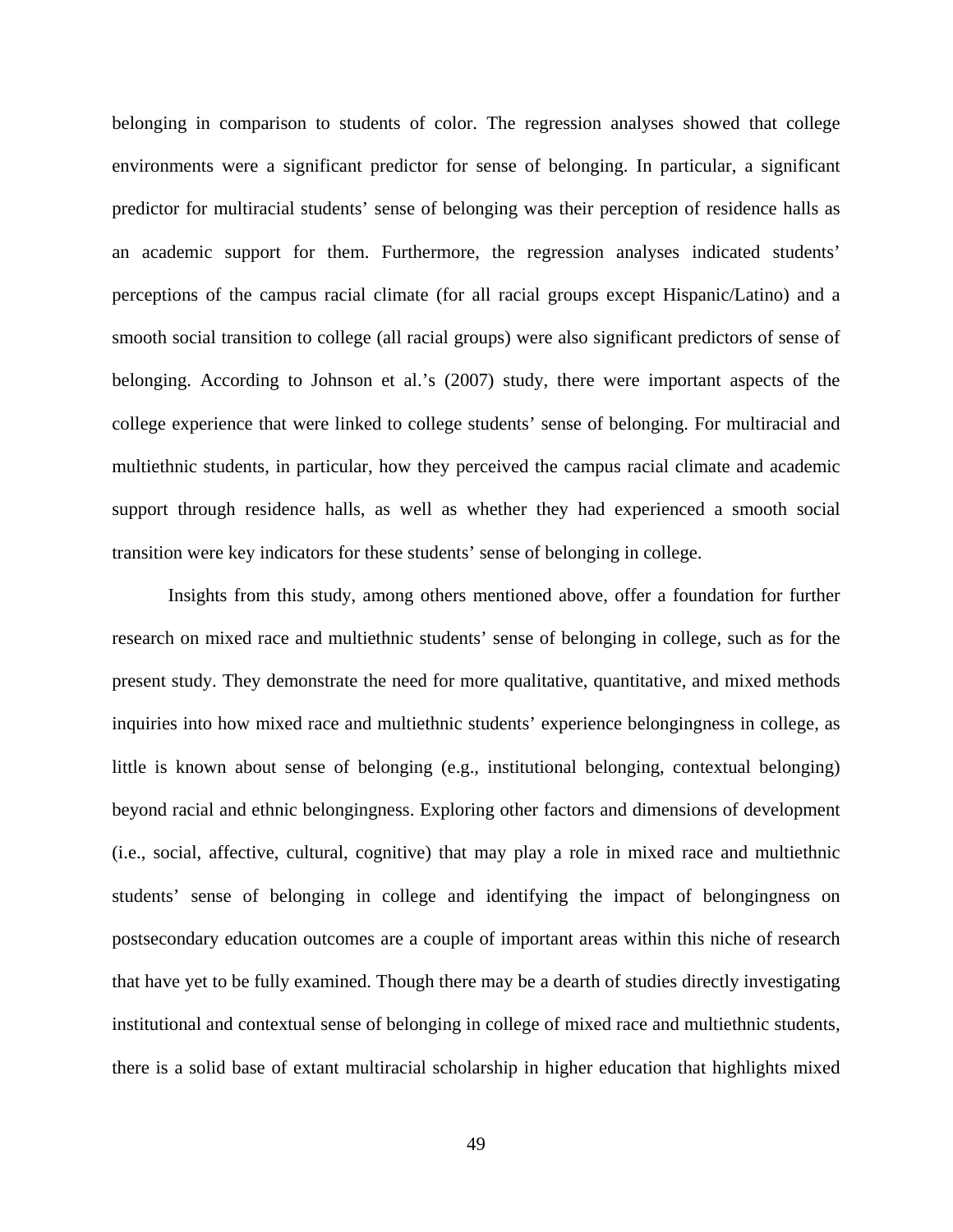race students' identity development and general college experiences, which also serve as a useful lens for this study.

## **2.5 MULTIRACIAL AND MULTIETHNIC IDENTITIES AND EXPERIENCES IN COLLEGE**

Much of what exists within the multiracial literature in higher education related to is primarily connected to racial and ethnic identity development and campus peer cultures. In this body of research, sense of belonging is either examined as a factor influencing racial and ethnic identity development or examined as racial and ethnic belongingness, implying it is only partially assessed within the context of race and ethnicity. Nonetheless, this extant scholarship is useful because it provides deeper insights into the elements of identity development that may be influential in cultivating institutional and contextual sense of belonging and important contexts that influence mixed race and multiethnic students experiences in college.

## **2.5.1 Multiracial and multiethnic identities**

Research in the area of multiracial and multiethnic identity development suggests that these individuals' racial and ethnic identity claim(s) may shift over the course of their lifetime, across different contexts, and across various monoracially-, multiracially-, and multiethnicallyconstructed categories (Chaudhari & Pizzolato, 2008; Renn, 2004; Rockquemore & Brunsma, 2002; Root, 1990; Wijeyesinghe, 2012). Because these students' general experiences, interpersonal interactions, and identity formations are complex and fluid, recognition,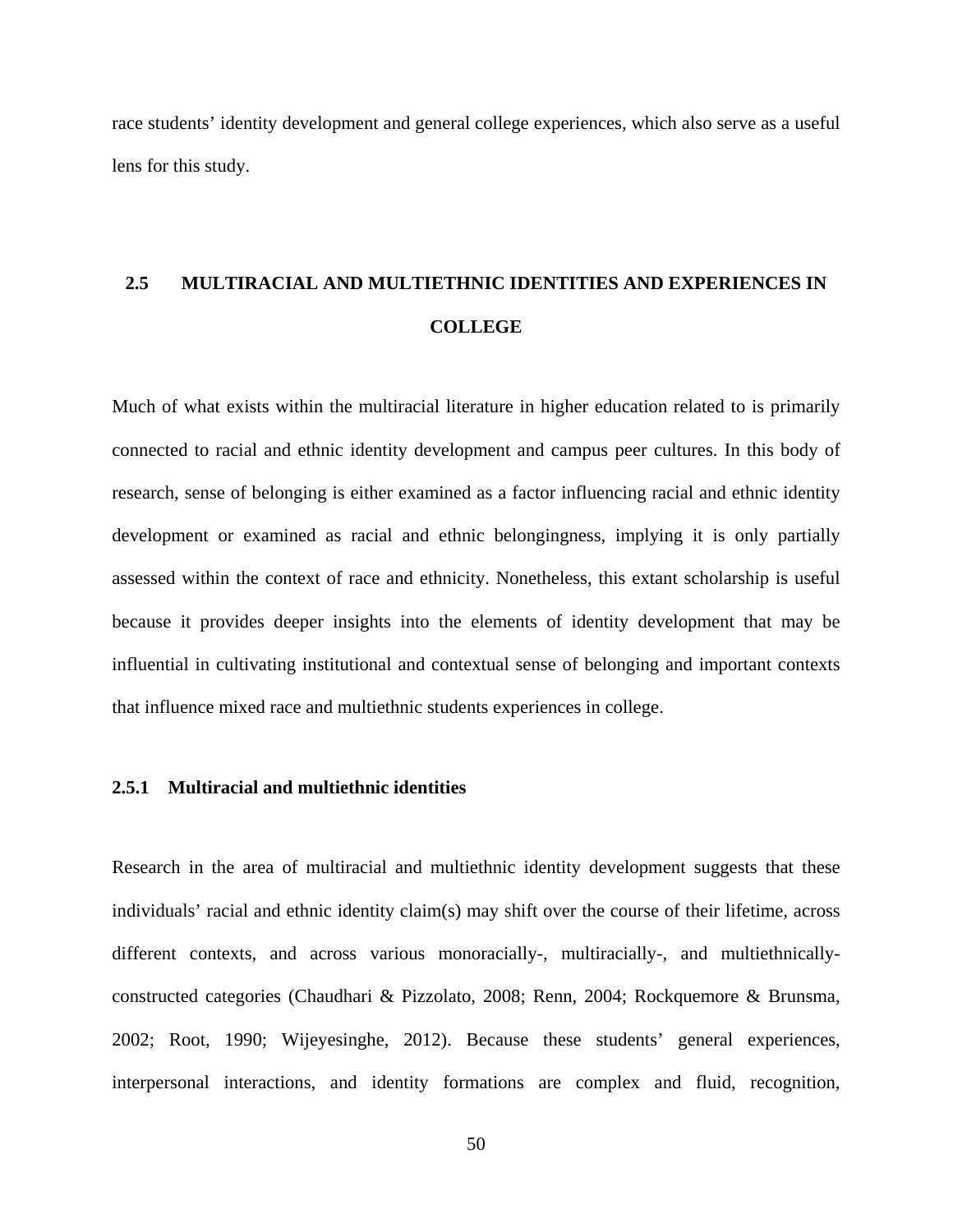acknowledgement, acceptance, and validation of their multiple racial and ethnic backgrounds in monoracial spaces can be questioned and tested due to their interactions with those around them. While some multiethnic individuals may either identify as monoracial or multiracial, the multiple ethnic backgrounds they identify with add another layer of complexity when interacting with others and striving for belongingness and acceptance. The fluidity of their identities creates uniqueness in these students' development, which varies from monoracial students. This often results in mixed race and multiethnic students having to (re)negotiate aspects of who they are among peers and in the classroom based on racialized experiences (Kellogg & Lidell, 2012; Nishimura, 1998; Renn, 2004; Root, 1992a; Rockquemore & Brunsma, 2002; Shih & Sanchez, 2005; Wijeyesinghe, 2001). Various racial and ethnic identity models have evolved over time to explain the development of multiracial and multiethnic identities, which are discussed below.

Scholars have identified four major groupings of identity paradigms that explain how mixed race people's identities have generally been studied (Rockquemore, Brunsma, & Delgado, 2009; Thornton, 1996). First is the *problematic approach* that offers the notion that multiracial people were unable to fall into the monoracial norm and categories, which socially positioned these individuals to be marked by psychological distress due to having to manage a mixed race status in a racially segregated society (e.g., marginal man theories in the 1920s and 1930s) (Rockquemore et al., 2009; Thornton, 1996). Second is the *equivalent approach*, which emerged in the 1960s and highlighted the pressure for both mixed race and monoracial individuals to identify with a single racial category (e.g., one-drop rule) (Rockquemore et al., 2009; Thornton, 1996). These findings were supported by identity models such as Erikson's (1968) identity development and Cross's (1995) Nigriscence model. Third, the *variant approach* of the 1980s and 1990s emphasized the importance of mixed race experiences as uniquely separate from the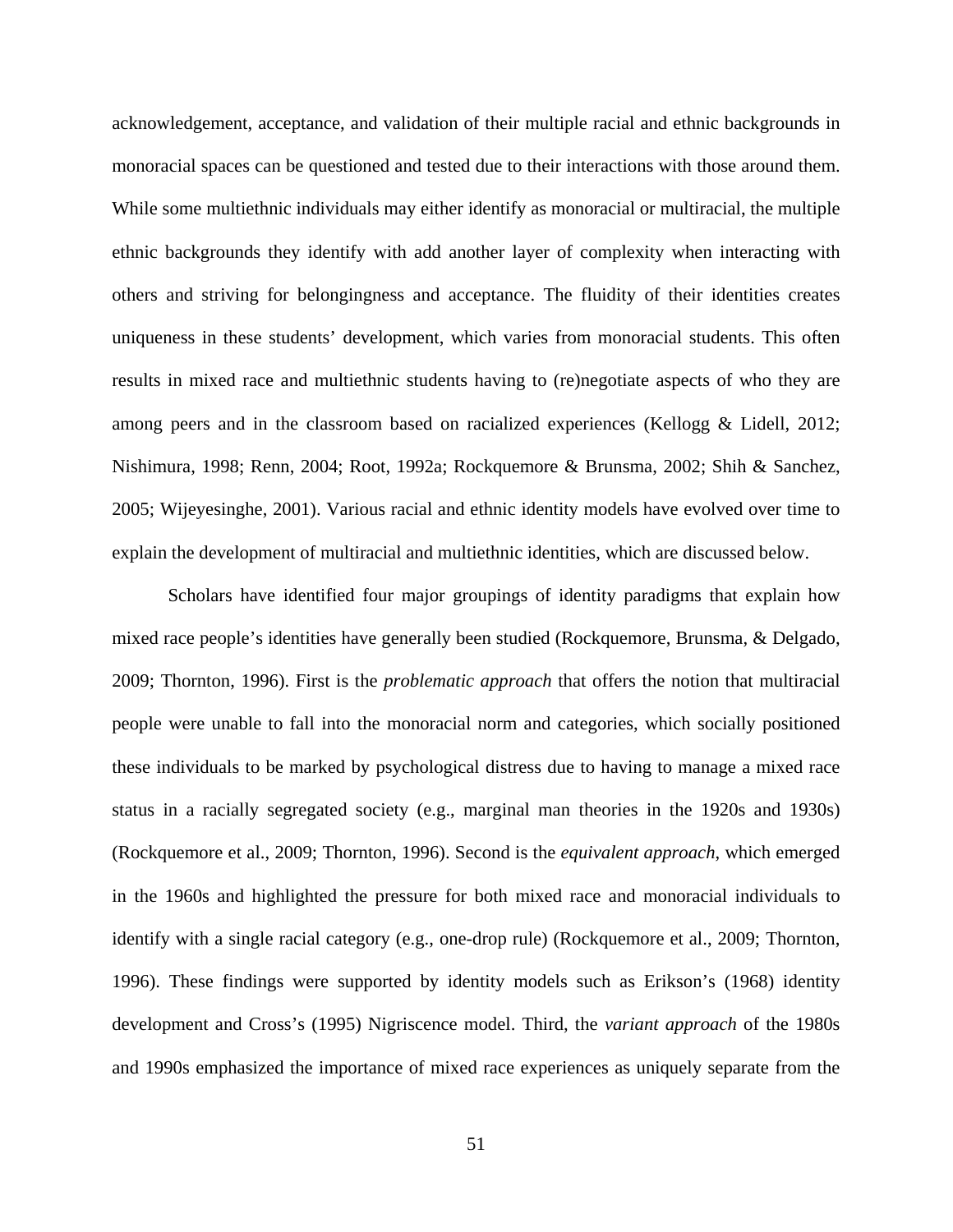experiences of monoracial groups. Central to this approach was studying the psychological and developmental dimensions of mixed race people's needs and experiences. During these decades, scholars stressed that mixed race people could construct and maintain an integrated identity that valued their multiple heritages (e.g., Poston's biracial identity development model, 1990; Root's anthology, 1992). Lastly, the most recent *ecological approach* validates the fluidity and contextdependent nature of identity formations, demonstrating that the varied ways mixed race people may express and affiliate their identities is not linear. The focus within this approach is not necessarily a single outcome but, rather, the dynamic process between systems, geography, contexts (e.g., cultural, regional, situational) and the people that influence identity formations and claims (Renn, 2004; Rockquemore, 1999; Root, 1997, 2003). Examining the macro-level in conjunction with micro-level processes, contexts, and development leads to a more holistic understanding of multiracial individuals and communities. In this approach, theorists assume that "privileging any one type of racial identity over another (i.e., multiracial over single-race identity) only replicates the essentialist flaws of previous models with a different outcome" (Rockquemore et al., 2009). Applications of this theory to mixed race experiences began in the 1990s with work by Root (1990, 1996) and have continued to date; however, the initial ecological framework dates back to work by Bronfenbrenner (1979). As seen through the evolution of these conceptual approaches, scholars have thought very differently about multiracial people's identity formations over time. Specific identity formation models pertaining to multiracial individuals are discussed below to offer a clearer depiction of these approaches.

Original models of identity development (e.g., Erikson, 1968) were based on the notion that individuals went through progressive, linear phases of development to achieve a single identity outcome (or end state). When applied to multiracial people, this linearity proved to be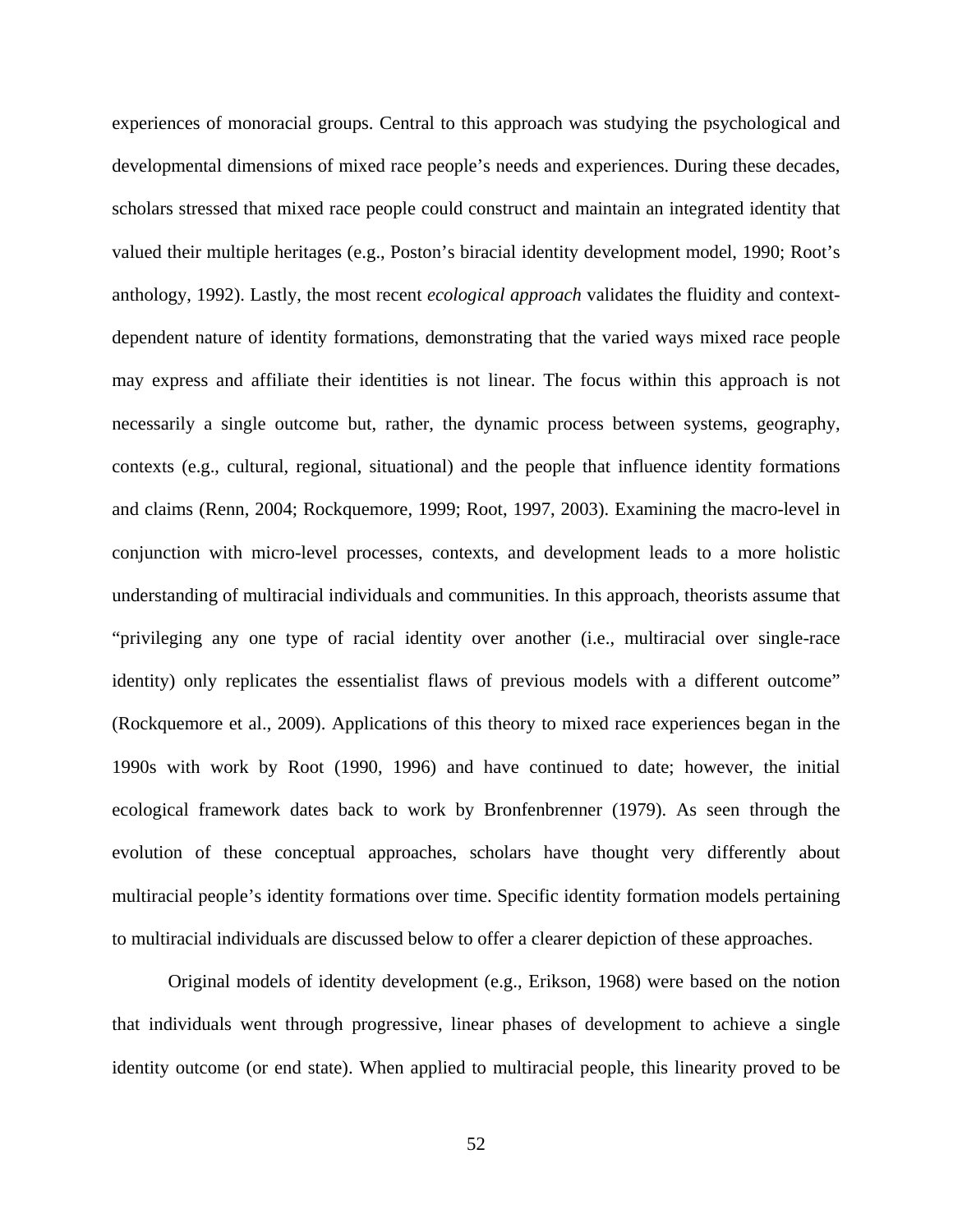problematic. Early monoracial identity development models were not able to fully capture the experiences that influence mixed race and multiethnic students' identity development in ways that accurately reflected such students' complex experiences and identity affiliations. These models placed multiracial and multiethnic individuals into narrow, systematic classifications, which were not necessarily applicable to them.

Initial stage-based models that attempted to explain multiracial identity development categorized multiracial individuals under one, single identity outcome, forcing them to reject a part of their ancestry (Kerwin-Ponterotto, 1995; Kich, 1992; Poston, 1990). Some examples of these multiracial identity development stage-based models include that of Kerwin-Ponterrotto's (1995) six-phased model that was based on the human development phases *preschool, entry to school, preadolescence, adolescence, college/young adulthood, and adulthood*; Kich's (1992) model that highlighted three stages of transformation, including *initial awareness of differentness, acceptance by others, and achievement of biracial or bicultural identity*; and Poston's (1990) theory of biracial identity development based on Cross's (1995) monoracial African-American identity development model that included five phases: *personal identity, choice of group categorization, enmeshment/denial, appreciation, and integration*. These integrated multiracial identity models were challenged when scholars began specifically focusing their research efforts to better understand the experiences of multiracial people in more complex ways (Renn, 2000, 2004; Rockquemore & Brunsma, 2002; Root, 1990; Wallace, 2001; Wijeyesinghe, 2001).

Because it has been recognized that many multiracial and multiethnic individuals did not identify with a single racial or ethnic identity, contemporary models have shied away from discussing racial and ethnic identity development from a linear perspective. As a result, fluid-

53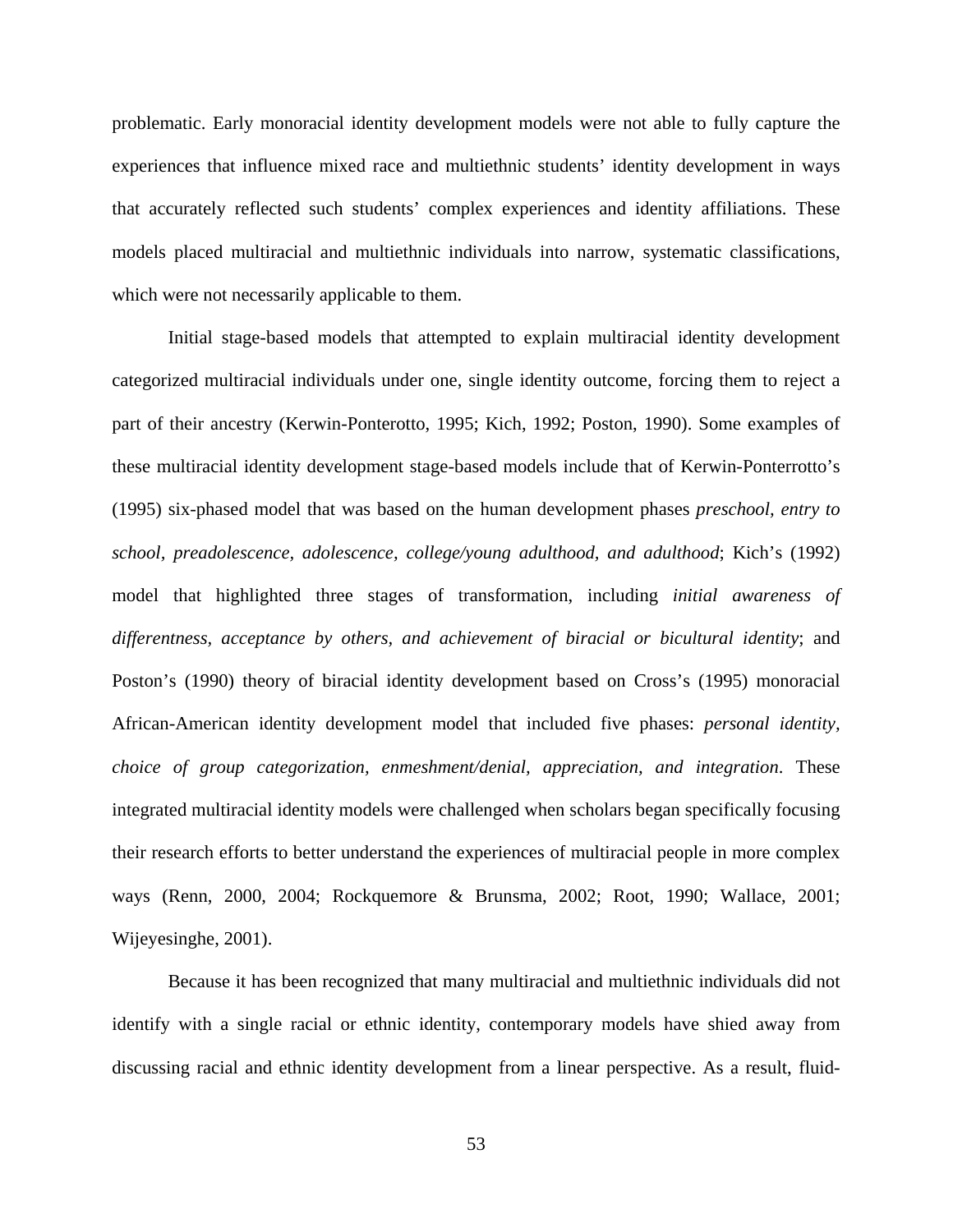based identity development models were generated to better explain what mixed race and multiethnic individuals experience in relation to their racial and ethnic identities (Renn, 2004; Rockquemore & Brunsma, 2002; Root, 1990; Wijeyesinghe, 2001). The fluid nature of racial and ethnic identity refers to individuals self-defining themselves across one or multiple monoracially- or monoethnically-constructed categories at different times or simultaneously across various contexts.

Root's (1990) racial identity development theory contends that individuals' selfdefinitions are critical to explaining different identity patterns in relation to racial and ethnic identities. Root (1996) identified the experience of four types of *border crossings* across various contexts that multiracial and multiethnic people experience:

(a) having both feet in both groups or being able to hold and merge multiple perspectives simultaneously, (b) choosing situational ethnicity and race or consciously shifting racial foreground and background in different settings, (c) deciding to sit on the border claiming a multiracial central reference point, and (d) creating a home base in one identity and making forays into others. (Root, 1996, p. xxi)

Border crossings are influenced by broader societal and social influences that are important to how mixed people (re)evaluate and (re)negotiate their identities.

In the context of college, Renn (2000, 2004) has furthered this work by identifying five identity patterns that represent how mixed race students racially self-identify. The author also explained the complexities of these students' racialized experiences on campus from an ecological perspective. The study comprised of 56 college students across six campuses with geographic (different regions of western U.S.), enrollment size (small to large), and institution type (public, private) diversity. Data was collected through four procedures, including individual interviews, campus focus groups, archival data on campus, and written responses. Building on Root's (1990) work, four of the five identity patterns aligned with Root's border crossings: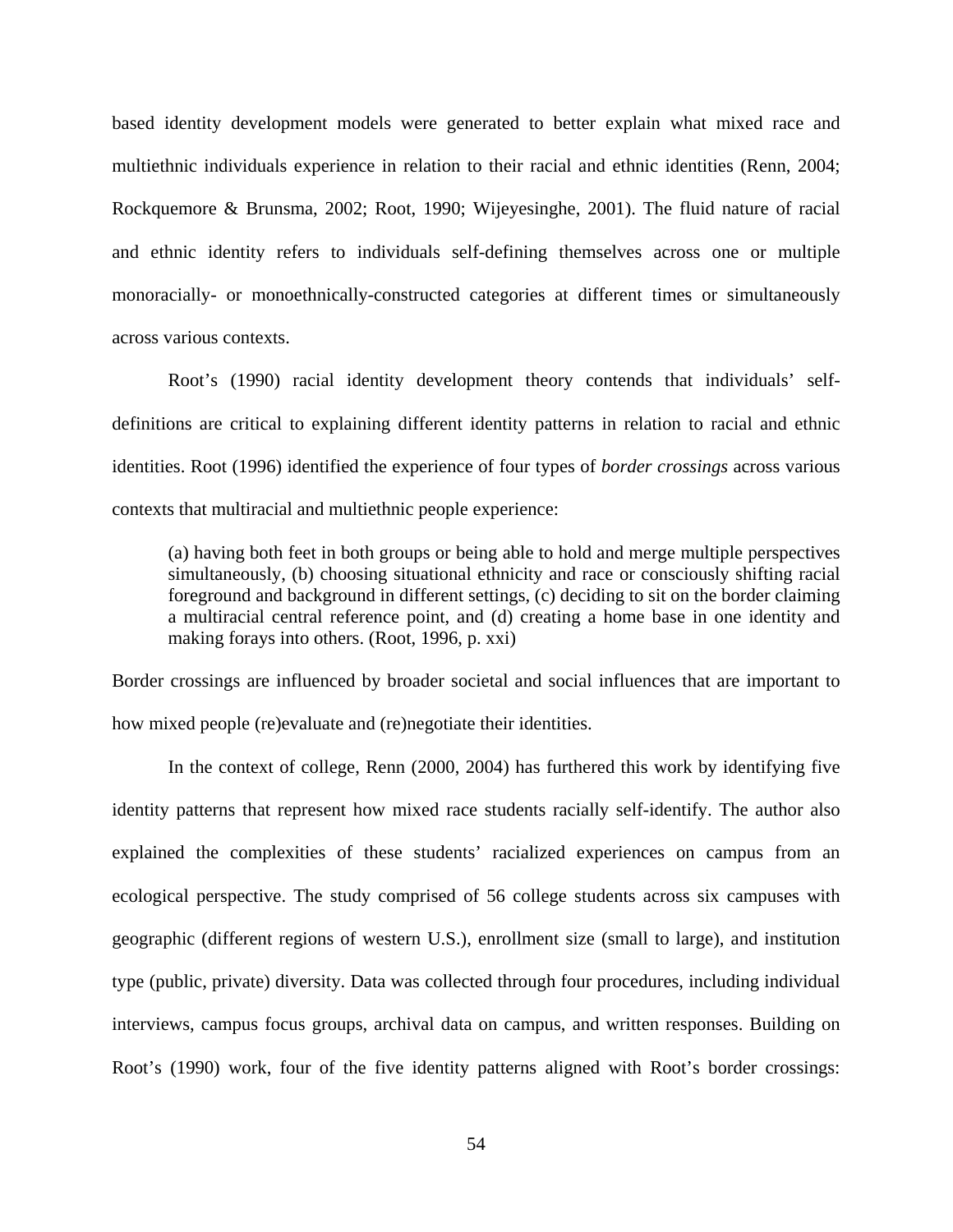*monoracial identity, multiple monoracial identity, multiracial identity,* and *situational identity.* A fifth identity pattern - *extraracial identity -* emerged as well.

As Renn (2004) explained, monoracial identity is when individuals self-identify with one identity and explore others. An example of this identity pattern includes "I am white" or "I am a Pacific Islander." The pattern of multiple monoracial identity refers to individuals who associate with multiple groups and fuse multiple perspectives into their identities. "I am black and Asian" is an example of this pattern. The multiracial identity claim means students position themselves on the border, claiming their reference point as multiracial. The multiracial identity pattern included those individuals that actually refer to their identity being a mixed one as an identity claim. Examples of this include "I am mixed race," "I am biracial," or "I am multiracial." The situational identity pattern has been the most interesting pattern for many scholars conducting multiracial research. In this identity pattern, individuals consciously or unconsciously shift their identities depending on context (i.e., level of comfort, authentic self-identification, expectations from others, reactions to microaggressive situations, at home versus school). An example of this identity pattern from one of the participants in Renn's study included, "There have been times when I know I'm Indian, and times that I know I'm white, and times that I know I'm mixed." (p. 226). The fifth pattern that emerged in Renn's study that had not been identified by Root (1990) in her model is extraracial identity. Extraracial identity represents those individuals who are "deconstructing race or opting out by refusing to identify according to U.S. racial categories" (Renn, 2004, p. 67). This pattern has been identified by other researchers such as Kilson (2001), who referred to this as *raceless identity,* and Rockquemore and Brunsma (2002), who labeled this as *transcendent identity*. An example of this identity pattern is when someone states that they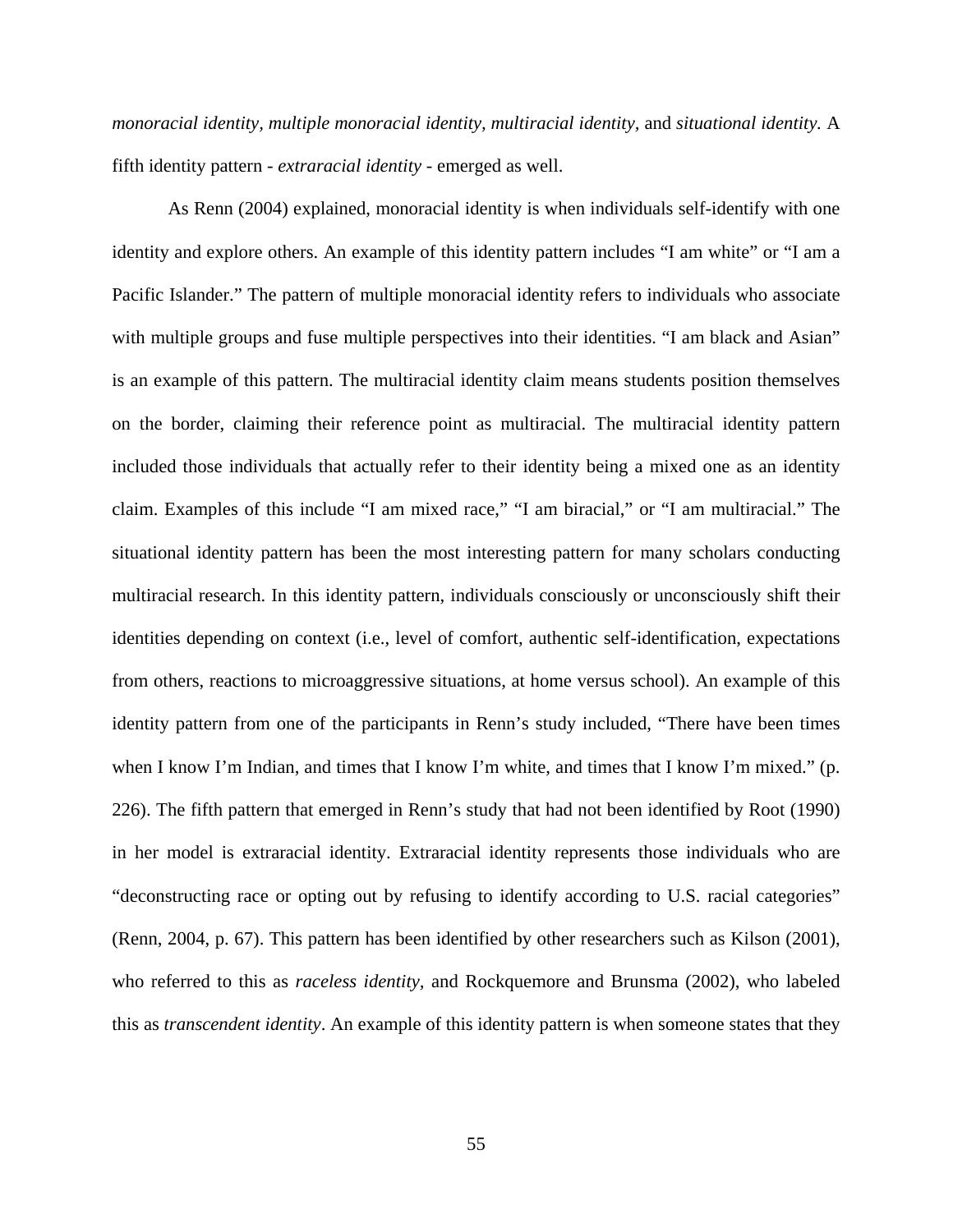are not comfortable identifying with any race as they find it destructive, so they opt out of racially identifying all together.

A qualitative study by Chaudhari and Pizzolato (2008) conducted at a large, public and a smaller, private (predominantly white) institution with a sample of 22 self-identifying multiethnic students revealed similar identity categories as in Renn's (2004) study: *monoethnic, multiple monoethnic, multiethnic, situational, and extraethnic*. The authors found that these ethnic identity claims were influenced by cognitive evaluations and induced feelings (e.g., mattering, acceptance) from interactions with others. The interacting forces between interpersonal, intrapersonal (psychological), and cognitive domains were key in explaining how and why students made particular ethnic identity claims across various contexts. For example, students in the study who experienced feelings of isolation or cognitive dissonance (e.g., the incongruence between one's perception of their ethnic identity versus external perceptions of how others viewed their ethnic identity) sometimes found themselves making public identity claims that were not congruent with how they felt privately or viewed themselves.

Another key study by Brunsma, Delgado, & Rockquemore (2013) depicted a complex "identity matrix" for 231 black-and-white biracial young adults to better understand the sociological processes that interplay during multiracial people's identity formations. The authors deconstructed mixed race identities to not only consider racial identity but also to consider the intersectionality between these racial identity expressions and five components of identity: political identity, social identity, cultural identity, formal identity, and physical identity. Of interest was whether biracial individuals adopted "different identities depending on the space, choosing a Biracial social identity, a black political identity, a white cultural identity, etc." (Brunsma et al., 2013, p. 15). Sources of data for this study included a quantitative measure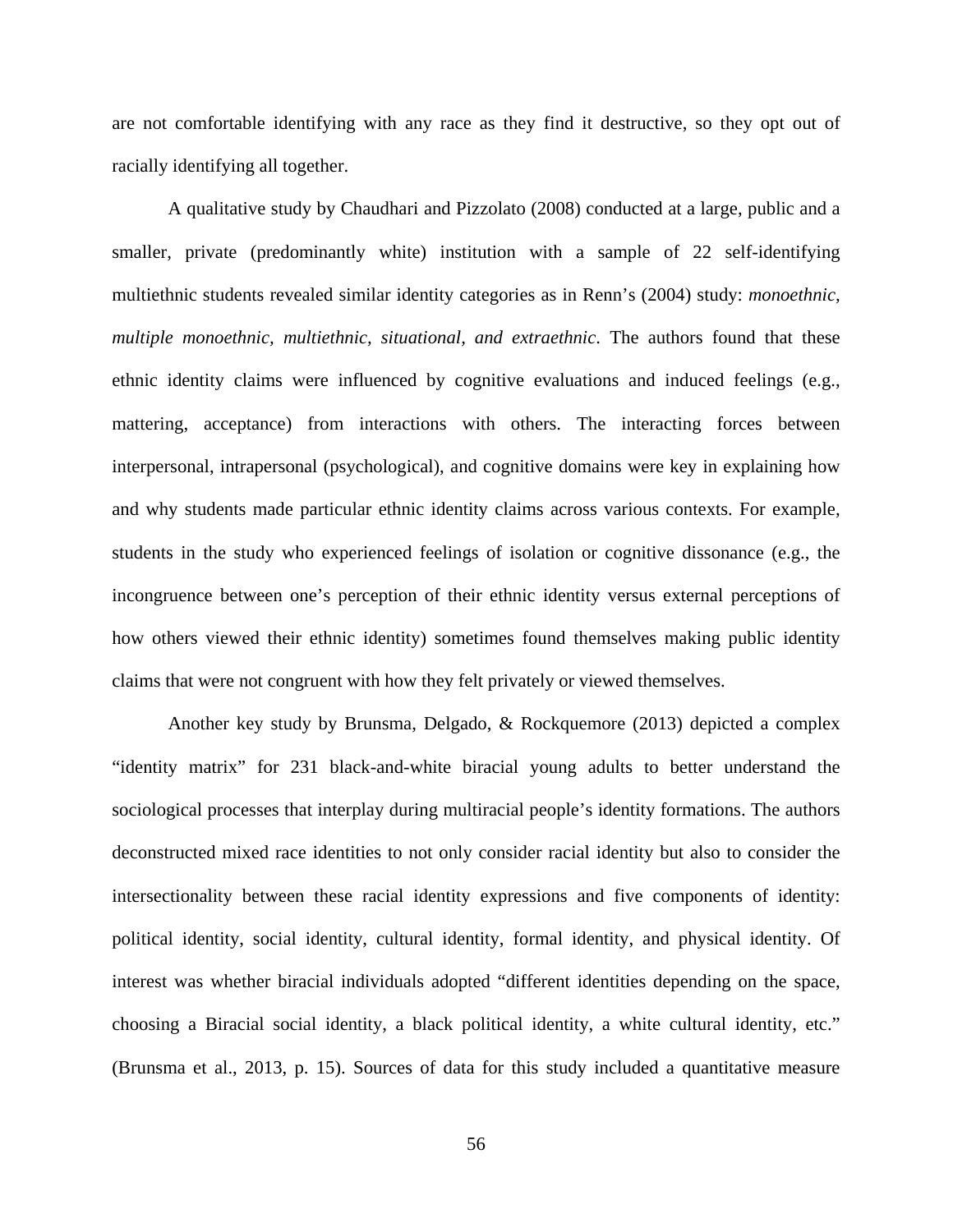(*Survey of Biracial Experience* from Rockquemore and Brunsma's original study in 2008) and qualitative interviews. The quantitative survey data was utilized to empirically determine an identity matrix and any patterns associated with it. Two primary variables were examined in the quantitative portion of the study: racial identity and how multiracial people identified in relation to the five identity components. The results from the quantitative analysis showed that the highest racial self-understanding was biracial as 57.6% of participants identified with this identity. Quantitative data revealed that biracial was also the primary racial identity expression across all five identity components. The second most common racial identity expression across all five identity components was black. In terms of identity matrices, the authors noted that 42% of the identity matrices were unique to the individual, implying there was a high amount of variation within the black-and-white biracial group in how they racially identified across each of the identity components.

A qualitative inquiry approach was used by Brunsma et al. (2013) to further gain insights into how these biracial students evaluated and negotiated the different aspects of their identities and what influenced their decisions about certain facets of their identities. Findings show that participants in the study were often positioned in a "liminal third space" (Brunsma et al., 2013, p. 9) where they found themselves on the outskirts of racial norms due to their mixed race background.

Physical identity and social identity were found to be intertwined with one another in their study (Brunsma et al., 2013). For example, social spaces were contexts where individuals who had racially ambiguous physical appearances often were asked "what are you?" that enabled them to be placed in that liminal third space and propelled them to negotiate and re-evaluate their racial identities. Fitting in based on physical appearance was a factor influencing how students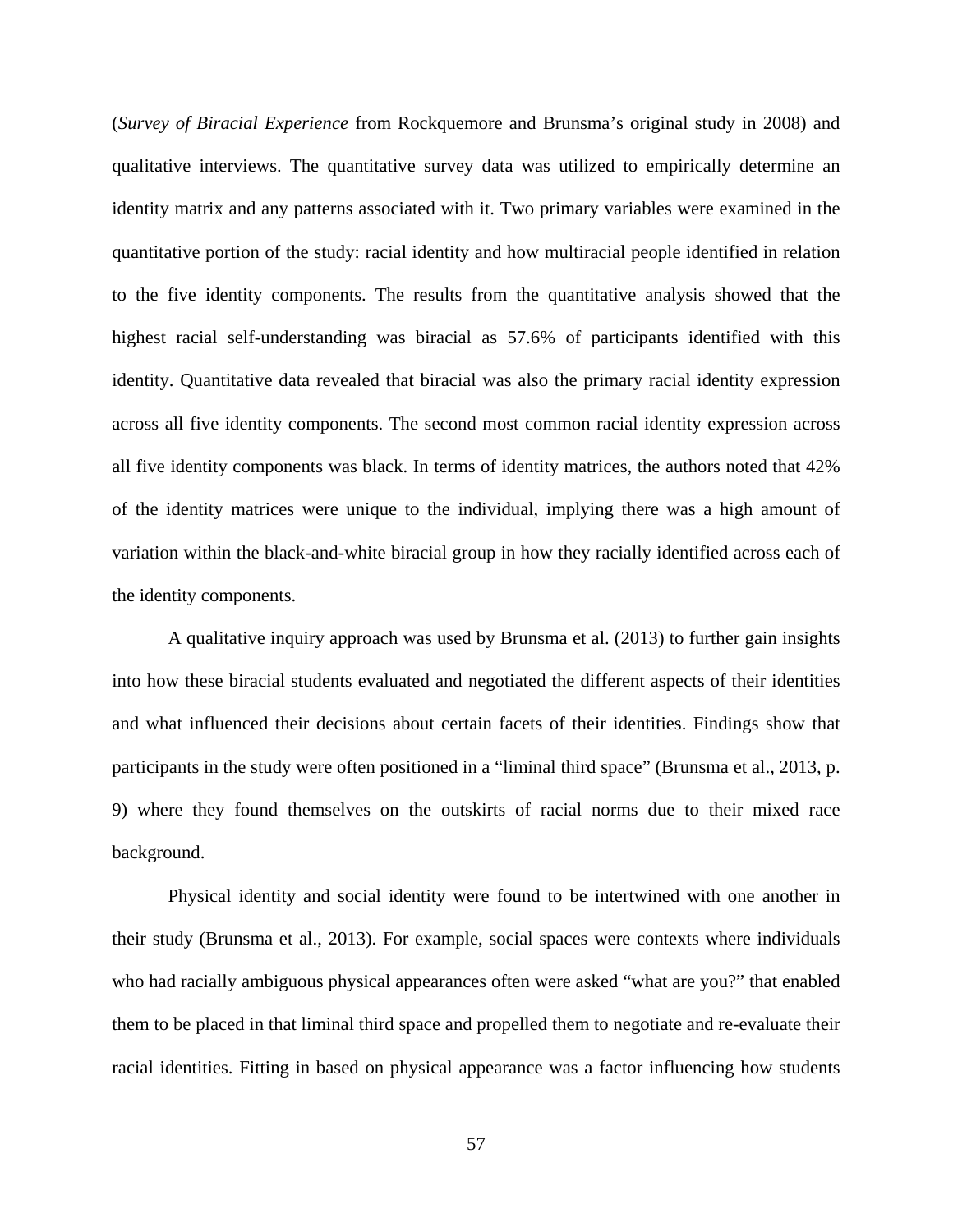viewed themselves and others in social spaces. This notion of fit has been described as an important aspect of sense of belonging, as well as mixed race and multiethnic racial and ethnic identity development. For multiracial individuals, there are often expectations that are present based on what one should look like or how one should act based on particular racialized norms or stereotypes. In these situations, according to the authors, mixed race individuals may reposition their racialized understandings of their own identities, at times challenging current notions of monoracially-constructed racial categories and hierarchies. Other aspects of their identities (such as cultural, political, and formal identities) all showcased similar fluidity in terms of how students internalized and externally racially represented themselves.

In summary, Brunsma et al. (2013) depicted a multifaceted matrix with numerous identity combinations across different dimensions. They claimed that multiracial identity should be "understood both structurally and agentically" because the "liminality of their physical, political, social, cultural and formal identities enables a more multifaceted toolkit for deployment" (Brunsma et al., 2013, p.19). This identity matrix is an important advancement in the field of multiraciality because it deconstructs the complexities that go beyond even multiple racial and ethnic identities. Furthermore, this study indirectly highlights elements of belonging, such as how people feel privately or publicly in different domains of their lives and how their claims are made about different facets of their identities.

Amidst all of this research, contexts are very important to consider in the development of these various identity patterns. Theorists studying multiracial experiences have referenced an ecological perspective as a means to understand the influences and interplay of broader contexts in mixed race and multiethnic people's identity development. In general, the ecological model explained how individuals function across multiple contexts or systems (e.g., Bronfenbrenner's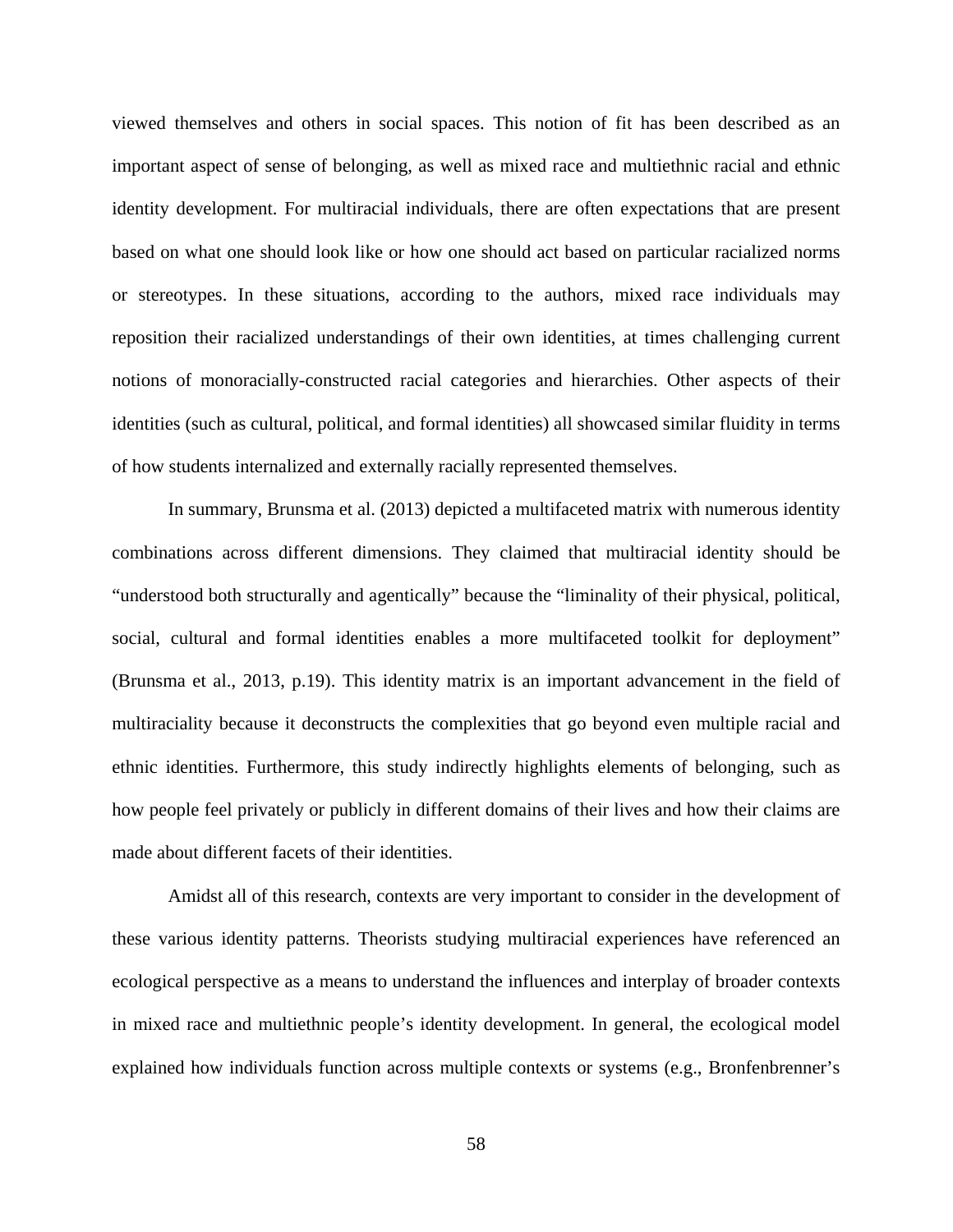microsystems, mesosystem, macrosystem, 1979) and shed light on the multiple influencers that affect an outcome of interest (i.e., racial and ethnic identity formation). In relation to multiracial students, research using this framework has found that the following influences are significant in fostering identity development in college: peer culture and dynamics, interactions with others, epistemic orientations, family background, identity politics on campus, group statuses within society, presence or lack of cultural knowledge, physical appearance, cognitive development, cultural attachment, racial ancestry, immigration status and citizenship, student involvement in co-curricular and curricular activities, and perceptions of racial climate on campus (Renn, 2004; Root, 2002; Wijeyesinghe, 2001). This, in turn, may influence belongingness for mixed race and multiethnic students. For example, Root (2002) used an ecological framework to better understand how multiracial individuals' identities formed and were negotiated across various contexts and identified multiple contextual influences (e.g., regional and generational history of race and ethnic relations; family functioning, including socialization and traits and aptitude; community attitudes; and phenotype).

Bronfenbrenner's (1979) ecological model has been used by Renn (2000, 2004) to describe mixed race students' identity development and experiences specifically in college. Integral to this model is the person-process-context-time framework. From this perspective, an individual's development is dynamically influenced by various interacting contexts and across time. Microsystems referred to proximal processes that were important settings for college students' development and interact with one another to create mesosystems (e.g., interacting curricular, co-curricular, family microsystems) (Brofrenbrenner, 1979; Renn, 2004). Exosystems are contexts that indirectly influence the developing individual (e.g., institutional administrators and policy makers, financial aid policy). The macrosystem is the sociocultural environment that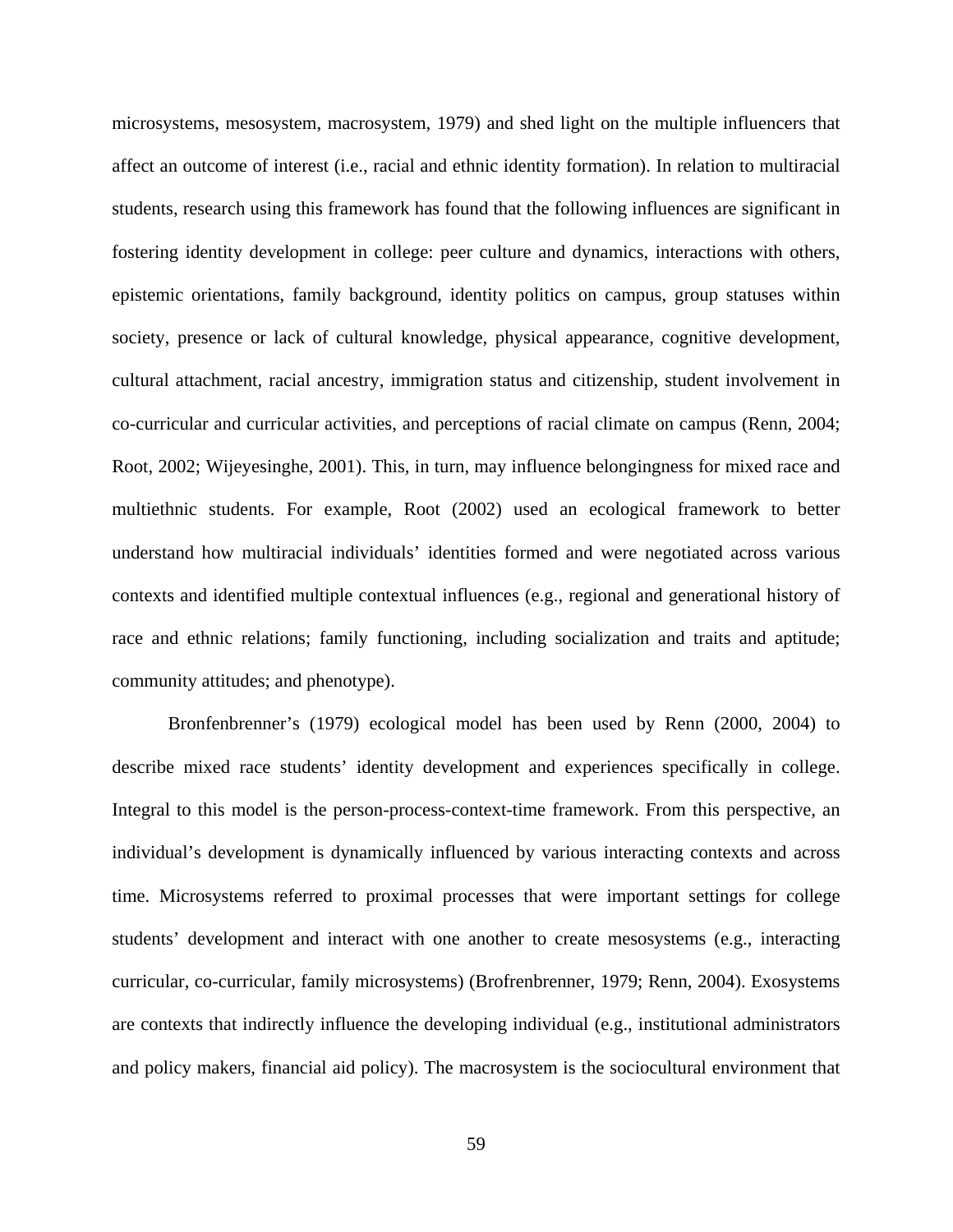broadly influences the individual (e.g., historical events or cultural understandings of race, ethnicity, and gender).

Renn (2004) explained that the extent of congruence or incongruence across and between these systems or settings is a key factor in multiracial identity development. Renn describes congruence as "the extent to which the messages and developmental forces present in different settings are similar and convergent or contradictory and divergent...the degree of congruence has the potential to either enhance or inhibit developmental processes" (Renn, 2004, p. 44). Incongruent messaging across and within settings is a common experience that multiracial and multiethnic students constantly have to face, which can interplay with all aspects of their development and collegiate experiences. The ecological model is a useful framework to gain insights into both individual and broader influences on development and demonstrates many different intersectionalities among social identities and contexts.

Wijeyesinghe (2012) used intersectionality theory as another lens offering clearer insights into understanding the development and diverse experiences of multiracial and multiethnic populations. The framework of intersectionality integrates the interplay of social identities into explanations of any sort of development. Wijeyesinghe's revised version of her original Factor Model of Multiracial Identity (FMMI) adopted the lens of intersectionality to create a newer model called the Intersectional Model of Multiracial Identity (IMMI). The IMMI is based on the following assumptions: (a) the interplay of various factors influence choice of racial identity that shifts based on one's experiences over time; (b) all choices of racial identity are legitimate and valid; the individual can identify with some, all, or none of their multiple heritages without experiencing negative affect (e.g., dissonance, confusion, alienation, anxiety); and (c) the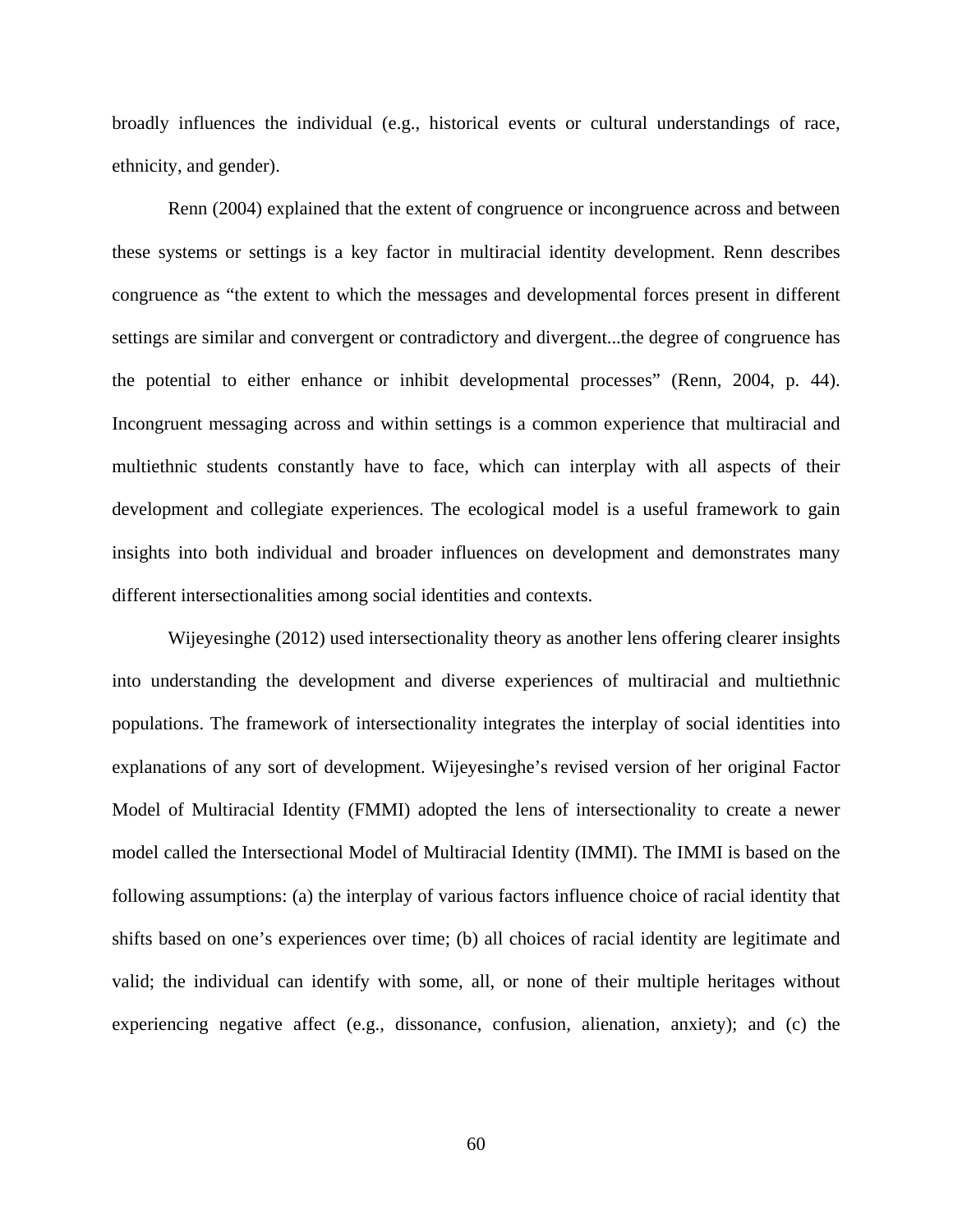intersectionality between race and ethnicity and other social identities may play a role in how a mixed race person racially creates and enacts that identity (Wijeyesinghe, 2012).

In the revised model, Wijeyesinghe (2012) used a galaxy graphic to demonstrate the complex and dynamic interactions and interrelations between various factors and the process of fluid racial identity choice and experience. One's "personal galaxy," as described by Wijeyesinghe, develops across time as people encounter new experiences and move in and out of different contexts. For college students, the constant exposure and immersion in many settings as well as life circumstances results in one's personal galaxies constantly evolving. Some key factors represented in the IMMI as influential in multiracial people's racial identity choices include early experiences and socialization, spirituality, geographic region, cultural attachment, situation, generation, racial ancestry, social and historical context, global experiences, other social identities, and physical appearance. Many of these factors identified by Wijeyesinghe have been found to be equally influential in the works of other scholars in the field of multiraciality. For mixed race and multiethnic college students in particular, various aspects of college shape their identities. Two key dimensions of the college context - peer cultures and identity politics on campus - are discussed next.

# **2.5.2 Peer culture and dynamics**

Renn and Arnold (2003) highlighted that "campus peer culture encompasses the forces and processes that shape individual and collective life on campus in terms of identity, group membership, acceptable discourse, and desirable behaviors" (p. 262). Peer culture and dynamics on campus is a vital part of a college student's experience. It requires physical, mental, emotional, social, and cultural capacities as well as spaces where mixed race and multiethnic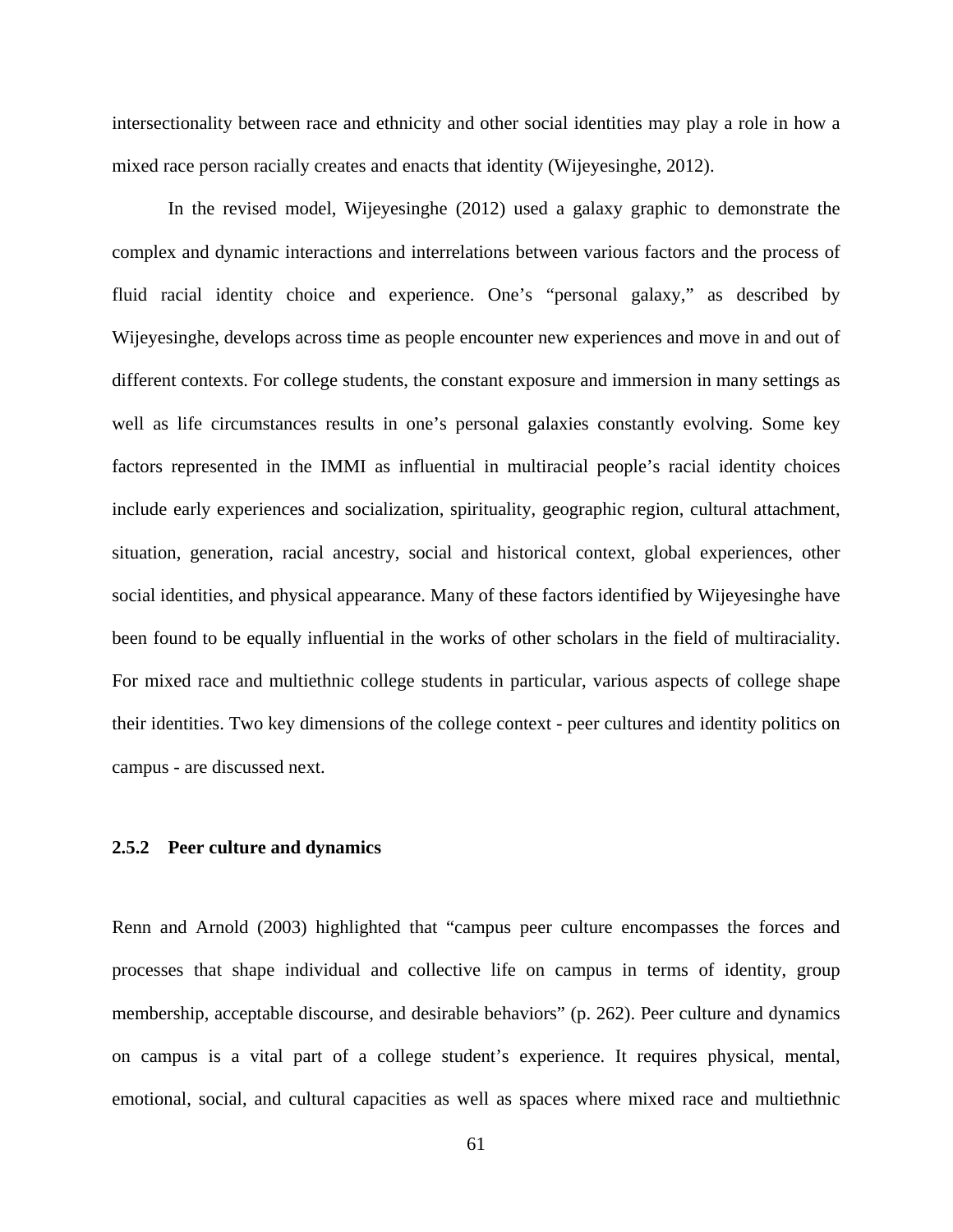students may experience circumstances in which their racial and ethnic identities and sense of belonging may be challenged (Renn, 2000). In a study with 24 multiracial students attending three institutions, Renn (2000) discussed the importance of space and peer culture in students' in racial identity. Findings showed that psychological and physical space was an important factor in their racial identity formations. As students navigated different peer cultures on campus (e.g., academic, residential, co-curricular) and boundaries of monoracial cultural groups, Renn found physical appearance, cultural knowledge, and participation in legitimizing activities were important aspects that marked these boundaries. These aspects affected how students saw themselves in relation to these defining elements and how others perceived them in those spaces. In turn, public spaces (e.g., student organizations) were important contributors to how students privately and publicly claimed and embraced their identity. It was found that the need for space (social, physical, psychological) for multiracial identity development was important for the students in Renn's study.

Another study by King (2008) also had similar findings when examining identity development processes for multiracial/biracial bisexual female college students. Physical appearance and cultural knowledge emerged as key elements of monoracial peer cultures (e.g., identity-based groups) that multiracial students found to be challenging as they made meaning of their multiracial bisexual identity. King found that students experienced challenges (e.g., questions about racial identity, conflicted about which student organization to join) and support (e.g., supportive spaces) stemming from peer cultures on campus that impacted their identity.

Renn (2004) indicated that peer culture is a critical context where mixed race students often experience feelings of being valued and accepted or excluded and questioned, resulting in these students considering if and how they belong as they navigate racialized norms and group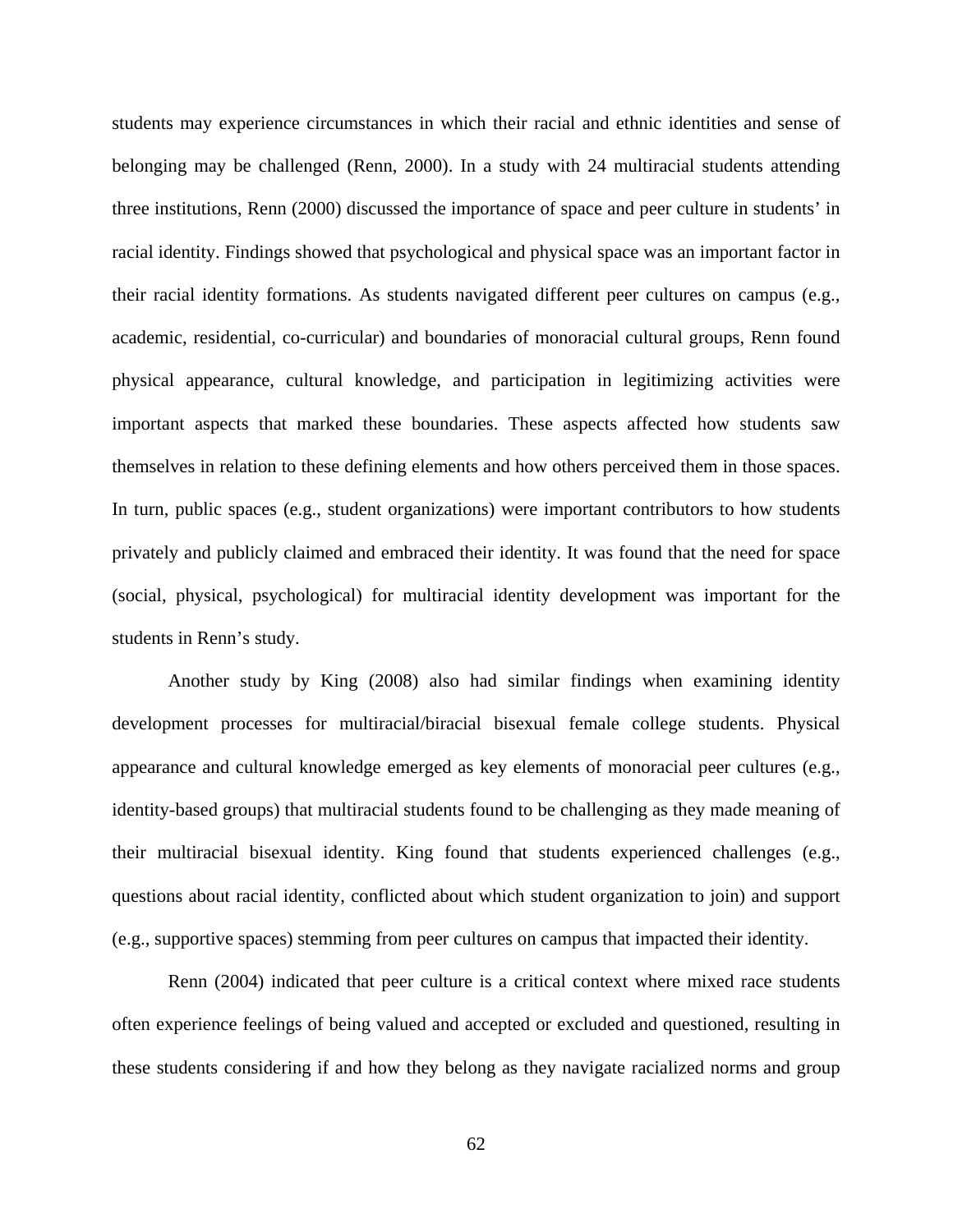boundaries within peer culture. This often results in these students' forced marginalization to constantly question and (re)negotiate aspects of their identity on campus, among peers, and in the classroom (Kellogg & Lidell, 2012; Nishimura, 1998; Renn, 2004; Root, 1992a; Rockquemore & Brunsma, 2002; Shih & Sanchez, 2005; Wijeyesinghe, 2001). According to Shih and Sanchez (2005), often this questioning occurs through having to deal with challenges around "conflict between public and private definitions," "justifying identity choices," "forced choice dilemmas," "lack of role models," "conflicting messages," and "double rejection" (pp. 572-573). A qualitative study by Kellogg and Lidell (2012) with 14 multiracial college students sheds more light on this constant negotiation and validation of identities and socialization processes by having explored student perspectives on critical moments they experienced that shaped their racial identities. Using an interpretivist paradigm, the authors collected data through various sources, including interviews, diaries, material artifacts, and focus groups. Their findings resulted in four categories for the critical incidents students interpreted as shaping their multiracial identities – *confronting race and racism, responding to external definitions, defending legitimacy,* and *affirming racial identity*. Among these findings, engaging with others influenced how they balanced external perceptions about their racial ambiguity, encountered racism, and interacted with other students who shared similar experiences.

Johnston and Nadal (2010) pointed out how multiracial students can also experience a unique form of racial microaggressions denoted as *multiracial microaggressions.* Multiracial microaggressions occur in the interpersonal realm and are defined as *"*daily verbal, behavioral, or environmental indignities, whether intentional or unintentional, enacted by monoracial persons that communicate hostile, derogatory, or negative slights towards multiracial individuals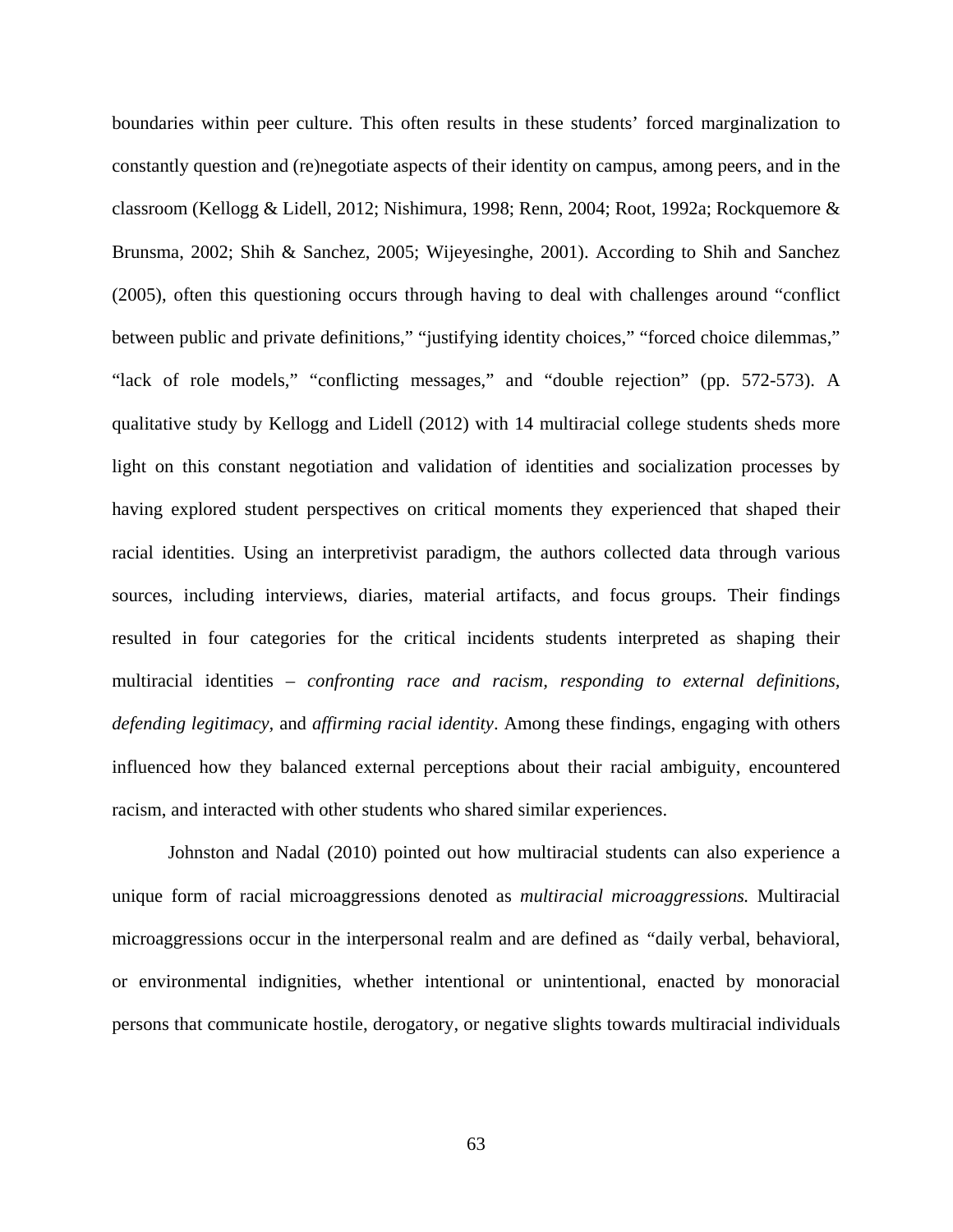or groups" (Johnston & Nadal, 2010, p. 126). Johnston and Nadal's taxonomy of multiracial microaggressions highlighted five ways multiracial microaggressions are enacted.

The first type, *exclusion or isolation*, is when a multiracial individual "is made to feel excluded or isolated based on their multiracial status" (Johnston & Nadal, 2010, p. 133). In these types of experiences, individuals often experience questions as to their authenticity (not racially or ethnically "enough"), experience perpetuation of monoracial norms, and may be perceived and treated as inferior to monoracial people. A second type of multiracial microaggression is *exoticization and objectification*, where a multiracial individual is "dehumanized or treated like an object" (Johnston & Nadal, 2010, p. 133). When a multiracial person is asked the question "what are you?" or is deemed as a mediator between racial communities, their mixedness is objectified. The exoticization of mixed race people on issues of beauty and sexual objectification (e.g., you're so exotic, mixed race babies are beautiful) are also examples of this type of multiracial microaggression. A third way multiracial microaggressions are enacted is the *assumption of monoracial (or mistaken) identity*. Mixed race individuals are "assumed or mistaken to be monoracial (or a group they do not identify with)" (Johnston & Nadal, 2010, p. 133). An example of this would be when a multiracial person's monoracial mother is viewed as their nanny or when someone else proclaims the multiracial person has a monoracial ancestry without knowledge of their mixed heritage. The fourth type of multiracial microaggressions is the *denial of multiracial reality*, which "occurs when a multiracial person is not allowed to choose their own racial identity" (Johnston & Nadal, 2010, p. 133). Here, others consciously deny multiracial individuals the opportunity to authentically claim and express their mixed heritage. This type of multiracial microaggression closely aligns with experiencing an assumed monoracial identity; however, as Johnston and Nadal (2010) state, it is different because the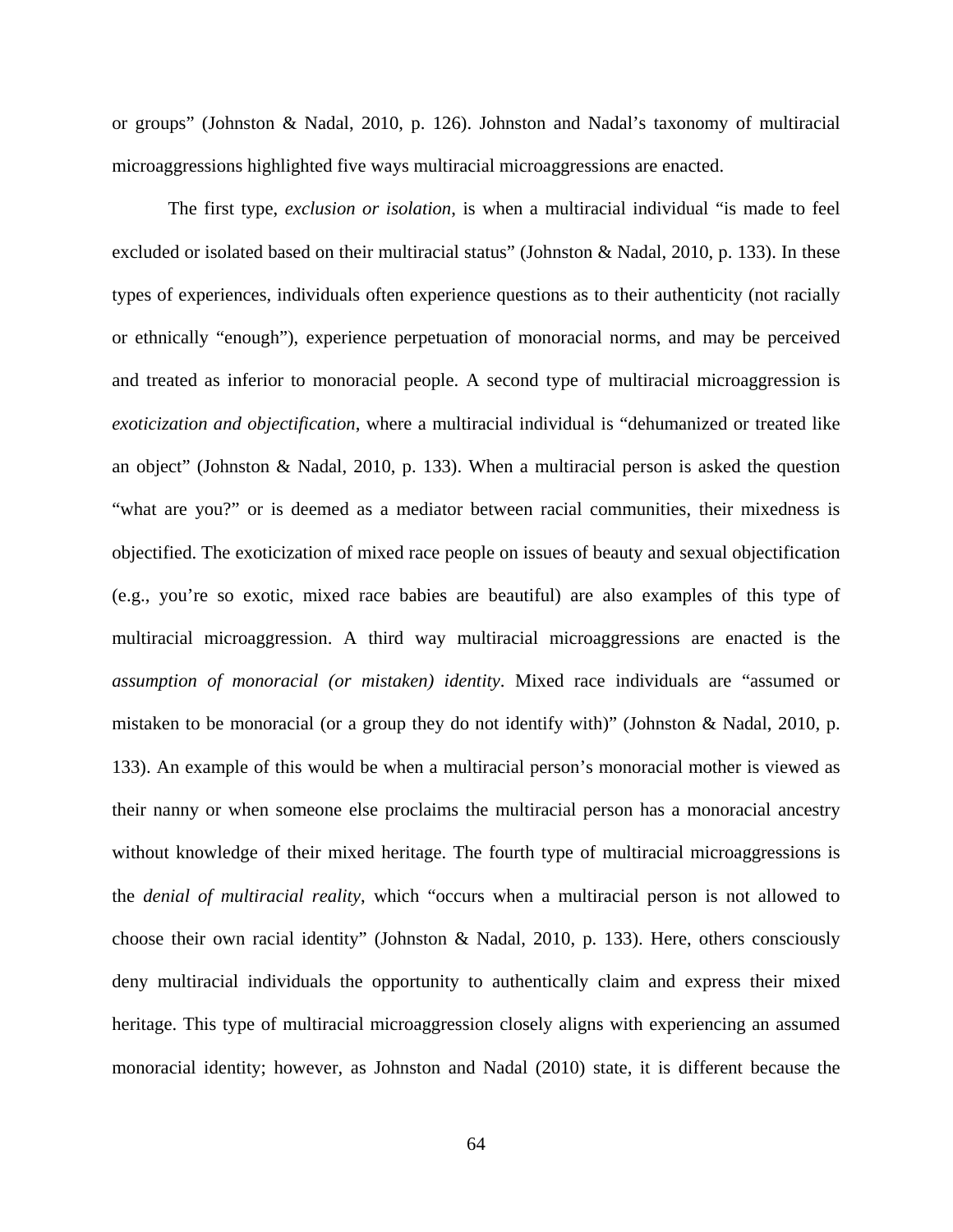person perpetuating the microaggression does so knowing the student's mixed heritage. Lastly, *pathologizing of identity and experiences* "occurs when multiracial people's identities or experiences are viewed as psychologically abnormal" (Johnston & Nadal, 2010, p. 133). Examples of this would include stating a mixed race person's existence was a mistake or that they are confused about their identity (Johnston & Nadal, 2010).

Microaggressive attitudes and behaviors can produce negative affect at times, and negative affect, as stated before, has been linked to decreased levels of belongingness (Baumeister & Leary, 1995). For college students, multiracial microaggressions are often enacted through peer cultures on campus in academic or social spaces (e.g., self-identifying mixed race, Asian-and-white student is excluded from monoracial Asian student organization because they are perceived as "not Asian enough" based on their racially ambiguous physical appearance). These multiracial microaggressions stem from the broader systemic issue of *monoracism*. Monoracism is defined as "a social system of psychological inequality where individuals who do not fit monoracial categories may be oppressed on systemic and interpersonal levels because of underlying assumptions and beliefs in singular, discrete racial categories" (Johnston & Nadal, 2010, p. 125). This oppression based on monoracial paradigms has implications at all levels of society, whether it is individual, institutional or organizational, and systemic. In higher education, monoraciality inherently trickles into the ways institutions are structured (e.g., monoracially-constructed identity centers in multicultural student affairs, monoethnic studies programs) and how they employ campus initiatives to support their students, ultimately influencing identity politics on campus and cultures (Daniel et al., 2014; Renn, 2004).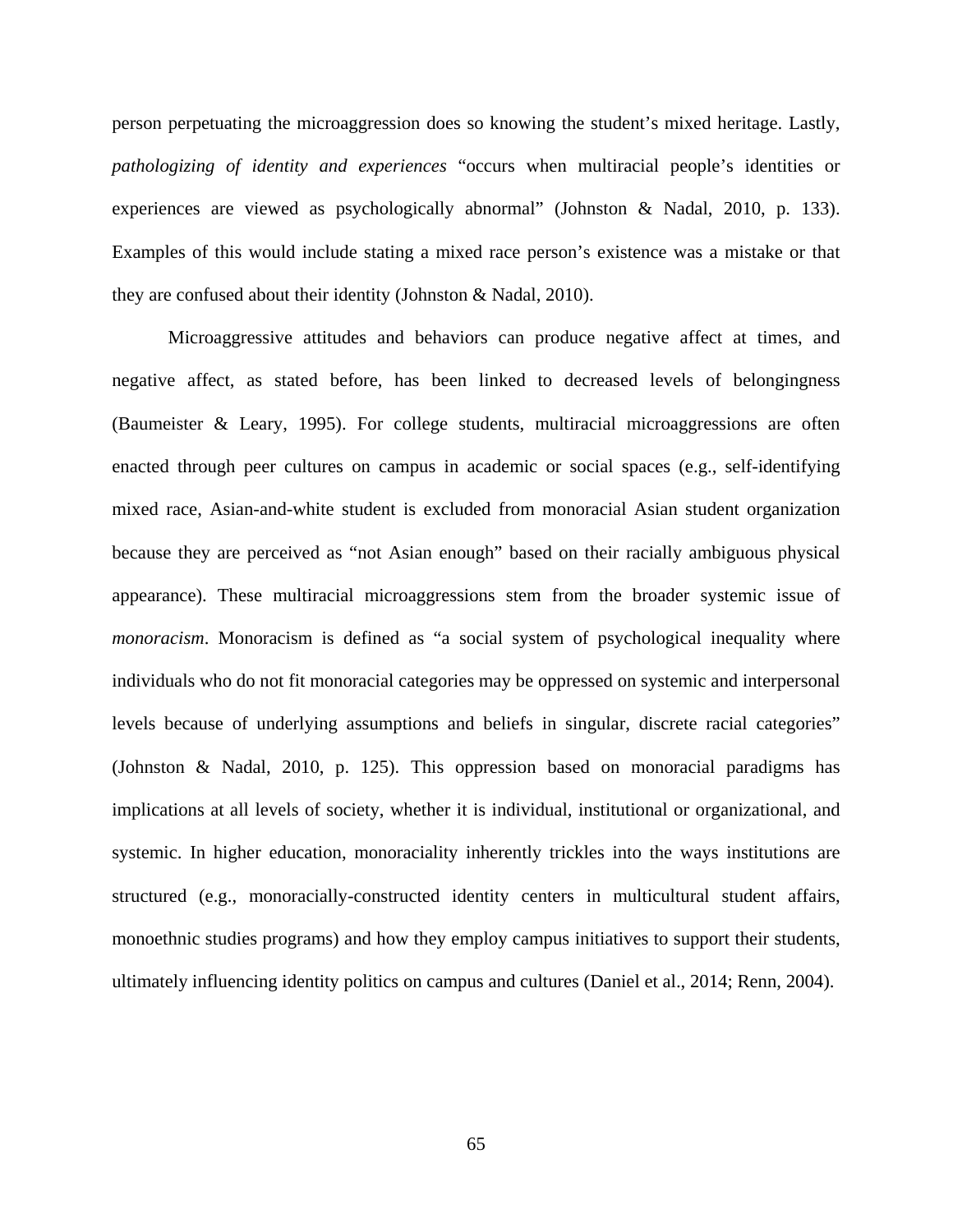### **2.5.3 Identity politics on campus**

Multiracial and multiethnic students in college challenge current notions of macro-level processes at postsecondary education institutions that are currently driven by systemic monoracial norms. Inherently internalized by systems, institutions, and people in the U.S, monoracial norms have kept multiraciality on the outskirts of the national racial landscape as well as of postsecondary institutions (Daniel et al., 2014). This monoraciality is constantly enacted in society in various forms and at different individual, organizational, and institutional levels through monoracial privilege or multiracial macro- and microaggressions (Daniel et al., 2014; Johnston & Nadal, 2010). In higher education, monoraciality may influence the campus racial climate (Museus, Yee, & Lambe, 2011) and how peers engage in diverse interactions, which are key factors influencing sense of belonging for students of color (Hurtado & Carter, 1997; Hurtado & Ponjuan, 2005; Literte, 2010; Maestas et al., 2007; Sands & Schuh, 2004).

Recently researchers have begun to highlight how singularity is the norm by which categories are constructed (not only race but also gender and sexuality, among others), which has implications for mixed race individuals and communities (Daniel et al., 2014; Renn, 2004). An example widely used to illustrate this point in relation to multiracial people is the U.S. Census designations that inherently imply that multiracial people should categorize themselves according to monoracial categories instead of also having the flexibility to categorize themselves with a multiracial collective or on their own terms (Daniel et al., 2014). Data collection procedures on campus are also driven by this single-race paradigm in that these monoraciallyconstructed race categories are used on evaluation forms or built into research efforts as a means to capture the race data of students (Kellogg & Suniti Niskodé, 2008; Renn & Lunceford, 2004). While students are typically asked to mark one or more races, those racial categories are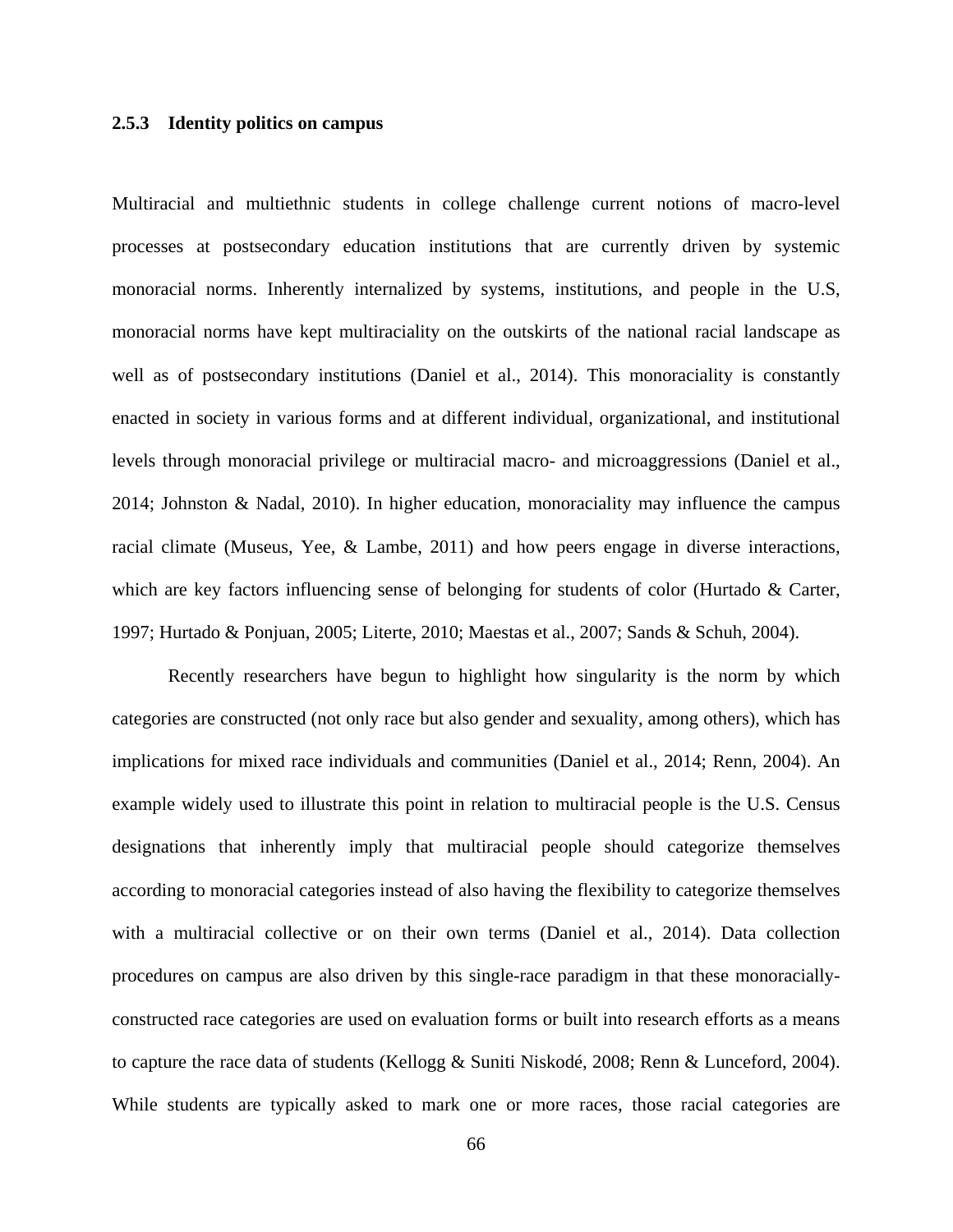nonetheless monoracially-constructed. This presents challenges for multiracial and multiethnic students for two reasons. First, this monoracial paradigm diminishes the complexities involved in multiracial and multiethnic identities and experiences and may play a part in how students view themselves and their experiences of belonging (Daniel et al., 2014; Kellogg & Suniti Niskodé, 2008). Second, data collected on race and ethnicity is used on campus to allocate resources and invest in particular programs, services, or structures intended to support specific student populations. These monoracial norms often result in leaving mixed race and multiethnic students on the periphery of campus research, academic, and student affairs initiatives intended to support diverse students.

Exclusive by its very nature, monoraciality is a systemic barrier that multiracial students consistently have to face in higher education, particularly at PWIs. The physical and mental spaces on campus in which these students function are inherently driven by single-race or monoracial paradigms, which may present some unintended challenges, particularly for cultivating sense of belonging (Literte, 2010; Sands & Schuh, 2004). For example, most institutions are comprised of monoracial subcultures on campus, such as monoracially-designed identity centers, ethnic studies, and monoracial and monoethnic student organizations, that are often not inclusive or engaging of mixed race or multiethnic students' needs. Identity-based spaces on campus are important because they have a large impact on multiracial students' perceptions of the campus racial climate as well offer positive spaces for student development and learning. Because of the numerous benefits associated with identity-based spaces on campus, ensuring campuses are more intentionally inclusive and engaging in ways that offer equitable opportunities and resources for mixed race and multiethnic students may mitigate some of the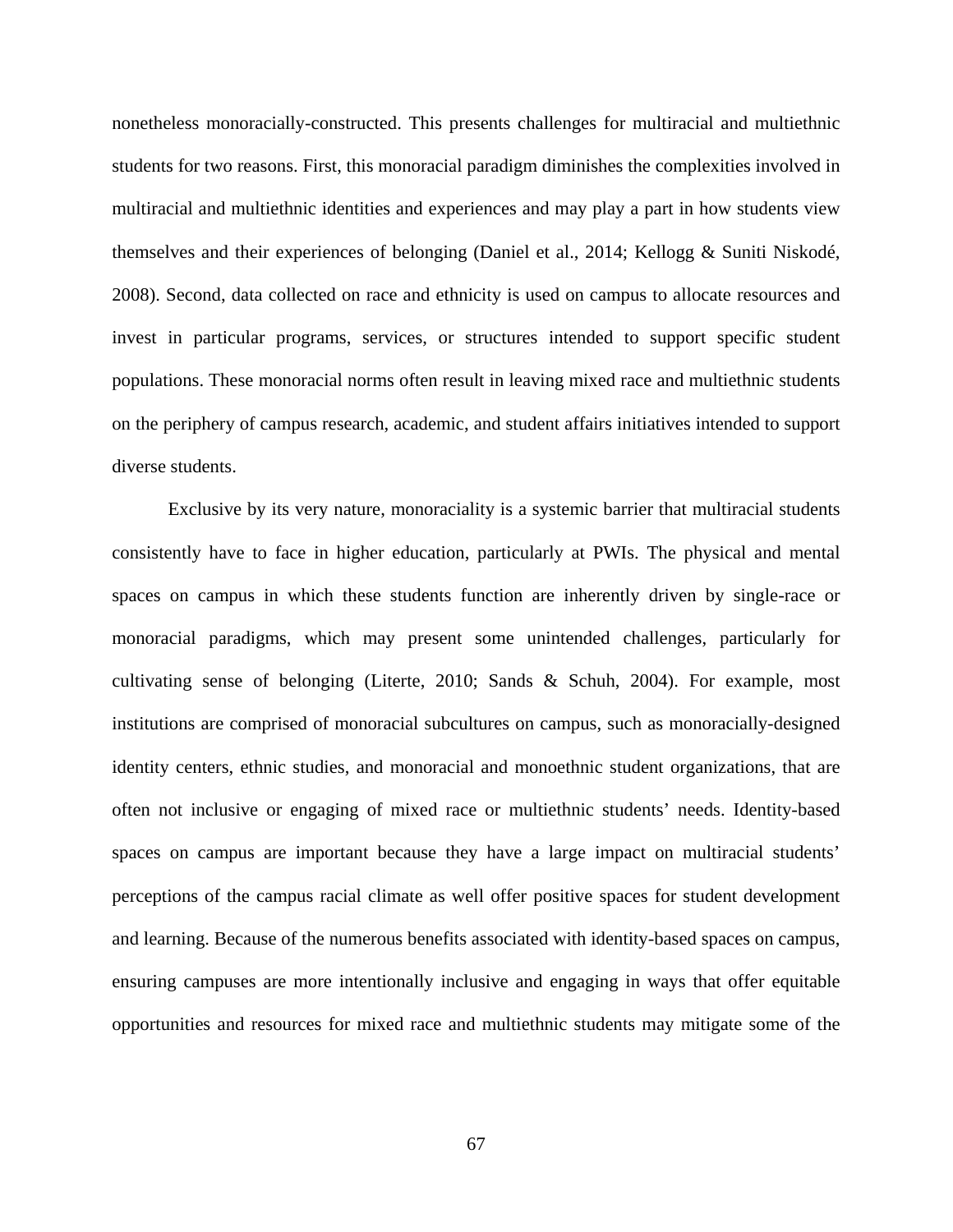challenges mixed race and multiethnic students face and foster spaces that promote sense of belonging.

# **2.6 RACE AND ETHNICITY**

Root (1992b) indicated that studying the experiences and identities of multiracial and multiethnic people requires grounding one's understandings in the sociohistorical context of multiraciality and relevant conceptions of race and ethnicity to better inform the study.

## **2.6.1 Racial formation theory**

Omi and Winant's (1994, 2014) theory of racial formation provides a comprehensive conceptualization of race and racism. Race is widely recognized and defined as a social concept influenced by historical, cultural, and political forces (Delgado & Stefancic, 2012; Omi & Winant, 1994, 2014). It is a fluid concept susceptible to change across contexts given historical, political, and social pressures. According to Omi and Winant (2014), race is "a concept that signifies and symbolizes social conflicts and interests by referring to different types of human bodies" (p. 110). Race is "a matter of both social structure and cultural representation" (Omi & Winant, 1994, pp. 55-56).

In racial formation, social structures and people are organized and characterized through racial categories that can be (re)created, embodied, transformed, and diminished (Omi & Winant, 1994, 2014). Changes on U.S. Census forms since the late  $18<sup>th</sup>$  century and into the  $21<sup>st</sup>$  century are a clear example of how race is socially and politically constructed and how racial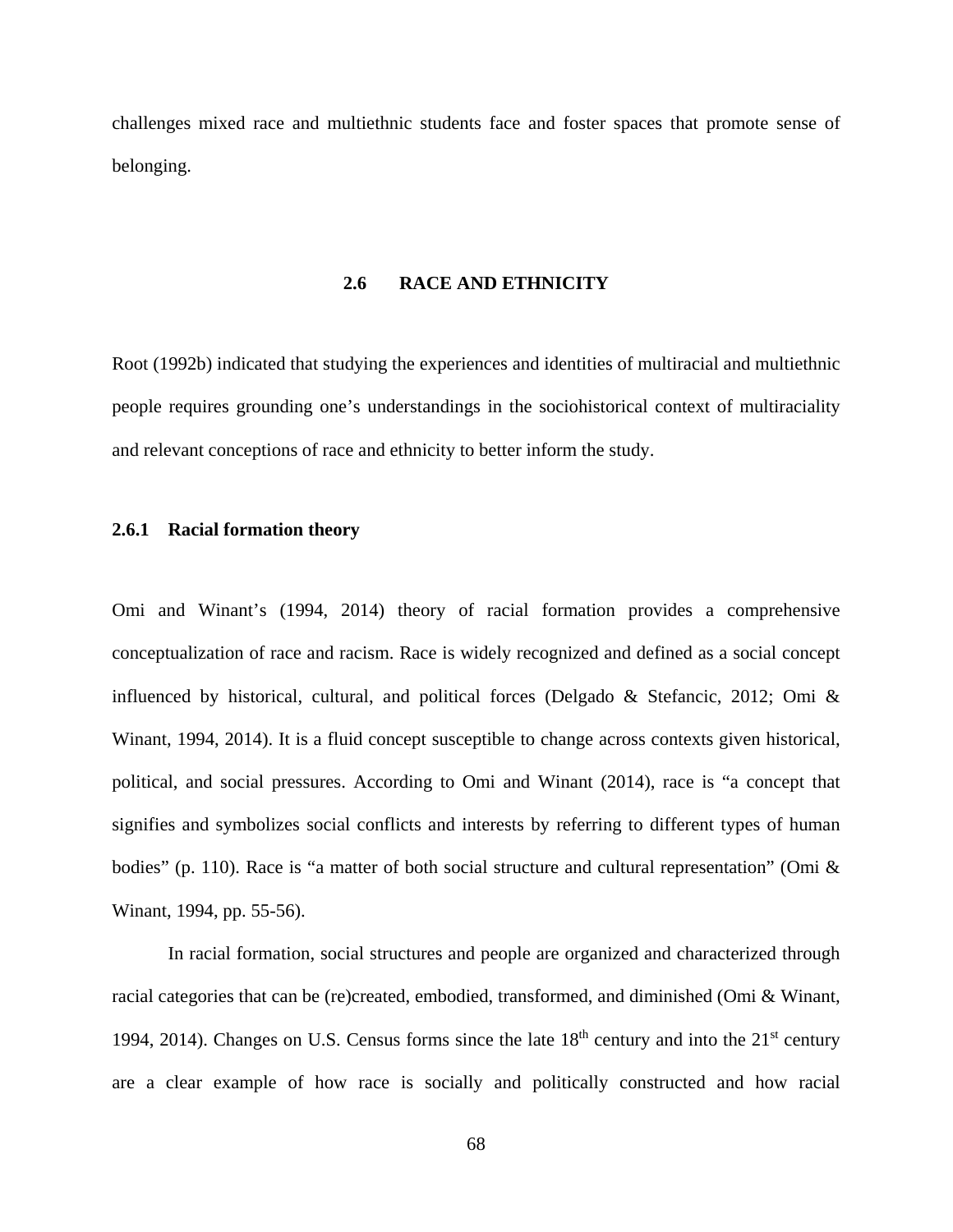classifications can shift based on sociopolitical circumstances and community activism. For instance, at the federal level, the separation of Asian and native Hawaiian and other Pacific Islander categories and the addition of "mark one or more boxes" on the 2000 U.S. census were more recent adjustments resulting from community activism. Furthermore, current emerging national trends in U.S. Census data show that some communities, which are not yet federally recognized (e.g., Arab and Latino/a), have been stigmatized on the basis of racial signifiers, and many in these communities are pushing to have a racial designation. In their article about the U.S. Census Bureau's race data collection, Pew Research Center writers Krogstad and Cohn (2014) highlighted that "many communities, including Hispanics, Arabs and people of mixed race, have said they're unsure of how to identify themselves on census forms." Presently, Latino/a is categorized as an ethnicity with Hispanic origin, and Arabs fall under the white racial category according to federal designations. These institutionalized structures of race are being challenged in the present day and may shift come the next U.S. Census given communities advocating for their own representation and changing sociopolitical circumstances (i.e., policies affecting citizenship status for some racial and ethnic populations). Omi and Winant (1994, 2014) stated that the process of racial formation is tied to the perpetuation of hegemony by which racial dynamics and categories are given meaning, organized, and represented in daily experiences and social structures.

# **2.6.2 Critical mixed race studies**

Inherent in this line of thinking is that race and racism are embedded in the fabric of American society and its systems, which is also supported by the emerging critical mixed race studies (CMRS). CMRS is another relevant framework when considering issues of race (e.g., racial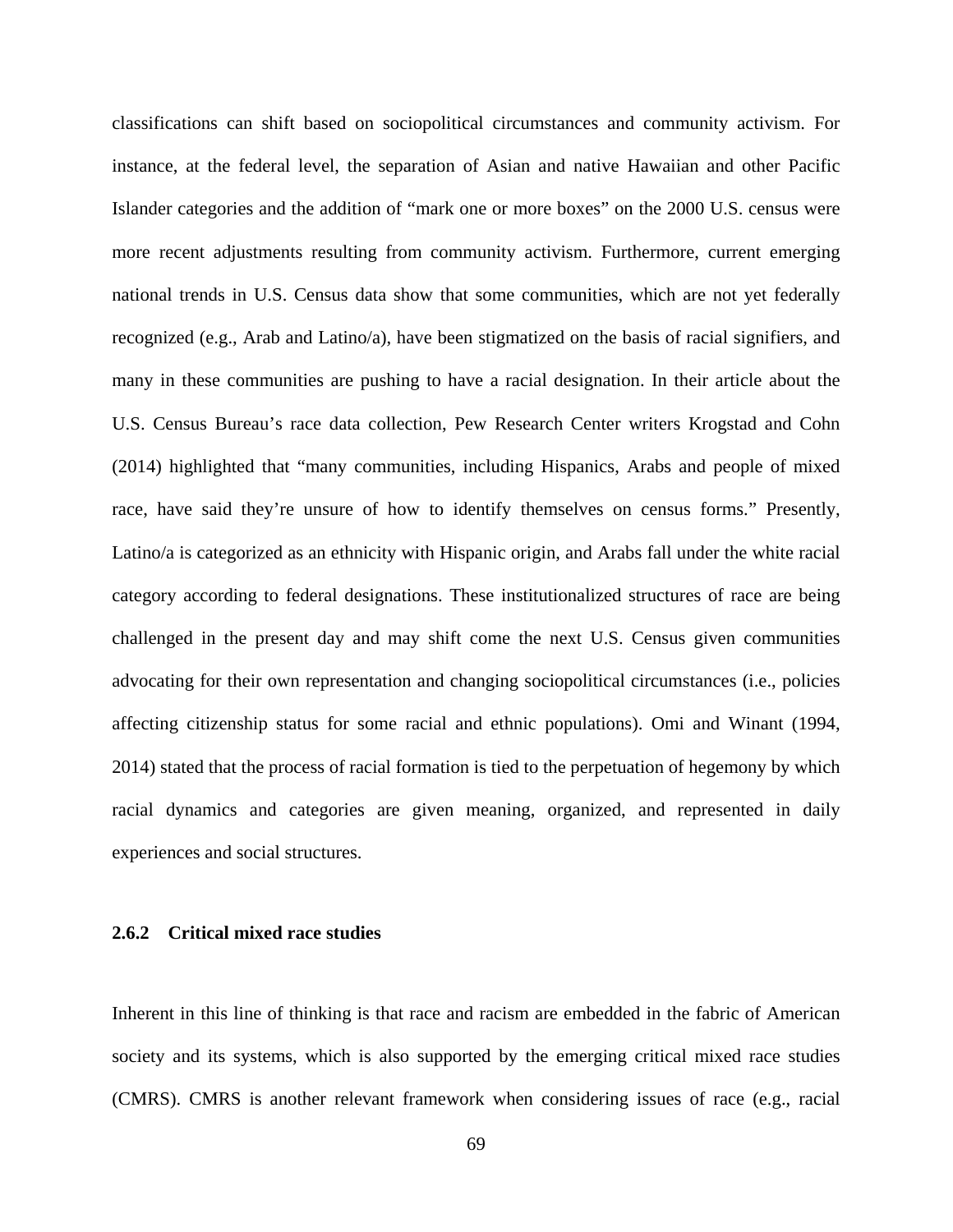inequality, social justice) and related concepts such as multiraciality, multiethnicity, and monoraciality. This framework is vital to understand in examining the experiences of a population of people identifying with multiple racial and ethnic identities because it provides the proper historical, social, and cultural contexts to understand their experiences.

CMRS, an emerging line of scholarly discourse grounded in racial formation theory and critical race theory (another framework enabling critical analyses of racial power structures that evoke institutional racism), entails perspectives pertinent to understanding mixed race and monoraciality from a critical lens grounded in mixedness. Key areas of focus for CMRS include interraciality, multiraciality, multiethnicity, and transracial adoptions (Daniel et al., 2014). CMRS recently emerged based on the accumulating critical mass of studies and publications centered on mixed race over the past three decades. Daniel et al. (2014) explained that CMRS considers the sociohistorical contexts and the economic, political, and cultural processes that shape multiracials' identities and experiences, racial consciousness, and social positioning in society. CMRS also emphasizes race as a social construct, the intersectionality of race and ethnicity among other social identities, and the critical examination of the dominant conceptions of race that have been institutionalized in the U.S.

Central to critically understanding mixed race issues are implications of sociohistorically oppressive strategies, such as the anti-miscegenation laws (laws banning legally banning interracial relations and marriages between whites and communities of color) and the hypodescent rule (one-drop rule), which have resulted in institutionalizing monoraciality as a norm within the public consciousness of society (Daniel et al., 2014; Pascoe, 2009). Although the mixing of races has always been an inherent part of the racial fabric of the U.S., it has historically been legally and morally tabooed in order to maintain white privilege and supremacy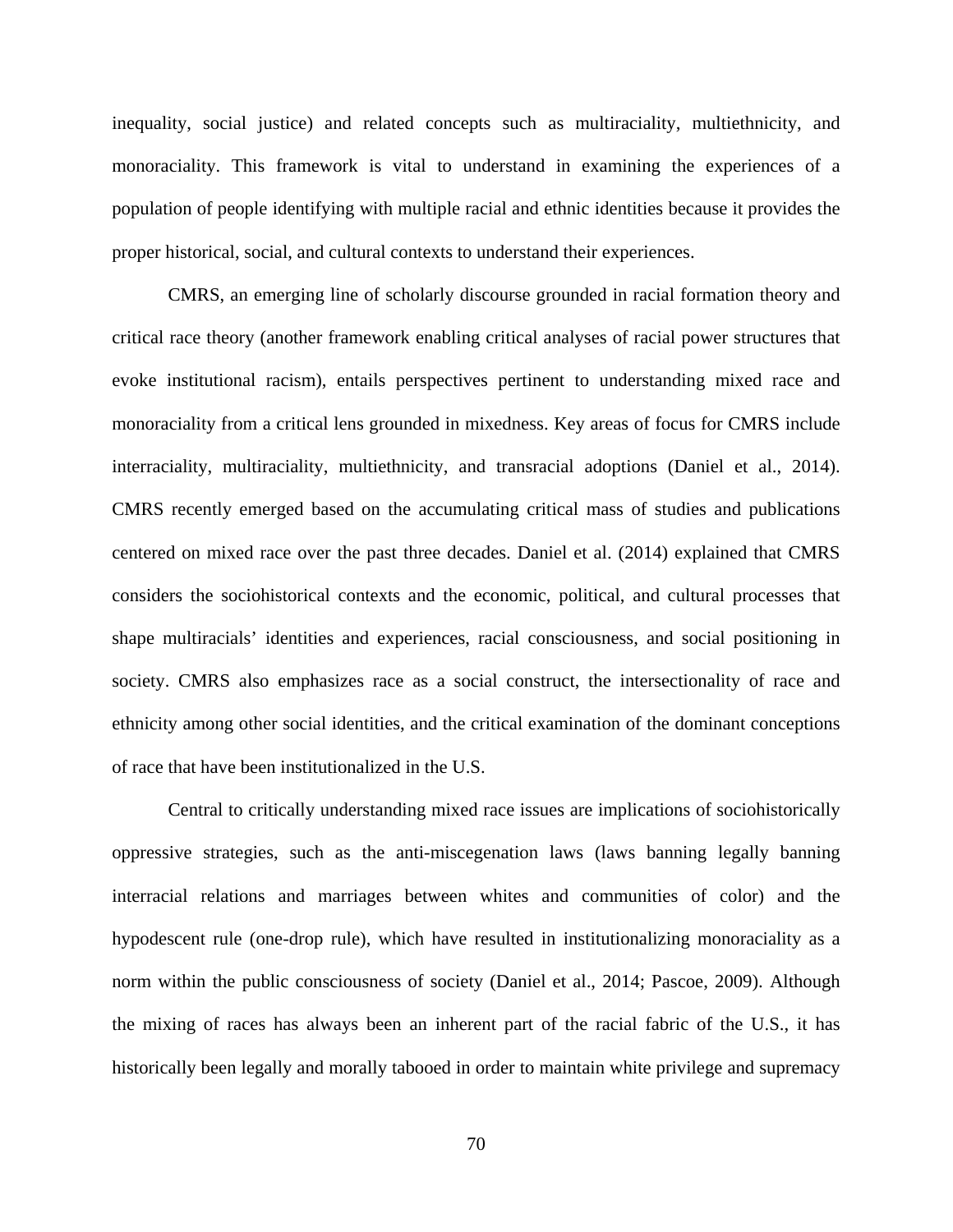in society (Daniel et al., 2014; Pascoe, 2009). In efforts to maintain white privilege against those who were of mixed race, the hypodescent rule was enforced to socially construct boundaries between the racially dominant majority (white European Americans) and people of color. Through this one-drop rule, racially mixed people of color were not given the option to selfidentify with an identity other than their minority identity. This had implications for these individuals' economic conditions and access to education, in that access to property, education, and so on were often restricted for these individuals. The overarching concept at the foundation of the hypodescent rule is monoraciality, a concept that is entrenched within U.S. society:

Monoraciality, along with rules of hypodescent, has suppressed multiracial identities through macro-aggressions and mezzo-aggressions involving institutions and organizations respectively that structure the behavior of actors in the political and cultural economy…the rule has also sustained micro-aggressions in the sphere of interpersonal relations where individuals are perpetrators. (Daniel et al., 2014, p. 13)

The historical enactment of hypodescent rules has consequently maintained these aforementioned monoracial biases that still seep into modern day society and contemporary views of race (i.e., maintenance of monoracially-constructed racial categories for monoracial communities' economic and political gains).

In their publication, Daniel et al. (2014) described communities of color as having maintained monoraciality by *rearticulating* hypodescent rules to preserve their own monoracial identities in order to gain economic and political advantages (i.e., distribution of resources). According to racial formation theory, rearticulation refers to these communities perpetuating the same concepts of hypodescent but applying new rationales to maintain those ideas for their benefit. When communities of color preserve their monoracial identities, inequitable opportunities for multiraciality identity formations are created on "egalitarian or antiracist…critical premises" (Daniel et al., 2014, p. 13). In general, monoracial norms or a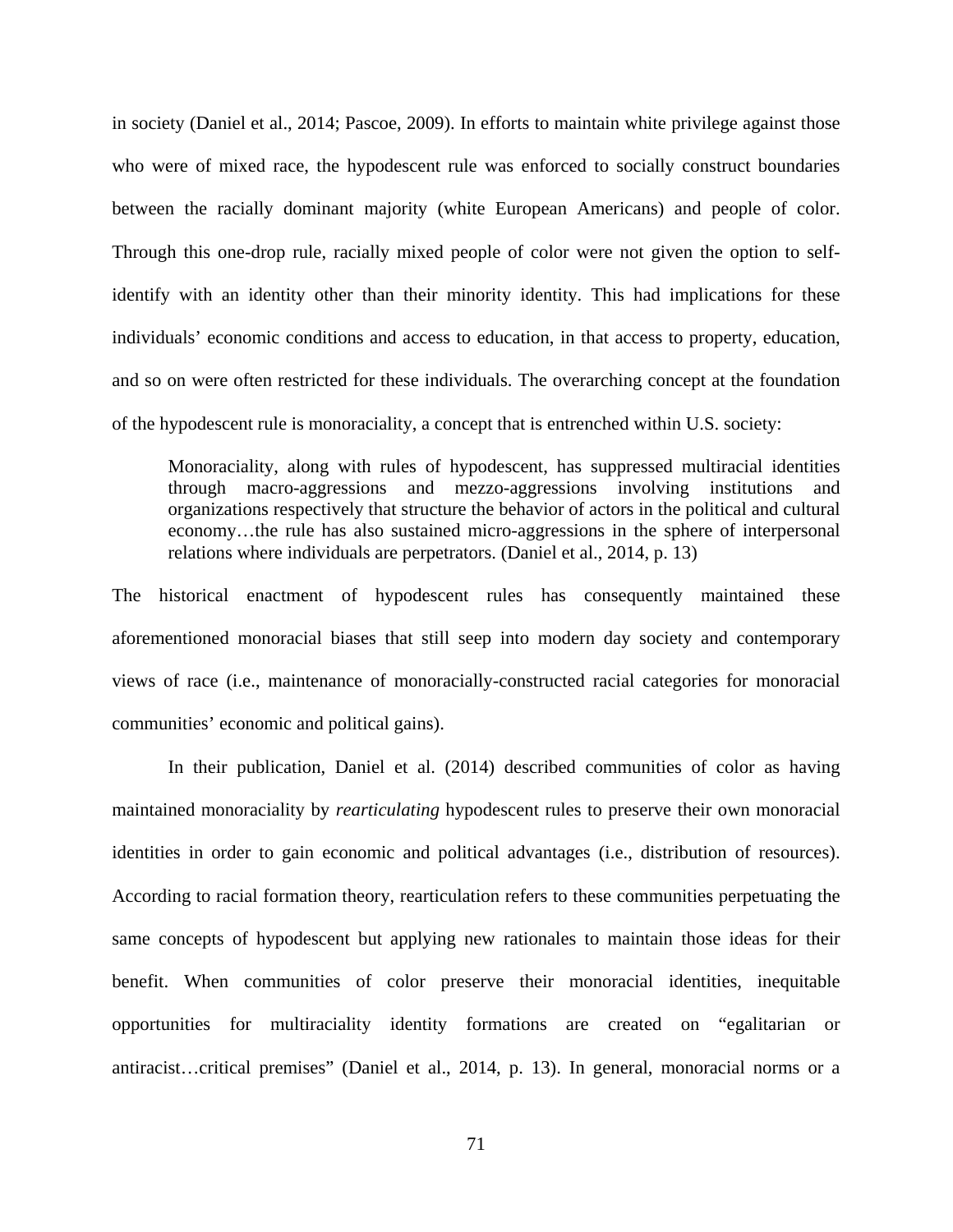singular racial paradigm in the U.S. places self-identifying multiracial people in the position of always having to perceive themselves in relation to multiple monoracially-constructed categories (Daniel et al., 2014). This either/or premise takes away the fluid, complex, and dynamic nature of multiracial identity formations. For multiracial and multiethnic students attending PWIs, the pervasiveness of monoraciality and white privilege are inherent at these types institutions that have historically marginalized multiracial and multiethnic student populations (Renn, 2004). This may have implications for how they experience sense of belonging in college. These structural barriers can be found through monoracially-constructed programs, spaces, and policies at institutional and interpersonal levels. Hence, acknowledging monoraciality, as the norm that exists within macro-level and micro-level processes and structures, is essential when conducting research with mixed race and multiethnic populations.

Furthermore, in addition to recognizing the historical experiences of multiracial people in the U.S., it is important to understand the implications of how mixed race and multiethnicity is understood in public discourse in modern day society. While people with mixed ancestry have always been in existence, the increasing visibility of multiracial and multiethnic populations in the U.S. has drawn much debate on the subject. A spectrum of views exists on how the growth of the mixed race populations will influence the public's social consciousness about race and race relations. On the one end of the spectrum, there is the viewpoint that multiracial identities can enable us to transcend racial categories and eliminate oppression, where multiracial people are viewed as racial bridge builders (Morning, 2005). Alternatively, there is a prevailing perspective that racial lines become even more emphasized, resulting in the reproduction of racial hierarchies and the reification of race. Over time, such broader discourses on multiraciality have emerged in public contexts and in higher education (e.g., affirmative action). As such, recognizing these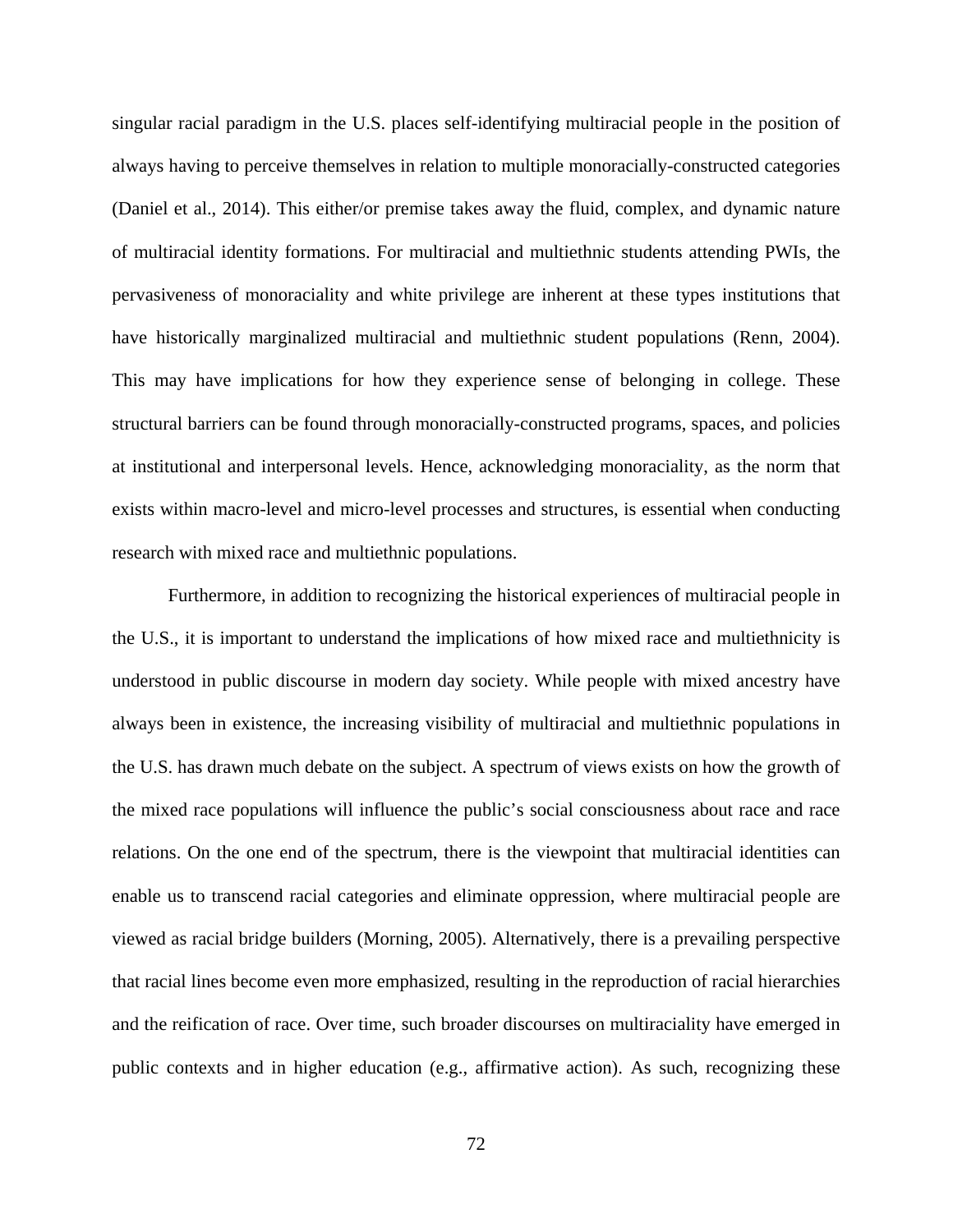views as a part of how multiraciality and multiethnicity are currently conceptualized and debated in the U.S. is important for any study involving multiracial and multiethnic individuals.

#### **2.6.3 Ethnicity**

In addition to race, ethnicity is another essential concept of the present study that must be conceptualized. Ethnicity is a dynamic construct that refers to groups of people that are socially constructed based on various commonalities such as religion or faith, physical appearance, ancestry, nation of origin, history, language, cultural authenticity, traditions, attitudes towards ethnic group, and social networks, among others (Guevarra Jr., 2012; Moya and Markus, 2010; Spickard & Burroughs, 2000). While ethnicity is a distinct concept from race, race and racism are significant factors in many ethnic group formations and interethnic relations in the U.S. Historically, ethnic groups have been racialized due to dominant racial norms in the U.S. (Pierce, 2000). As such, ethnicity cannot be fully understood outside the context of race and racism in the U.S. (Pierce, 2000). Like race, ethnicity is a fluid concept that can vary based on sociohistorical contexts, one's development and experiences, and shared social meanings with others (Bernal & Knight, 1993; Keefe, 1992; Phinney, 1990, 1992; Phinney & Alipuria, 1990; Rotheram & Phinney, 1987; Tajfel, 1981; Uba, 1994). Ethnicity is agentic and allows groups and people to intrinsically and autonomously connect based on common interests and cultures. According to Spickard and Burroughs (2000), three factors contribute to ethnic group formation: shared interests, shared institutions, and shared culture.

Early works on ethnic identity development were primarily based on understanding ethnicity from a linear perspective (e.g., Phinney, 1990), which is limited in accounting for multiethnic backgrounds. Phinney (1990) outlined a three-phase model of ethnic identity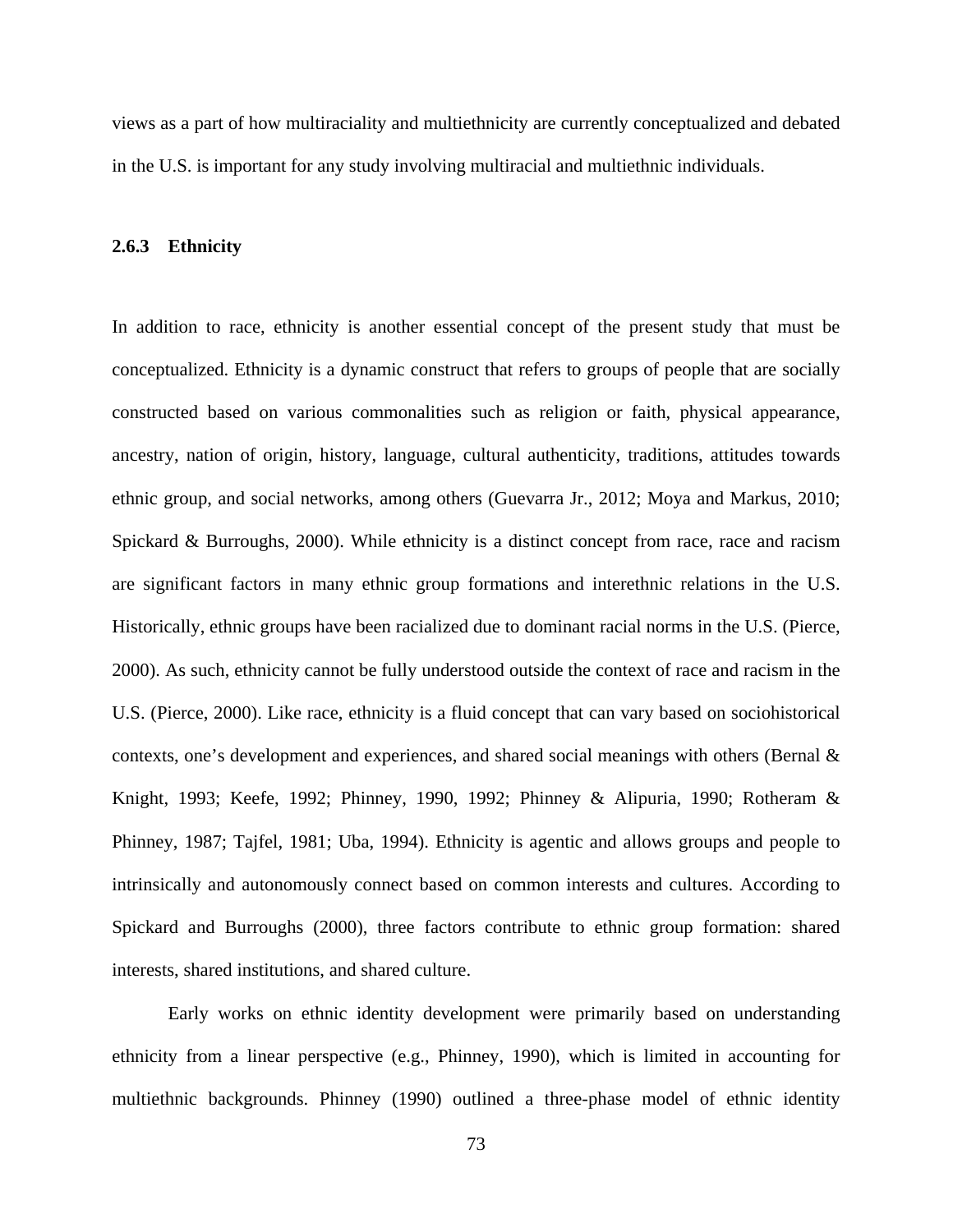development: (1) *unexamined ethnicity*, (2) *ethnic identity search/moratorium phase*, and (3) *achieved ethnic identity*. The first phase, unexamined ethnicity, is when individuals have not yet explored their ethnicity. In the second stage, ethnic identity search/moratorium phase, individuals explore their ethnicity in relation to cultural knowledge, values, beliefs, behaviors, expectations, and membership. The third phase, achieved ethnic identity, involves individuals' commitment to their ethnic group (Phinney, 1990; Phinney & Alipuria, 1990; Rotheram & Phinney, 1987). Affiliating with specific ethnic groups entails complex cognitive and affective processing (i.e., self-concept of knowledge, emotions, and attitudes towards the ethnic group[s]) (Tajfel, 1981; Uba, 1994). Uba (1994) described ethnic identity:

a schema that (a) engenders general knowledge, beliefs, and expectations that a person has about his or her ethnic group; (b) functions as a cognitive, information processing framework or filter within which a person perceives and interprets objects, situations, events, and other people; and (c) serves as a basis for a person's behavior. (as cited in Ibrahim, Ohnishi, & Sandhu, 1997, p. 36)

For mixed ethnic individuals, the cognitive and affective processing is often complicated by having to navigate external expectations, beliefs, membership criteria, and attitudes across multiple ethnic groups.

Three common processes that members of an ethnic group experience are selfidentification as an ethnic group member, sense of belonging, and attitudes towards an individual's ethnic communities (Phinney, 1992). Self-identification is distinct from ethnicity in that the former is a subjectively designated ethnic label that individuals use to describe their ethnic identity whereas ethnicity is a broader "objective group membership" (Phinney, 1992, p. 158). While the process of self-identification itself is a common experience among ethnic group members, how the different components (e.g., sense of belonging, meaning making of their ethnic identity, attitudes towards their ethnic group) of ethnic identity are experienced and the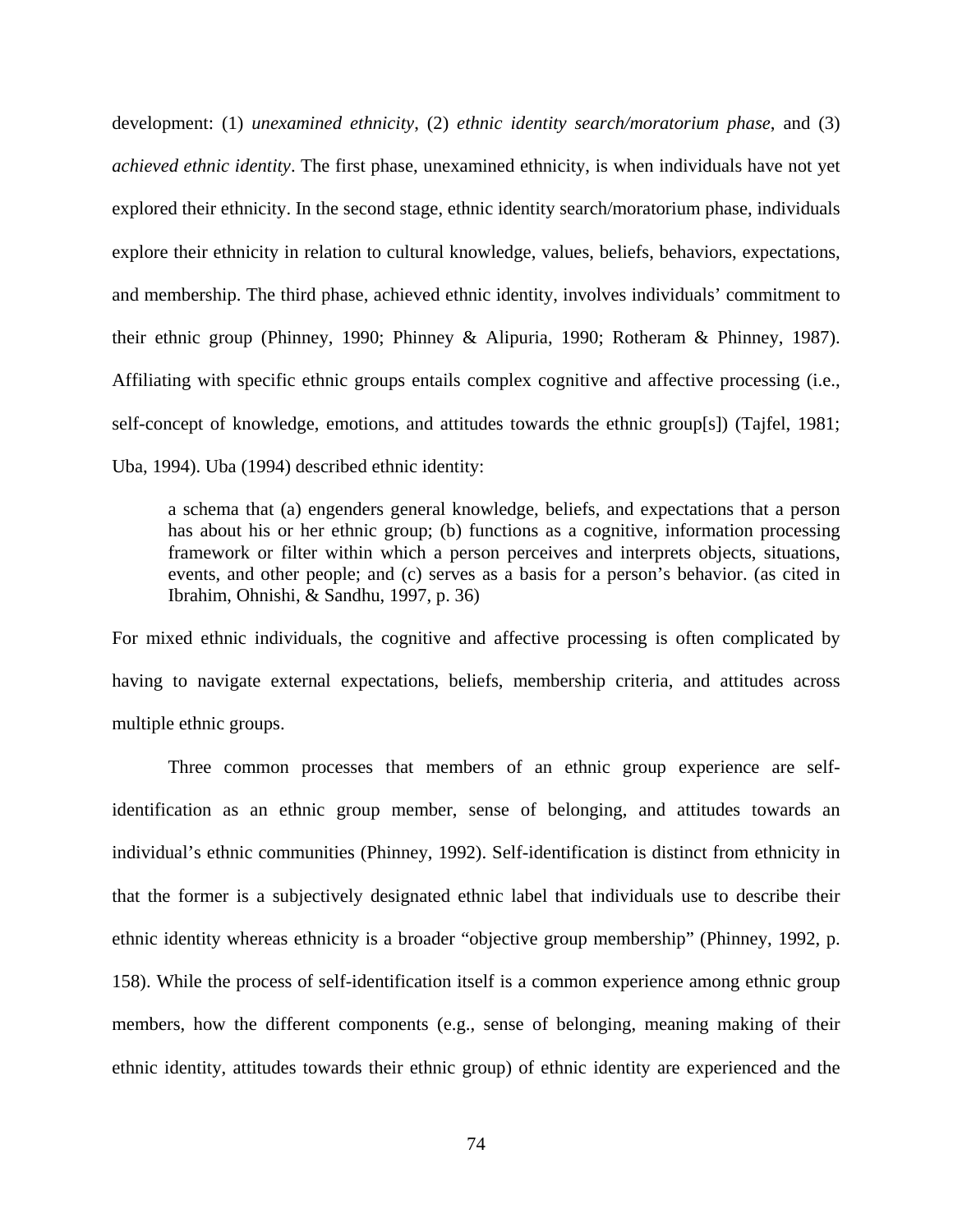extent to which self-identification of ethnic identity is processed varies individually and contextually. Also, essential to the formation of ethnic identity is sense of belonging (Moya and Markus, 2010; Phinney, 1992). Developing a sense of belonging to one's ethnic community relies on various aspects of group dynamics; cognitive evaluation of expectations beliefs, values, behaviors; and affective experiences. For many racial and ethnic minorities, a strong ethnic identity is tied to increasing self-esteem and decreasing feelings of anxiety (Kerwin, Ponterroto, Jackson, & Harris, 1993; Phinney & Alipuria, 1990; Smedley, Myers, & Harrell, 1993), developmental aspects that have been tied to sense of belonging. Lastly, positive and negative attitudes towards one's ethnic group interact with the process of developing a sense of belonging to help formulate an ethnic identity.

A broader understanding of ethnic identity stems from Ortiz's (2000) study with college students that identifies ethnic identity as comprised of two dimensions: (a) content and (b) salience. Content describes beliefs, attitudes, membership, and behaviors that are shared by a particular ethnic background while salience depicts the extent of the significance of that content to the individual. For multiethnic people, the content and salience of their multiple ethnic ancestries may be more complex than for monoethnic people as multiethnic people have to (re)create, (re)evaluate, and navigate multiple ethnic groups' criteria (i.e., beliefs, memberships, expectations, and behaviors) (Chaudhari & Pizzolato, 2008). The fluidity and dynamic interactions of multiethnicity in the conceptualizations of ethnic identity and ethnic community formations and interactions are elements that have been examined by scholars outside of higher education (e.g., Guevarra Jr., 2012), but limitedly in higher education with college student populations (e.g., Chaudhari & Pizzolato, 2008). Linearity and singularity has primarily been the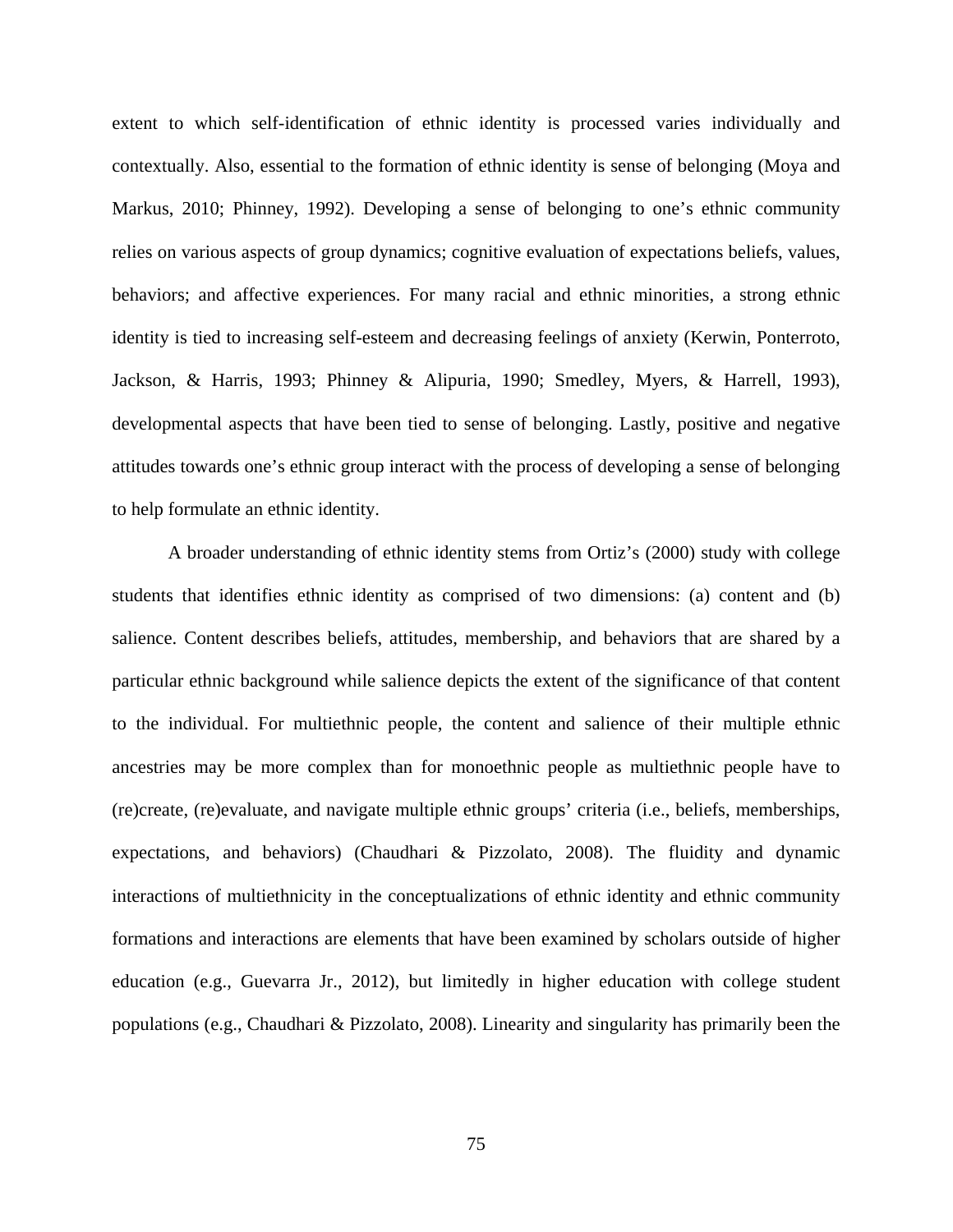driving characteristics in understanding existing broader conceptualizations of ethnicity and ethnic identity, particularly in relation to college students.

As research continues to expand on race and ethnicity, appropriate sociohistorical contexts as well as relevant racial and ethnic theoretical concepts must be thoughtfully considered when conducting research with multiracial and multiethnic people. Racial and ethnic mixedness in the U.S. society has its own unique history, political influences, socializations, and cultural dynamics that drive how race and ethnicity are understood in contemporary society. The present study acknowledged this in its considerations around race and ethnicity.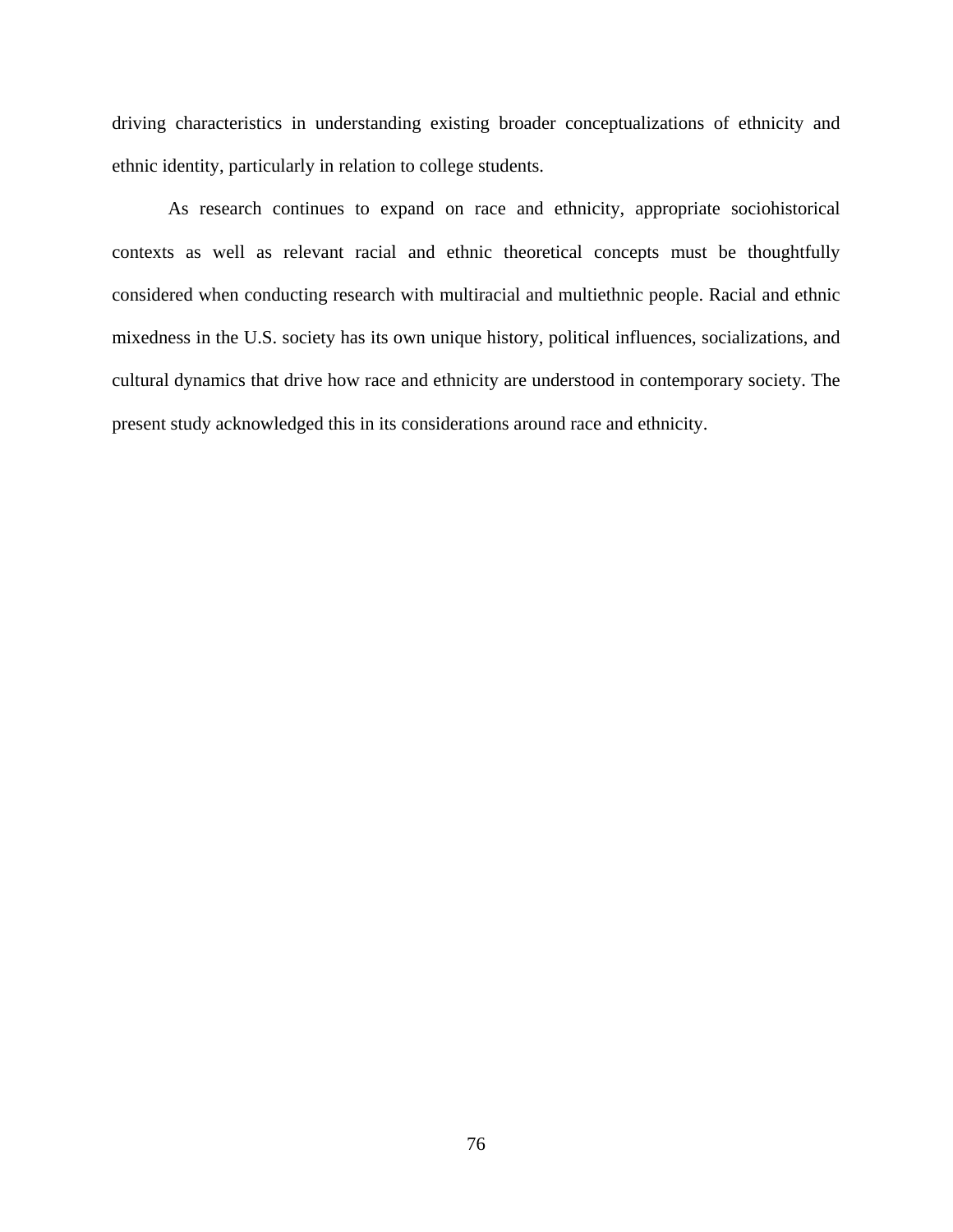### **3.0 METHODOLOGY**

The purpose of this qualitative research study was to explore how mixed race and multiethnic college students experienced sense of belonging in college, particularly by identifying what factors contributed to their sense of belonging and investigating how race- and ethnicity-related factors influenced their sense of belonging in college. The research questions of the study were:

- 1. What factors influence mixed race and multiethnic college students' sense of belonging in college?
- 2. How do race- and ethnicity-related factors influence mixed race and multiethnic students' sense of belonging in college?

This chapter highlights the methodological approach and rationale, data collection methods and analysis procedures, and data verification techniques.

# **3.1 OVERALL APPROACH AND RATIONALE**

For the purposes of this study, qualitative inquiry was selected as a viable mode of research to explore the factors contributing to these students' sense of belonging and how race- and ethnicity-related factors influence their sense of belonging in college. A qualitative approach to this study was designed to depict a more complex, detailed student-centered understanding of the factors influencing their sense of belonging in college. Grounding one's understanding of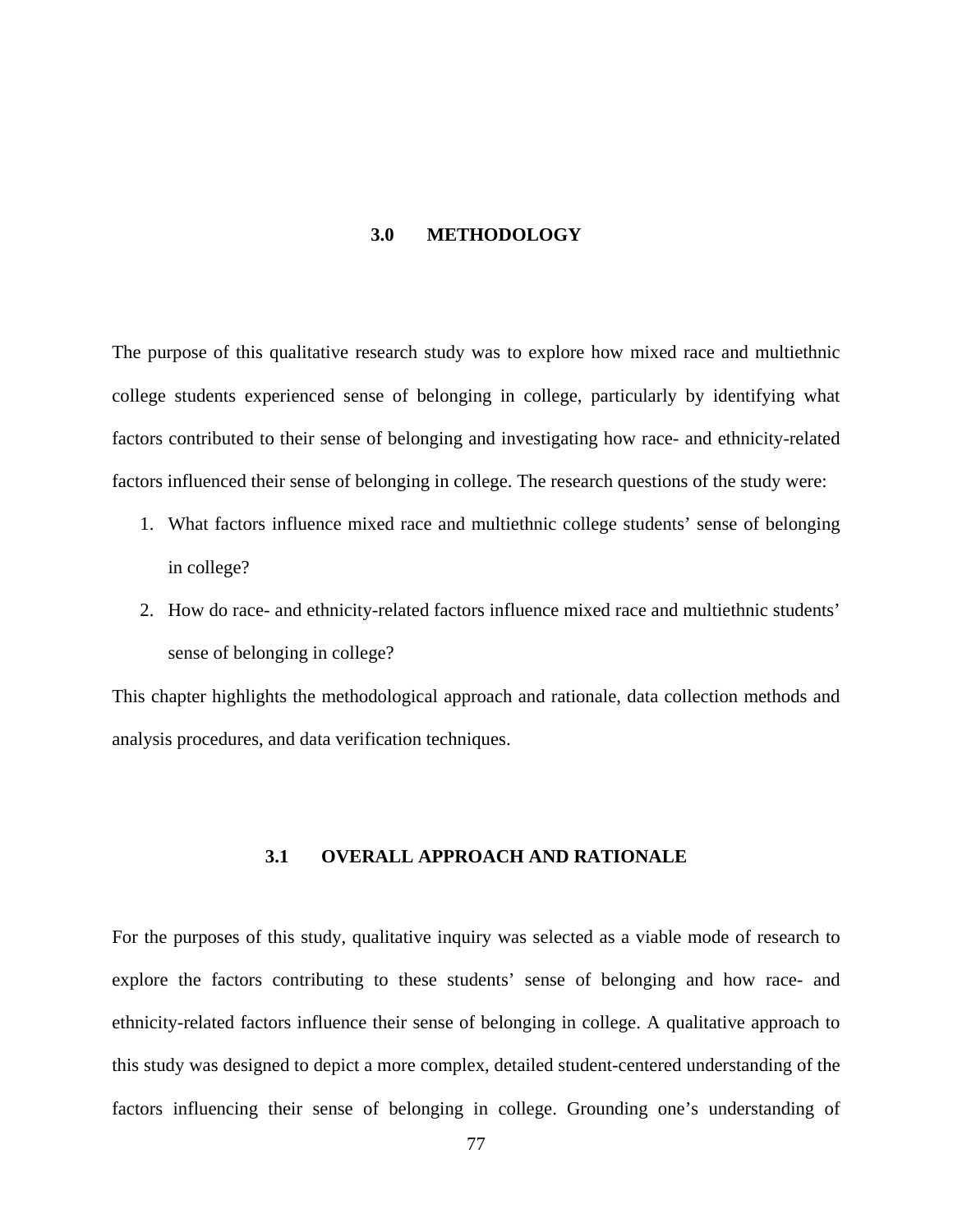belongingness in the student-perspective is an essential component to researching this construct among college student populations (Bettez, 2010; Hurtado & Carter, 1997). Regarding multiracial individuals, Bettez (2010) and DaCosta (2007) emphasized the act of discourse plays a key role in how one understands and expresses one's identities and experiences around belonging, and therefore, it is important to capture a multiracial individual's own account of their experiences. In the present study, one-on-one interviews were conducted with 11 self-identifying mixed race and multiethnic full-time undergraduate students attending a predominantly white public university in the eastern U.S.

# **3.1.1 Qualitative paradigms**

Qualitative research is an important style of inquiry within various social science disciplines such as education, social work, and health services, among others (Marshall & Rossman, 2006). It is a mode of research that is grounded in exploring the lived experiences of humans and complex social phenomena (Creswell, 1998, 2007, 2013; Denzin & Lincoln, 2011; Marshall & Rossman, 2006; Rossman & Rallis, 2003). Creswell highlights qualitative inquiry as a practical approach to research when exploring a specific topic or variables of interest that are undefined, developing theory, and conceptualizing constructs. Furthermore, while various genres and typologies of qualitative research exist, this study adopted a constructivist paradigm using two research strategies: phenomenology (Moustakas, 1994) and grounded theory via constant comparative analysis (Glaser & Strauss, 1967; Strauss & Corbin, 1994). The constructivist, or interpretivist, paradigm is grounded in understanding how individuals come to understand and interpret their own experiences and contexts (Glesne, 1999). This paradigm is a keystone in qualitative research to comprehend participants' meaning making of a particular topic being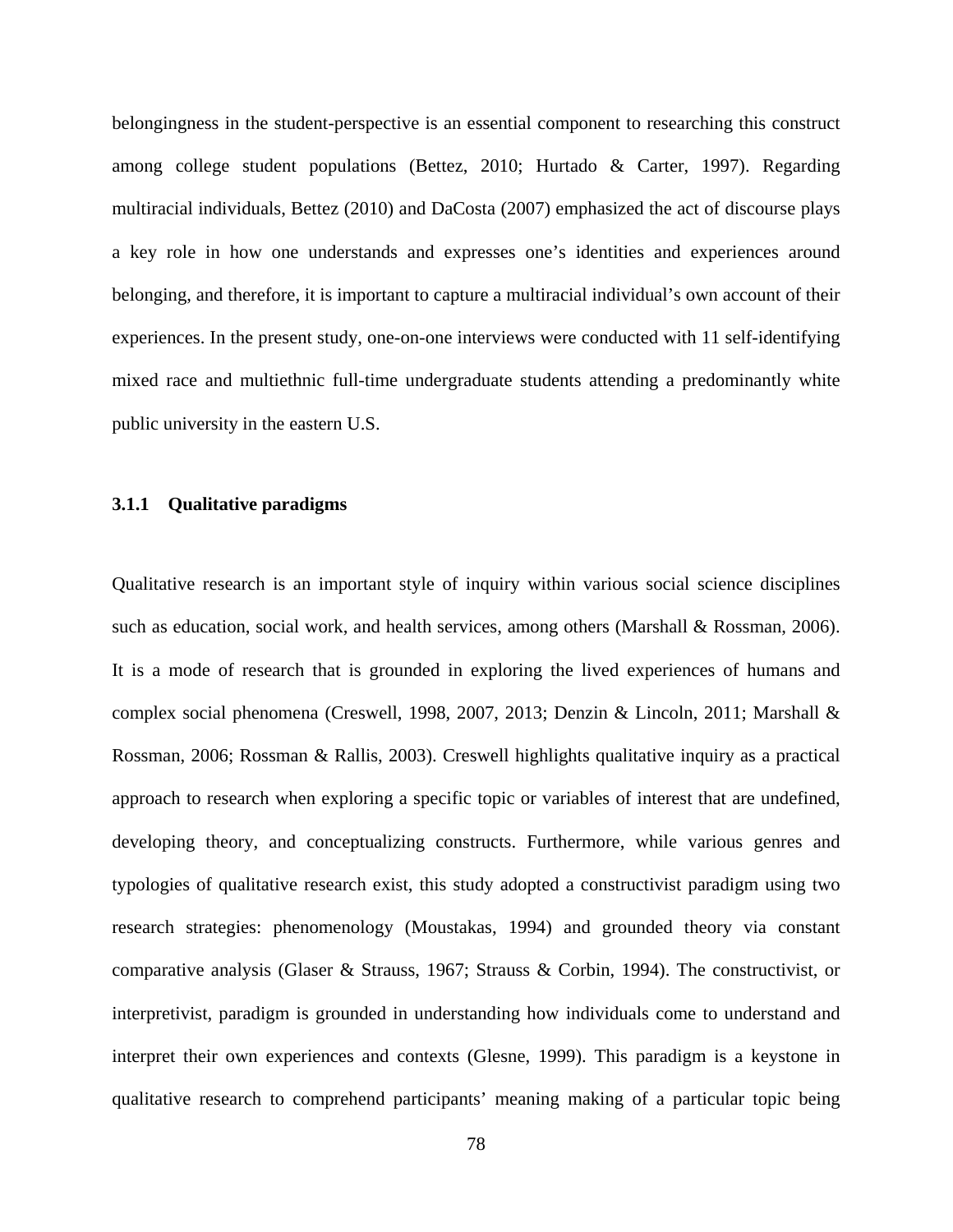studied (Creswell, 2013). To employ the constructivist paradigm, phenomenology was a key research strategy that was used for data collection and analysis for this study. Phenomenology, a commonly used research approach in education (van Manen, 1990), focuses on exploring people's lived experiences as expressed in their own voices (Moustakas, 1994; Rossman & Rallis, 1998). A philosophical premise of the phenomenological strategy is that individuals offer subjective perspectives on a phenomenon or an experience that is common across people (Creswell, 2007). For this study the shared phenomenon being examined were the experiences of belonging and not belonging in college.

Another central strategy to the design of this study was a grounded theory approach via constant comparative analysis and open and axial coding techniques (Glaser & Strauss, 1967; Strauss & Corbin, 1994). Grounded theory approach is a data discovery process (Strauss & Corbin, 1994). It is an approach used to extract thematic patterns from the qualitative data as a means to understand and explain a concept in-depth and potentially generate a theory based on that data (Glaser & Strauss, 1967; Strauss & Corbin, 1994). Constant comparative analysis was used to identify emerging patterns related to the factors contributing their sense of belonging and how race- and ethnicity-related influenced their belongingness in college.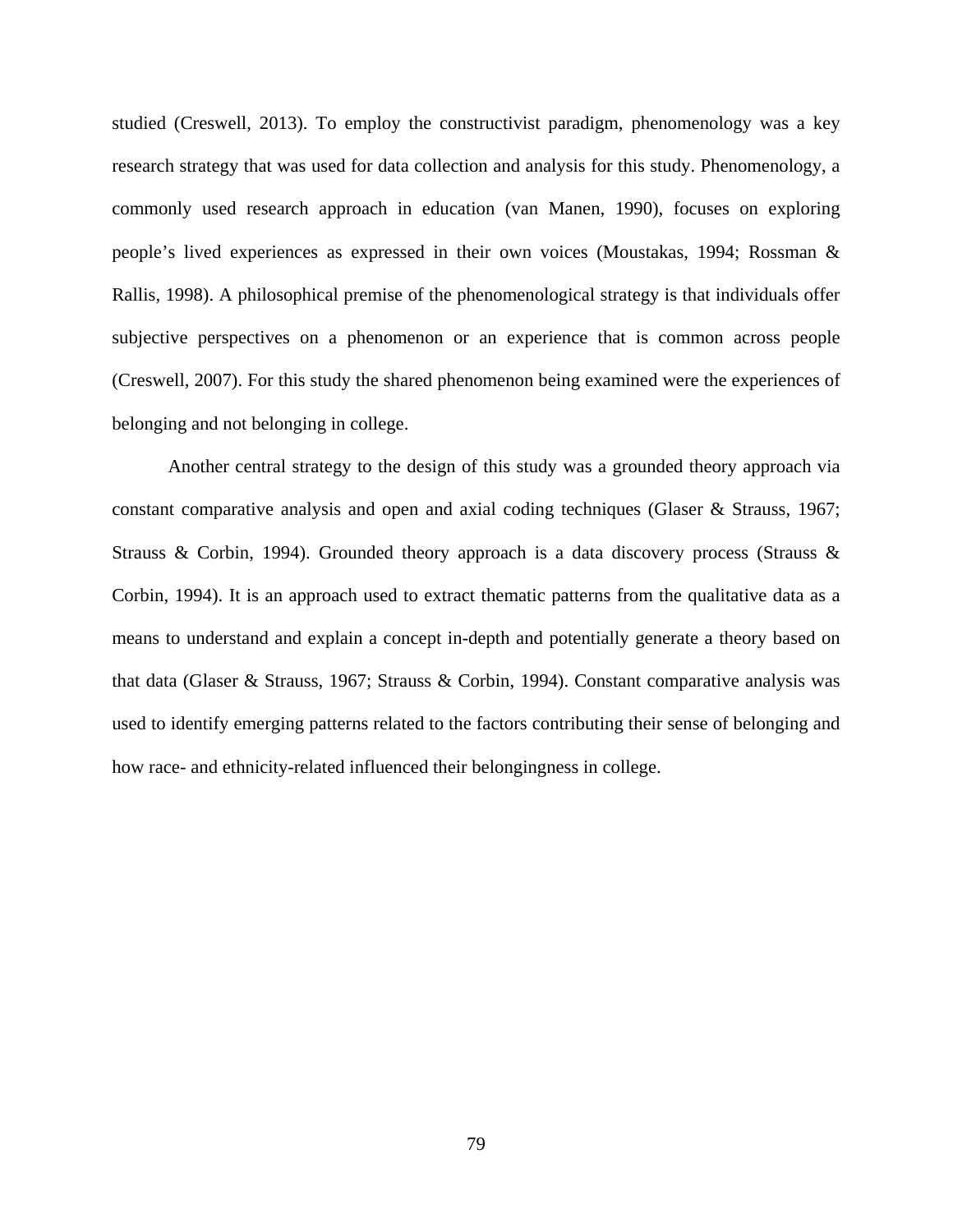# **3.2 DATA COLLECTION METHODS**

### **3.2.1 Sample and site**

#### **3.2.1.1 Sample**

The sample of participants in the research study comprised of 11 full-time self-identifying multiracial or multiethnic undergraduate students. All participants met two eligibility criteria to participate in the study: (a) a full-time undergraduate student enrolled in a minimum of 12 credits with the exception of seniors enrolled part-time in their last term prior to graduation, and (b) selfidentified with two or more races and/or ethnicities. Appendix A outlines the background information for all participants under their self-selected pseudonyms. The majority of the sample self-identified as female (N=9), with two students who self-identified as male. Two students in the sample reported they were the first in their family to attend college. A variety of academic majors and minors were represented among the participants (i.e., linguistics, biology, English, finance, emergency medicine, among others). The sample encompassed all class years (4 firstyear students, 4 juniors, 2 sophomores, and 1 senior). One student in the sample (Somoan) was a transfer student, who transferred from one of the smaller sized branch campuses of the multiple campus university system.

Race and ethnicity related information presented in this table was obtained from the demographic form and interview. Given that the constructs of race and ethnicity and racial and ethnic self-identities are always evolving characteristics across time and contexts (DaCosta, 2007; Omi & Winant, 2014; Renn, 2004), I made intentional considerations and decisions around how to best represent the racial and ethnic affiliations of multiracial and multiethnic individuals when conducting data analyses and reporting the data. Because of multiple variations in how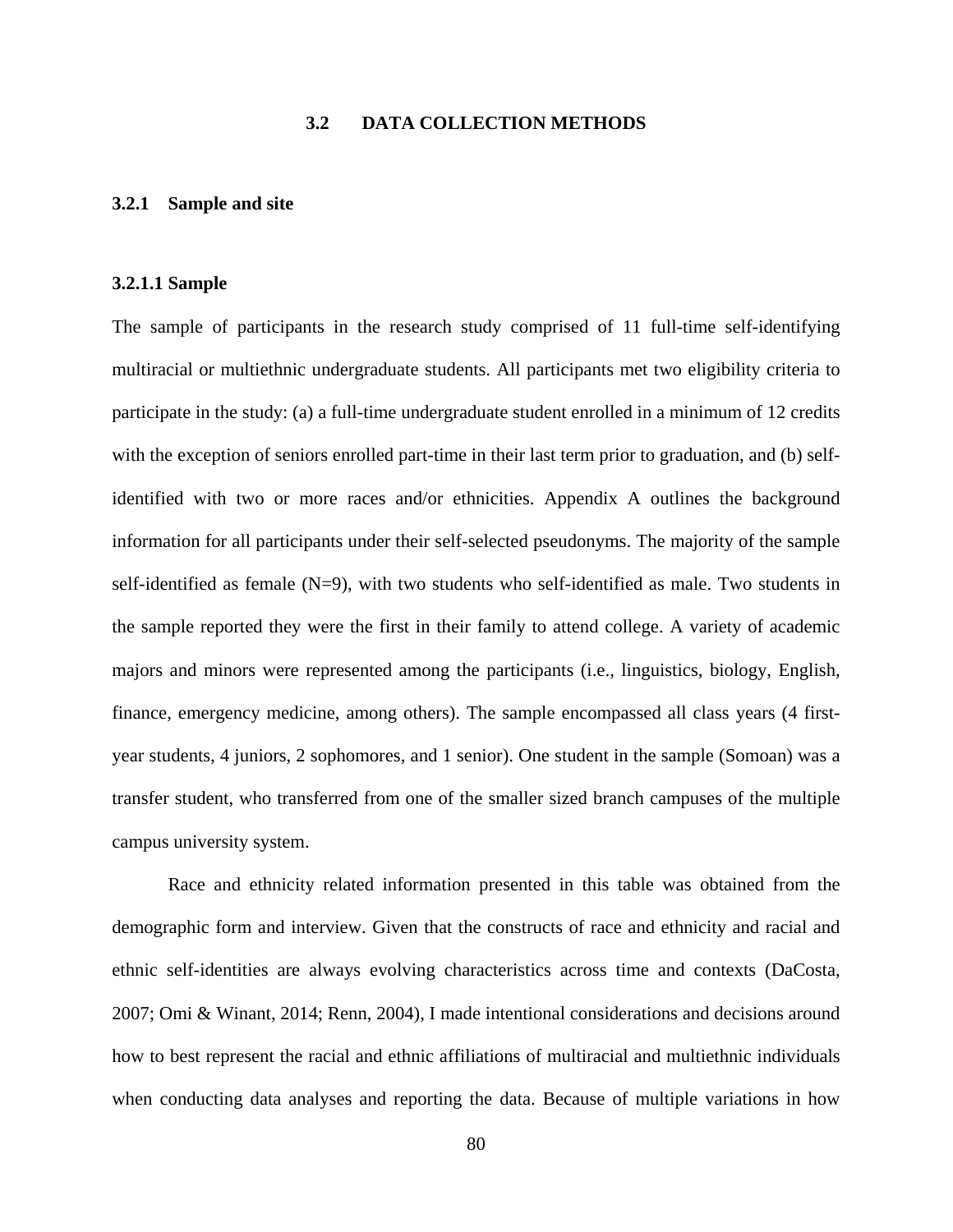multiracial and multiethnic individuals conceptualize and express their racial and ethnic identities, I determined how to best summarize and report the race and ethnic data from the mixed race and multiethnic students after the data was collected, during the data analysis phase. To ensure their racial and ethnic identities were authentically represented, I displayed the race and ethnicity information exactly as students provided it on the demographic form (e.g., capitalization of certain letters, commas, slashes).

It is important to note that at the outset of this study, considerations were also made regarding how race and ethnicity were defined and how race and ethnic data was interpreted and represented during recruitment, as this has been shown to influence how a multiracial and multiethnic sample can be acquired (Root, 1992b). As recent research on race indicates different meanings in how race is conceptualized, classified, and enacted (i.e., racial ancestry, racial identity) (Johnston et al., 2014; Morning, 2009, 2011), this study left it up to participants to selfaffiliate with being mixed race or multiethnic. In particular, since mixed race and multiethnic students may describe, self-identify with, and experience their identities in ways that may be differ from dominant race classifications (i.e., U.S. Census monoracially constructed categories) or affiliate with racial or ethnic communities that are not federally recognized (DaCosta, 2007), limiting criteria to only dominant monoracially-constructed categories may be restrictive, as well as misinterpreted and misaligned with the authenticity of one's multiracial and multiethnic experiences and identities (Root, 1992b). The study included individuals who (1) self-identified with or referenced two or more U.S. federally designated monoracially- (e.g., African American, Native American/American Indian, Asian, Native Hawaiian or Pacific Islander, white) and monoethnically- (e.g., Hispanic) constructed categories, and/or (2) described, self-identified with, or experienced multiple racial and/or ethnic identities that varied from dominant race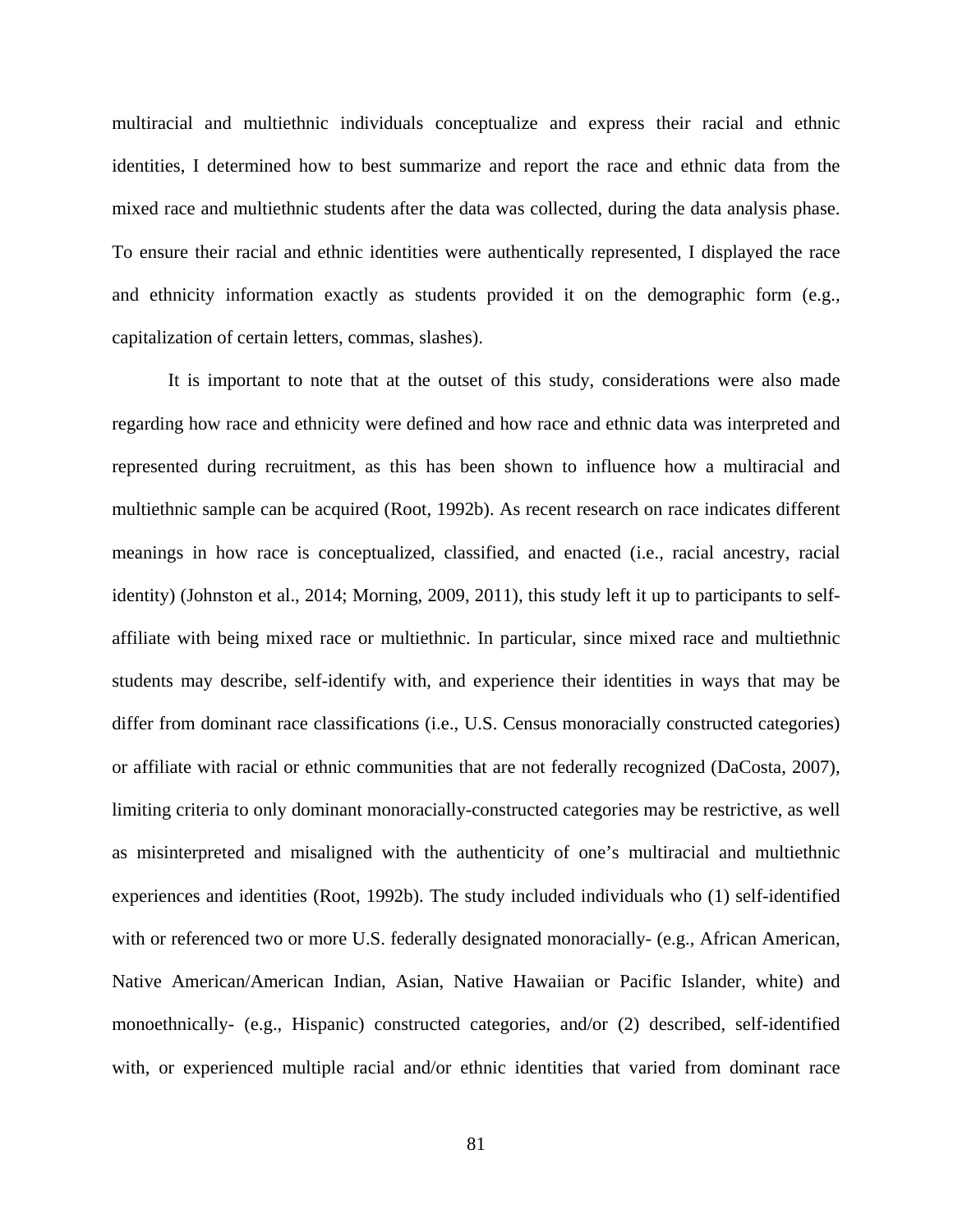classifications (i.e., biracial, self-developed term for one's mixed racial or ethnic identity – Mexipino, Gerafrican, etc.) or affiliated with racial or ethnic communities that were not federally recognized (i.e., Latino, Arab). Multiethnic students in the study included those who identified as having mixed ancestry from more than one ethnic group whether formally recognized by the federal government or not (e.g., Eritrean, Korean, Jamaican, Samoan, Scottish, Dominican). An individual with a multiethnic background may either identify as multiracial (e.g., Amber in this study who ethnically identified as Jamaican and Irish and racially identified as black and white) or monoracial (e.g., Bob in this study who ethnically identified as Nigerian and Guyanese and racially identified as black). In this study, Bob was the only student who was considered monoracial and multiethnic. All other participants were multiracial and multiethnic.

# **3.2.1.2 Site**

Located in a mid-sized majority white metropolitan area in the eastern United States, the research site Academia University was a large, predominantly white public university. The university is a degree-granting institution, offering baccalaureate and above and is part of a larger multiple campus university system. The compositional or structural diversity (racial and ethnic composition) of undergraduate students at the institution also similarly reflected the local region's population racial demographics. Nearly 77% of the undergraduate student population was white. Marginally over 7% were Asian, 5% were black or African American, nearly 3% were two or more races, over 2% were Hispanic/Latino, over 1% of students comprised of race/ethnicity unknown, and less than 1% of students were Native Hawaiian or other Pacific Islander. No American Indian or Alaskan Native undergraduate students were reported to be attending the institution. Females represented just over half of the undergraduate student population at the institution. Slightly over 3% of the undergraduate student body held a non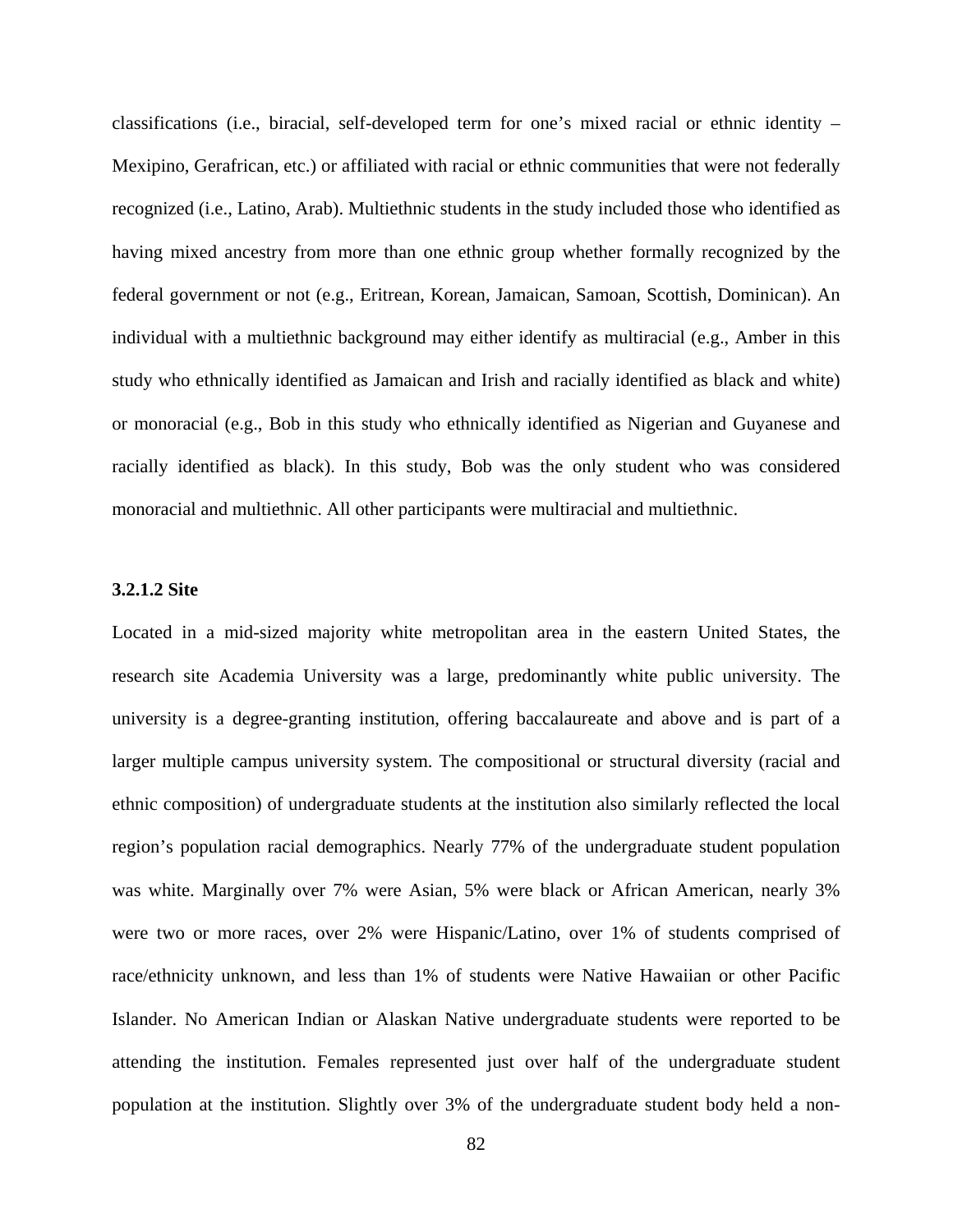resident alien status, which is described as a person who does not have citizenship or is not a national of the U.S. and is in the U.S. temporarily or holds a visa.

In addition to the compositional diversity of the institution, it is also imperative to consider other aspects of the racial and cultural context of the institution (e.g., compositional diversity of students, faculty, and staff, campus racial climate, race relations, racially-based student services on campus, racial and ethnic subcultures on campus) and regional area students are functioning in, as it is a vital dimension that has been shown to shape experiences on campus, such as sense of belonging, identity development, among others for students of color (Hurtado et al., 2012; Museus et al., 2012b). In the present study, all of the mixed race and multiethnic students were acutely aware of Academia University being an elite PWI through their own perceptions and experiences of white privilege, class privilege, and/or monoracism on campus. Furthermore, students were conscious about the low percentage of racially and ethnically diverse populations in the geographical region of the institution, which also shaped their perceptions of the racial climate on campus and locally.

Through institutional programs, activities, and resources, the racial and cultural context on campus is shaped, and influences how college students experience and perceive support, validation, and acceptance on campus. Below, I describe an array of institutional practices and resources at Academia University for the reader to get a better understanding of what the institution offers to its students. I do not report here any institutional program assessment information, only a description of these institutional programs and resources, as the intent of the study was to gather students' perspectives and not data from the institutional perspective. Academia University offers a variety of student support and engagement activities and resources in both academic and co-curricular contexts; however, it seemed among the participants in this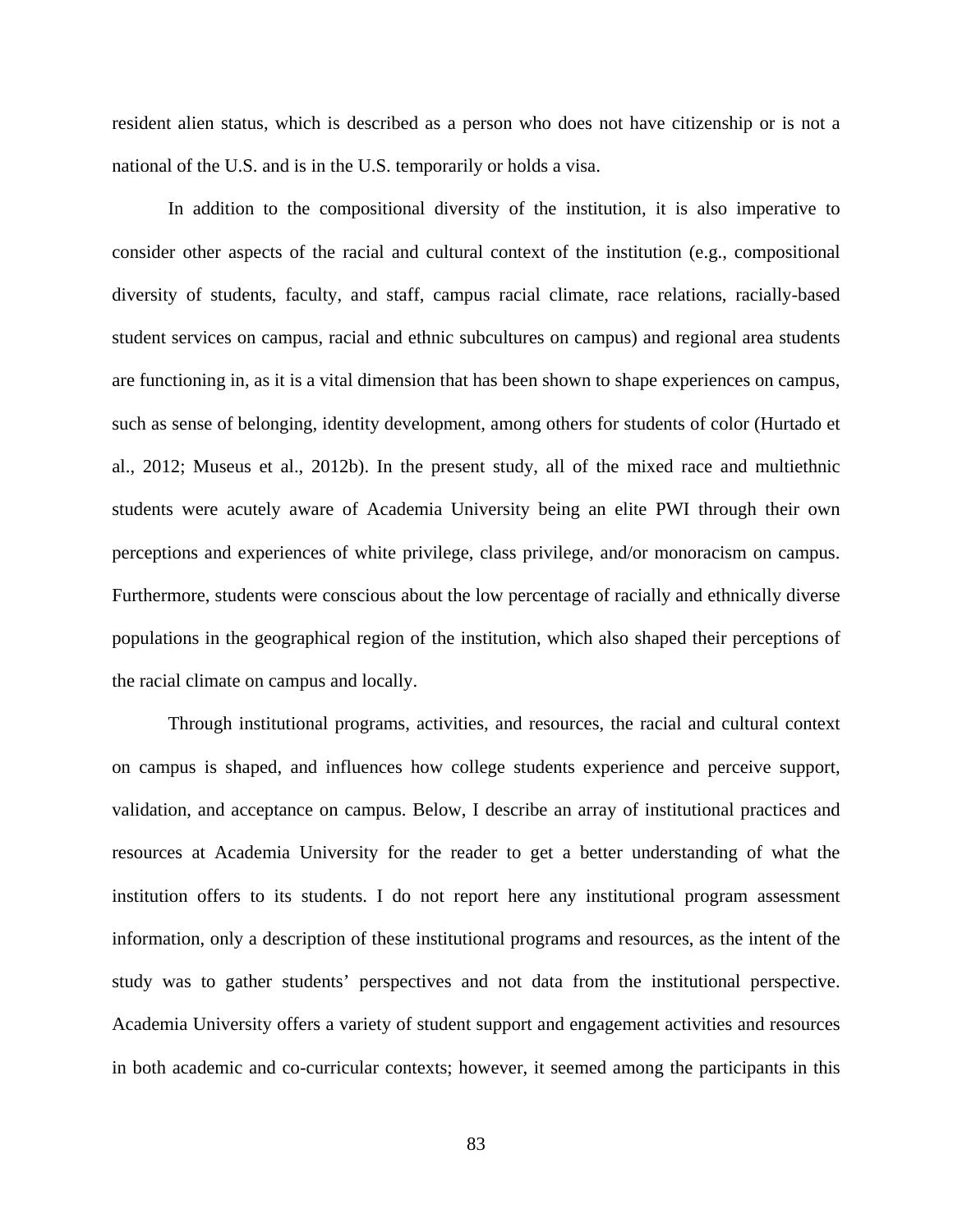study that the awareness about and utilization of these opportunities and resources varied across students. In the co-curricular domain, the institution created a university-wide initiative intended to support students' social and personal development, career preparation, residential life, and academic engagement. In addition, Academia University provides career services, counseling services, support for international students, first-year initiatives, life skills development, and academic programs, among other services. In the curricular realm, advising services, tutoring and writing services, faculty engagement, ethnic studies/curriculum, collaborations with student life programming, and other academic support services are also offered. Critical to note here is that race- or ethnic- related institutional programs, services, activities, and resources at this institution are generally designed based on monoracially-constructed categories (i.e., monoracial or monoethnic identity-based student organizations, monoethnic studies curricula), which can be non-inclusive and not engaging of many multiracial and multiethnic students' unique developmental needs around racial and ethnic intersectionality. Additionally, no known specific multiracial or multiethnic focused programs or curricula are formally offered through Academia University.

In summary, the racial and cultural contexts within the institution and locally in the geographical region must be taken into account for the present study because they are potential hubs where students can build meaningful relationships and foster a sense of belonging in college. In particular for multiracial and multiethnic students in a predominantly white context, race and ethnicity are salient factors that influence many aspects of their learning, development, and sense of belonging in college. As such, for this study, I acknowledge the importance of the racial and cultural context of Academia University as a salient aspect of students' experiences around belongingness in college.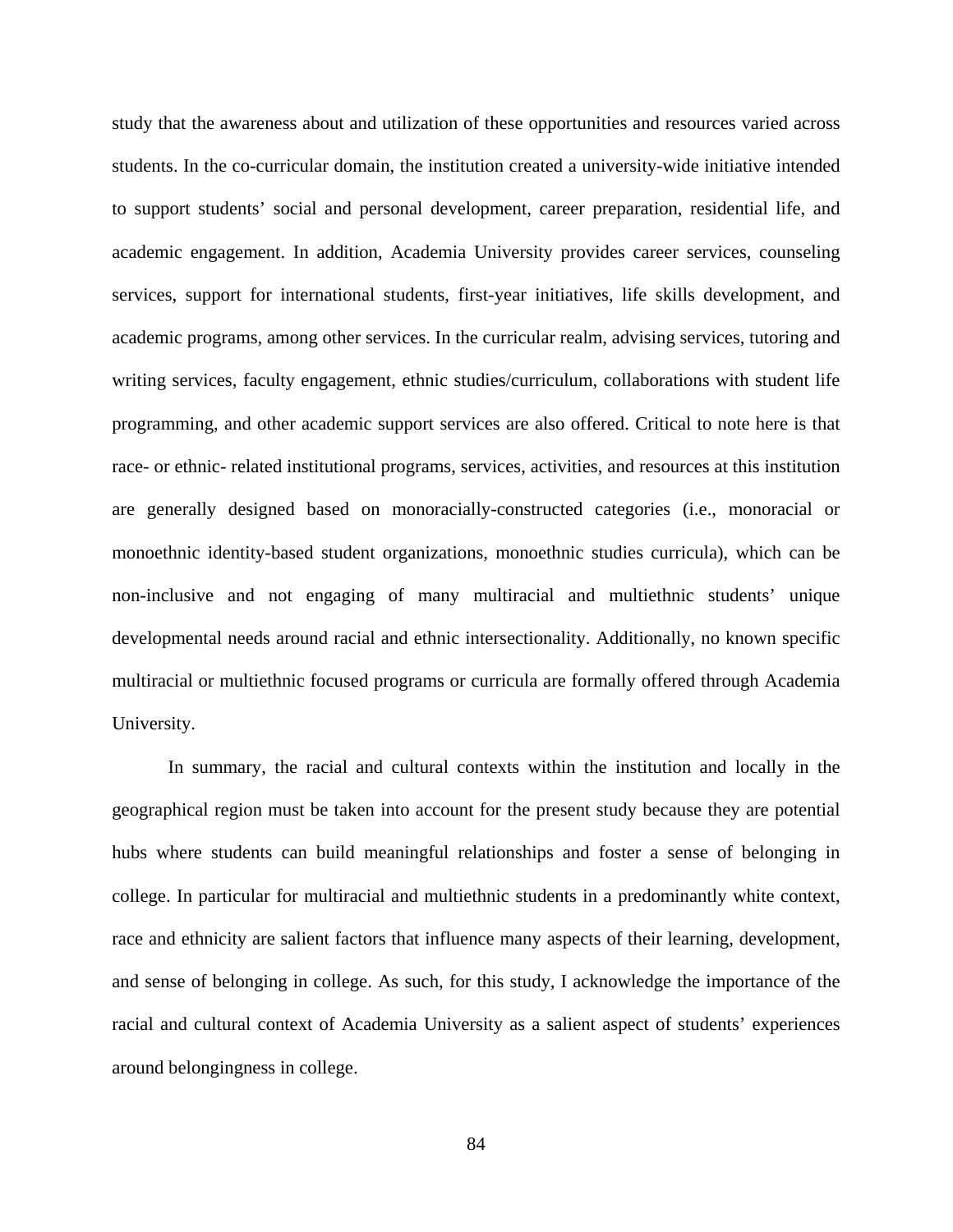### **3.2.2 Data collection**

### **3.2.2.1 Sampling strategies**

The sample and research study site were chosen based on a convenience sampling strategy. Convenience sampling is a method of sampling by which the sample or study site is chosen based on the ease of accessibility and proximity. It is important to note, when using a convenience sampling strategy, the sample is not representative of the entire population one is studying, resulting in limited generalizability of the findings. Nonetheless, in the present study, this strategy allowed for examination of a specific phenomenon (e.g., sense of belonging) in the context of one higher education institution among a particular group of students. More specifically, criterion sampling, a strategy of purposeful sampling, was used for recruiting the 11 students for this study, meaning students met specific eligibility criteria to participate in the study. Additionally, a snowball sampling strategy was used for recruitment as a result of the initial response rate. These techniques were chosen to ensure a sufficient number of mixed race and multiethnic students were represented in the study.

# **3.2.2.2 Recruitment**

The recruitment for the study occurred via academic (e.g., courses) and co-curricular settings (e.g., student organizations) avenues. A pre-established network of administrators, faculty, and staff at the institution were leveraged via email to begin recruitment for the study. In addition, recruitment flyers (Appendix C) were posted around campus and a recruitment email (Appendix B) was sent to cold contacts consisting of faculty, student affairs administrators and staff, and student organization leaders. Responses were received from a number of faculty members who agreed to either circulate the flyer with the study information themselves or allow me to recruit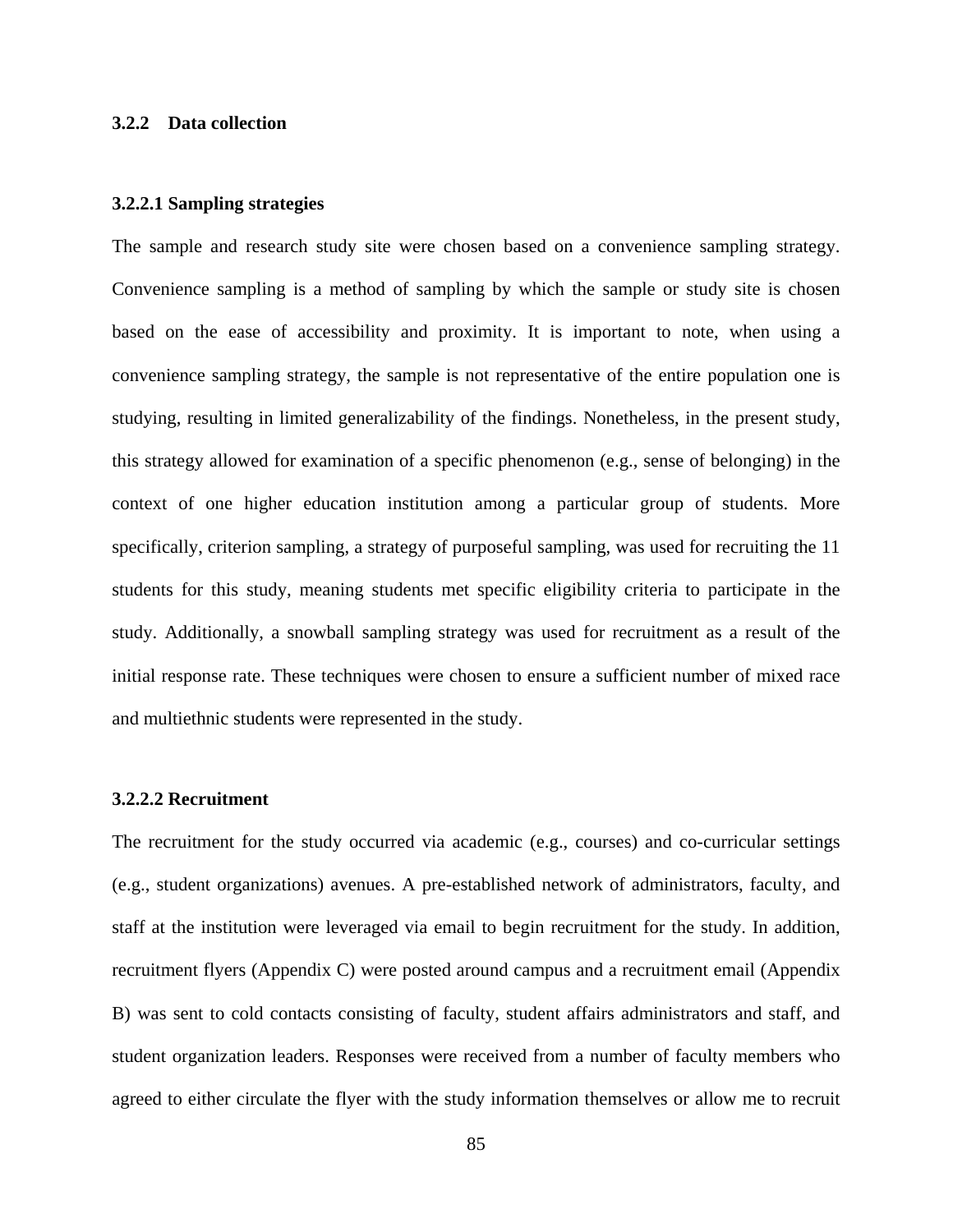in-person from their class. These faculty members represented a wide variety of academic departments (e.g., anthropology, education, psychology, linguistics, biological sciences). Furthermore, all student organizations received a recruitment email, with a few of them having responded back noting they circulated the research study information to their student membership listserv. All in-person recruitment occurred during a class session and was scripted with the same message (Appendix D) to ensure consistent recruitment messaging and practices. The script outlined the purpose of the study and invited students interested in participating to sign-up either on a sheet of paper that was circulated during the time of recruitment or to directly contact the primary investigator. Interested students were asked to specify their name, email address, phone number, year in school and to select a date and time for their interview. They were also provided with copies of the recruitment flyer, which provided the researcher's contact information. Furthermore, students were encouraged to pass the information to their peers as well.

### **3.2.2.3 Data collection procedures**

The design of this research study was centered on subjective understandings and interpretations of one's lived experiences via the use of a qualitative in-depth interview strategy. Discourse is a critical way for mixed race and multiethnic people to create, redefine, and enact their racial and ethnic identities as well as to understand their sense of belonging (Bettez, 2010; DaCosta, 2007). According to Bettez (2010), these identities are expressed and created through discourse by allowing participants to speak about their own experiences, grounding the data collected in the participant's voice and perspective. Data was collected across a three-month span of time during the spring semester.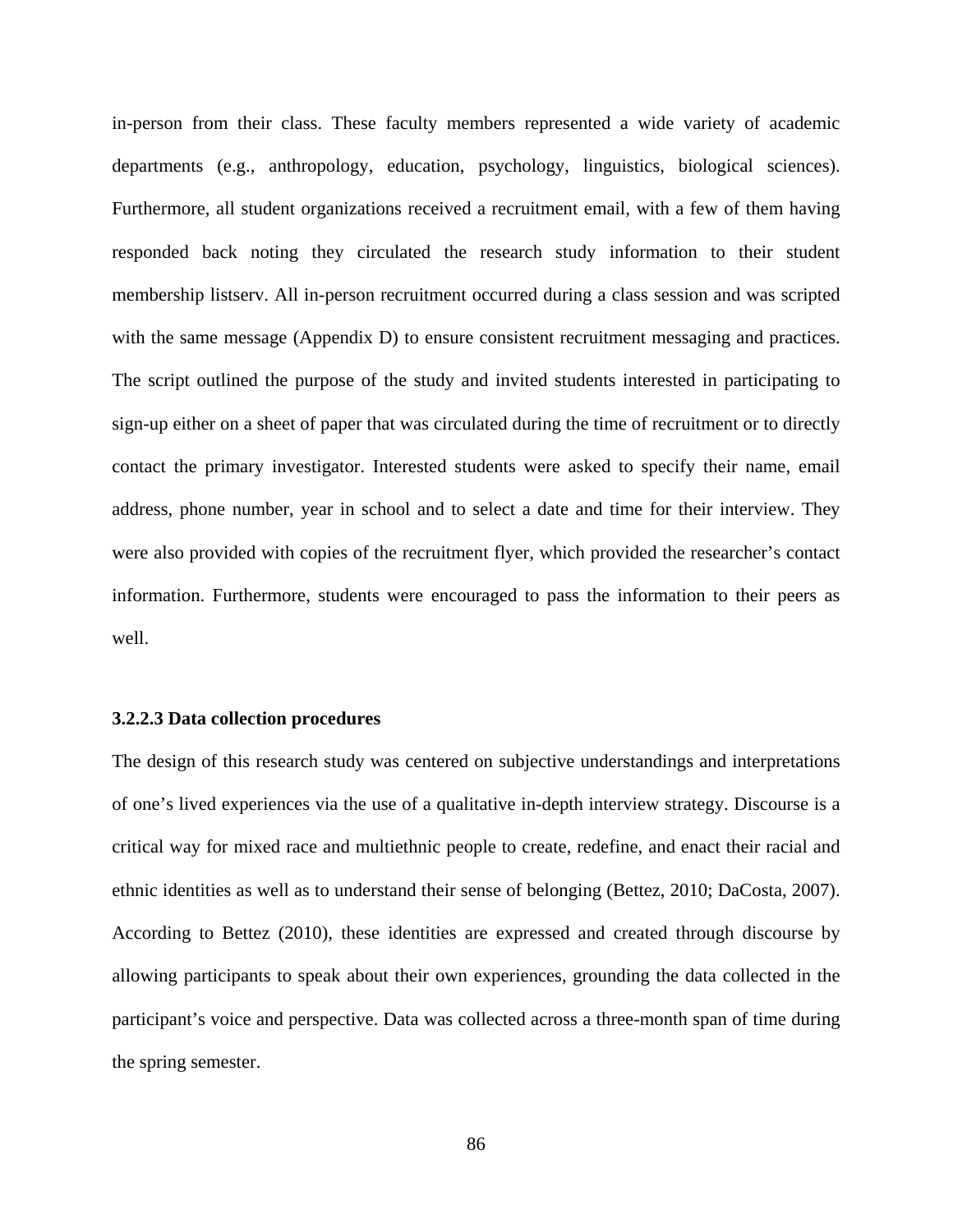Two pilot interviews were conducted with eligible participants. Pilot interviews are helpful in determining if adjustments need to be made to the interview protocol prior to collection of data from other participants (Kvale, 2007). The purpose of the pilot interviews in this study were to collect preliminary data to establish whether the protocol was feasible and the data gathered was aligned with the purpose of the study. I analyzed the preliminary data from these two pilot interviews through open and axial coding techniques. Line-by-line analysis was conducted to identify emerging codes. As I examined the data in relation to the factors influencing sense of belonging, codes surfaced relating to the various dimensions of students' college experiences, such as academic life, co-curricular participation, residential status, social interactions, race and ethnicity, among others. Furthermore, I also examined the data for emotional reactions and behavioral responses. Initially, I compiled an exhaustive list of open codes (e.g., living on-campus, multiracial identity-situational identity, friends through academics, friends through residence hall, involvement in student organization, structural diversity in classroom, unaccepted, comfortable, disengage, among others). Codes were then organized into axial codes related to friendships, academic experiences, multiracial identity, sense of belonging, emotions, race, co-curricular involvement, and campus climate, among others. As a result, only minor adjustments were made to the interview protocol around condensing and restructuring questions for purposes of logical flow. Data collected from the two pilot interviews were included in the final data analysis.

The interview focus and questions were generated based upon existing conceptualizations and measures of sense of belonging and guiding theories of mixed race and multiethnic college students' identity formations in higher education scholarship. To establish trust with participants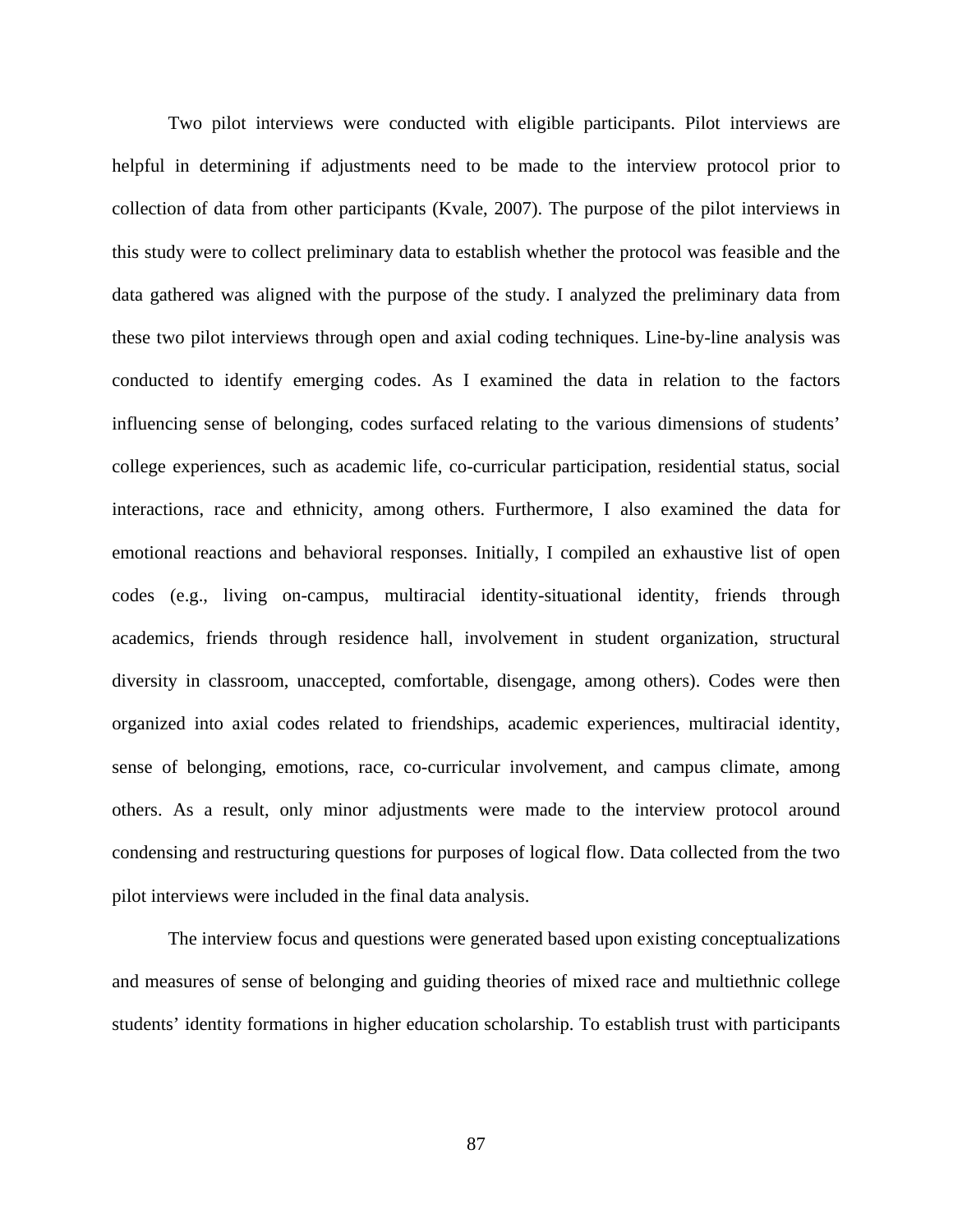(Seidman, 2006), the interview began with introductions and background questions. The audiorecorded one-on-one in-person interviews ranged from 40-90 minutes.

The interview utilized a semi-structured interview protocol (Appendix E) with openended questions to ensure some focus and flexibility with the data collection (Miles & Huberman, 1994; Seidman, 1991). Aligned with the research questions, the open-ended interview questions were intended to understand how multiracial and multiethnic college students' experienced sense of belonging in college, in particular, what factors contributed to their sense of belonging and how race- and ethnicity-related factors influenced belongingness. In order to capture how these students were experiencing or not experiencing sense of belonging in college, it was important to grasp what sense of belonging meant to them ("I'd like for you to think about what it means to have or experience a sense of belonging in college. How would you describe having a sense of belonging?" or "To what extent do you feel a sense of belonging at this institution? In what ways? " or "Could you describe in detail any experiences or interactions during your time at this institution where you felt like you belonged or didn't belong?"); thus, one aspect of the interview was focused on this.

Furthermore, as contextual influences are key indicators of fostering and understanding sense of belonging, some of the questions derived information regarding the various college contexts (e.g., physical environment, psychological, cultural, relational) in which sense of belonging may have become heightened for these students. This area of focus was intended to identify where and how these students were experiencing or not experiencing belongingness and why. This line of questioning narrowed in on how sense of belonging may have been experienced or not experienced in several aspects of their life while at the institution (i.e., cocurricular life, academic engagement, interactions with peers and faculty, residential experiences,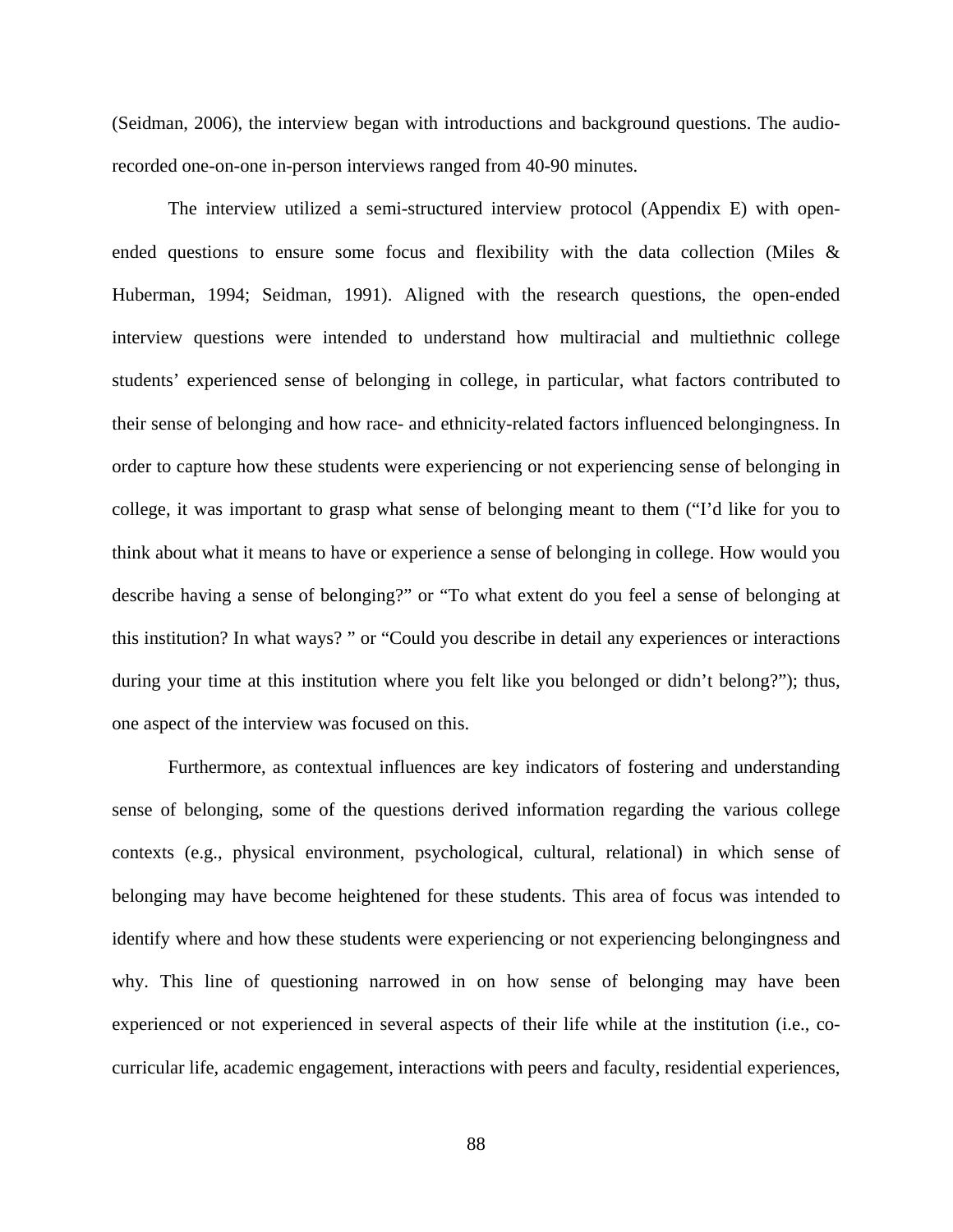overall campus climate, family, and social identities). For example, students were asked "during your time here at the institution, what programs, services, or organizations have you been involved in and to what extent do you feel a part of those communities and cultures on campus?" and "in terms of your academic engagement, tell me more about your involvement in your classes and types of interactions you have with faculty." All of these questions comprised of probes, which dove deeper into better understanding what factors influenced those experiences of belonging or not belonging in the various contexts (e.g., type of co-curricular activities and organizations involved in, experiences of exclusion or inclusion during social interactions, university environment/climate, type of faculty or staff involvement, among others). Building on this, the questions also explored these students' cognitive evaluations, affective responses, and behavioral decisions associated with those experiences of belonging or not belonging on campus (e.g., "How did you feel?" or "What was your thought process and perspective behind that?" or "What did you do as a result?").

Additionally, the questions intended to explore how these students' multiracial and multiethnic identity factored into their experiences of belonging or not belonging in college (e.g., "Has race or ethnicity ever been a factor in your sense of belonging in college?" or "Have there been specific situations where your race or ethnicity has played a role in whether you felt like you belonged at the institution? Tell me about it."). Lastly, a portion of the interview asked students to describe what institutions could do to authentically support mixed race and multiethnic students' needs and experiences and promote their sense of belonging on campus (e.g., " What do you think the university can do to authentically support students' experiences around feeling connected, accepted, and included at the institution, particularly for multiracial or multiethnic college students?").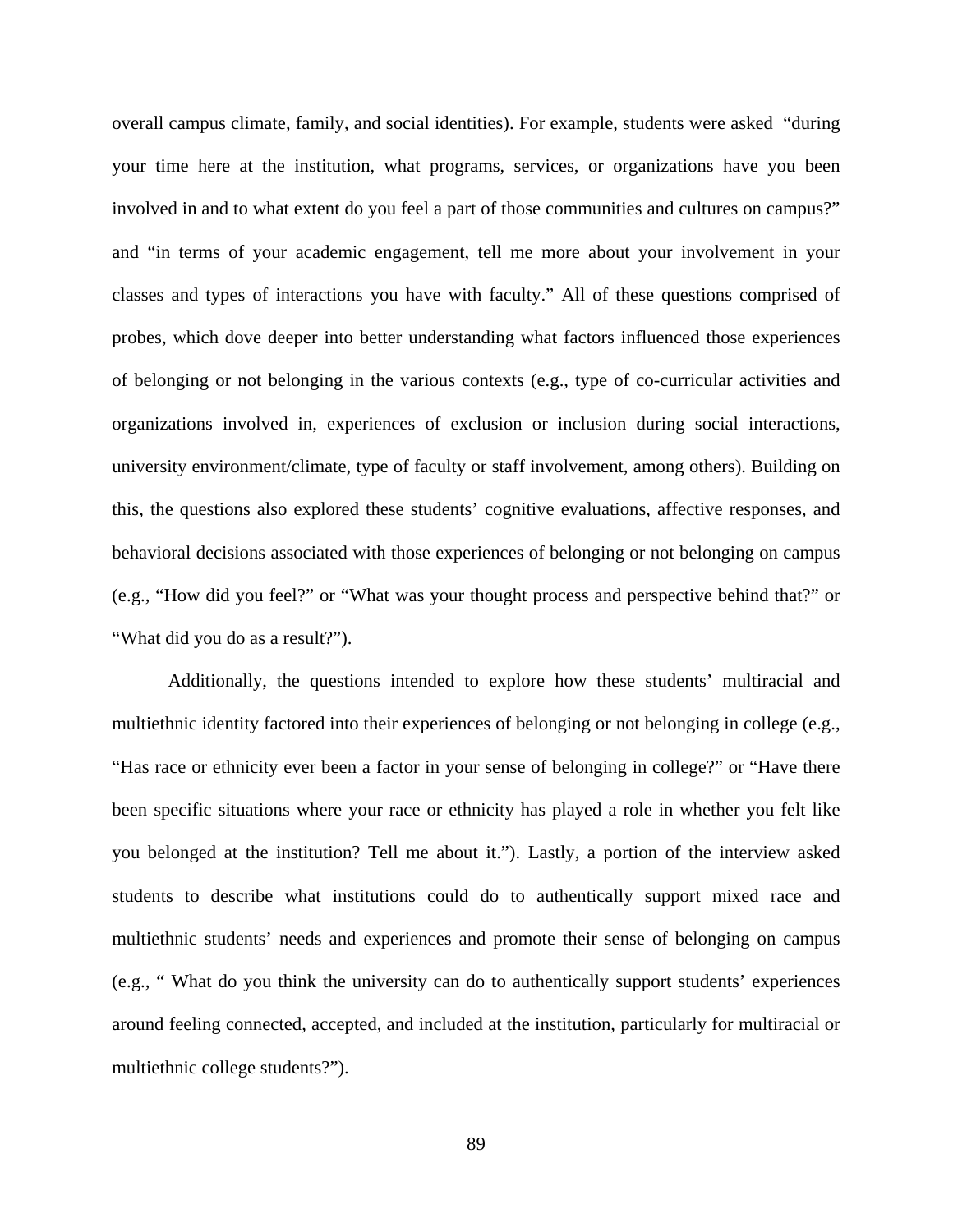To ensure the semi-structured interview addressed the purpose of the study the interviewer made intentional efforts to follow-up, clarify, and verify information pertinent to the focus of the study and engaged in active listening over the course of the interview. According to Kvale and Brinkman (2009) the three ideal elements of an interview include interpreting, validating, and reporting. The interpreting and validating component is satisfied when the interviewer repeats the same questions indirectly in multiple ways to capture reliable responses from participants. In the present study, the interviewer purposefully probed where clarification was necessary to ensure the interpretation of the information provided was aligned with what the student intended to convey. Reporting is an ideal, which aims to collect enough self-reported data is collected in order to thoroughly and clearly represent what the participant intended to articulate. During the course of the interview, I intentionally attempted to remain open-minded, accepting, honest, aware of my verbal and nonverbal behaviors as well as intentional about using the participants' language when appropriate to demonstrate a shared language or understanding during the interview (Rubin & Rubin, 2005).

To assure confidentiality each participant was asked to select a pseudonym and will be referred to by their pseudonym throughout the remainder of the study and in any published work (i.e., presentations, publications, and conversations). No personal identifying information was collected to link the participant to their pseudonym and all data was physically stored in a locked cabinet as well as secured electronically through a password encrypted computer system. The raw data was managed and stored by the primary researcher. I received verbal consent for the audio recording of the interview and authorization from each participant to conduct any necessary follow-up as a result of inquiries that arose at a later time post-interview. Upon completion of the interview, participants received a \$10 token of appreciation for their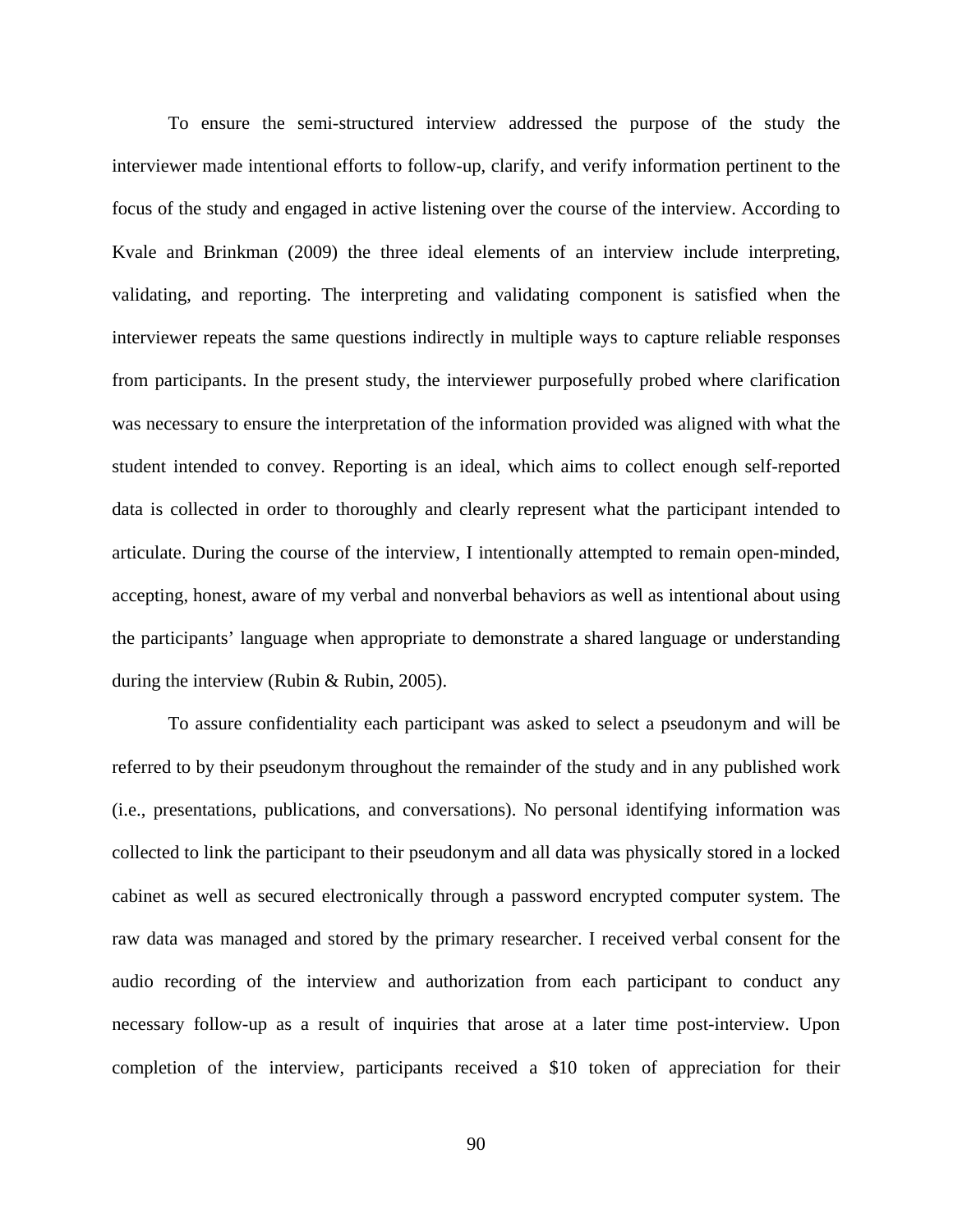participation in the research study. In addition to the one-on-one semi-structured interviews, participants completed a demographic questionnaire outlining information regarding background information (e.g., racial and ethnic background, age, gender) and other relevant information (e.g., education level, academic major, co-curricular involvement on- and off-campus, college generation status, immigration generation status) (see Appendix F).

# **3.3 DATA ANALYSIS PROCEDURES**

The audio-recordings of the interviews were transcribed verbatim and further examined to explore patterns and themes relating to mixed race and multiethnic college students' sense of belonging on campus. I transcribed six interviews, while the remained five interviews were transcribed using a transcription service. After the audio files were transcribed, all transcriptions were cleaned and verified by me to ensure the transcribed text aligned with the audio recording.

Constant comparative analysis using open and axial coding techniques (Glaser & Strauss, 1967; Strauss & Corbin, 1994) were employed to construct coded categories to help identify any patterns and themes that emerged from the data. Furthermore, data from the demographic questionnaire was interpreted as a supplement to the interview data. During the data collection process, an iterative, ongoing cycle of data analysis occurred simultaneously to continuously refine my perspectives and coding. Data were coded for various factors that influenced students' sense of belonging, with a focused look on race and ethnicity, as well as emotions and behaviors associated with experiences of belonging and not belonging. For each of these major codes of interest (influencing factors, emotions, and behaviors) separate code lists were generated. As I collected new data across the three-month span of time, I constantly compared incoming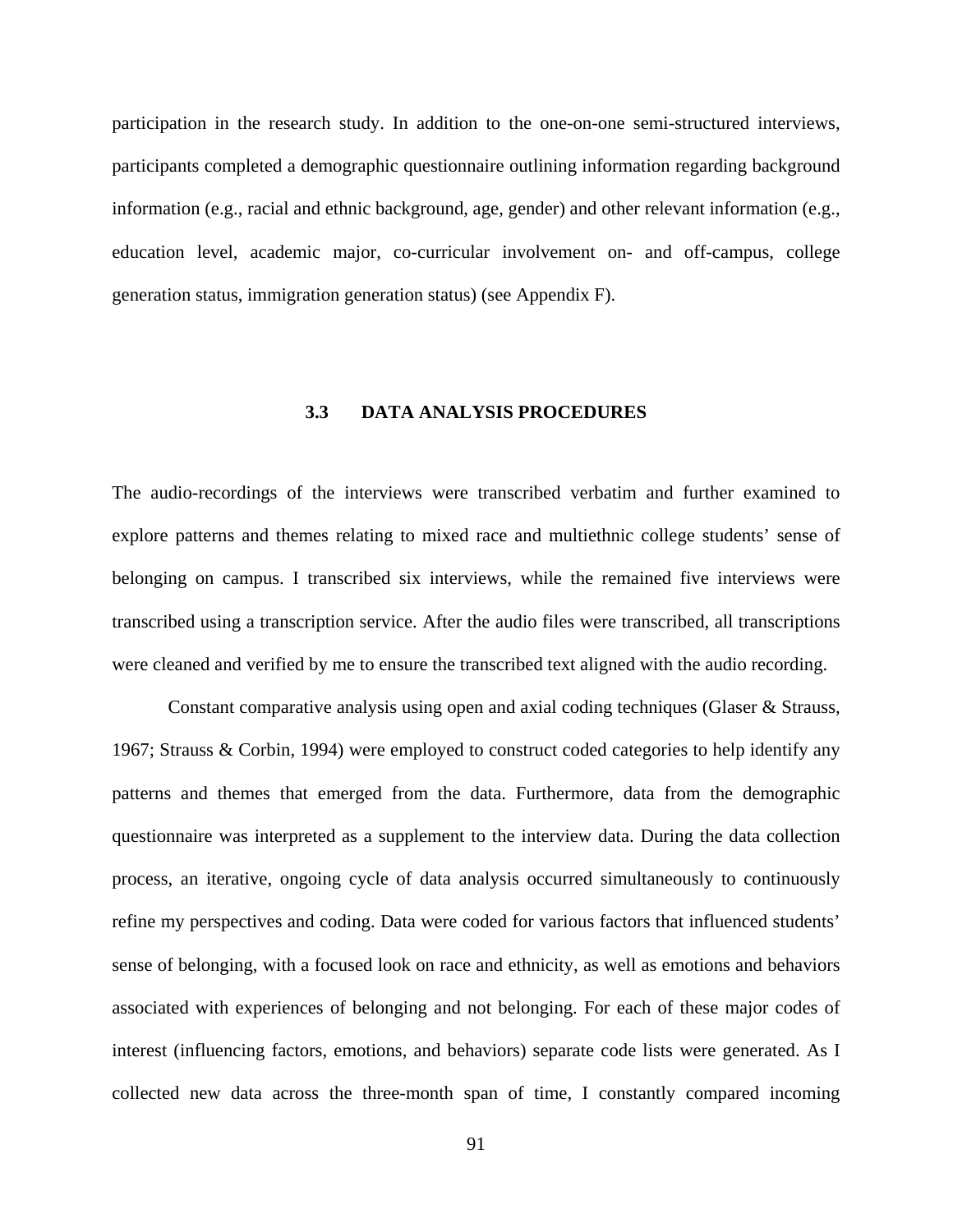interview data by grouping data based on similarities and differences within and across interview data (e.g., data across participants, data within participant interviews, data to emergent categories). Data was constantly compared to (re)assess, refine, and identify similarly emerging codes until no new properties surfaced from the ongoing comparing and coding.

Using the open coding technique, I read through the transcripts line-by-line multiple times to identify units of data based on the meanings that surfaced from the text. This process was iterative where codes were created, deleted, refined, and collapsed into one another. I then established properties for these distinct categories and subcategories. It is important to note, that since some of the meaning units were representative of already existing constructs from current research, some codes were generated based on these existing constructs. Evident in the data were mixed race and multiethnic students' experiences of multiracial microaggressions based on Johnston & Nadal's (2010) taxonomy of multiracial microaggressions. I used this taxonomy to categorize the meaning units associated with each type of multiracial microaggression students experienced. Multiracial microaggression codes included exclusion/isolation ("excluded or isolated based on their multiracial status"; Johnston & Nadal, 2010, p. 133), exoticization/objectification ("multiracial person is dehumanized or treated like an object"; Johnston & Nadal, 2010, p. 133), assumed monoracial or mistaken identity ("multiracial people are assumed or mistaken to be monoracial [or a member of a group they do not identify with]"; Johnston & Nadal, 2010, p. 133), and denial of multiracial reality ("multiracial person is not allowed to choose their own racial identity"; Johnston & Nadal, 2010, p. 133). Additionally, another construct from existing scholarship that became a code in this study was cultural integrity, which stemmed from Tierney's (1999) research on cultural integrity. The code cultural integrity (or lack of) was described as the existence or nonexistence of culturally relevant,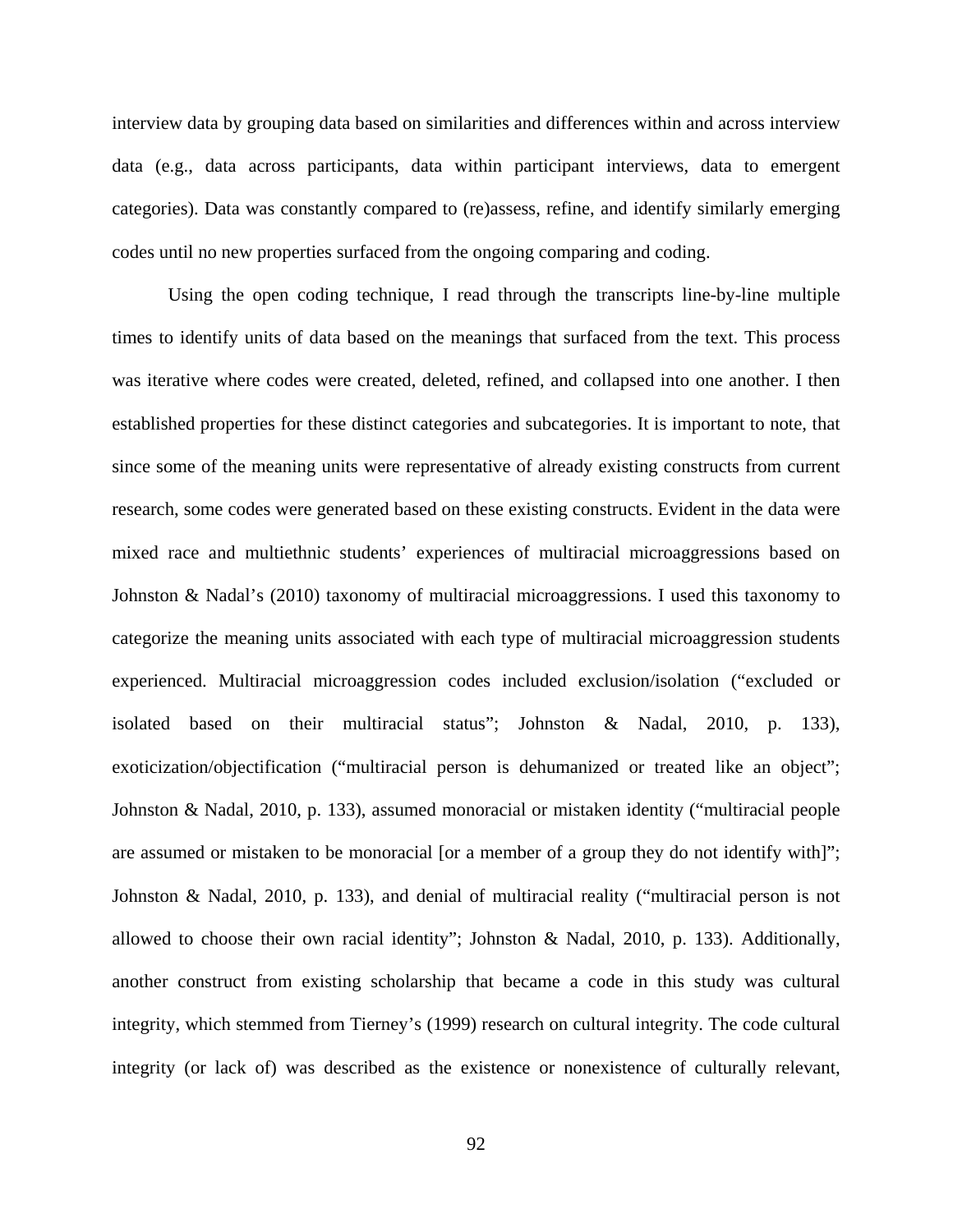inclusive, and engaging practices and strategies at the institution (e.g., engaging students' diverse backgrounds in a positive manner toward the development of more relevant pedagogies and learning activities) (Tierney, 1999, Museus, 2014). Lastly, the code situational identity was an additional construct adopted from Renn's (2004) ecological theory on mixed race identity development. Situational identity is the shifting of one's racial and ethnic identity claims and expressions either unconsciously or consciously. After all the data was collected and reviewed, I came up with a list of codes to use.

During the axial coding phase of data analysis I identified how codes were related to one another, similar as in the pilot study (e.g., axial codes related to multiracial identity, sense of belonging, campus racial climate, emotions, among others). Here, I combed through the interview data with the intention to classify connections between codes and sub-codes. The final inventory of codes and sub-codes was maintained in a codebook (see Appendix G for an abbreviated version of the codebook). Following this, I continued by systematically organizing and identifying themes and patterns that encompassed the emergent core categories to identify key factors contributing to students' experiences of belonging and emerging patterns illustrating the ways in which race- and ethnicity-related factors influenced their belongingness.

# **3.4 PROCEDURES TO ADDRESS TRUSTWORTHINESS**

To validate the trustworthiness of the data analysis, a second coder with a professional background on multiracial college student development and experiences in higher education examined the data by coding 25% of the interviews for three major codes (i.e., multiracial microaggressions, emotions, and behaviors). The second coder was provided with a copy of the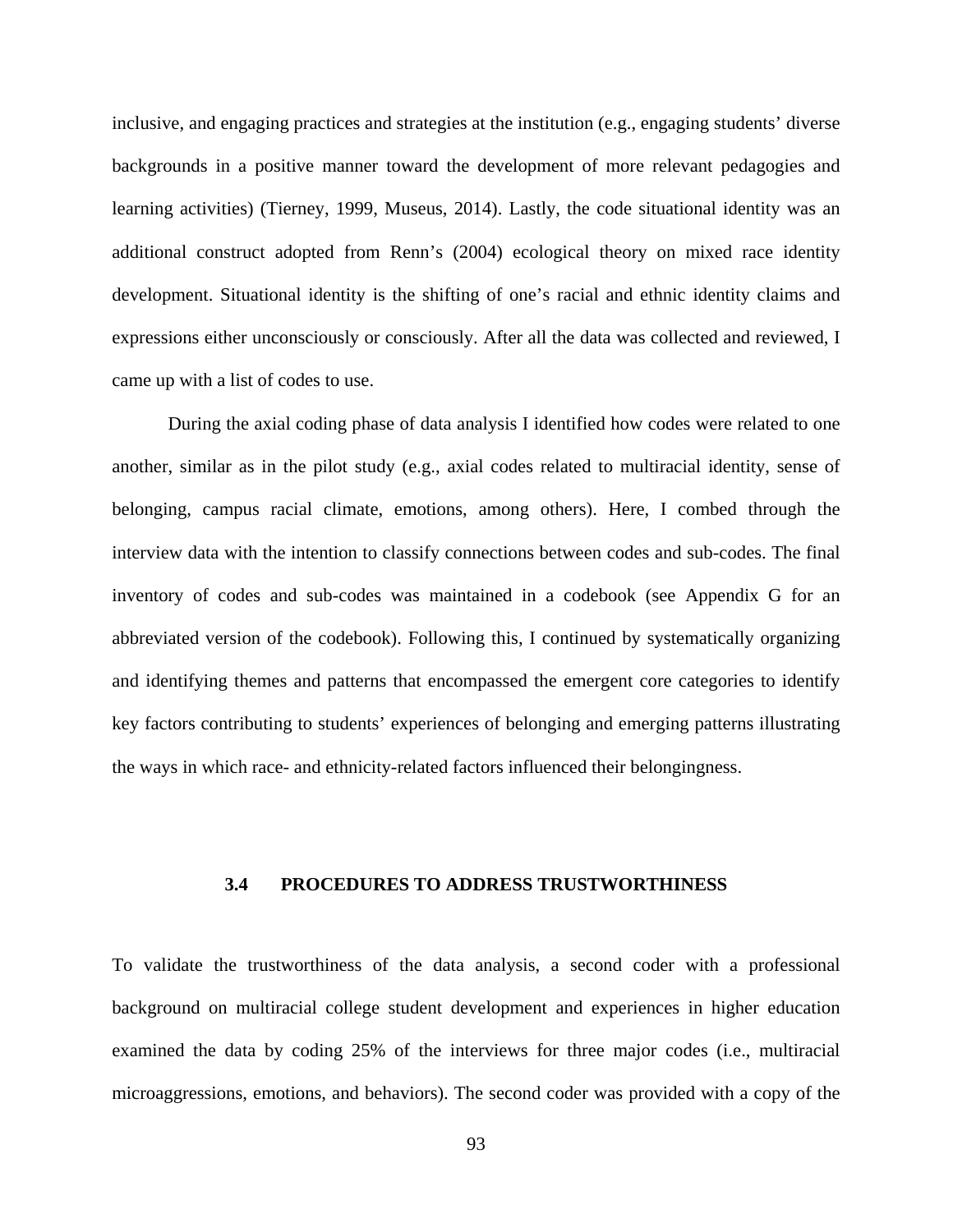draft codebook, which included the codes, definitions of the codes, and examples of those codes. I walked through the codebook and the goals of the coding process with the second coder to ensure we were consistently coding going forward. The second coder and I coded one transcript separately and came together to review this rendition to ensure we reached consensus on how and what we were coding. At this point only minor discussion points emerged at this point regarding collapsing certain codes. The primary investigator and second coder identified and determined a few codes from emotional reactions set of codes were characteristically similar enough to be consolidated. For instance, the emotional reaction codes, "upset" and "frustrated" were collapsed into the same code as they showed to be similar in nature within the context of students' interviews. A couple of behavioral codes (i.e., downplay, intervene/disrupt, questioning) were added as well. After the two coders completed the final coding of this set of transcripts, the primary investigator outlined the agreements and disagreements in a chart. The two coders reconvened to discuss each disagreement to reach a consensus. We reached a desirable inter-rater agreement for the following: multiracial microaggressions at 87%, emotional reactions at 79.5%, and behaviors at 81.4% inter-rater agreement. Interrater agreement was calcuated by taking the number of agreements for each code and dividing that by the total number of agreements for each code plus disagreements for each code (Miles & Huberman, 1994).

Important in qualitative research is the authenticity and credibility of the collected interview data; thus, participants were invited to conduct member checks to address this (Rubin & Rubin, 2005). Member checking is a technique used in qualitative research to verify the authenticity and validity of the interpreted data gathered by presenting the preliminary understandings of the data to the participants for their review. Two rounds of emails went out to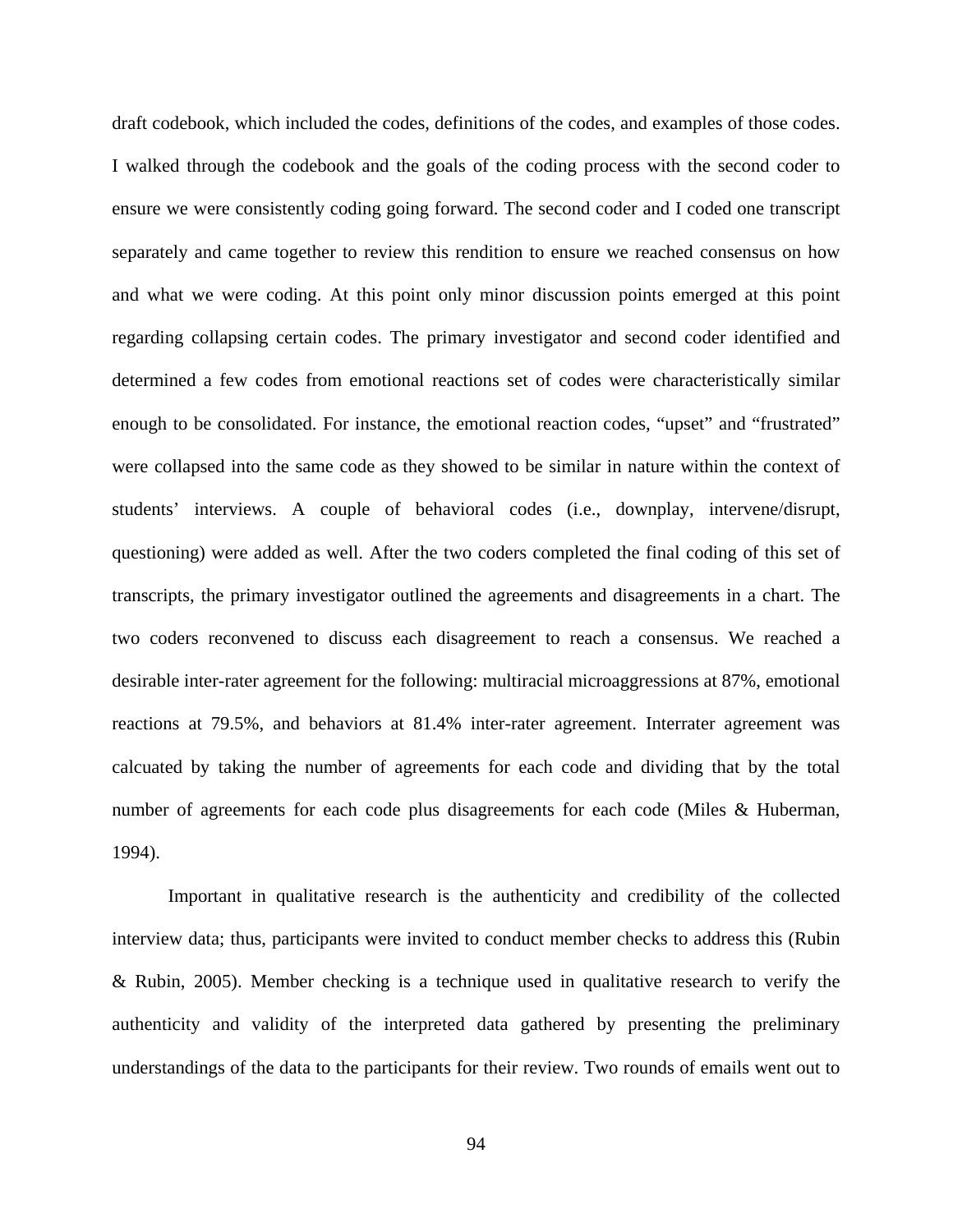all 11 of the participants for member checking seven months and nine months after the close of data collection. Zero students responded to these emails. However, another technique employed to address the trustworthiness of the data was peer debriefing. Peer debriefing is a common technique used in qualitative research to strengthen the credibility of one's data by consulting with experts (Creswell, 2012). For this study I used peer debriefing during data analysis (e.g., during and after the coding process) with two colleagues. One colleague has expertise on multiracial college student development and student affairs administration, while the other is an expert in qualitative research methodology and psychology. It is important to note the colleague with the expertise on multiracial college student development and student affairs administration who assisted with peer debriefing was a different colleague than the second coder of the data. The intention of the peer debriefing process in this study was to determine if other experts would come to similar conclusions in examining the data. (Arminio & Hultgren, 2002; Creswell, 2012; Lincoln & Guba, 1985). There was only one instance where one individual's perspective slightly differed from my interpretation of the data. After discussing the interpretation with one another in more depth we came to a consensus on it. As such, peer debriefing with these two colleagues offered credibility to the interpretations of the data.

Furthermore, memo-ing was conducted as a method to document reflections of the interview process and data analysis throughout the research study. In these memos, I wrote about my reflections regarding overall impressions from the interview (e.g., non-verbal expressions by participant, tone of voice, body language) as well as developing thoughts about the data and implications of this research (e.g., budding connections between codes, selecting and defining code labels, broader connections to contemporary research in higher education) (Miles & Huberman, 1994). Throughout the study, I referenced the memos I created to critically reflect on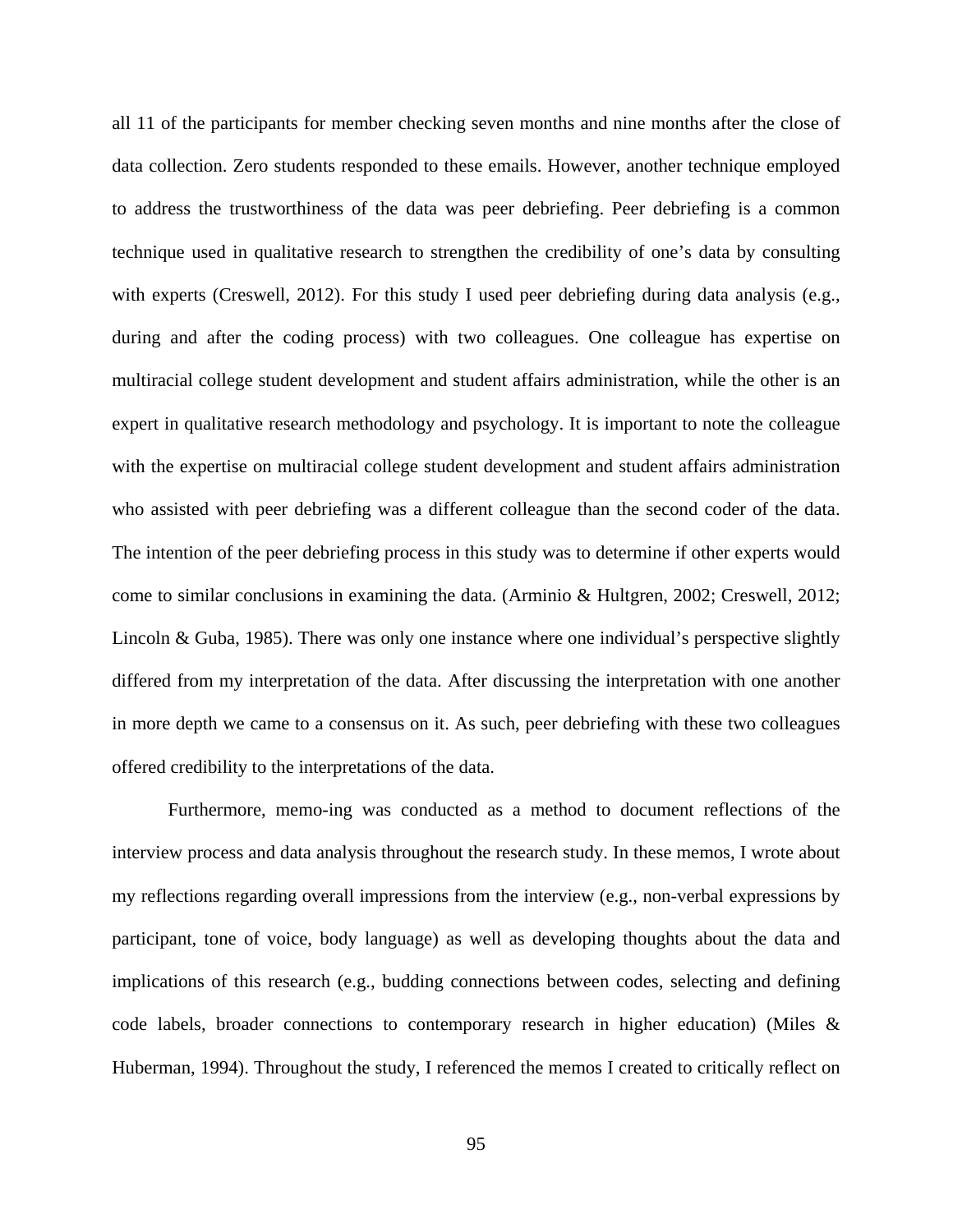fieldnotes from the interviews, my evolving thoughts on the data, and my positionality in the study. In qualitative research, the researcher plays a multifaceted role to ensure data is collected, managed, and analyzed with integrity. Rossman & Rallis (2003) stated a responsible qualitative researcher

- Views social phenomena holistically
- Systematically reflects on who she is in the inquiry
- Is sensitive to her personal biography and how it shapes the study
- Uses complex reasoning that is multifaceted and iterative. (as cited in Marshall & Rossman, 2006, p. 3)

When working with multiracial individuals in research, DaCosta (2007) and Root (1992b) highlight the positionality of the interviewer as an "insider" or "outsider" in qualitative interviews is a key aspect of the research that must be considered. Coming from what Root called "a position of knowing", or a high level of familiarity or a shared understanding of multiraciality, is essential to ensuring a successful interview with multiracial and multiethnic individuals. Root also states researchers must take responsibility to reduce subjective bias that may influence one's interpretation of the data by implementing approaches that address trustworthiness.

In this study, I acknowledge my positionality as a self-identifying monoracial, multiethnic female. My race, ethnic, gender, and other social identities may have influenced participants' responses. Furthermore, my years of personal interest and professional experiences studying multiraciality and multiethnicity in higher education has contributed to my evolving knowledge base in this area. This is critical to take into account for this study because it may shape my perceptions of multiracial and multiethnic related experiences. As such, a heightened level of awareness was present when interacting with participants and analyzing the data.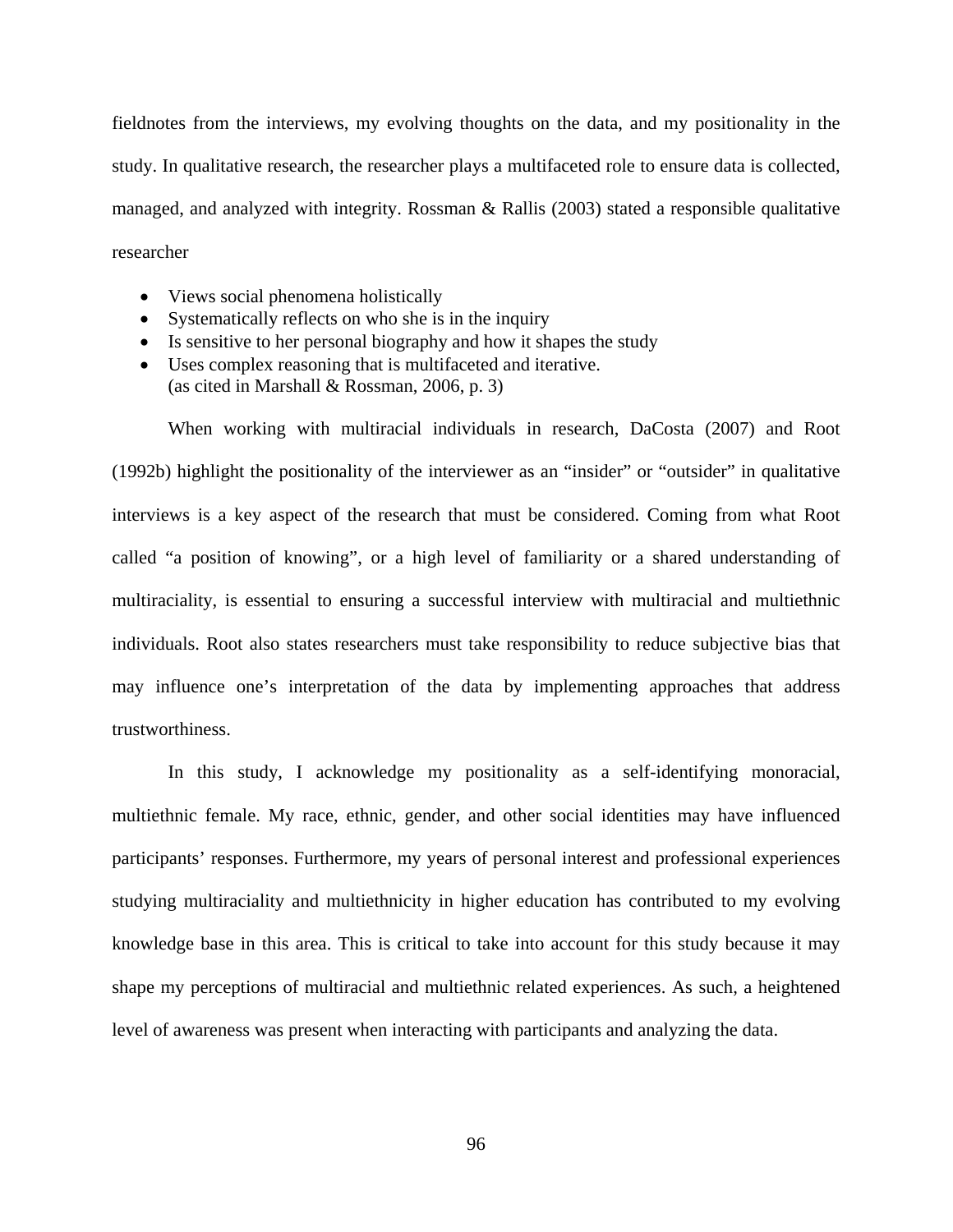#### **4.0 FINDINGS**

The purpose of this qualitative research study was to understand the factors contributing to 11 self-identifying mixed race and multiethnic college students' institutional and/or contextual sense of belonging. In particular, this study explored the following research questions: (1) What factors influence mixed race and multiethnic students' sense of belonging in college? (2) How do raceand ethnicity-related factors influence mixed race and multiethnic students' sense of belonging in college? The main findings of the study include:

- 1. Monoracial norms at institutional and interpersonal levels was a barrier to mixed race and multiethnic students' institutional and contextual belonging in academic, social, and cultural spaces.
	- a. Internalized perceptions of the campus racial climate induced belonging uncertainty. Aspects of the campus racial climate included: (a) low compositional diversity of multiracial and monoracial students of color, (b) limited culturally relevant and inclusive practices engaging mixed race students, and (c) monoracial and monoethnic subcultures.
	- b. Multiracial microaggressions invalidated participants' multiracial and multiethnic identity, which reduced their institutional and contextual belonging in social and cultural spaces. Two specific behavioral strategies were adopted by students to manage their reduced sense of belonging: (a) accommodation to monoracial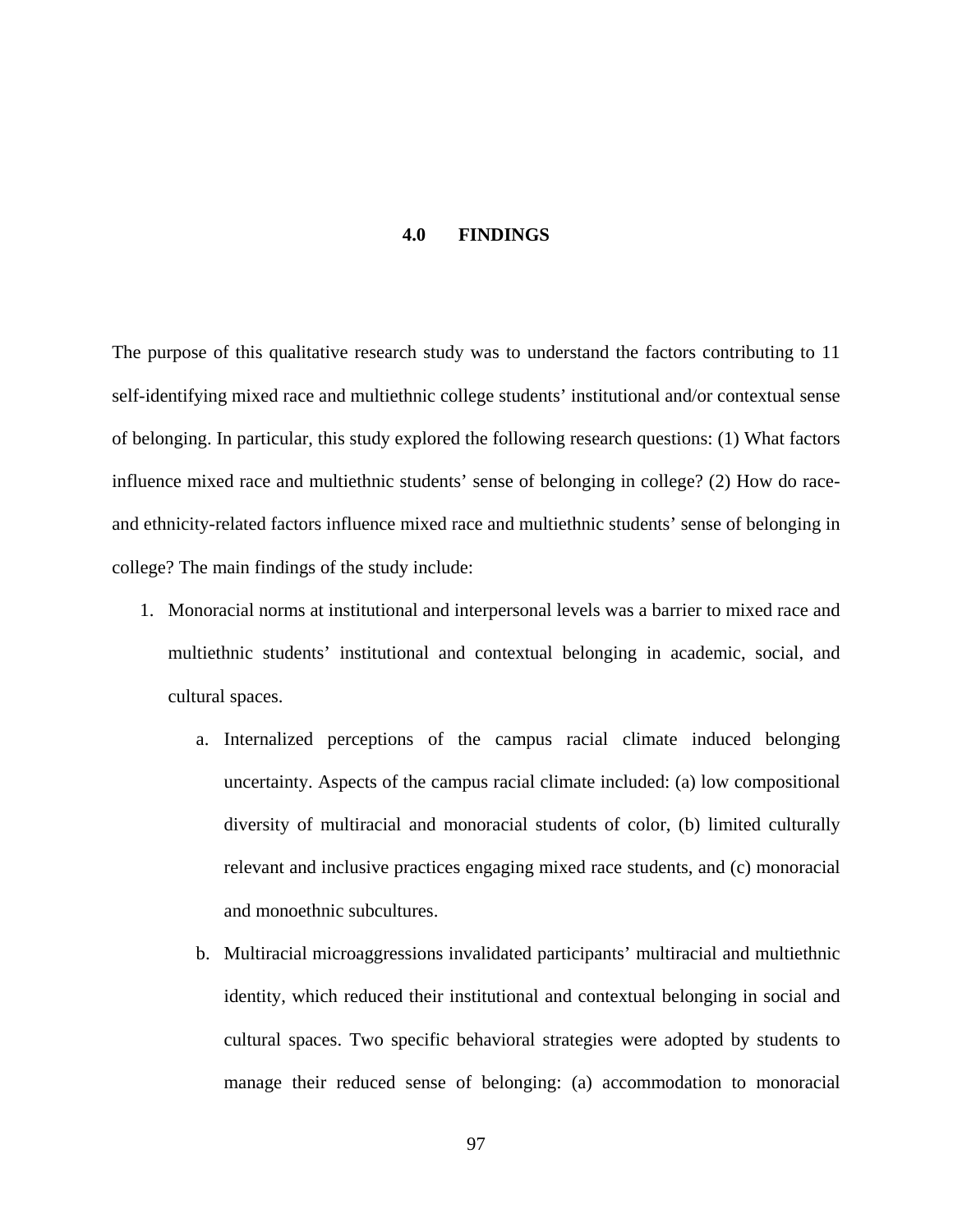norms through situational identity and (b) resistance to conforming to monoracial norms by disengaging from the situation or disrupting the multiracial microaggression.

2. Friendships were socially and culturally validating contexts in which their sense of belonging was enhanced.

In this chapter, I begin by briefly providing relevant information that emerged from the data, which offers the reader contextual background that is helpful in better understanding the main findings of this study. This includes (a) the different ways students described experiencing belongingness in college, and (b) an overview of various factors that contributed to their experiences of belonging. First, students expressed experiencing sense of belonging in two ways: (a) institutional belonging and (b) contextual belonging. Second, in response to the first research question, data showed multiracial and multiethnic students described multiple academic, social, personal, co-curricular, residential, and environmental factors that contributed to their sense of belonging in college. These results are succinctly discussed in this chapter. I then move on to report the major findings of this study, pertaining to how race- and ethnicity-related factors influenced participants' sense of belonging. Results shed new insights into how the unique needs and experiences of multiracial and multiethnic students influenced their institutional and contextual belonging in college.

### **4.1 INSTITUTIONAL AND CONTEXTUAL SENSE OF BELONGING IN COLLEGE**

Before discussing the main findings in detail, it is important to provide a brief overview of how students described the different ways they experienced belongingness in college. As participants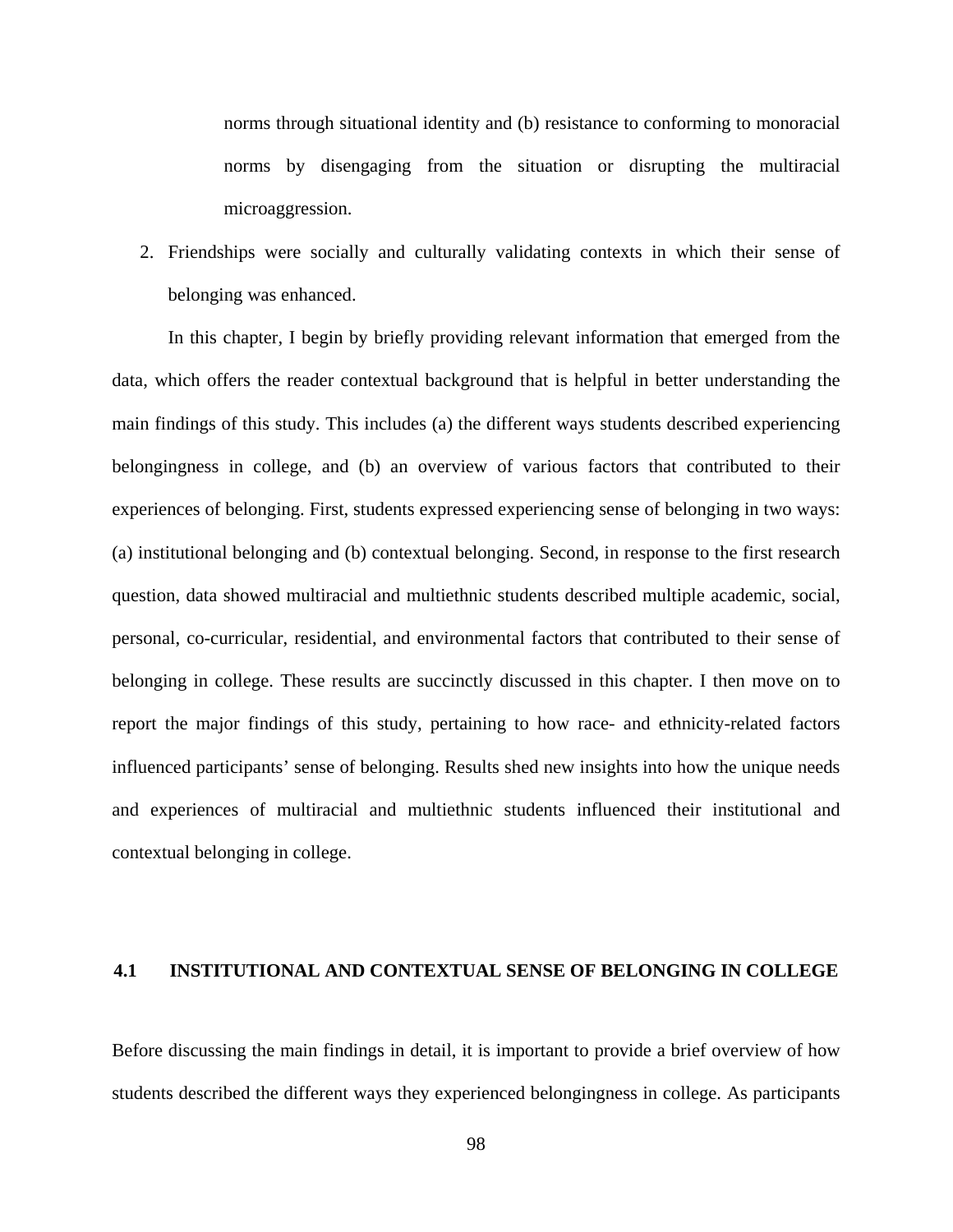reflected on their college experiences, sense of belonging in college was discussed in two ways: institutional belonging and contextual belonging. Institutional belonging is described as students' sense of belonging to the overall institution. For instance, a few students talked about a strong level of pride in attending the institution, which contributed to feeling a sense of connection to the institution. Contextual belonging is described as students' sense of belonging within different contexts or situations in college. Instances of contextual belonging included experiencing a sense of belonging in an academic major/department, within one's social circles, when involved in a co-curricular activity or specific student organization, in their residence hall, among others. All participants, except one (Olivia), expressed that they experienced contextual belonging in various dimensions of their college life (e.g., academic, social, co-curricular), while only three participants expressed experiencing institutional belonging (Bob, Randall, and Victoria). For example, Randall spoke about having a sense of institutional belonging as well as contextual belonging within his co-curricular and academic experiences.

Last year I didn't have a major. I didn't have a minor. I didn't have a 3.0. I wasn't in the business fraternity. I wasn't in this organization or that one. But now I feel like I belong even more to this school, because I am more secure and I am in so many more organizations. And hopefully by next year, I can say the same thing that I am getting involved even more.

His experiences of sense of belonging in the co-curricular (e.g., involvement in business fraternity) and academic (e.g., identifying a major and minor) context were an important facilitator of his sense of belonging to the overall institution. This notion of institutional belonging and contextual belonging is not surprising, as it similarly aligns with how sense of belonging is examined in different ways within existing scholarship on sense of belonging in higher education (Hausmann et al., 2002-2003; Hurtado & Carter, 1997; Locks et al., 2008; Maestas et al., 2007; Museus & Maramba, 2011; Strayhorn, 2012). It is important to note that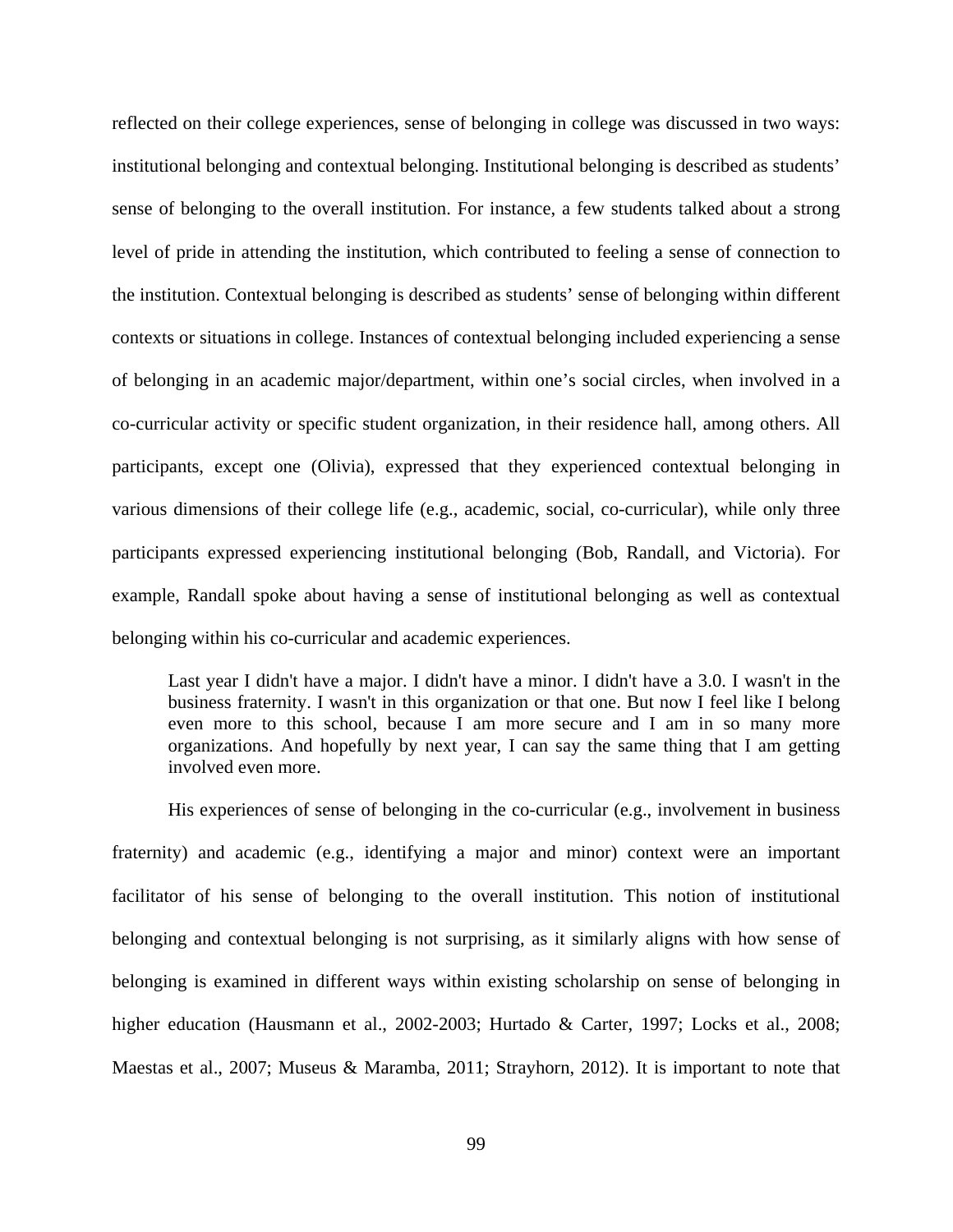within this chapter, when evident in students' examples, I distinguished between institutional and contextual belonging.

### **4.2 MULTIPLE FACTORS INFLUENCING SENSE OF BELONGING IN COLLEGE**

Data depicted that numerous factors were influential in enhancing or hindering their sense of belonging in college. Findings are consistent with existing literature in higher education on factors influencing monoracial undergraduate students' sense of belonging in college (e.g., Hagerty, Williams, & Oe, 2002; Hurtado & Carter, 1997; Locks et al., 2008; Maestas et al., 2007; Museus & Maramba, 2011; Strayhorn, 2012). Supporting this extant literature, specific academic, social, personal, co-curricular, residential, and environmental factors emerged as important contributors to students experiencing institutional belonging and/or contextual belonging in college. Furthermore, findings also add to this scholarship by identifying uniquely reflected racial and ethnic factors in mixed race and multiethnic students' experiences of belonging in college. Figure 1 provides a visual representation of the multiple factors influencing participants' sense of belonging.

It is essential to note here that not all of the factors were found to be independent from one another, rather many overlapped as students' experiences in college are fluid and intersecting across different campus contexts. For example, students developed friendships, a key contributor to sense of belonging in college, via co-curricular avenues (i.e., student organizations) and through their academic major/departments (i.e., through smaller classes). Though not visually depicted in Figure 1, in reporting the data, I made an effort to discuss these overlapping factors, as that was the reality of many of the student experiences. Furthermore, across all of these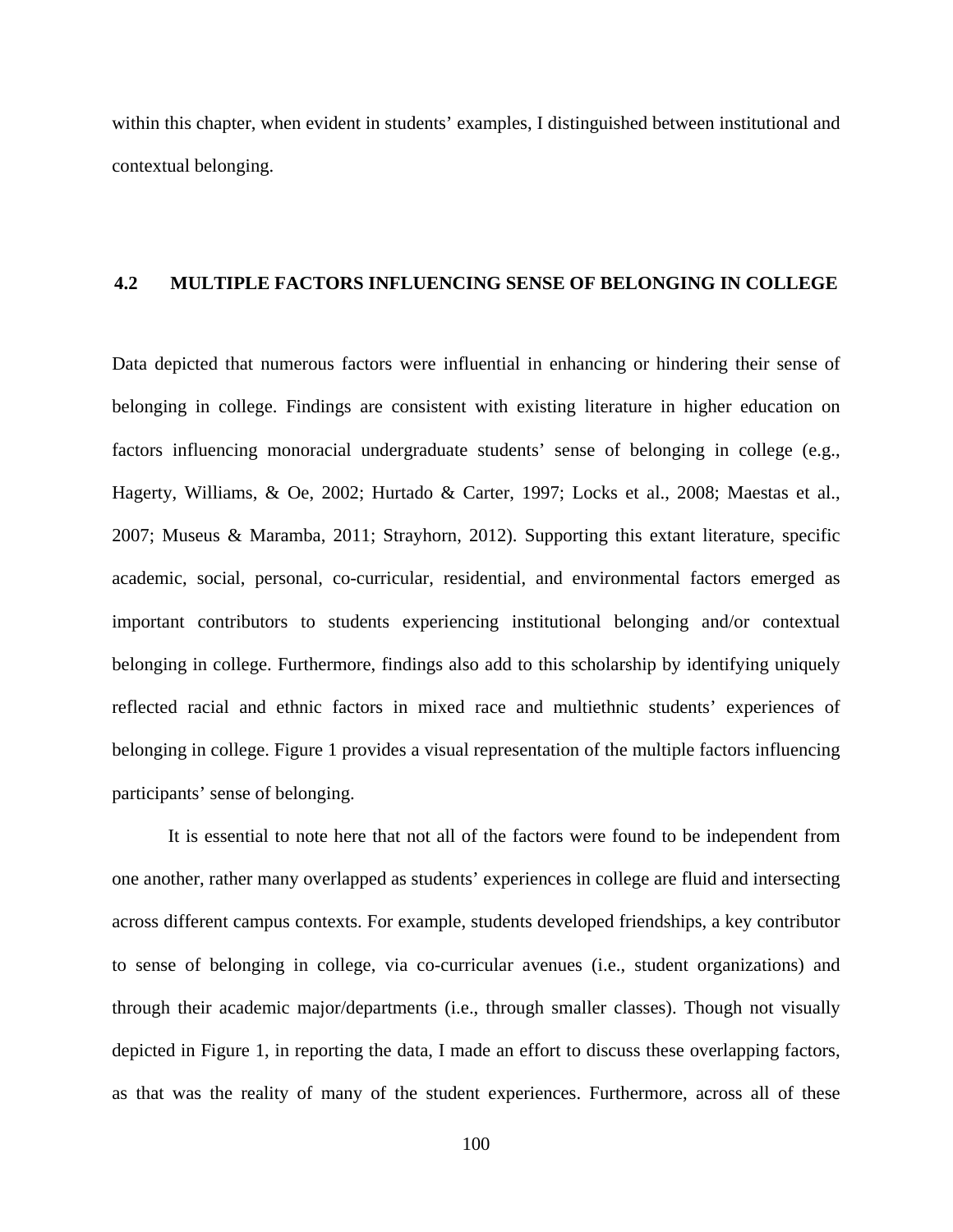influential factors, students' social identities (i.e., mixed race and multiethnic identity, class identity, gender identity, among others and intersections of these social identities) were salient aspects of their experiences around belongingness. Because of this, social identities were not discussed as a separate sub-section, but were discussed when relevant across the different sections.

### **Figure 1: Factors Influencing Multiracial and Multiethnic Students' Sense of**

### **Belonging**

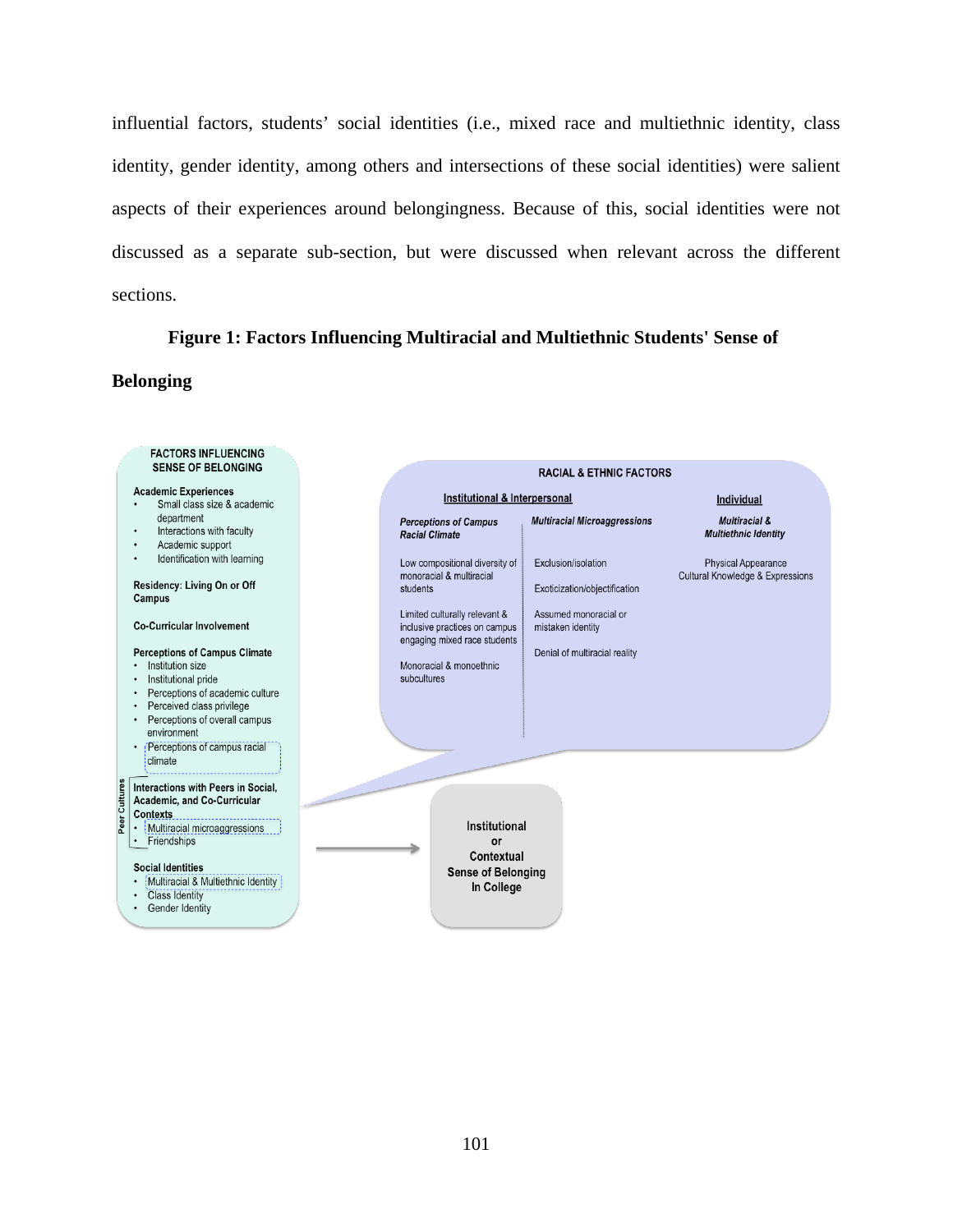### **4.2.1 Academic experiences**

In the context of students' academic experiences, four aspects emerged as prevalent factors in students' sense of belonging within academic contexts: (a) small class size and academic department, (b) interactions with faculty, (c) academic support, and (d) identification with learning. Six students reported small class size and academic department was influential in their sense of belonging in and out of the classroom context, as it provided students increased opportunities to interact and build meaningful relationships with faculty and peers as well as created a comfortable space to ask questions and engage in discussions. Nine students stated the quality and nature of interactions with faculty were important influencers for their experiences of belonging in academic contexts. A key aspect of students' interactions with faculty that shaped their experiences of belongingness (or lack of) was academic and cultural (in)validation. Validation through interactions with faculty was characterized by approachability and friendliness of faculty, faculty member's demonstrated interest in students' academic and professional pursuits, and feeling encouraged, cared for, and supported by faculty. When participants received validation, positive emotions (e.g., comfort, motivation, encouragement, belief, feeling important and cared for, feeling they mattered) were elicited, in turn, promoting a sense of belonging in those academic contexts. On the contrary, some participants identified moments where they felt academically or culturally invalidated in their interactions with a faculty member, producing feelings of discomfort, isolation, anxiety, and disrespect (e.g., Gerafrican stated faculty members were condescending; Sophia discussed a faculty member who stereotypically threatened her). In turn, this negatively impacted their institutional and contextual belonging in an academic context.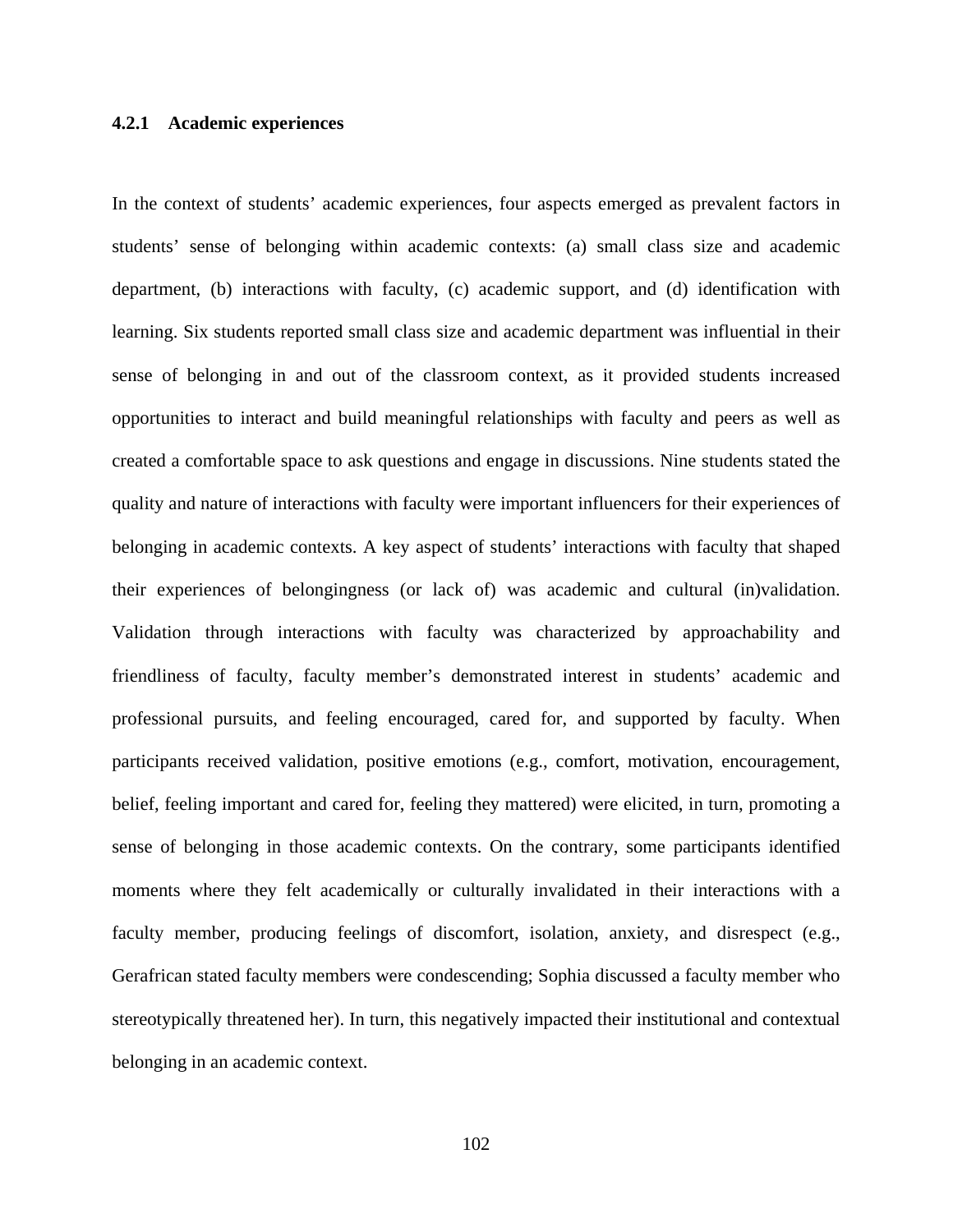Receiving academic support from in or out of class agents (i.e., family, academic support organizations and services, advisor) was another vital facilitator of multiracial and multiethnic students' sense of belonging at the institution. Six students discussed the importance of these sources of support in their academic experiences. In particular, results indicated the significance of students' finding trustworthy individuals and spaces that fostered their self-efficacy and motivation to succeed in college as autonomous learners. Furthermore for some students, identifying with what they were learning was also another fundamental factor for them to feel a sense of belonging in the academic contexts they functioned in. Participants' personal drive and connection with what they were learning was an important source of motivation in their educational experiences (e.g., Rachel pursuing a Spanish major as a means to stay connected to her Nicaraguan ethnic heritage; Elysse personally enjoying learning).

### **4.2.2 Residency: Living on or off campus**

Five students reported residential status (i.e., living on or off campus) was a contributor to their institutional and contextual belonging in college. For two of the three students who talked about living off campus, they described being less involved and engaged in campus activities due to not living on campus and having other obligations such as family or a job, which reduced their belongingness in social and co-curricular contexts. Conversely, living on campus gave students the proximity to resources, people, classes, and co-curricular opportunities, which tended to enhance their sense of belonging. Seven of the students who lived or are currently living on campus in university housing discussed having interactions with their resident assistant (RA) or peers on their residential hall floor, which helped them develop meaningful relationships, and thus feelings of belongingness in those residential settings. However, not all of the students had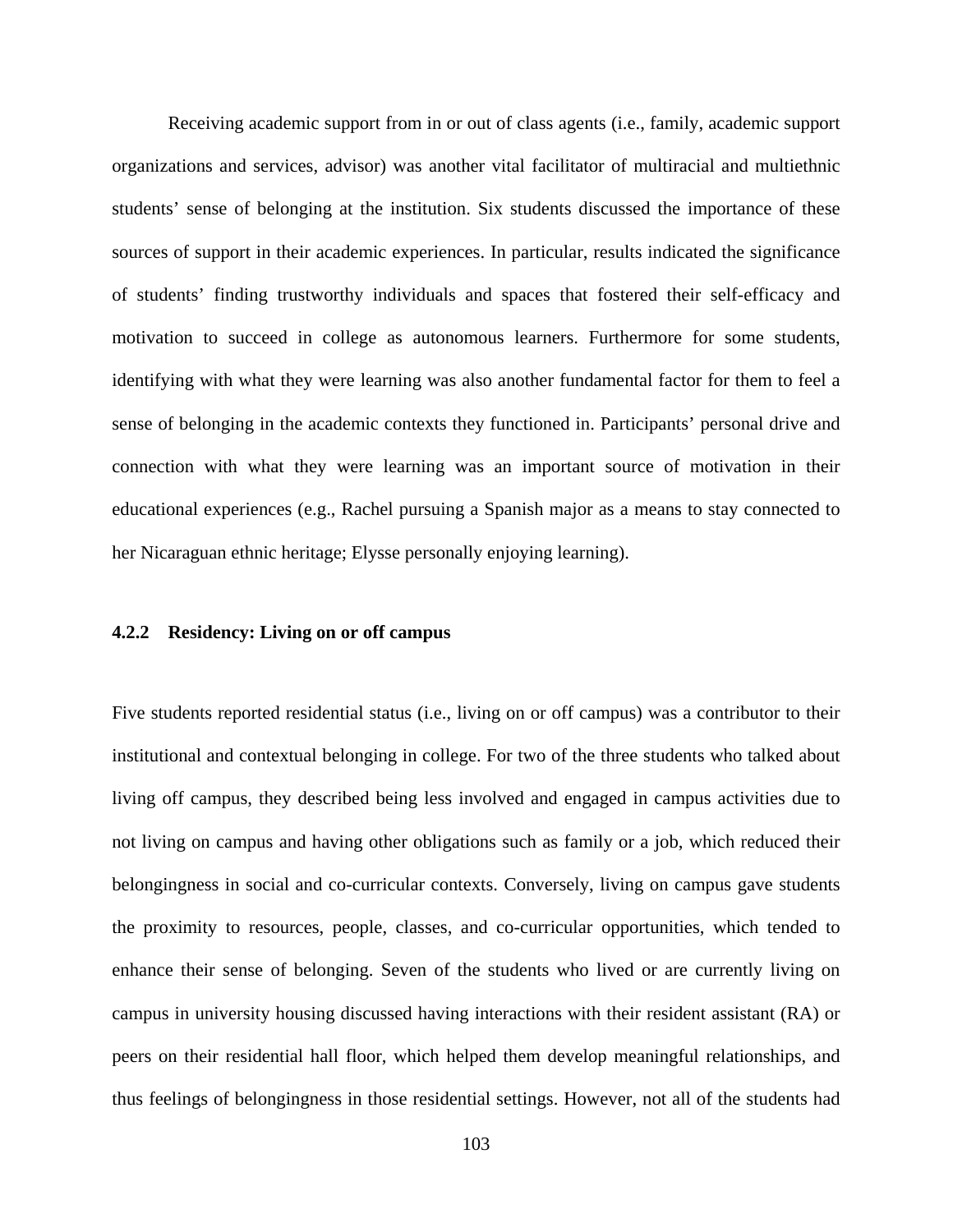positive experiences in their residence hall that enhanced their sense of belonging (Olivia and Elysse).

### **4.2.3 Co-curricular involvement**

Within the co-curricular realm, opportunities to explore personal and academic interests were also important in how students experienced sense of belonging in those co-curricular contexts. The majority of the students sought out programs such as study abroad, student organizations, and activities geared towards their interests. Involvement in these co-curricular activities fostered these students' contextual belonging in those settings, as it offered them spaces in which they received academic and cultural validation and developed a sense of connection to opportunities that fulfilled their interests.

### **4.2.4 Perceptions of campus climate**

Additionally, how students perceived the campus climate was essential. Participants identified six major aspects of the campus climate as influential in their institutional and contextual belongingness: (a) institution size, (b) institutional pride, (c) perceptions of academic culture, (d) perceived class privilege, (e) perceptions of the overall campus environment, and (f) perceptions of campus racial climate. Eight students identified the size of the institution as a contributor to their sense of belonging to the institution. Four students (Bob, Randall, Sophia, Victoria) felt the large size of the institution was beneficial because it provided increased opportunities to meet people and access to a multitude of resources and opportunities to get involved in co-curricular and academic-related activities. Four other students (Amber, Amanda, Elysse, Somoan) felt the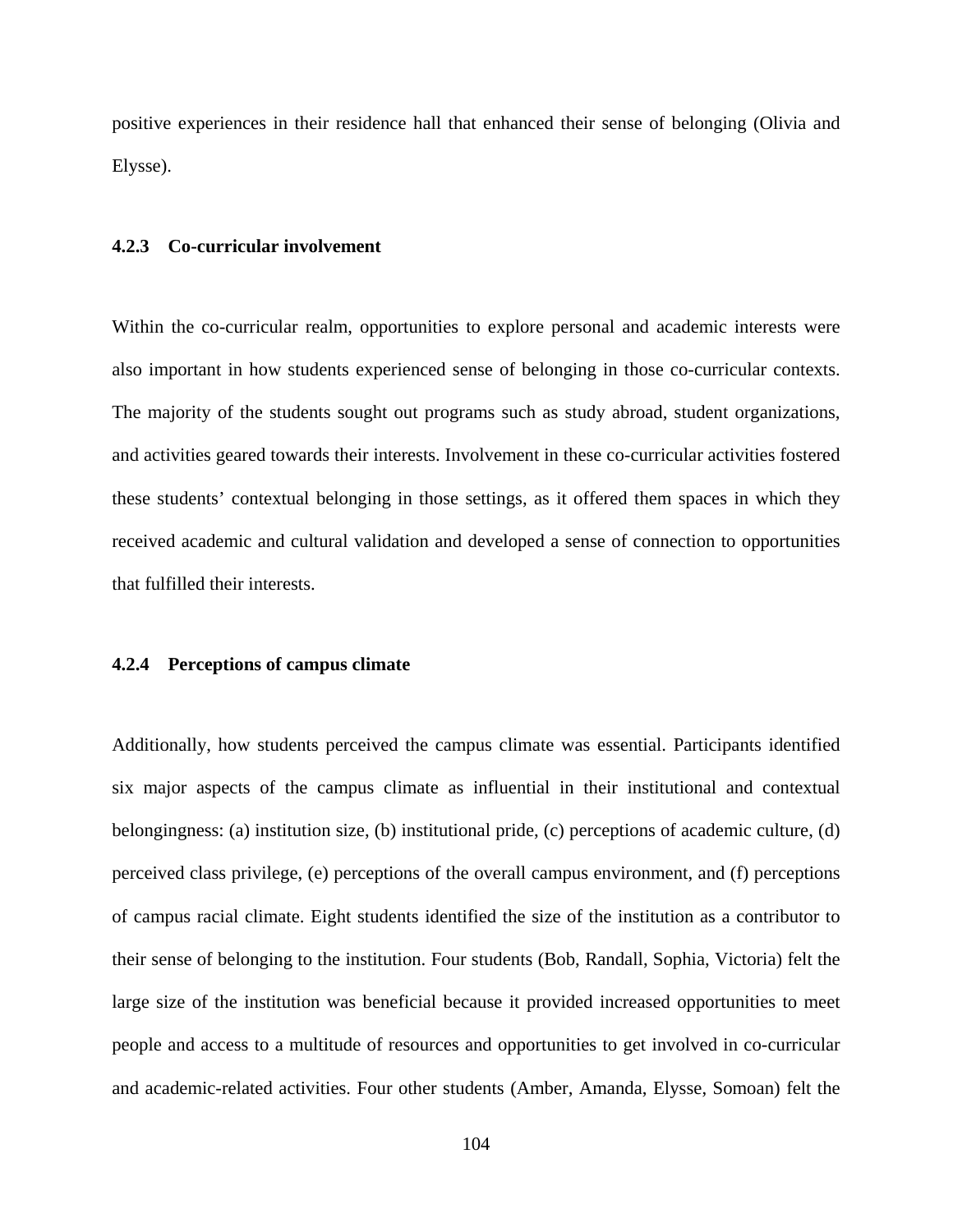institution was too large, making it difficult to interact with people comfortably often resulting in a feeling of isolation.

A second component of the campus climate students perceived as influential in their belongingness to the institution was institution pride. For three students (Bob, Randall, Victoria), their institutional pride generated feelings of belonging to the institution, which was grounded in their pride in recreational sports and/or the prestigious reputation of the institution. Moreover, perceptions of the academic culture on campus was another salient facet of the campus climate that a few students discussed. Students, such as Sophia, Bob, and Randall, talked about vulnerabilities stemming from a challenging academic adjustment, feeling intelligently inferior, and dealing with racist stereotypes associated with not academically excelling (e.g., in major, in classroom, in a course). This negatively impacted how they felt about belonging in certain academic contexts at the institution.

Furthermore, perceived class privilege also emerged as important factor that hampered institutional and contextual belonging in social spaces. Four students (Amber, Olivia, Sophia, Victoria) were highly aware of the class privilege that existed on campus, whether they personally experienced it or observed classism on campus. Students stressed class privilege is an inherent aspect of the campus climate, which marginalizes low-income and first-generation college going students of color attending the institution. Olivia, Sophia, and Victoria emphasized this point with their personal experiences of classism with insensitive peers on campus, which negatively impacted their sense of belonging to the institution and within social contexts on campus. This was due to two reasons: (a) they were hindered from being able to get involved in activities they otherwise may be interested in getting involved with and (b) they received differential treatment from others (e.g., judgment made about financial affordability to get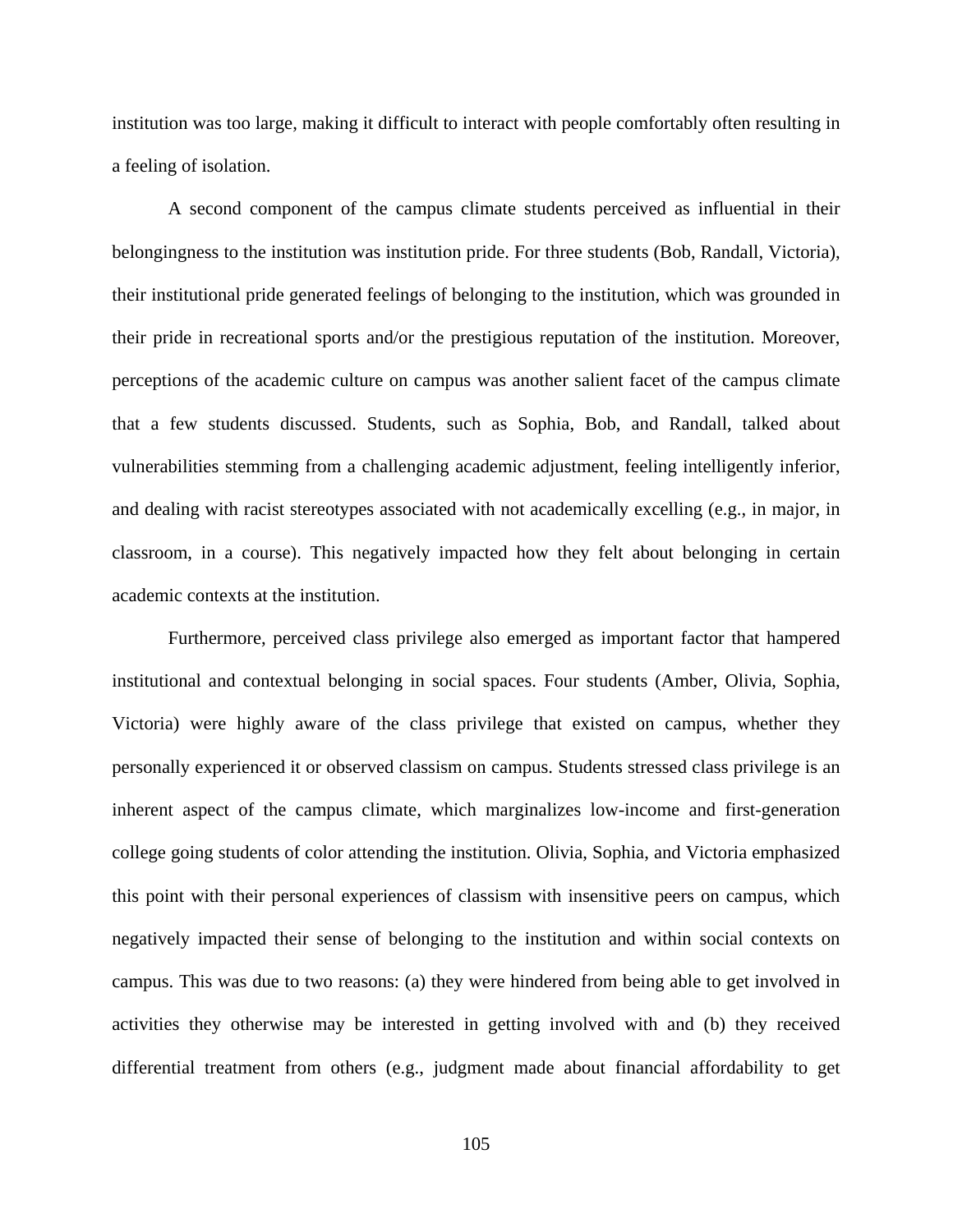involved in activities) which induced negative feelings and perceptions of how they fit in or were valued at the institution (i.e., feeling "different" or "sub-par" among their peers due to their class identity).

A total of nine students shared that their perceptions of the overall campus environment was important to their institutional and/or contextual belonging in academic or co-curricular contexts. Of the nine, three participants indicated certain aspects of the overall campus environment (i.e., abundance of resources, opportunities, and friendly people) were favorable to them, which enhanced their sense of belonging; whereas, three other students expressed unfavorable perceptions of the overall campus environment (i.e., not supportive, unwelcoming), which hampered their sense of belonging. The final three students indicated both favorable and unfavorable aspects of the overall campus environment positively and negatively influenced their institutional and/or contextual belonging, respectively.

Students' perceptions of the campus racial climate was another major factor in how the majority of participants felt about belonging at the institution. Participants referred to various aspects of the campus racial climate affecting their views and feelings about what it meant to belong as a mixed race and multiethnic student at a predominantly white institution driven by monoracial norms. First, the majority of students (N=8) were acutely aware of the low number of racially and ethnically diverse students of color including the invisibility of multiracial and multiethnic students on campus. Second, students  $(N=6)$  indicated that there were limited culturally relevant and inclusive programs, resources, and curricula geared towards engaging and directly supporting multiracial students. Lastly, students (N=8) observed the existence of monoracial and monoethnic subcultures on campus. Data revealed students' perceptions of multiraciality being marginalized and excluded on campus resulted in them experiencing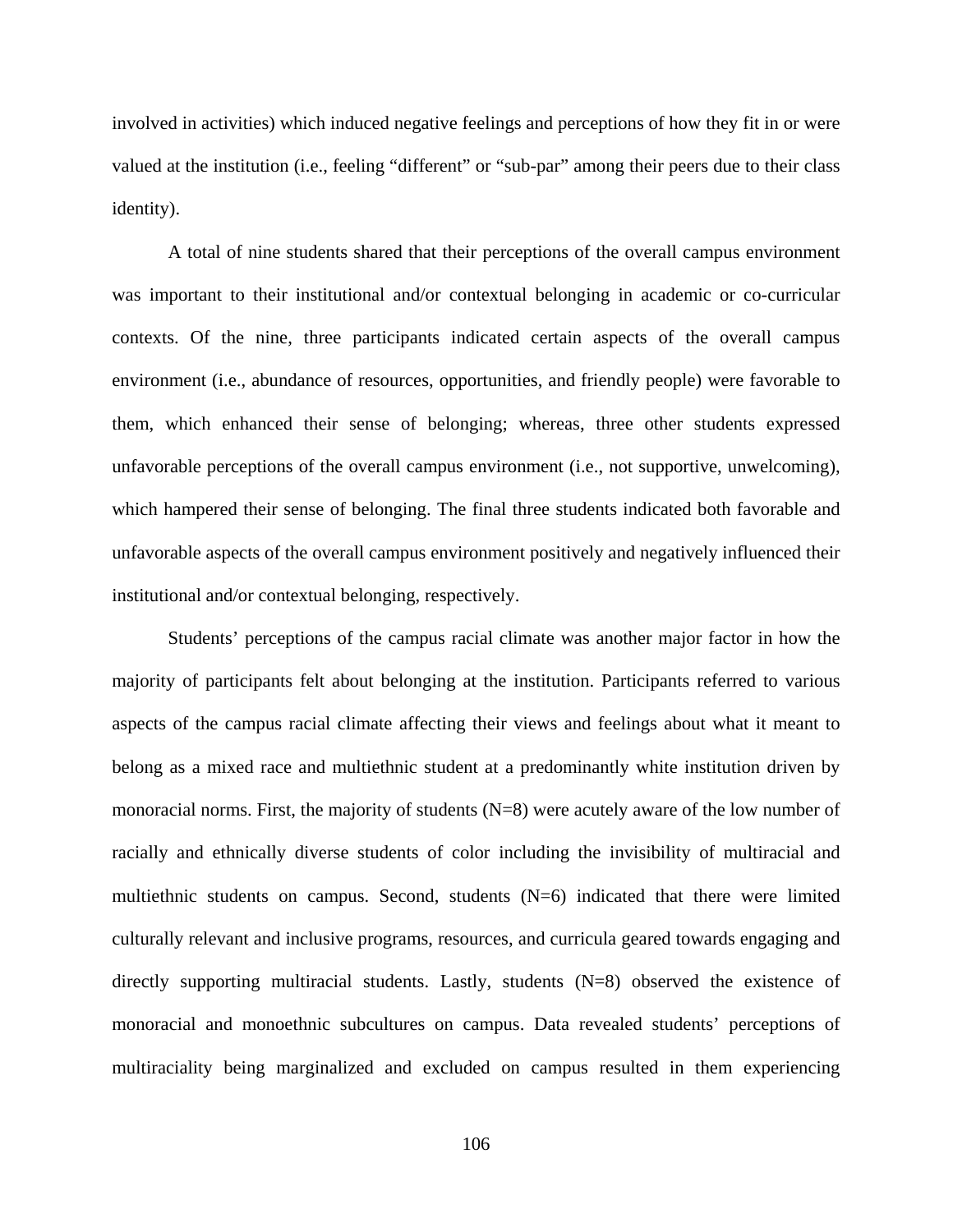uncertainty about their institutional and contextual belonging in social, academic, and cultural spaces. This finding is discussed in more depth within the *Race- and Ethnicity-Related Factors Influencing Sense of Belonging in College* section.

### **4.2.5 Interactions with peers**

Positive and negative interactions with peers also had an impact on multiracial and multiethnic students' institutional belonging and contextual belonging in social, academic, and co-curricular spaces. Negative experiences of multiracial microaggressions from peers reduced participants' institutional and contextual belonging in social interactions and cultural spaces. Positive relationships with friends were a constant source of emotional, academic, social, and cultural support in which they experienced sense of belonging.

Eight participants reported that multiracial microaggressions played a role in hindering their institutional and contextual belonging in social interactions and cultural spaces. Encounters with racial discrimination through multiracial microaggressions often invalidated students' multiracial and multiethnic identity, which negatively influenced their sense of belonging at the institution. Four types of multiracial microaggressions, as outlined in Johnston and Nadal's (2010) taxonomy, emerged from the data: (a) exclusion or isolation, (b) exoticization and objectification, (c) assumed monoracial or mistaken identity, and (d) denial of multiracial reality (Johnston & Nadal, 2010). Though multiracial microaggressions occurred across social, residential, academic, and co-curricular contexts, they primarily impacted students' sense of belonging through social interactions with peers and in cultural spaces of co-curricular contexts.

While for the majority of participants, multiracial microaggressions reduced sense of belonging, it is also important to make note of the three students (Bob, Randall, and Victoria)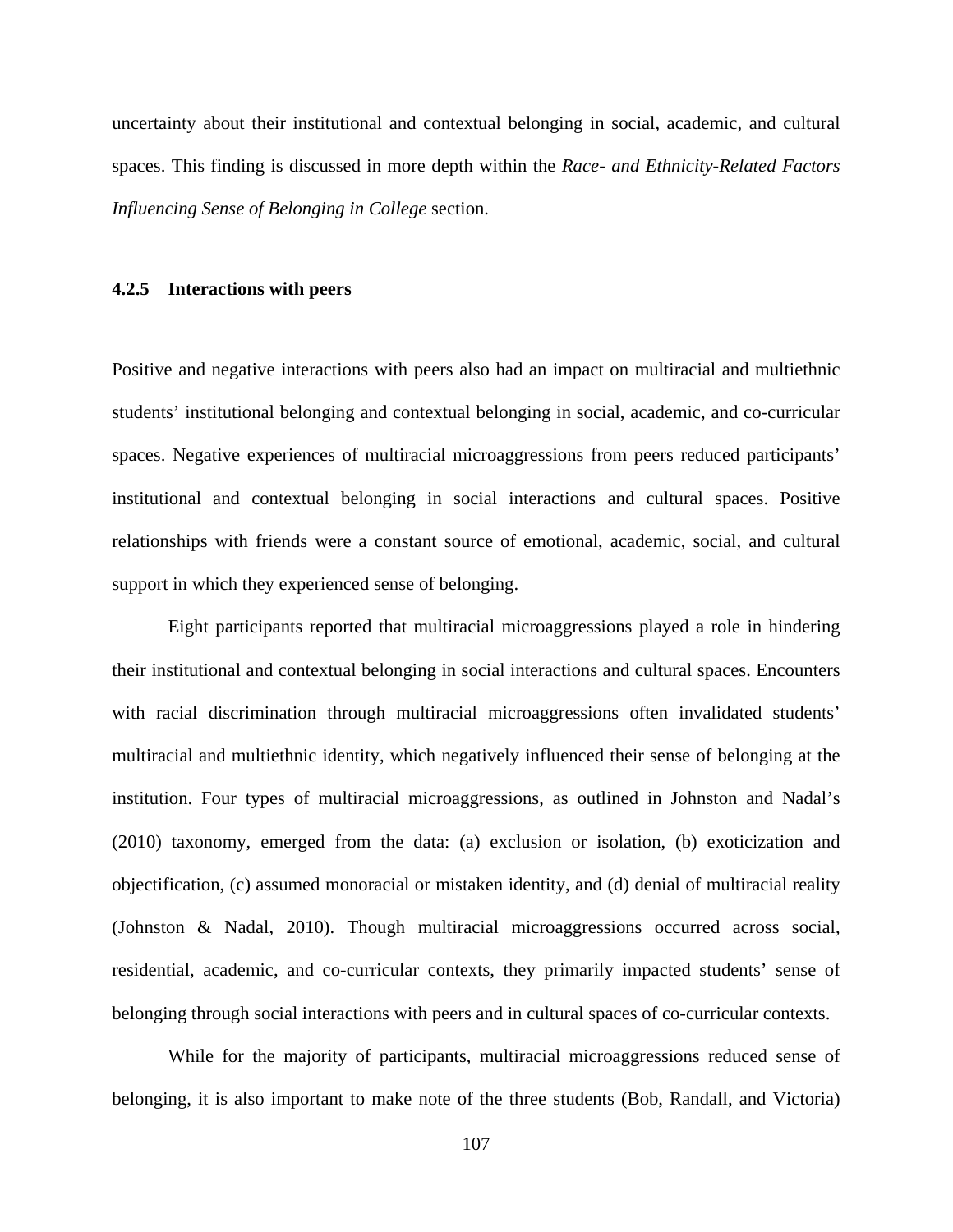whose institutional belonging or contextual belonging in social or cultural spaces was not impacted by multiracial microaggressions. Bob, a monoracial (black), multiethnic (Guyanese and Nigerian) student, expressed ease in navigating monoracial norms, given his monoracial status as a self-identifying multiethnic black individual. He stated his belonging was not negatively affected because he did not experience multiracial microaggressions like other students. For Randall (a self-identifying African American and Italian biracial individual), though he was consciously aware that others were enacting multiracial microaggressions (e.g., objectification – "what are you?"), he explicitly stated that they did not bother him or affect his institutional or contextual belonging, as he felt the intentions of multiracial microaggressions were not malicious in nature nor racially discriminatory to him. While proud of his biracial identity, he felt other aspects of his college life (e.g., academics, professional interests, co-curricular involvement in business fraternity) were critical influencing factors on his sense of belonging, not race-related factors. Regarding Victoria's experiences, her racialized identity and experiences have been shaped by her immersion in a predominantly black community (home neighborhood, high school) her entire life, which affected how she self-identifies (black) and how she interpreted multiracial microaggressions. While she acknowledges her multiracial status, her sense of belonging was not influenced by multiracial microaggressions because the racial lens by which she defined her experiences was affiliated with being black. She made this point evident as she described both pre-college and in college experiences. Experiences of how multiracial microaggressions reduced mixed race and multiethnic students' sense of belonging in college are discussed in more depth in the *Race- and Ethnicity-Related Factors Influencing Sense of Belonging in College* section.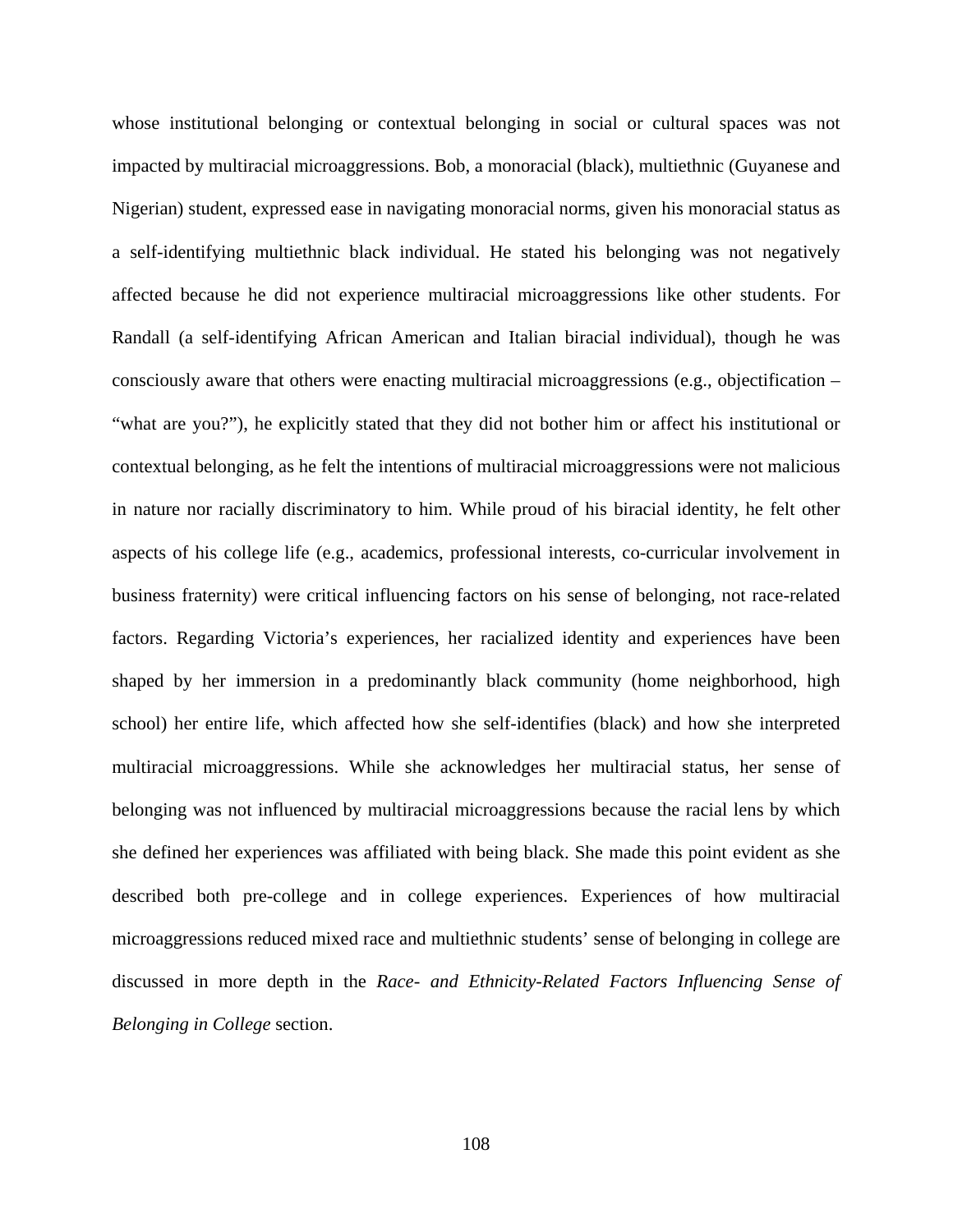Furthermore, all 11 of the participants also reported the positive influence of supportive relationships with friends in which participants' sense of belonging was enhanced. Factors such as having mutual academic and social interests, receiving identity support through authentic acceptance and interpersonal and cultural validation from like-minded others and others with similar experiences, and having a safe emotional relational space (sense of comfort, feelings of mattering) heightened their sense of belonging in their friendships. Students reported that having mutual academic interests with peers and receiving encouragement, support, and validation in their academic pursuits from friends was an important facilitator of feeling a sense of connection to others and a contextual belonging in academic contexts (e.g., Randall expressed the value of formulating bonds with friends in his cohort via his classes and business fraternity; Amber's friends showing continuous support and belief in her academic success validated her abilities and confidence). Additionally, for the participants who experienced racial marginalization and discrimination that negatively affected their sense of belonging, friendships served as a vital social and culturally validating informal counter-space to those negative experiences. Students reported developing important interpersonal bonds with friends who were like-minded (e.g., perspective-taking abilities, empathetic), had similar or relatable experiences (e.g., able to understand and relate to experiences of being different in the context of a PWI, able to relate to experiences as a multiracial individual), and provided identity support and a safe emotional relational space. This is discussed in more depth within the next section.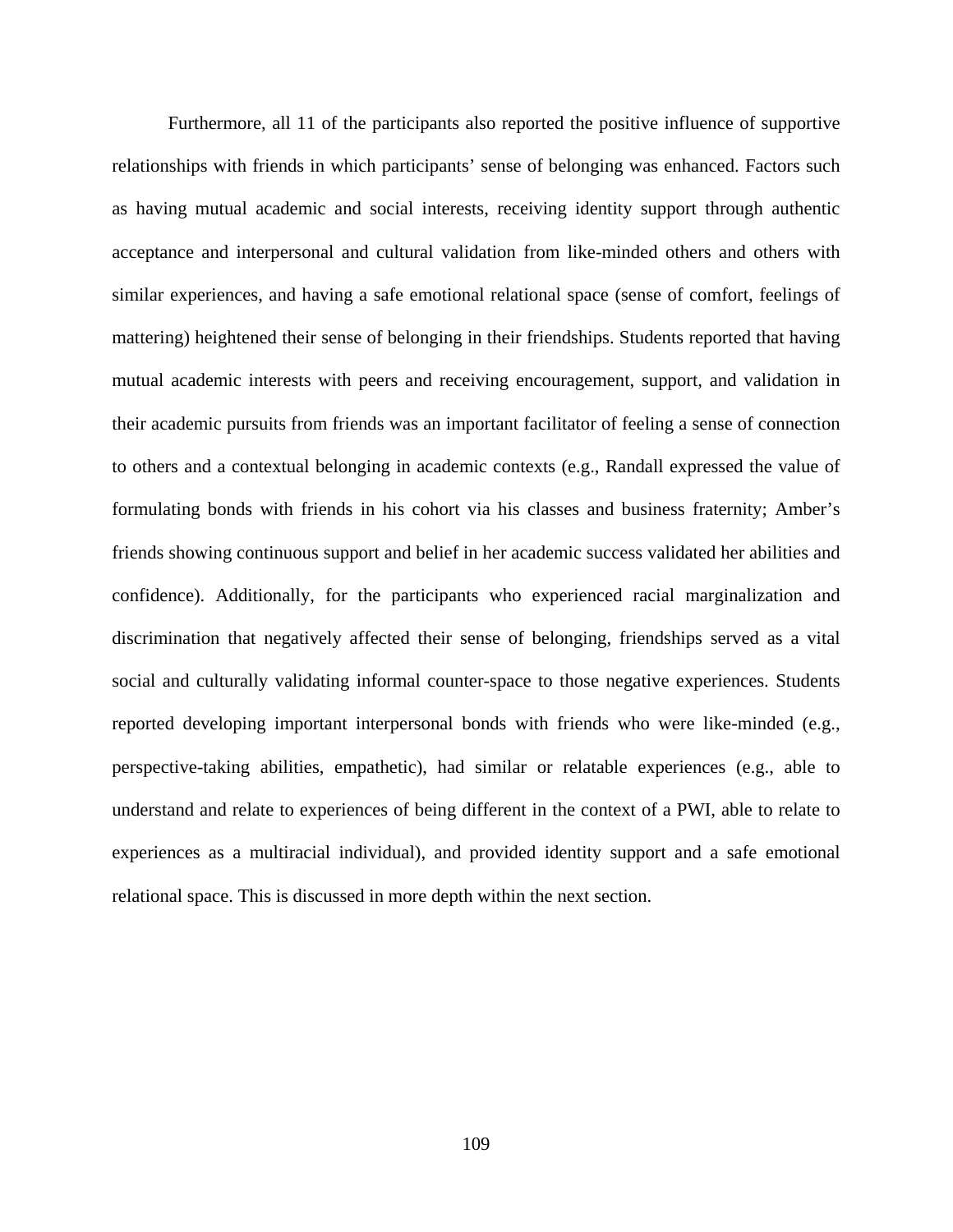# **4.3 RACE- AND ETHNICITY-RELATED FACTORS INFLUENCING SENSE OF BELONGING IN COLLEGE**

Participants in the study described different ways in which race and ethnicity critically factored into how they experienced sense of belonging in college (or not) at institutional, interpersonal, and individual levels. These findings offer new insights into how uniquely reflected racial and ethnic factors affected multiracial and multiethnic students' sense of belonging. Table 1 outlines the race- and ethnicity-related factors.

**Table 1. Race- and Ethnicity-Related Factors Influencing Multiracial and** 

| <b>Race and Ethnicity Factors Influencing Sense of Belonging</b> |                                                                                                |                         |
|------------------------------------------------------------------|------------------------------------------------------------------------------------------------|-------------------------|
| <b>Perceptions of Campus Racial</b>                              | Low compositional diversity of monoracial $&$                                                  |                         |
| <b>Climate</b>                                                   | multiracial students of color                                                                  |                         |
|                                                                  | Limited culturally relevant $\&$ inclusive practices<br>on campus engaging mixed race students |                         |
|                                                                  | Monoracial & monoethnic subcultures                                                            | <b>Institutional or</b> |
| <b>Multiracial Microaggressions</b>                              | Exclusion/isolation                                                                            | <b>Contextual Sense</b> |
|                                                                  | Exoticization/objectification                                                                  | of Belonging            |
|                                                                  | Assumed monoracial or mistaken identity                                                        |                         |
|                                                                  |                                                                                                |                         |
|                                                                  | Denial of multiracial reality                                                                  |                         |
| Mixed Race & Multiethnic                                         | Physical appearance                                                                            |                         |
| <b>Identity</b>                                                  | Cultural knowledge $&$ expressions                                                             |                         |

**Multiethnic Students' Sense of Belonging in College** 

### **4.3.1 Perpetuation of monoracial norms: A barrier to belonging**

Results indicate the perpetuation of monoracial norms at institutional and interpersonal levels impacted mixed race and multiethnic students' institutional and contextual belonging in academic, social, and cultural spaces. At an institutional level, participants observed a campus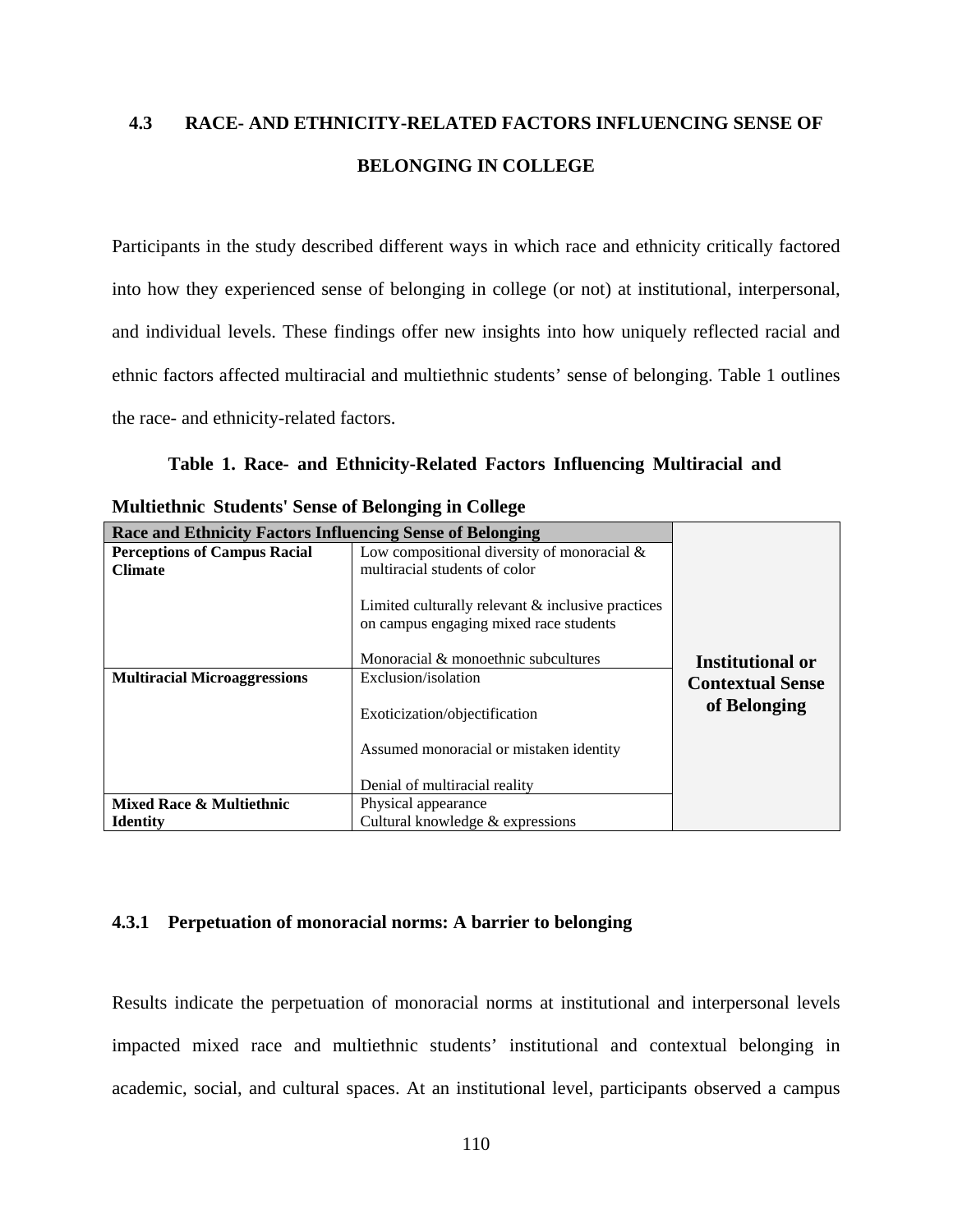racial climate in which multiraciality was often excluded or marginalized due to the pervasiveness of monoracial norms. Perceptions of three aspects of the campus racial climate influenced their belongingness: (a) underrepresented: low compositional diversity of multiracial and monoracial students of color, (b) underserved: limited culturally relevant and inclusive practices engaging mixed race students, and (c) monoracial and monoethnic subcultures. These perceptions of the campus racial climate were internalized by participants and elicited emotions of alienation, isolation, and discomfort. As a result, multiracial and multiethnic students experienced uncertainty about their institutional and contextual belonging in social, academic, and cultural spaces. Furthermore, at an interpersonal level, encounters with racial discrimination through multiracial microaggressions invalidated students' multiracial and multiethnic identity in various contexts (e.g., social, cultural, academic, residential), which reduced their sense of belonging to the institution and in social and cultural spaces. Results revealed participants often emotionally and cognitively processed the incongruence between the perpetuation of monoracial norms stemming from the multiracial microaggressions and their multiracial identity and experiences. Data showed mixed race and multiethnic students used two specific behavioral strategies to manage their reduced sense of belonging.

## **4.3.1.1 Perceptions of the campus racial climate and belonging uncertainty**

Participants' awareness of multiraciality being underrepresented and underserved on campus produced feelings of belonging uncertainty. As students consciously considered how and where they fit in and were accepted at the institution, they expressed that mixed race students and monoracial students of color were noticeably numerically underrepresented in the student demographic and multiracial students were underserved in campus spaces, activities, and curricula. Furthermore, participants described the prevalence of monoracial and monoethnic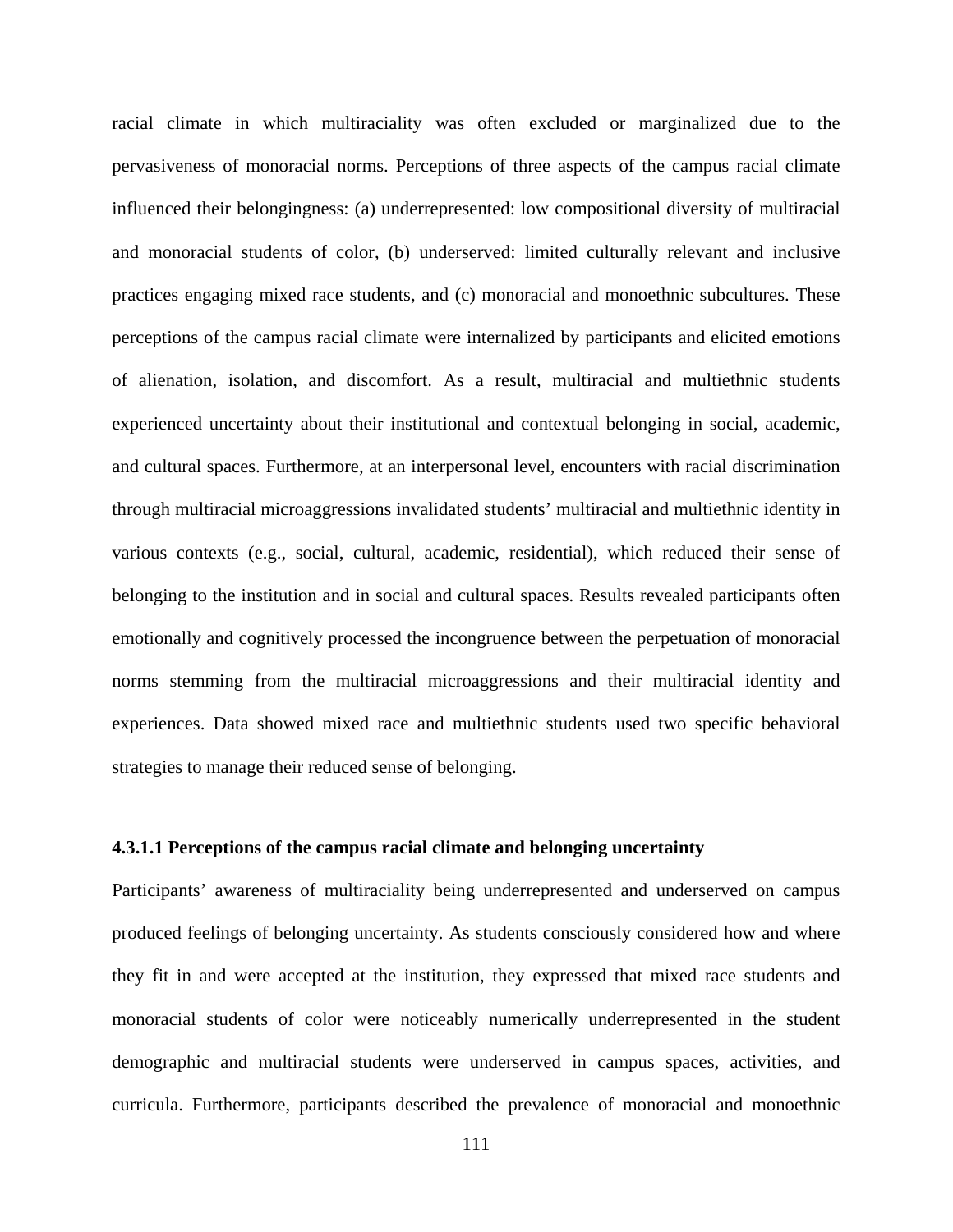subcultures as a barrier for many of them as they navigated the campus environment. As a result mixed race and multiethnic students felt marginally positioned within the student population and within institutional commitments towards engaging diversity on campus. These feelings of marginalization induced belonging uncertainty in relation to their overall belonging to the institution. When students are marginalized their sense of belonging at the institution can be challenged depending on how congruent or incongruent the environment or context one is functioning in is with the students' expectations, experiences, position, and beliefs (Strayhorn, 2012). In this study, multiracial and multiethnic students' perceptions of multiraciality being underrepresented and overlooked had them questioning how accepted, welcomed, and valued mixed race students and their experiences were, which impacted their institutional belonging and contextual belonging.

### *Underrepresented*

Eight students expressed feelings of discomfort, isolation, and alienation stemming from their perceptions of the low compositional diversity of monoracial and multiracial students of color. Many of the students brought this up in relation to one of their racial or ethnic heritages being underrepresented at the PWI and the invisibility of mixed race and multiethnic students in college. Bob shared,

Racially, I guess you always get the feeling that you're not supposed to be here 'cause the majority of this campus is like white. Just seeing a lot of white people, you don't always feel welcome, 'cause some of them really aren't used to seeing black people or different people in general, people in different races.

Sharing a similar sentiment, Somoan, a self-identifying multiracial black-and-white student expressed, "Anytime I'm somewhere [on campus] and it's only Caucasian people, it's pretty awkward; but you have to push through it...My strongest sense [of not feeling belonging in

112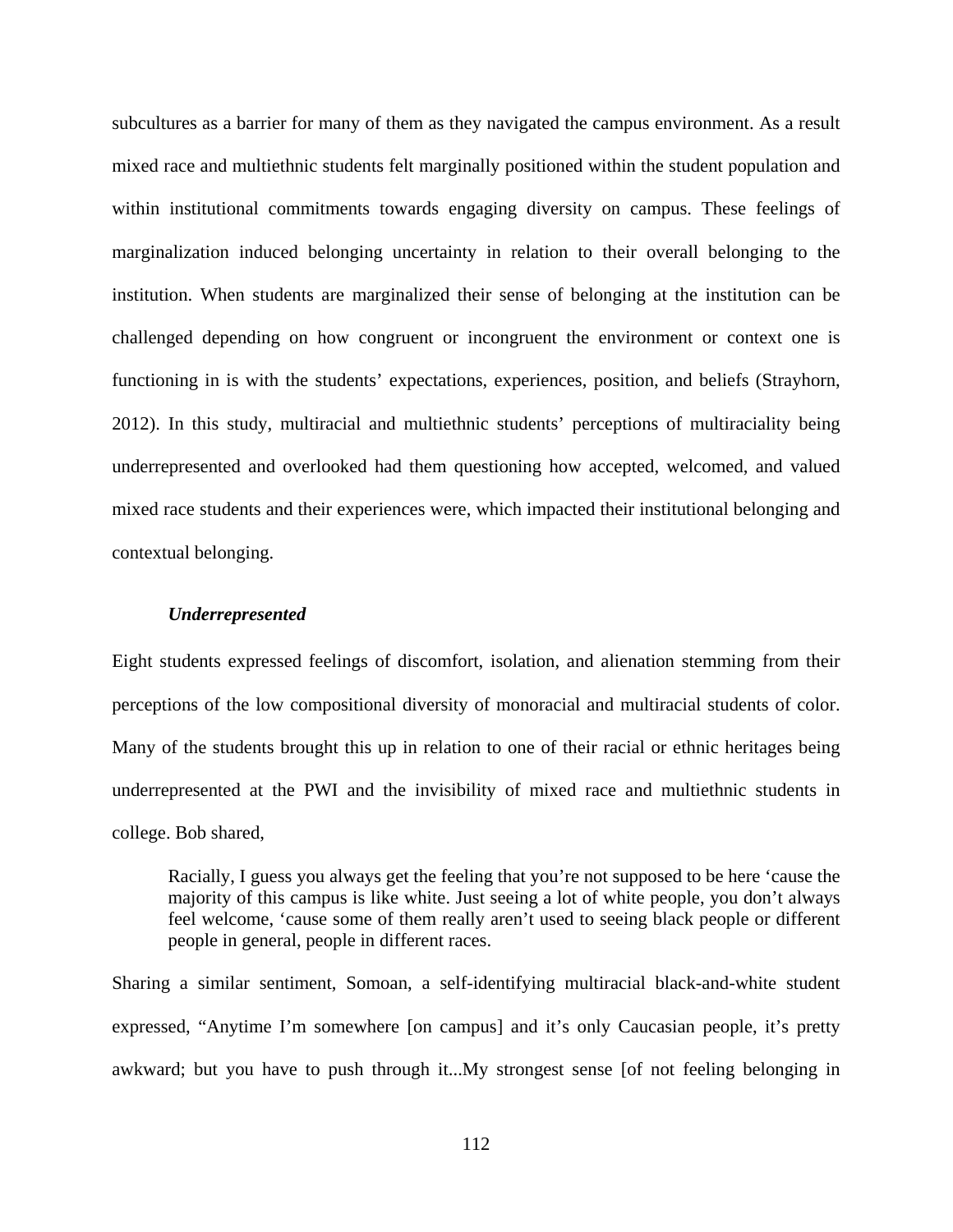college] is definitely in a room full of just white people. I just feel so isolated and alienated." Others also used phrases such as "invisible" and "don't know where I fit" in relation to being underrepresented among the student demographic at the institution.

Participants also reported feelings of isolation stemming from the minimal presence of other mixed race students on campus. For instance, Gerafrican stated, "it's just that it's [the mixed race and multiethnic students on campus] such a small community, it's really hard to have a voice." As Gerafrican shared about her experiences at the institution, she described being conscious about how the small percentage of multiracial students at the institution diminishes opportunities for her and other mixed race students to have a voice and to experience a sense of belonging to the institution in relation to the broader student population because they are marginalized. Another student, Rachel realized the chances of her meeting other mixed race students she can relate to is slim and felt sad and isolated at the institution as a multiracial individual.

I don't really foresee meeting other people besides my one friend whose like, who can identify like me. I just don't really see it. It's kind of depressing. I don't really think about it a whole lot but when I do I'm just kind of like, "yeah, there's not really anyone" [sad tone of voice].

The lack of diverse racial and ethnic representation on campus may be invalidating for many monoracial and multiracial students of color, as it can directly impact how one views themselves within the macro-level racial context of college and how one feels about belonging to the institution or in different microsystems (e.g., academic setting, residence hall, co-curricular student organization). In this study, multiracial and multiethnic students expressed low compositional diversity of monoracial students of color and multiracial students on campus was a key source for their belonging uncertainty.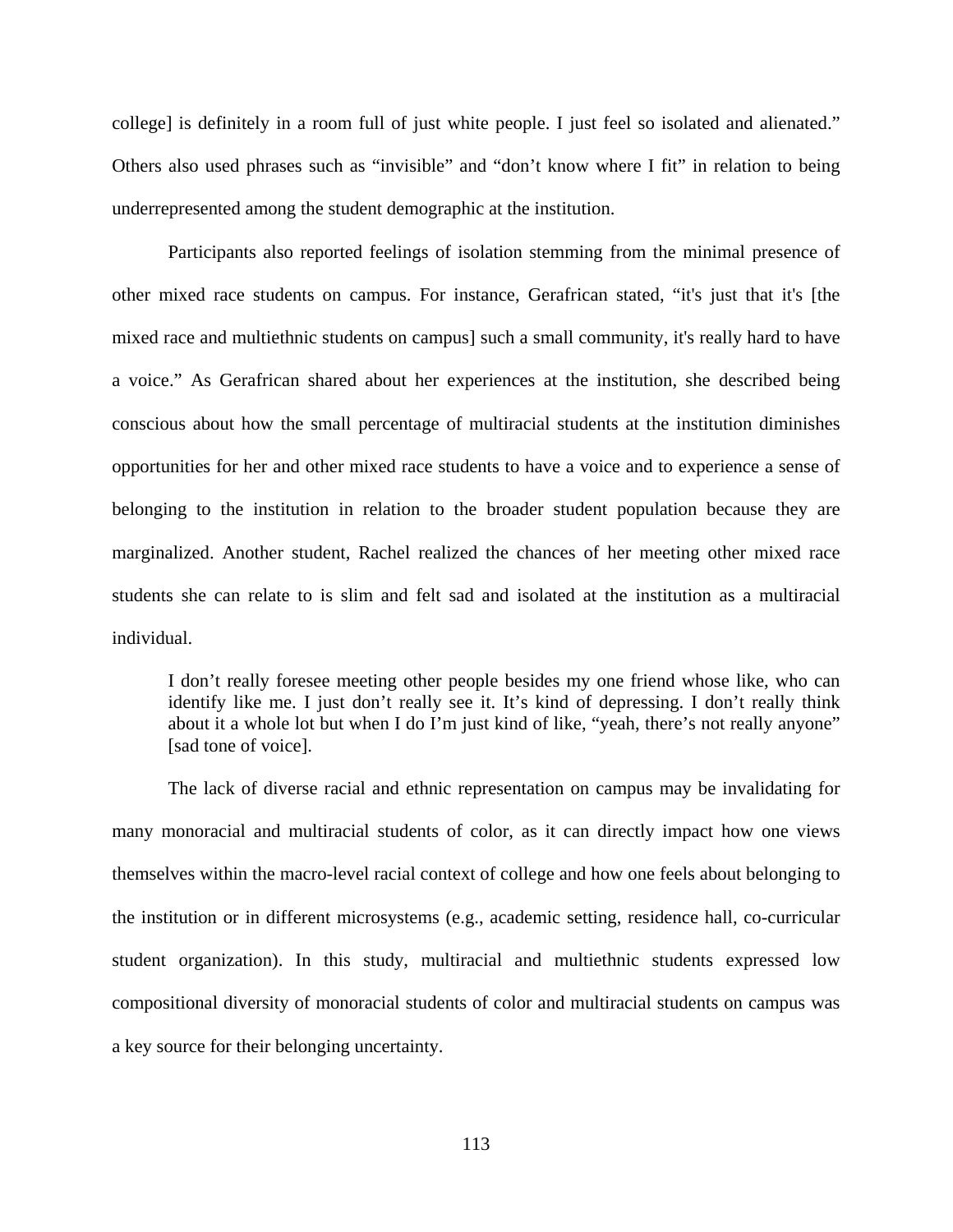### *Underserved*

Six participants described the exclusion of multiraciality from existing campus practices, spaces, and curricula was an influencing factor in them experiencing belonging uncertainty at the institution. Students' responses were grounded in having reflected on their own needs and experiences related to belongingness at the institution and perceptions of the campus racial climate. Observed was the absence of social, academic, and cultural spaces, services, curricula, and activities on campus that normalized and validated mixed race students' identities, needs, experiences, and histories. This exclusion of multiraciality prompted students to feel overlooked, inadequately served, and unimportant within institutional commitments intended to engage racial and ethnic diversity. This induced ambiguity about how they as multiracial and multiethnic students fit in and were accepted and valued at the institution overall.

Somoan noted there were a lack of social and cultural spaces on campus in which multiracial and multiethnic students could come together to connect and share their experiences about being mixed race in order to foster a sense of relatedness and belongingness in those contexts and to the institution overall.

I think they need to do something about multiple ethnicities and multiracial...It would be nice to have a club where we could all discuss this and meet other people like yourself. Even though there's so many, there's no setting which we can come up to each other and be like "oh you know this what I dealt with" etc.

Somoan stressed the significance of fostering interpersonal connections where one's identities and experiences as a multiracial person are validated and offering spaces in which students can develop a sense of relatedness, which may reduce belonging uncertainty in these micro-level contexts.

Similarly, another student, Olivia, a third-year self-identifying mixed race, black-andwhite student, also expressed that multiracial experiences are often ignored and underserved in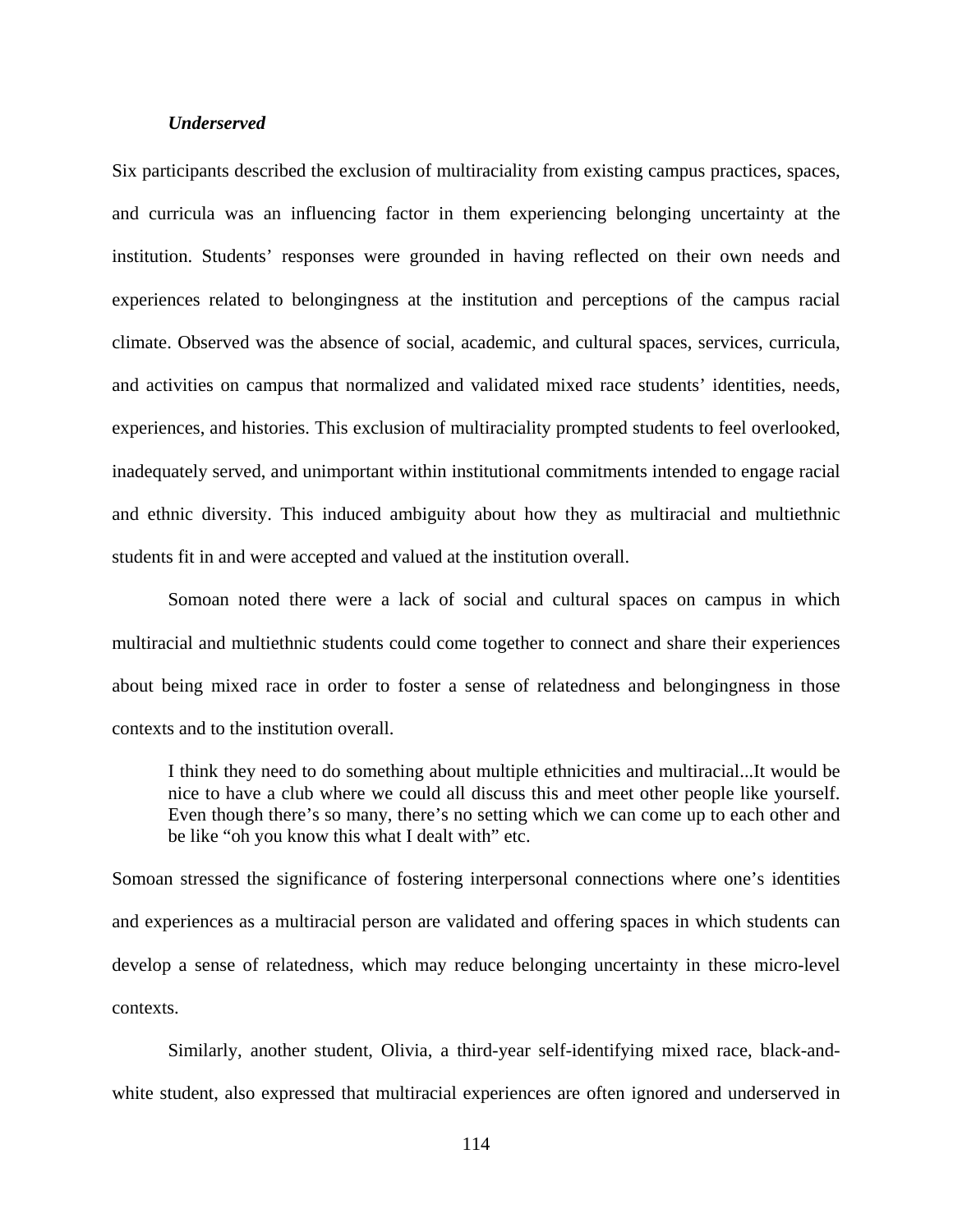social, cultural, and academic spaces on campus. This was marginalizing and alienating for her as she often felt she had to question how she belonged in social, cultural, and academic spaces that were ignorant to and not inclusive of her experiences as a multiracial person.

I feel like acknowledging them [mixed race students] would be the best way. We're not even remembered. I feel like something simple as like a culture fair where it's just like mixed race students showing both of their cultures and how they interact with each other would be great. Just something. Anything. There's so many events that are cultural that force you to pick one and I'm just like can we just celebrate everything at the same time.

She went on to explain that the observation of the exclusion of multiraciality extended beyond

the social and cultural realms of the institution into the academic sphere as well.

I feel like we need just like a class of history of races or ethnicities or something that is inclusive as to issues on mixed race. Because I know a lot of mixed race couples just alone go through a lot of flak because they're mixed race. And just educating about the negativity that usually surrounds it so that they're aware that it's still an issue today...Just an acknowledgment that this happened and that it's still subtly going on today. I know a lot of people will argue that the race issue needs to occur first because there's many issues just with race. And I'm like well; if there's so many issues with race, can we just talk about people who don't identify as one? And it's kind of hard to ignore it because give it like two more generations and pretty much everyone is going to be mixed.

Olivia's example, along with other participants (Amanda, Amber, Sophia), brought up the point that dialogues about race and racism that embrace and are inclusive of multiracial histories and experiences may help reduce their (multiracial and multiethnic students) belonging uncertainty. It was suggested that a formal educational venue for others would allow for acknowledgement of the realities of contemporary race and mixed race issues and serve as a resource for students to better understand and name their own experiences.

In addition to providing spaces that encourage interpersonal connections among multiracial students and formal education about mixed race experiences and histories, was also the importance of offering appropriate resources to support multiracial students. This support may help these students in navigating racialized barriers at the institution that may be hindering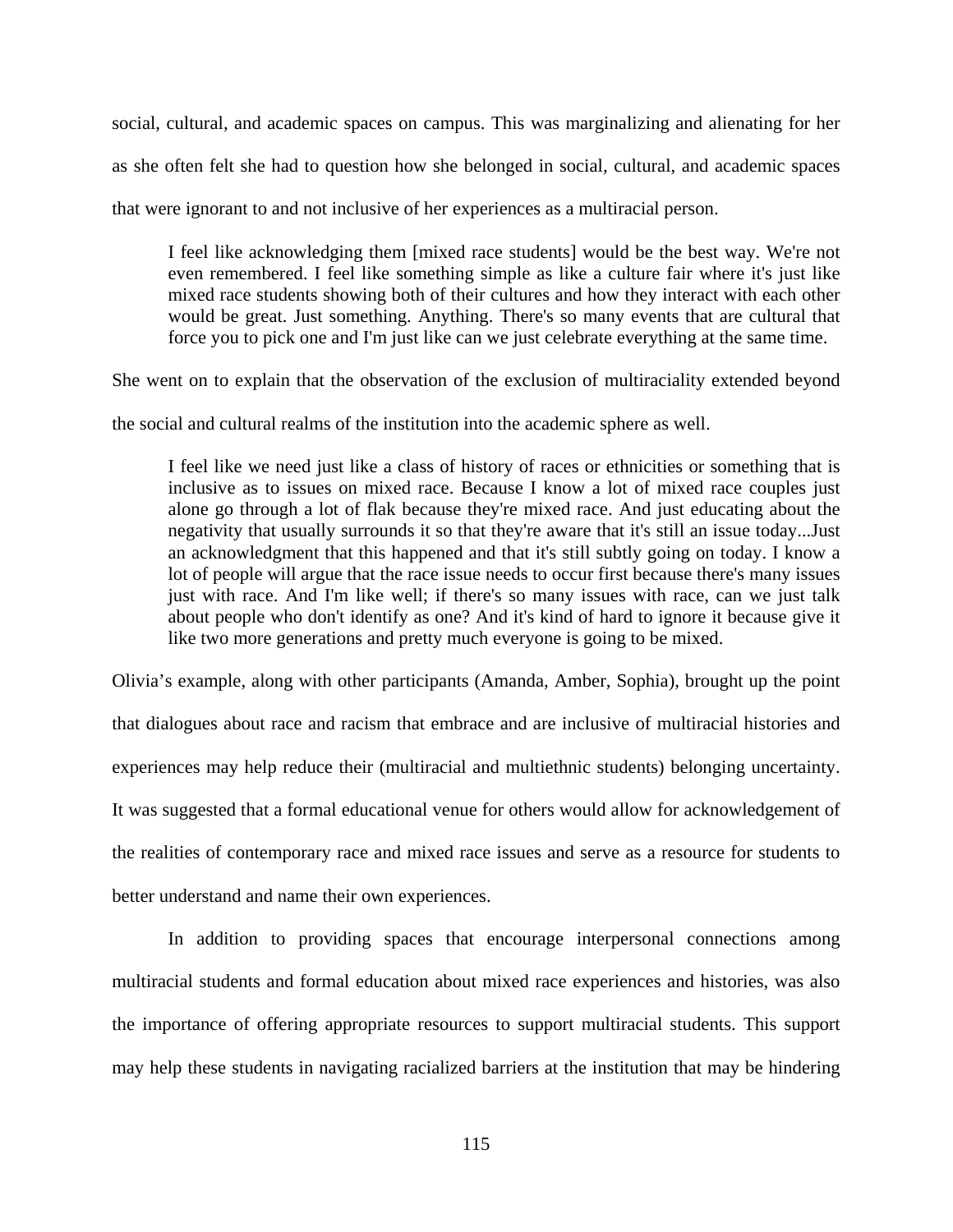their sense of belonging at the institution and learn how to authentically embrace their whole selves in campus contexts. Sophia shared,

They could have not just a class but even an organization or some sort of information available to students on how do you balance being multiracial and how can you put that into your academics, and your social life, and things like that? What does that mean for you as a student? Because people who are one race don't really think about how can I put every part of myself into everything. So that's been something I've been trying to deal with – how I can contribute to certain situations with all of myself and not, you know, leave like a thought that I have or whatever out just because I feel like other people won't understand. I'm just thinking how to tell multiracial students or just biracial students how they can contribute each part of who they are.

Drawing from her own experiences at the institution, Sophia's struggles of being marginalized as a mixed race student at the institution and not having helpful resources and supportive spaces that validate her mixed race identity evokes a sense of belonging uncertainty, both in terms of institutional belonging and contextual belonging within academic and social settings.

Rachel, was another student who also made a similar point about enhancing resources on campus to foster mixed race students' sense of belonging on campus. She stated, "A counselor who is multiethnic or a few different multiethnic counselors with different ethnicities that are combined...they could just have a specialization I guess in like identity crisis or something like that." Rachel felt providing the services of a counselor who is specially trained to better respond to mixed race and multiethnic students' needs is an optimal way to enhance mixed race students' sense of belonging at the institution, a student population which she and others have recognized as overlooked and underserved on campus. As seen in the aforementioned examples, participants stated the lack of formal opportunities to foster interpersonal connections with other multiracial and multiethnic students and the lack of academic, social, and cultural activities, resources, and spaces engaging multiraciality (e.g., histories, heterogeneity of identities and experiences,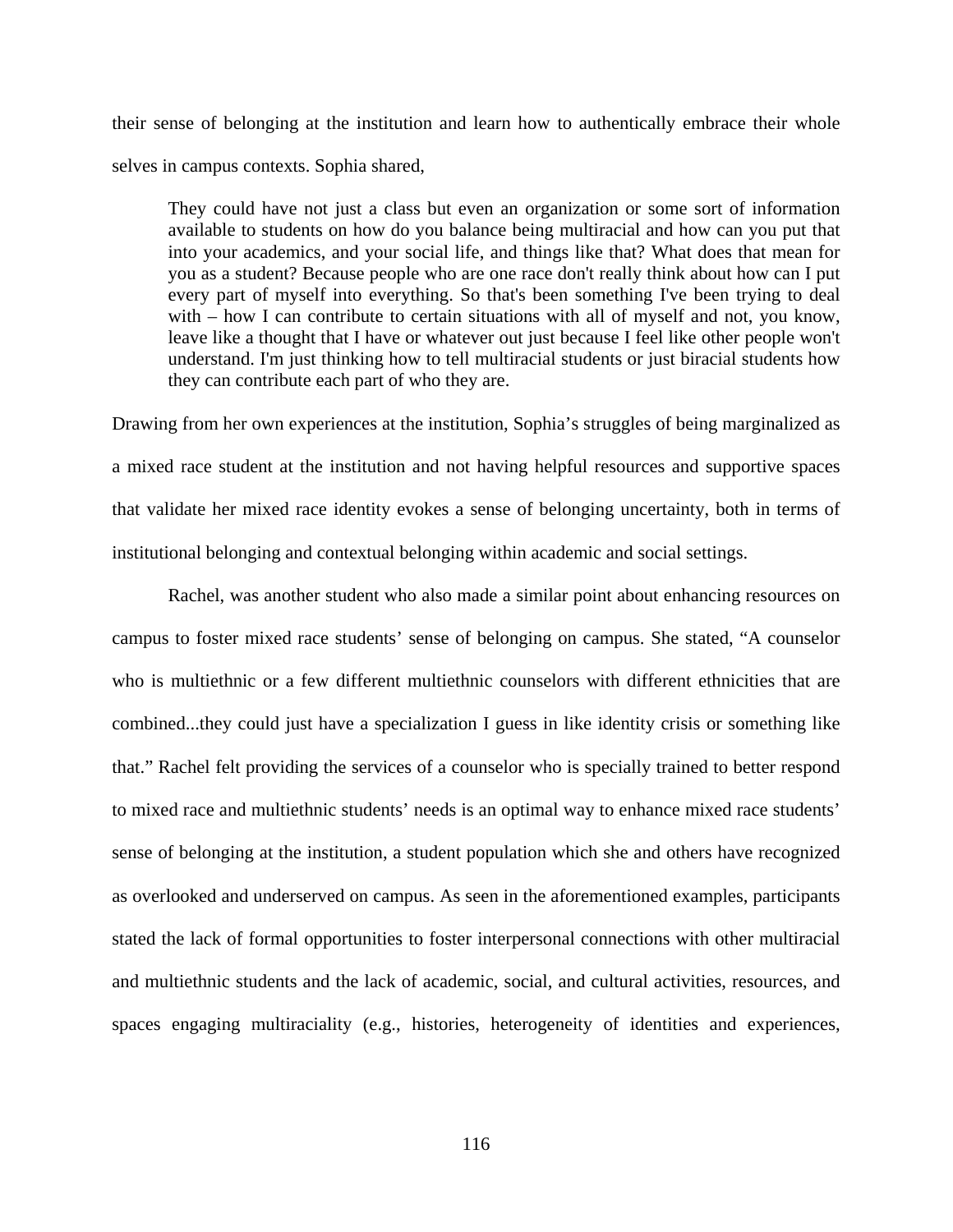understanding multiracial identity development) were aspects of the campus racial climate they felt brought on belonging uncertainty at the institution.

### *Monoracial and monoethnic subcultures on campus*

The prevalence of monoracial and monoethnic subcultures on campus (e.g., monoraciallydesigned physical spaces, identity-based student organizations, informal monoracial or monoethnic peer groups) required participants to consciously evaluate how they as multiracial and multiethnic individuals fit (or not) in or were accepted on campus based on the norms of monoraciality that inherently shaped these subcultures in social and cultural spaces. As students cognitively and emotionally processed the congruence between self and their racialized institutional environment, they often evaluated that fit based on the cues they received stemming from monoracial privilege prevalent on campus. Monoracial norms defined many of the racial and ethnic subcultures in social and co-curricular spaces they accessed and tried to immerse themselves in.

Sophia, a first-year self-identifying mixed race student, stated in her experiences around adjusting to the racial realities of the PWI, she has observed the segregation of racial and ethnic subcultures on campus, which produced doubts about how she belonged within those spaces.

Some things I don't like, the area that I came from was really mixed. There wasn't a lot of racism in the area that I grew up in. And not that I feel like there's a lot of racism here, but it is sort of segregated in my own opinion. I feel like as a mixed child that I don't know where I fit in at because I see the different races or different cultures all split up into different areas and I feel like since I don't look the same as some people, I feel like they don't think like I fit with them and stuff. Maybe that's just my own perception of it, too, just because it's a different environment than where I grew up in. It wasn't segregated as much.

Apparent in her example was the internalization of the observed monoracial norms that shaped racial and ethnic subcultures at the institution. In particular, the way she processed these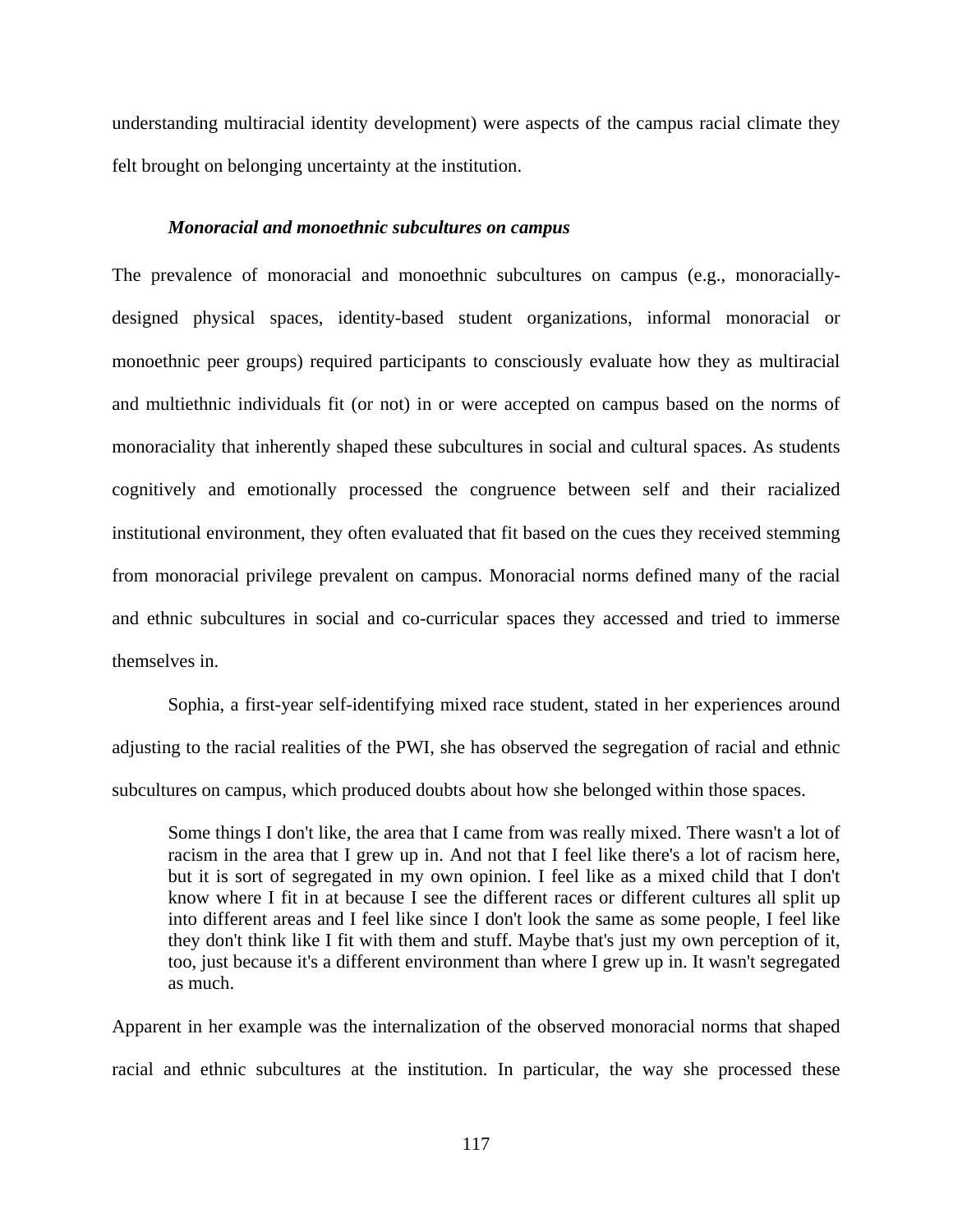environmental cues was by evaluating characteristics of her multiracial identity (i.e., physical appearance) against monoracial criteria defining segregated social and cultural spaces on campus. As such, she was unsure of how she fit in or belonged at an institution with such pervasive monoracial and monoethnic subcultures. Similarly, other students also spoke about comparing one's multiracial status (i.e., physical appearance, how one claimed and expressed their racial identity) against the norms of these existing monoracial and monoethnic subcultures, which became a source of triggering belonging uncertainty in relation to their institutional belonging and/or contextual belonging in social and cultural contexts (e.g., identity-based student organizations, informal social interactions with peers).

Gerafrican illuminated her perceptions of a racial hierarchy associated with the monoracial subcultures on campus, highlighting the prevalence of institutional racism through white privilege and monoracial privilege. She expressed,

White or Asian and then me. [hierarchical demonstration with hands] [sighs] I came in the first day, I was expecting something along the lines of that, because that's usually how my life rolls. And people stared and so on, but eventually it was like, "it's that girl again". And then the other minorities also...I would go in there [university cafeteria] and usually there was a lot of white people and usually there was a lot of Asians and then there was the African-American and black tables. And then there was my group of people [her friends]. There was everything. Usually, that's how it is. Everyone kind of sticks to their own race usually.

Here, Gerafrican described a hierarchy of racial privilege (white and monoracial) shaped by monoracial subcultures that make up the campus racial climate at the institution. According to her perceptions, this hierarchy of racial privilege tends to position mixed race individuals inferior to whites and monoracial minorities on campus and has always been a racial reality her entire life. At the institution, others' perceptions of her racial ambiguity (i.e., staring at her) triggered her to recognize these monoracial politics as a part of the campus context she was functioning in and prompted her to feel doubt in experiencing belongingness among those subcultures.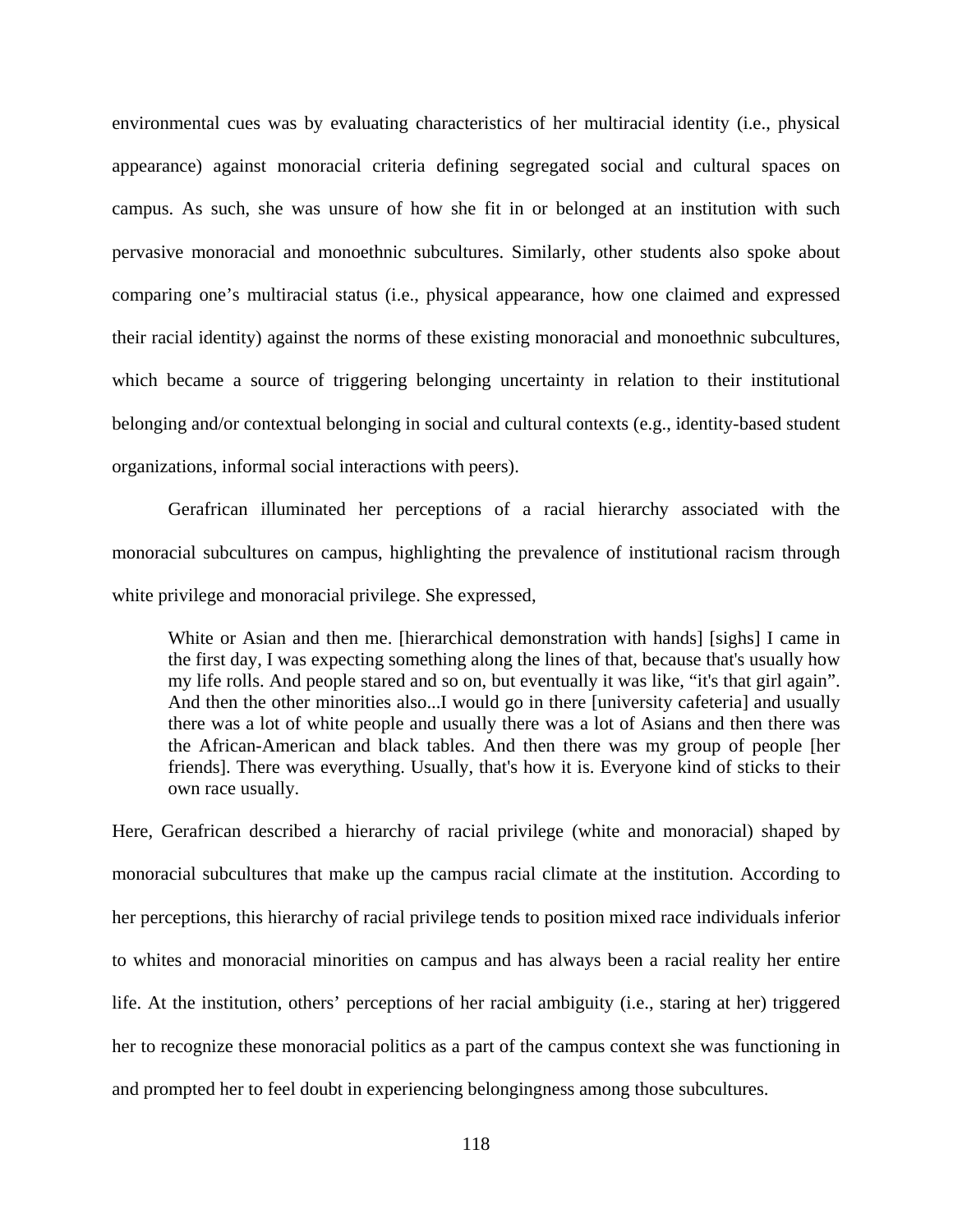Strayhorn (2012) highlights sense of belonging is intensified in certain contexts, particularly in considering the congruence (or lack of) between students' own values, identities, and experiences and the contextual norms and values of the environment they are functioning in. For mixed race and multiethnic participants, monoracial and monoethnic subcultures were critical contexts in which they evaluated and navigated racial marginalization and exclusion of multiraciality. This induced belonging uncertainty due to asynchrony between multiracial status and monoracial norms shaping the campus racial climate.

# **4.3.1.2 Multiracial microaggressions: Invalidation of multiracial identity and reduced institutional and contextual belonging in social and cultural spaces.**

As mixed race and multiethnic students navigated these monoracial and monoethnic subcultures and the overall campus environment, they often encountered racial discrimination through multiracial microaggressions in multiple aspects of their college lives (e.g., social, residential, co-curricular, academic) at an interpersonal level, which tended to reduce their sense of belonging. Four types of multiracial microaggressions emerged from the data that negatively affected eight participants' institutional and contextual belonging in social interactions and cultural contexts: (a) exclusion or isolation, (b) exoticization and objectification, (c) assumed monoracial or mistaken identity, and (d) denial of multiracial reality (Johnston & Nadal, 2010). While multiracial microaggressions occurred across social, residential, academic, and cocurricular contexts, they primarily impacted students' sense of belonging through social interactions with peers and in cultural spaces of co-curricular contexts. Traversing the barrier of socially constructed monoracial norms in these various contexts was challenging for many of the participants as their racial authenticity was constantly questioned and challenged by others based on their physical appearance (i.e., racially ambiguous) and cultural knowledge or expressions.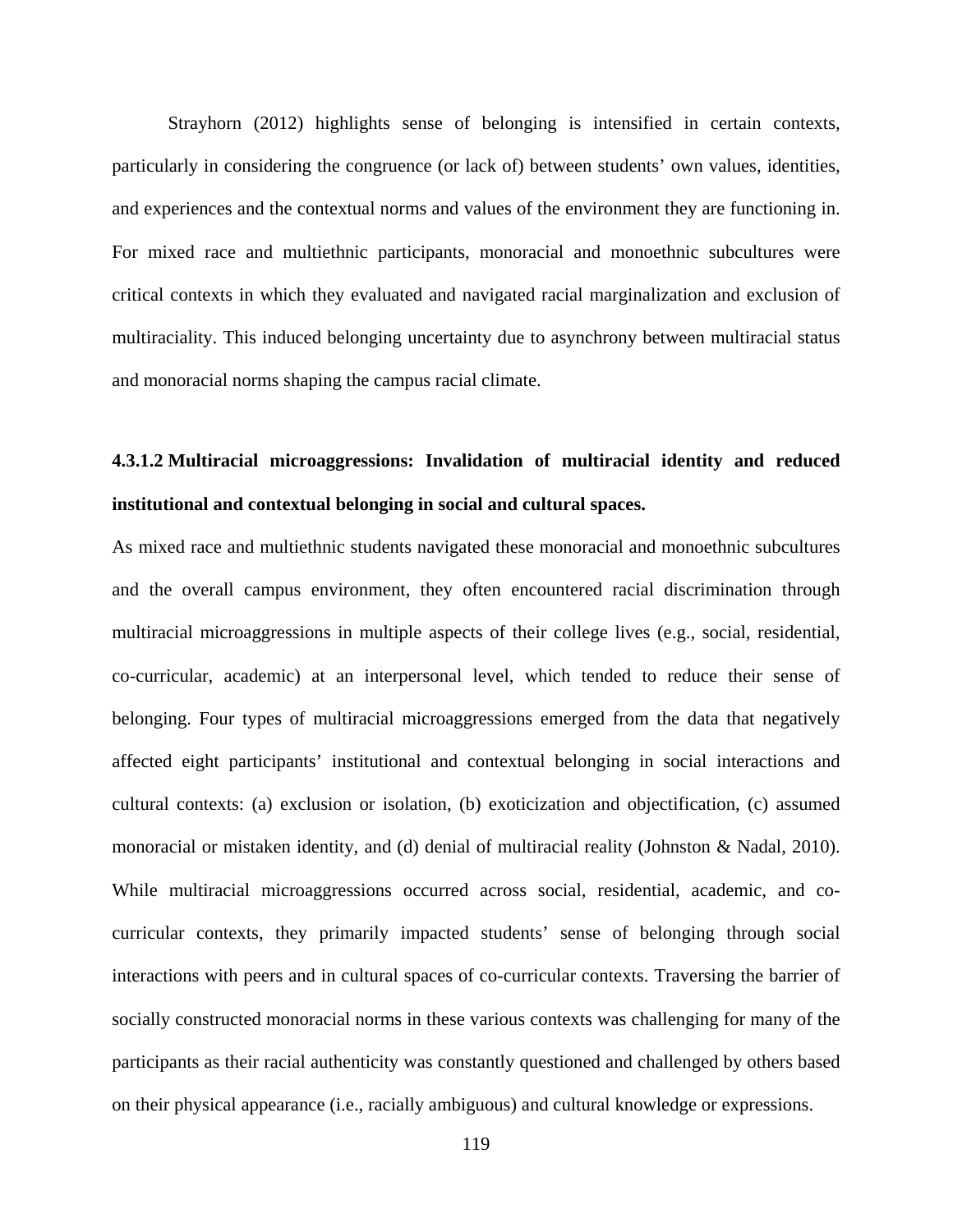Experiences of exclusion or isolation stemmed from the invalidation and questioning of their authenticity, the perpetuation of monoracial norms and biases, and an inferior status and treatment of mixed race students, which alienated and isolated students (Johnston & Nadal, 2010). Students also described experiences of feeling exoticized or objectified by others at the institution, which affected their feelings of how they were perceived, respected, and validated by others at the institution, all critical elements of sense of belonging. The most common experience across these participants was being asked the question *what are you*, which often invalidated their mixed identities and belongingness in those situations. Other ways students were exoticized or objectified included exoticization by partners they were dating and expectations for them to be racial bridge builders or mediators between racial communities.

Moreover, students recalled circumstances where others misidentified their multiracial identity by projecting a monoracial identity label on them without knowledge of their multiracial status (i.e., "are you adopted?"; "you're the white girl"). While some of these students experienced this type of multiracial microaggression before coming to college, some also continued to experience it while in college. Additionally, participants experienced instances where others consciously denied them the opportunity to authentically claim (i.e., "oh, you're not really black") and express their mixed heritage (i.e., "oh you don't act black"), ultimately impacting how they felt about belonging in social and cultural spaces among certain people or groups. Denial of a multiracial reality multiracial microaggression closely aligned with experiencing an assumed monoracial or mistaken identity; however, as Johnston and Nadal (2010) stated, it is a bit different because the person perpetuating the microaggression does so knowing of the students' mixed heritage.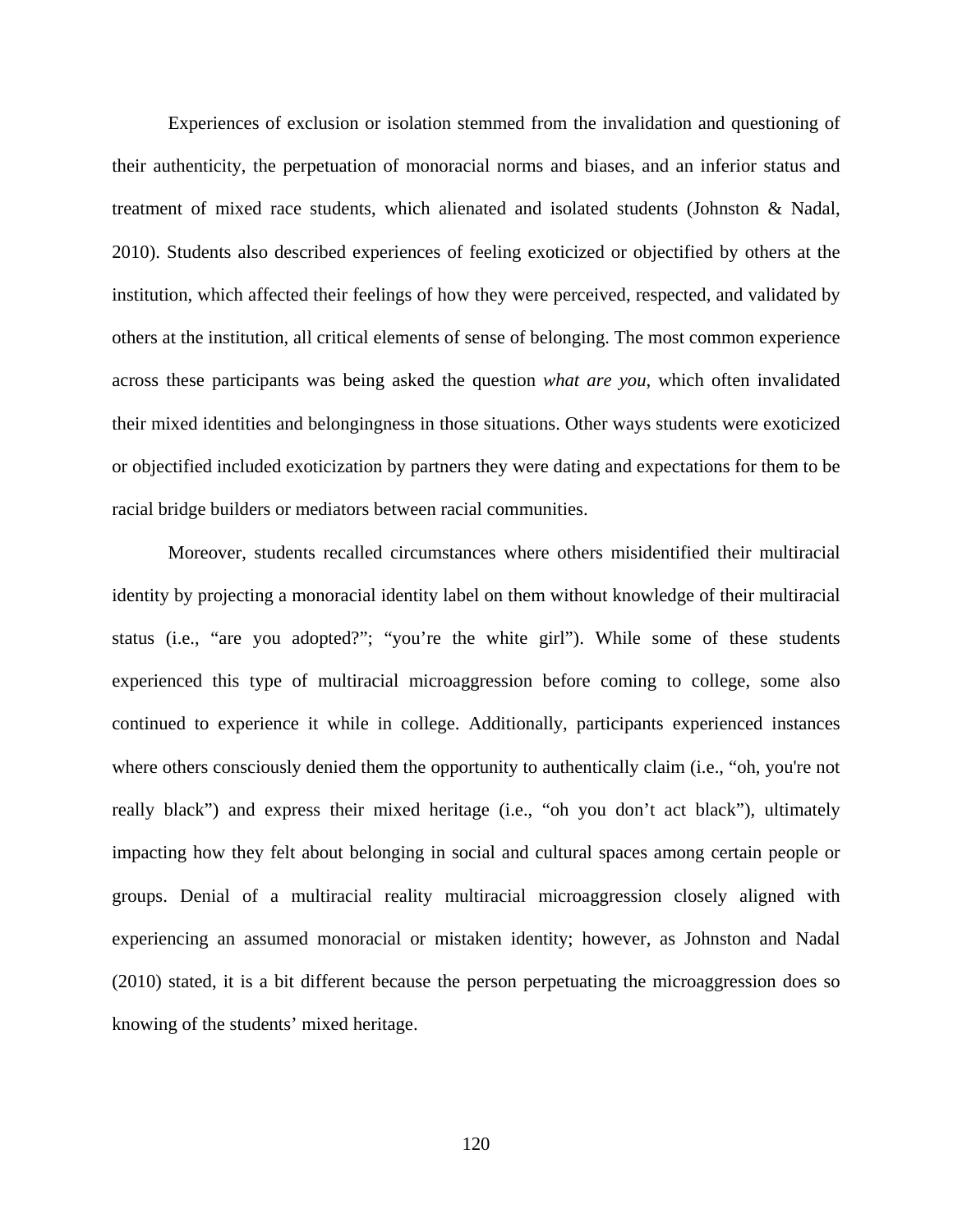Evident within participants' experiences of multiracial microaggressions hindering sense of belonging were the affective, cognitive, and behavioral aspects of sense of belonging. Results show in situations where multiracial microaggressions evoked emotional distress, students consciously evaluated monoracially-based external messages from peers that questioned and invalidated their racial authenticity as a multiracial and multiethnic person. As such, they processed how those external cues aligned (or not) with their internal feelings about belonging in certain social and cultural spaces based on their private racial and ethnic identity affiliations. Consequently, this resulted in mixed race and multiethnic students deploying two primary types of behavioral responses to manage their reduced sense of belonging, in which their racial and ethnic identity played an integral role.

The first behavioral strategy used by some participants  $(N=7)$  was the accommodation to existing norms by shifting their racial and ethnic identity claims/expressions as a means to strive for belonging in social and cultural contexts. A second behavioral strategy adopted by some participants (N=7) was the resistance to conform to monoracial norms by disengaging from the situation (physically leaving the space, ignoring it) or verbally disrupting the multiracial microaggression (standing up for oneself, engaging in humor through jokes). Resisting to conforming to monoracial norms often stemmed from the pride they held in their multiracial identity. It is essential to note, six of the eight participants (Amber, Amanda, Elysse, Gerafrican Somoan, and Olivia) engaged in both types of behavioral patterns across different situations in which their sense of belonging was hampered by multiracial microaggressions. Furthermore, Sophia only engaged in resisting conformity to monoracial norms and Rachel only engaged in shifting her racial identity to accommodate to monoracial norms. Figure 2 outlines how the four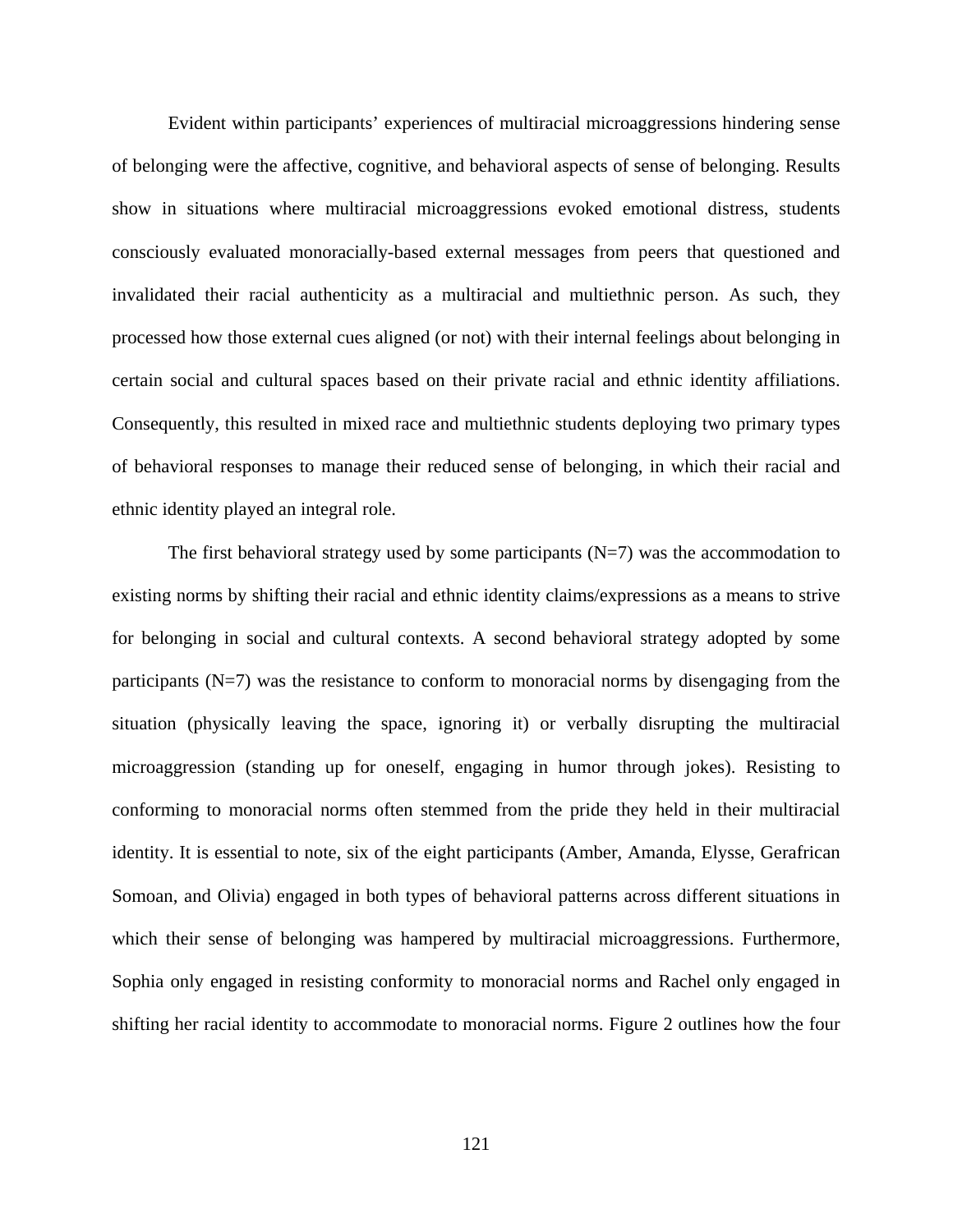types of multiracial microaggressions influenced participants' sense of belonging by depicting the affective, cognitive, and behavioral aspects.

# **Figure 2. Affective, Cognitive, and Behavioral Elements of Multiracial Microaggressions Influencing Mixed Race and Multiethnic Students' Sense of Belonging in**

**College MULTIRACIAL MICROAGGRESSIONS Exclusion/Isolation**: "Made to feel excluded or isolated based on their multiracial status"\* *Question Authenticity*; *Perpetuation of Monoracial Norms*; *Perceived and Treated as Inferior to Monoracial People* **Exoticization/ Objectification**: "Dehumanized or treated like an object"\* *"What are you?"*; *Sexually Exoticized*; *Racial Bridge Builders* **Assumed Monoracial or Mistaken Identity**: "Assumed or mistaken to be monoracial (or a group they do not identify with)"\* *Misidentification based on Monoracially-Constructed Racial Categories* **Denial of Multiracial Reality:** "Not allowed to choose their own racial identity"\* *Racialized Expressions; Forced to Choose* \*Johnston & Nadal (2010), p. 133 Affective Reactions **Affective Reactions** Judged Upset/Frustrated Uncomfortable Isolated Alienated Annoyed Indifferent (situational) Cognitive Processing **Cognitive Processing** Evaluate peer group norms and culture Question and assess one's fit as mixed race and/or multiethnic in monoracial norms and cultures Conscious decision-making of behavioral responses **Behavioral Responses Behavioral Responses**Accommodation to monoracial norms through situational identity: shifting of racial and ethnic identity claims and expressions (conscious or unconscious) Resistance to conforming to monoracial norms: (a) disrupt the multiracial microaggression (i.e., empowered to stand up for oneself, humor [laughs about it, makes jokes]), and (b) disengage in the situation (i.e., physically leaves the space) **Sense of Belonging (Institutional & Contextual)**

Not feeling accepted, welcomed, respected or valued

ׇ֦֘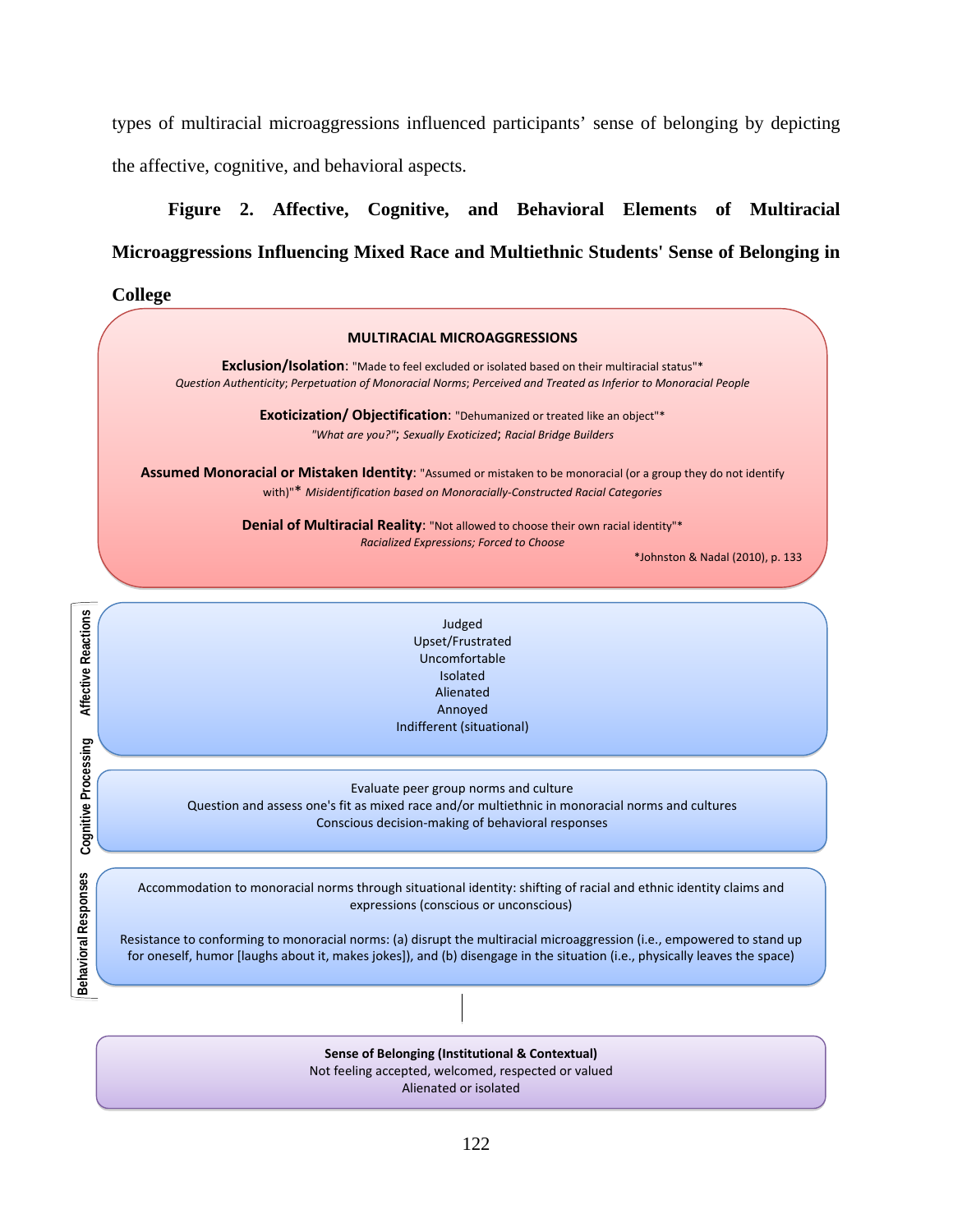Social identities such as race and ethnicity, among others, have been found to be important factors influencing sense of belonging (Museus & Maramba, 2011; Strayhorn, 2012). In this study, it was found that students' racial and ethnic identity played a critical role in how they behaviorally reacted in a particular situation in which multiracial microaggressions impeded their sense of belonging (institutionally and contextually in social and cultural spaces). The notion of consciously or unconsciously shifting how one claims and expresses their mixed heritage, also known as situational identity (Renn, 2004), was a type of identity expression many participants engaged in to fit in and feel a sense of inclusion and acceptance from others in cultural spaces in the co-curricular sphere and social interactions (formal and informal) within different college contexts. Research shows engaging in the situational identity pattern entails cognitive flexibility and understanding of one's emotions and is a common identity expression pattern for multiracial and multiethnic students in college (Chaudhari & Pizzolato, 2008; Renn, 2004; Root, 1996). Much of this existing research confirms that multiracial and multiethnic racial and ethnic identity formations are fluid and dynamic. Results from this study extend our understandings of this in relation to multiracial and multiethnic students' sense of belonging in college, as participant data provided a clearer depiction of the functionality of students' fluid racial and ethnic identities in managing their reduced institutional and/or contextual belonging.

Furthermore, in addition to embracing the fluidity of one's racial and ethnic identity by shifting how one claimed or expressed their identity, how students embraced and affiliated with their racial and ethnic identity also provided impetus for participants to engage in other types of behaviors that showed resistance to accommodating monoracial norms. For example, Sophia described why she did not feel a sense of belonging in certain cultural spaces defined by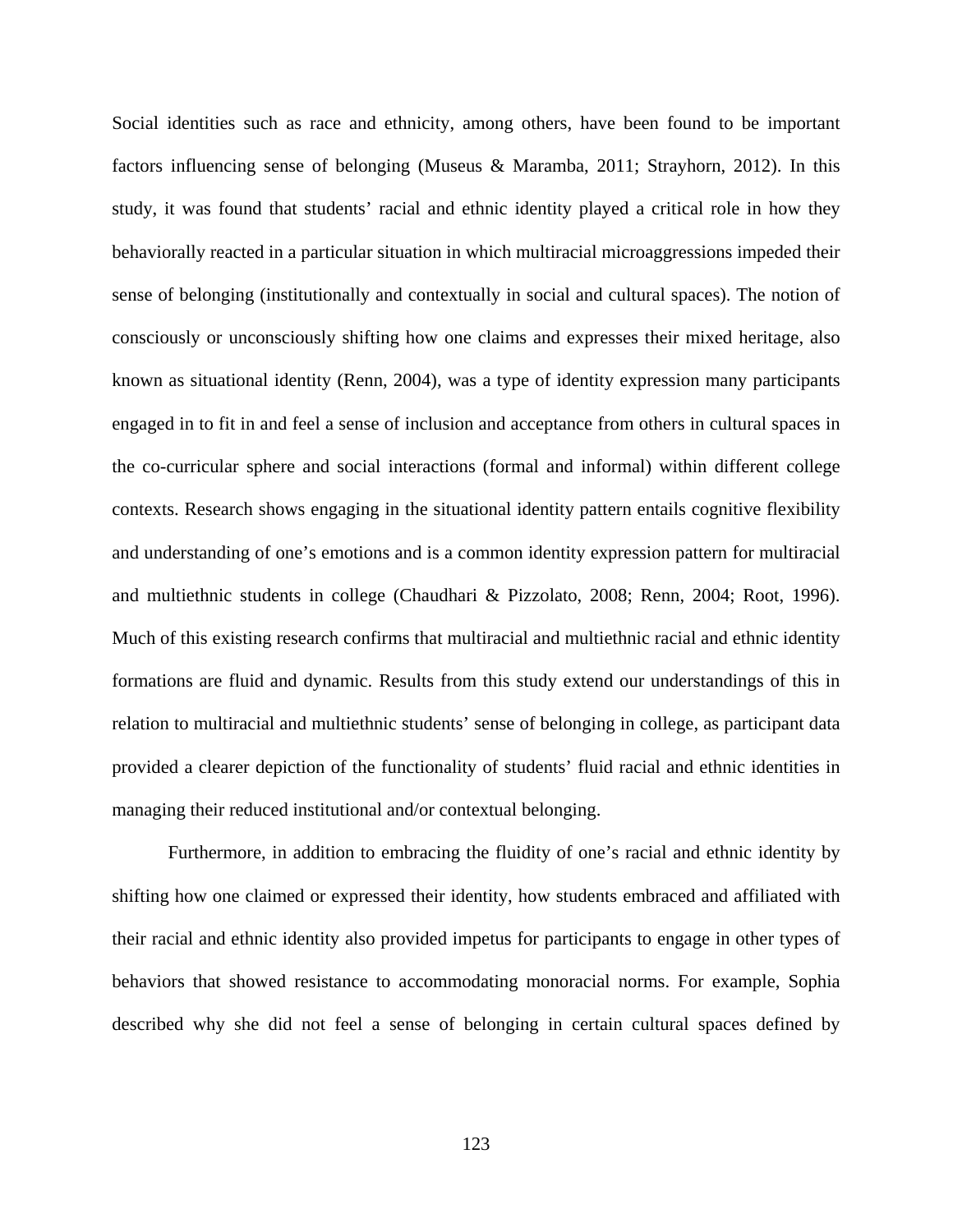monoracial norms due to feeling excluded and isolated, resulting in her making a conscious decision not to engage in them.

I think it's weird because they have these organizations like [black student organization], [Caribbean and Latin American student organization], and things like that. But I haven't joined any of those, because I don't feel like I really belong in any of them because it's so grounded in a full ethnicity or a full race. It's been very weird for me...I feel like people are, "You don't look like us. You don't belong here." So that's been another thing for me just because I don't know what I look like. I'm all different races. I don't look like one race so it's been very difficult for me to feel like I could go to those and feel completely welcome and completely belong in those groups.

Socially constructed monoracial norms and messages tended to inform how group culture and criteria for inclusivity and belongingness were defined and enacted by identity-based student organization members to accept or not accept certain students. As seen with Sophia, like others, students' physical appearance and cultural knowledge and expressions were key characteristics that often elicited these types of multiracial microaggressions, which invalidated multiracial students' identity and hampered their sense of belonging in those spaces. While physical appearance was a critical factor in Sophia's conceptualization of what it meant to belong in those spaces, her choice not to engage also stemmed from her pride in and strong affiliation with identifying as multiracial. Sophia's own perceptions about what it meant to belong in those social and cultural contexts was shaped by monoracial norms, which was not congruent with how she identified or her racialized experiences. This made her feel unaccepted, invalidated, uncomfortable, and alienated. Hence, not engaging in those student organizations was a conscious choice Sophia made to manage her reduced sense of belonging.

Another student, Elysse spoke about a number of instances where multiracial microaggressions reduced her institutional and contextual belonging in social interactions and cultural spaces, which prompted her to behaviorally respond differently across situations. She stated, "I identify as multiracial. I'm not one or the other." Nevertheless, in situations where her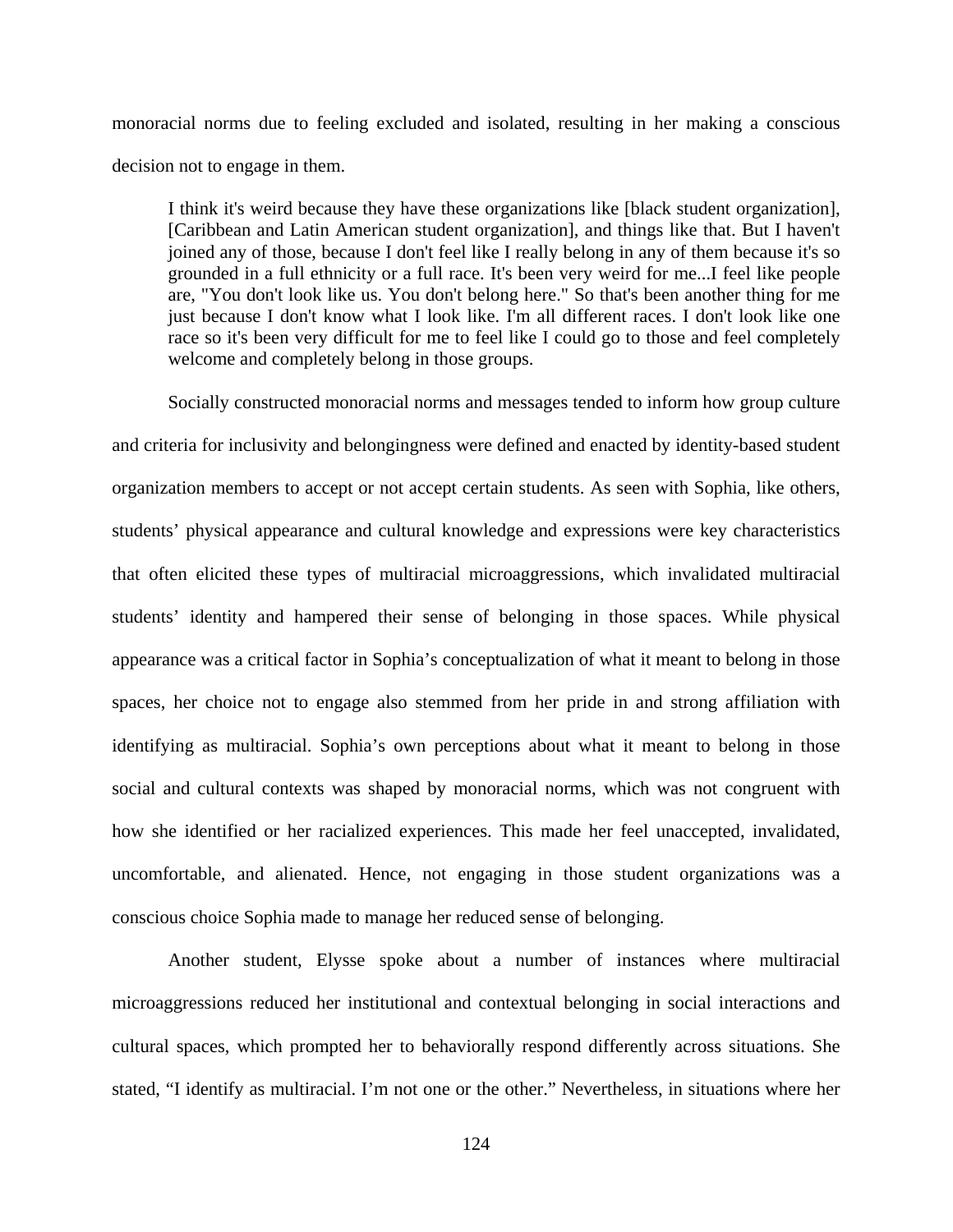sense of belonging was reduced within the realm of identity-based student organizations due to exclusionary and isolating multiracial microaggressions, Elysse behaviorally responded by adopting a monoracial identity to accommodate to the socially constructed monoracial norms that shaped the boundaries of these cultural spaces.

I feel like clubs are really exclusive in a sense...When I'm with one of the clubs I'm in, a lot of them are self-identified as being African-American or black. And you know at the same it's like "hey me too". So I'll try to accentuate that aspect, you know, really like say, verbally say like, "Look hey I'm like one of you guys" kind of thing.

Adapting to these monoracial norms created by the African American and black student organizations was a behavioral tactic she recognized she had to engage in to fit in and feel culturally accepted and validated by them. Embracing her African American or black identity was a catalyst to adapt in this situation in order to try to satisfy her desire to belong. She went on to describe a specific instance with an African student organization on campus where she had to navigate those monoracially constructed race dynamics.

It was a club for African student organization...I was like, hey, you know, like, that's me too. So they just kind of totally wrote me off when I went up. It was during the activity fair. You go up to the table and you ask and they're just completely like, "Why are you here? Why?" And I'm like, "Well, I'm African too." And they were not having any of that. It wasn't really a conversation and that's like the sad part, because, I'm interested obviously. I came up to talk to you, but it's just kind of like, they just kept talking among themselves in the back. And I was just looking at a flyer and signing up for the email list, and I was like so, "What do you guys like focus on? What do you guys do?" And they were just like, "We like get together" and just turned back. I was like "okay, bye". I felt a little just, I won't say angry, but just a bit perturbed, because I know that they were judging me on how I looked and not necessarily who I was. That got me a little angry.

This a clear example of Elysse's authenticity being questioned based on her racially ambiguous physical features and cultural knowledge, causing her to emotionally experience negative feelings (i.e., anger, judgment, agitation). The inferior status and treatment of her being mixed race prompted her to react by justifying her identity and belongingness to the group. In this particular context, Elysse shared her challenges with the incongruence between how others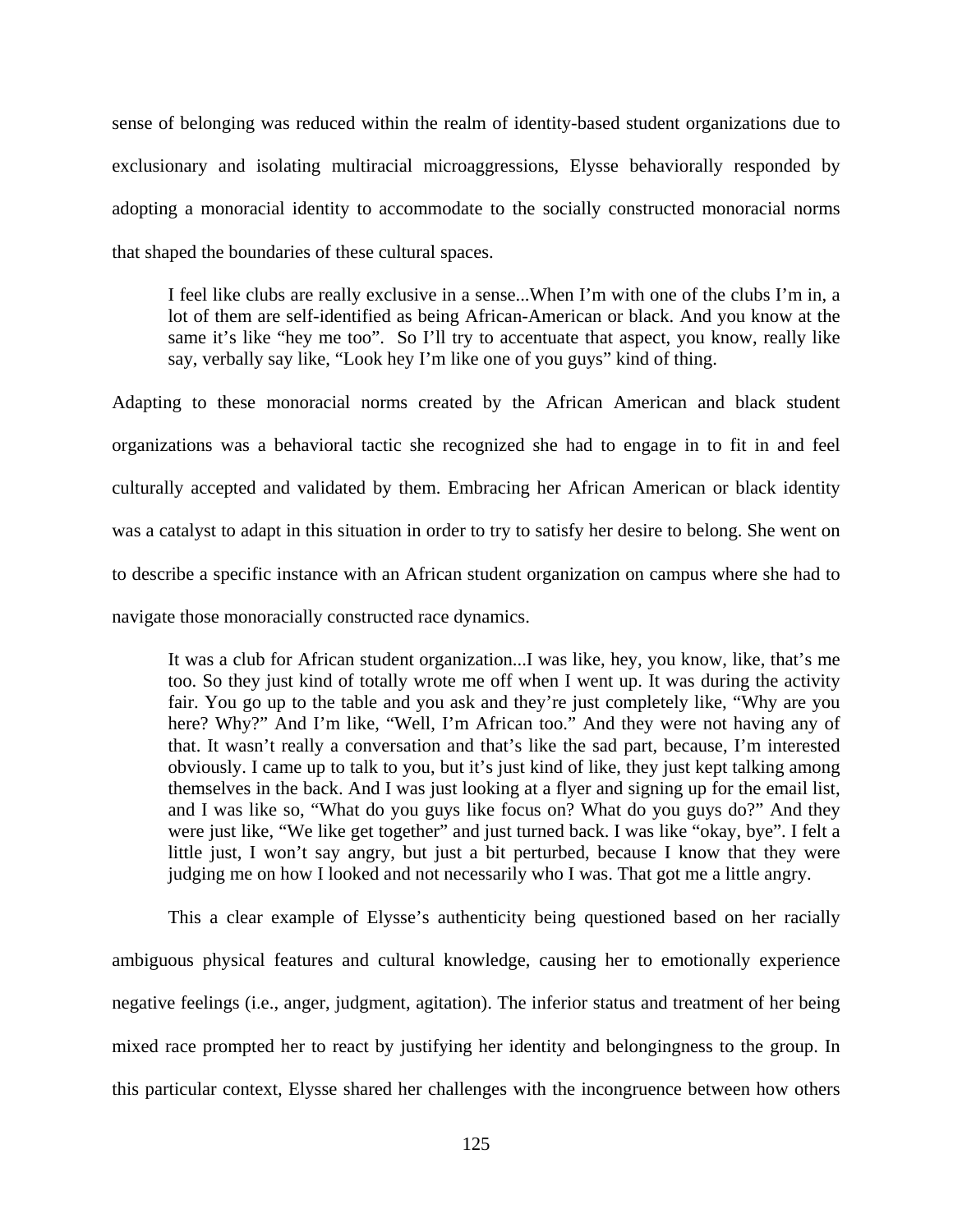perceived her African identity based on her physical appearance as well as group boundaries shaped by monoracial norms and her internal affiliations to being African. She received external cues from members within this student organization about the group's racial politics around accepting, welcoming, and validating students who may not necessarily fit their mold of what it means to be African (e.g., physical appearance) and belong to an organization geared towards African cultures. As such, she consciously verbally claimed a monoracial identity as a means to justify her identity in front of others and showcase that she belonged in that context according to the standards defining the space she was striving to belong in.

Elysse also expressed experiences of exclusion and isolation in other contexts, such as in her residence hall. She spoke about her peers showing racial prejudice towards her due to her routine of personal care. "I have coconut oil on my hair and people [peers at the institution] are just like, "What? What are you doing? You look crazy." And it's just like, "Do you have to say that?" Due to these experiences of multiracial microaggressions generating feelings of discomfort, isolation, alienation, unacceptance, and being judged, she does not feel a sense of belonging at the institution. As such, in addition to shifting her racial and ethnic identity claims/expressions, she also sometimes isolated herself and disengaged from social interactions with peers.

Everyone thinks I'm weird. I feel like I don't belong kind of in a sense where it's just like, I can't be myself. You know they always say, "oh, we want this to be your second home" and you know I wanted to be too so I can feel comfortable you know get the stuff I need to get done. But it's really hard sometimes because if you can't feel comfortable, then you just kind of want to stay in your corner.

Compounded together these experiences of exclusion and isolation, along with other types of multiracial microaggressions (objectification and assumed monoracial identity or mistaken identity) invalidated her multiracial and multiethnic identity, which negatively affected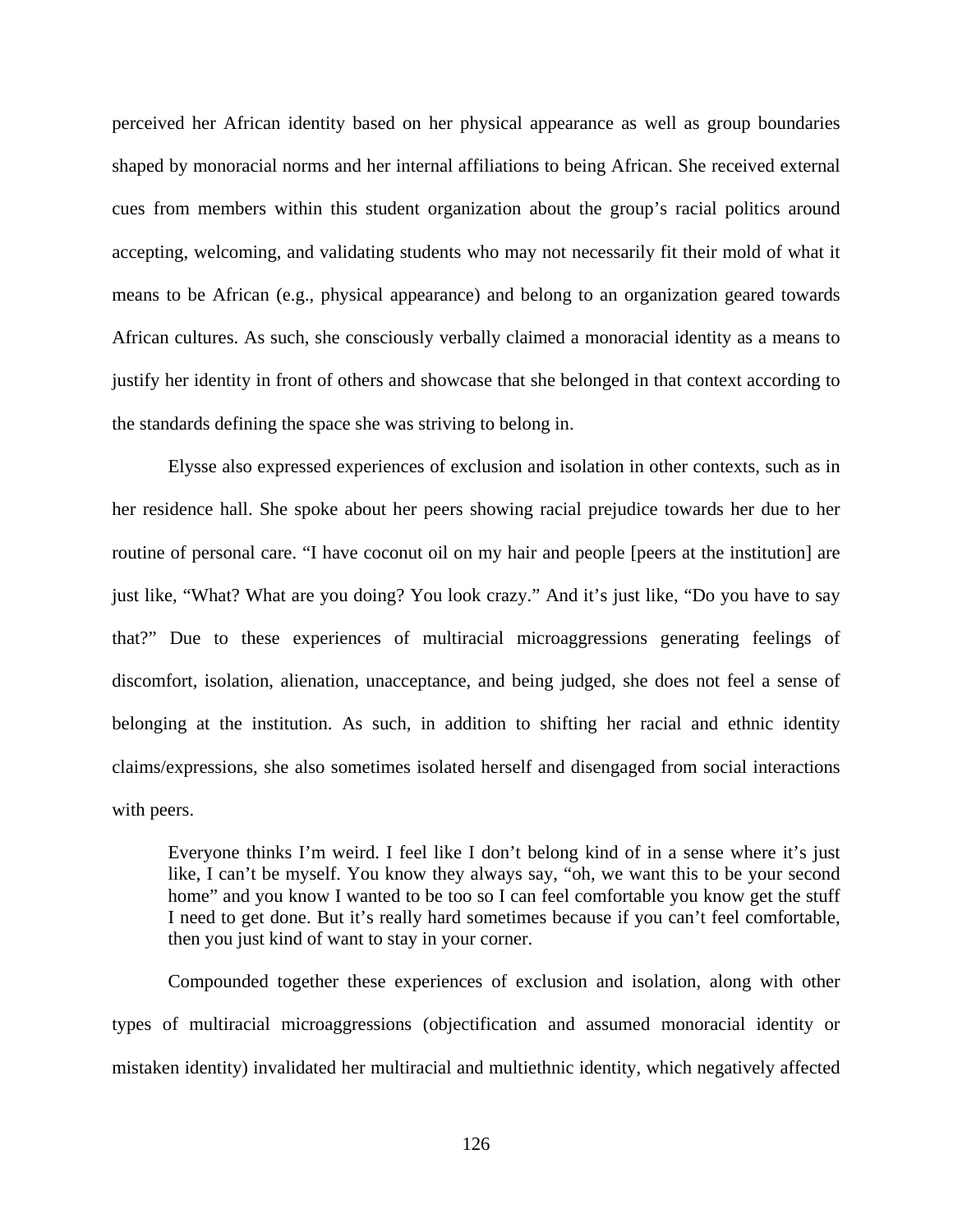Elysse's institutional and contextual belonging in various contexts. Not feeling authentically accepted and validated as a multiracial person (i.e., could not express her multiracial identity, experienced cultural isolation from differential treatment when she expressed her racial and ethnic preferences through identity claims and certain actions) triggered her sense of belonging to be hindered, both institutionally and in different contexts. As a result, she adopted both types of behavioral strategies as a way to manage her reduced sense of belonging.

Likewise, Somoan also shared her sense of belonging at the institution was often inhibited due to multiracial microaggressions invalidating her multiracial and multiethnic identity in various social interactions with her peers and cultural spaces. As she consciously considered who she was in those spaces (self-identification and how others' perceived her), what it meant to belong in those spaces, and how she should deal with those situations, she also showcased varied behaviors across different contexts.

I feel a lot of times I have to choose half of me and I find that annoying. It's really weird. A lot of times, a black group they want to know what I am and they'll say "oh, so you're black". And that kind of upsets me, 'cause I'm like "no, I'm multiracial". I don't like having to choose. I'm not two parts, I'm just me. ...It took that "aha" moment like "Oh I don't have to choose. This is me", you know? Probably when I started dating my boyfriend this happened 'cause that's when a lot of stuff came up. Where I kind of had to sit and think like "Who am I? How do I want to deal with this? Do I want to deal with this?"

For Somoan, self-identifying as multiracial is extremely important to her. When peers at the institution denied her that opportunity by forcing her to choose a single race identity or labeling her based on monoracially constructed categories, she felt upset, judged, and annoyed. She cognitively evaluated how to balance the incongruence between external monoracial norms and her private feelings and conceptualizations of being multiracial and belonging in different social and cultural spaces on campus. As a result, she sometimes disrupted the multiracial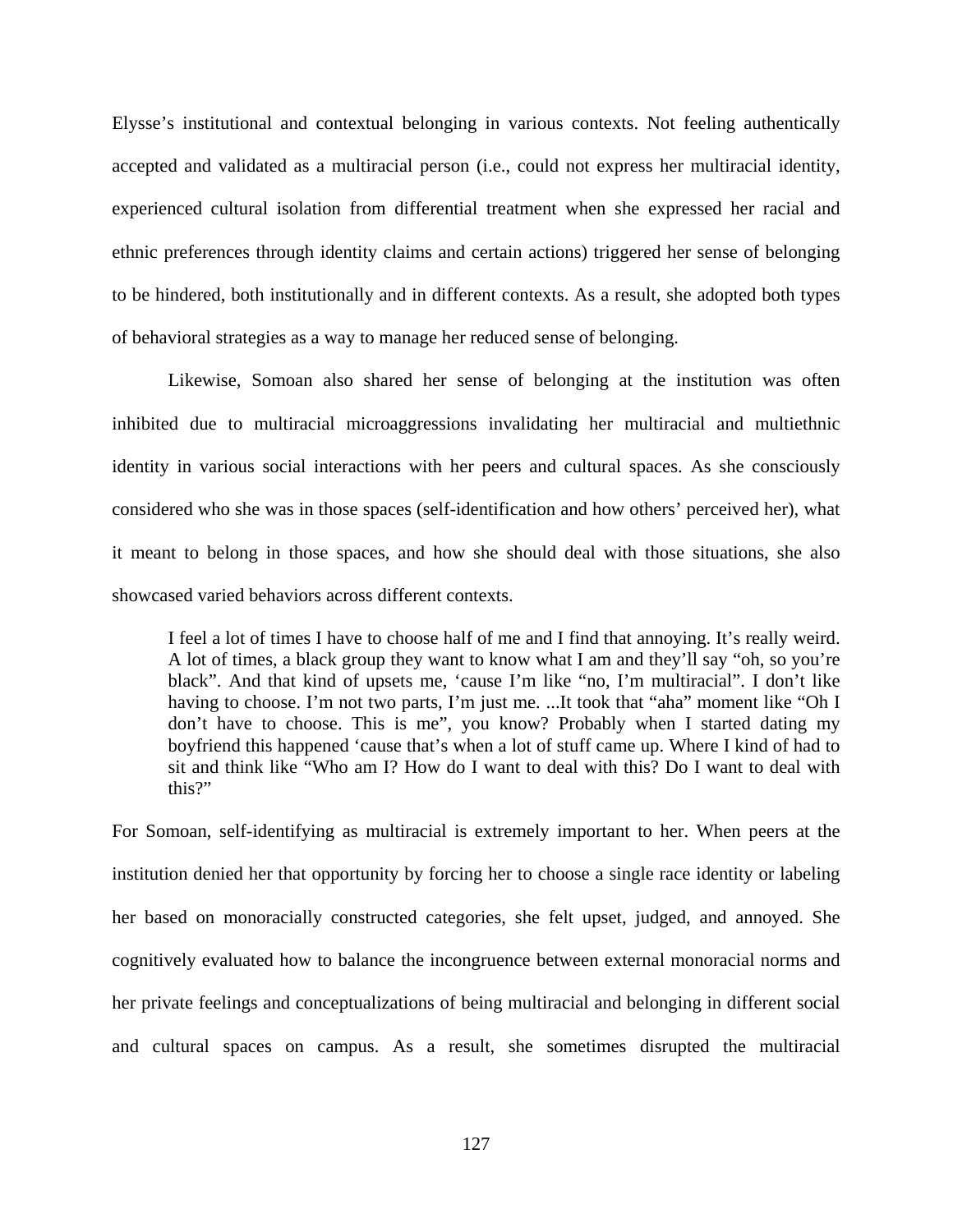microaggression (denial of multiracial reality and exclusion) by verbally justifying her multiracial identity in those spaces.

In addition to verbally disrupting the multiracial microaggression by feeling empowered to stand up for her multiracial identity, there were times where she deliberately disengaged in situations when she was marginalized as the only multiracial person in a particular context. She spoke about feeling unwelcomed and alienated by peers due to being the only biracial and "lightskinned" student in a black student engineering organization, so she stopped participating in it. Furthermore, Somoan also shifted the way she expressed her racial and ethnic identities in order to manage her reduced sense of belonging in cultural spaces within the co-curricular context where she often experienced exclusion and isolation.

I love doing clubs. I'm in [Caribbean and Latin American student organization], the Latin American club. I was in [African American and black student organization]. I feel being mixed is kind of weird, because you're like a part of everything but then you're not. It's just a weird thing. It's awkward to deal with everyday. For example, when I went to [black engineering student organization], which is the African American engineering club, everyone is usually, most everyone there is straight African American, which is basically half of what I am, but I'm not. I always  $-$  it's just hard to fit in sometimes. They know your African American, but you're also white. So, I don't know if you have ever seen the movie Selena. The dad says "you have to be more Mexican and more American". That's how I feel. So when I'm around my black friends, I have to be more black than them, but when you're around your white friends, you have to be more white than them. It's a little difficult. I've learned to just try to figure out who I am really, but there are always people who question your loyalties especially in this time with everything going on. So it can be difficult [to belong].

While Somoan maintained a strong internal sense of self around her multiracial identity, she still chose to shift her racial identity claims and expressions to adhere to monoracial norms that were prevalent in the spaces she was functioning as a way to try to belong.

As seen through the aforementioned examples, participants, like Elysse, Somoan, and others, intentionally processed their emotions and thoughts about self (internal and public racial self-identification), others (enacting multiracial microaggressions), and context (campus racial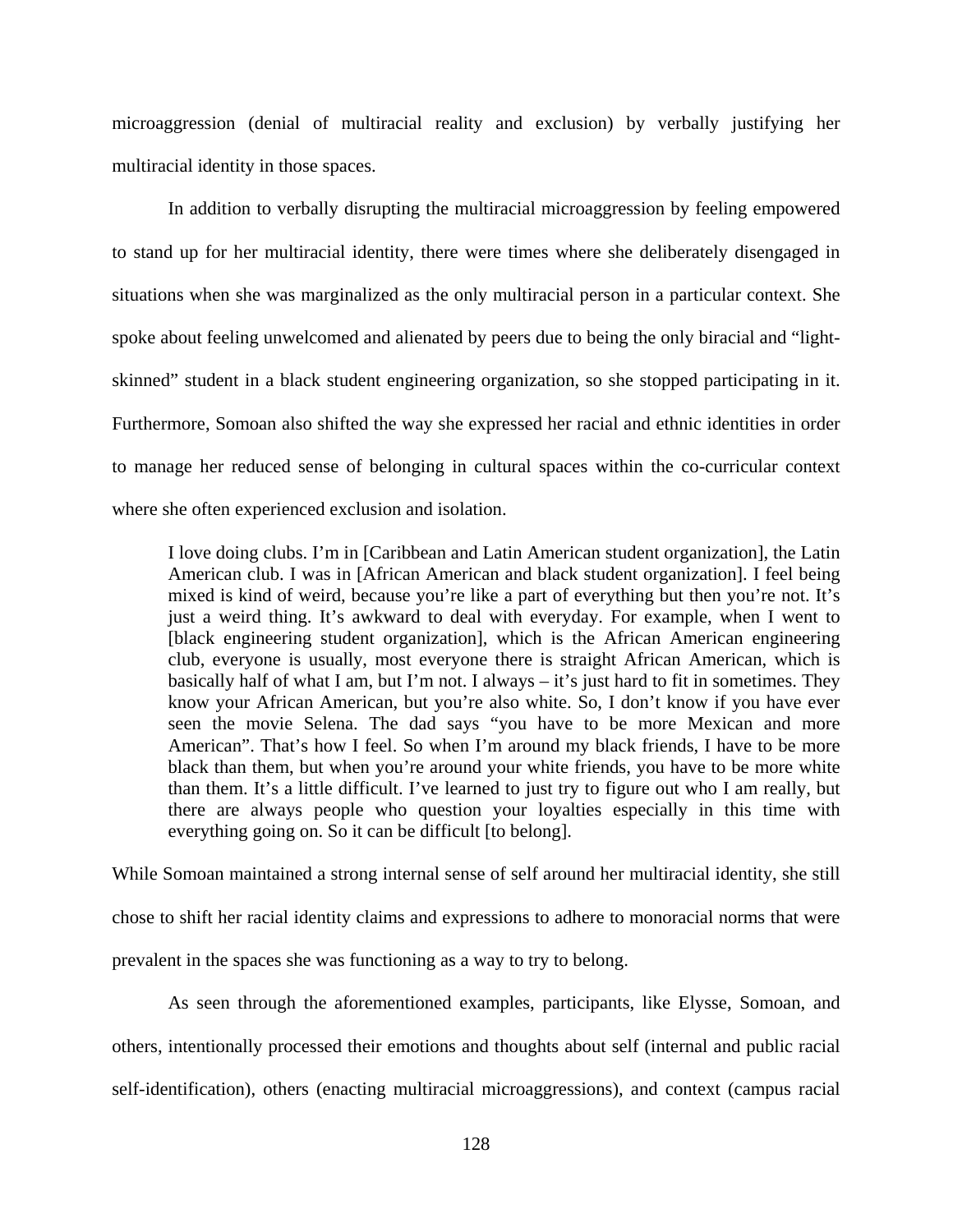climate and peer culture driven by monoracial norms) in relation to feeling (or not) a sense of belonging. In line with Strayhorn's (2012) core elements, this cognitive and emotional processing required them to make meaning of how they belonged (in situations where their multiracial and multiethnic identity was invalidated) and what to do in managing their reduced sense of institutional or contextual belonging (accommodate to or resist conforming to monoracial norms). As such, the need to belong essentially became a motive for some multiracial and multiethnic students to adopt certain behavioral strategies in situations where multiracial microaggressions were enacted.

Data showed it was primarily in contexts where socially constructed monoracial norms were sanctioned that multiracial and multiethnic students experienced cognitive and emotional distress in relation to their sense of belonging at the institution. Participants' internalization of the (in)congruence between the monoracial norms and their multiracial status stemmed from (a) perceptions of the campus racial climate (marginalization and exclusion of multiraciality), and (b) interpersonal experiences of multiracial microaggressions through their interactions with peers in social and cultural spaces within different microsystems (e.g., residence hall, academic classroom, social circle, co-curricular student organization). Strayhorn (2012), among other scholars (e.g., Hurtado & Carter, 1997), suggest that sense of belonging can become salient (hindered or enhanced) in certain contexts, especially if they are part of a marginalized student demographic at the institution. For these participants, it was within spaces and interactions (mainly social and cultural) where monoracial norms were perpetuated that their sense of belonging was hampered. Nonetheless, results also showed that friendships served as a vital source of emotional, social, academic, and cultural support and a context in which their sense of belonging needs were satisfied.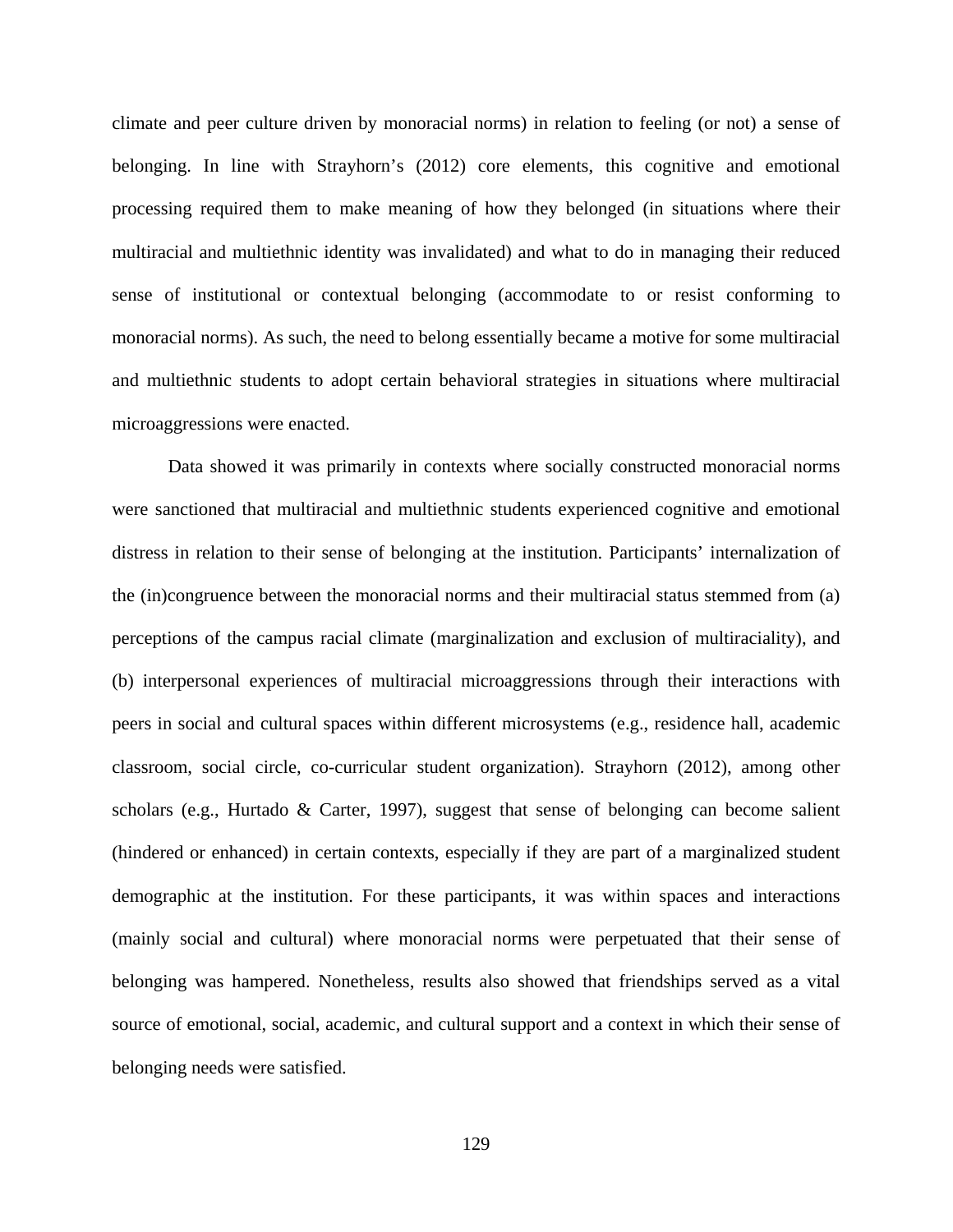### **4.3.2 Friendships: Context for validation and enhanced belonging**

As the majority of participants faced the hurdles of racial marginalization and discrimination as a source of triggering belonging uncertainty and hindering sense of belonging, friendships functioned as a critical social and culturally validating informal counter-space to those experiences, in which sense of belonging was enhanced. Research has shown that formal and informal social and academic counter-spaces (e.g., identity-based student organizations, study groups with other students of color) are often formed by students of color (and sometimes educators) as a tactic to mitigate negative experiences such as microaggressions and other forms of racism in order for students to connect with others who have similar experiences to find emotional, social, and academic comfort (Solórzano, Ceja, & Yosso, 2000). These types of counter-spaces tend to generate positive benefits (e.g., trusting relationships with peers, validation of experiences, nurturing learning environment) for marginalized students of color (Solórzano, Ceja, & Yosso, 2000). Multiracial and multiethnic students in this study expressed that receiving identity support and having a safe emotional relational space through their friends were essential characteristics that enhanced their belongingness in their friendships. Identity support was provided through a reciprocated, supportive relationship in which multiracial and multiethnic students felt culturally validated and authentically accepted and understood (not judged by others). Participants connected with friends who had relatable experiences (i.e., others who could relate to their experiences of being different) and were like-minded (i.e., empathetic, perspective taking). Furthermore, a safe emotional relational space within their friendships encompassed having a sense of comfort and feeling that they mattered and were cared for by others, all important elements of satisfying the need to belonging (Rosenberg & McCullough, 1981; Schlossberg, 1985; Strayhorn, 2012).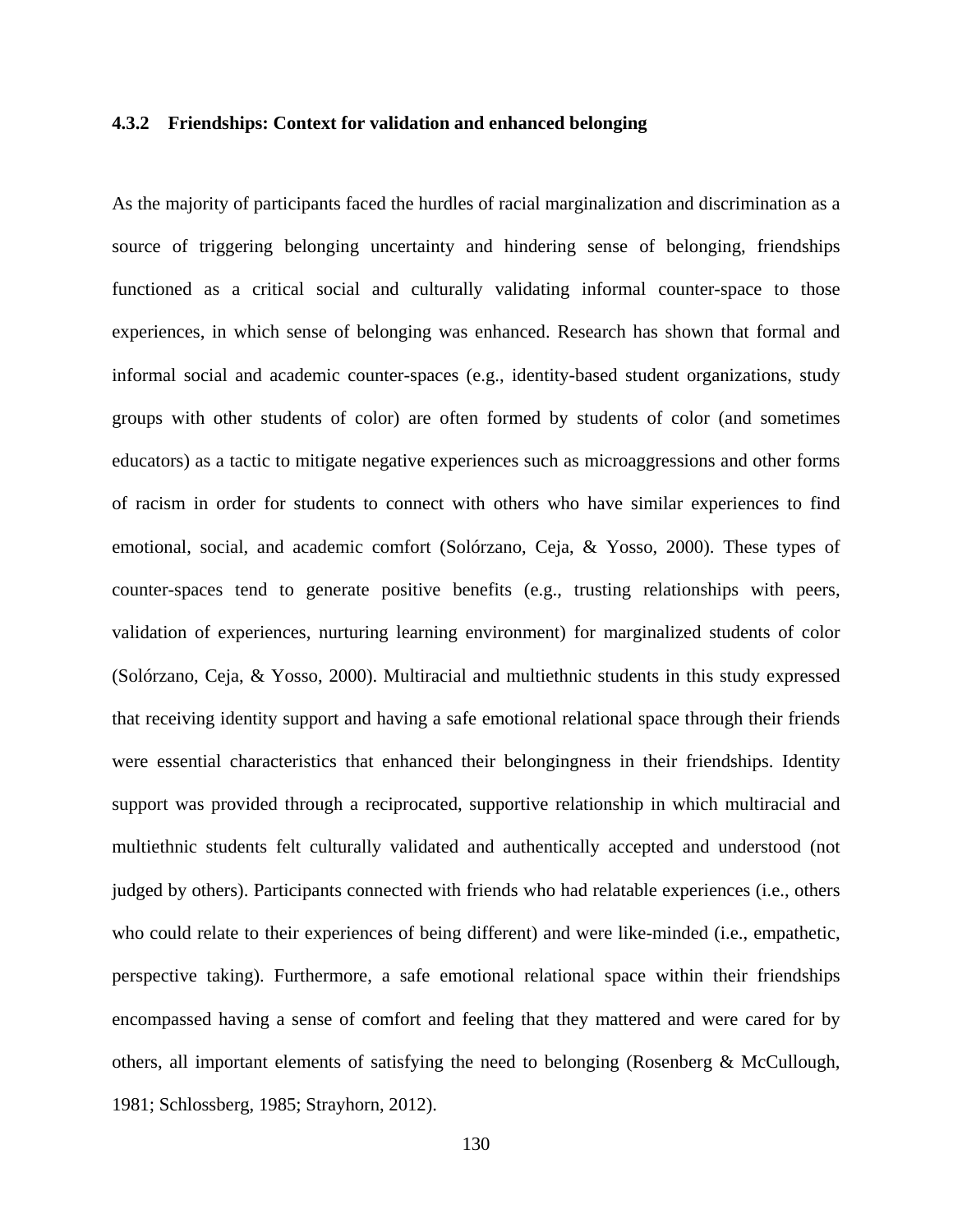#### Elysse shared,

A sense of belonging for me would be having a close-knit group, not even a group, just like a friend that has a profound relationship. You can talk about things when you have that one anchor...Talking to other mixed race students here, my sister, and my friends in other universities - it's always a never-ending battle between identity. You can have your own identity and you can be sure of yourself, but people are still not sure of you. So in that sense, yeah, it's a kind of like, if you're mixed race or something or multiethnic, it's more of a struggle. Because you want people to see like look, I am who I am and I can be whatever you want me to be in any category. Yeah, so I would say that it's of kind of difficult.

Here, Elysse mentioned that a friendship is an important context for her to experience sense of belonging because it gives her an outlet to engage in meaningful conversations with others who affirm her identity and validate her experiences as a multiracial person. She spoke about the struggles of having to balance external definitions and internal experiences of being mixed race in college and how receiving support from the friends who could relate to her was valuable in providing identity support and a safe emotional relational space. For mixed race and multiethnic students in this study mattering was an essential component of their friendships that made them feel accepted, respected, important, supported, and validated by their friends. Mattering is a known to be a critical factor in promoting sense of belonging (Strayhorn, 2012) and comprises of multiple characteristics (e.g., feeling respected, others believe in one's success and positive wellbeing, feeling cared for by others) (Rosenberg & McCullough, 1981; Schlossberg, 1985).

Similar to Elysse, and other participants, Gerafrican also felt a sense of belonging at the institution through her friends as well and specifically discussed the value of her specific friendship with multiracial students at the institution. She stated,

A lot of them [mixed race students] were on my floor freshman year. It was really easy [to feel a sense of belonging] because the girl I was talking about before, she's half Irish and half Jamaican, Caribbean, and she's a really unique race that it sticks out so much. I can blend with the Spanish people or many other races, but in general for her she doesn't fit in anywhere, and so she's this little matchstick, they [people at the institution] call her.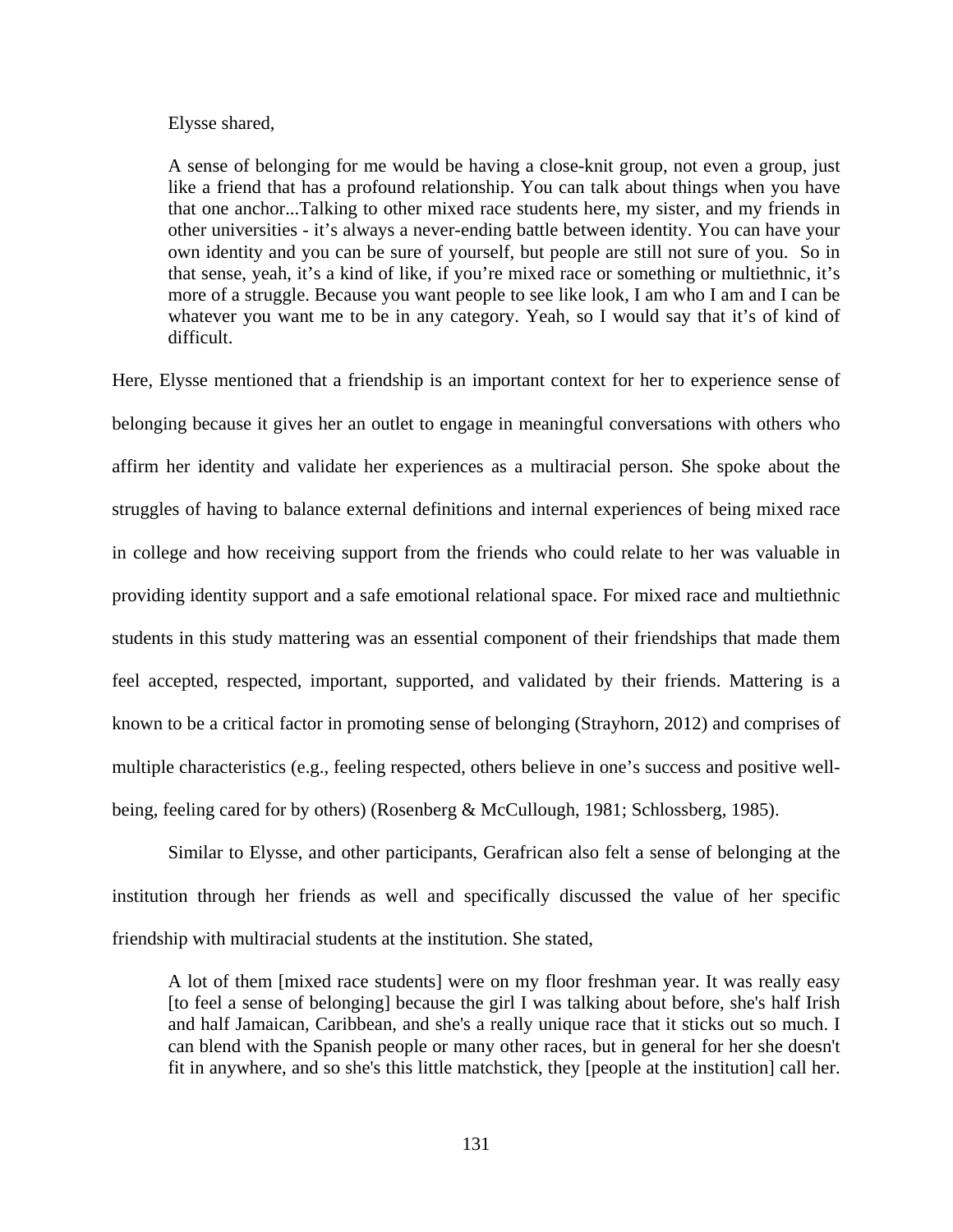And so me and her can really understand how it's hard to feel accepted in general, but you have to know that we're all the same inside and that's all that really matters.

She expressed the ease of relating to other mixed students with whom she has interacted. In particular, her friendship with another multiracial student provided her with an outlet to discuss unique experiences associated with being mixed race, particularly as students at a PWI driven by monoracial norms. This allowed her to feel a sense of relatedness to her friend based on similar experiences of multiracial microaggressions (i.e., physical appearance playing a factor in how she and her friend were perceived and treated by others). In this context, her friend was a source of emotional and social support by providing validation to Gerafrican in relation to her racialized experiences as a multiracial person. This sense of connection to her mixed race friend and other students with relatable experiences enhanced her sense of belonging in those friendships.

It is important to note that, while many of the participants specifically spoke about their relationships with other mixed race friends being a source of social and cultural validation for their multiracial identity and experiences, students also mentioned their sense of belonging was enhanced in relationships with friends who generally were able to understand and relate to their experiences of being different in the context of a PWI. Students highlighted a desire to connect themselves with diverse others who were open-minded and empathetic, as that provided a space for them to have meaningful cross-racial interactions, bond over mutual interests and similar experiences, and have discussions about race and racism in ways that valued diverse experiences and perspectives. Research has found that interactions with diverse others is associated with positive outcomes such as cultural and racial awareness, openness to diversity, enhanced social self-concept, sense of belonging, among others (Chang, Denson, Saenz, & Misa, 2005; Locks et al., 2008; Strayhorn, 2012). For participants whose sense of belonging was negatively affected by the racial marginalization and discrimination, they stressed how essential it was to have these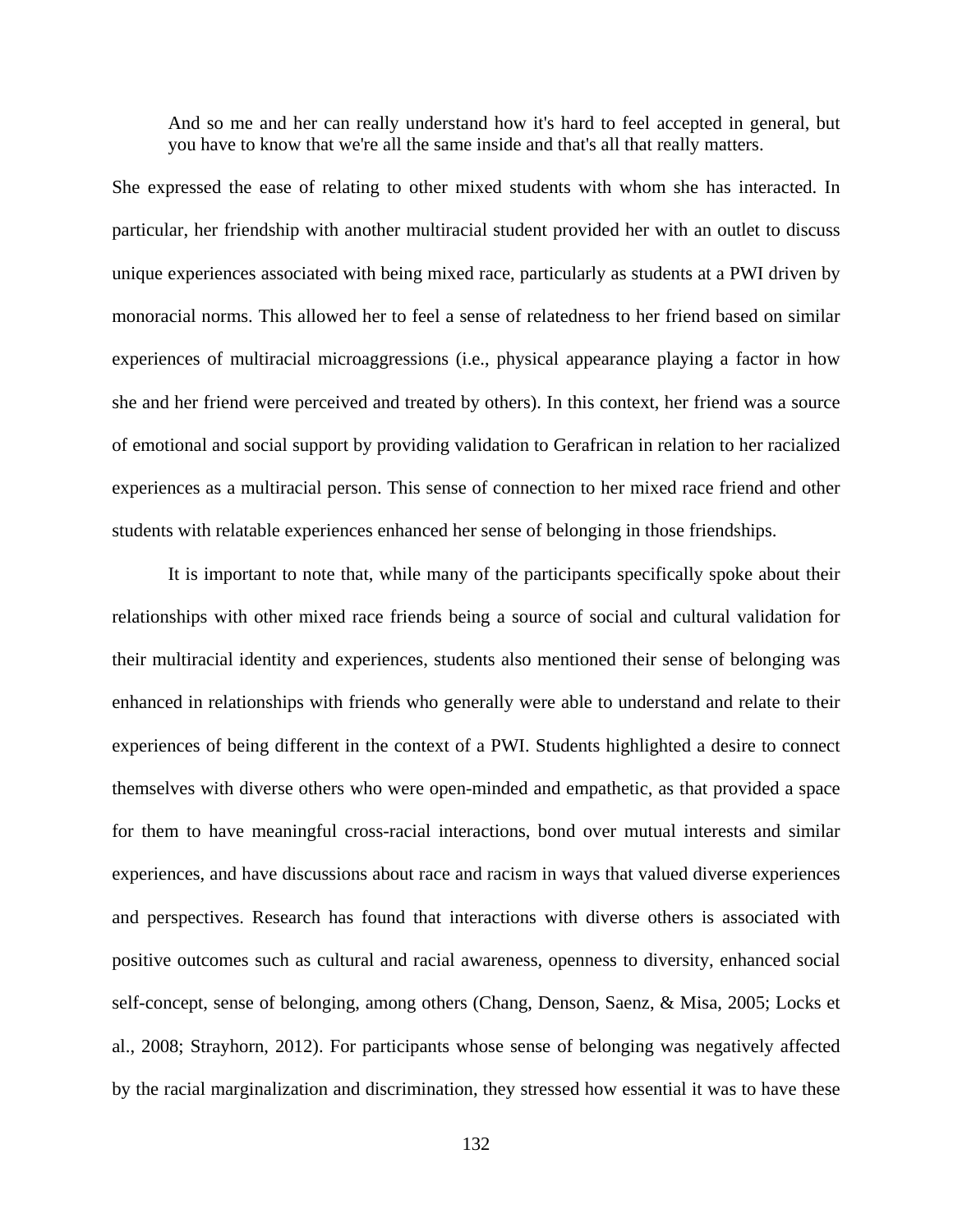friendships as social counter-spaces in which they could intentionally engage in meaningful interactions with diverse others who were not close-minded and exemplified perspective-taking abilities. As such, their sense of belonging needs were satisfied through these interpersonal bonds with friends.

For instance, Gerafrican went on to share the importance of developing bonds with culturally diverse friends who had relatable experiences and who were like-minded, key characteristics that enhanced her sense of belonging within those friendships.

[Feel a sense of belonging] Through my friends, because most of them are like me. Some of them are mixed and some of them think the way I do, which is like they're always culturally accepting and they can see from a different viewpoint...I love culture and everything, because my combination is interesting and I like learning about other people's culture as well. Different cultures within the university help me to understand myself better as well as understand the other students...As long as you find at least one other person that really understands you, then you will be fine. That's how I feel it is. And from there you can figure out if these other people will be accepting of who you are and be open-minded. I don't feel like anyone should be friends with someone who isn't openminded because they won't be able to experience new things and so on...So [being] openminded is being able to see something in someone else's eyes and be able to see their perspective and think about how they see it and why they see it that way and can you accept that. And not being so stubborn and thinking "this is the right way, this is the only way that will work"; but maybe, "oh there is a different path, maybe I should try seeing their path and their way, maybe that's better."

Gerafrican expressed the value of her friendships with open-minded students at the institution was grounded in being culturally accepted and engaging with others who have the ability to understand diverse perspectives. Feeling appreciation and reciprocity of respect for diverse thoughts and experiences were key elements of mattering, which enhanced her sense of belonging among her friends.

Amber, another student, spoke about her belongingness within her group of racially diverse group of friends. She explained her sense of belonging with her friends stemmed from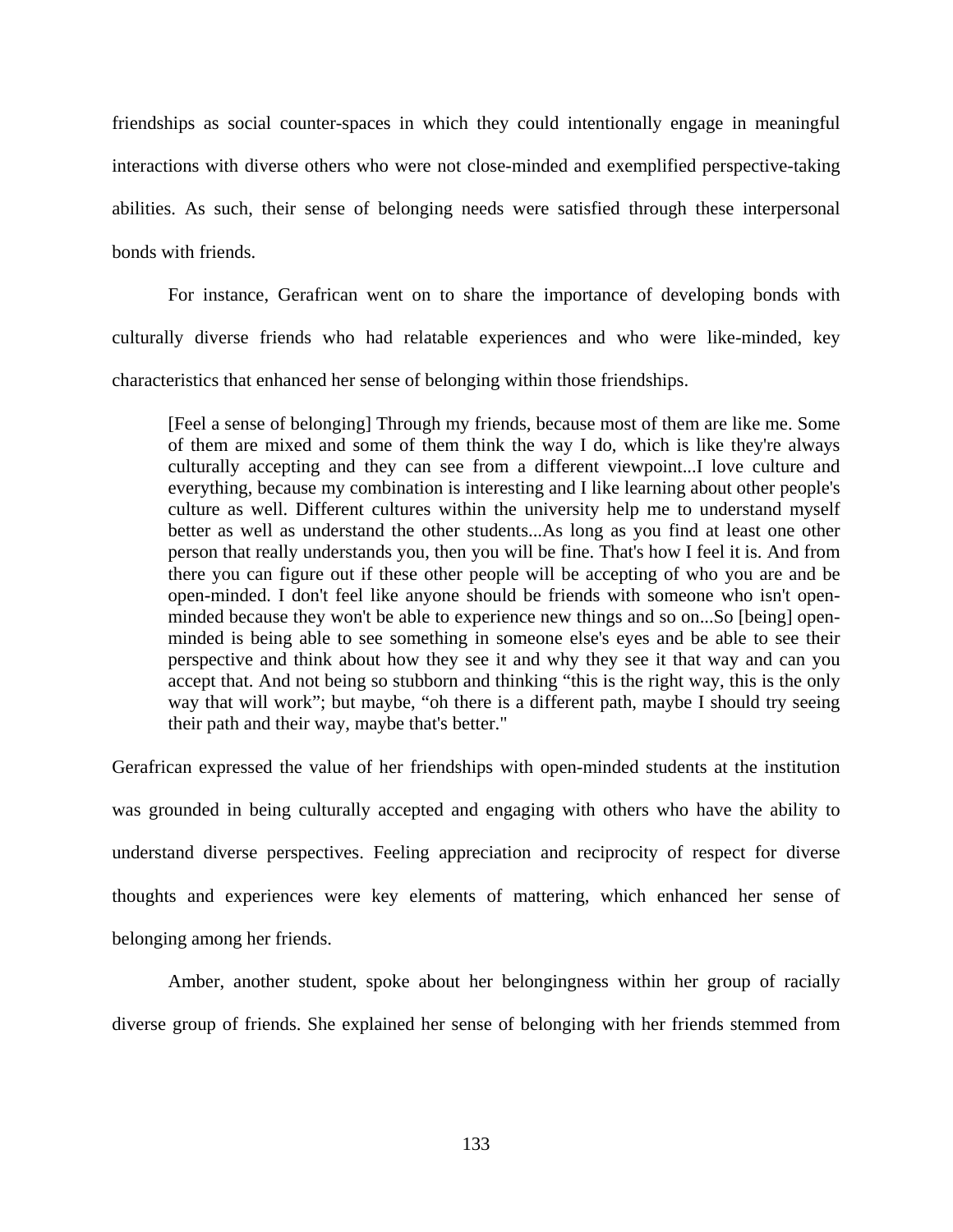feeling a sense of comfort when engaging in meaningful conversations about shared interests and their diverse experiences.

I have friends that I have been friends with since freshman year. My mother always jokes and says we're like the little United Nations. We're all from different backgrounds and different places around the United States. I feel comfortable when I have people who just can focus on other things, our mutual interests. Or even if they can focus on our differences, but in a fun way where we can actually talk about things...With my group of friends, yeah, it [race and racism] comes up a lot because we are a very diverse little group.

A safe emotional relational space in which Amber was able to have stimulating discussions around mutual interests was an important element of her friendships that enhanced her sense of belonging in those relationships. Moreover, similar to Gerafrican and others, Amber went on to mention she feels a sense of comfort in engaging in meaningful conversations with her friends because of their ability to be empathetic and respectful of diverse thoughts and experiences.

In summary, for the multiracial and multiethnic participants in this study, friendships were a primary space in which students found a safe haven from their negative experiences of racial marginalization and discrimination, and as such where their sense of belonging was enhanced. As students faced the challenges of pervasive monoracial norms on campus both at institutional and interpersonal levels, students surrounded themselves with friends who understood and appreciated their identity and experiences as a multiracial and multiethnic individual. It was within their friendships they found an emotionally safe relational space where they could develop genuine relationships and community with others who were respectful, supportive, empathetic, meaningfully engaging, and authentically accepting of them; all elements that contributed to them feeling a sense of belonging in their friendships.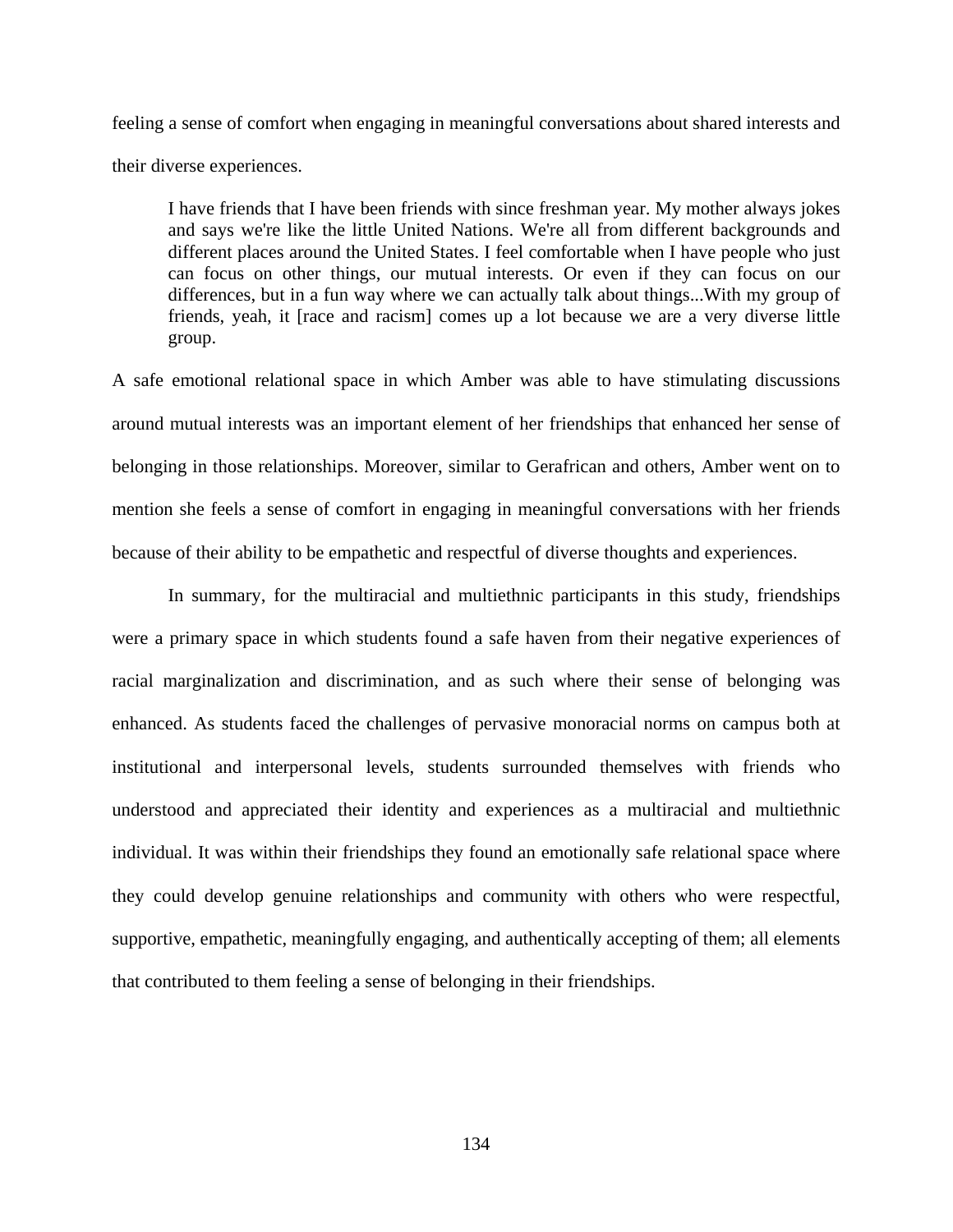#### **5.0 DISCUSSION**

The present study explored the factors influencing multiracial and multiethnic undergraduate students' institutional and contextual sense of belonging, with an emphasis on race and ethnicity. This study supports and bridges existing scholarship on sense of belonging and multiracial college student experiences as well as offers new insights into how these students' unique needs and experiences affect their sense of belonging. Results revealed, among the various identified factors, the perpetuation of monoracial norms, fluidity of students' racial and ethnic identity, and experiences of multiracial microaggressions were uniquely reflected factors that impacted mixed race and multiethnic students' institutional and contextual belonging. Also, two key behavioral strategies were identified that students used to manage their reduced sense of belonging. Furthermore, students expressed their sense of belonging was enhanced in the context of their friendships, as they forged meaningful relationships with like-others who shared mutual interests, reciprocated respect for diverse thoughts and experiences, and validated their identities and experiences as a multiracial individual.

This study contributes to the scholarship by extending our understanding of *how*  monoracial norms seep into the ways students understand and experience what it means to belong as a multiracial person at a PWI, both to the institution and within different contexts. Monoraciality was found to be a unique factor that negatively influenced many multiracial and multiethnic students' institutional and contextual belonging, at an institutional and interpersonal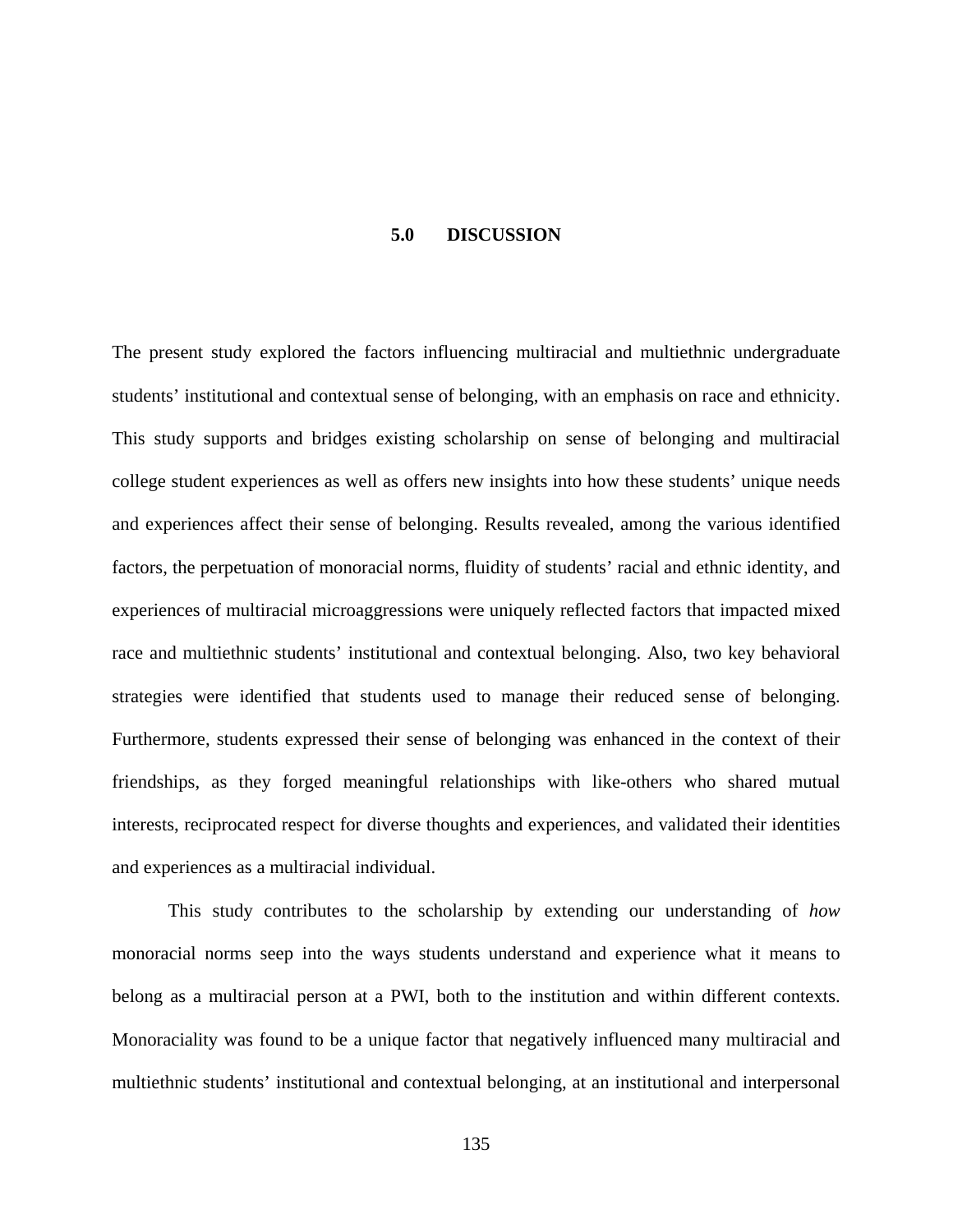level. Findings demonstrate as students navigated their social position within existing systems of monoracial privilege on campus, they were faced with messages forcing them to internally and externally evaluate what it meant for them to belong based on certain criteria shaped by socially constructed monoracial norms (i.e., stemming from peer culture, lack of institutional validation of multiracial students' identities and experiences, societal and sociohistorical forces, among others).

It was found that students' multiracial and multiethnic identity was at the crux of how others' perceived and treated them and the way they made meaning of how to belong in certain social and cultural spaces. Students often evaluated their own multiracial status (i.e., racial and ethnic identity claims, physical appearance, cultural knowledge and expressions) in relation to the socially constructed norms of monoraciality they perceived in the environment and within different subcultures. This was both self-initiated through their own perceptions of the campus racial climate and enacted by others through the questioning of their racial authenticity (i.e., multiracial microaggressions) or the validation of it (i.e., friendships). As such, their sense of belonging was enhanced and hindered depending on the context and was found to be a motive to drive certain behaviors.

A key finding related to this that validates and expands on existing research, was that mixed race and multiethnic students' perceptions of key aspects of the campus racial climate (e.g., underserved, monoracial subcultures) stemming from the dominant monoracial culture and norms on campus was a source for triggering belonging uncertainty for many of the participants. While a few scholars (e.g., Guillermo-Wann, 2013 – identified aspects of campus racial climate; Johnson et al., 2007 – perception of campus racial climate as a predictor of sense of belonging) have suggested that mixed race students' perceptions of the campus racial climate are important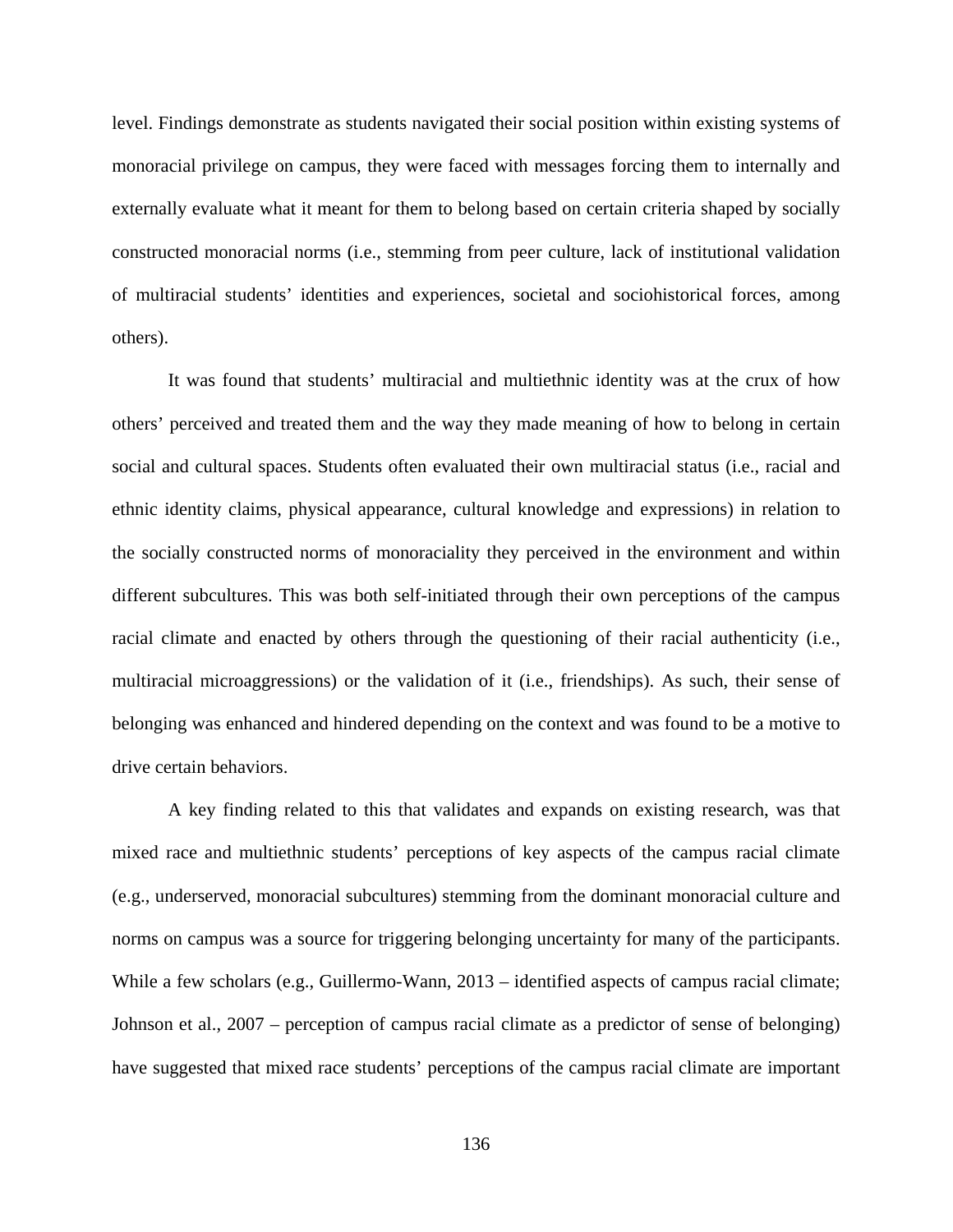for student' racial identity and general experiences in college, these studies have not fully examined how aspects of the campus racial climate may impact their sense of belonging in college. This study adds to this literature by shedding insights into what and how aspects of the campus racial climate triggered belonging uncertainty.

In particular, students' perceptions of multiraciality being marginalized and overlooked within the dominant monoracial and white cultures highlighted their acute awareness of the oppressive conditions they were functioning in as a multiracial student at a PWI. These observations of the campus racial climate induced negative emotions (i.e., alienation, isolation, discomfort, undervalued, unwelcomed), which resulted in students questioning how accepted, welcomed, and valued mixed race students and their experiences were in the broader context of the institution and within different contexts (i.e., academic, peer culture in social and cocurricular settings). When students do not perceive congruence between institutional culture, values, and norms and their own identities, experiences, values, and beliefs, their sense of belonging may be negatively impacted (Hurtado & Carter, 1997; Museus & Maramba, 2011; Strayhorn, 2012). In this study, this was apparent as participants shared feelings of uncertainty around how they fit in and were valued and accepted at the institution overall and within different subcultures.

What this finding indicates is that monoracial conceptions of race inherently embedded in the cultures and practices at an institutional level may have serious implications for mixed race students' sense of belonging, an area of research this study expands upon and should continue to be further explored. While monoracial cultures and norms may certainly be beneficial to racially and ethnically diverse student populations, multiraciality challenges these socially constructed monoracial norms found in the institution environment. As such, lower levels of sense of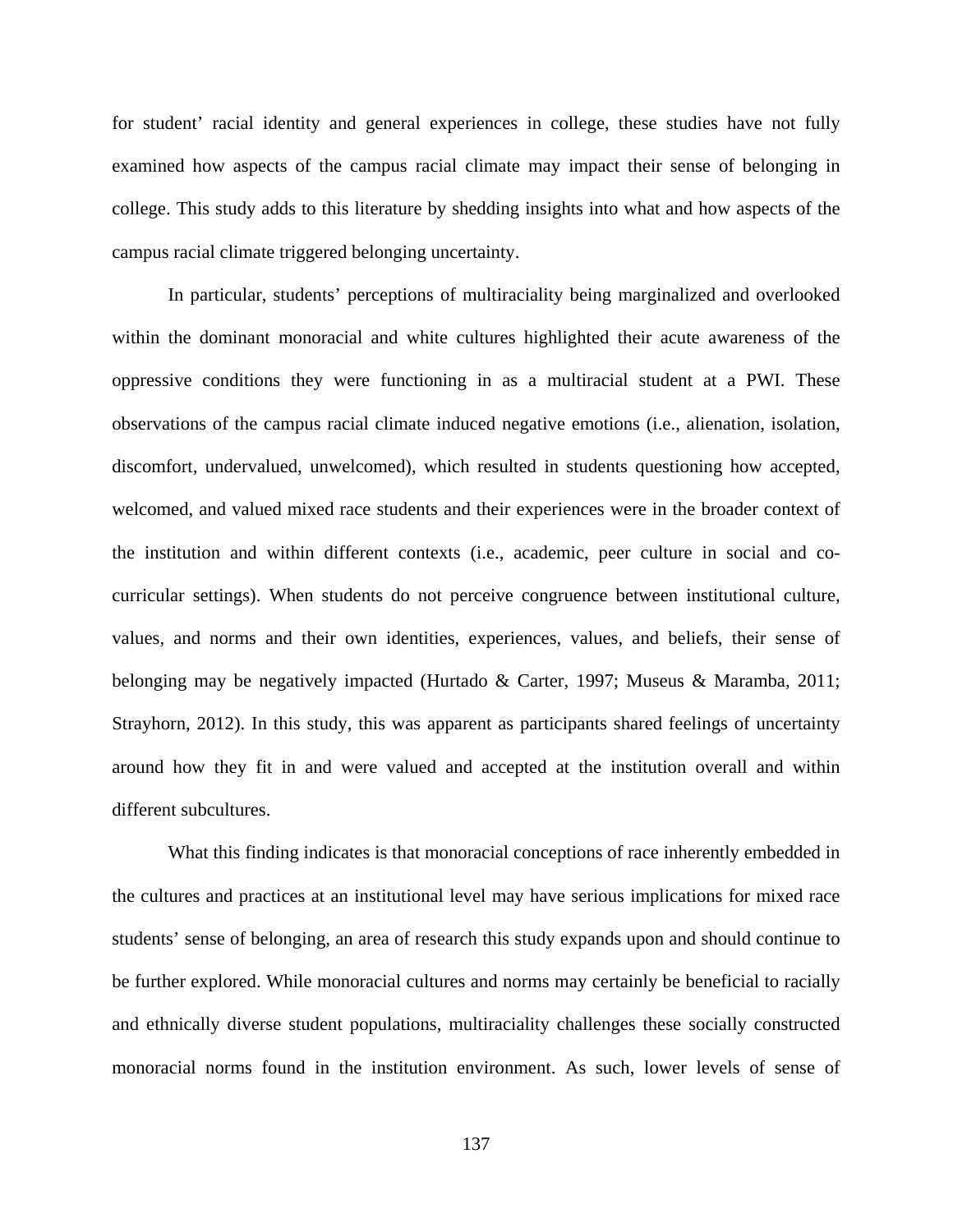belonging may be elicited for multiracial students, as seen through the students' examples in this study. Environmental factors, such as these monoracial norms, also have an impact on mixed race students' sense of belonging on an interpersonal and individual level.

Social connectedness and social acceptance are essential to experiencing sense of belonging. Research supports that the level and quality of interactions students of color have with their peers matters in how they experience social connectedness, sense of community, or sense of belonging (Hurtado & Carter, 1997; Johnson et al., 2007; Locks et al., 2008; Strayhorn 2012). For mixed race college students, the literature points to the importance of these peer interactions and peer cultures in their racial identity development and how they navigate monoracially constructed spaces on campus (King, 2008; Renn, 2004). Ample research shows mixed race students' general experiences, interpersonal interactions, and identity formations are fluid and complex (Chaudhari & Pizzolato, 2008; Kellogg & Lidell, 2010; Literte, 2010; Renn, 2004; Rockquemore & Brunsma, 2002; Root, 1990; Sands & Schuh, 2004; Wijeyesinghe, 2012). Recognition, acknowledgement, acceptance, and validation of their multiple racial and ethnic backgrounds in monoracial spaces may often be questioned in their interactions with those around them. When multiracial students develop relationships with others who may understand their experiences of being multiracial or generally marginalized (e.g., friends, faculty, family), positive outcomes (i.e., identity development) may result due to validation, respect, and mutual interests (King, 2008; Renn, 2004). Participants in this study expressed that both positive (friendships) and negative (multiracial microaggressions) interpersonal interactions with peers directly affected their institutional and contextual belonging.

In the context of participants' discriminatory experiences of different types of multiracial microaggressions, data pointed to reduced belonging stimulating participants' cognitive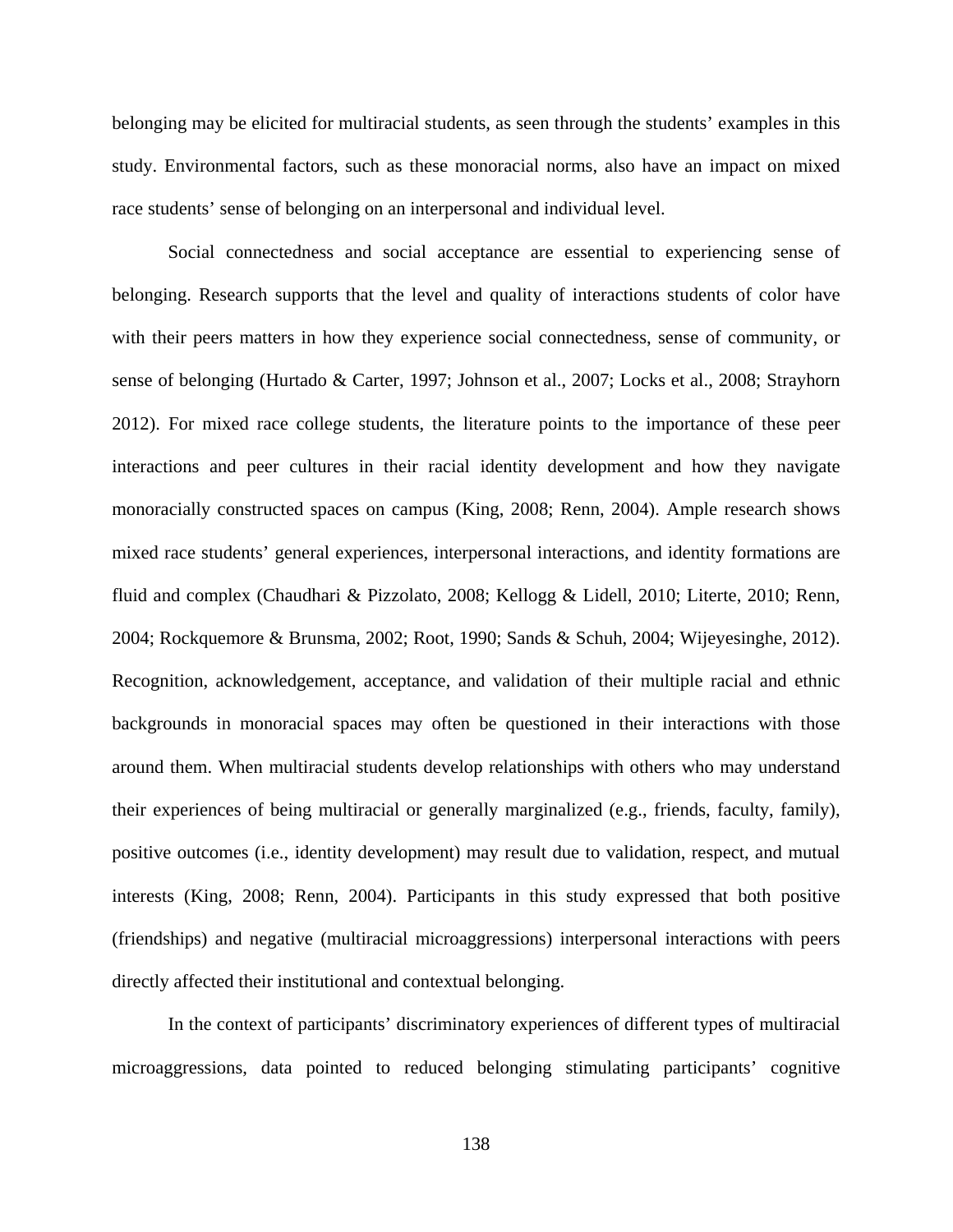processing of emotional distress, thereby affecting their behaviors. This finding adds new insights into how a unique form of racism – monoracism (multiracial microaggressions) – has a direct effect on mixed race and multiethnic students' sense of belonging in social and cultural contexts. Results revealed students utilized two behavioral strategies as a means to manage their reduced sense of belonging: (a) accommodating to monoracial norms through situational identity and (b) resisting to conform to monoracial norms by disengaging in the situation or disrupting the multiracial microaggression. While research on multiracial identity development shows that resisting to identify in accordance to monoracial standards and self-determination (determining how one identifies independent of environmental or cultural norms) are important factors that influence situational identity (Renn, 2004), this study expands on this literature by pinpointing some of these behavioral responses as key behavioral strategies participants used to manage their hindered sense of belonging.

In navigating socially constructed monoracial norms through their social interactions with peers in different contexts (e.g., residence hall, academic classroom) and peer cultures of identity-based student organizations, participants' racial authenticity was often questioned based on their physical appearance and cultural knowledge and expressions. As seen in the examples of Elysse, Somoan, and others, this prompted them to engage in conscious evaluation and processing of their emotions, what it meant to belong in a certain space (in-group versus outgroup, inclusion and exclusion criteria), who was sanctioning the criteria around belongingness, and how to behaviorally respond. When students accommodated to monoracial norms by shifting their identity claim or expression, they often did with the intention to strive to belong. It was a tactic that was embraced to gratify a need to belong in a certain context, typically in relation to monoracial identity-based student organizations or events. Furthermore, as students sometimes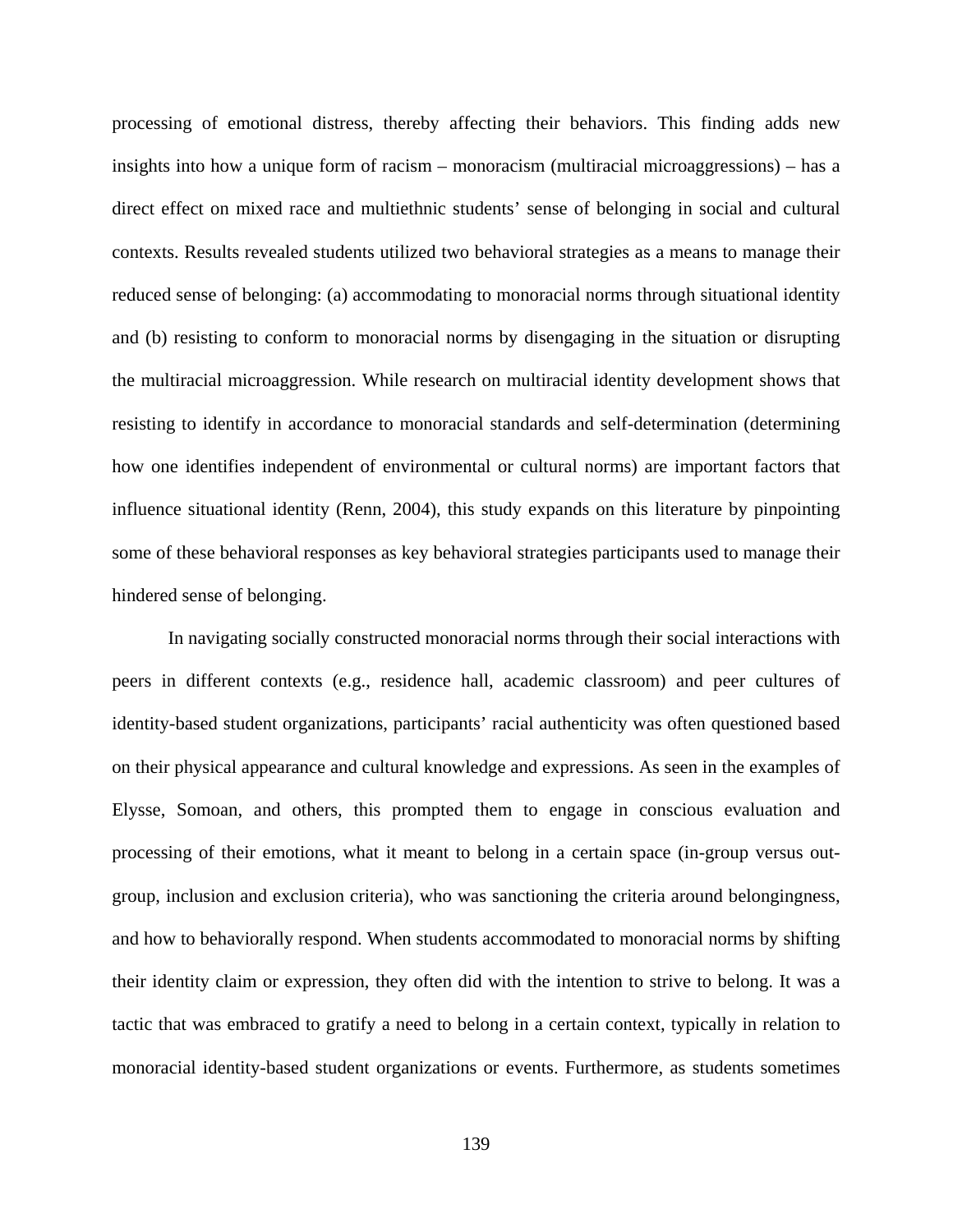felt emotional distressed from these multiracial microaggressions, some also chose to resist conforming to monoracial norms through disengagement from a situation by physically leaving or ignoring the multiracial microaggression to reduce the stress that was induced by multiracial microaggression. Others chose to resist conforming by verbally disrupting the multiracial microaggression. This was often done through humor (e.g., jokes, sarcasm) or standing up for oneself (pride in multiracial identity was a source of resilience). This finding is a critical contribution to extant scholarship, as it sheds new insights into key affective, cognitive, relational, and behavioral elements of sense of belonging in the context of multiracial microaggressions.

For most of the participants in this study, multiracial microaggressions negatively influenced their sense of belonging. However, it is important to also mention that three students did not experience a reduced sense of belonging as a result of these multiracial microaggressions for different reasons as previously discussed in the findings chapter. This implies there may be variations in the way mixed race and multiethnic students process multiracial microaggressions and the degree of influence it may have in how they felt about belonging in a certain social or cultural context.

For participants who felt their institutional and contextual sense of belonging was reduced due to monoracism at institutional and interpersonal levels, friendships served as key informal social and culturally validating counter-spaces for participants to experience an enhanced sense of belonging. Forming social attachments with others who validated their identities and experiences as a multiracial individual, could relate to being different at the institution, shared mutual interests, and showed reciprocated respect for diverse thoughts and experiences were integral elements of their friendships that enhanced their contextual belonging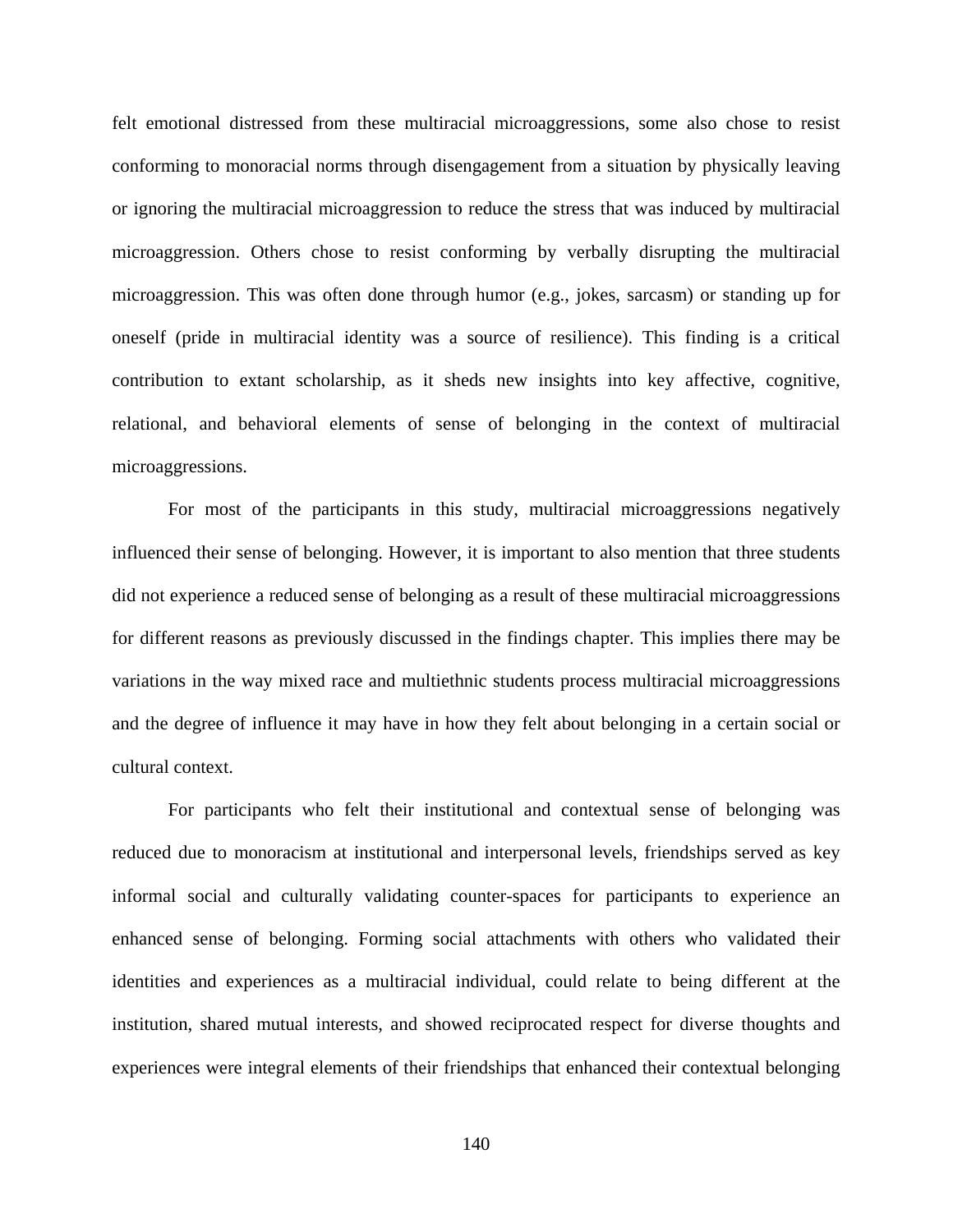among those friend groups. These conclusions support existing literature that illustrates positive peer interactions are associated with positive outcomes, such as identity development, sense of belonging, persistence, among others (Hurtado & Carter, 1997; Locks et al., 2008; Renn, 2004; Strayhorn, 2012).

Abundant literature points to the fact that when one feels they matter, are accepted, valued, or needed, the experience of belonging becomes optimal and can propel positive behaviors and well-being (Bauemister & Leary, 1995; Maslow, 1954; Osterman, 2000; Strayhorn, 2012). Multiracial and multiethnic students in this study showed a desire to form and maintain relationships with others they felt a sense of relatedness to, which elicited positive emotions (e.g., accepted, mattering, welcomed, included, understood). As a part of those relationships, cultural validation of one's experiences and identity was an important catalyst for participants to feel belonging. Seen with Gerafrican and Elysse, among others, being able to relate to and confide in peers who could understand their experiences as a mixed race and marginalized individual was important for them. Friendships served as a space where students could find a safe haven from the experiences of monoracism (multiracial microaggressions, navigating monoracial subcultures, exclusion of multiraciality). Most of the multiracial and multiethnic participants in this study also reflected that social validation (i.e., mutual interests, reciprocal feelings of respect towards diverse thoughts and experiences) was an important catalyst in enhancing their contextual belonging with their friends.

Overall, what this finding indicates is the importance of fostering social and cultural support for multiracial and multiethnic students. Data pointed to students feeling congruence between their friends' and their own experiences, values, and norms, which bolstered students' sense of belonging in the context of their friendships. Furthermore, social and cultural validation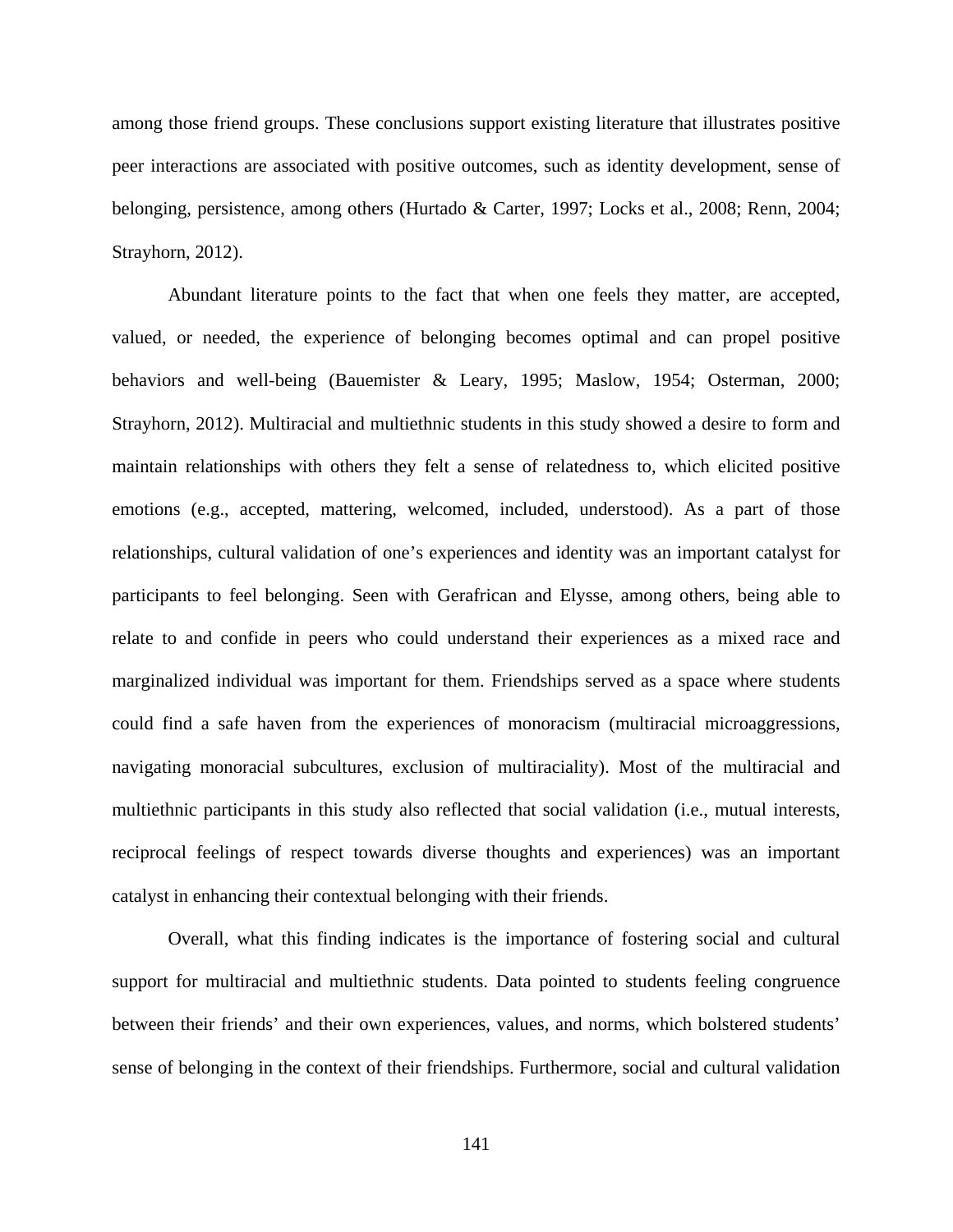seemed to play a key role in normalizing mixed race student experiences and was an integral element to feeling a sense of belonging for these participants.

Collectively, the main findings from the study illustrate that race and sense of belonging are inextricably linked for multiracial and multiethnic students. Multiraciality challenges dominant monoracial conceptions of race, and for these students their unique needs and experiences may have implications for how they experience sense of belonging, as seen through the findings of this study. Through their perceptions and experiences of racial marginalization and discrimination, participants were more likely to feel lower levels of sense of belonging. Findings offered deeper insights into important affective, cognitive, and behavioral aspects that showed participants made conscious decisions on how to behaviorally react in response to managing their reduced belongingness in the context of some of these experiences. On the other hand, students exemplified higher levels of sense of belonging in the context of their friendships.

In summary, this study is relevant and responsive as it extends the conversations about sense of belonging to be more inclusive of multiracial and multiethnic students, a growing student demographic in higher education. Furthermore, the study bridges a gap that exists among different bodies of scholarship in higher education (sense of belonging and multiracial students' identity development and experiences), which is important to better grasp the realities of multiracial and multiethnic students' sense of belonging in college. In providing new insights into the unique factors that bear on mixed race and multiethnic students' sense of belonging, this study also offers a foundation for educators and administrators to make strides towards transforming dominant climates and cultures on campus to be more equitable for all students.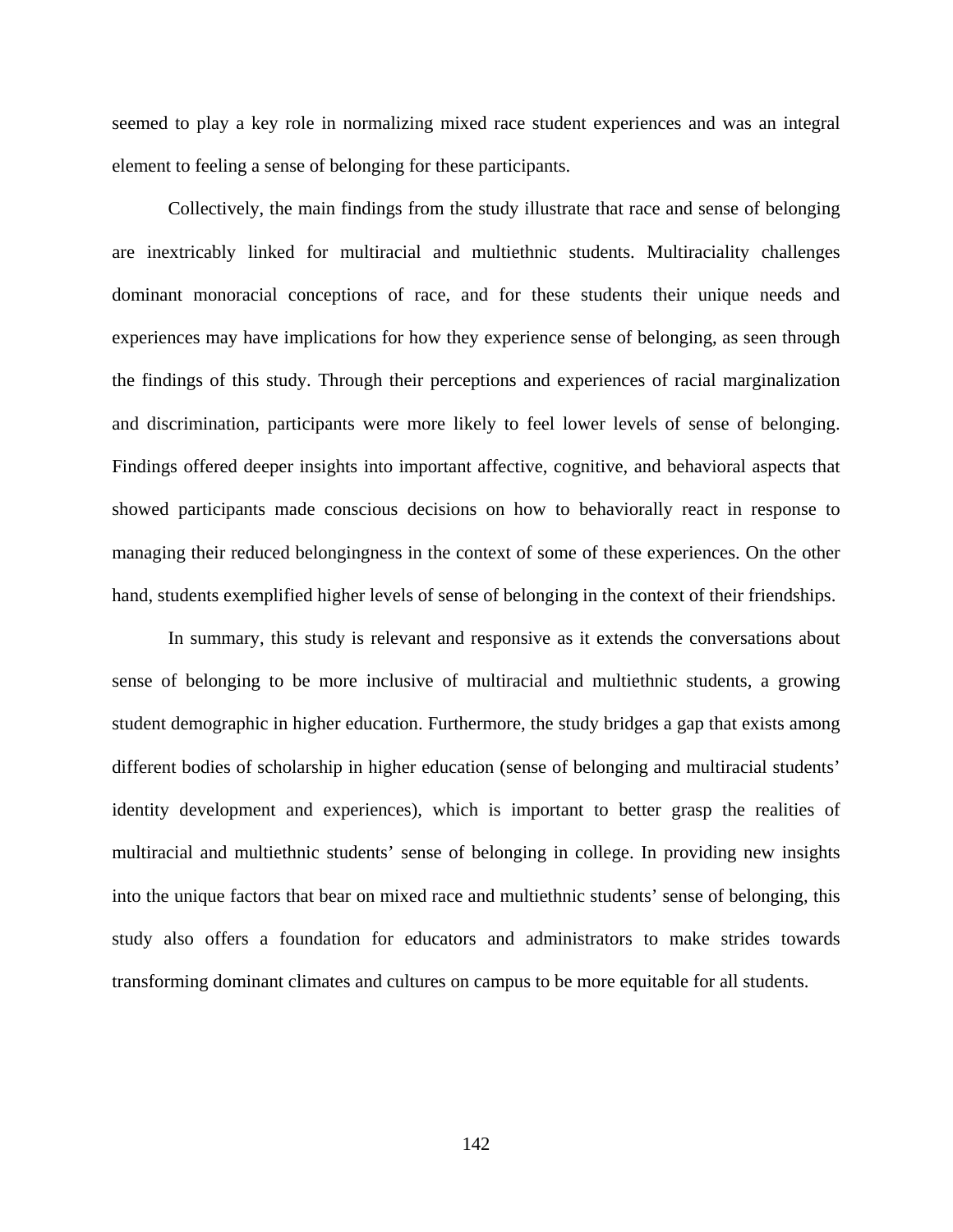### **5.1 LIMITATIONS AND AREAS FOR FUTURE RESEARCH**

Several limitations are important to note for the present study. Areas for future research are also discussed. First, as the researcher and interviewer in this study, I acknowledge my positionality as a self-identifying monoracial, multiethnic female. My race, ethnicity, gender, as well as personal and professional experiences with studying multiraciality and multiethnicity in higher education may have unintentionally influenced my interactions with participants and interpretations of the interview content related to racialized experiences.

Second, the sample size was small and limited to mixed race and multiethnic undergraduate students. The mixed race and multiethnic sample was not representative of the entire multiracial and multiethnic population, resulting in limited generalizability of the findings. Hence, future studies should consider larger sample sizes to improve the generalizability of the findings. Conducting research with a more diversified multiracial and multiethnic student population (e.g., dual minority, mixed race white students) acknowledges the heterogeneity of narratives and lived experiences mixed race and multiethnic people represent. Also, diversifying the sample to include a more balanced representation of genders, class years, and other key variables that might influence students' college experiences is important for future research to incorporate.

Third, the study was conducted at a single predominantly white institution, limiting understandings of how sense of belonging is experienced by mixed race and multiethnic students across different institution types and geographic contexts. Conducting research on sense of belonging among mixed race and multiethnic student populations attending different types of institutions (e.g., minority serving institutions, PWIs) in different geographic locations would contribute to the extant scholarship by identifying varying contextual influences. Expanding the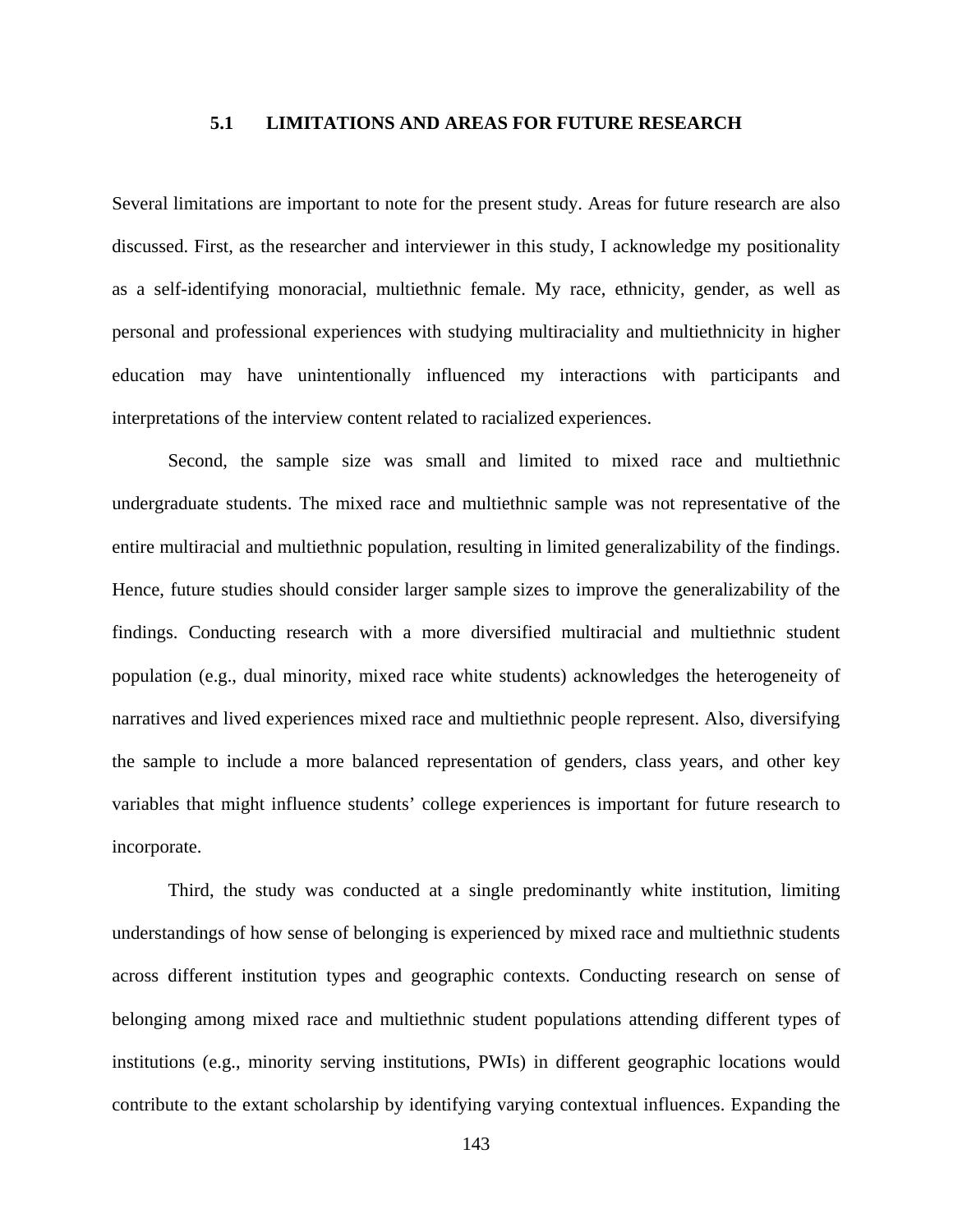research in this area may shed light on different aspects of their experiences that may be important in how they develop and process sense of belonging given varying institutional campus racial climates, policies, and practices on campus as well as regional differences.

Fourth, the study was conducted at a single point in time, with the intention to explore experiences and not development (a process of growth over time) of students' sense of belonging. Future scholarship on sense of belonging with mixed race and multiethnic students should consider taking on a longitudinal approach to offer a more holistic account of how students are experiencing *and* developing sense of belonging across different periods of time. Fifth, students self-selected to participate in the study, which highlights that students actively expressed an interest in participating in interviews to share their lived experiences. This may not be reflective of other mixed race and multiethnic students' experiences that were not as inclined to openly discuss their narratives about their race and sense of belonging at the institution.

Sixth, though this study offered important insights into the affective, cognitive, relational, and behavioral elements associated with sense of belonging, more in depth research is needed to unpack how and why multiracial and multiethnic students' cognitively process, behaviorally respond, affectively react the way they do when their sense of belonging is either enhanced or inhibited. Research should explore interactions between these multidimensional aspects to determine if patterns exist. One concrete example from this study that warrants further research is in relation to the significant finding of students adopting two types of behavioral strategies in managing their reduced sense of belonging due to multiracial microaggressions. In this study, it was not discernable why students decided to adopt the specific behavioral strategies when they did. What were the differences and similarities (in terms of cognitive evaluation and flexibility) between when a student decided to accommodate to monoracial norms and when they chose to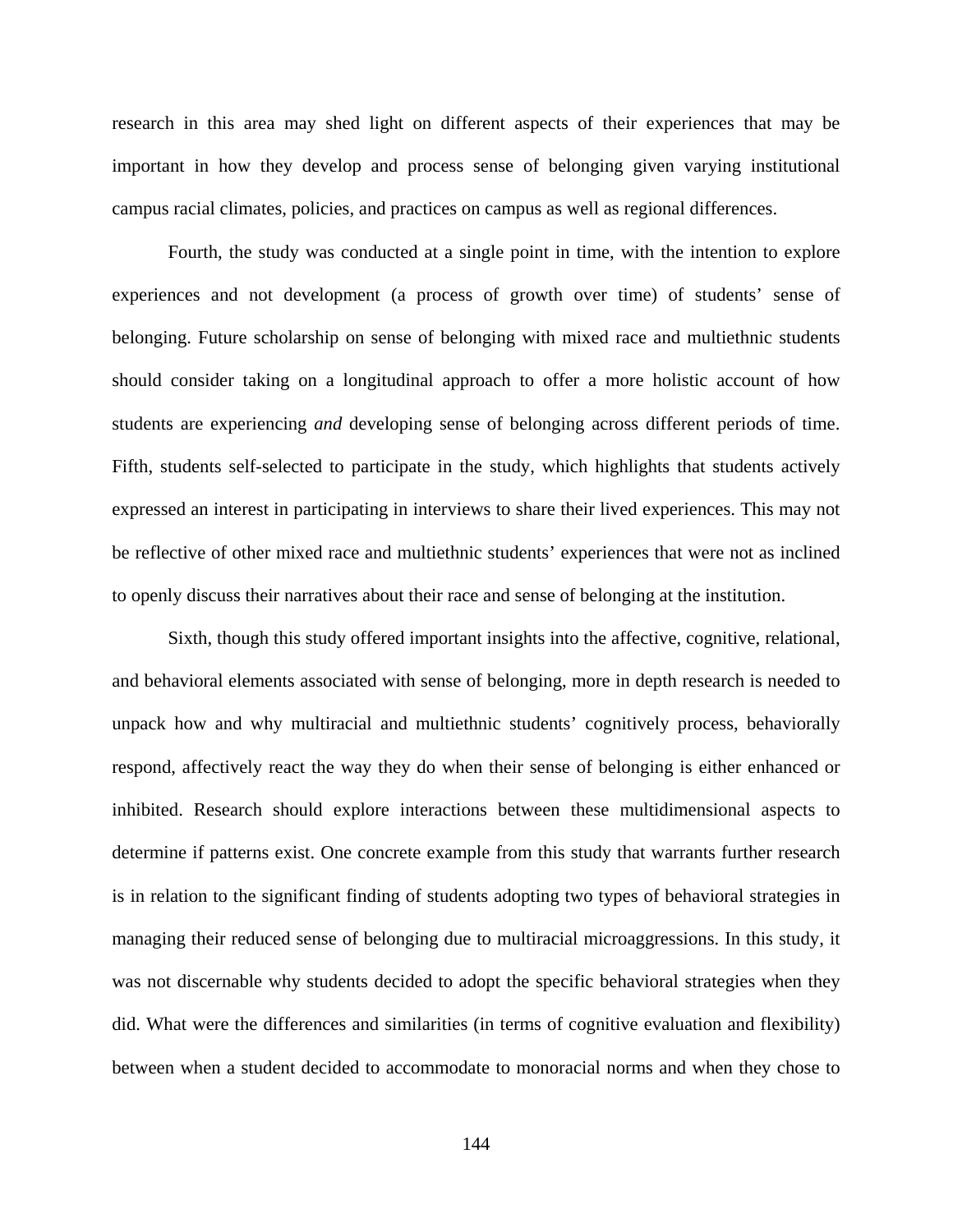resist conforming to those norms? Future research should consider exploring these reasons, as it may provide a clearer depiction of essential cognitive, behavioral, and affective patterns.

Seventh, while the primary mode of data collection (one-on-one interviews) is a reliable way of gathering data from mixed race and multiethnic individuals, it still has certain limitations to consider. Some primary challenges of conducting interviews include interviewees' responses may not be completely representative of their thoughts, may not possess relevant information pertinent to the interview goals, may not articulate their opinions well, or may not be willing to share their knowledge (Griffee, 2005). Thus, as self-reported data by students is important, future studies should consider data triangulation by collecting data through other means such as observation or from other individuals relevant to these students' experiences (e.g., institutional or organizational perspectives, perspectives from peers).

Eighth, while the qualitative inquiry used in this study offered a student-centered perspective that depicted the realities of multiracial and multiethnic students' sense of belonging in college, more qualitative, quantitative, and mixed methods studies on sense of belonging is warranted. For instance, increasing comparative research studies between monoracial and monoethnic students and mixed race and multiethnic students will help distinguish certain experiences around belongingness that might be unique to mixed race and multiethnic students' needs. This data can further be used to enhance existing quantitative measures of sense of belonging in postsecondary education to accurately capture mixed race and multiethnic students' sense of belonging. With existing quantitative measures grounded in data primarily gathered from monoracial students of color and white students, increasing qualitative, quantitative, and mixed methods studies may provide new insights on mixed race and multiethnic students' sense of belonging that might inform novel ways to understand and measure this important construct.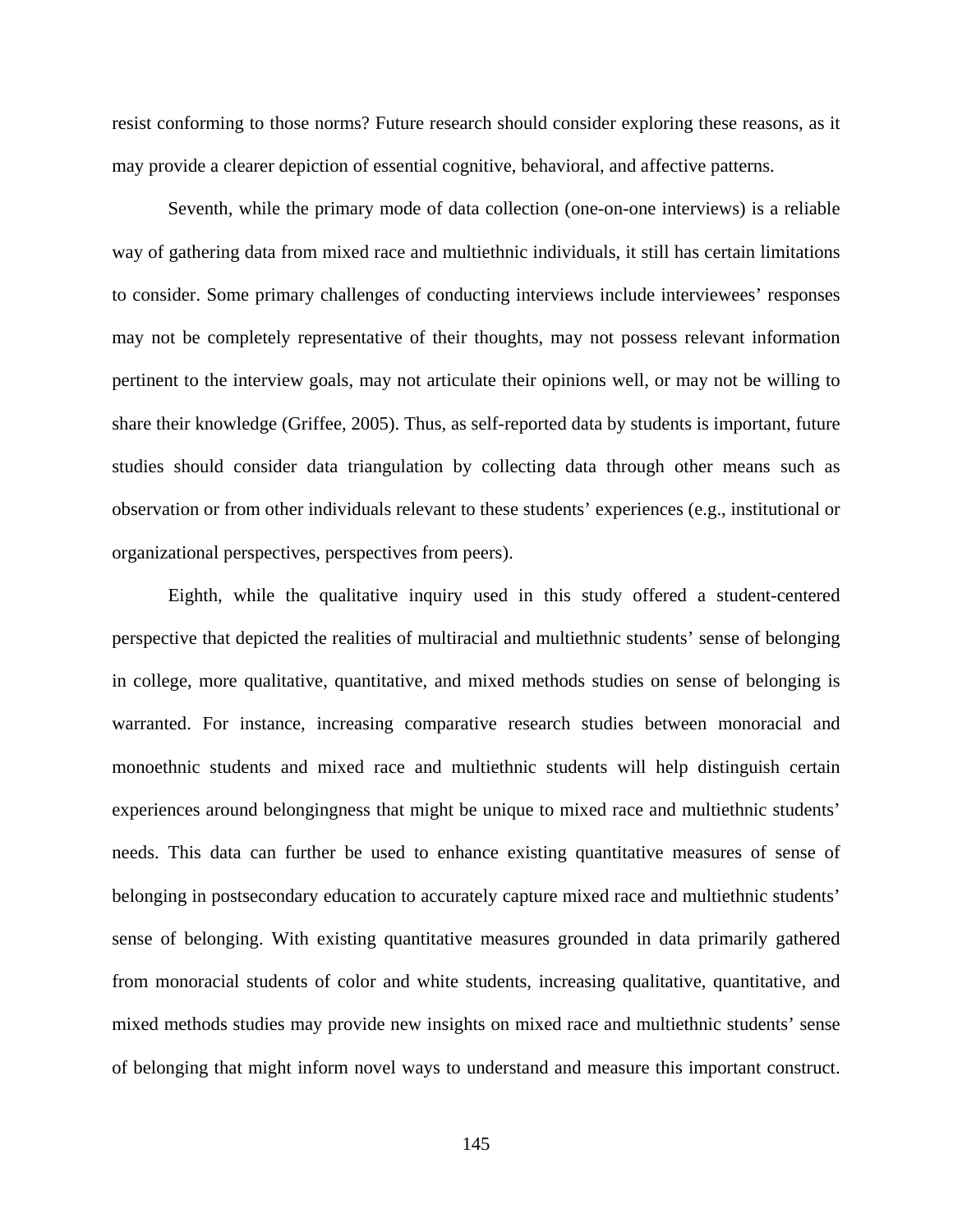Lastly, while this study was grounded in perspectives within higher education scholarship, it is important for future studies to consider adopting other interdisciplinary lenses (i.e., ethnic studies, counseling) to examine the experiences of mixed race and multiethnic students' belongingness in college, as they might provide additional useful frameworks to critically analyze and understand these experiences.

### **5.2 IMPLICATIONS FOR PRACTICE**

There are several implications for practice based on the findings from this study. Many of the participants in this study conveyed feelings of alienation, isolation, discomfort, and being unwelcomed as they internalized perceptions of being underrepresented and underserved on campus. Educators must acknowledge the presence of multiracial and multiethnic students on campus as a critical step towards creating a college environment where they feel welcome, accepted, comfortable, and important. Institutional validation of multiracial and multiethnic students sends the message that the institution cares about their success, sense of belonging at the institution, and overall well-being.

Furthermore, educators and administrators must make strides towards transforming dominant monoracial culture and values prevalent on campus to be more culturally relevant, engaging, and inclusive of multiraciality. Evident in this study was students' belonging uncertainty stemming from their negative perceptions and experiences relating to the marginalization and exclusion of multiraciality in academic curricula, co-curricular spaces, and general resources. As such, assessments of the campus racial climate may be useful in understanding how multiracial and multiethnic students perceive the campus racial climate. In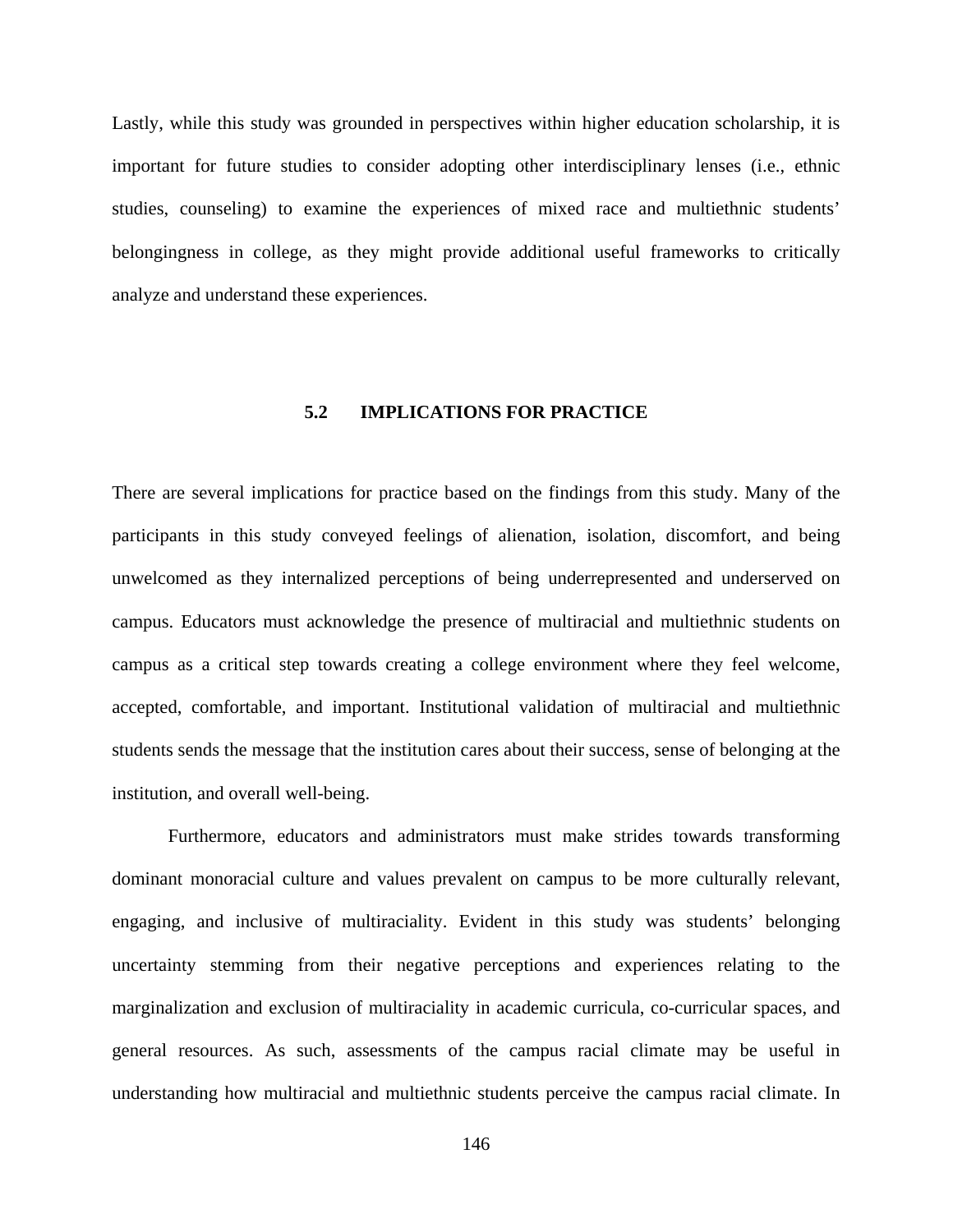addition, students experienced marginalization and discrimination in their social interactions with others on campus, which affected their feelings of belonging. Enhancing dialogues, curricula, and trainings (e.g., intergroup dialogues, social justice training, leadership training, ethnic studies) to be more inclusive of mixed race identities, experiences, and histories in formal and informal academic (courses), social (events), and co-curricular (student organizations, programs, activities) contexts that engage students around topics of race and racism would be important. Doing this may facilitate students to critically think about race and racial formation in different ways that validate the diversity among various racial and ethnic populations and may also contribute to improving race relations on campus (e.g., lessen occurrences of multiracial microaggressions, dismantle rigid socially constructed monoracial boundaries). Additionally, offering identity-based resources that are geared towards directly supporting multiracial and multiethnic students was a recommendation brought up by participants in this study. Generating workshops for students to better understand and name their experiences as a mixed race person or having counselors who specialize in understanding the needs of multiracial people may support and guide multiracial students in ways that are beneficial to their personal well-being and success in college.

Moreover, students in this study stressed the importance of forging relationships with friends who were like-minded, had similar or relatable experiences, provided identity support, and offered a safe emotional relational space. Drawing from students' suggestions on how institutions could foster multiracial students' sense of belonging in college, educators must consider cultivating new or enhance existing spaces (i.e., social, physical, psychological) across various domains (e.g., residential, academic, co-curricular) to be more inviting for mixed race and multiethnic students as well as more intentional in fostering meaningful interactions.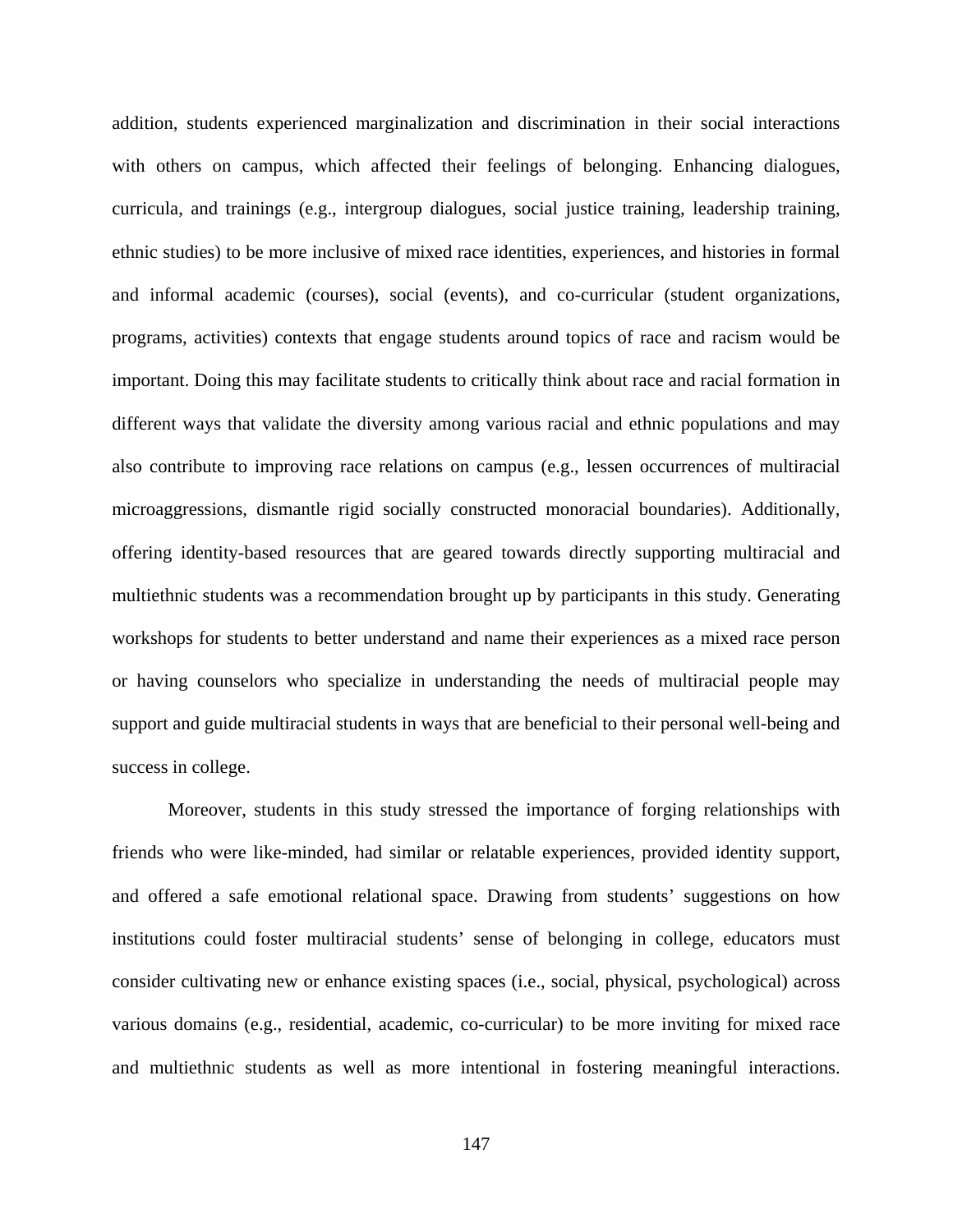Creating opportunities for these students to share about their mixed race experiences and connect with others who are like-minded or share similar experiences through events or a multiracial student organization may enhance their institutional and contextual sense of belonging (e.g., feel authentically accepted, that they matter, validated, welcomed, socially supported, included, and respected), among other outcomes.

In summary, the perceptions students provided in this study are an important start for better understanding the nuances associated with sense of belonging in college when navigating dominant monoracial culture and norms at a PWI. As such, culturally relevant and responsive philosophies, policies, and practices grounded in stronger understandings of multiraciality are fundamental. They are essential in fostering equitable climates and inclusive peer cultures that embody normalizing and validating mixed race and multiethnic students' identities and experiences. As such, studies like this one are important to equip higher education professionals with the information on how to effectively create, enhance, and implement practices and shape cultures on campus to better support these students' sense of belonging.

### **5.3 CONCLUSION**

Sense of belonging is a vital dimension of students' overall development and learning in college and plays an important role in achieving the broader goals of higher education. Understanding the factors that influence mixed race and multiethnic students' sense of belonging is essential for educators and administrators as they work towards creating equitable climates and cultures that are inclusive and engaging of this student population. As a population that challenges dominant monoracial conceptions of race, their unique needs and experiences may have implications for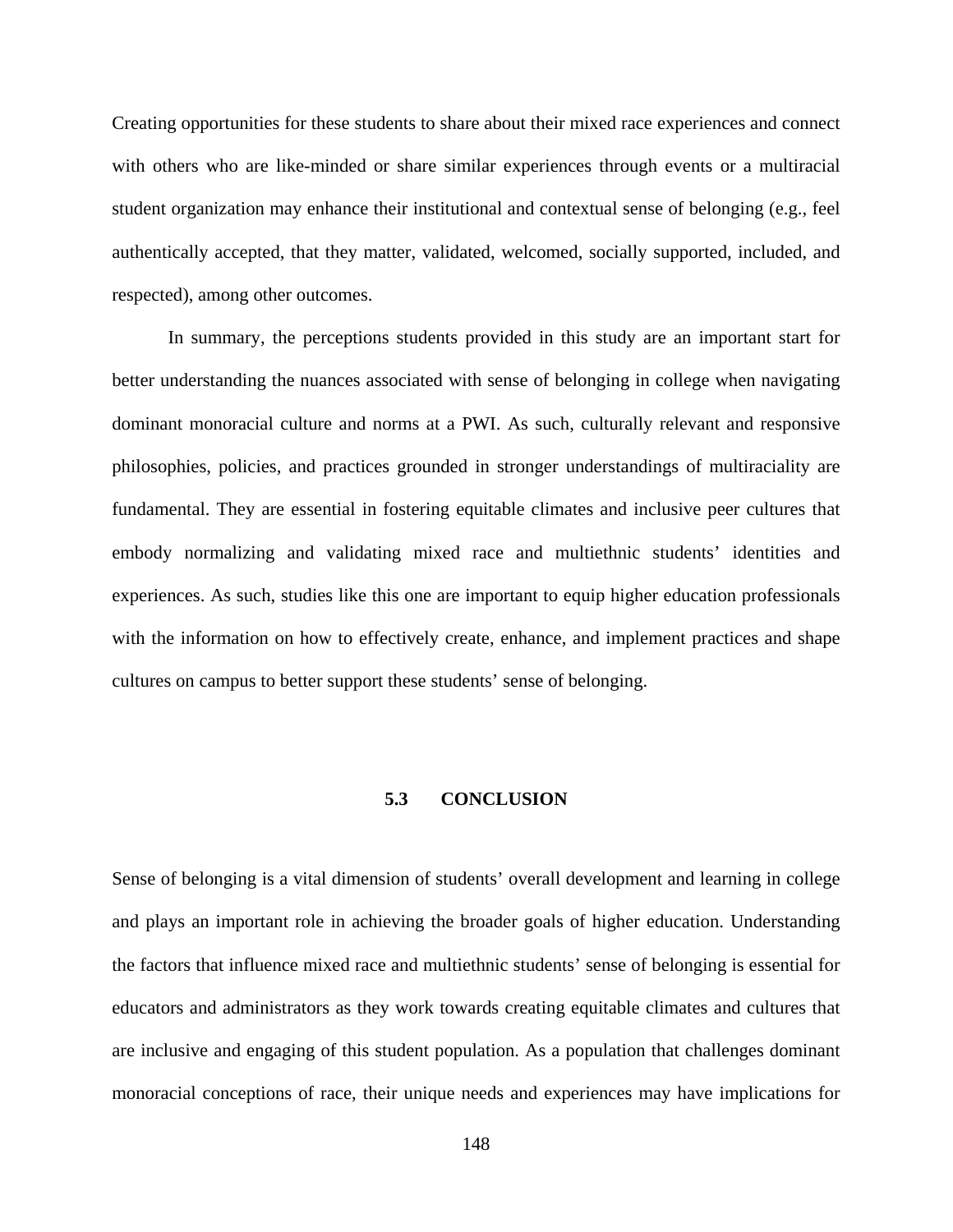how they experience sense of belonging, as seen through the findings of this study. This study strengthens the discourse, scholarship, and understandings of race and sense of belonging in higher education in ways that are representative and inclusive of multiraciality and multiethnicity. By deconstructing how normative understandings of race (i.e., monoraciality) in higher education influence mixed race and multiethnic students' sense of belonging, we may be able to depict important ways educators and administrators can begin to transform climates and cultures on campuses to be more responsive and relevant to this student population. This study offers a foundation for further exploration into the experiences of institutional and contextual belonging for mixed race and multiethnic students, as it identified various key factors that directly impacted their belonging. The opportunities for research in this area are ample, as there is quite a bit the field of higher education still needs to understand about sense of belonging and this growing student demographic.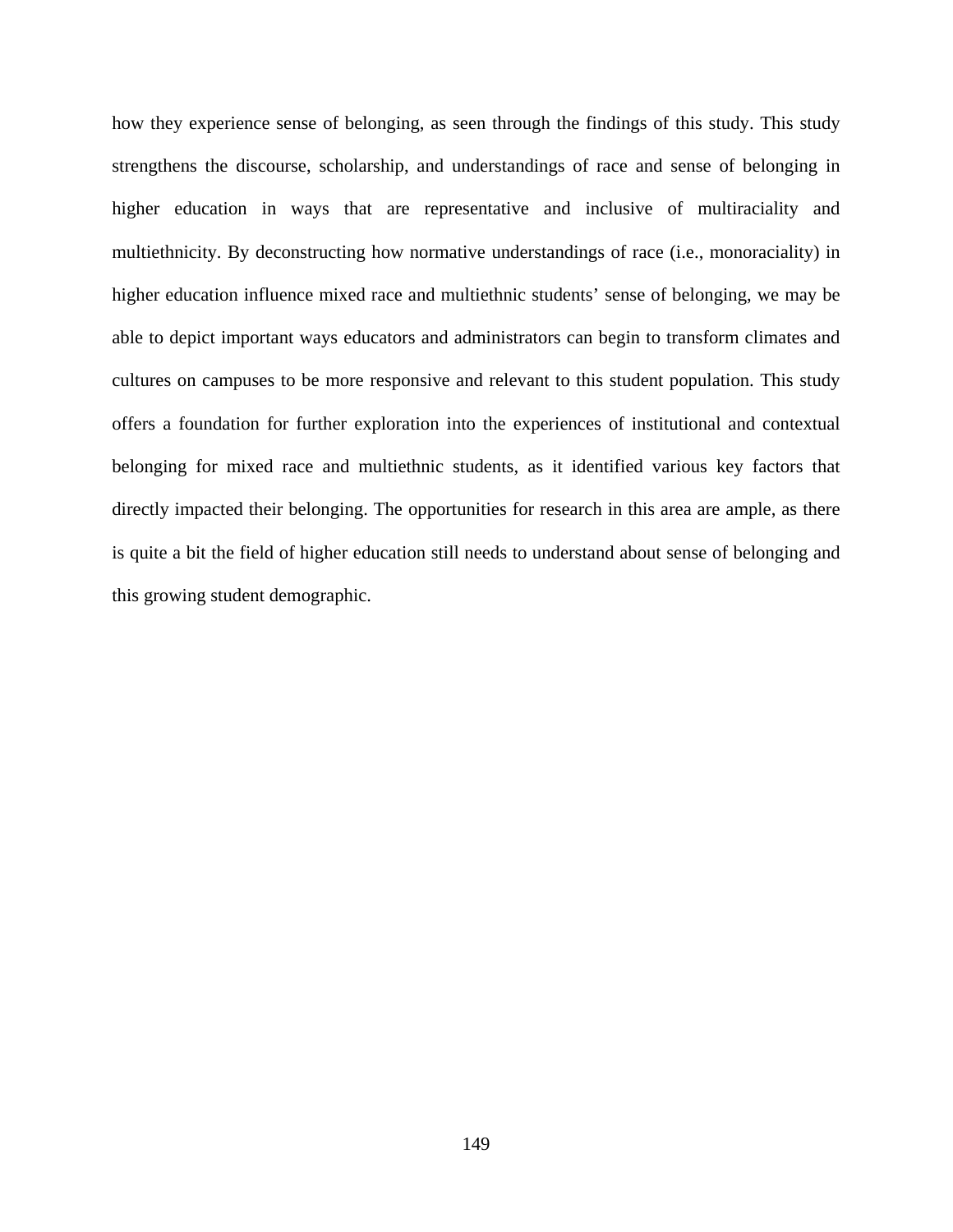# **APPENDIX A**

# **PARTICIPANT BACKGROUND INFORMATION**

# **Table 2. Participant Background Information**

| Participant | Self-<br><b>Identification</b> | <b>Self-Identification</b><br>of Race | Self-Identification<br>of Ethnicity | Race(s) Selections Based on<br><b>Provided List of Races</b> | Race & Ethnicity of<br><b>Mother</b> | Race &<br><b>Ethnicity of</b> | $1st$ in<br><b>Family to</b> | <b>Year in</b><br>School | Major(s) $\&$<br>Minor(s) |
|-------------|--------------------------------|---------------------------------------|-------------------------------------|--------------------------------------------------------------|--------------------------------------|-------------------------------|------------------------------|--------------------------|---------------------------|
|             | of Gender                      |                                       |                                     | (see Appendix F)                                             |                                      | Father                        | Attend                       |                          |                           |
|             |                                |                                       |                                     |                                                              |                                      |                               | College                      |                          |                           |
| Amanda      | female                         | Multiracial                           | Multiethnic                         | Asian                                                        | American                             | Bermudian                     | No.                          |                          | Linguistics;              |
|             |                                |                                       |                                     | black or African American                                    | black and Chinese                    | black and white               |                              | 4th Year                 | Japanese                  |
|             |                                |                                       |                                     | white                                                        |                                      |                               |                              |                          |                           |
|             |                                |                                       |                                     | multiracial or mixed race                                    |                                      |                               |                              |                          |                           |
| Amber       | female                         | Black & White                         | Jamaican & Irish                    | black or African American                                    | white                                | black                         | No                           |                          | Emergency                 |
|             |                                |                                       |                                     | white                                                        | Irish American                       | Jamaican                      |                              | $3rd$ Year               | Medicine                  |
|             |                                |                                       |                                     | multiracial or mixed race                                    |                                      |                               |                              |                          |                           |
|             |                                |                                       |                                     |                                                              |                                      |                               |                              |                          | Minor:                    |
|             |                                |                                       |                                     |                                                              |                                      |                               |                              |                          | Chemistry                 |
| Bob         | male                           | black                                 | Guyanese, Nigerian,                 | black or African American                                    | Nigerian black                       | Guyanese black                | No                           |                          | Supply Chain              |
|             |                                |                                       | American                            |                                                              |                                      |                               |                              | $2nd$ Year               | Management                |
|             |                                |                                       |                                     |                                                              |                                      |                               |                              |                          |                           |
|             |                                |                                       |                                     |                                                              |                                      |                               |                              |                          | Minor:<br>Chinese         |
|             |                                |                                       |                                     |                                                              |                                      |                               |                              |                          |                           |
|             |                                |                                       |                                     |                                                              |                                      |                               |                              |                          |                           |
|             |                                |                                       |                                     |                                                              |                                      |                               |                              |                          |                           |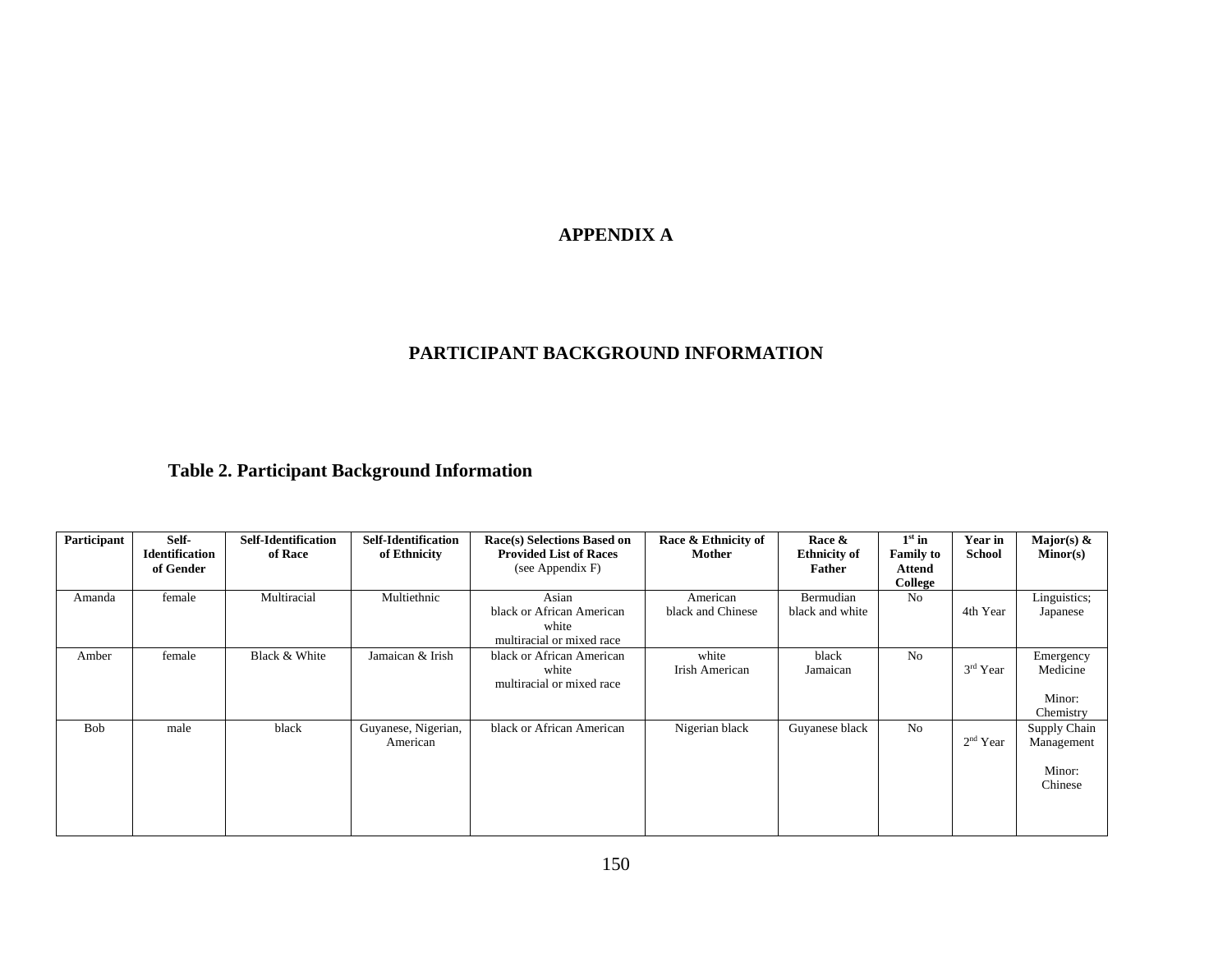# **Table 2 Continued**

| Elysse     | female | Black, White, Native<br>American, Hispanic   | Hispanic,<br>Columbian +<br>Jamaican | black or African American<br>Latino/a<br>multiracial or mixed race                                                 | white, Native<br>American,<br>(Columbian) Hispanic | black<br>(Jamaican)                                                         | $\overline{N_0}$ | 1st Year | Anthropology<br>Minors:<br>French;<br>Chemistry                    |
|------------|--------|----------------------------------------------|--------------------------------------|--------------------------------------------------------------------------------------------------------------------|----------------------------------------------------|-----------------------------------------------------------------------------|------------------|----------|--------------------------------------------------------------------|
| Gerafrican | female | (Gerafrican) German-<br>African-American     | German-African-<br>American          | black or African American<br>white<br>biracial                                                                     | Eritrean                                           | German                                                                      | No               | 3rd Year | Biology;<br>Anthropology<br>Minors:<br>German;<br>Chemistry        |
| Olivia     | female | mixed (self-identify),<br>black and white    | Scottish/unknown                     | black or African American<br>white<br>multiracial or mixed race<br>biracial                                        | White<br>Nordic, Scottish,<br>Prussian             | Black<br>$n/a$ (ethnicity)                                                  | No               | 3rd Year | Anthropology<br>Minors:<br>Korean;<br>Linguistics                  |
| Rachel     | female | white                                        | white/Hispanic                       | Latino/a<br>white<br>multiracial or mixed race                                                                     | Hispanic                                           | white                                                                       | No               | 1st Year | English;<br>Spanish                                                |
| Randall    | male   | African American &<br>Italian                | N/A                                  | black or African American<br>white<br>biracial                                                                     | Italian                                            | African<br>American<br>with Native<br>American and<br>European<br>heritages | No               | 2nd Year | Finance:<br>Supply Chain<br>Management<br>Minor: Public<br>Service |
| Somoan     | female | Multiracial,<br>$black + white$              | black, Portuguese,<br>French         | black or African American<br>multiracial or mixed race                                                             | Portuguese & black                                 | black & French                                                              | No               | 3rd Year | Sociology<br>Minors:<br>Spanish;<br>Nutrition                      |
| Sophia     | female | Caucasian, African<br>American,<br>Dominican | Spanish                              | black or African American<br>white<br>multiracial or mixed race                                                    | Caucasian                                          | African<br>American,<br>Dominican<br>(Spanish)                              | Yes              | 1st Year | Psychology;<br>Pre-Pharmacy                                        |
| Victoria   | female | Black + White                                | Black, German,<br>British, Scottish  | American Indian or Alaska<br>Native<br>black or African American<br>white<br>multiracial or mixed race<br>biracial | black + Cherokee                                   | German, British,<br>Scottish (white)                                        | Yes              | 1st Year | Social Work<br>Certificate:<br>Writing                             |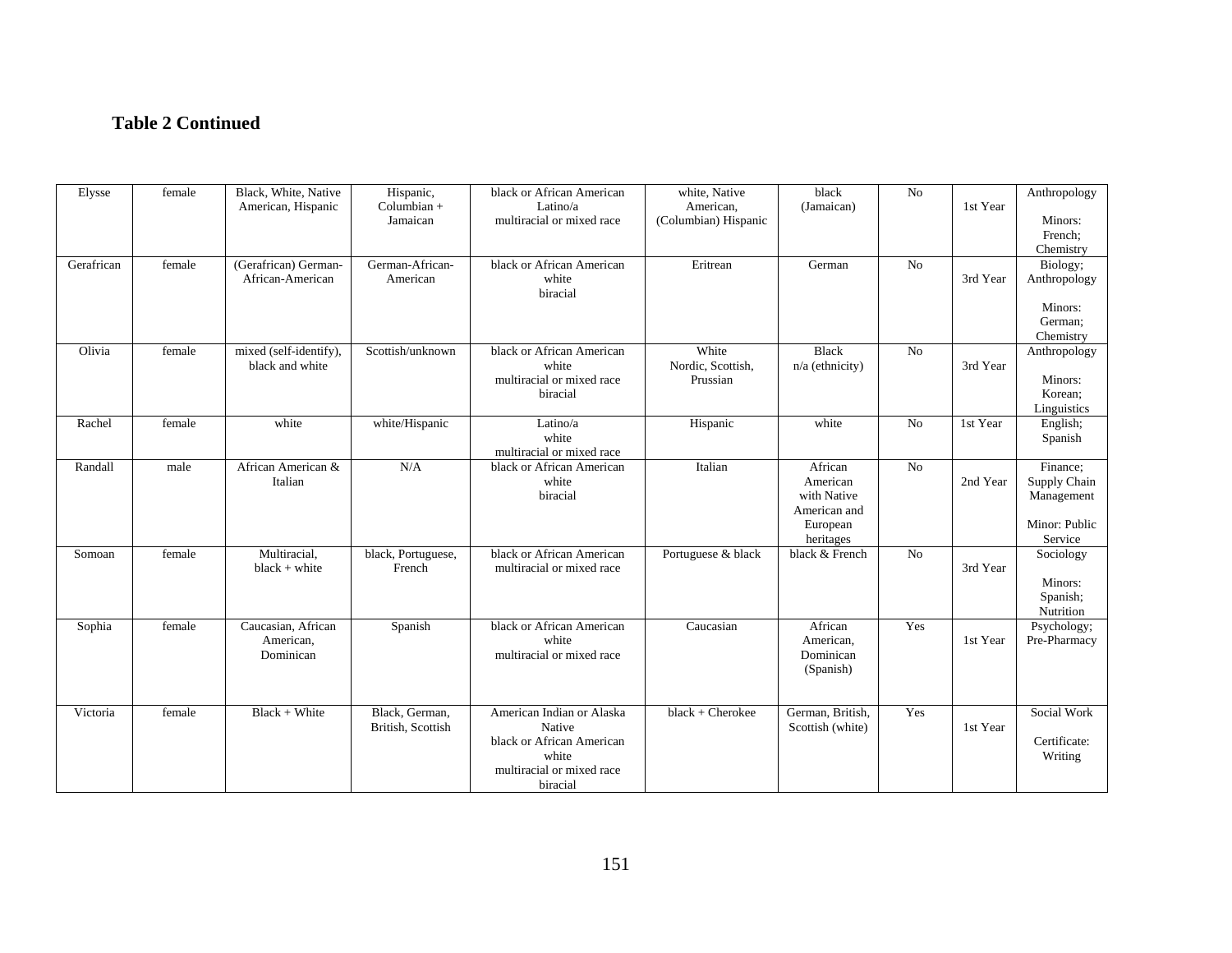## **APPENDIX B**

### **RECRUITMENT CORRESPONDENCE**

### **Recruitment Email for Professors/Instructors**

Hello Name**,** 

I am a doctoral student in the [name of program] at the [institution] School of Education. As part of my Ph.D. dissertation research, I am conducting a qualitative study with multiracial and multiethnic college students to better understand their experiences around cultivating a sense of belonging in college. The results of the study are intended to inform the work of postsecondary educators and researchers that are focused on understanding and authentically promoting students' sense of belonging on campus. Students are asked to complete a questionnaire and participate in an interview that is anticipated to last approximately two hours. Upon completion of one's participation one will receive \$10. With students arriving back at school at the start of the year, I was curious to know if it would be possible to come at the beginning or the end of your class (whichever you prefer) during [insert dates] to talk about my study and circulate a sign-up sheet for those who are interested. It should take no longer than 5-10 minutes. I have attached a flyer to circulate electronically to your students. The flyer describes the eligibility criteria. If you have any questions please feel free to contact me at [email address] or [phone number]. Thank you for your consideration and time.

Best, Prema Chaudhari

### **Recruitment Email for Student Organizations**

Hello Name**,** 

I am a doctoral student in the [name of program] at the [institution] School of Education. As a previous graduate student assistant through the [name of department] at the [institution], I have always had a genuine interest in learning more about how students like you are experiencing a sense of belonging to your institution and communities on campus. In particular, for this project, I'm interested in understanding the experiences of students who identify with two or more racial and/or ethnic backgrounds. As part of my Ph.D. dissertation research, I am conducting a qualitative study with multiracial and multiethnic college students to better understand their experiences around cultivating a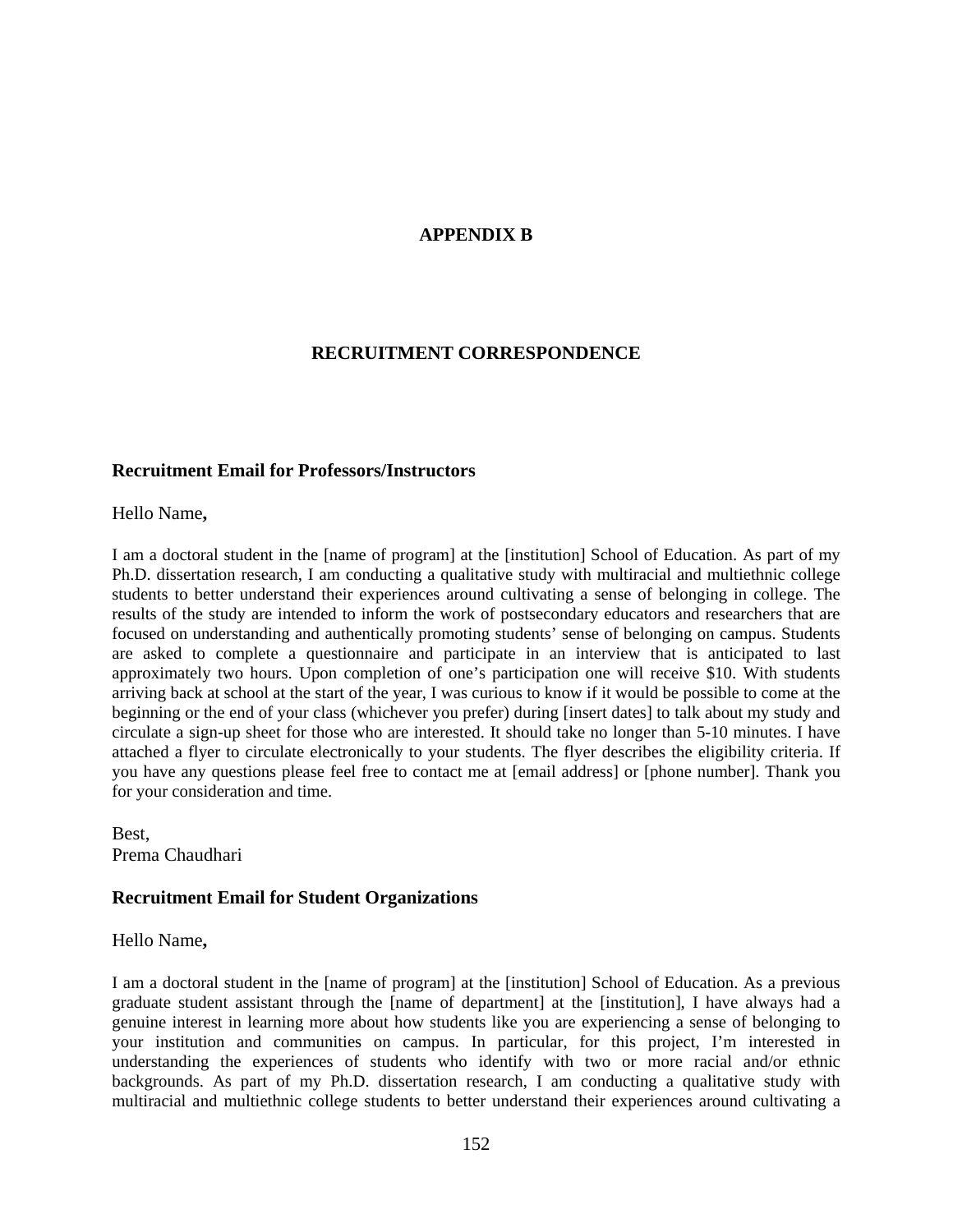sense of belonging in college. The results of the study are intended to inform the work of postsecondary educators and researchers that are focused on understanding and authentically promoting students' sense of belonging on campus. With students arriving back at school at the start of the year, I was curious to know if you would be willing to circulate the attached flyer to students in your organization or to friends you know that might be interested. Students are asked to complete a questionnaire and participate in an interview that is anticipated to last approximately two hours. Upon completion of one's participation one will receive \$10. If you have any questions please feel free to contact me at [email address] or [phone number]. Thank you for your consideration and time.

Best, Prema Chaudhari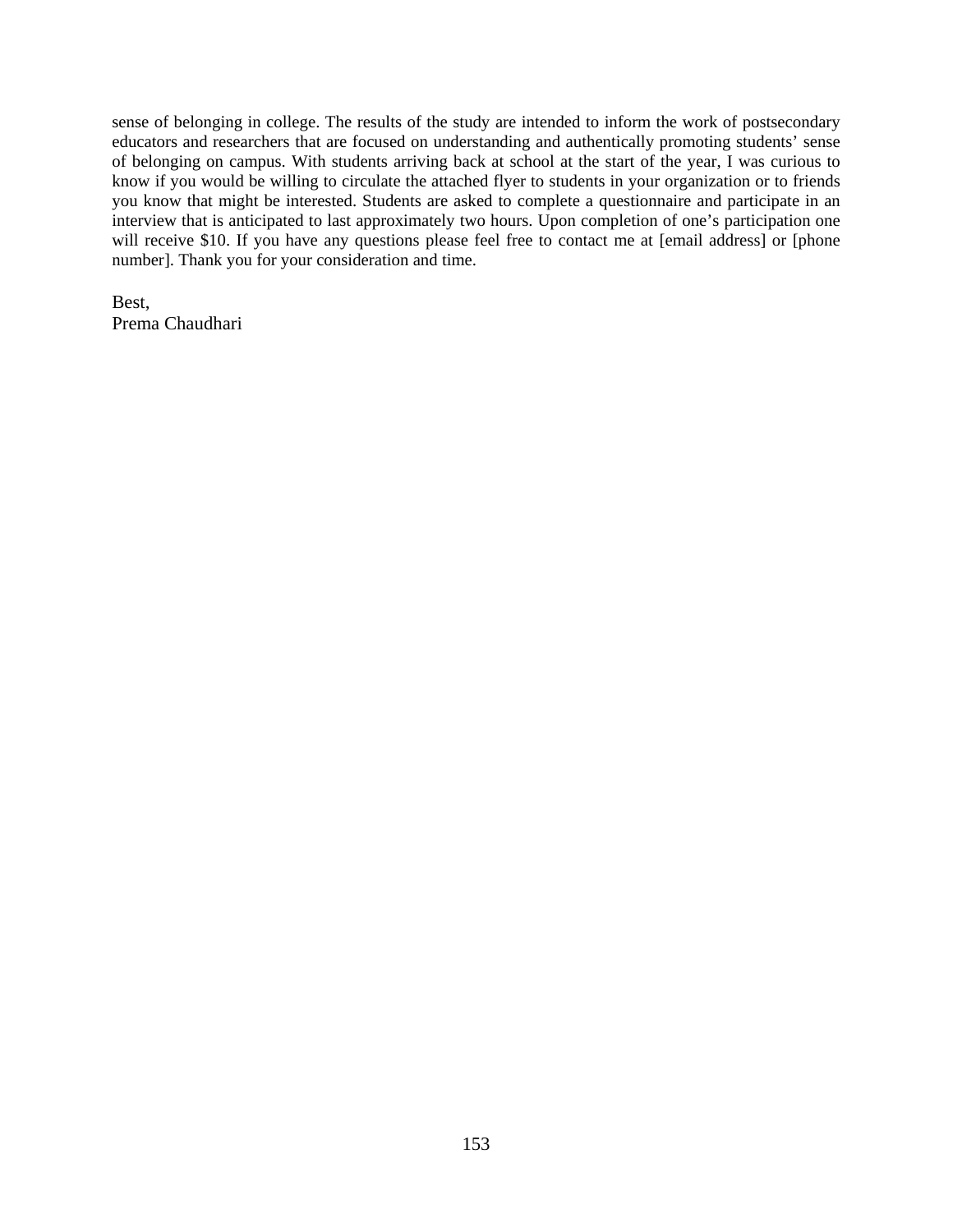# **APPENDIX C**

## **RECRUITMENT FLYER**

## SHARE YOUR NARRATIVE.

## CONTRIBUTE TO RESEARCH IN HIGHER EDUCATION.

## **To Qualify for the Study You Must**

- Be a **full-time Academia University undergraduate** student enrolled in a **minimum of 12 credits** with the exception of part-time seniors in their last term before graduation (ages 18 and older)
- Self-identify with **two or more races or ethnicities**

Receive \$10 for **1-2 hours** of your time **in-person** on the Academia University campus.

### **TO LEARN MORE OR SCHEDULE A TIME TO PARTICIPATE IN THE STUDY**

**Contact Prema [phone number] [email address]** School of Education, [name of institution]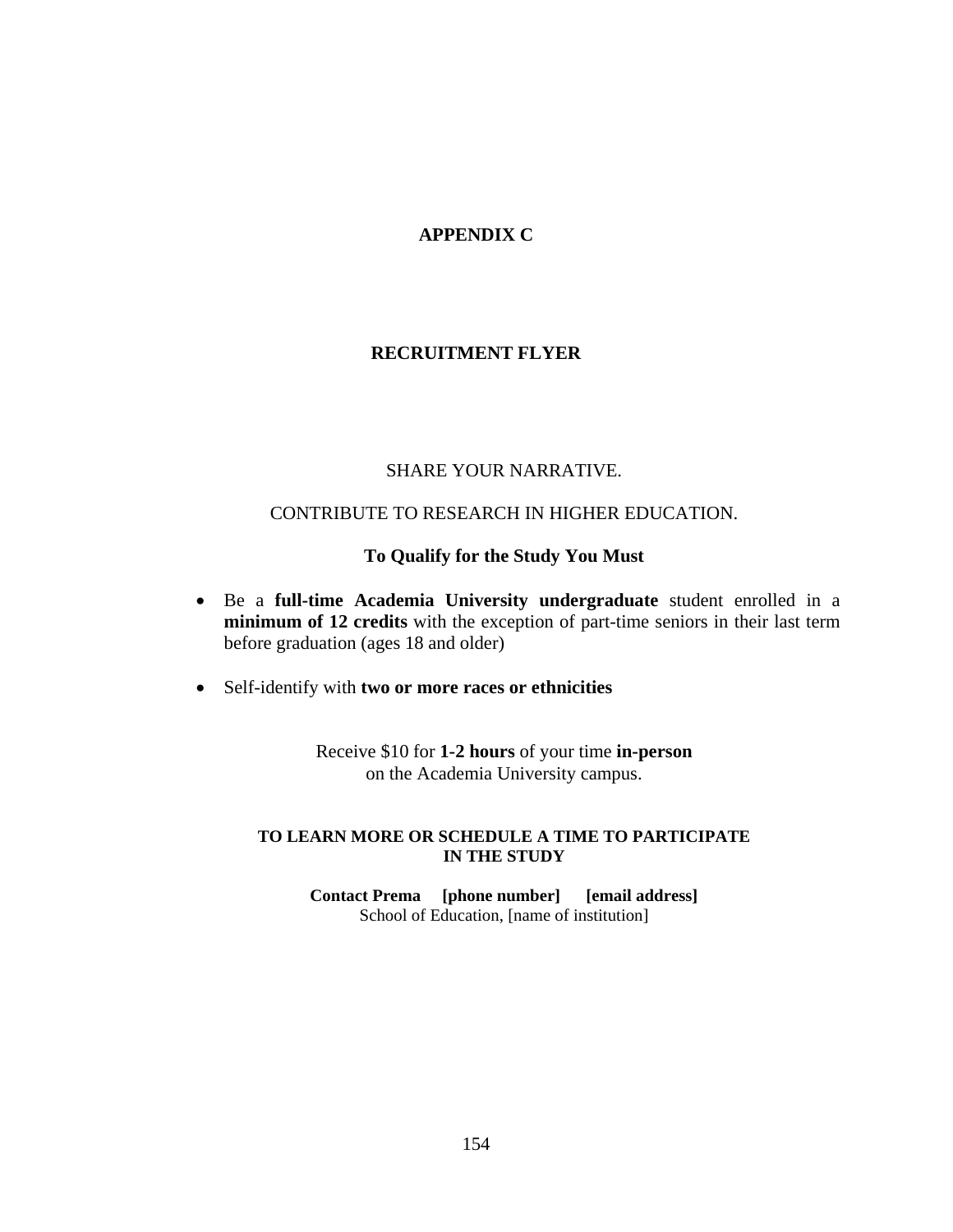### **APPENDIX D**

#### **IN-PERSON RECRUITMENT SCRIPT**

Hello. I am here to briefly share information about a research study opportunity. The purpose of this research study is to better understand multiracial and multiethnic students' experiences around cultivating a sense of belonging in college. We are looking for college students who may be interested and willing to share their thoughts about the experiences they have had during their time at the university.

There are two main criteria to be eligible for this study. The first is that you must be enrolled as a full-time Academia University undergraduate student enrolled in a minimum of 12 credits with the exception of part-time seniors in their last term before graduation. The second is that you must self-identify with two or more races and/or ethnicities. I'll be asking students to complete a small questionnaire packet and participate in a one-on-one interview, which should take approximately 1-2 hours of your time in-person. We will meet on Academia University's campus for everyone's convenience. Your participation is voluntary, and you may stop completing the survey or interview at any time. With this project, there are no foreseeable risks nor are there any direct benefits to you. The information you provide will be confidential and will be securely locked. Eligible students who complete the questionnaire and interview will receive \$10 as a token of our appreciation.

If you are interested, I have a sign up sheet here where you can provide your name and preferred contact information to schedule a meet up. In addition, I have a flyer that has information about the study and contact information. If you know someone else who may be eligible and interested in participating feel free to pass this information along. This study is being conducted by Prema Chaudhari, who can be reached at [phone number] if you have any questions. Thank you for your time.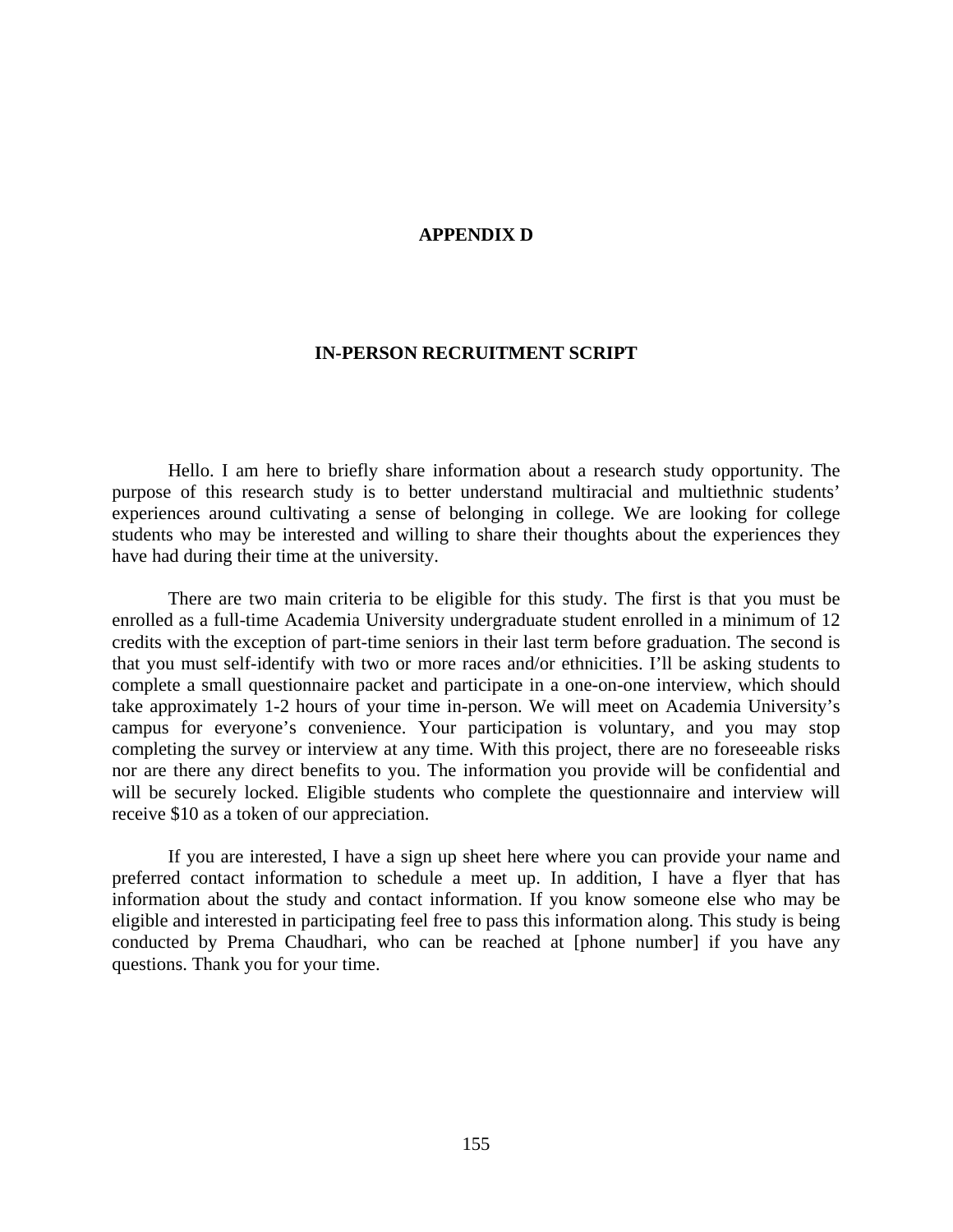## **APPENDIX E**

### **INTERVIEW PROTOCOL**

| Date of Interview                          | Pseudonym |  |
|--------------------------------------------|-----------|--|
| <b>Interview Start Time</b><br>Interviewer | End Time  |  |

### **INTERVIEW CONTEXT & INFORMED CONSENT**

Thank you for volunteering for this study. This research study centers on understanding how multiracial and multiethnic college students are experiencing sense of belonging at their institution. Before we begin, I ask all students to provide me with an alternative name for confidentiality purposes. What would you like your alternative name to be? During our conversation today, I'd like to learn about how mixed race and multiethnic students, like you, are experiencing a sense of belonging to your institution and communities on campus. Ultimately, this project is intended to inform the work of university educators that are focused on authentically promoting students' sense of belonging on campus. Since you are volunteering, please know that at any point you can decline to answer questions or refuse to participate. After we've completed our conversation in this interview, you will be provided with \$10 as a token of our appreciation. Should you withdraw in the midst of the survey or interview, you will not receive the \$10. To ensure I capture everything, I will be audio recording this conversation. Do I have your permission to record this conversation? After the interview has been transcribed, I'd like to touch base with you if I have any follow-up questions and also for you to review the transcription. I want to make sure that what you shared in the conversation accurately reflects what you intended to convey. If there is anything that you would like to clarify we can touch base again after that as well. Is it okay that I contact you for a follow-up? Thank you.

## **INTRODUCTION**

• **To start off, tell me a little bit about yourself.** 

[Probe: major, year in school, aspects of college you enjoy or dislike]

o *Follow-up*: How do you racially identify? Ethnically identify? [Probe: importance of racial and ethnic identity, shifting identities across contexts]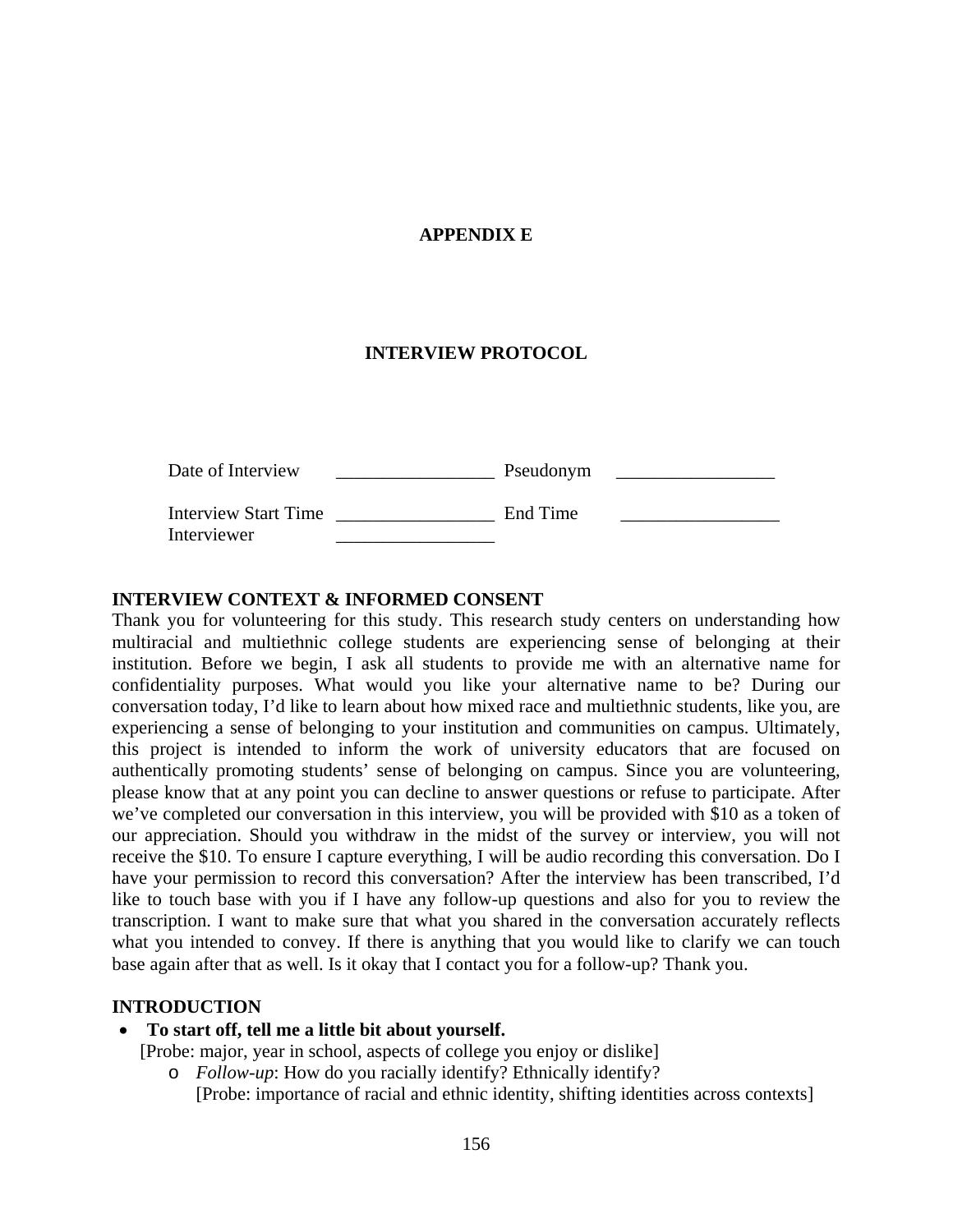# **SENSE OF BELONGING IN COLLEGE**

• **I'd like for you to reflect on your experiences at this institution. In what ways do you feel a sense of connection to your institution?** 

[Probe: space(s) on campus you feel comfortable, accepted, valued, supported, welcomed, or a part of; transitional times; institutional fit; social, academic, co-curricular, emotional, cultural]

o *Follow-up*: What spaces on campus are you the most engaged in or feel connected to? (e.g., academic settings, residence halls, co-curricular spaces, peers)? Why?

*(Follow student's lead and ask follow-up questions about co-curricular life, academic engagement, and interactions with peers if the student does not initially bring it up.)*

o **Co-curricular Life**: **During your time here at the institution, what programs, services, or organizations have you been involved with and to what extent you feel a part of those communities?**

[Probe: type of activities and organizations (i.e., student organizations, leadership programs, tutoring services, residence hall, living learning community, communitybased), frequency of involvement, leadership role, type of support]

o **Academic Engagement**: **In terms of your academic engagement, tell me about your involvement in your classes and the type of interactions you have with faculty.**

[Probe: faculty or staff involvement in your academic or professional interests, extent of interest in major, comfort with asking questions in class, peer interactions related to academics (i.e., study group, group assignment), racial and ethnic issues in class, involvement in academic support programs]

o **Interactions with Peers: Could you describe the types of interactions you have with your peers?** 

[Probe: support, exclusion, moments of conflict, diversity-related, importance of peers in feeling a sense of connection to the institution]

- **How would you describe the university environment? In relation to race and ethnicity?** [Probe: open-minded, welcoming, unsupportive, resourceful]
	- o *Follow-up*: How often is race or ethnicity brought up on campus? By whom? What about mixed race or multiethnicity?
	- o *Follow-up*: What is your perception of race relations and attitudes about being mixed race or multiethnic on campus? Does it play a factor in how you feel about having a sense of belonging at this institution?
- **Could you describe in detail any experiences or interactions during your time at this institution where you felt like you belonged? How about when you felt like you didn't belong?**

[Probe: with peers or faculty, social identity (i.e., race or ethnicity) related situations; how it made you feel (i.e., felt accepted, valued, or comfortable or felt judged, hurt, angry, isolated,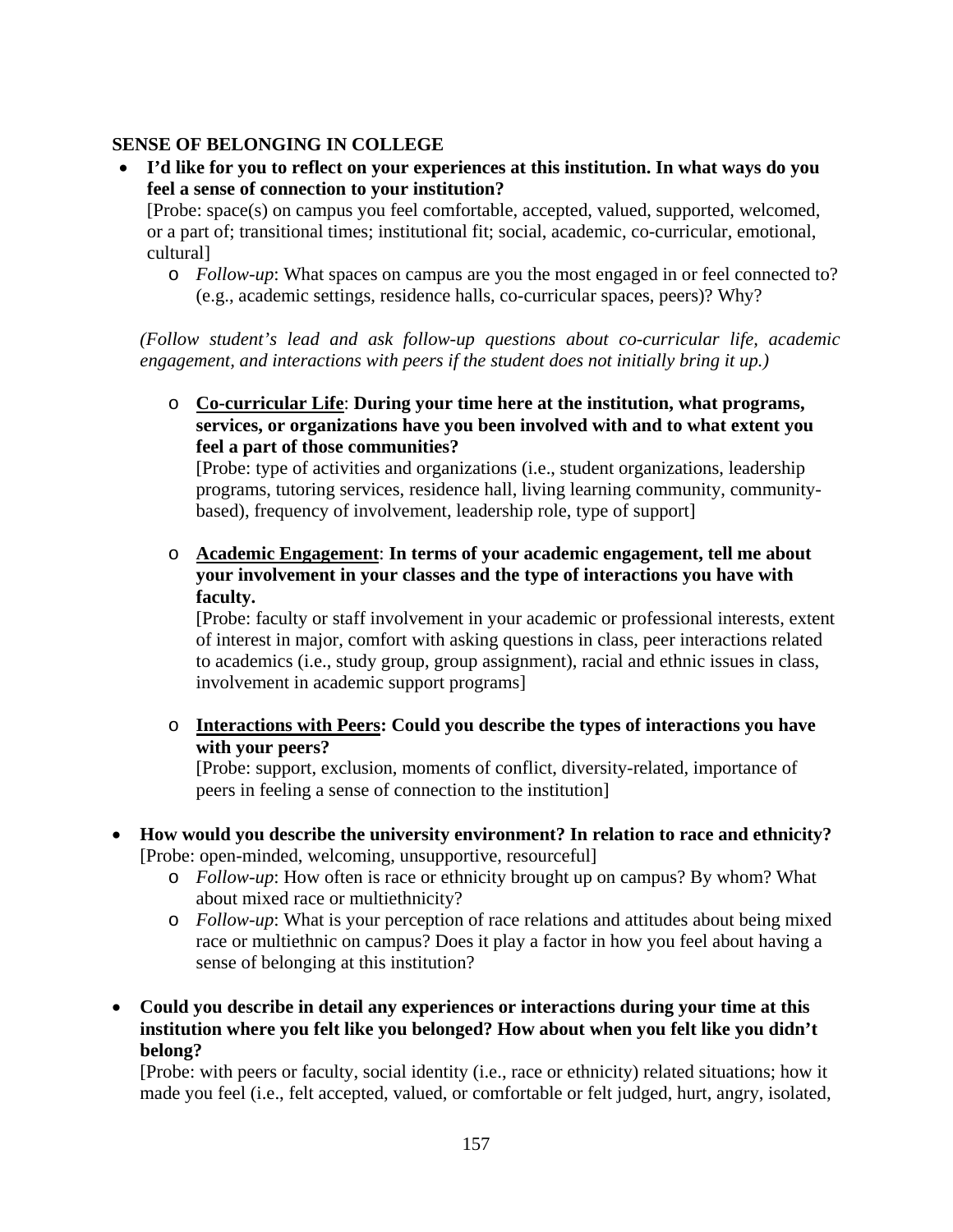excluded) (affect), your thought process & perspective (cognitive), what did you do (behavioral)]

- o *Follow-up:* What factors contributed to that feeling of belonging (or lack of)?
- o *Follow-up*: Have there been specific situations where your race or ethnicity has played a role in whether you felt like you belonged at the institution? Tell me about it. [Probe: positive/supportive/encouraging (e.g., accepted, shared identity space), negative/difficult (e.g., isolation, hostility, exclusion, prejudice, or discrimination)]
- **I'd like for you to think about what it means to have or experience a sense of belonging in college. How would you describe having a sense of belonging?**  [Probe: what would you want or need to feel a stronger sense of connection or belonging to the institution?]
- **What do you think the university can do to authentically support students' experiences around feeling connected, accepted, and included at the institution? Particularly for multiracial or multiethnic college students?**

# **CLOSING**

• **Is there anything else you would like to share with me? Do you have questions for me?**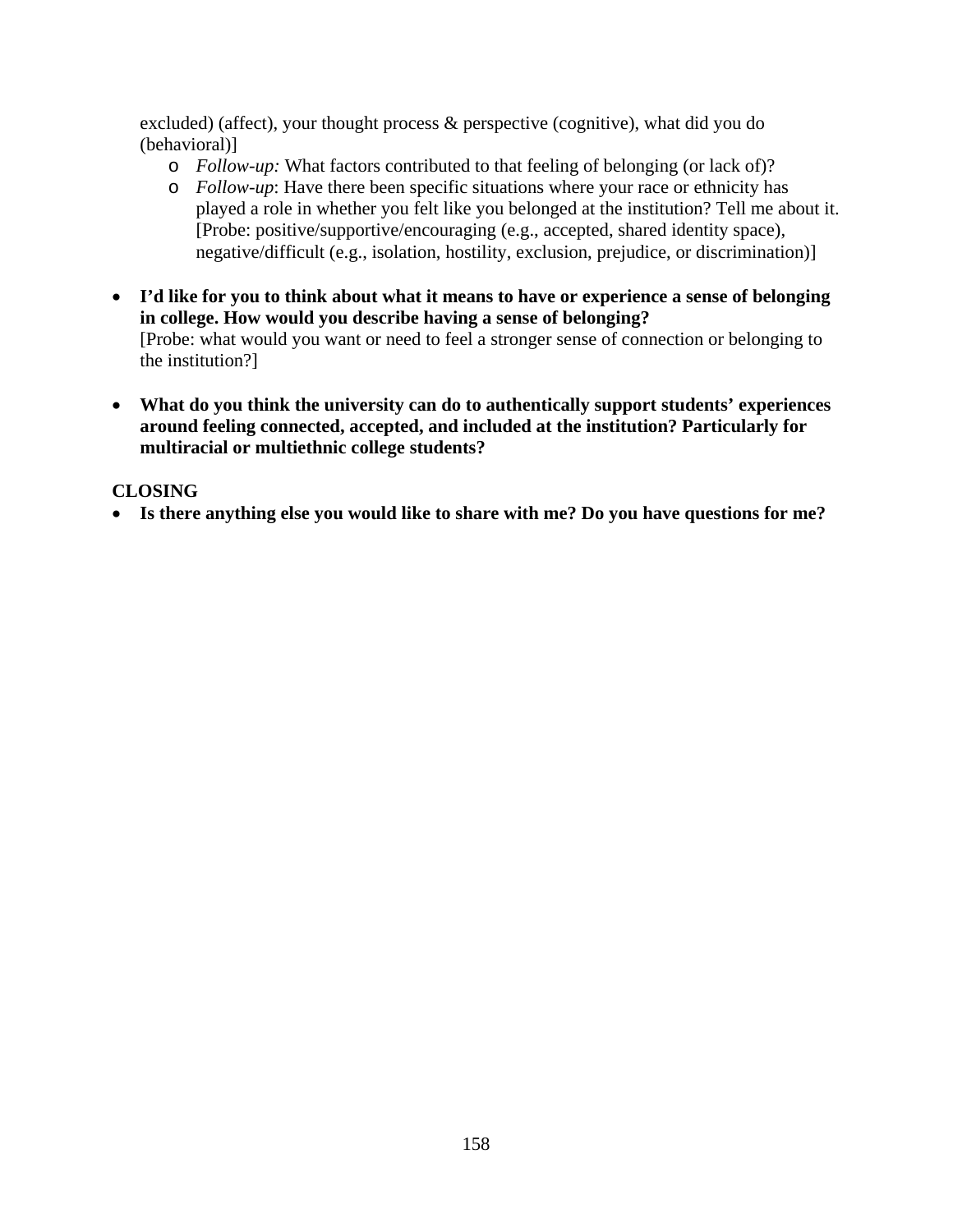# **APPENDIX F**

# **DEMOGRAPHIC FORM**

| <b>Gender</b>                                                     |                                                                                                | <u> 1989 - Johann Barn, mars ann an t-Amhair an t-Amhair an t-Amhair an t-Amhair an t-Amhair an t-Amhair an t-Amh</u> |                                                                             |  |     |                |
|-------------------------------------------------------------------|------------------------------------------------------------------------------------------------|-----------------------------------------------------------------------------------------------------------------------|-----------------------------------------------------------------------------|--|-----|----------------|
| Age                                                               |                                                                                                |                                                                                                                       |                                                                             |  |     |                |
| <b>Major</b>                                                      |                                                                                                | <u> 1989 - Johann Barn, fransk politik amerikansk politik (</u>                                                       |                                                                             |  |     |                |
|                                                                   |                                                                                                |                                                                                                                       |                                                                             |  |     |                |
| <b>Education Level (select one)</b>                               |                                                                                                |                                                                                                                       |                                                                             |  |     |                |
| First-Year Sophomore Junior Senior Graduate                       |                                                                                                |                                                                                                                       |                                                                             |  |     |                |
| How long have you been a student at the university? (select one)  |                                                                                                |                                                                                                                       |                                                                             |  |     |                |
| 1 year 2 years 3 years 4 years 5 years 6 years 7+ years           |                                                                                                |                                                                                                                       |                                                                             |  |     |                |
|                                                                   |                                                                                                |                                                                                                                       |                                                                             |  |     |                |
|                                                                   | If on campus, do you live in a residence hall?                                                 |                                                                                                                       |                                                                             |  | Yes | N <sub>o</sub> |
|                                                                   | Did you ever participate in the living learning program?                                       |                                                                                                                       |                                                                             |  | Yes | No             |
|                                                                   |                                                                                                |                                                                                                                       |                                                                             |  |     |                |
| Are you the first in your family to attend college?               |                                                                                                |                                                                                                                       |                                                                             |  |     |                |
| Yes                                                               | N <sub>o</sub>                                                                                 |                                                                                                                       |                                                                             |  |     |                |
| Is anyone in your immediate family enrolled in college currently? |                                                                                                |                                                                                                                       |                                                                             |  |     |                |
| Yes                                                               | N <sub>0</sub>                                                                                 |                                                                                                                       | If yes, who? $\frac{1}{\sqrt{1-\frac{1}{2}}}\left  \int_{-\infty}^{\infty}$ |  |     |                |
| <b>Immigration status</b> (select one):                           |                                                                                                |                                                                                                                       |                                                                             |  |     |                |
|                                                                   | $\frac{1}{1}$ as a generation: immigrated to U.S.                                              |                                                                                                                       |                                                                             |  |     |                |
|                                                                   | $\frac{1}{2}$ 2 <sup>nd</sup> generation: child of parents who were first to immigrate to U.S. |                                                                                                                       |                                                                             |  |     |                |
|                                                                   | $\frac{1}{2}$ 3 <sup>rd</sup> generation: grandparents immigrated to U.S.                      |                                                                                                                       |                                                                             |  |     |                |
|                                                                   | $\frac{4^{\text{th}} + \text{generation}}{4^{\text{th}} + \text{generation}}$                  |                                                                                                                       |                                                                             |  |     |                |
|                                                                   |                                                                                                |                                                                                                                       |                                                                             |  |     |                |

**Annual household income** (where you grew up): \_\_\_\_\_\_\_\_\_\_\_\_\_\_\_\_\_\_\_\_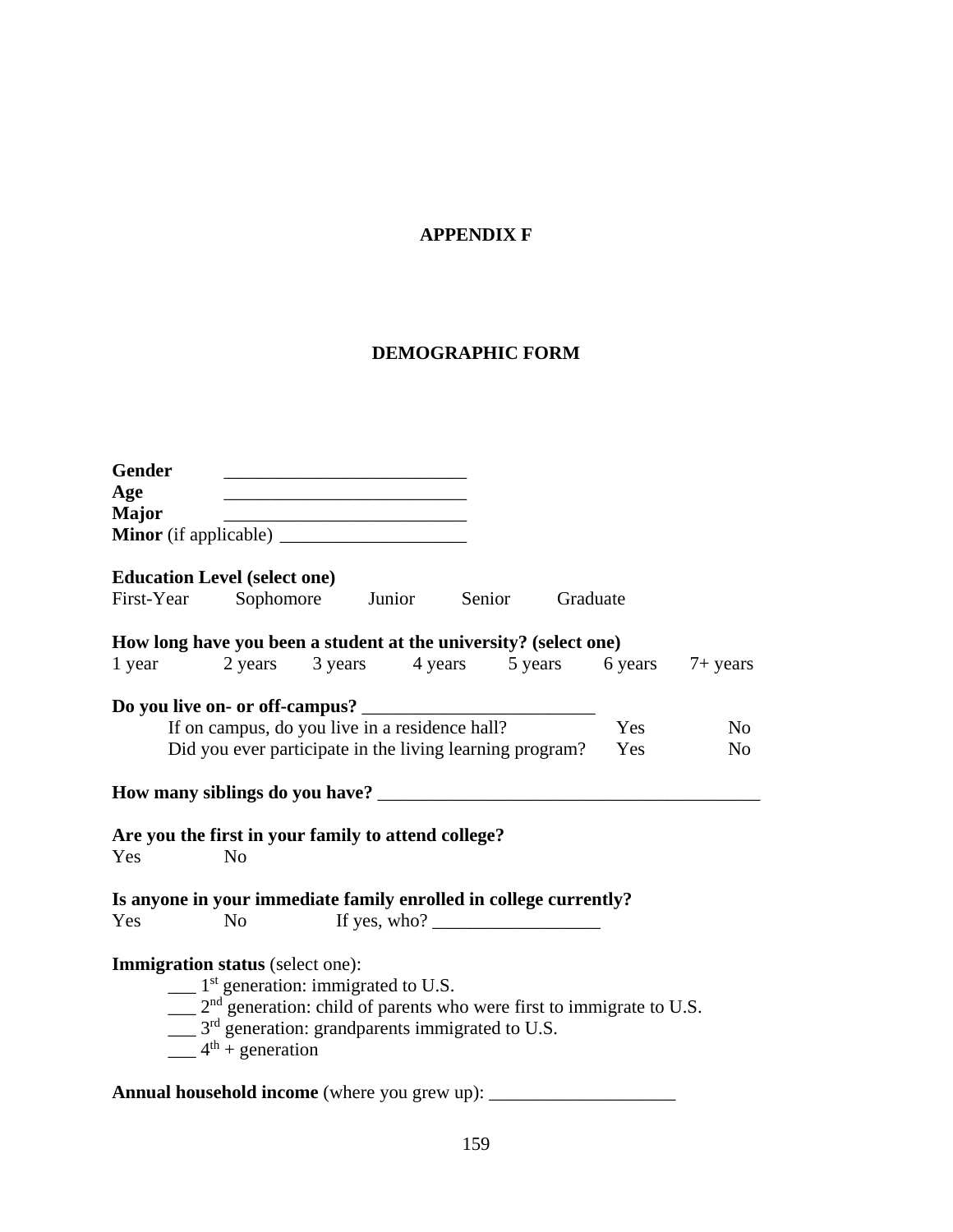| Were you eligible for a Federal Pell Grant?                                                                                                                                                                                                                                                                                                                                                                                                                                      |                |                | Yes | N <sub>o</sub>                                                       |  |
|----------------------------------------------------------------------------------------------------------------------------------------------------------------------------------------------------------------------------------------------------------------------------------------------------------------------------------------------------------------------------------------------------------------------------------------------------------------------------------|----------------|----------------|-----|----------------------------------------------------------------------|--|
| How do you identify ethnically?                                                                                                                                                                                                                                                                                                                                                                                                                                                  |                |                |     | <u> 1980 - Andrea Andrewski, politik američki profesor (d. 1980)</u> |  |
| Race & Ethnicity of Mother:<br>Race & Ethnicity of Father:<br>Race & Ethnicity of Legal Guardian other than biological parents (if applicable):                                                                                                                                                                                                                                                                                                                                  |                |                |     | <u> 1989 - Johann Barn, amerikansk politiker (d. 1989)</u>           |  |
| Are you a transfer student? Yes<br>If yes:<br>When was the transfer(s)? $\frac{1}{\sqrt{1-\frac{1}{\sqrt{1-\frac{1}{\sqrt{1-\frac{1}{\sqrt{1-\frac{1}{\sqrt{1-\frac{1}{\sqrt{1-\frac{1}{\sqrt{1-\frac{1}{\sqrt{1-\frac{1}{\sqrt{1-\frac{1}{\sqrt{1-\frac{1}{\sqrt{1-\frac{1}{\sqrt{1-\frac{1}{\sqrt{1-\frac{1}{\sqrt{1-\frac{1}{\sqrt{1-\frac{1}{\sqrt{1-\frac{1}{\sqrt{1-\frac{1}{\sqrt{1-\frac{1}{\sqrt{1-\frac{1}{\sqrt{1-\frac{1}{\sqrt{1-\frac{1}{$<br>Reason for transfer? |                | N <sub>0</sub> |     |                                                                      |  |
| Are you involved in activities, programs, organizations, or services outside of academics?<br>Yes<br>N <sub>o</sub><br>If yes:<br>How frequently do you engage in these activities, programs, organizations, or services?                                                                                                                                                                                                                                                        |                |                |     |                                                                      |  |
| Do you hold a leadership position within any of these? Yes<br>If yes:                                                                                                                                                                                                                                                                                                                                                                                                            |                |                |     | N <sub>o</sub>                                                       |  |
| Are you employed? Yes<br>If yes:<br>How many hours per week do you work?<br>Where are you employed?                                                                                                                                                                                                                                                                                                                                                                              | N <sub>0</sub> |                |     |                                                                      |  |
| What is your race according to the following race(s) (select one or more)?<br>American Indian or Alaska Native<br>$\_\_\$ Asian<br>black or African American<br>Native Hawaiian or other Pacific Islander<br>$\rule{1em}{0.15mm} Latino/a$<br>__ Arab or Middle Eastern<br>$\equiv$ white<br>multiracial or mixed race<br>biracial                                                                                                                                               |                |                |     |                                                                      |  |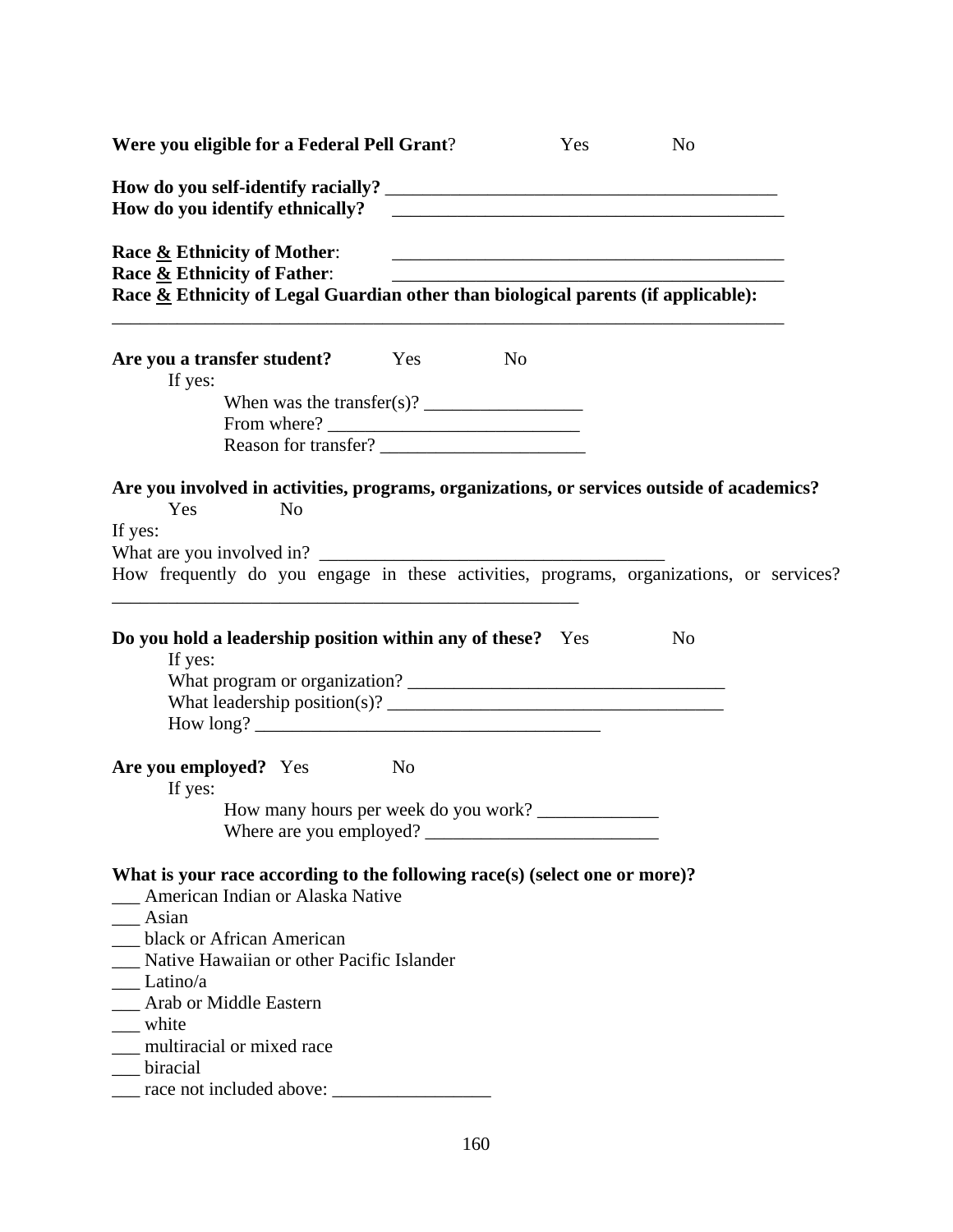# **APPENDIX G**

# **CODEBOOK**

# **Table 3. Factors Influencing Sense of Belonging Code List**

|                              | <b>Factors Influencing Sense of Belonging Code List</b> |                                                                                                                                                                                                                            |  |  |  |  |
|------------------------------|---------------------------------------------------------|----------------------------------------------------------------------------------------------------------------------------------------------------------------------------------------------------------------------------|--|--|--|--|
| Code                         | <b>Sub-Code</b>                                         | <b>Description</b>                                                                                                                                                                                                         |  |  |  |  |
| <b>MR</b><br><b>MICROAGG</b> |                                                         | Multiracial microaggressions (Johnston & Nadal, 2010)                                                                                                                                                                      |  |  |  |  |
| <b>MR MICROAGG</b>           | EXCL/ISOL                                               | <b>Exclusion or Isolation</b><br>"Occurs when a multiracial person is made to feel excluded or isolated based on<br>their multiracial status" (Johnston & Nadal, 2010, p. 133)                                             |  |  |  |  |
| <b>MR MICROAGG</b>           | <b>EXOT/OBJECT</b>                                      | Exoticization or Objectification<br>"Occurs when a multiracial person is dehumanized or treated like an object"<br>(Johnston & Nadal, 2010, p. 133)                                                                        |  |  |  |  |
| <b>MR MICROAGG</b>           | <b>ASSUMP</b><br><b>MONORAC</b>                         | Assumption of Monoracial Identity or Mistaken Identity<br>"Occurs when multiracial people are assumed or mistaken to be monoracial (or a<br>member of a group they do not identify with)" (Johnston & Nadal, 2010, p. 133) |  |  |  |  |
| MR MICROAGG                  | <b>DENY MR</b>                                          | Denial of Multiracial Reality<br>"Occurs when a multiracial person is not allowed to choose their own racial<br>identity" (Johnston & Nadal, 2010, p. 133)                                                                 |  |  |  |  |
| <b>RES</b>                   |                                                         | <b>Residential Status</b>                                                                                                                                                                                                  |  |  |  |  |
| <b>RES</b>                   | <b>LIVE ON</b>                                          | Lives On-Campus<br>Student living/lived on-campus in residence hall                                                                                                                                                        |  |  |  |  |
| <b>RES</b>                   | <b>LIVE OFF</b>                                         | Lives Off-Campus<br>Student living/lived off-campus                                                                                                                                                                        |  |  |  |  |
| <b>RES</b>                   | POS RA                                                  | Positive Interactions with Resident Assistant<br>Student has positive interactions with their resident assistant in their residence<br>hall                                                                                |  |  |  |  |
| <b>RES</b>                   | <b>COMM</b>                                             | Sense of Community in Residence Hall/Floor<br>Student expresses that they experience(d) a sense of community with their peers<br>in the residence hall/floor they live in                                                  |  |  |  |  |
| <b>ACAD</b>                  |                                                         | <b>Academic Experiences</b>                                                                                                                                                                                                |  |  |  |  |
| <b>ACAD</b>                  | <b>CLASS</b><br>OR DEPT SZ<br>(SM or LG)                | Class or Academic Department Size (Small or Large)<br>Class or academic department size influences the student's experience of<br>belonging                                                                                |  |  |  |  |
| <b>ACAD</b>                  | <b>SUPP</b><br>- FAM<br>- ADVSR<br>- RESRC CTR          | Academic Support<br>Student receives academic support from in or out of class agents (e.g., family,<br>advisor, academic support organizations and services)                                                               |  |  |  |  |
| <b>ACAD</b>                  | <b>FAC INTXNS</b>                                       | Interactions with Faculty<br>Student's interactions with faculty member(s)                                                                                                                                                 |  |  |  |  |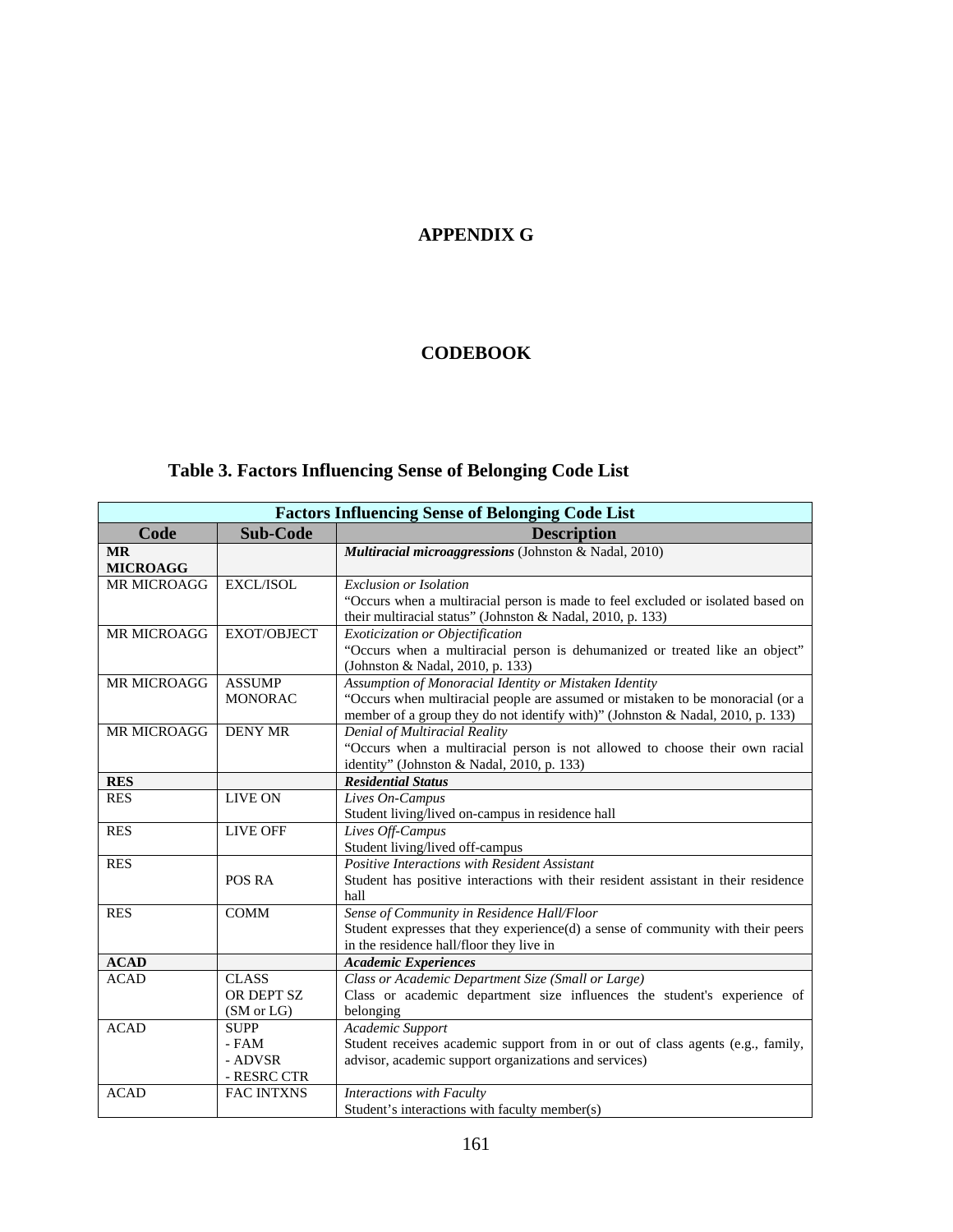# **Table 3 Continued**

| <b>ACAD</b>       | <b>ID LEARN</b>       | <b>Identification with Learning</b><br>Student identifies with their learning experiences through intrinsic enjoyment of |
|-------------------|-----------------------|--------------------------------------------------------------------------------------------------------------------------|
|                   |                       | learning or personal connection to content they are learning                                                             |
| <b>ACAD</b>       | PEER INTXNS           | Interactions with Peers in Academic Context                                                                              |
|                   |                       | Student's interactions with peers related to academic experiences or in an                                               |
|                   |                       | academic context                                                                                                         |
| <b>SOC INTXNS</b> |                       | <b>Social Interactions with Others</b>                                                                                   |
| <b>SOC</b>        | <b>DIV INTXNS</b>     | Interactions with Diverse Others                                                                                         |
|                   |                       | Student's interactions with diverse others                                                                               |
| <b>SOC</b>        | <b>OPP INTXNS</b>     | Opportunities to Interact with Others & Meet New People                                                                  |
|                   |                       | Opportunities to interact with others and meet new people                                                                |
| <b>SOC</b>        | <b>CLOSE</b>          | Close-Minded People                                                                                                      |
|                   | <b>MINDED</b>         | Student discusses interactions with others who exemplify close-minded                                                    |
|                   |                       | perspectives and attitudes about diversity                                                                               |
| <b>SOC</b>        | <b>FRIEND</b>         | Friendships                                                                                                              |
|                   |                       | Student discusses their friendships                                                                                      |
|                   |                       |                                                                                                                          |
|                   | - MR FRIEND           | Friendships: Mixed Race Friends                                                                                          |
| <b>CO-CURR</b>    |                       | Student discusses having friendships with other mixed race students                                                      |
| <b>CO-CURR</b>    | <b>CO-CURR INV</b>    | <b>Co-Curricular Experiences</b><br>Co-Curricular Involvement                                                            |
|                   |                       | Involvement (or lack of) in co-curricular experiences such as events, programs,                                          |
|                   | CO-CURR INV-          | student organizations                                                                                                    |
|                   | <b>LACK OF</b>        |                                                                                                                          |
| <b>CO-CURR</b>    |                       | Co-Curricular Opportunity for Diversity Engagement                                                                       |
|                   | <b>OPP</b><br>CO-CURR | Student talks about opportunities to engage in culturally relevant initiatives,                                          |
|                   | DIV ENG               | events, programs, and services                                                                                           |
| <b>CO-CURR</b>    |                       | Co-Curricular Student Organizations are Exclusive                                                                        |
|                   | <b>CO-CURR</b>        | Student feels student organizations are/can be intentionally or unintentionally                                          |
|                   | <b>EXCL ST ORGS</b>   | exclusive (observed or experienced)                                                                                      |
| <b>CAMP CLIM</b>  |                       | <b>Campus Climate</b>                                                                                                    |
| PERC RAC          |                       | Perceptions of Campus Racial Climate                                                                                     |
| <b>CLIM</b>       |                       | Student's perceptions of how race, racism, racialized experiences, and racial                                            |
|                   |                       | issues are prevalent on campus and influences students                                                                   |
| PERC RAC          | <b>STRUCT DIV</b>     | <b>Structural Diversity</b>                                                                                              |
| <b>CLIM</b>       |                       | Refers to the student's perceptions of the racial and/or ethnic composition of                                           |
|                   |                       | students at the institution                                                                                              |
|                   | - MR INVIS            | Structural Diversity - Mixed Race Invisible                                                                              |
|                   |                       | Student observes mixed race and multiethnic students comprise of an extremely                                            |
|                   |                       | small percentage of the student population at the institution                                                            |
| PERC RAC          | WH PRIV               | White Privilege                                                                                                          |
| CLIM              |                       | Student makes an observation that being racially white on the campus gives the                                           |
|                   |                       | student an advantage or privilege                                                                                        |
| PERC RAC          | <b>MONORAC</b>        | Monoracial or Monoethnic Subcultures                                                                                     |
| <b>CLIM</b>       | <b>CULTR</b>          | Student perceives monoracial and monoethnic subcultures on campus                                                        |
| PERC RAC          | <b>RACISM</b>         | Racism                                                                                                                   |
| <b>CLIM</b>       |                       | Student observes certain students are discriminated against based on race (e.g.,                                         |
|                   |                       | stereotype threat, monoracism) or have negative attitudes or misperceptions about                                        |
|                   |                       | race relations. Student experiences racism.                                                                              |
| <b>CAMP CLIM</b>  | <b>RIGOR ACAD</b>     | Rigor of Academic Culture                                                                                                |
|                   |                       |                                                                                                                          |
|                   | <b>CULTR</b>          | The perception and experiences around the rigor of academic culture at the                                               |
|                   |                       | institution                                                                                                              |
| <b>CAMP CLIM</b>  | <b>INSTIT SZ-LG</b>   | Size of Institution - Large                                                                                              |
|                   |                       | Student observes the institution is large in size - large student population,                                            |
|                   |                       | physical layout of campus                                                                                                |
| <b>CAMP CLIM</b>  | <b>INST PRIDE</b>     | <b>Institutional Pride</b><br>Student observes institutional pride on campus or experiences institution pride            |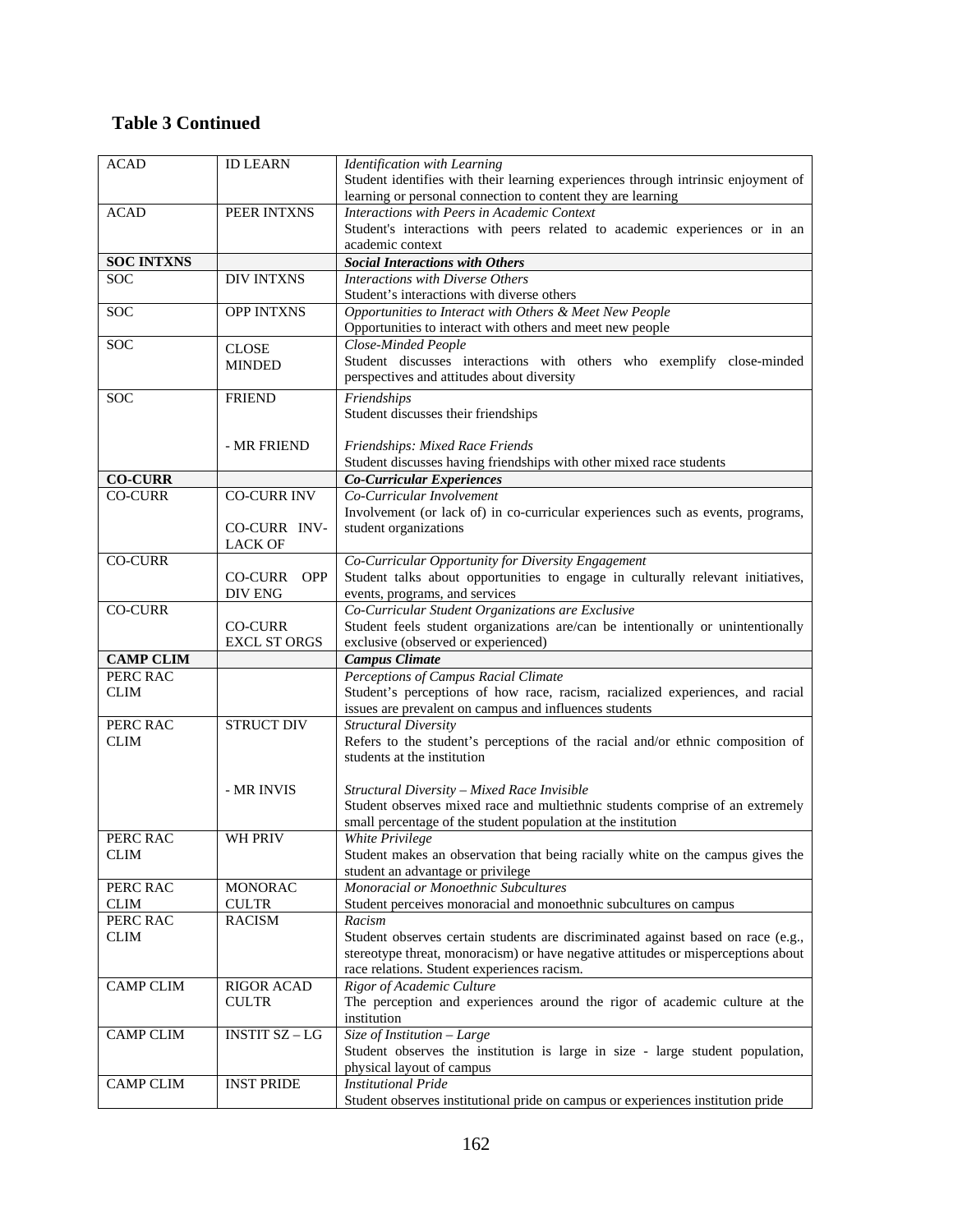# **Table 3 Continued**

| <b>CAMP CLIM</b> | <b>ENVIR</b>      | Friendly/Supportive Campus Environment                                             |
|------------------|-------------------|------------------------------------------------------------------------------------|
|                  | FRNDLY/SUPP       | Student describes the overall campus environment generally as friendly or          |
|                  |                   | supportive                                                                         |
| <b>CAMP CLIM</b> | <b>ENVIR</b>      | Unwelcoming/Unsupportive Campus Climate                                            |
|                  | UNWELC/           | Student describes the overall campus environment as unwelcoming, not               |
|                  | <b>UNSUPP</b>     | accepting, unsupportive                                                            |
| <b>CAMP CLIM</b> | PERC CLASS        | <b>Perceptions of Class Privilege</b>                                              |
|                  | <b>PRIV</b>       | Student observes class privilege at the institution through observations or        |
|                  |                   | experiences of classism                                                            |
| <b>CAMP CLIM</b> | <b>CULT INTEG</b> | <b>Cultural Integrity</b>                                                          |
|                  |                   | Student describes the existence or nonexistence of culturally relevant, inclusive, |
|                  |                   | and engaging practices and strategies at the institution (e.g., engaging students' |
|                  |                   | diverse backgrounds in a positive manner toward the development of more            |
|                  |                   | relevant pedagogies and learning activities) (Tierney, 1999, Museus, 2014)         |
| <b>SOCID</b>     |                   | <b>Social Identities</b>                                                           |
| <b>SOCID</b>     |                   | Mixed Race and Multiethnic Identity                                                |
| MIXED ID         |                   | Student's mixed race and/or multiethnic identity                                   |
| <b>SOCID</b>     | <b>SELF ID</b>    | Self-Identification                                                                |
| <b>MIXED ID</b>  |                   | Student talks about their racial and ethnic self-identification                    |
| SOCID            | PHYS APP          | <b>Physical Appearance</b>                                                         |
| MIXED ID         |                   | Student's physical appearance/phenotype                                            |
| <b>SOCID</b>     | <b>EXT PERC</b>   | <b>External Perceptions</b>                                                        |
| <b>MIXED ID</b>  |                   | Others' perceptions of their multiracial or multiethnic identity                   |
| <b>SOCID</b>     |                   | Prescribed by Others                                                               |
| <b>MIXED ID</b>  | PRESCRIB BY       | Others prescribe a racial and ethnic label on the student; different than external |
|                  | <b>OTHERS</b>     | perceptions because it is an act of doing the prescribing                          |
| <b>SOCID</b>     | <b>FRAC LANG</b>  | Fractional Language                                                                |
| <b>MIXED ID</b>  |                   | Student or others use fractional language to talk about one's mixed identity       |
| <b>SOCID</b>     | <b>SITU ID</b>    | Situational Identity and Behaviors                                                 |
| MIXED ID         |                   | Student's unconscious or conscious shifting of their racial and/or ethnic identity |
| SOCID            | <b>CLASS ID</b>   | Class Identity                                                                     |
|                  |                   | Student's class identity                                                           |
| <b>SOCID</b>     | <b>GENDER ID</b>  | <b>Gender Identity</b>                                                             |
|                  |                   | Student's gender identity                                                          |
| SOCID            | <b>GEN</b>        | <b>College Going Generation Status</b>                                             |
|                  |                   | Student's college going generation status                                          |
|                  | $-1st$ GEN        |                                                                                    |
|                  |                   | <b>First Generation College Going Generation Status</b>                            |
|                  |                   | Student mentions they are the first in their family to attend college              |
| <b>SOCID</b>     |                   | <b>Heightened Consciousness of Race</b>                                            |
|                  | <b>RACE CONSC</b> | Student's heightened consciousness of race issues influences how they perceive,    |
|                  |                   | navigate and process situations in which they experience or do not experience a    |
|                  |                   | sense of belonging                                                                 |
| <b>SOCI ID</b>   | <b>SOCID</b>      | <b>Intersections of Social Identities</b>                                          |
|                  | <b>INTSXNS</b>    | Instance where multiple intersecting social identities are discussed               |
| <b>SOCID</b>     | <b>DISCRIM</b>    | <b>Experiences Discrimination</b>                                                  |
|                  |                   | Student personally experiences discrimination associated with any of their social  |
|                  |                   | identities.                                                                        |

*Note*. This is an abbreviated version of the factors codebook. Examples for each code are excluded from this table due to the extensive nature of the codebook. However, examples for each code were provided in final codebook to assist coders in better understanding the codes.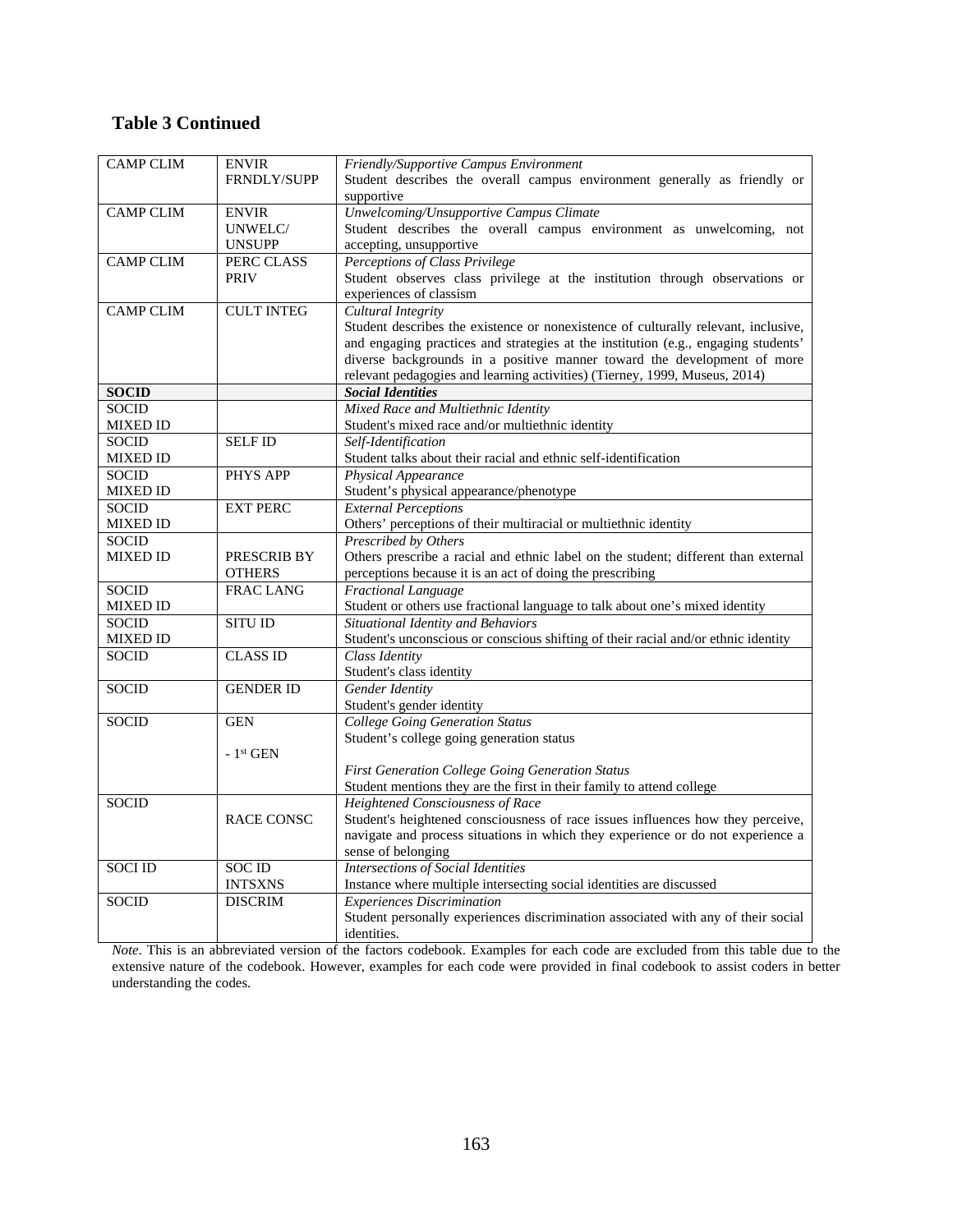| <b>Emotional Reactions Code List</b> |                   |                                            |                                                                                                                                                                                                                                                                    |  |  |  |  |
|--------------------------------------|-------------------|--------------------------------------------|--------------------------------------------------------------------------------------------------------------------------------------------------------------------------------------------------------------------------------------------------------------------|--|--|--|--|
| Code                                 | <b>Sub-Code</b>   | <b>Description</b>                         | <b>Examples</b>                                                                                                                                                                                                                                                    |  |  |  |  |
| <b>EMOT RCT</b>                      |                   | <b>Emotional Reactions</b>                 |                                                                                                                                                                                                                                                                    |  |  |  |  |
| <b>EMOT RCT</b>                      | <b>JUDGE</b>      | Feels Judged                               | "I know that they were judging me on how I looked and not<br>necessarily who I was." Elysse                                                                                                                                                                        |  |  |  |  |
| <b>EMOT RCT</b>                      | <b>UPSET</b>      | Feels Upset or<br>Frustrated               | "That got me a little angry." Elysse<br>"It's just really frustrating." Olivia                                                                                                                                                                                     |  |  |  |  |
| <b>EMOT RCT</b>                      | <b>ANNOY</b>      | Feels Annoyed                              | "I can't believe how annoyed I'm getting thinking about it.<br>Olivia<br>"I know it's easier to unify under something definite, but it's                                                                                                                           |  |  |  |  |
| <b>EMOT RCT</b>                      | <b>ISOLATE</b>    | Feels Isolated                             | sometimes annoying." Amber<br>"When the guy asked me how I felt about the N-word, I felt<br>very isolated. I'm sitting in this group of white people."<br>Gerafrican                                                                                               |  |  |  |  |
| <b>EMOT RCT</b>                      | <b>COMFORT</b>    | Feels Comfortable                          | "I just feel comfortable there. It's my outlet kind of thing."<br>Elysse                                                                                                                                                                                           |  |  |  |  |
| <b>EMOT RCT</b>                      | <b>UNCOMFORT</b>  | Feels Uncomfortable                        | "I felt stared at a lot, which was awkward. And I knew a lot of<br>people, but it's just awkward to be the only one who's light-<br>skinned or biracial or looks biracial I should say. So I left. I<br>just felt really awkward." Somoan                          |  |  |  |  |
| <b>EMOT RCT</b>                      | <b>ACCEPT</b>     | Feels Accepted                             | "I feel a connection 'cause usually they know the struggle.<br>And they want to express their culture and get people to learn<br>about it. And they're more accepting." Somoan                                                                                     |  |  |  |  |
| <b>EMOT RCT</b>                      | <b>NOT ACCEPT</b> | Does Not Feel<br>Accepted                  | "I wanted to be part of the community. I didn't really feel as<br>welcome as I hoped." Somoan                                                                                                                                                                      |  |  |  |  |
| <b>EMOT RCT</b>                      | <b>CONFLCTED</b>  | Feels Conflicted or<br>Confused            | "I'm always torn between mixed and black." Amanda                                                                                                                                                                                                                  |  |  |  |  |
| <b>EMOT RCT</b>                      | <b>NOTBOTH</b>    | Does Not Feel<br>Bothered                  | "It doesn't bother me. To me, it just means, oh, they're<br>curious." Amanda                                                                                                                                                                                       |  |  |  |  |
| <b>EMOT RCT</b>                      | <b>SUPP</b>       | Feels<br>Supported/Validated               | "I feel supported by a lot of people within the business<br>school." Randall                                                                                                                                                                                       |  |  |  |  |
| <b>EMOT RCT</b>                      | <b>UNSUPP</b>     | Feels Unsupported/<br>Invalidated          | "When you take away the validation of somebody else's<br>culture what are you doing to me?" Olivia                                                                                                                                                                 |  |  |  |  |
| <b>EMOT RCT</b>                      | <b>SUB-PAR</b>    | Feels Unintelligent or<br>Not Smart Enough | "It's just a really hard class and that's not fair to a lot of<br>students because it just makes them feel stupid and incapable<br>of continuing on in this institutionAnd that's been something<br>that I and other students have expressed dealing with." Sophia |  |  |  |  |
| <b>EMOT RCT</b>                      | <b>PROUD</b>      | Feels Proud                                | "I definitely take pride in itI am not just a white guy, I am<br>not just a black guy. I am both. I like being biracial." Randall                                                                                                                                  |  |  |  |  |

# **Table 4. Emotional Reactions Code List**

*Note:* This is an abbreviated version of the emotional reactions codebook. Other emotional reaction codes included *sad*, *happy*, *excited*, *shy*, *dislike*, *disappointed*, *stressed*, *not stressed*, *respected, disrespected*, *offended*, *not offended*, *embarrassed*, *shocked*, *hurt*, *intimidated*, *nervous*, *okay*, *difficult/struggling*, *discouraged*, *encouraged*, *relieved,* which are not included in this table because it was too extensive to report.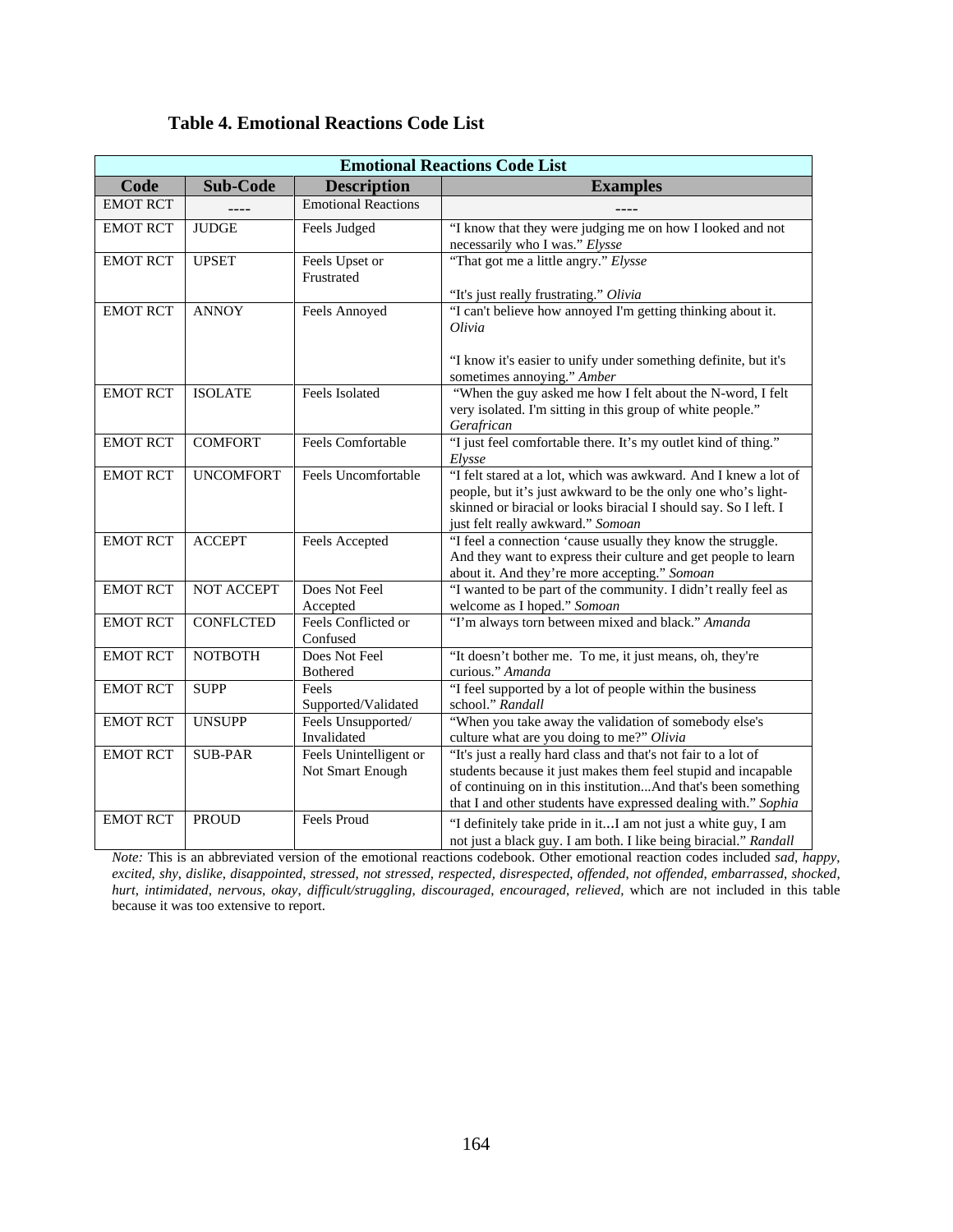# **Table 5. Behaviors Code List**

| <b>Behaviors Code List</b> |                            |                                                                                                                                      |                                                                                                                                                                                                                                                                                                                                                                                                                                                                                                                                                                                         |  |  |  |  |
|----------------------------|----------------------------|--------------------------------------------------------------------------------------------------------------------------------------|-----------------------------------------------------------------------------------------------------------------------------------------------------------------------------------------------------------------------------------------------------------------------------------------------------------------------------------------------------------------------------------------------------------------------------------------------------------------------------------------------------------------------------------------------------------------------------------------|--|--|--|--|
| Code                       | <b>Sub-Code</b>            | <b>Description</b>                                                                                                                   | <b>Examples</b>                                                                                                                                                                                                                                                                                                                                                                                                                                                                                                                                                                         |  |  |  |  |
| <b>BEHAV</b>               |                            | <b>Behaviors</b>                                                                                                                     |                                                                                                                                                                                                                                                                                                                                                                                                                                                                                                                                                                                         |  |  |  |  |
| <b>BEHAV</b>               | <b>JUSTIFY ID</b>          | Justify Identity<br>Student feels they have to<br>justify their identity or does<br>justify their identity                           | "I thought that all the black kids were gonna feel that way<br>about me, that I was just pretending or something and that<br>I would have to show them my birth certificate or<br>something along those lines." Sophia                                                                                                                                                                                                                                                                                                                                                                  |  |  |  |  |
|                            |                            |                                                                                                                                      | "Sometimes I feel like I have to justify who I am." Elysse                                                                                                                                                                                                                                                                                                                                                                                                                                                                                                                              |  |  |  |  |
| <b>BEHAV</b>               | <b>HUMOR</b>               | <b>Uses Humor as Coping</b><br>Mechanism<br>Student uses humor as a<br>coping mechanism                                              | "We joked about that." Amber<br>"You kind of get numb to it and you start to make jokes<br>about it." Olivia<br>"It's best to just make it funny. If you can make it funny,<br>you lighten the mood and it's like okay, it's not a big<br>deal." Gerafrican                                                                                                                                                                                                                                                                                                                             |  |  |  |  |
| <b>BEHAV</b>               | <b>DISENG</b>              | Disengage<br>Student disengages entirely<br>or becomes less involved in<br>the activity, organization, or<br>interaction with others | "I don't put myself in those situations anymore because I<br>know how it made me feel." Sophia<br>"I knew a lot of people, but it's just awkward to be the<br>only one who's light-skinned or biracial or looks biracial<br>I should say. So I left." Somoan                                                                                                                                                                                                                                                                                                                            |  |  |  |  |
| <b>BEHAV</b>               | <b>DEFENS</b>              | Defensive<br>Student reacts in a defensive<br>manner                                                                                 | They'll point out different features and they'll be like,<br>"Oh! Where did that come from?" And I'll be like<br>"uhhhh" and I'll get a little defensive." Elysse                                                                                                                                                                                                                                                                                                                                                                                                                       |  |  |  |  |
| <b>BEHAV</b>               | <b>INTERV</b>              | <b>Intervene</b> or Disrupt<br>Student intervenes or<br>disrupts a conversation, a<br>situation, etc.                                | When a student responds to a multiracial microaggression<br>by interrupting a conversation to stand up for oneself.<br>When a student demonstrates that they are empowered or<br>compelled to interject their opinion or thoughts into or as<br>a response to a discussion or situation.<br>"I was talking to this lady about interviews and she was<br>like "are you going to straighten your hair?" I was like<br>"why would I straighten my hair?" She goes "why would<br>you wear your natural hair to an interview?" "Why<br>wouldn't I? You do." So that was interesting." Somoan |  |  |  |  |
| <b>BEHAV</b>               | <b>ADAPT</b>               | Adapt<br>Student adapts to the<br>person's expectations or the<br>situation                                                          | "I'm just more adaptable. So for me, when things come<br>up, I'm just of like, "Well, I'll find something else. I'll get<br>use to itI feel like, "I'll find my way in there<br>somewheremaybe it's just multiracial people in general<br>just end up becoming a little more adaptable to<br>situations." Amanda<br>"I'm like a chameleonI can kind of just go either way."<br>Rachel                                                                                                                                                                                                   |  |  |  |  |
| <b>BEHAV</b>               | <b>QUES</b>                | Questioning<br>Student questions oneself, a<br>situation, a decision, etc.                                                           | "My friends are all like "Just put Hispanic, it's like<br>better". And I'm like, "Well, is it better? Or is better that I<br>put white?" Like I don't really know because whites<br>definitely have an advantage, but Hispanic is like, would I<br>get an advantage if I put I'm a minority?" Rachel                                                                                                                                                                                                                                                                                    |  |  |  |  |
| <b>BEHAV</b>               | FORCED TO<br><b>CHOOSE</b> | Forced to Choose                                                                                                                     | "You kind of have to choose one [race or ethnicity]." Bob                                                                                                                                                                                                                                                                                                                                                                                                                                                                                                                               |  |  |  |  |

*Note*. This is an abbreviated version of the behaviors codebook. Other behavioral codes included *isolate*, *no self-care*, *cry*, *observe*, *downplay*, *engage*, *ignore*, *seek support*, which are not included in this table because it was too extensive to report.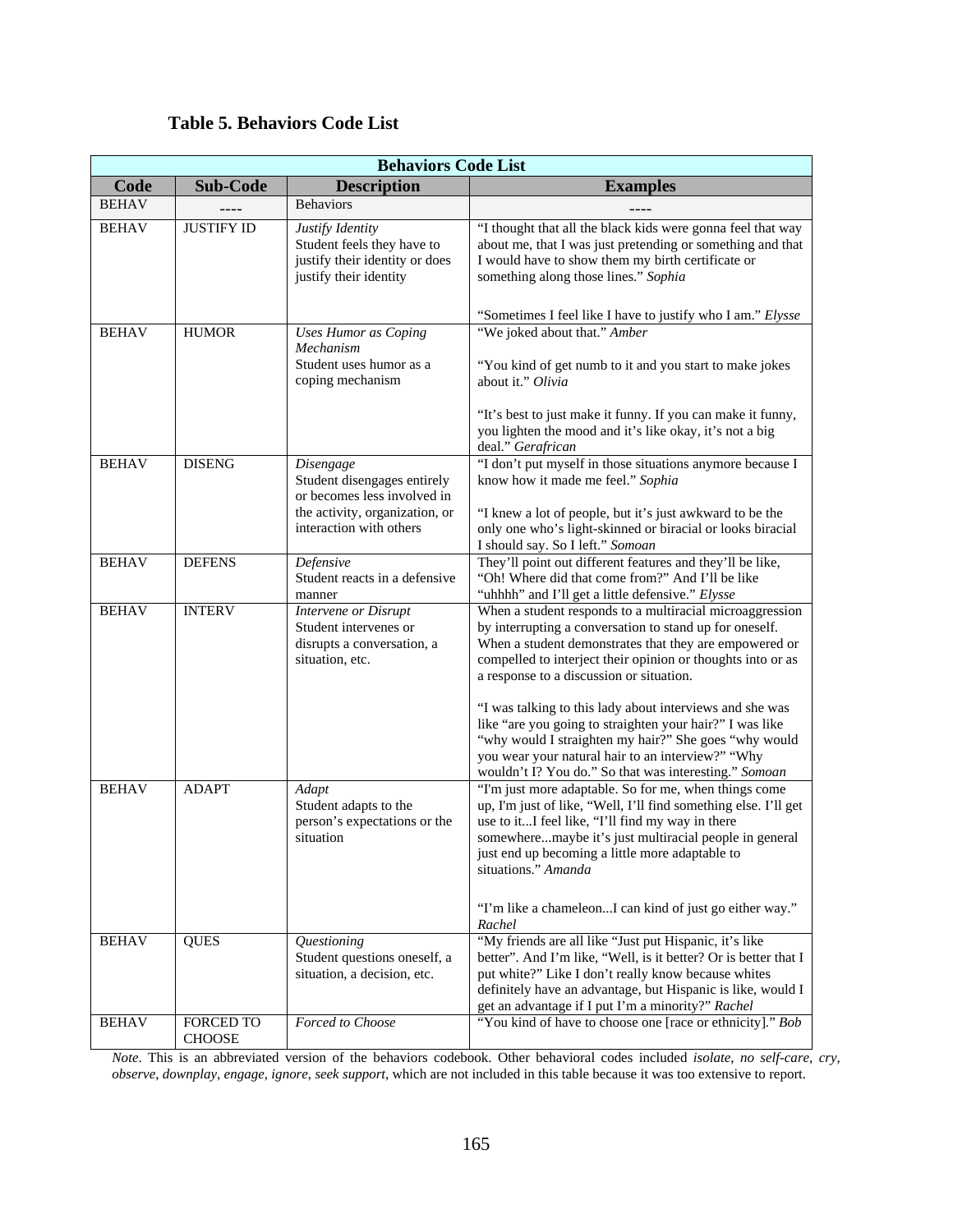### **BIBLIOGRAPHY**

- Anhallen, J. M., Suyemoto, K. L., & Carter, A. S. (2006). Relationship between physical appearance, sense of belonging and exclusion, and racial/ethnic self-identification among multiracial Japanese European Americans. *Cultural Diversity and Ethnic Minority Psychology*, *12*(4), 673-686.
- Arminio, J. L., & Hultgren, F. H. (2002). Breaking out from the shadow: The question of criteria in qualitative research. *Journal of College Student Development*, *43*(4), 446–460.
- Astin, A. W. (1984). Student involvement: A developmental theory for higher education. *Journal of College Student Personnel*, *25*, 297-308.
- Astin, A. W. (1993). *What matters in college? Four critical years revisited*. San Francisco, CA: Jossey-Bass.
- Astin, A. W. (1999). Student involvement: A developmental theory for higher education. *Journal of College Student Development*, *40*(5), 518-529.
- Baumeister, R. F., & Leary, M. R. (1995). The need to belong: Desire for interpersonal attachments as a fundamental human motivation. *Psychological Bulletin*, *117*(3), 497- 529.
- Baxter Magolda, M. (1992). Cocurricular influences on on college students' intellectual development. *Journal of College Student Development*, *33*(3), 203-213.
- Berger, J. B. (1997). Students' sense of community in residence halls, social integration, and first-year persistence. *Journal of College Student Development*, *38*(5), 441-452. http://search.proquest.com/docview/195174527?accountid=14709.
- Bernal, M., & Knight, G. (Eds.). (1993). *Ethnic identity: Formation and transmission among Hispanics and other minorities.* Albany, NY: State University of New York Press.
- Bettez, S. C. (2010). Mixed-race women and epistemologies of belonging. *Frontiers: A Journal of Women Studies*, *31*(1), 142-165.
- Bollen, K.A., & Hoyle, R. H. (1990). Perceived cohesion: A conceptual and empirical examination. *Social Forces*, *69*(2), 479-504. http://www.jstor.org/stable/2579670.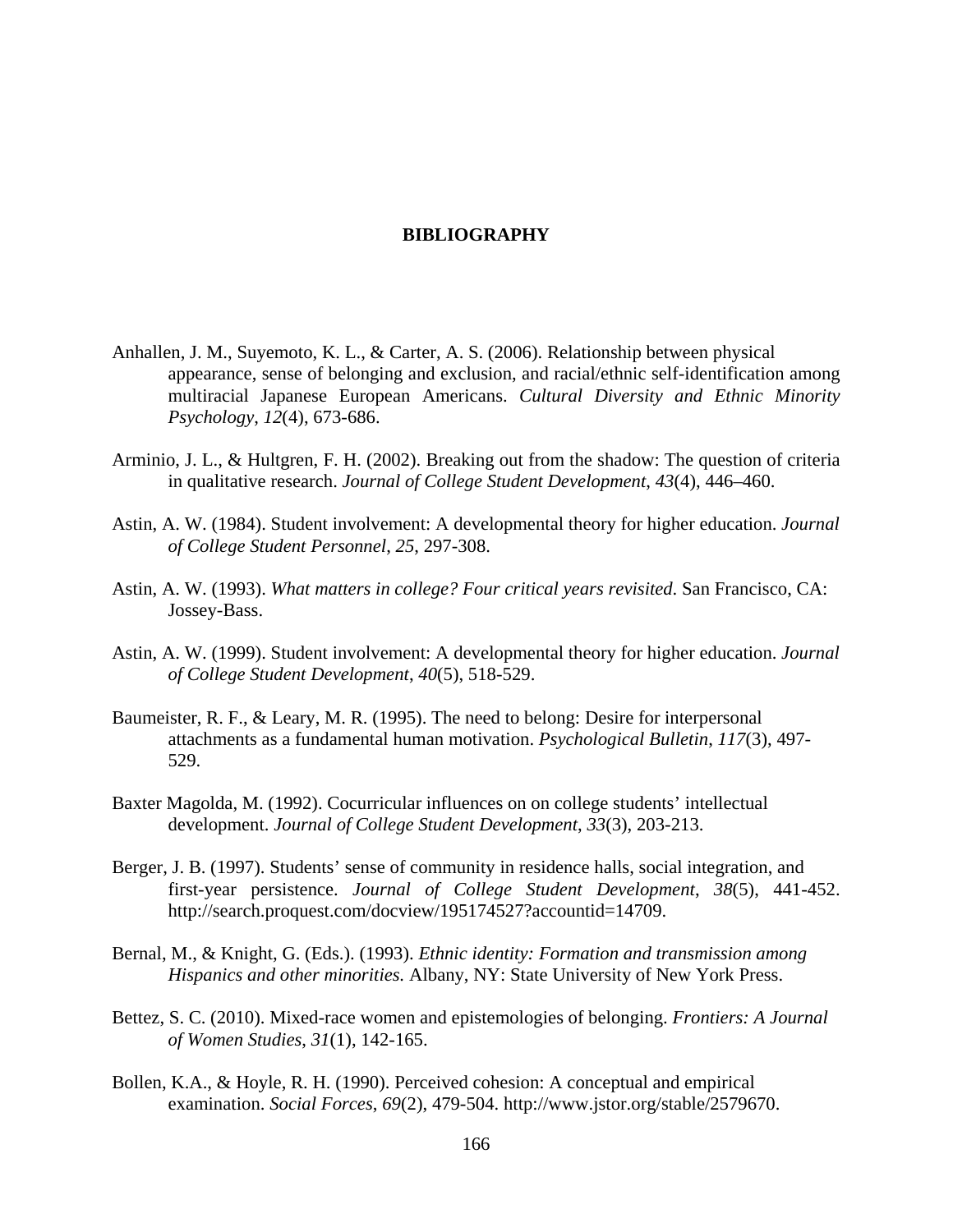- Bronfenbrenner, U. (1979). *The ecology of human development: Experiments by nature and design.* Cambridge, MA: Harvard University Press.
- Brunsma, D. L., Delgado, D. J., & Rockquemore, K. A. (2013). Liminality in the multiracial experience: towards a concept of identity matrix. *Identities: Global Studies in Culture and Power*, 1-22. doi:10.1080/1070289X.2013.827576.
- Cabrera, A. F., Castaneda, M. B., Nora, A., & Hengstler, D. (1992). The convergence between two theories of college persistence. *The Journal of Higher Education*, *63*(2), 143-164. doi: 10.2307/1982157.
- Cabrera, A. F., Nora, A., Terenzini, P. T., Pascarella, E., & Hagedorn, L. S. (1999). Campus racial climate and the adjustment of students to college. *The Journal of Higher Education*, *70*, 134-160.
- Chang, M. J., Denson, N., Sáenz, V., & Misa, K. (2005). The educational benefits of sustaining cross-racial interaction among undergraduates. Research and Occasional Paper Series, CHSE.2.05. Center for Studies in Higher Education. Berkeley, CA: University of California.
- Chapman-Huls, M. M. (2009). *Strategies multiracial college women use to navigate monoracial systems* (Doctoral Dissertation). Retrieved from ProQuest Dissertations and Theses*.*  (Order Number 3350370).
- Chaudhari, P., & Pizzolato, J. E. (2008). Understanding the epistemology of ethnic identity development in multiethnic college students. *Journal of College Student Development*, *49*(5), 443-458.
- Chavous, T. M. (2005). An intergroup contact-theory framework for evaluating racial climate on predominantly white college campuses. *American Journal of Community Psychology*, *36*(3-4), 239-257. doi: 10.1007/s10464-005-8623-1.
- Creswell, J. W. (1998). *Qualitative inquiry and research design: Choosing among five traditions*. Thousand Oaks, CA: Sage Publications.
- Creswell, J. W. (2007). *Qualitative inquiry and research design*. (2nd ed.). Thousand Oaks, CA: Sage Publications.
- Creswell, J. W. (2012). *Educational research: Planning, conducting, and evaluating quantitative and qualitative research.* (4<sup>th</sup> ed.). Boston, MA: Pearson.
- Creswell, J. W. (2013). *Qualitative inquiry and research design: Choosing among five approaches.* (3<sup>rd</sup> ed.). Thousand Oaks, CA: Sage Publications.
- Cross, W. E. (1995). The psychology of Nigrescence: Revising the Cross model. In: J.G.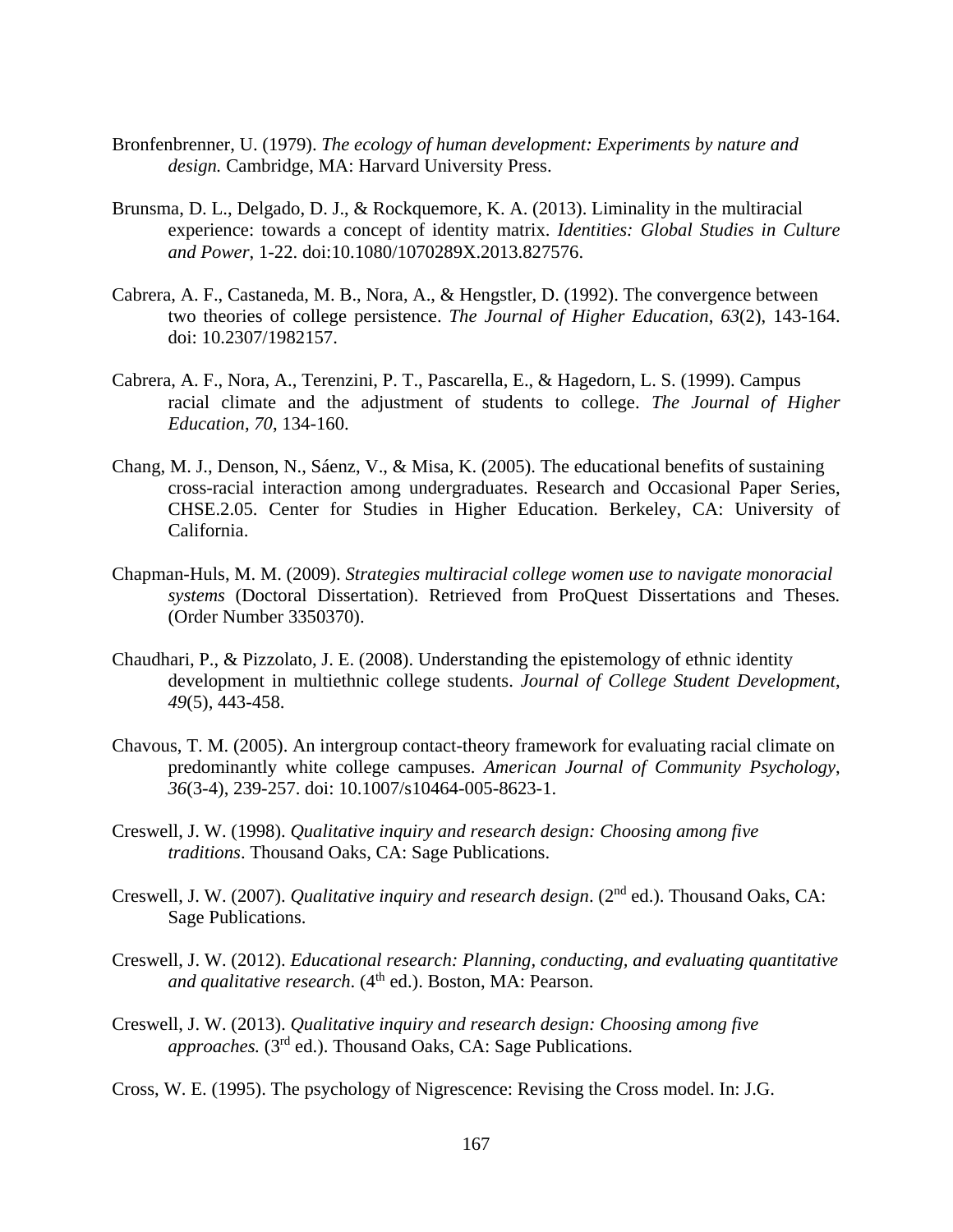Ponterotto, J. M. Casas, L. A. Suzuki & C. M. Alexander (Eds.) *Handbook of Multicultural Counseling.* Thousand Oaks, CA: Sage Publications.

- DaCosta, K. M. (2007). *Making multiracials: State, family, and market in the redrawing of the color line*. Stanford, CA: Stanford University Press.
- Daniel, G. R., Kina, L., Dariotis, W. M., & Fojas, C. (2014). Emerging paradigms in critical mixed race studies. *Journal of Critical Mixed Race Studies*, *1*(1), 6-65. http://escholarship.org/uc/item/2db5652b.
- Deci, E. L., & Ryan, R. M. (2000). The "what" and "why" of goal pursuits: Human needs and the self-determination of behavior. *Psychological Inquiry*, *11*(4), 227-268. doi: 1047840X.
- Dee, J. R., & Daly, C. J. (2012). Engaging faculty in the process of cultural change in the support of diverse student populations. In S. D. Museus & U. M. Jayakumar (Eds.), *Creating campus cultures: Fostering success among racially diverse student populations* (pp. 168-188). New York, NY: Routledge.
- Delgado, R., and Stefancic, J. (2001). *Critical race theory: An introduction*. New York, NY: New York University Press.
- Delgado, R., & Stefancic, J. (2012). *Critical race theory: An introduction.* (2nd ed.). New York, NY: New York University Press.
- Denzin, N. K., & Lincoln, Y. S. (Eds.) (2011). (4<sup>th</sup> ed.). *Handbook of qualitative research*. Thousand Oaks, CA: Sage Publications.
- Erikson, E. H. (1968). *Identity: Youth and crisis.* New York: W.W. Norton.
- Farley, R. (2001). Identifying with multiple races: A social movement that succeeded but failed? *PSC Research Report* no. 01-491. Ann Arbor, MI: University of Michigan Population Studies Center.
- Glaser, B. & Strauss, A. L. (1967). *The discovery of grounded theory: Strategies for qualitative research.* Chicago, IL: Aldine.
- Glesne, C. (1999). *Becoming qualitative researchers: An introduction*. New York, NY: Longman.
- Goodenow, C. (1993). The psychological sense of school membership among adolescents: Scale development and educational correlates. *Psychology in the Schools*, *30*, 79-90.
- González, K. P. (2002). Campus culture and the experiences of Chicano students in a predominantly White university. *Urban Education*, *37*(2), 193-218.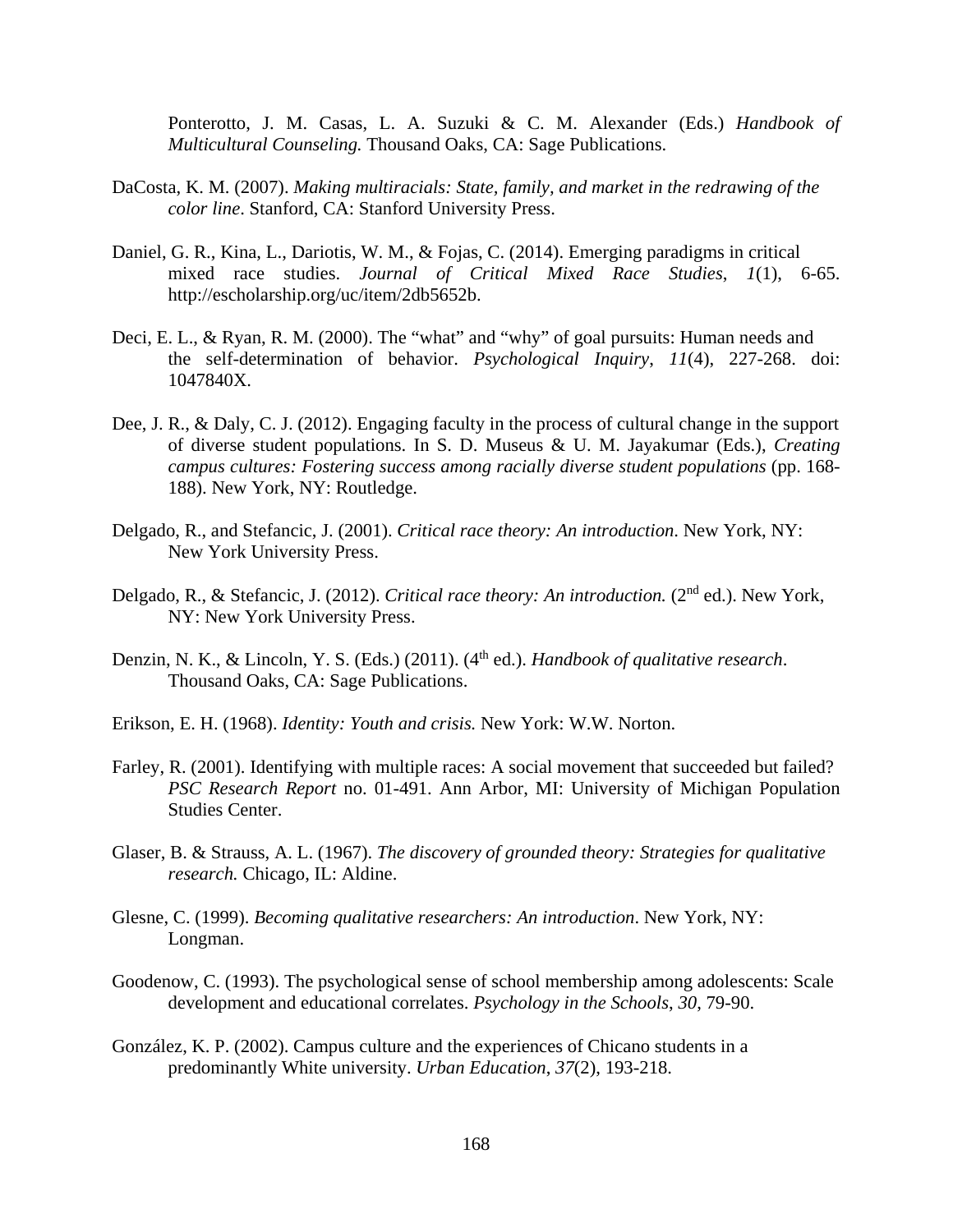- Griffee, D. T. (2005). Research tips: Interview data collection. *Journal of Developmental Education*, *28*(3), 36-37.
- Guevarra, R. P., Jr. (2012). *Becoming Mexipino: Multiethnic identities and communities in San Diego*. New Brunswick, NJ: Rutgers University Press.
- Guffrida, D. A. (2003). African American student organizations as agents of social integration. *Journal of College Student Development*, *44*(3), 304-319.
- Guillermo-Wann, C. G. (2013). *(Mixed) race matters: Racial theory, classification, and campus climate.* Retrieved from ProQuest Dissertations and Theses. (Order Number 3548168).
- Hagerty, B. M. K. & Patusky, K. (1995). Developing a measure of sense of belonging. *Nursing Research*, *44*(1), 9-13.
- Hagerty, B. M. K., Williams, R., & Oe, H. (2002). Childhood antecedents of adult sense of belonging. *Journal Of Clinical Psychology*, *58*(7), 793-801.
- Harper, S. R., & Hurtado, S. (2007). Nine themes in campus racial climates and implications for institutional transformation. *New Directions for Student Services*, *120*, 7-24. doi: 10.1002/ss.
- Harper, S. R., & Quaye, S. J. (2007). Student organizations as venues for Black identity expression and development among African American male student leaders. *Journal of College Student Development*, *48*(2), 127–144.
- Hausmann, L. R. M., Schofield, J. W., & Woods, R. L. (2007). Sense of belonging as a predictor of intentions to persist among African American and White first-year college students. *Research in Higher Education*, *48*(7), 803-839.
- Hoffman, M., Richmond, J., Morrow, J., & Salomone, K. (2002-2003). Investigating "sense of belonging" in first-year college students. *Journal of College Student Retention*, *4*(3), 227- 256.
- Humes, K., Jones, N., & Ramirez, R. (2011, March). *Overview of race and Hispanic origin*. Census 2010 Briefs. Washington, D.C.: U.S. Census Bureau.
- Hurtado, S. (1992). The campus racial climate: Contexts and conflict. *Journal of Higher Education*, *63*(5), 539-567.
- Hurtado, S. (1994). Graduate school racial climates and academic self-concept among minority graduate students in the 1970s. *American Journal of Education*, *102*(3), 330-351.
- Hurtado, S., Alvarez, C. L., Guillermo-Wann, C., Cuellar, M., & Arellano, L. (2012). A model for diverse learning environments: The scholarship on creating and assessing conditions for student success. In M. B. Paulsen (Ed.), *Higher education: Handbook of theory and*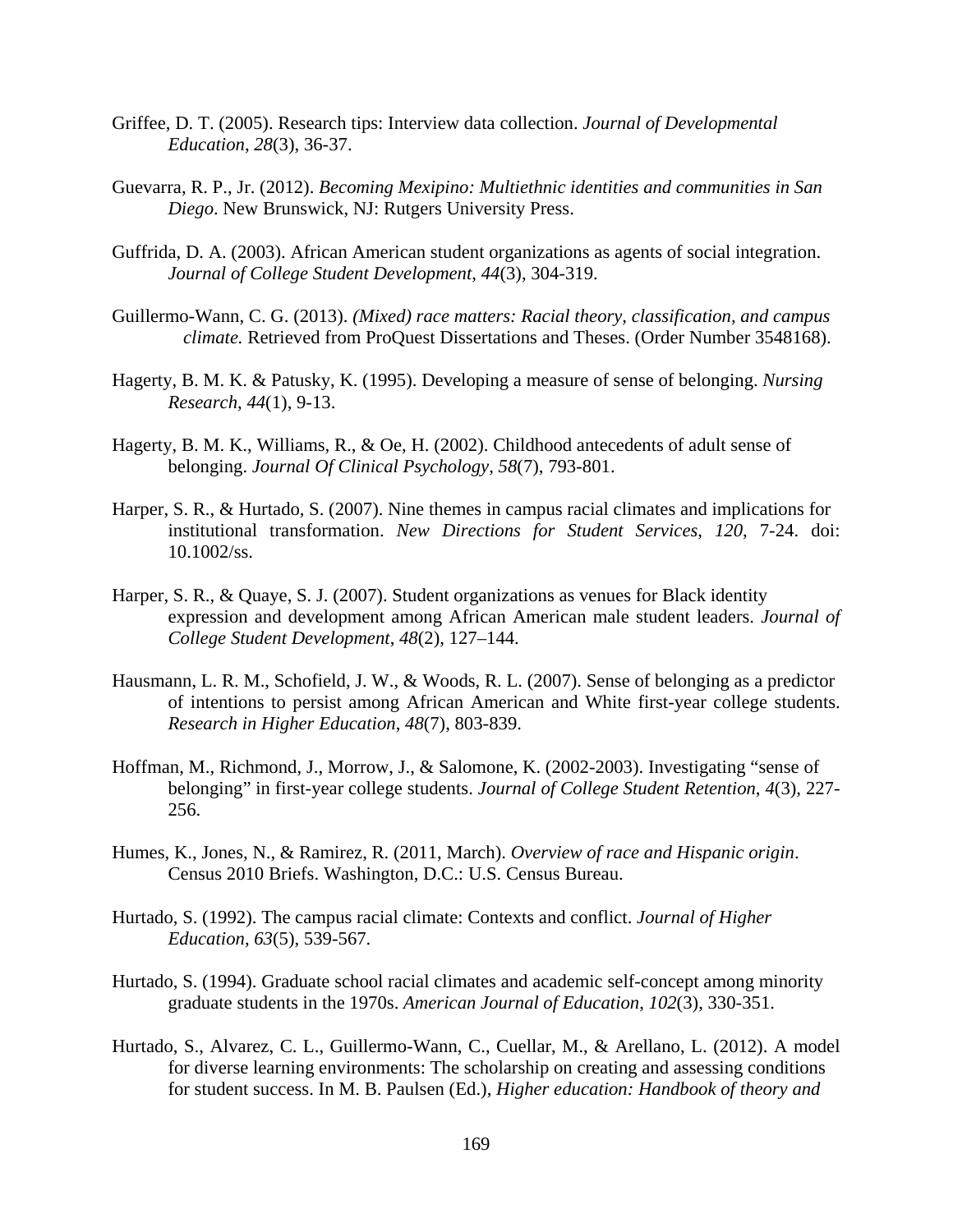*research* (Vol. 27, pp. 41–122). New York, NY: Springer.

- Hurtado, S., & Carter, D. F. (1997). Effects of college transition and perceptions of the campus racial climate on Latino college students' sense of belonging. *Sociology of Education*, *70*(4), 324-345.
- Hurtado, S., Carter, D. F., & Spuler, A. (1996). Latino student transition to college: Assessing difficulties and factors in successful adjustment. *Research in Higher Education*, *37*(2), 135-157. http://www.jstor.org/stable/40196170.
- Hurtado, S., & Guillermo-Wann, C. (2013). *Diverse Learning Environments: Assessing and Creating Conditions for Student Success – Final Report to the Ford Foundation*. University of California, Los Angeles: Higher Education Research Institute.
- Hurtado, S., Milem, J., Clayton-Pederson, A., & Allen, W. (1999). *Enacting diverse learning environments: Improving the climate for racial/ethnic diversity in higher education*. ASHE-ERIC Higher Education Report, 26, No. 8. Washington, D.C.: The George Washington University.
- Hurtado, S., & Ponjuan, L. (2005). Latino educational outcomes and the campus climate. *Journal of Hispanic Higher Education*, *4*(3), 235-251. doi: 10.1177/1538192705276548.
- Hyman, J. (2010). The new multiracial student: Where do we start? *The Vermont Connection*, *31*, 128-135.
- Ibrahim, F., Ohnishi, H., & Sandhu D. S. (1997). Asian American identity development: A culture specific model for south Asian Americans. *Journal of Multicultural Counseling and Development, 25*(1), 34-50.
- Jaschik, S. (2006, August 8). An end to picking one box. *Inside Higher Education*. Retrieved from http://www.insidehighered.com/news/2006/08/08/race.
- Johnson, D. R., Soldner, M., Leonard, J. B., Alvarez, P., Inkelas, K. K., Rowan-Kenyon, H. T., & Longerbeam, S.D. (2007). Examining sense of belonging among first-year undergraduates from different racial/ethnic groups. *Journal of College Student Development*, *48*(5), 525-542. doi: 10.1353/csd.2007.0054.
- Johnston, M. P. & Nadal, K. L. (2010). Multiracial microaggressions: Exposing monoracism in everyday life and clinical practice. In D. W. Sue (Ed.), *Microaggressions and marginality: Manifestation, dynamics, and impact* (pp. 123-144). New York, NY: Wiley & Sons.
- Johnston, M. P., Ozaki, C. C., Pizzolato, J. E., & Chaudhari, P. (2014). Which box(es) do I check? Investigating college students' meanings behind racial identification. *Journal of Student Affairs Research and Practice*, *51*(1), 56-68. http://dx.doi.org/10.1515/jsarp-2014-0005.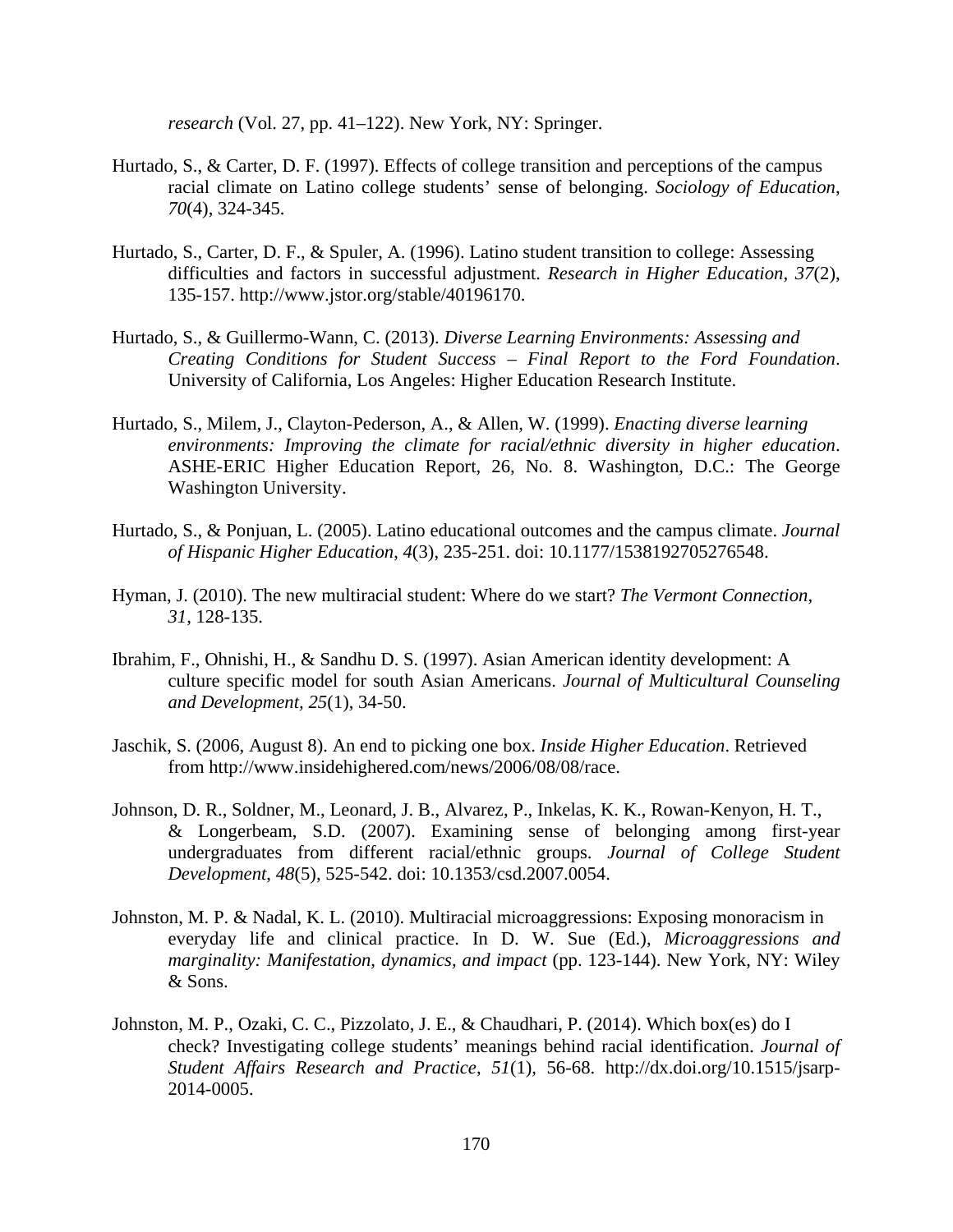- Jones, N. A., & Bullock, J. J. (2012, September). The Two or More Races Population:2010. *2010 Census Briefs.* Retrieved from http://www.census.gov/prod/cen2010/briefs/c2010br-13.pdf.
- Keefe, S. (1992). Ethnic identity: The domain of perceptions of and attachment to ethnic groups and cultures. *Human Organizations, 51,* 35-43.
- Kellogg, A. H. & Liddell, D. L. (2012). "Not half but double": Exploring critical incidents in the racial identity of multiracial college students. *Journal of College Student Development*, *53*(4), 524-541.
- Kellogg, A., & Niskode, Student affairs and higher education policy issues related to multiracial students. *New Directions for Student Services*, *23*, 93-102.
- Kerwin, C., & Ponterotto, J. G. (1995). Biracial identity development: Theory and research. In J.G. Ponterotto, J. M. Casas, L. A. Suzuki, & C. M. Alexander (Eds.), *Handbook of multicultural counseling* (pp. 199-217). Thousand Oaks, CA: Sage Publications.
- Kerwin, C., Ponterroto, J. G., Jackson, B. L., & Harris, A. (1993). Racial identity in biracial children: A qualitative investigation. *Journal of Counseling Psychology*, *40*, 221-231.
- Kich, G. K. (1992). The developmental processes of asserting a biracial, bicultural identity. In M. P. P. Root (Ed.), *Racially mixed people in America* (pp. 263-276). Thousand Oaks, CA: Sage Publications.
- Kilson, M. (2001). *Claiming place: Biracial young adults of the post-civil rights era*. Westport, CT: Bergin & Garvey.
- King, A. R. (2008). Student perspectives on multiracial identity. *New directions for student services: Biracial and multiracial students*, *123*, 33-41.
- Krogstad, J. M. & Cohn, D. (2014, March 14). *U.S. Census looking at big changes in how it asks about race and ethnicity*. Retrieved from http://www.pewresearch.org/facttank/2014/03/14/u-s-census-looking-at-big-changes-in-how-it-asks-about-race-andethnicity/.
- Kuh, G. D. (1995). The other curriculum: Out-of-class experiences associated with student learning and personal development. *Journal of Higher Education*, *66*, 123-155. doi:10.2307/2943909.
- Kvale, S. (2007). *Doing interviews*. Thousand Oaks, CA: Sage Publications.
- Kvale, S., & Brinkman, S. (2009). (2nd Eds.). *Interviews: Learning the craft of qualitative research interviewing*. Thousand Oaks, CA: Sage Publications.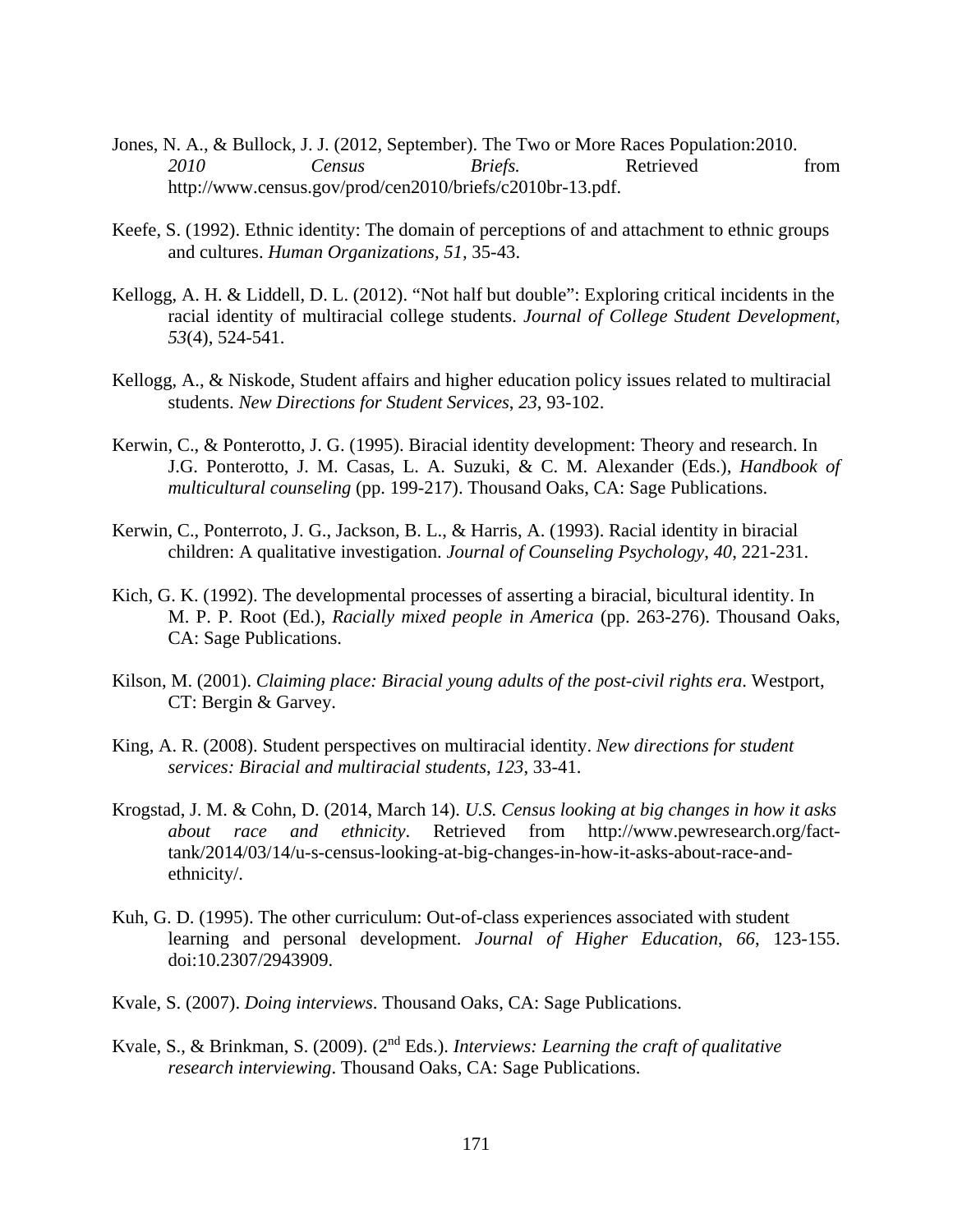- Lee, J. & Bean, F. D. (2004). America's changing color lines: Immigration, race/ethnicity, and multiracial identification. *Annual Review of Sociology*, 221-242.
- Lincoln, Y.S. & Guba, E.G. (1985). *Naturalistic inquiry*. Newbury Park, CA: Sage Publications.
- Literate, P. E. (2010). Revising race: How biracial students are changing and challenging student services. *Journal of College Student Development*, *51*(2), 115-134. doi: 10.1353/csd.0.0122.
- Locks, A. M., Hurtado, S., Bowman, N. A., & Oseguera, L. (2008). Extending notions of campus climate and diversity to students' transition to college. *The Review of Higher Education*, 31(3), 257-285.
- Maestas, R., Vaquera, G. S., Muñoz Zehr, L. (2007). Factors impacting sense of belonging at a Hispanic-serving institution. *Journal of Hispanic Higher Education*, *6*(3), 237-256. doi: 10.1177/1538192707302801.
- Maramba, D. C., & Palmer, R. T. (2014). The impact of cultural validation on the college experiences of southeast Asian American students. *Journal of College Student Development*, *55*(6), 515-528.
- Marshall C., & Rossman, G. B. (2006). *Designing qualitative research* (4<sup>th</sup> ed.). Thousand Oaks, CA: Sage Publications.
- Martinez Aleman, A. M. (2000). Race talk: Undergraduate women of color and female friendships. *The Review of Higher Education*, *23*(2), 133-152.
- Maslow, A. H. (1954). *Motivation and Personality*. New York, NY: Harper.
- Miles, M. B., & Huberman, A. M. (1994). *Qualitative data analysis: An expanded sourcebook*  $(2<sup>nd</sup>$  ed.). Thousand Oaks, CA: Sage Publications.
- Morning, A. (2005). Multiracial classification on the United States census: Myth, reality, and future impact. *Revue europénne des migrations internationals*, *21*(2), 111-134.
- Morning, A. (2009). Toward a sociology of racial conceptualization for the 21<sup>st</sup> century. Social Forces, 87(3), 1167-1192.
- Morning, A. (2011). *The nature of race: How scientists think and teach about human difference*. Berkeley, CA: University of California Press.
- Moniz, J. A. S. (2003). Challenging the hegemony of multiculturalism: The matter of the marginalized multiethnic. In M. Coronado, R. P. Guevarra, Jr., J. Moniz, & L. F. Szanto (Eds.), *Crossing lines: Race and mixed race across the geohistorical divide* (pp. 97-116). Santa Barbara, CA: AltaMira Press.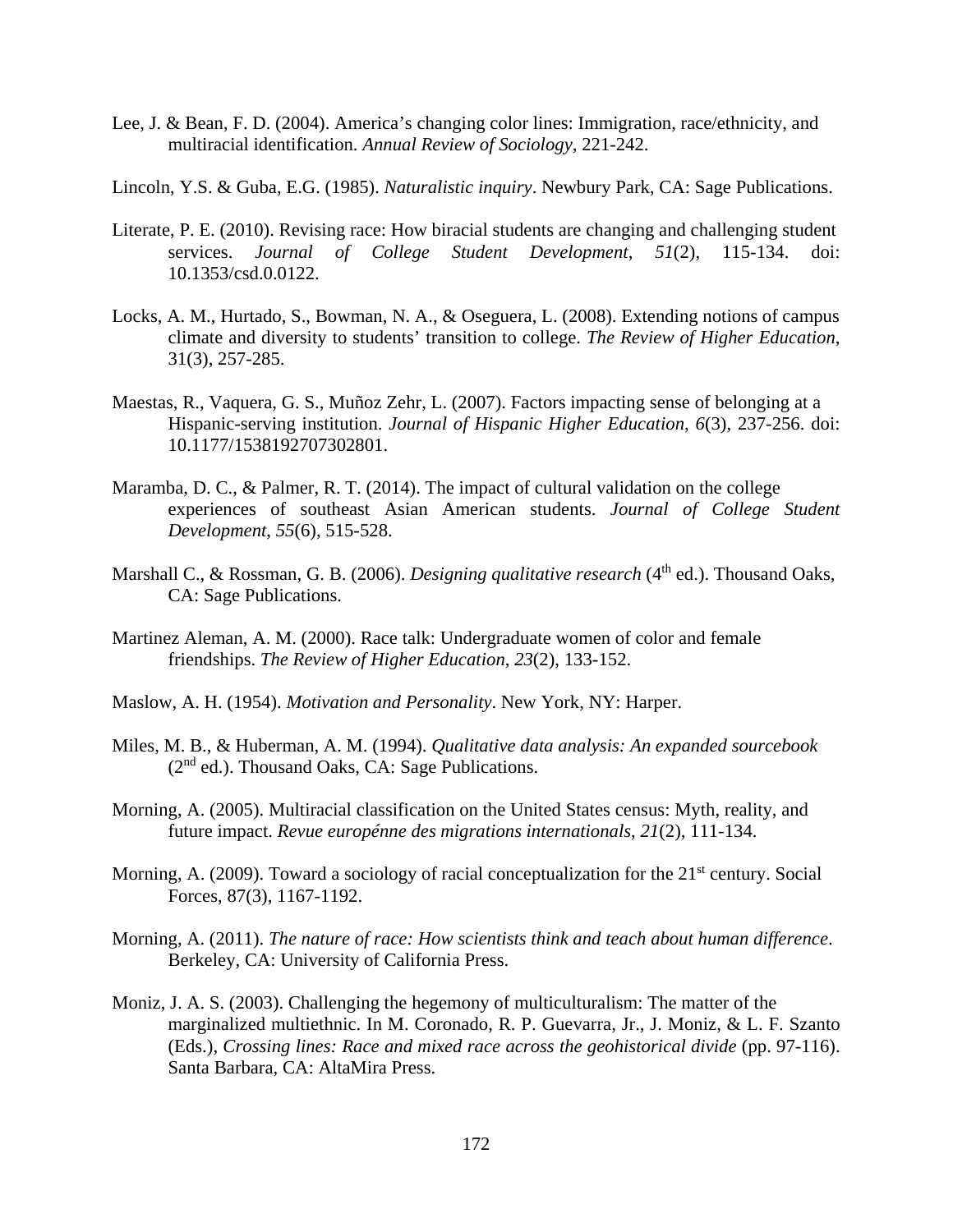- Moustakas, C. (1994). *Phenomenological research methods*. Thousand Oaks, CA: Sage Publications.
- Moya, P. M. L., & Markus, H. R. (2010). Doing race: An introduction. In H. R. Markus & P. M. L. Moya (Eds.), *Doing race: 21 essays for the 21st century* (pp. 1-101). New York: W. W. Norton & Company, Inc.
- Museus, S. D. (2014). The culturally engaging campus environments (CECE) model: A new theory of success among racially diverse college student populations. In M. B. Paulsen (Ed.), *Higher education: Handbook of theory and research* (Vol. 29, pp. 189-227). doi: 10.1007/978-94-017-8005-6\_5.
- Museus, S. D., Lâm, S. C., Huang, C., Kem, P., & Tan, K. (2012a). Cultural integration in campus subcultures: Where the cultural, academic, and social spheres of college life collide. In S. D. Museus & U. M. Jayakumar (Eds.), *Creating campus cultures: Fostering success among racially diverse student populations* (pp. 28-45). New York, NY: Routledge.
- Museus, S. D., & Maramba, D. C. (2011). The impact of culture on Filipino American students' sense of belonging. *The Review of Higher Education*, *34*(2), 231-258.
- Museus, S. D., & Neville, K. (2012). Delineating the ways that key institutional agents provide racial minority students with access to social capital in college. *Journal of College Student Development*, *53*(3), 436-452.
- Museus, S. D., Ravello, J. N., & Vega, B. E. (2012b). The campus racial culture: A critical race counterstory. In S. D. Museus & U. M. Jayakumar (Eds.), *Creating campus cultures: Fostering success among racially diverse student populations* (pp. 28-45). New York, NY: Routledge.
- Museus, S. D., & Quaye, S. J. (2009). Towards an intercultural perspective of racial and ethnic minority college student persistence. *The Review of Higher Education*, *33*(1), 67-94.
- Museus, S. D., Yee, A. L., Lambe, S. A. (2011). Multiracial in a monoracial world: Student stories of racial dissolution on the colorblind campus. *About Campus, 16*(4), 20-25.
- Nishimura, N. J. (1998). Assessing the issues of multiracial students on college campuses. *Journal of College Counseling*, *1*, 45-53.
- Nora, A., and Cabrera, A. F. (1993). The construct validity of institutional commitment: A confirmatory factor analysis. *Research in Higher Education, 34*(2), 243-262.
- Omi, M., & Winant, H. A. (1994). *Racial formation in the United States: From the 1960s to the 1990s.* (2nd Ed.) New York, NY: Routledge.
- Omi, M., & Winant, H. (2014). *Racial formation in the United States*. (3<sup>rd</sup> Ed.) New York, NY: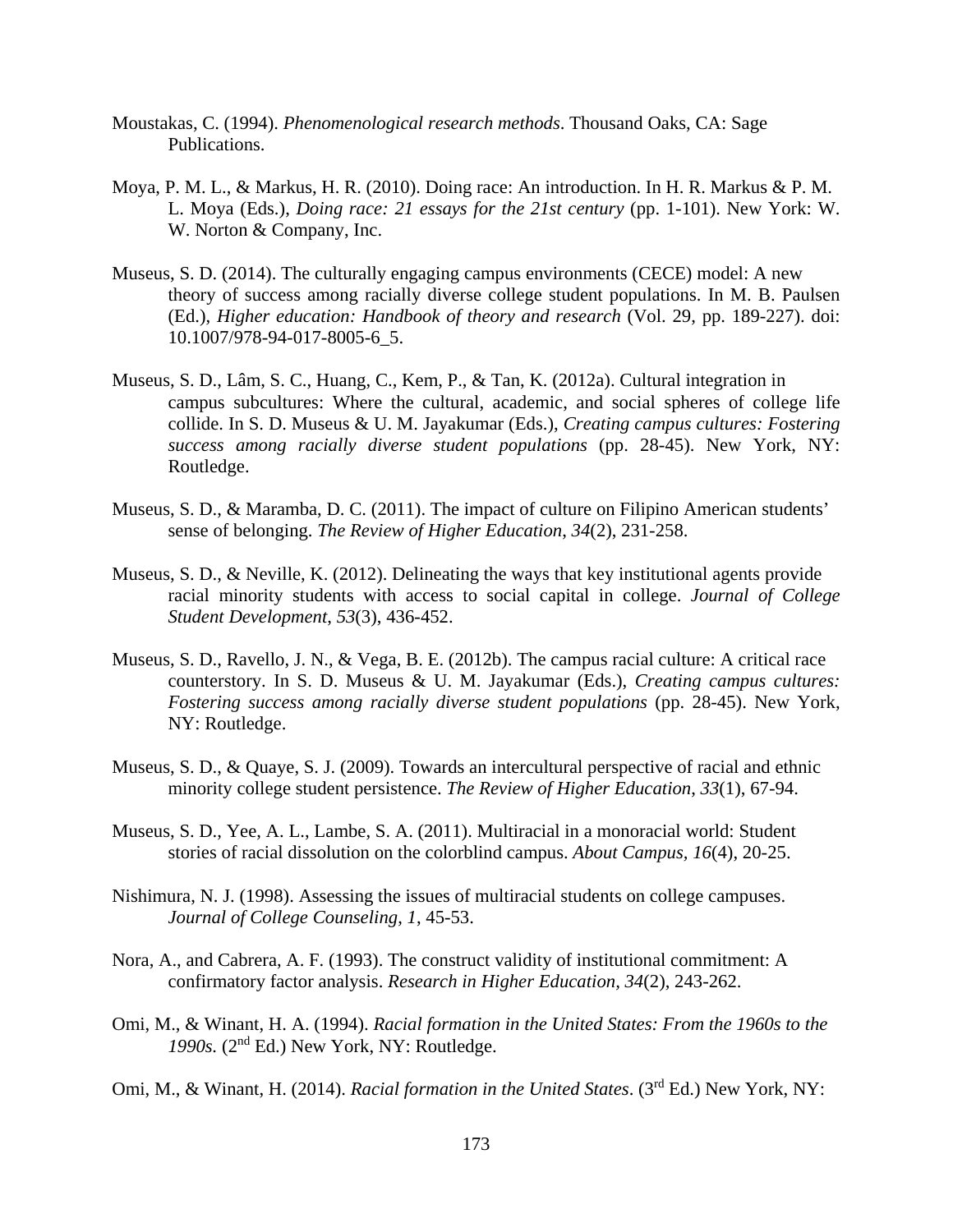Routledge.

- Ortiz, A. M. (2000). Expressing cultural identity in the learning community: Opportunities and challenges. *New Directions for Teaching and Learning*, *82*, 67-79.
- Oseguera, L., Locks, A. M., & Vega, I. I. (2009). Increasing Latina/o students' baccalaureate attainment: A focus on retention. *Journal of Hispanic Higher Education*, *8*(1), 23-53.
- Osterman, K. F. (2000). Students' need for belonging in the school community. *Review of Educational Research*, *70*(3), 323-367. http://www.jstor.org/stable/1170786.
- Ostrove, J. M. & Long, S. M. (2007). Social class and belonging: Implications for college adjustment. *The Review of Higher Education*, *30*(4), 363-389.
- Pascarella, E. T., & Terenzini, P. T. (2005). *How college affects students.* (Vol. 2). San Francisco, CA: Jossey-Bass.
- Pascoe, P. (2009). *What comes naturally: Miscegenation law and the making of race in America*. New York, NY: Oxford University Press.
- Phinney, J. (1990). Ethnic identity in adolescents and adults: Review of research. *Psychological Bulletin*, *108,* 499-514.
- Phinney, J. (1992). The multi-group ethnic identity measure: A new scale for use with adolescents and you adults from diverse groups. *Journal of Adolescent Research, 7*(2), 156-176. doi:10.1177/074355489272003.
- Phinney, J. S., & Alipuria, L. (1990). Ethnic identity in college students from four ethnic groups. *Journal of Adolescence*, *13*, 171–184.
- Pierce, L. (2000). The continuing significance of race. In P. R. Spickard & W. J. Burroughs (Eds.), *We are a people: Narrative and multiplicity in constructing ethnic identity* (pp. 221-228). Philadelphia, PA: Temple University Press.
- Poston, W. S. C. (1990). The biracial identity development model: A needed addition. *Journal of Counseling and Development, 69*(2)*,* 152-155.
- Pryor, J. M., & Ostrom, T. M. (1981). The cognitive organization of social life: A convergingoperations approach. *Journal of Personality and Social Psychology*, *41*(4), 628-641. doi: http://dx.doi.org/10.1037/0022-3514.41.4.628.
- Rendón, L. I. (1994). Validating culturally diverse students: Toward a new model of learning and student development. *Innovative Higher Education*, *19*(1), 33–51.
- Rendón, L. I., & Muñoz, S. M. (2011). Revisiting validation theory: Theoretical foundations, applications, and extensions. *Enrollment Management Journal: Student Access, Finance, and Success in Higher Education*, *5*(2), 12–33.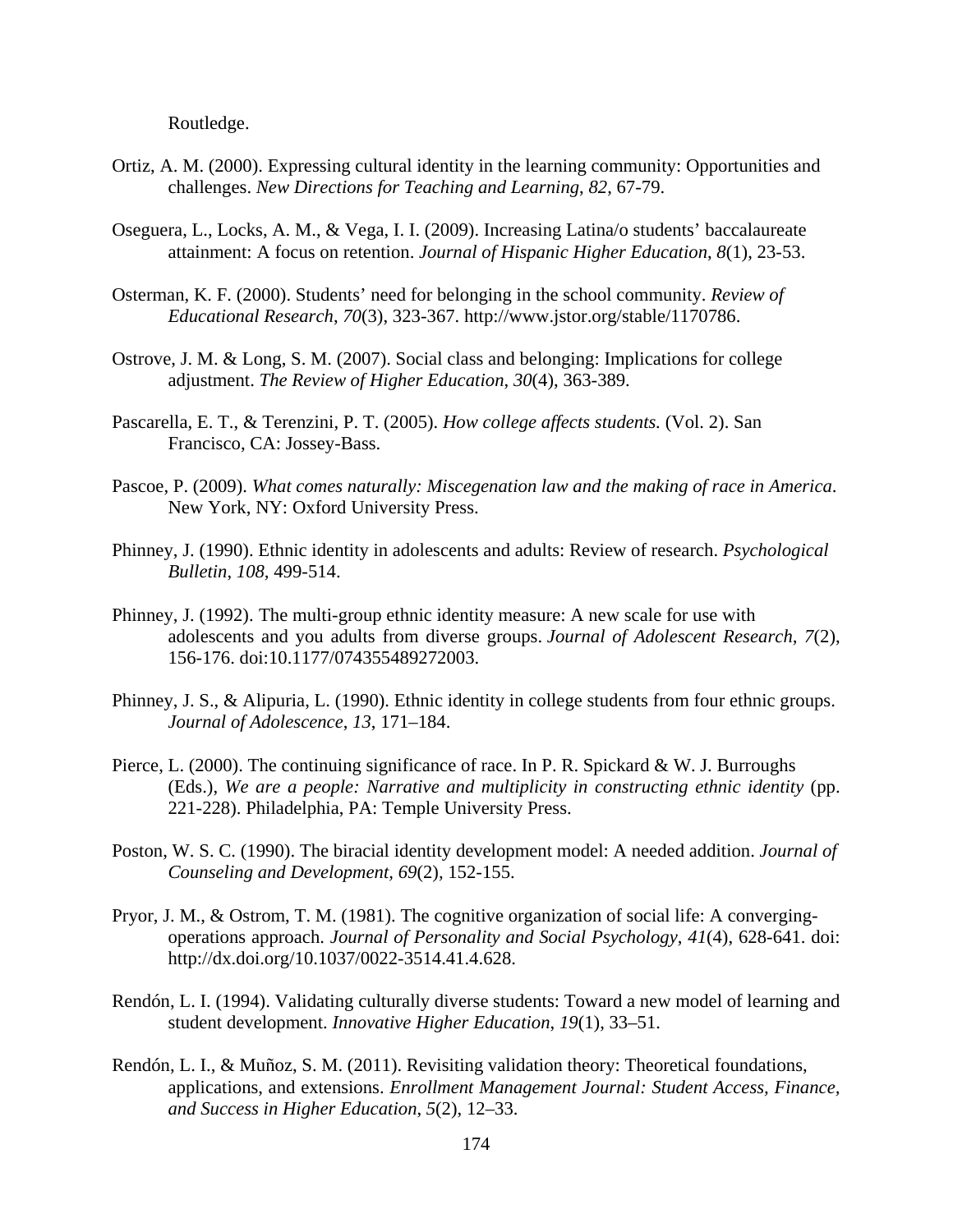- Renn, K. A. (2000). Patterns of situational identity among biracial and multiracial college students. *The Review of Higher Education*, *23*(4), 399-420.
- Renn, K. A. (2004). *Mixed race students in college: The ecology of race, identity, and community on campus,* Albany, NY: State University of New York Press.
- Renn, K. A. (2009). Educational policy, politics, and mixed heritage students in the United States. *Journal of Social Issues, 65*(1), 165-183.
- Renn, K. A. (2011). Mixed race Millennials in College: Multiracial students in the age of Obama. In F. A. Bonner, II (Ed.), *Diverse Millennial students in college* (pp. 227- 242). Sterling, VA: Stylus.
- Renn, K. A., & Arnold K. D. (2003). Reconceptualizing research on college student peer culture. *The Journal of Higher Education*, *74*(3), 261-290.
- Renn, K. A., & Lunceford, C. J. (2004). Because the numbers matter: Transforming racial and ethnic data collection in postsecondary education to meet the challenges of a changing nation. *Educational Policy*, *18*, 752-783.
- Rockquemore, K. A. (1999). Between black and white: Exploring the biracial experience. *Race and Society*, *1,* 197-212.
- Rockquemore, K. A., & Brunsma, D. L. (2002). Socially embedded identities: Theories, typologies, and processes of racial identity among biracials. *The Sociological Quarterly*, *43*(3), 335-356. http://www.jstor.org/stable/4121531.
- Rockquemore, K. A., Brunsma, D. L., & Delgado, D. J. (2009). Racing to theory or retheorizing race? Understanding the struggle to build a multiracial identity development theory. *Journal of Social Issues*, *65*(1), 11-34. doi: 10.1111/j.1540-4560.2008.01585.x.
- Root, M. P. P. (1990). Resolving "other" status: identity development of biracial individuals. In L. Brown & M.P.P. Root (Eds.), *Complexity and diversity in feminist theory and therapy* (pp.185-205). New York, NY: Haworth.
- Root, M. P. P. (1992a). Within, between, and beyond race. In M. P. P. Root (Ed.), *Racially mixed people in America* (pp. 3-11). Newbury Park, CA: Sage Publications.
- Root, M. P. P. (1992b). Back to the drawing board: Methodological issues in research on multiracial people. In Root, M. P .P. (Ed.). *Racially mixed people in America*. (pp. 181- 189). Newbury Park, CA: Sage Publications.
- Root, M. P. P. (1996). The multiracial experience: Racial borders as significant frontier in race relations. In M. P. P. Root (Ed.), *The multiracial experience: Racial borders as the new frontier* (pp. xii–xxviii). Thousand Oaks, CA: Sage Publications.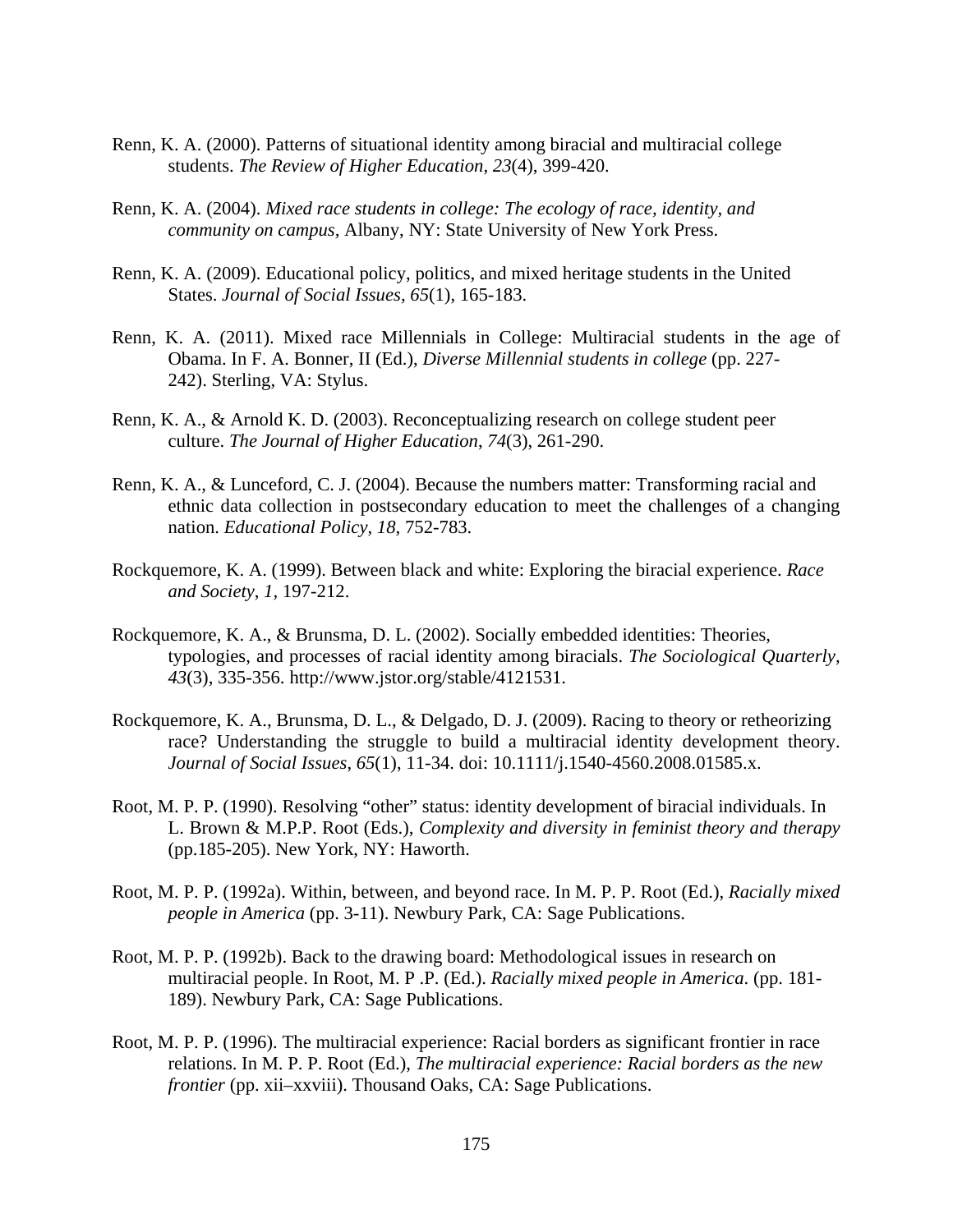- Root, M. P. P. (2002). Methodological issues in multiracial research. In G. Nagayama Hall & S. Okazaki (Eds.). *Asian American psychology: Scientific innovations for the 21<sup>st</sup> century.* Thousand Oaks, CA: Sage Publications.
- Rosenberg, M., & McCullough, B. C. (1981). Mattering: Inferred significance and mental health among adolescents. *Research in Community Mental Health*, *2*, 163-182.
- Rossman, G. B., & Rallis, S. F. (1998). *Learning in the field: An introduction to qualitative research*. Thousand Oaks, CA: Sage Publications.
- Rossman, G. B., & Rallis, S. F. (2003). *Learning in the field: An introduction to qualitative research*. (2nd ed.). Thousand Oaks, CA: Sage Publications.
- Rotherham, M. J., & Phinney, J. S. (1987). Introduction: Definitions and perspectives in the study of children's ethnic socialization. In J. S. Phinney & M. J. Rotherham (Eds.), *Children's ethnic socialization: Pluralism and development* (pp. 10-28). Newbury Park, CA: Sage Publications.
- Rubin H. J., & Rubin, I. S. (2005). *Qualitative interviewing: The art of hearing data*. (2nd ed.). Thousand Oaks, CA: Sage Publications.
- Sands, N. & Schuh, J. H. (2004). Identifying interventions to improve the retention of biracial students: A case study. *Journal of College Student Retention*, *5*(4), 349-363.
- Schlossberg, N. K. (1989). Marginality and mattering: Key issues in building community. In D. C. Roberts (Ed.), *New Directions for Student Services: Designing Campus Activities to Foster a Sense of Community*, *48*, (pp. 1-15). San Francisco, CA: Jossey-Bass.
- Seidman, I. E. (1991). *Interviewing as qualitative research: A guide for researchers in education and the social sciences.* New York, NY: Teachers College Press.
- Seidman, I. E. (2006). *Interviewing as qualitative research: A guide for researchers in education and social sciences.* (3rd ed.). New York, NY: Teachers College Press.
- Shih, M., & Sanchez, D. T. (2005). Perspectives and research on the positive and negative implications of having multiple racial identities. *Psychological Bulletin*, *131*(4), 569-591. doi: http://dx.doi.org/10.1037/0033-2909.131.4.569.
- Smedley, B. D., Myers, H. F., & Harrell, S. P. (1993). Minority-status stresses and the college adjustment of ethnic minority freshmen. *Journal of Higher Education*, *64*(4), 434-452. doi: 10.2307/2960051.
- Smith, J. P., & Edmonston, B. (1997). *The New Americans*. Washington, D.C.: National. Academy Press.
- Solórzano, D., G., Ceja, M., & Yosso, T. (2000). Critical race theory, racial microaggressions,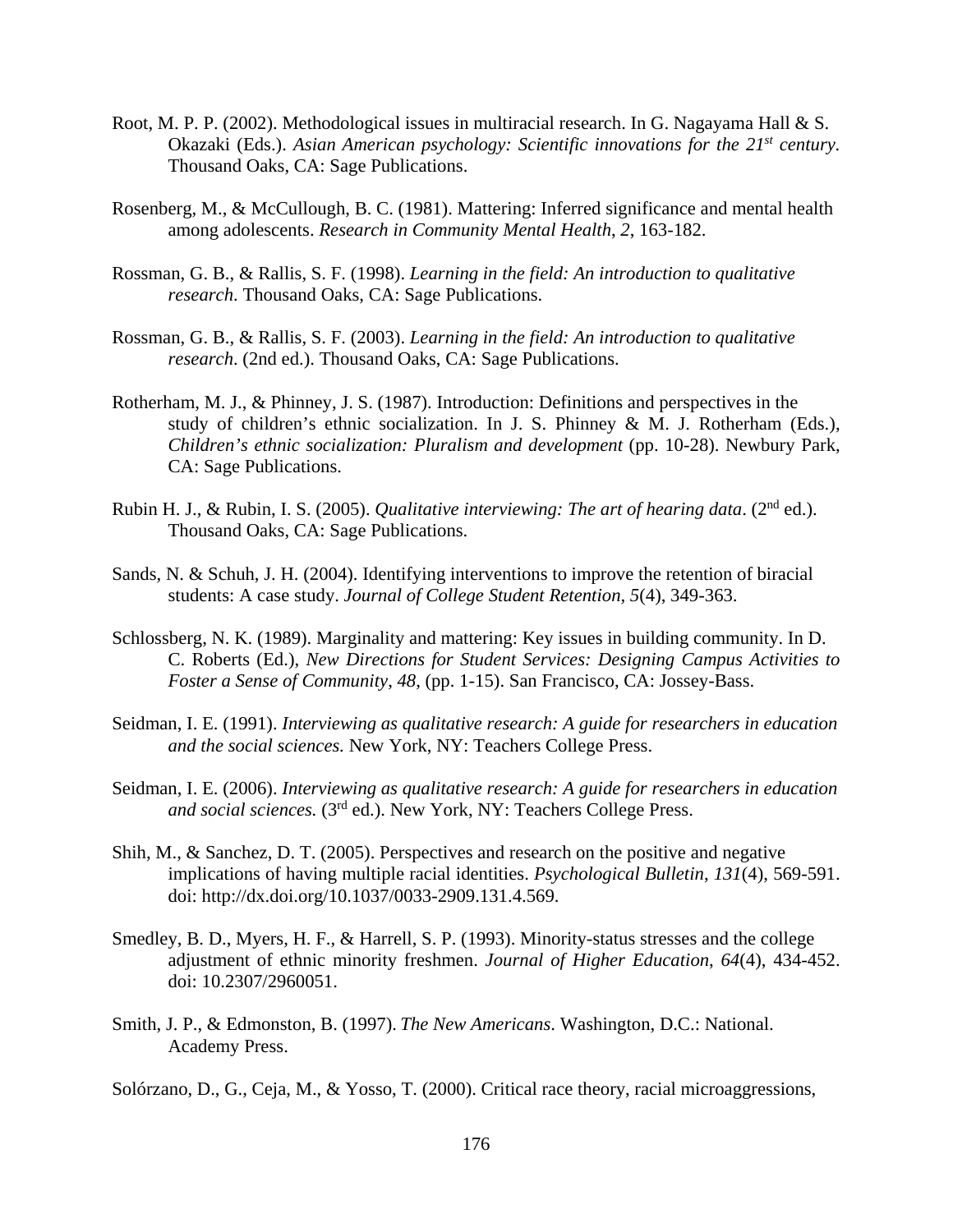and campus racial climate: The experiences of African-American college students. *Journal of Negro Education*, *69*(1), 60-73.

- Spickard, P. & Burroughs, W. J. (2000). We are a people. In P. R. Spickard & W. J. Burroughs (Eds.), *We are a people: Narrative and multiplicity in constructing ethnic identity* (pp. 1- 22). Philadelphia, PA: Temple University Press.
- Strauss, A. & Corbin, J. (1994). Grounded theory methodology. In N. S. Denzin & Y. S. Lincoln (Eds.) *Handbook of qualitative research* (pp. 217-285). Thousand Oaks, CA: Sage Publications.
- Strauss, L. C, & Volkwein, J. F. (2004). Predictors of student commitment at two-year and fouryear institutions. *The Journal of Higher Education, 75*(2), 203-227.
- Strayhorn. T. L. (2008). Sentido de pertenencia: A hierarchical analysis predicting sense of belonging among Latino college students. *Journal of Hispanic Higher Education*, *7*(4), 301-320. doi: 10.1177/1538192708320474.
- Strayhorn, T. L. (2012). *College students' sense of belonging: A key to educational success for all students*. New York, NY: Routledge.
- Tajfel, H. (1981). *Human groups and social categories*. Cambridge, UK: Cambridge University Press.
- The National Task Force on Civic Learning and Democratic Engagement (2012). *A crucible moment: College Learning and Democracy's Future.* Washington, DC: Association of American Colleges and Universities.
- Thornton, M. C. (1996). Hidden agendas, identity theories, and multiracial people. In M. P. P. Root (Ed.), *The multiracial experience: Racial borders as the new frontier* (pp. 101-120). Thousand Oaks, CA: Sage.
- Tierney, W. G. (1992). An anthropological analysis of student participation in college. *The Journal of Higher Education*, *63*(6), 603-618. http://www.jstor.org/stable/1982046. Tierney, W. G. (1999). Models of minority college-going and retention: Cultural integrity versus cultural suicide. *The Journal of Negro Education*, *68*(1), 80-91. doi: 10.2307/2668211.
- Tinto, V. (1975). Dropout from higher education: A theoretical synthesis of recent research. *Review of Educational Research*, *45*(1), 89-125. http://www.jstor.org/stable/1170024.
- Tinto, V. (1987). *Leaving college: Rethinking the causes and cures of student attrition*. Chicago, IL: University of Chicago Press.
- Tinto, V. (1993). *Leaving college: Rethinking the causes and cures of student attrition.* (2nd Ed.). Chicago, IL: University of Chicago Press.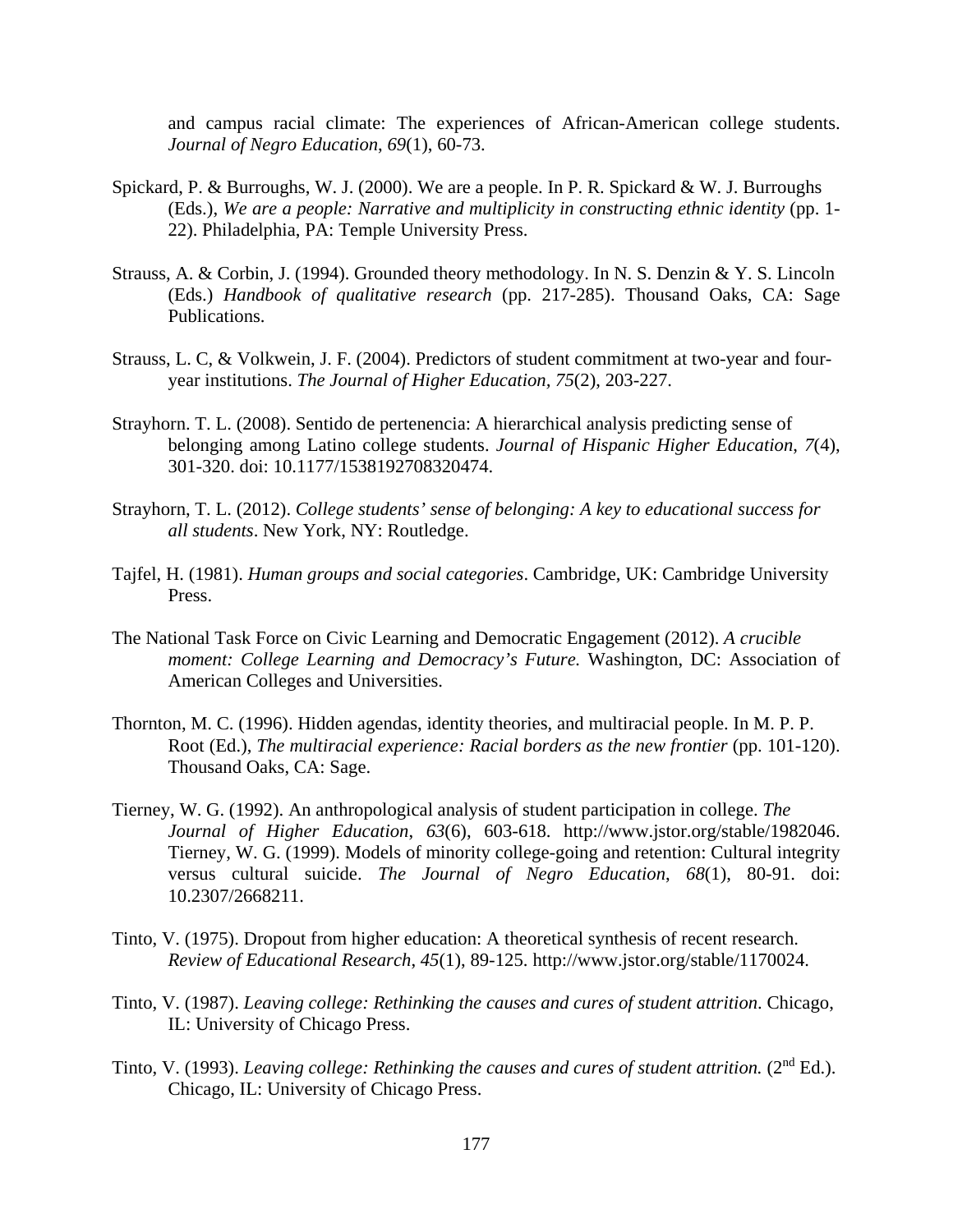- Tovar, E. & Simon, M. A. (2010). Factorial structure and invariance analysis of the sense of belonging scales. *Measurement and Evaluation in Counseling and Development*, *43*(3), 199-217. doi: 10.1177/0748175610384811.
- Uba, L. (1994). *Asian Americans: Personality patterns, identity, and mental health*. New York, NY: Guilford.
- U.S. Department of Education (2013). Fall enrollment in degree-granting postsecondary institutions, by race/ethnicity of student and state or jurisdiction.. Retrieved from: http://nces.ed.gov/programs/digest/d13/tables/dt13\_306.60.asp.
- van Manen, M. (1990). *Researching lived experience*. New York, NY: State University of New York Press.
- Velasquez, P. (1999, November). The relationship between cultural development, sense of belonging, and persistence among Chicanos in higher education: An exploratory study. Paper presented at the Annual Meeting of the Association for the Study of Higher Education. San Antonio. TX. Retrieved from: Education, San Antonio, TX. Retrieved from: http://files.eric.ed.gov/fulltext/ED437014.pdf.
- Wallace, K. R. (2001). *Relative/outsider: The art and politics of identity among mixed heritage students.* Wesport, CT: Ablex.
- Walton, G. M., & Cohen, G. L. (2007). A question of belonging: Race, social fit, and achievement. *Journal of Personality and Social Psychology*, *92*(1), 82-96. doi: 10.1037/0022-3514.92.1.82.
- Waters, M. (2000). Multiple ethnicities and identity in the United States. In P. R. Spickard & W. J. Burroughs (Eds.), *We are a people: Narrative and multiplicity in constructing ethnic identity* (pp. 23-40). Philadelphia, PA: Temple University Press.
- Weiner, B. (1990) The history of motivation research in education. *Journal of Educational Psychology*, *82*(4), 616-622. doi: http://dx.doi.org/10.1037/0022-0663.82.4.616.
- Velasquez, P. (1999, November). The relationship between cultural development, sense of belonging, and persistence among Chicanos in higher education: An exploratory study. Paper presented at the Annual Meeting of the Association for the Study of Higher Education, San Antonio, TX. Retrieved from: http://files.eric.ed.gov/fulltext/ED437014.pdf.
- Wallace, K. R. (2001). *Relative/outsider: The art and politics of identity among mixed heritage students.* Wesport, CT: Ablex.
- Waters, M. (2000). Multiple ethnicities and identity in the United States. In P. R. Spickard & W. J. Burroughs (Eds.), *We are a people: Narrative and multiplicity in constructing ethnic identity* (pp. 23-40). Philadelphia, PA: Temple University Press.